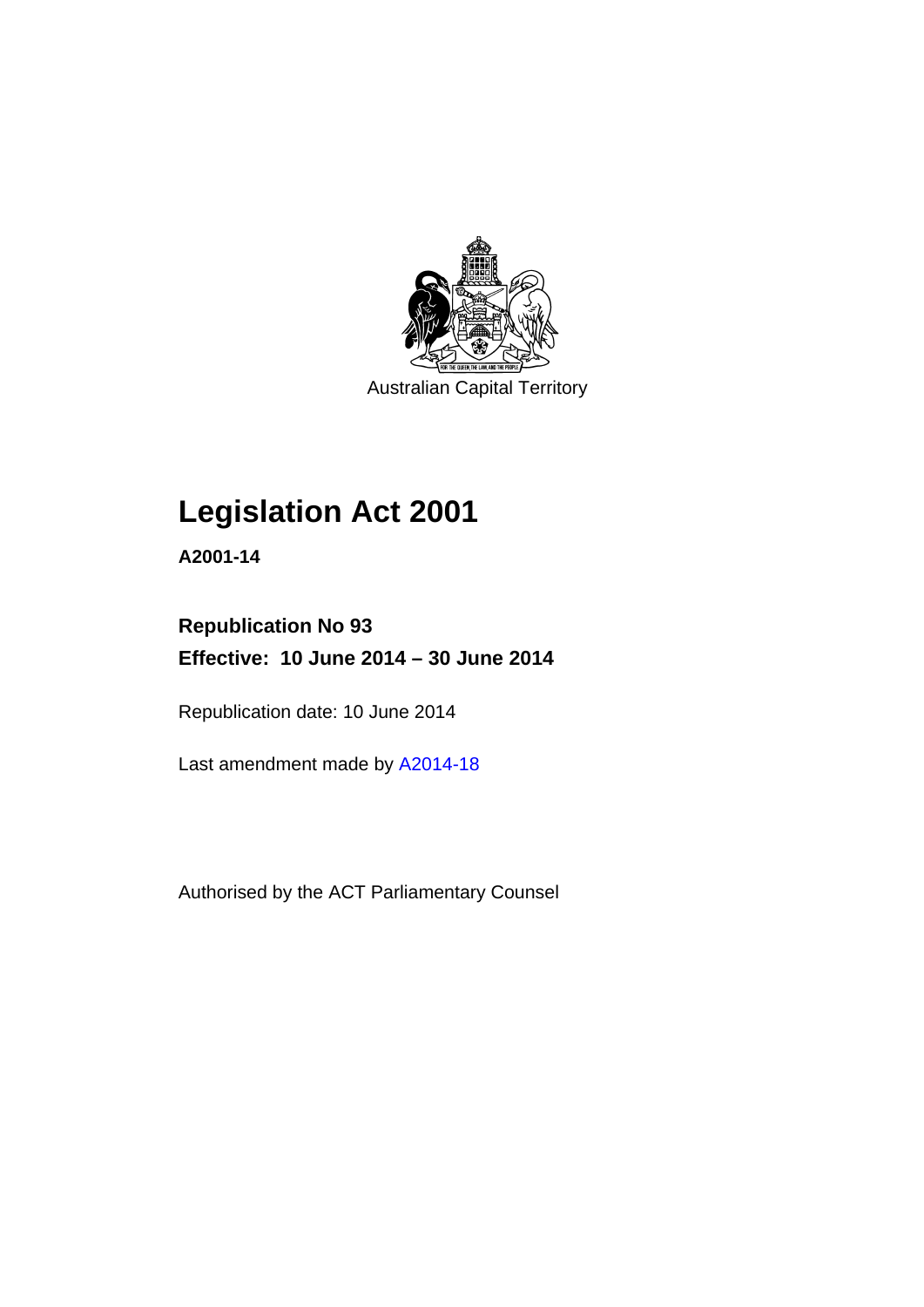## **About this republication**

#### **The republished law**

This is a republication of the *Legislation Act 2001* (including any amendment made under the *[Legislation Act 2001](http://www.legislation.act.gov.au/a/2001-14)*, part 11.3 (Editorial changes)) as in force on 10 June 2014*.* It also includes any commencement, amendment, repeal or expiry affecting this republished law to 10 June 2014.

The legislation history and amendment history of the republished law are set out in endnotes 3 and 4.

#### **Kinds of republications**

The Parliamentary Counsel's Office prepares 2 kinds of republications of ACT laws (see the ACT legislation register at [www.legislation.act.gov.au](http://www.legislation.act.gov.au/)):

- authorised republications to which the *[Legislation Act 2001](http://www.legislation.act.gov.au/a/2001-14)* applies
- unauthorised republications.

The status of this republication appears on the bottom of each page.

#### **Editorial changes**

The *[Legislation Act 2001](http://www.legislation.act.gov.au/a/2001-14)*, part 11.3 authorises the Parliamentary Counsel to make editorial amendments and other changes of a formal nature when preparing a law for republication. Editorial changes do not change the effect of the law, but have effect as if they had been made by an Act commencing on the republication date (see *[Legislation Act 2001](http://www.legislation.act.gov.au/a/2001-14)*, s 115 and s 117). The changes are made if the Parliamentary Counsel considers they are desirable to bring the law into line, or more closely into line, with current legislative drafting practice.

This republication does not include amendments made under part 11.3 (see endnote 1).

#### **Uncommenced provisions and amendments**

If a provision of the republished law has not commenced, the symbol  $\mathbf{U}$  appears immediately before the provision heading. Any uncommenced amendments that affect this republished law are accessible on the ACT legislation register [\(www.legislation.act.gov.au](http://www.legislation.act.gov.au/)). For more information, see the home page for this law on the register.

#### **Modifications**

If a provision of the republished law is affected by a current modification, the symbol  $\mathbf{M}$ appears immediately before the provision heading. The text of the modifying provision appears in the endnotes. For the legal status of modifications, see the *[Legislation Act 2001](http://www.legislation.act.gov.au/a/2001-14)*, section 95.

#### **Penalties**

At the republication date, the value of a penalty unit for an offence against this law is \$140 for an individual and \$700 for a corporation (see *[Legislation Act 2001](http://www.legislation.act.gov.au/a/2001-14)*, s 133).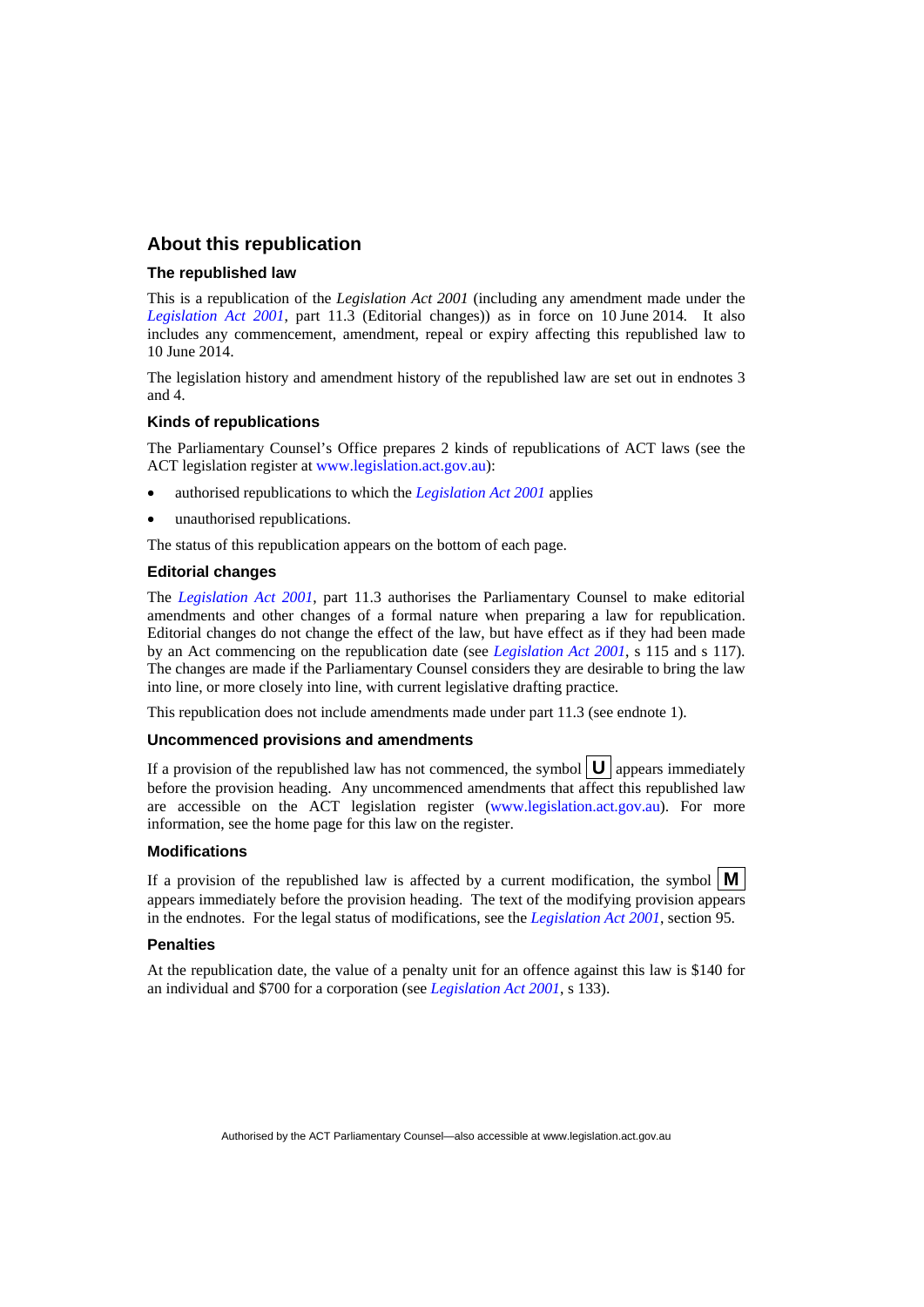

## **Legislation Act 2001**

## **Contents**

| × |
|---|

## **Chapter 1 [Preliminary](#page-17-0)**

| <b>Part 1.1</b> | General                                        |   |
|-----------------|------------------------------------------------|---|
| 1               | Name of Act                                    | 2 |
| 2               | Dictionary                                     | 2 |
| 2A              | <b>Notes</b>                                   | 2 |
| 3               | Objects                                        | 3 |
| 4               | Application of Act                             | 4 |
| 5               | Determinative and non-determinative provisions | 5 |
| 6               | Legislation Act provisions must be applied     | 5 |
| <b>Part 1.2</b> | <b>Basic concepts</b>                          |   |
| 7               | Meaning of Act generally                       | 9 |
| 8               | Meaning of subordinate law                     | 9 |
|                 |                                                |   |

| R93      | Legislation Act 2001         | contents 1 |
|----------|------------------------------|------------|
| 10/06/14 | Effective: 10/06/14-30/06/14 |            |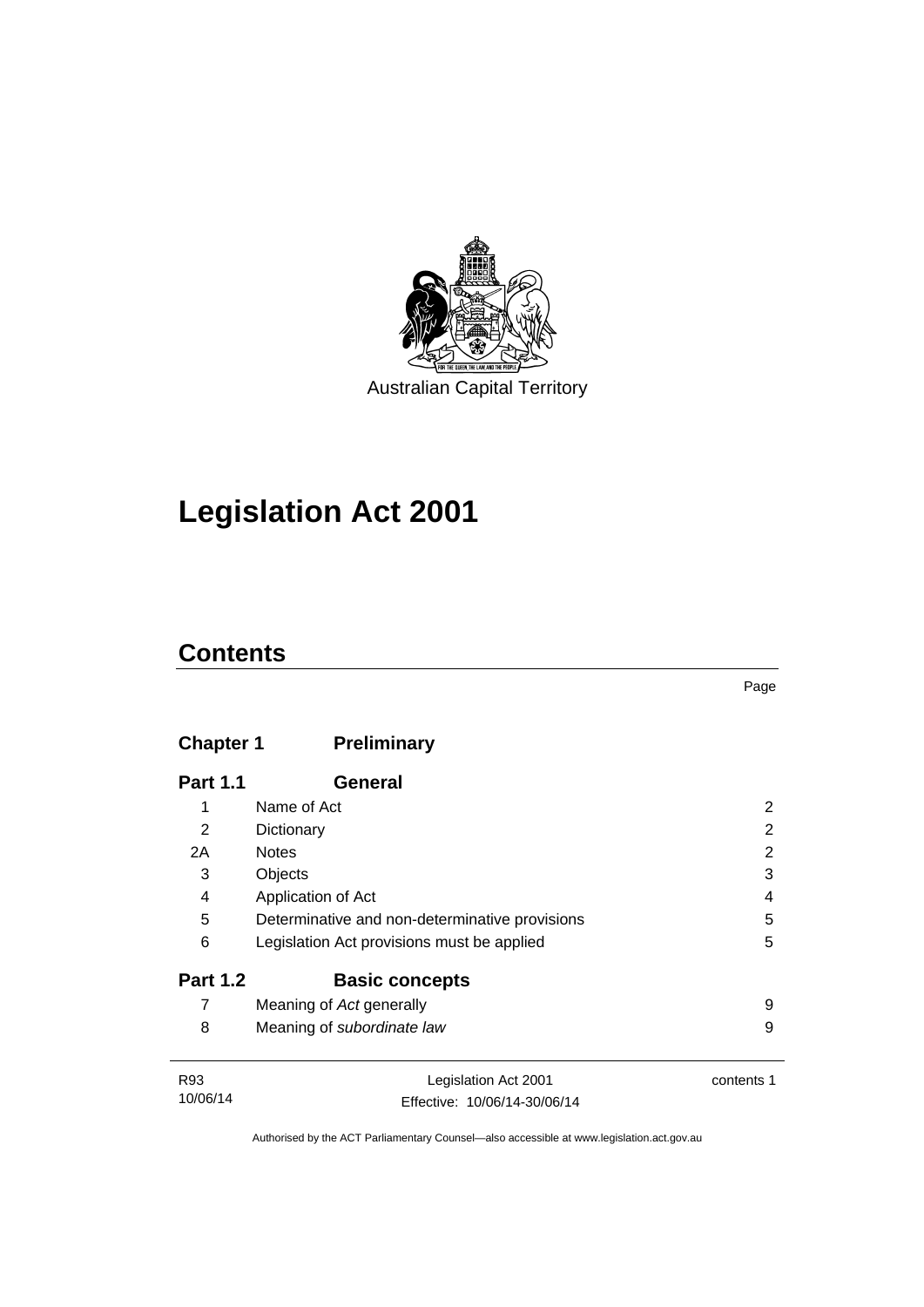| Contents         |                                                                      |      |
|------------------|----------------------------------------------------------------------|------|
|                  |                                                                      | Page |
| 9                | Meaning of disallowable instrument                                   | 9    |
| 10               | Meaning of notifiable instrument                                     | 10   |
| 11               | Meaning of commencement notice                                       | 10   |
| 12               | Meaning of legislative instrument                                    | 10   |
| 13               | Meaning of statutory instrument                                      | 11   |
| 14               | Meaning of <i>instrument</i>                                         | 11   |
| 15               | Meaning of authorised republication                                  | 11   |
| 16               | Meaning of <i>provision</i>                                          | 12   |
| <b>Part 1.3</b>  | Sources of law in the ACT                                            |      |
| 17               | References to Acts include references to former Cwith enactments etc | 14   |
|                  |                                                                      |      |
| <b>Chapter 2</b> | <b>ACT legislation register and website</b>                          |      |
| 18               | <b>ACT</b> legislation register                                      | 15   |
| 19               | Contents of register                                                 | 15   |
| 20               | Prompt registration                                                  | 19   |
| 21               | Approved website                                                     | 20   |
| 22               | Access to registered material at approved website                    | 20   |
| <b>Chapter 3</b> | Authorised versions and evidence of laws                             |      |
|                  | and legislative material                                             |      |
| 22A              | Definitions-ch 3                                                     | 21   |
| 23               | Authorisation of versions by parliamentary counsel                   | 22   |
| 24               | Authorised electronic versions                                       | 22   |
| 25               | Authorised written versions                                          | 23   |
| 26               | Judicial notice of certain matters                                   | 25   |
|                  |                                                                      |      |
| <b>Chapter 4</b> | <b>Numbering and notification of Acts</b>                            |      |
| 27               | Numbering of Acts                                                    | 27   |
| 28               | Notification of Acts                                                 | 27   |
| 29               | References to enactment or passing of Acts                           | 29   |
| 30               | References to <i>notification</i> of Acts                            | 29   |
|                  |                                                                      |      |
| contents 2       | Legislation Act 2001                                                 | R93  |

Authorised by the ACT Parliamentary Counsel—also accessible at www.legislation.act.gov.au

10/06/14

Effective: 10/06/14-30/06/14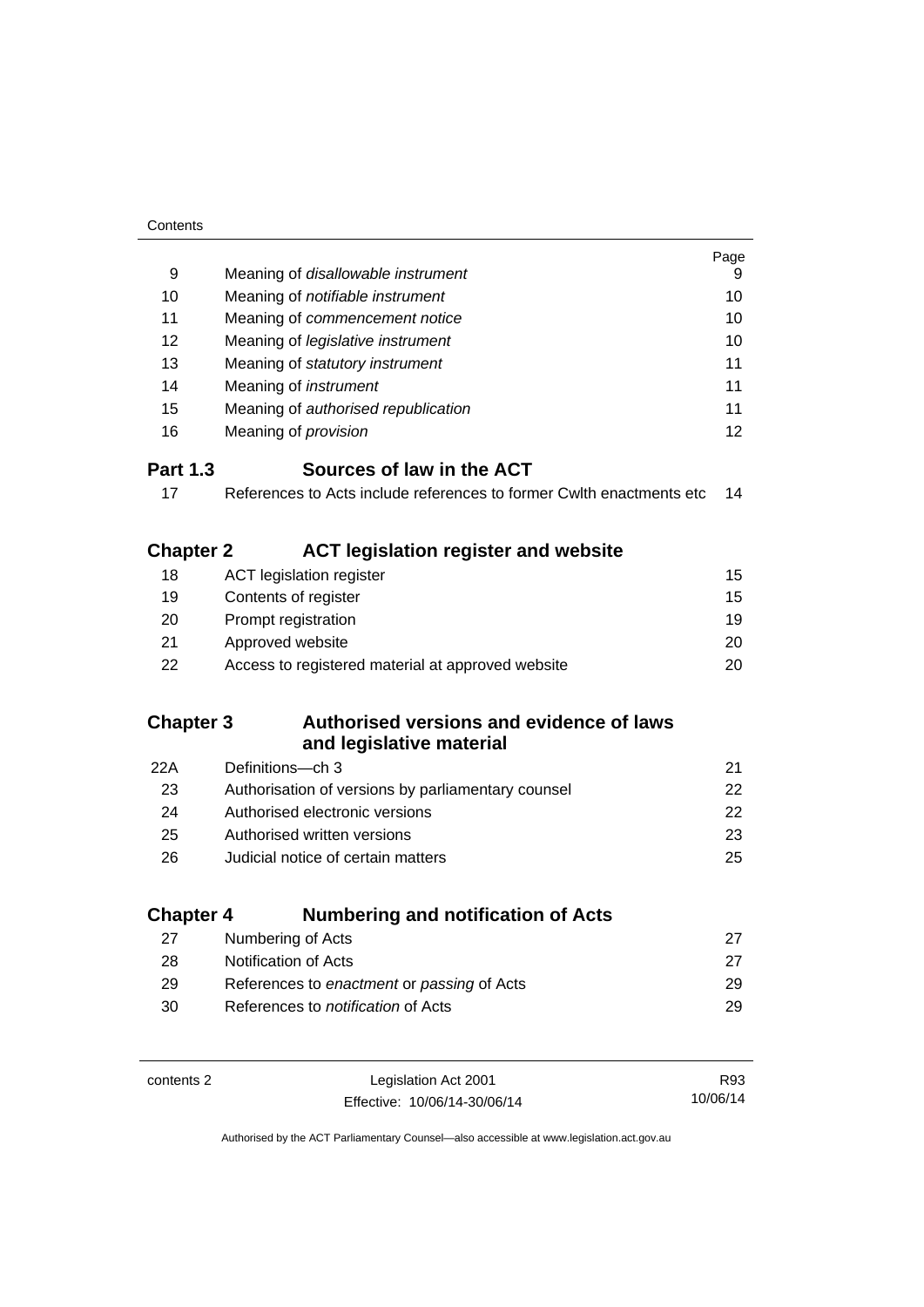| <b>Chapter 5</b> | <b>Regulatory impact statements for subordinate</b><br>laws and disallowable instruments | Page       |
|------------------|------------------------------------------------------------------------------------------|------------|
| <b>Part 5.1</b>  | <b>Preliminary</b>                                                                       |            |
| 31               | Definitions-ch 5                                                                         | 30         |
| 32               | Other publication or consultation requirements not affected                              | 31         |
| 33               | Guidelines about costs of proposed subordinate laws and disallowable<br>instruments      | 31         |
| <b>Part 5.2</b>  | Requirements for regulatory impact<br><b>statements</b>                                  |            |
| 34               | Preparation of regulatory impact statements                                              | 32         |
| 35               | Content of regulatory impact statements                                                  | 33         |
| 36               | When is preparation of regulatory impact statement unnecessary?                          | 34         |
| 37               | When must regulatory impact statement be presented?                                      | 35         |
| <b>Part 5.3</b>  | Failure to comply with requirements for<br>regulatory impact statements                  |            |
| 38               | Effect of failure to comply with pt 5.2                                                  | 36         |
| <b>Chapter 6</b> | Making, notification and numbering of<br>statutory instruments                           |            |
| <b>Part 6.1</b>  | General                                                                                  |            |
| 39               | Meaning of <i>matter</i> -ch 6                                                           | 37         |
| 40               | Presumption of validity                                                                  | 37         |
| 41               | Making of certain statutory instruments by Executive                                     | 37         |
| <b>Part 6.2</b>  | Making of statutory instruments generally                                                |            |
| 42               | Power to make statutory instruments                                                      | 39         |
| 43               | Statutory instruments to be interpreted not to exceed powers under<br>authorising law    | 40         |
| 44               | Power to make statutory instruments for Act etc                                          | 42         |
| 45               | Power to make court rules                                                                | 43         |
| 46               | Power to make instrument includes power to amend or repeal                               | 44         |
| R93              | Legislation Act 2001                                                                     | contents 3 |

10/06/14

Legislation Act 2001 Effective: 10/06/14-30/06/14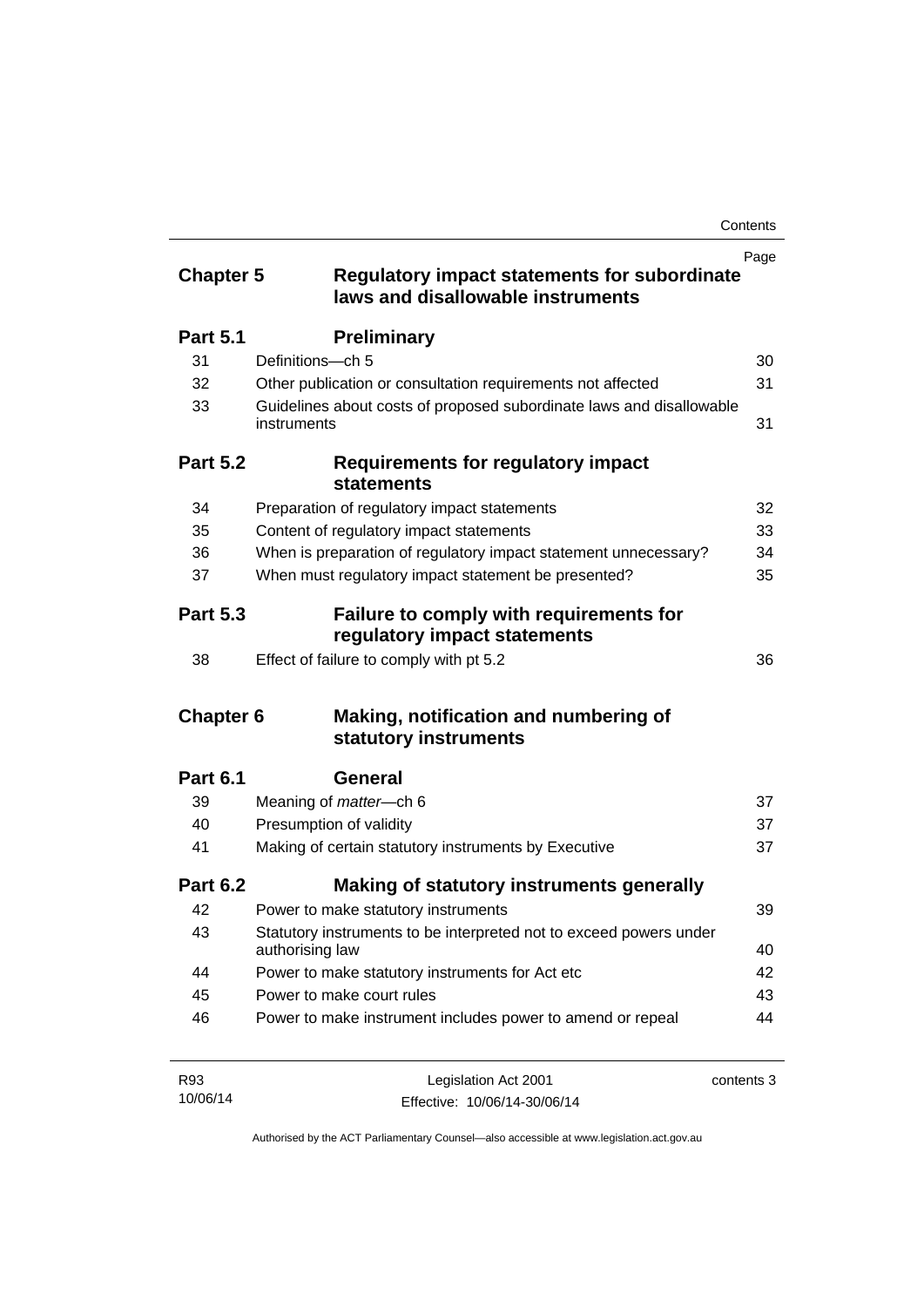| Contents         |                                                                                                     |      |
|------------------|-----------------------------------------------------------------------------------------------------|------|
| 47               | Statutory instrument may make provision by applying law or                                          | Page |
|                  | instrument                                                                                          | 44   |
| 48               | Power to make instrument includes power to make different provision<br>for different categories etc | 49   |
| 49               | Single instrument may exercise several powers or satisfy several<br>requirements                    | 49   |
| 50               | Relationship between authorising law and instrument dealing with<br>same matter                     | 50   |
| 51               | Instrument may make provision in relation to land by reference to map<br>etc                        | 50   |
| 52               | Instrument may authorise determination of matter etc                                                | 51   |
| 53               | Instrument may prohibit                                                                             | 52   |
| 54               | Instrument may require making of statutory declaration                                              | 52   |
| <b>Part 6.3</b>  | Making of certain statutory instruments about<br>fees                                               |      |
| 55               | Definitions-pt 6.3                                                                                  | 53   |
| 56               | Determination of fees by disallowable instrument                                                    | 53   |
| 57               | Fees payable in accordance with determination etc                                                   | 55   |
| 58               | Regulations may make provision about fees                                                           | 56   |
| <b>Part 6.4</b>  | <b>Numbering and notification of legislative</b><br><b>instruments</b>                              |      |
| 59               | Numbering                                                                                           | 59   |
| 60               | Correction etc of name of instrument                                                                | 59   |
| 60A              | Correction of name of explanatory statement etc                                                     | 61   |
| 61               | Notification of legislative instruments                                                             | 61   |
| 62               | Effect of failure to notify legislative instrument                                                  | 64   |
| 63               | References to notification of legislative instruments                                               | 65   |
| <b>Chapter 7</b> | <b>Presentation, amendment and disallowance</b><br>of subordinate laws and disallowable             |      |
|                  | <b>instruments</b>                                                                                  |      |
| 64               | Presentation of subordinate laws and disallowable instruments                                       | 66   |
| 65               | Disallowance by resolution of Assembly                                                              | 66   |
| contents 4       | Legislation Act 2001                                                                                | R93  |

Authorised by the ACT Parliamentary Counsel—also accessible at www.legislation.act.gov.au

10/06/14

Effective: 10/06/14-30/06/14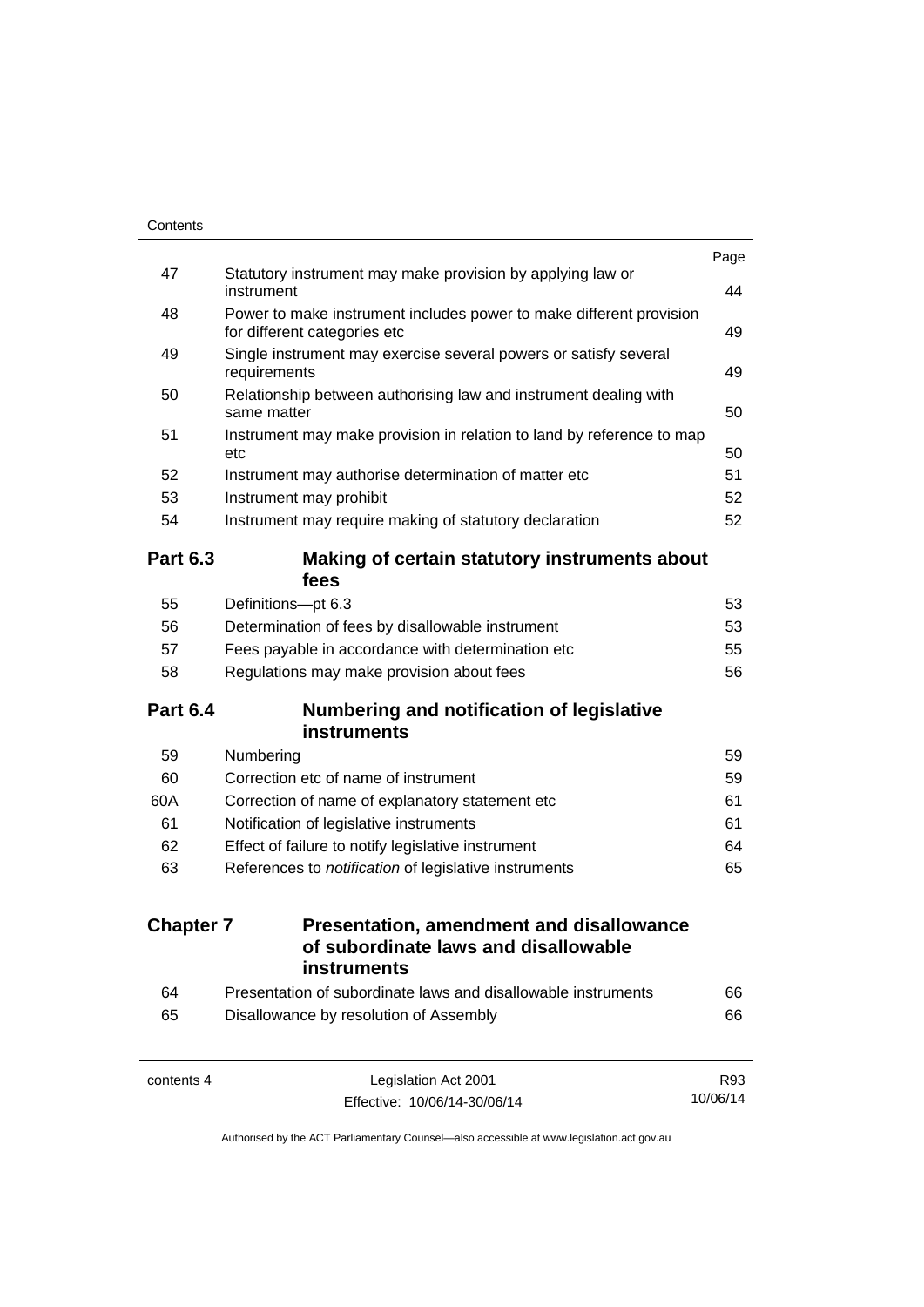|     |                                                                   | Contents |
|-----|-------------------------------------------------------------------|----------|
|     |                                                                   | Page     |
| 65A | Notification of disallowance by resolution of Assembly            | 67       |
| 66  | Revival of affected laws                                          | 69       |
| 67  | Making of instrument same in substance within 6 months after      |          |
|     | disallowance                                                      | 70       |
| 68  | Amendment by resolution of Assembly                               | 71       |
| 69  | Notification of amendments made by resolution of Assembly         | 72       |
| 70  | Making of amendment restoring effect of law within 6 months after |          |
|     | amendment                                                         | 74       |
| 71  | Effect of dissolution or expiry of Assembly on notice of motion   | 75       |

## **Chapter 8 [Commencement and exercise of powers](#page-91-0)  [before commencement](#page-91-0)**

| 72   | Meaning of law-ch 8                                      | 76 |
|------|----------------------------------------------------------|----|
| 73   | General rules about commencement                         | 76 |
| 74   | Time of commencement                                     | 78 |
| 75   | Commencement of naming and commencement provisions       | 79 |
| 75AA | Commencement of provisions identifying amended laws      | 80 |
| 75A  | Meaning of commences retrospectively                     | 81 |
| 75B  | Retrospective commencement requires clear indication     | 81 |
| 76   | Non-prejudicial provision may commence retrospectively   | 82 |
| 77   | Commencement by commencement notice                      | 83 |
| 78   | Separate commencement of amendments                      | 84 |
| 79   | Automatic commencement of postponed law                  | 85 |
| 79A  | Commencement of amendment of uncommenced law             | 86 |
| 80   | References to <i>commencement</i> of law                 | 86 |
| 81   | Exercise of powers between notification and commencement | 87 |

## **Chapter 9 [Repeal and amendment of laws](#page-105-0)**

| <b>Part 9.1</b> | General                                                  |    |
|-----------------|----------------------------------------------------------|----|
| 82              | Definitions-ch 9                                         | 90 |
| 83              | Consequences of amendment of statutory instrument by Act | 90 |
| 84              | Saving of operation of repealed and amended laws         | 90 |
| 84A             | Creation of offences and changes in penalties            | 91 |
|                 |                                                          |    |

| R93      | Legislation Act 2001         | contents 5 |
|----------|------------------------------|------------|
| 10/06/14 | Effective: 10/06/14-30/06/14 |            |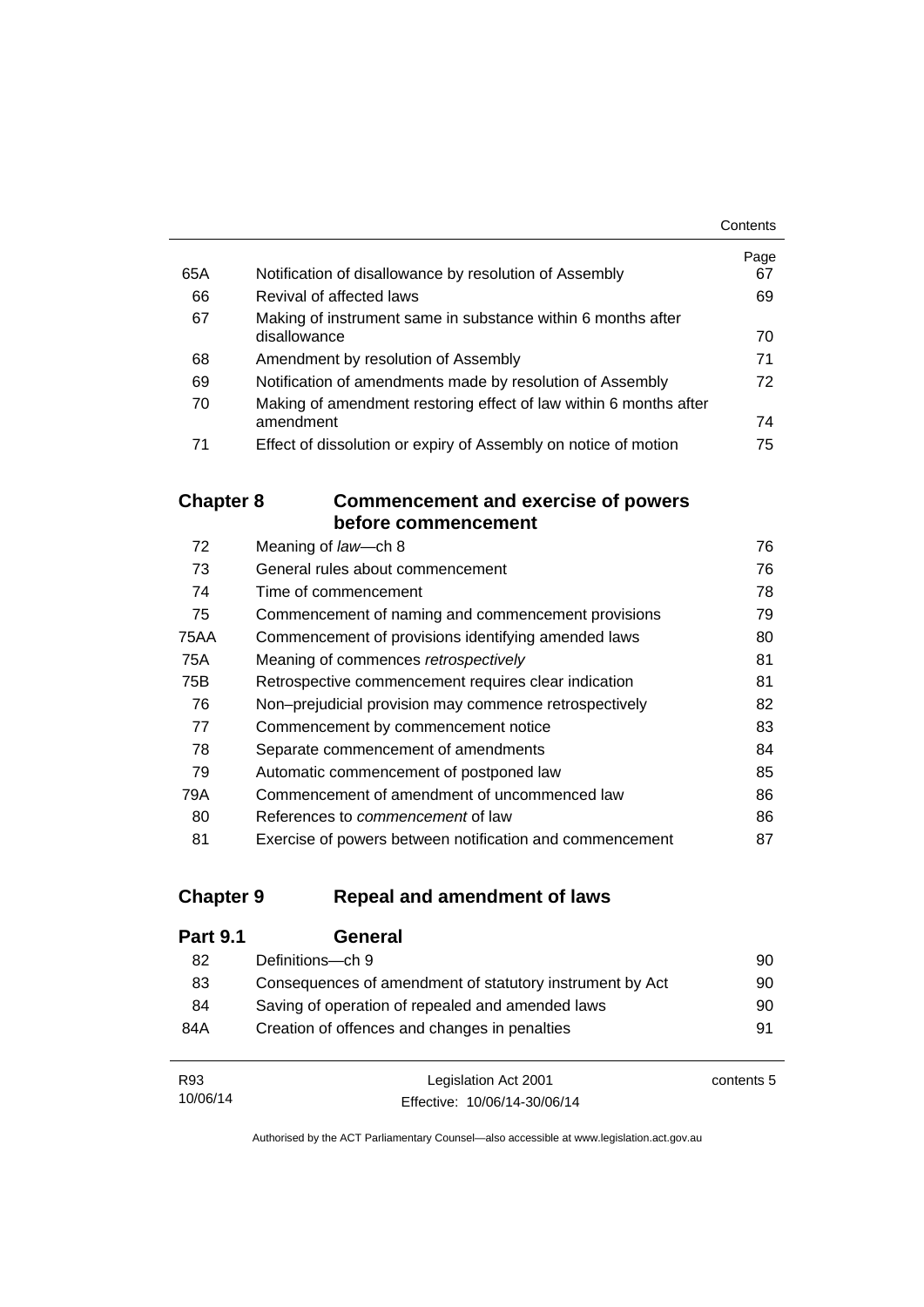| Contents |
|----------|
|----------|

|                 |                                                                                   | Page |
|-----------------|-----------------------------------------------------------------------------------|------|
| <b>Part 9.2</b> | Repeal                                                                            |      |
| 85              | When repeal takes effect                                                          | 93   |
| 86              | Repealed and amended laws not revived on repeal of repealing and<br>amending laws | 93   |
| 87              | Commencement not undone if repealed                                               | 95   |
| 88              | Repeal does not end effect of transitional laws etc                               | 95   |
| 89              | Automatic repeal of certain laws and provisions                                   | 97   |
| <b>Part 9.3</b> | <b>Amendment</b>                                                                  |      |
| 90              | Law and amending laws to be read as one                                           | 102  |
| 91              | Insertion of provisions by amending law                                           | 102  |
| 92              | Amendment to be made wherever possible                                            | 104  |
| 93              | Provisions included in another provision for amendment purposes                   | 105  |
| 94              | Continuance of appointments etc made under amended provisions                     | 106  |
| 95              | Status of modifications                                                           | 107  |

| -96 | Relocated provisions | 108 |
|-----|----------------------|-----|

## **Chapter 10 [Referring to laws](#page-124-0)**

| 97   | Definitions-ch 10                                                      | 109 |
|------|------------------------------------------------------------------------|-----|
| 98   | References to ACT law include law containing reference                 | 110 |
| 99   | References in ACT statutory instruments to the Act                     | 110 |
| 100  | Referring to particular ACT laws                                       | 110 |
| 101  | Referring to particular laws of other jurisdictions etc                | 112 |
| 102  | References to laws include references to laws as in force from time to |     |
|      | time                                                                   | 112 |
| 103  | References to repealed laws                                            | 114 |
| 104  | References to laws include references to instruments under laws        | 114 |
| 105  | Referring to provisions of laws                                        | 115 |
| 106  | References to provisions of laws are inclusive                         | 115 |
| 106A | References to paragraphs etc of laws                                   | 116 |

contents 6 Legislation Act 2001 Effective: 10/06/14-30/06/14

R93 10/06/14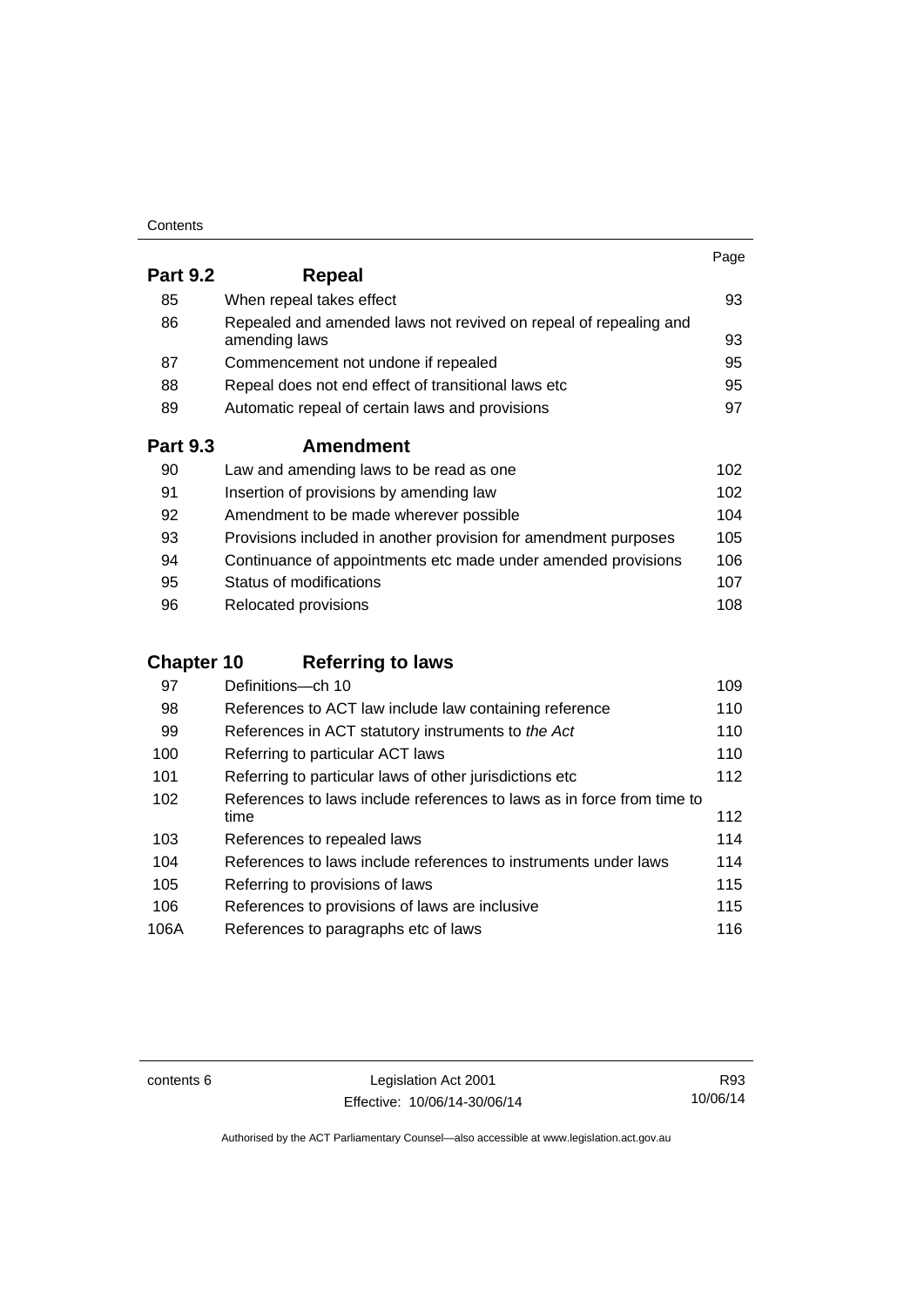| Contents |
|----------|
|----------|

| <b>Chapter 11</b> |                                   | <b>Republication of Acts and statutory</b><br><b>instruments</b>   | Page |
|-------------------|-----------------------------------|--------------------------------------------------------------------|------|
| <b>Part 11.1</b>  |                                   | <b>General</b>                                                     |      |
| 107               | Definitions-ch 11                 |                                                                    | 117  |
| 108               |                                   | Republication in register                                          | 117  |
| 109               |                                   | Republications may be published with other information             | 117  |
| 110               | Collections of laws               |                                                                    | 118  |
| <b>Part 11.2</b>  |                                   | Substantive amendments made by laws                                |      |
| 111               |                                   | Incorporation of amendments                                        | 119  |
| 112               |                                   | Reference to amending laws                                         | 119  |
| 113               |                                   | Provisions not republished or relocated                            | 119  |
| Part 11.3         |                                   | <b>Editorial changes</b>                                           |      |
| 114               |                                   | Authorisation for parliamentary counsel                            | 121  |
| 115               |                                   | Amendments not to change effect                                    | 121  |
| 116               |                                   | Ambit of editorial amendments                                      | 121  |
| 117               |                                   | Legal effect of editorial changes                                  | 124  |
| 118               | Reference to editorial amendments |                                                                    |      |
| <b>Chapter 12</b> |                                   | Scope of Acts and statutory instruments                            |      |
| 120               |                                   | Act to be interpreted not to exceed legislative powers of Assembly | 125  |
| 121               |                                   | <b>Binding effect of Acts</b>                                      | 125  |
| 122               |                                   | Application to Territory                                           | 127  |
| <b>Chapter 13</b> |                                   | <b>Structure of Acts and statutory instruments</b>                 |      |

| <b>General</b> |
|----------------|
|                |

| 125 | Meaning of law—ch 13                                     | 128 |
|-----|----------------------------------------------------------|-----|
| 126 | Material that is part of Act or statutory instrument     | 128 |
| 127 | Material that is not part of Act or statutory instrument | 129 |

| R93      | Leg       |
|----------|-----------|
| 10/06/14 | Effective |

contents 7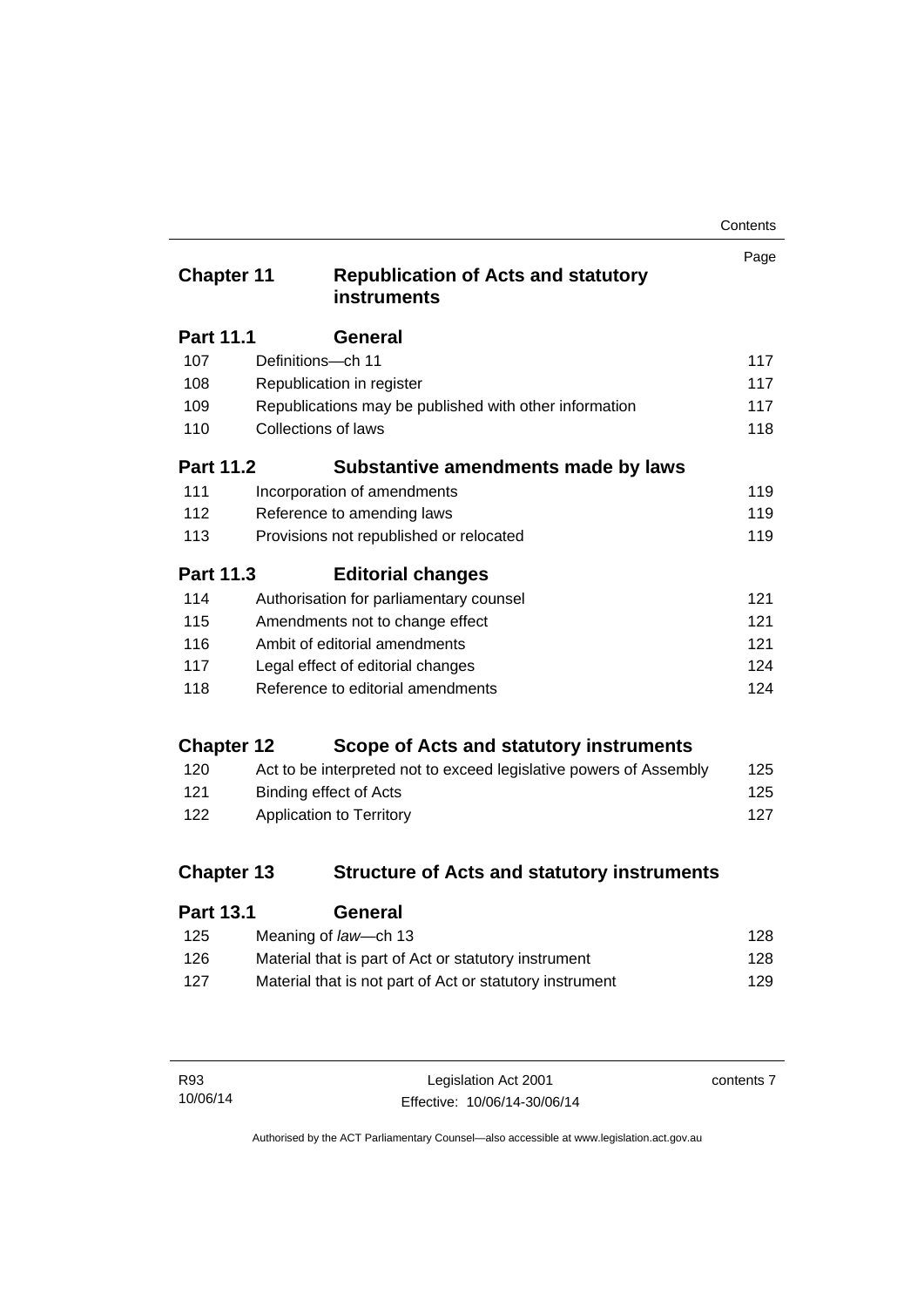| Contents |
|----------|
|----------|

|                   |                                                                        | Page |
|-------------------|------------------------------------------------------------------------|------|
| <b>Part 13.2</b>  | <b>Particular kinds of provisions</b>                                  |      |
| 130               | What is a definition?                                                  | 131  |
| 131               | Signpost definitions                                                   | 132  |
| 132               | Examples                                                               | 133  |
| 133               | Penalty units                                                          | 134  |
| 134               | Penalties at end of sections and subsections                           | 134  |
| 135               | Penalties not at end of sections and subsections                       | 137  |
| <b>Chapter 14</b> | Interpretation of Acts and statutory<br><b>instruments</b>             |      |
| <b>Part 14.1</b>  | <b>Purpose and scope</b>                                               |      |
| 136               | Meaning of Act-ch 14                                                   | 139  |
| 137               | Purpose and scope-ch 14                                                | 139  |
| <b>Part 14.2</b>  | Key principles of interpretation                                       |      |
| 138               | Meaning of working out the meaning of an Act-pt 14.2                   | 140  |
| 139               | Interpretation best achieving Act's purpose                            | 140  |
| 140               | Legislative context                                                    | 141  |
| 141               | Non-legislative context generally                                      | 142  |
| 142               | Non-legislative context-material that may be considered                | 143  |
| 143               | Law stating material for consideration in working out meaning          | 144  |
| <b>Chapter 15</b> | Aids to interpretation                                                 |      |
| <b>Part 15.1</b>  | <b>General</b>                                                         |      |
| 144               | Meaning of commonly-used terms                                         | 146  |
| 145               | Gender and number                                                      | 146  |
| 146               | Meaning of may and must                                                | 146  |
| 147               | Changes of drafting practice not to affect meaning                     | 147  |
| 148               | Terms used in instruments have same meanings as in authorising<br>laws | 148  |
| 149               | Age in years                                                           | 148  |
| 150               | Measurement of distance                                                | 148  |
| contents 8        | Legislation Act 2001                                                   | R93  |

Effective: 10/06/14-30/06/14

Authorised by the ACT Parliamentary Counsel—also accessible at www.legislation.act.gov.au

10/06/14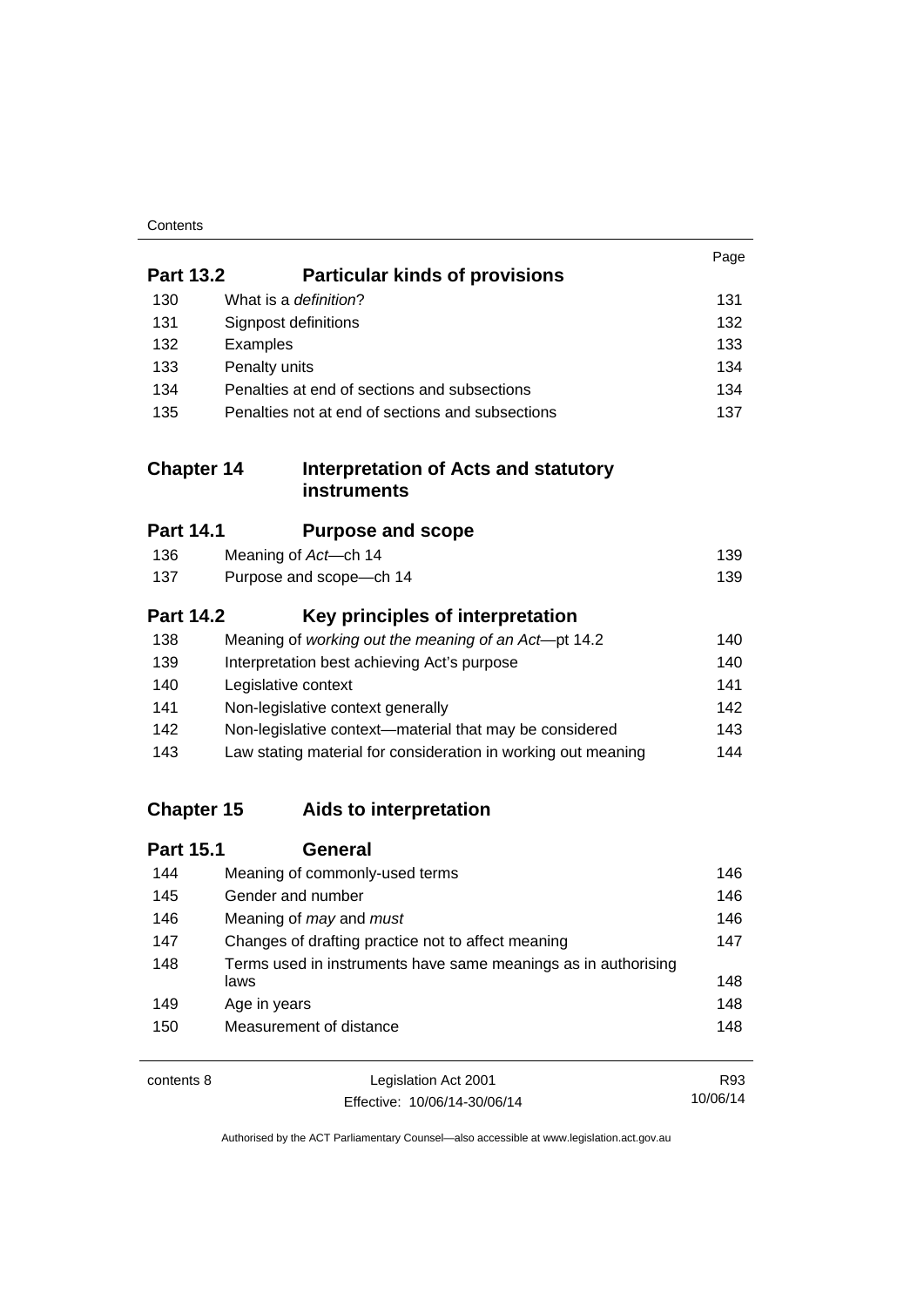|                   |                                                                 |                                                                                   | Contents   |  |  |
|-------------------|-----------------------------------------------------------------|-----------------------------------------------------------------------------------|------------|--|--|
|                   |                                                                 |                                                                                   | Page       |  |  |
| 151               |                                                                 | Working out periods of time generally                                             | 149        |  |  |
| 151A              |                                                                 | Periods of time ending on non-working days                                        | 151<br>152 |  |  |
| 151B              | Doing things for which no time is fixed<br>Power to extend time |                                                                                   |            |  |  |
| 151C              |                                                                 |                                                                                   |            |  |  |
| 152               |                                                                 | Continuing effect of obligations                                                  | 154        |  |  |
| <b>Part 15.2</b>  |                                                                 | <b>Definitions</b>                                                                |            |  |  |
| 155               |                                                                 | Definitions apply subject to contrary intention                                   | 155        |  |  |
| 156               |                                                                 | Application of definitions in dictionaries and sections                           | 155        |  |  |
| 157               |                                                                 | Defined terms-other parts of speech and grammatical forms                         | 157        |  |  |
| <b>Part 15.3</b>  |                                                                 | References to various entities and things                                         |            |  |  |
| 160               |                                                                 | References to people generally                                                    | 158        |  |  |
| 161               |                                                                 | Corporations liable to offences                                                   | 159        |  |  |
| 162               |                                                                 | References to a Minister or the Minister                                          | 160        |  |  |
| 163               |                                                                 | References to a director-general or the director-general                          | 161        |  |  |
| 164               |                                                                 | References to Australian Standards etc.                                           | 162        |  |  |
| 165               |                                                                 | References to Assembly committees that no longer exist                            | 163        |  |  |
| 168               |                                                                 | References to person with interest in land include personal<br>representative etc |            |  |  |
| 169               |                                                                 | References to domestic partner and domestic partnership                           | 163        |  |  |
| 169A              |                                                                 | References to transgender people                                                  | 164        |  |  |
| 169B              |                                                                 | References to intersex people                                                     | 165        |  |  |
| <b>Part 15.4</b>  |                                                                 | <b>Preservation of certain common law</b><br>privileges                           |            |  |  |
| 170               |                                                                 | Privileges against self-incrimination and exposure to civil penalty               | 166        |  |  |
| 171               |                                                                 | Client legal privilege                                                            | 166        |  |  |
| <b>Chapter 16</b> |                                                                 | <b>Courts, tribunals and other decision-makers</b>                                |            |  |  |
|                   |                                                                 |                                                                                   |            |  |  |
| 175<br>176        |                                                                 | Meaning of law-ch 16                                                              | 167        |  |  |
|                   |                                                                 | Jurisdiction of courts and tribunals<br>167                                       |            |  |  |
| 177               |                                                                 | 167<br>Recovery of amounts owing under laws<br>167                                |            |  |  |
| 178               |                                                                 | Power to decide includes power to take evidence etc                               |            |  |  |
| 179               |                                                                 | Content of statements of reasons for decisions                                    | 168        |  |  |
| R93               |                                                                 | Legislation Act 2001                                                              | contents 9 |  |  |
| 10/06/14          |                                                                 | Effective: 10/06/14-30/06/14                                                      |            |  |  |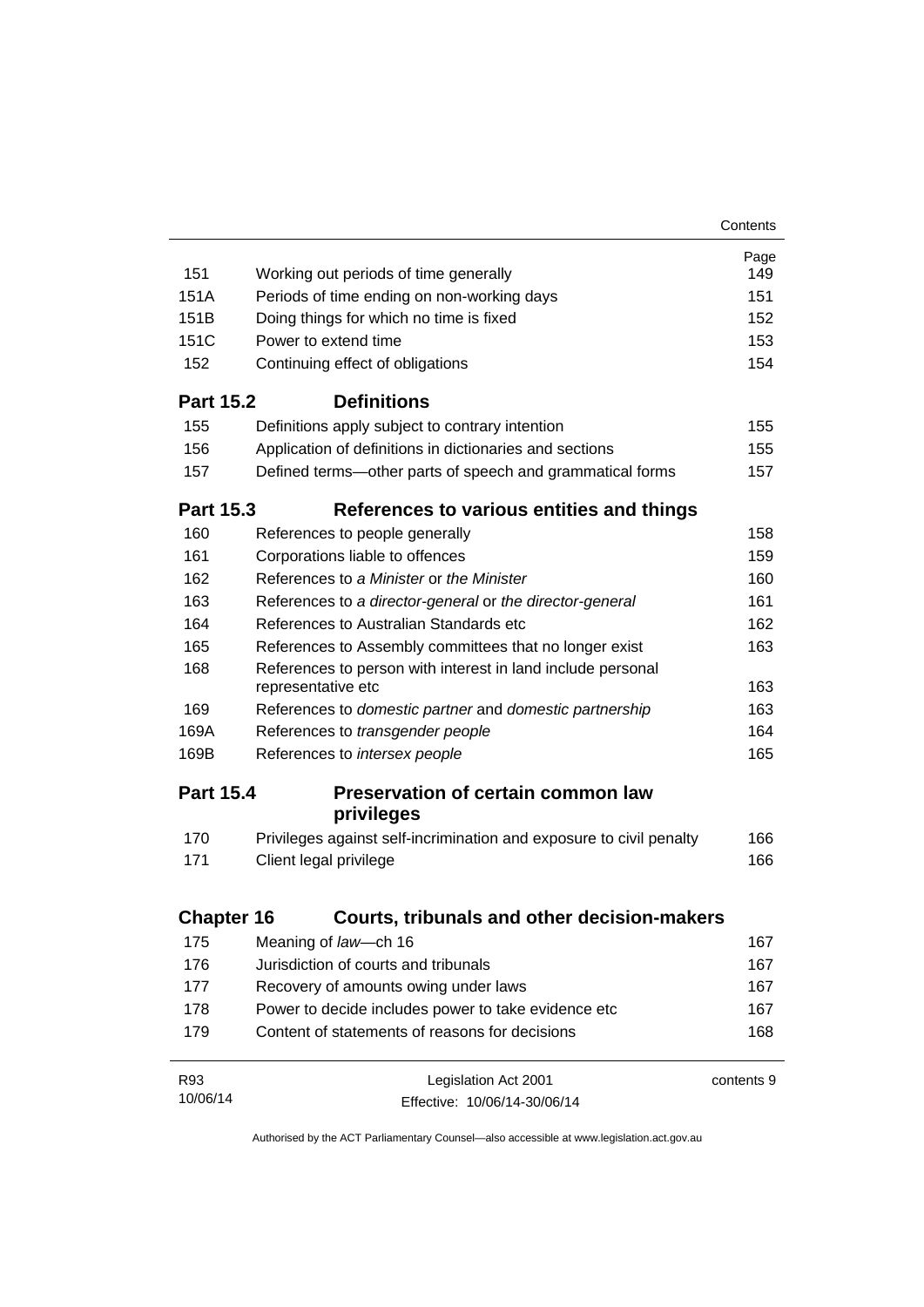#### **Contents**

| 180               |                                                        | Power to make decision includes power to reverse or change                                                                                                                                          | Page<br>169 |  |
|-------------------|--------------------------------------------------------|-----------------------------------------------------------------------------------------------------------------------------------------------------------------------------------------------------|-------------|--|
| <b>Chapter 17</b> |                                                        | <b>Entities and positions</b>                                                                                                                                                                       |             |  |
| 182               |                                                        | Meaning of law-ch 17                                                                                                                                                                                | 170         |  |
| 183               |                                                        | Change of name of entity                                                                                                                                                                            | 170         |  |
| 184               |                                                        | Change in constitution of entity<br>References to entity                                                                                                                                            |             |  |
| 184A              |                                                        |                                                                                                                                                                                                     |             |  |
| 185               |                                                        | References to occupant of position                                                                                                                                                                  | 171         |  |
| 186               |                                                        | Change of name of position                                                                                                                                                                          | 172         |  |
| 187               |                                                        | Chair and deputy chair etc                                                                                                                                                                          | 172         |  |
| <b>Chapter 18</b> |                                                        | <b>Offences</b>                                                                                                                                                                                     |             |  |
| 188               |                                                        | Meaning of ACT law-ch 18                                                                                                                                                                            | 173         |  |
| 189               |                                                        | Reference to offence includes reference to related ancillary offences<br>Indictable and summary offences<br>Offences against 2 or more laws<br>When must prosecutions begin?<br>Continuing offences | 173         |  |
| 190               |                                                        |                                                                                                                                                                                                     | 174         |  |
| 191               |                                                        |                                                                                                                                                                                                     | 174         |  |
| 192               |                                                        |                                                                                                                                                                                                     | 175         |  |
| 193               |                                                        |                                                                                                                                                                                                     | 176         |  |
| <b>Chapter 19</b> |                                                        | <b>Administrative and machinery provisions</b>                                                                                                                                                      |             |  |
| <b>Part 19.1</b>  |                                                        | <b>Introductory</b>                                                                                                                                                                                 |             |  |
| 195               |                                                        | Meaning of law-ch 19                                                                                                                                                                                | 177         |  |
| <b>Part 19.2</b>  |                                                        | <b>Functions</b>                                                                                                                                                                                    |             |  |
| 196               |                                                        | Provision giving function gives power to exercise function                                                                                                                                          | 178         |  |
| 197               | Statutory functions may be exercised from time to time | 178                                                                                                                                                                                                 |             |  |
| 199               |                                                        | Functions of bodies                                                                                                                                                                                 | 178         |  |
| 200               |                                                        | Functions of occupants of positions                                                                                                                                                                 | 180         |  |
| <b>Part 19.3</b>  |                                                        | <b>Appointments</b>                                                                                                                                                                                 |             |  |
| Division 19.3.1   |                                                        | Appointments-general                                                                                                                                                                                |             |  |
| 205               |                                                        | Application-div 19.3.1                                                                                                                                                                              | 181         |  |
| contents 10       |                                                        | Legislation Act 2001                                                                                                                                                                                | R93         |  |
|                   |                                                        | Effective: 10/06/14-30/06/14                                                                                                                                                                        | 10/06/14    |  |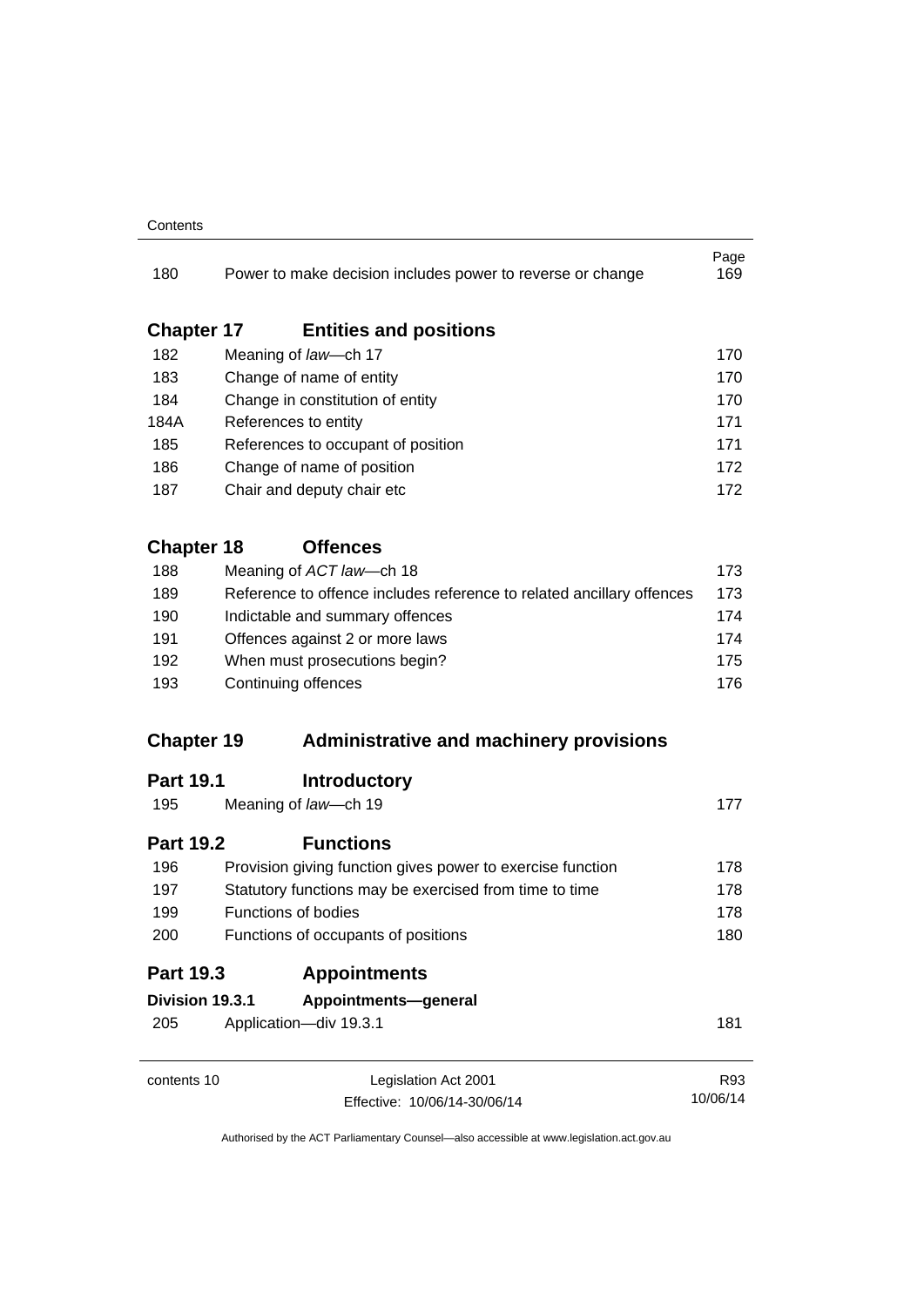|                  |                                                                               | Contents    |
|------------------|-------------------------------------------------------------------------------|-------------|
|                  |                                                                               | Page        |
| 206              | Appointments must be in writing etc                                           | 181         |
| 207              | Appointment may be by name or position                                        | 181         |
| 208              | Power of appointment includes power to suspend etc                            | 182         |
| 209              | Power of appointment includes power to make acting appointment                | 182         |
| 210              | Resignation of appointment                                                    | 184         |
| 211              | Appointment not affected by appointer changes                                 | 184         |
| 212              | Appointment not affected by defect etc                                        | 184         |
| Division 19.3.2  | <b>Acting appointments</b>                                                    |             |
| 215              | Application-div 19.3.2                                                        | 185         |
| 216              | Acting appointments must be in writing etc                                    | 185         |
| 217              | Acting appointment may be made by name or position                            | 185         |
| 218              | Instrument may provide when acting appointment has effect etc                 | 186         |
| 219              | Appointer may decide terms of acting appointment etc                          | 186         |
| 220              | Appointee may exercise functions under acting appointment etc                 | 187         |
| 221              | How long does an acting appointment operate?                                  | 187         |
| 222              | Resignation of acting appointment                                             | 188         |
| 223              | Effect of acting appointment on substantive appointment etc                   | 188         |
| 224              | Acting appointment not affected by appointer changes                          | 189         |
| 225              | Acting appointment not affected by defect etc                                 | 189         |
|                  | Division 19.3.2A<br><b>Standing acting arrangements</b>                       |             |
| 225A             | Application-div 19.3.2A                                                       | 190         |
| 225B             | Person acting under standing acting arrangement may exercise<br>functions etc | 190         |
| Division 19.3.3  | <b>Appointments-Assembly consultation</b>                                     |             |
| 226              | Meaning of statutory position-div 19.3.3                                      | 190         |
| 227              | Application-div 19.3.3                                                        | 191         |
| 228              | Consultation with appropriate Assembly committee                              | 191         |
| 229              | Appointment is disallowable instrument                                        | 192         |
| <b>Part 19.4</b> | <b>Delegations</b>                                                            |             |
| 230              | Application-pt 19.4 generally                                                 | 193         |
| 231              | Application-pt 19.4 to subdelegations                                         | 193         |
| 232              | Delegation must be in writing etc                                             | 193         |
| 233              | Delegation may be made by name or position                                    | 194         |
| R93              | Legislation Act 2001                                                          | contents 11 |

Authorised by the ACT Parliamentary Counsel—also accessible at www.legislation.act.gov.au

Effective: 10/06/14-30/06/14

10/06/14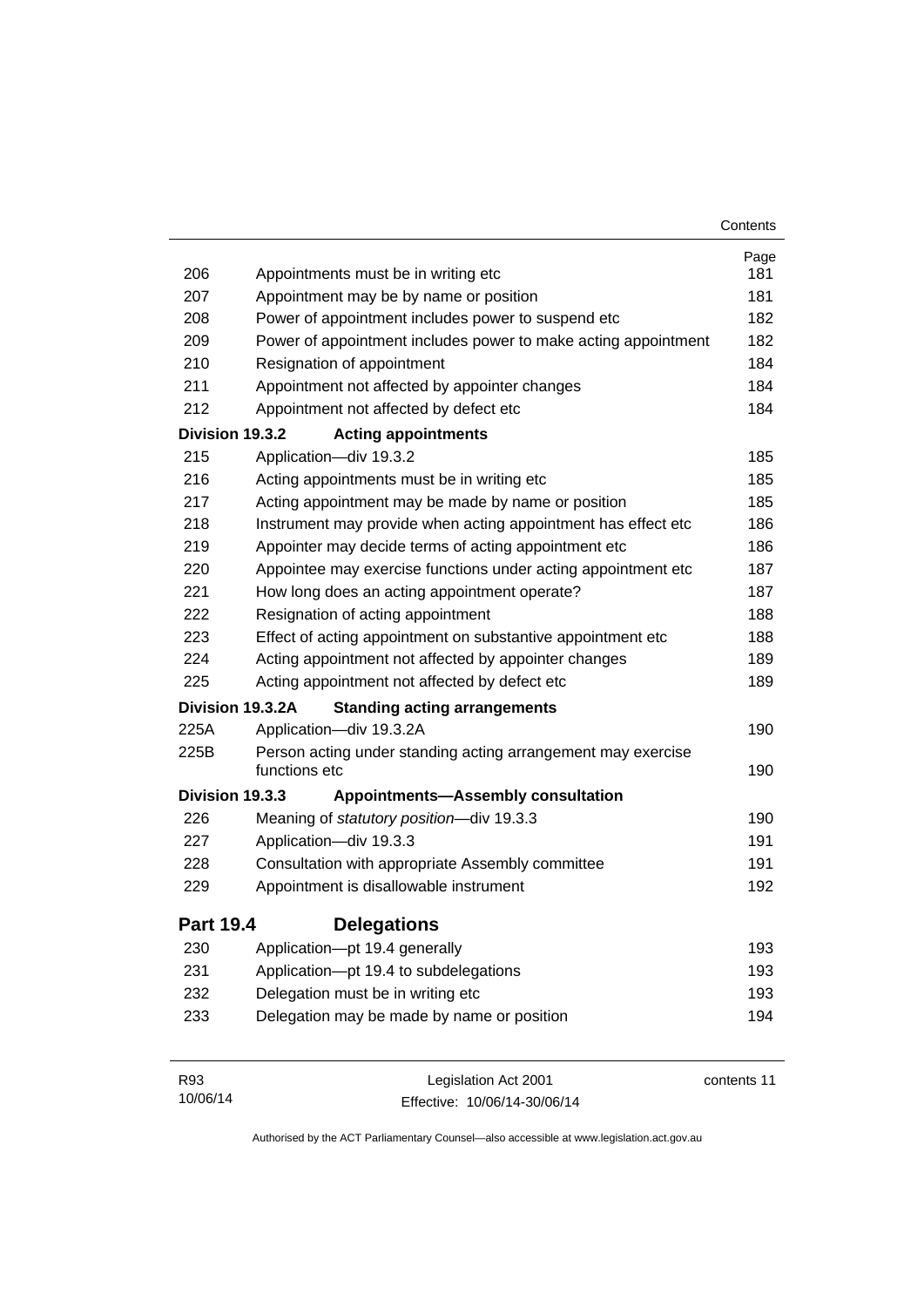| Contents          |       |                                                       |      |
|-------------------|-------|-------------------------------------------------------|------|
|                   |       |                                                       | Page |
| 234               |       | Instrument may provide when delegation has effect etc | 194  |
| 235               |       | Delegation may be made to 2 or more delegates         | 194  |
| 236               |       | Power to delegate may not be delegated                | 195  |
| 237               |       | Delegation may be amended or revoked                  | 195  |
| 238               |       | Appointer responsible for delegated function          | 196  |
| 239               |       | Exercise of delegation by delegate                    | 196  |
| 240               |       | Appointer may exercise delegated function             | 196  |
| 241               |       | Delegation not affected by appointer changes          | 197  |
| 242               |       | Delegation not affected by defect etc                 | 197  |
| <b>Part 19.5</b>  |       | <b>Service of documents</b>                           |      |
| 245               |       | Application-pt 19.5                                   | 198  |
| 246               |       | Definitions-pt 19.5                                   | 198  |
| 247               |       | Service of documents on individuals                   | 200  |
| 248               |       | Service of documents on corporations                  | 200  |
| 249               |       | Service of documents on agencies                      | 201  |
| 250               |       | When document taken to be served                      | 201  |
| 251               |       | Other laws not affected etc                           | 203  |
| 252               |       | Powers of courts and tribunals not affected           | 203  |
| <b>Part 19.6</b>  |       | <b>Functions of Executive and Ministers</b>           |      |
| 253               |       | Exercise of functions of Executive                    | 204  |
| 254               |       | Administration of matters not allocated               | 204  |
| 254A              |       | Delegation by Minister                                | 205  |
| <b>Part 19.7</b>  |       | <b>Other matters</b>                                  |      |
| 255               | Forms |                                                       | 206  |
| 256               |       | Production of records kept in computers etc           | 208  |
| <b>Chapter 20</b> |       | <b>Miscellaneous</b>                                  |      |
| 300               |       | Delegation by parliamentary counsel                   | 209  |
| 301               |       | References to Administration Act 1989 etc             | 209  |
| 302               |       | Regulation-making power                               | 209  |
|                   |       |                                                       |      |
|                   |       |                                                       |      |

J.

| contents 12 | Legislation Act 2001         | R93.     |
|-------------|------------------------------|----------|
|             | Effective: 10/06/14-30/06/14 | 10/06/14 |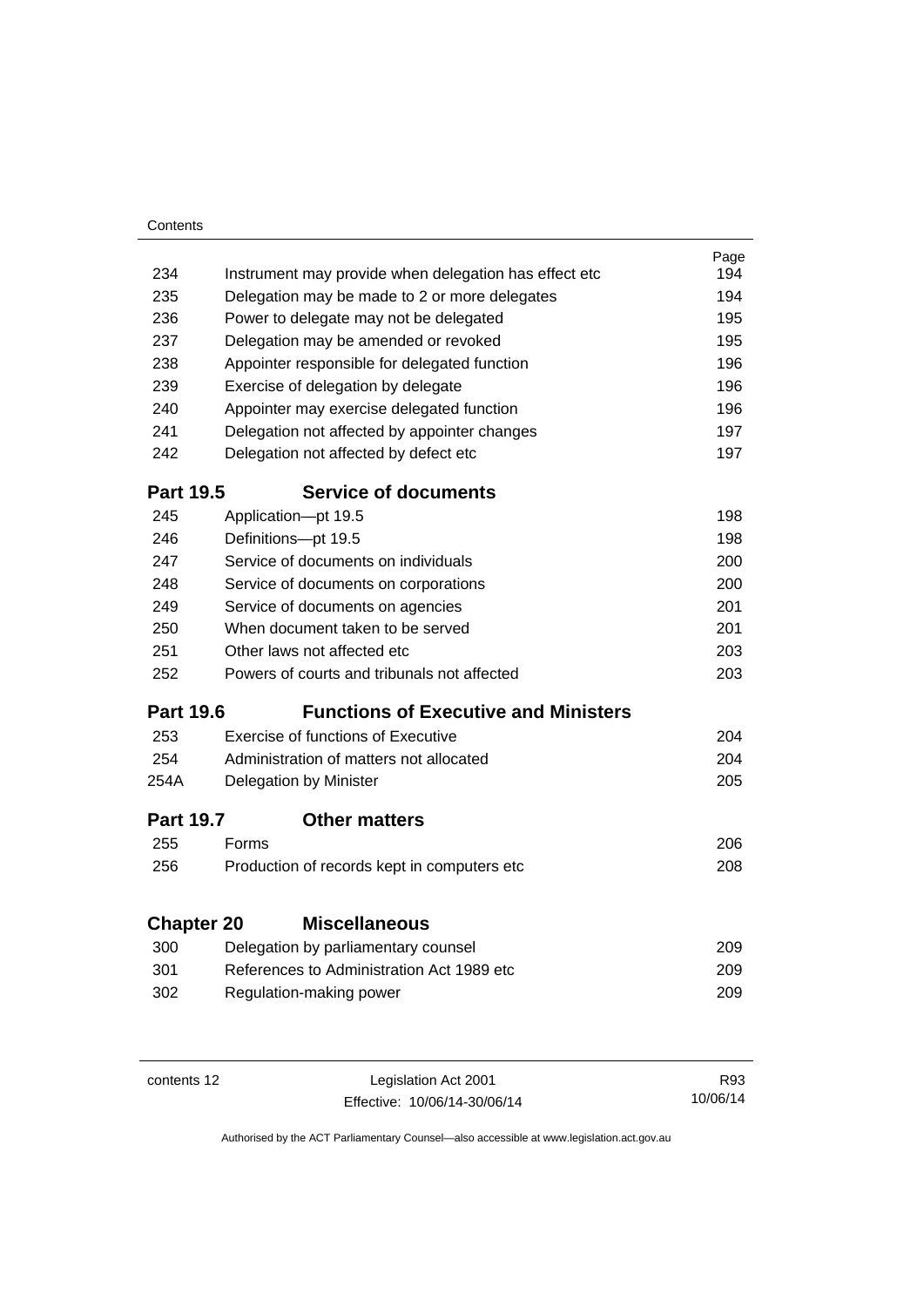|                   |                                                                      | Contents    |
|-------------------|----------------------------------------------------------------------|-------------|
| Schedule 1        | Acts included in sources of law in the ACT                           | Page<br>210 |
| <b>Part 1.1</b>   | Former NSW and UK Acts in force before<br>establishment of Territory | 210         |
| <b>Part 1.2</b>   | Former NSW Acts applied after establishment of<br><b>Territory</b>   | 211         |
| <b>Dictionary</b> |                                                                      | 212         |
| Part 1            | <b>Meaning of commonly-used terms</b>                                | 212         |
| Part 2            | <b>Terms for Legislation Act 2001 only</b>                           | 243         |
| <b>Endnotes</b>   |                                                                      |             |

|   | About the endnotes     | 247 |
|---|------------------------|-----|
| 2 | Abbreviation key       | 247 |
| 3 | Legislation history    | 248 |
| 4 | Amendment history      | 262 |
| 5 | Earlier republications | 300 |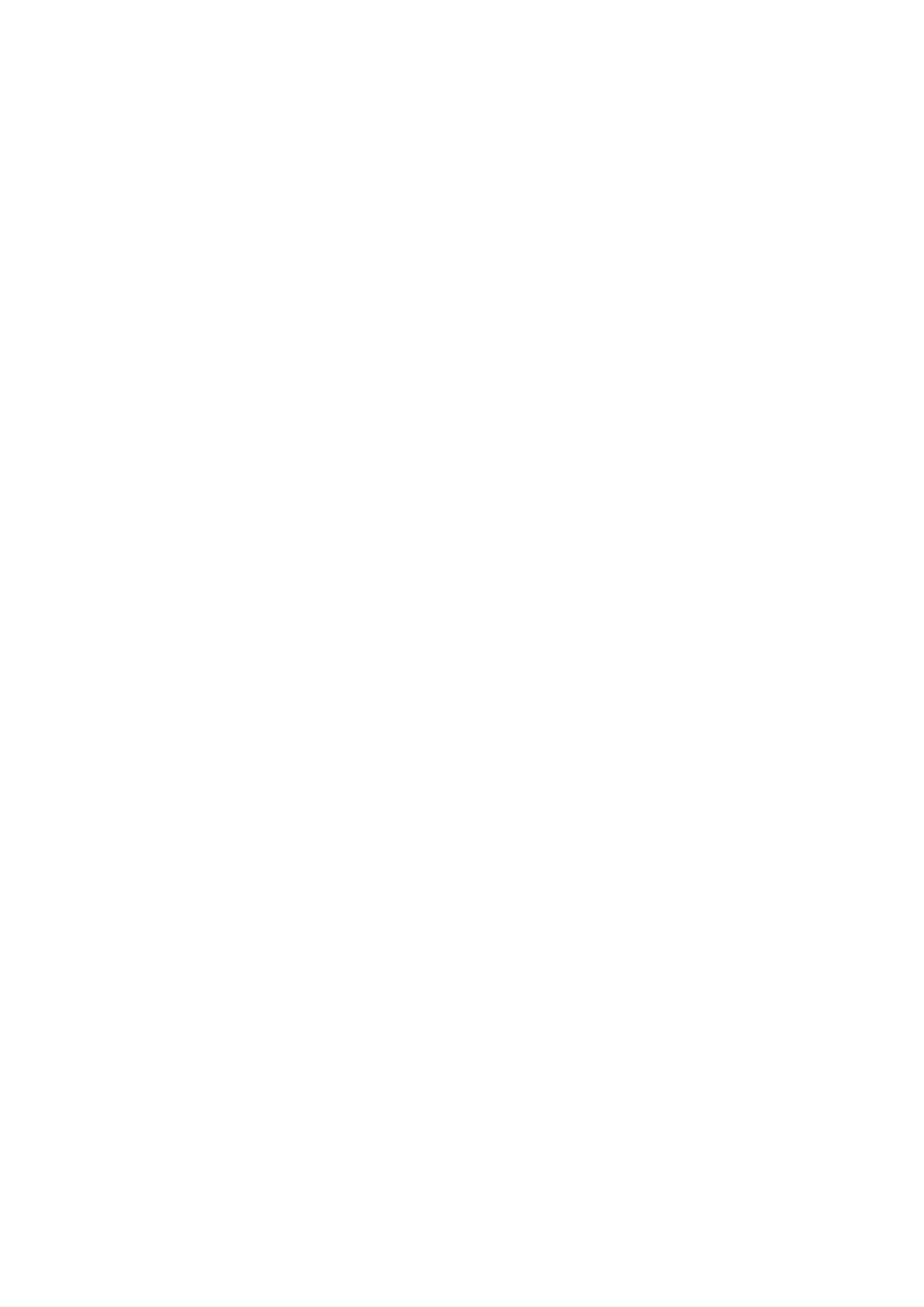

# **Legislation Act 2001**

An Act about legislation

l

R93 10/06/14

Legislation Act 2001 Effective: 10/06/14-30/06/14 page 1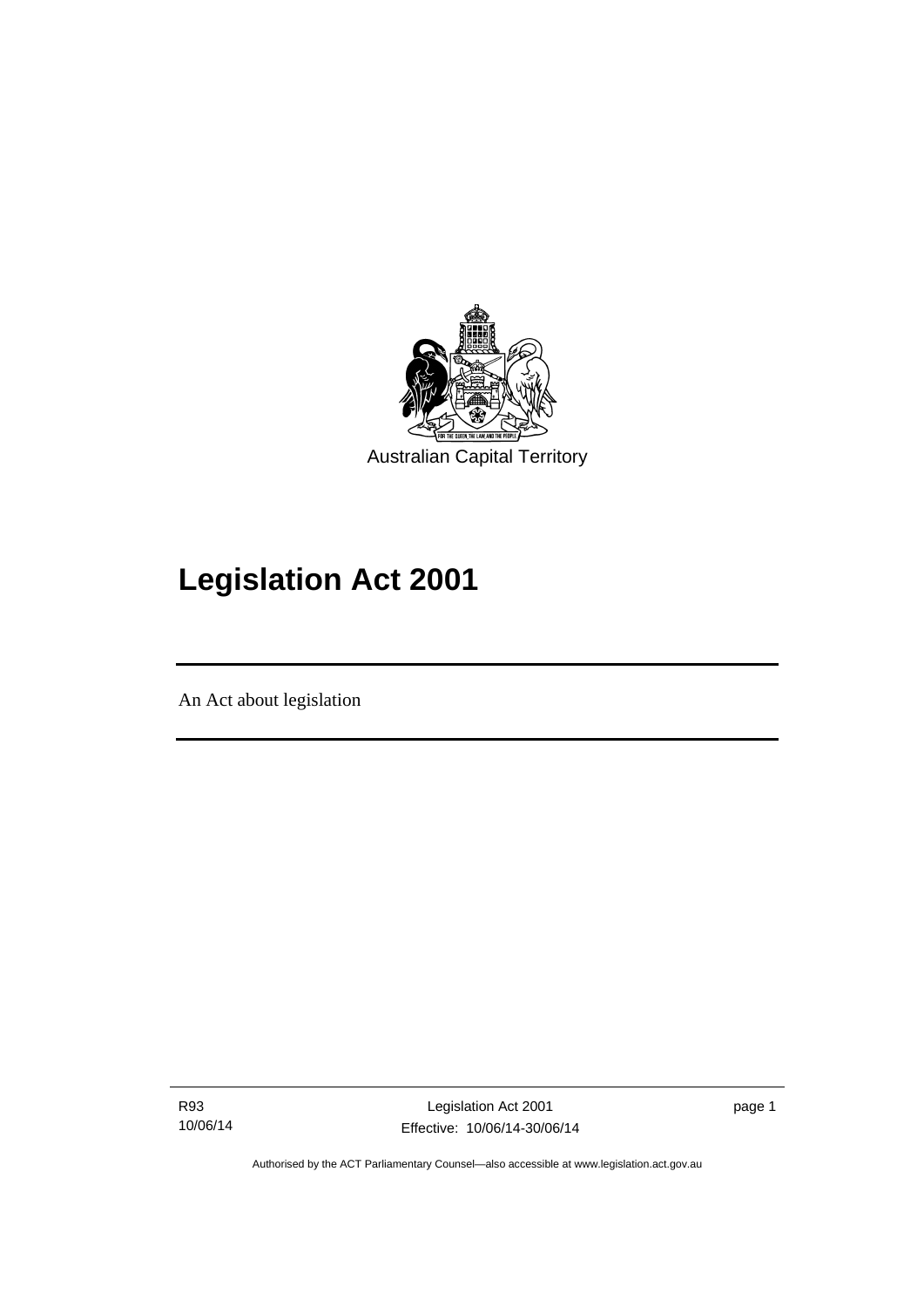**Chapter 1** Preliminary<br>**Part 1.1** General General

Section 1

## <span id="page-17-0"></span>**Chapter 1** Preliminary

## <span id="page-17-1"></span>**Part 1.1 General**

## <span id="page-17-2"></span>**1 Name of Act**

This Act is the *Legislation Act 2001.* 

## <span id="page-17-3"></span>**2 Dictionary**

The dictionary at the end of this Act is part of this Act.

- *Note 1* The dictionary at the end of an Act usually defines certain terms used in the Act, and includes references (*signpost definitions*) to other terms defined elsewhere in the Act. However, in this Act the dictionary is divided into 2 parts.
- *Note 2* Pt 1 defines terms commonly used in Acts (including this Act) and statutory instruments. For example, because of the definition '*month* means calendar month.', the term 'month' has the defined meaning wherever the term is used in an Act or statutory instrument unless the Act or instrument provides otherwise or the contrary intention otherwise appears (see s 144 and s 155).
- *Note 3* Pt 2 defines certain terms used in this Act. For example, the signpost definition '*administrator*, for part 19.5 (Service of documents)—see section 246.' means that the term 'administrator' is defined in s 246 for this Act, pt 19.5. A definition in pt 2 applies to all of this Act unless the definition, or another provision of this Act, provides otherwise or the contrary intention otherwise appears (see s 155 and s 156 (1)).

### <span id="page-17-4"></span>**2A Notes**

A note included in this Act is explanatory and is not part of this Act.

*Note* See s 127 (1), (4) and (5) for the legal status of notes.

R93 10/06/14

Authorised by the ACT Parliamentary Counsel—also accessible at www.legislation.act.gov.au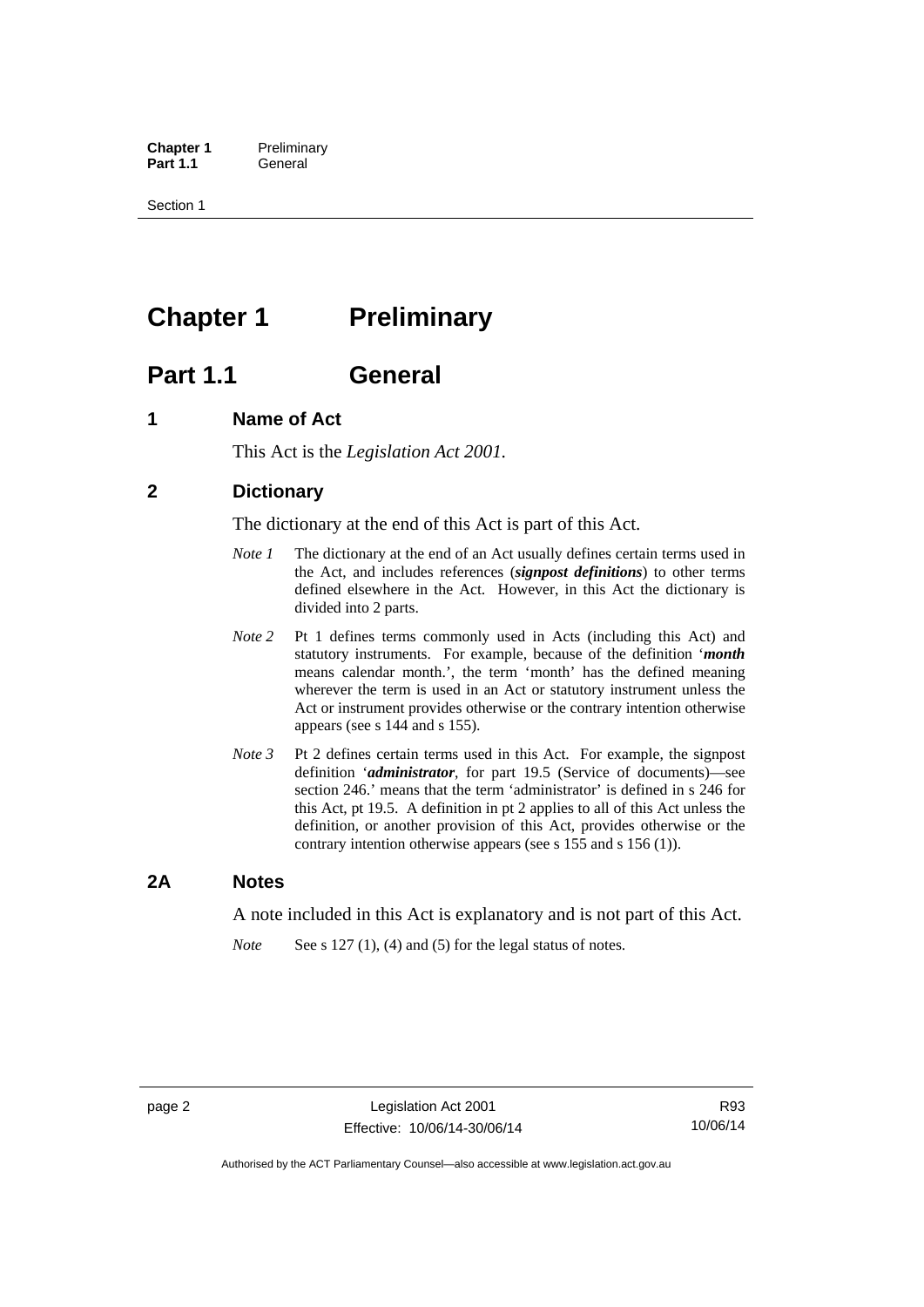## <span id="page-18-0"></span>**3 Objects**

- (1) The main object of this Act is to make legislation more accessible.
- (2) This is to be achieved particularly by—
	- (a) encouraging access to legislation through the internet, while maintaining access to printed legislation; and
	- (b) restating the law dealing with the 'life cycle' of legislation, improving its structure and content, and simplifying its provisions where practicable; and
	- (c) assisting users of legislation to find, read, understand and use legislation by—
		- (i) facilitating the shortening and simplification of legislation; and
		- (ii) promoting consistency in the form and language of legislation; and
		- (iii) providing rules about the interpretation of legislation; and
		- (iv) facilitating the updating and republication of legislation to ensure its ready availability.
- (3) For this section, the '*life cycle*' of legislation includes the making (where relevant), notification, commencement, presentation and disallowance (where relevant), operation, interpretation, proof, republication, amendment and repeal of legislation and instruments made under legislation.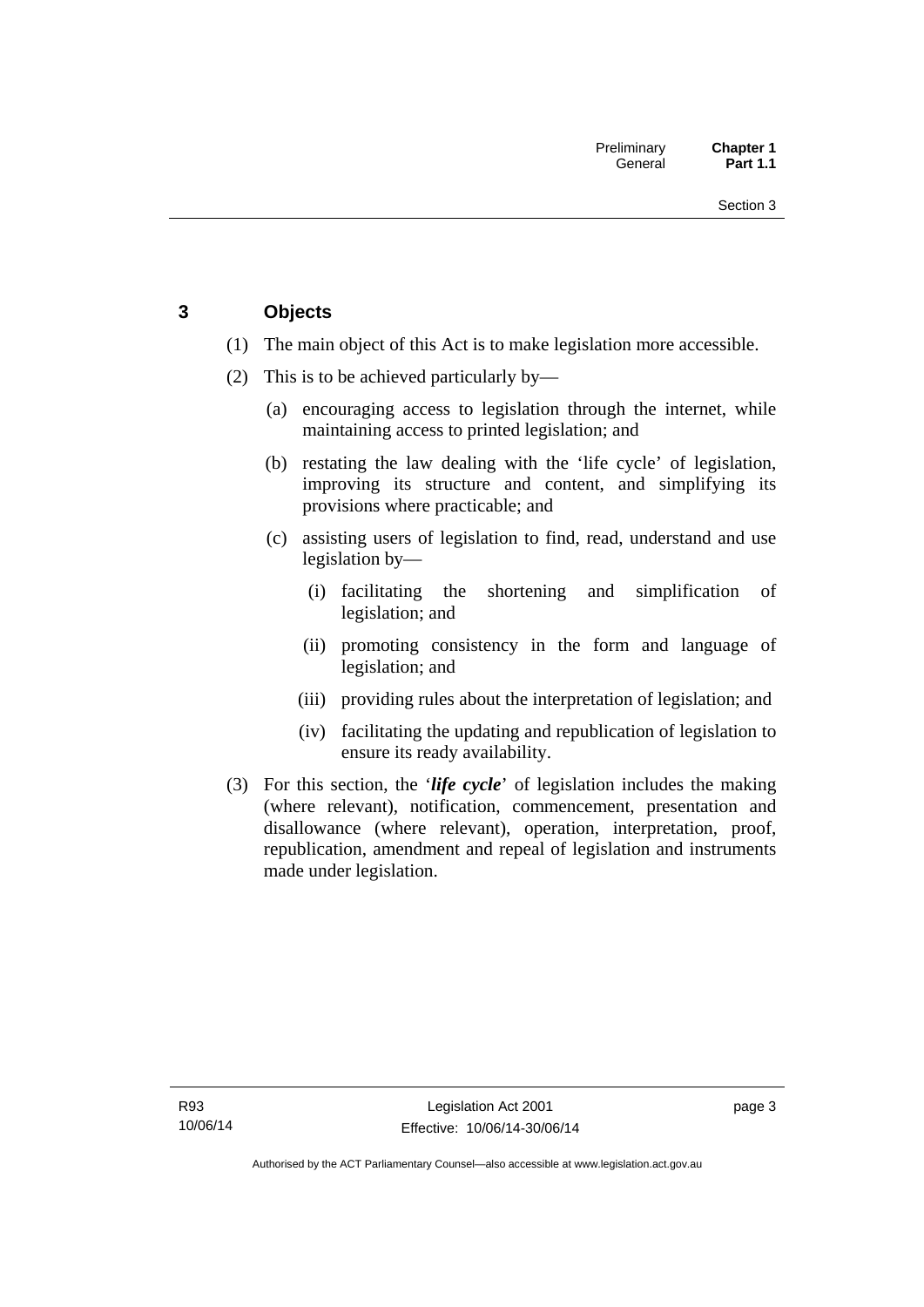## <span id="page-19-0"></span>**4 Application of Act**

- (1) This Act applies to all Acts (including this Act) and statutory instruments.
- (2) In particular, Acts and statutory instruments are taken to be made on the basis that they will operate in conjunction with this Act.

#### **Examples**

- 1 An Act imposes an obligation and provides that people who 'fail' to carry out the obligation are liable to the penalty. The Act does not, however, define 'fail' or indicate that the word is used in a special way. In accordance with this Act, dictionary, pt 1 (see s 144), the word 'fail' includes 'refuse'. In other words, a person who refuses to carry out the obligation will be subject to the penalty in the same way as someone who only neglects the obligation. In this case, the presence in an Act of a word that is defined in this Act attracts the operation of the definition in the dictionary.
- 2 The *XYZ Act 2001* contains the following provision:

The Minister may determine fees for this Act.

Because the XYZ Act authorises a fee to be determined 'for this Act', this Act, s 56 applies and therefore the provisions of pt 6.3 (Making of certain statutory instruments about fees) apply to the determination of fees under the provision. In this case, the operation of provisions of this Act is attracted because the *XYZ Act 2001* contains a provision that triggers the application of the part.

- *Note 1* The determination of a fee by a Minister under an Act is a disallowable instrument and must be in writing (see s 9 (1) (b) and s 42 (2)).
- *Note 2* An example is part of the Act, is not exhaustive and may extend, but does not limit, the meaning of the provision in which it appears (see s 126 and s 132).
- (3) This section is a determinative provision.
	- *Note* See s 5 for the meaning of determinative provisions, and s 6 for their displacement.

Authorised by the ACT Parliamentary Counsel—also accessible at www.legislation.act.gov.au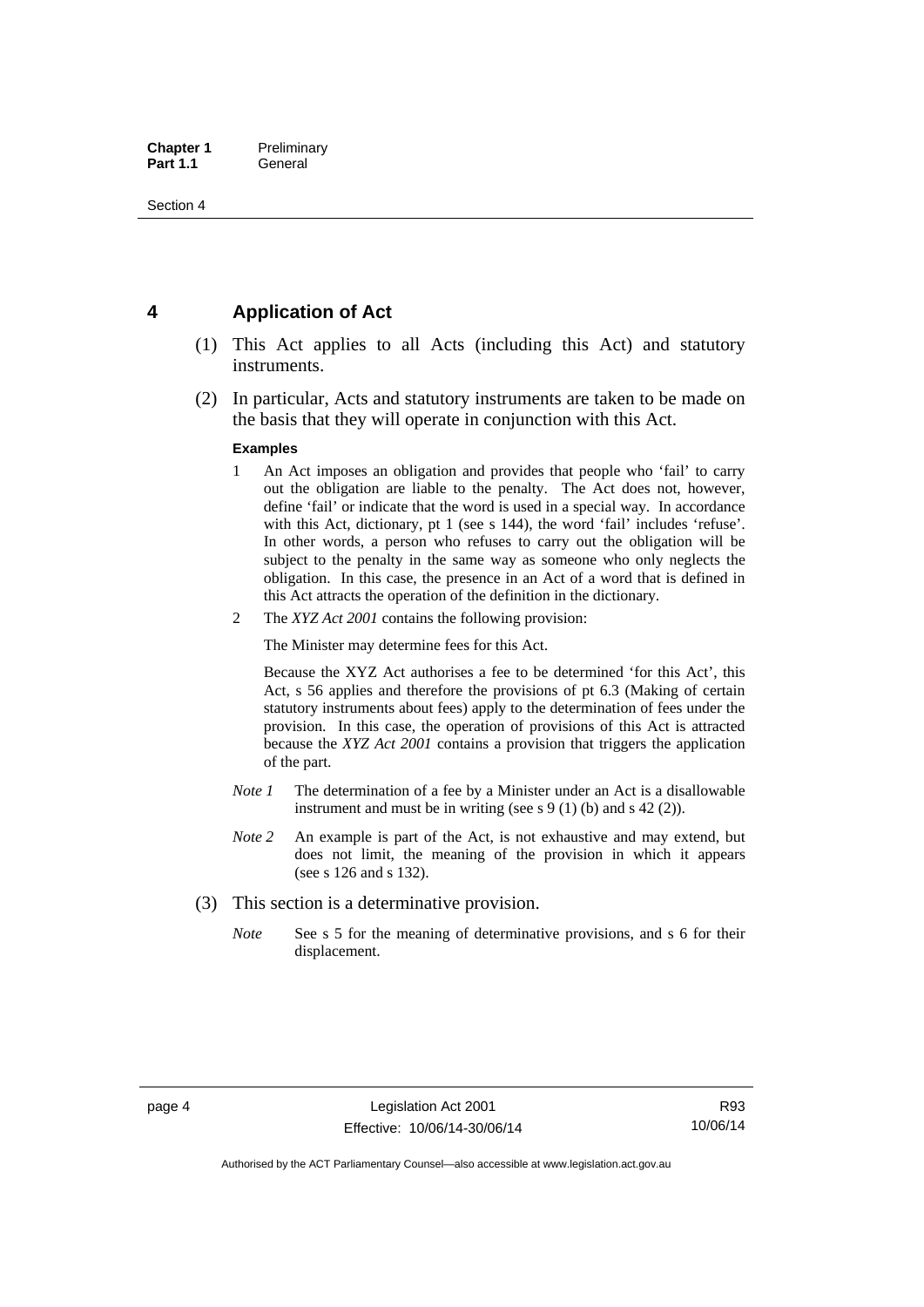### <span id="page-20-0"></span>**5 Determinative and non-determinative provisions**

- (1) This Act consists of determinative and non-determinative provisions.
- (2) A *determinative provision* is a provision of this Act that is declared to be a determinative provision.

#### **Example**

Section 4 (3) provides that s 4 is a determinative provision.

(3) A *non-determinative provision* is any other provision of this Act.

#### **Example**

Section 3 does not contain a provision corresponding to s 4 (3). Therefore, s 3 is not a determinative provision.

*Note* An example is part of the Act, is not exhaustive and may extend, but does not limit, the meaning of the provision in which it appears (see s 126 and s 132).

### <span id="page-20-1"></span>**6 Legislation Act provisions must be applied**

- (1) A provision of this Act must be applied to an Act or statutory instrument, in accordance with the terms of the provision, except so far as it is displaced.
- (2) A determinative provision may be displaced expressly or by a manifest contrary intention.
- (3) A non-determinative provision may be displaced expressly or by a contrary intention.
	- *Note* For the distinction between a 'manifest contrary intention' (see s (2)) and 'contrary intention' (see s (3)), see the examples in this section.
- (4) The declaration of a provision as 'determinative' indicates that it is the intention of the Legislative Assembly that, if the provision is to be displaced at all in a particular case, a more deliberate displacement is required than if the provision were a non-determinative provision.

page 5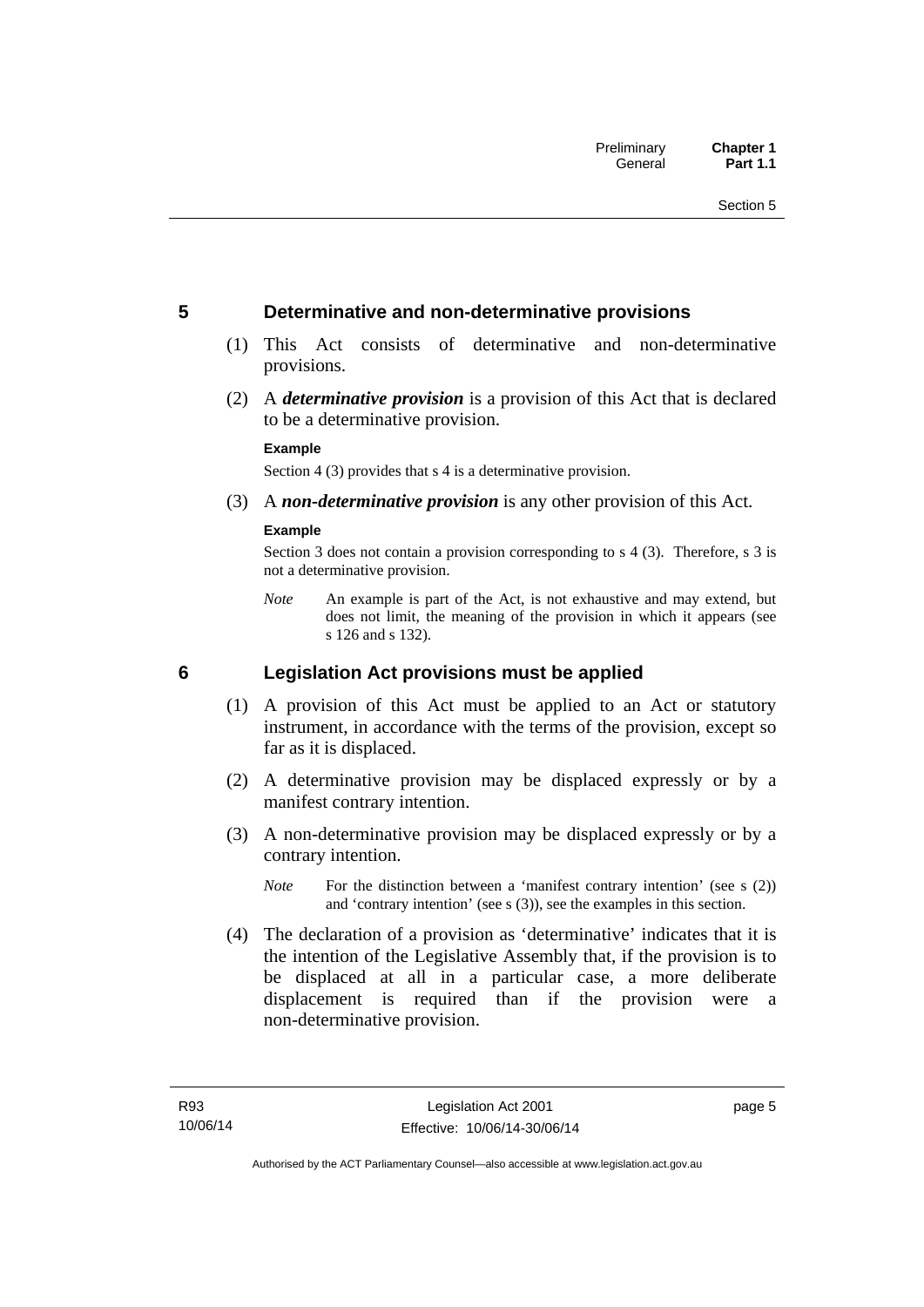- (5) This section applies despite any presumption or rule of interpretation.
- (6) A provision of this Act must not be taken to be displaced by a provision of an Act or statutory instrument so far as the provisions can operate concurrently.
- (7) In particular and without limiting subsection (5), a provision of this Act is not displaced by a provision of an Act or statutory instrument because the provisions deal with the same or a similar subject matter.
- (8) This section is a determinative provision.

#### **Examples—different kinds of displacement**

1 *Determinative provision—express displacement*

The *Collections Regulation Act 1999* (hypothetical), s 83 contains the following provision:

(2) The Legislation Act, section 47 (3) does not apply to a regulation under this Act.

Section 83 (2) illustrates a provision expressly displacing this Act, s 47 (3), a determinative provision.

2 *Determinative provision—manifest contrary intention*

The *Motor Repairers Act 2001* (hypothetical) does not contain a provision like the *Collections Regulation Act 1999*, s 83, but s 79 contains the following provision:

(3) A regulation may apply, adopt or incorporate an instrument or provision of an instrument as in force from time to time.

Section 79 (3) illustrates a provision displacing this Act, s 47 (3), a determinative provision, by a manifest contrary intention because s 79 (3) clearly contradicts s 47 (3).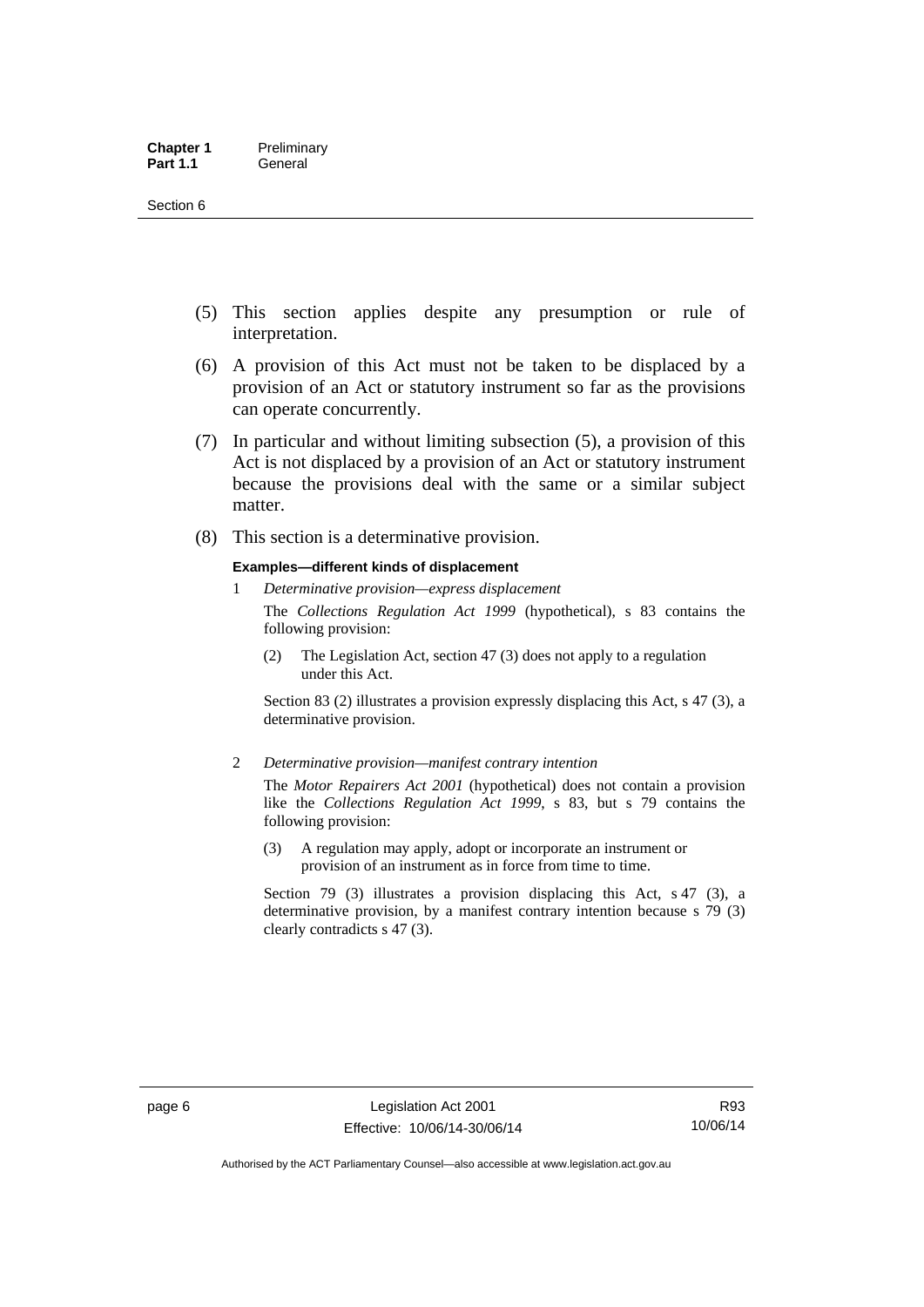#### 3 *Non-determinative provision—contrary intention*

The master of a vessel is charged with contravening the *Liquor Act 2001* (hypothetical), s 126 by selling liquor on or from 'licensed premises' otherwise than at a time authorised by the Act. It is claimed that the sale took place on the vessel. The Act defines 'licensed premises' to mean that part or those parts of a building or buildings and of the land adjoining it or them as defined by the licensing court. It is argued that the complaint is defective in that a vessel cannot be 'licensed premises'. However, s 126 is expressed to apply to 'a licensee, servant, agent or master who sells liquor on or from licensed premises'. In this case, the reference to 'master' indicates a contrary intention indicating that the section is intended to apply to liquor sold on or from vessels.

#### **Example—concurrent operation (no displacement)**

The *Small Clubs Act 2002* (hypothetical) contains the following provision about how notice of the club's annual general meeting may be served on members of a registered small club:

#### **60 Serving notice of annual general meeting**

The executive committee of a registered small club may serve notice of the annual general meeting of the club on members by pinning the notice to a noticeboard in the club house.

This Act, s 247, a non-determinative provision, allows a document to be served on an individual under an Act in a number of ways (by giving the document to the individual, by sending it by prepaid post etc), but does not mention pinning the document to a noticeboard as a method of giving the notice.

Section 247 is not displaced by the *Small Clubs Act 2002*, s 60, because—

- s 60 does not expressly displace section 247 nor does it indicate a contrary intention (see s 6 (1) and (3)) and, in particular, s 60 does not indicate an intention that the method of service it authorises is to be the only method of serving notice of annual general meetings on members of small clubs; and
- the application of s 247 is not displaced by any presumption or rule of interpretation (see s  $6(5)$ ); and
- s 60 and s 247 can operate concurrently (see s 6 (6)) by allowing complementary methods of service; and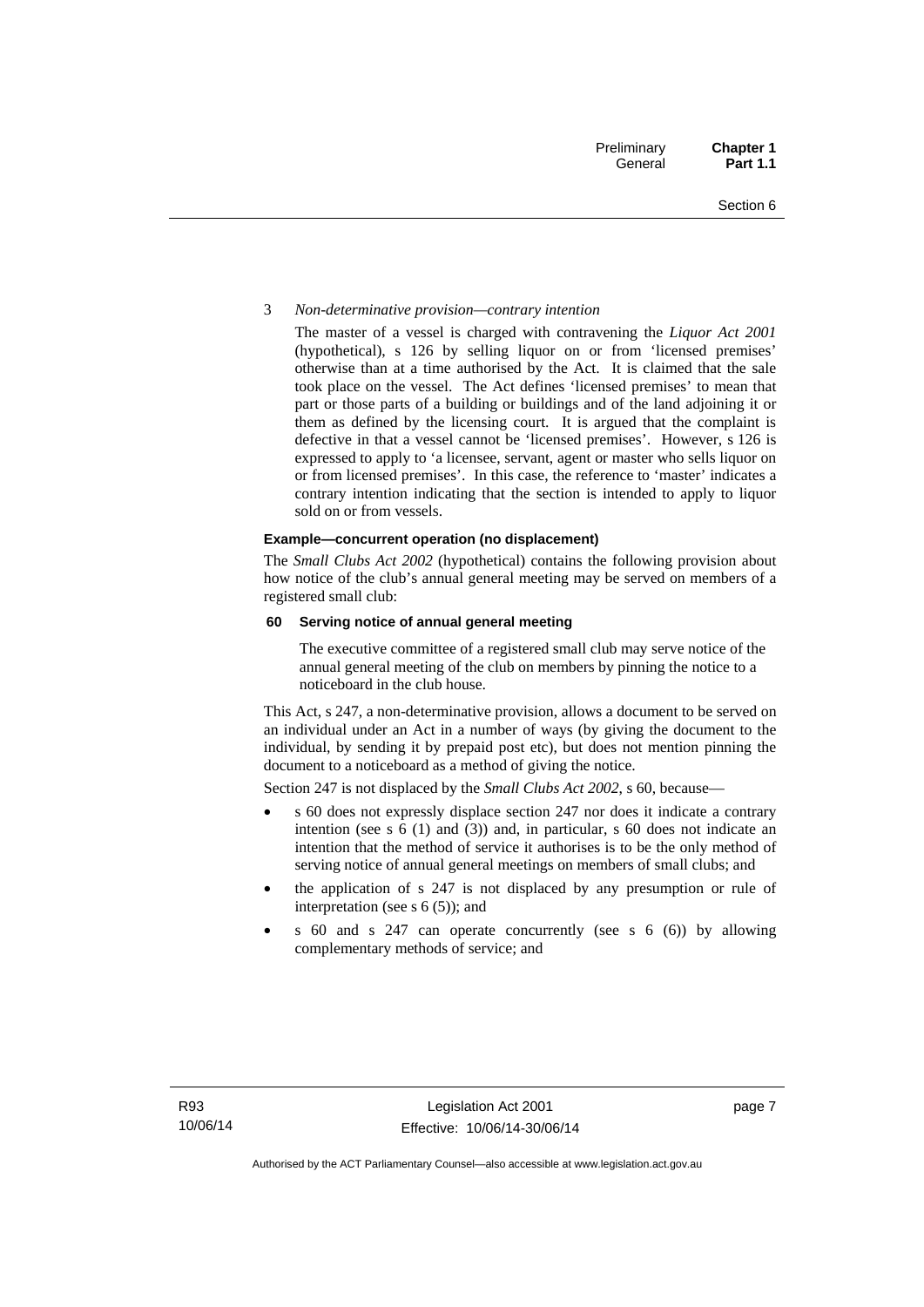#### Section 6

• the fact that s 60 and s 247 deal with the same (or a similar) subject matter does not of itself displace s 247 (see s 6 (7) and also s 6 (5)).

It follows, therefore, that the executive committee is free to serve notice of the annual general meeting under s 60 or s 247.

*Note* An example is part of the Act, is not exhaustive and may extend, but does not limit, the meaning of the provision in which it appears (see s 126 and s 132).

page 8 Legislation Act 2001 Effective: 10/06/14-30/06/14

R93 10/06/14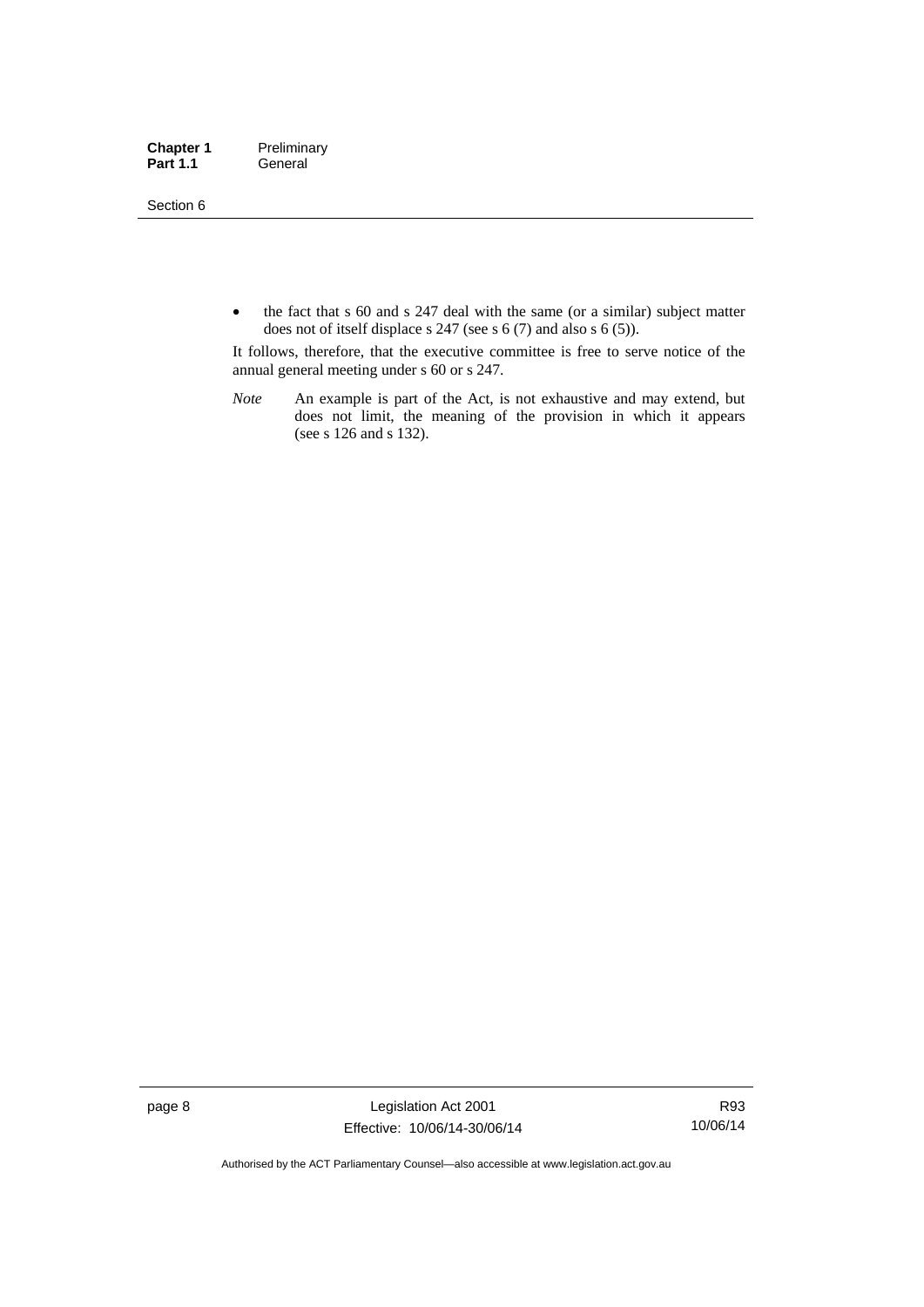## <span id="page-24-0"></span>**Part 1.2 Basic concepts**

## <span id="page-24-1"></span>**7 Meaning of** *Act* **generally**

- (1) An *Act* is an Act of the Legislative Assembly.
- (2) An *Act of the Legislative Assembly* is a law (however described or named) made by the Legislative Assembly under the [Self-Government Act.](http://www.comlaw.gov.au/Series/C2004A03699)
- (3) A reference to an *Act* includes a reference to a provision of an Act.
	- *Note 1* Section 17 deals with former Commonwealth enactments, and former NSW and UK Acts, that have become ACT Acts.
	- *Note 2* Section 100 (1) deals with references to particular Acts.

## <span id="page-24-2"></span>**8 Meaning of** *subordinate law*

- (1) A *subordinate law* is a regulation, rule or by-law (whether or not legislative in nature) made under—
	- (a) an Act; or
	- (b) another subordinate law; or
	- (c) power given by an Act or subordinate law and also power given otherwise by law.
- (2) A reference to a *subordinate law* includes a reference to a provision of a subordinate law.

## <span id="page-24-3"></span>**9 Meaning of** *disallowable instrument*

- (1) A *disallowable instrument* is—
	- (a) a statutory instrument (whether or not legislative in nature) that is declared to be a disallowable instrument by an Act, subordinate law or another disallowable instrument; or

page 9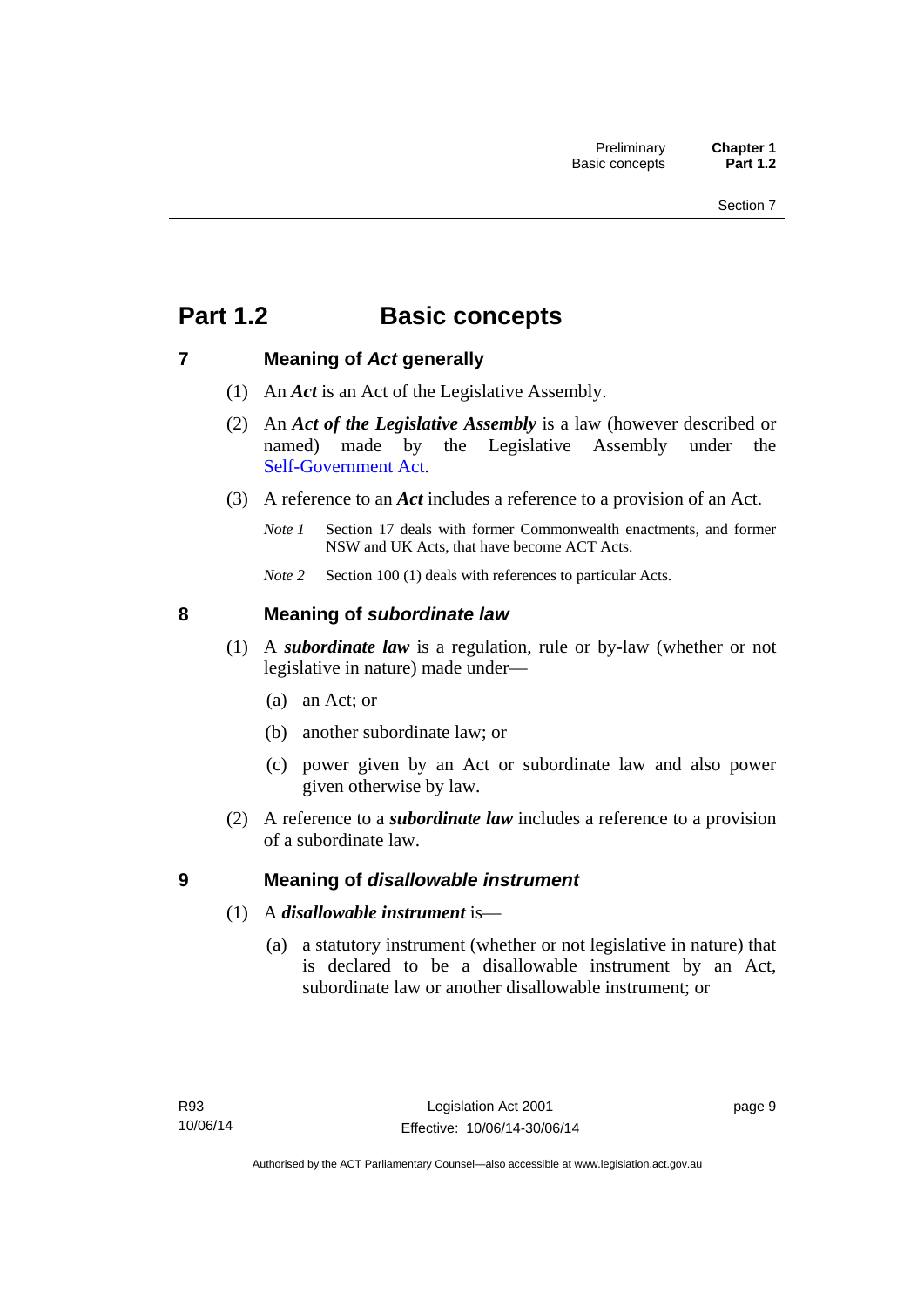(b) a determination of fees or charges by a Minister under an Act or subordinate law.

*Note Statutory instrument* is defined in s 13.

 (2) A reference to a *disallowable instrument* includes a reference to a provision of a disallowable instrument.

### <span id="page-25-0"></span>**10 Meaning of** *notifiable instrument*

- (1) A *notifiable instrument* is a statutory instrument (whether or not legislative in nature) that is declared to be a notifiable instrument by an Act, subordinate law, disallowable instrument or another notifiable instrument.
- (2) A reference to a *notifiable instrument* includes a reference to a provision of a notifiable instrument.

### <span id="page-25-1"></span>**11 Meaning of** *commencement notice*

- (1) A *commencement notice* is a statutory instrument that fixes or otherwise determines the commencement of an Act, subordinate law, disallowable instrument or notifiable instrument.
- (2) A reference to a *commencement notice* includes a reference to a provision of a commencement notice.

### <span id="page-25-2"></span>**12 Meaning of** *legislative instrument*

- (1) A *legislative instrument* is—
	- (a) a subordinate law; or
	- (b) a disallowable instrument; or
	- (c) a notifiable instrument; or
	- (d) a commencement notice.
- (2) A reference to a *legislative instrument* includes a reference to a provision of a legislative instrument.

R93 10/06/14

Authorised by the ACT Parliamentary Counsel—also accessible at www.legislation.act.gov.au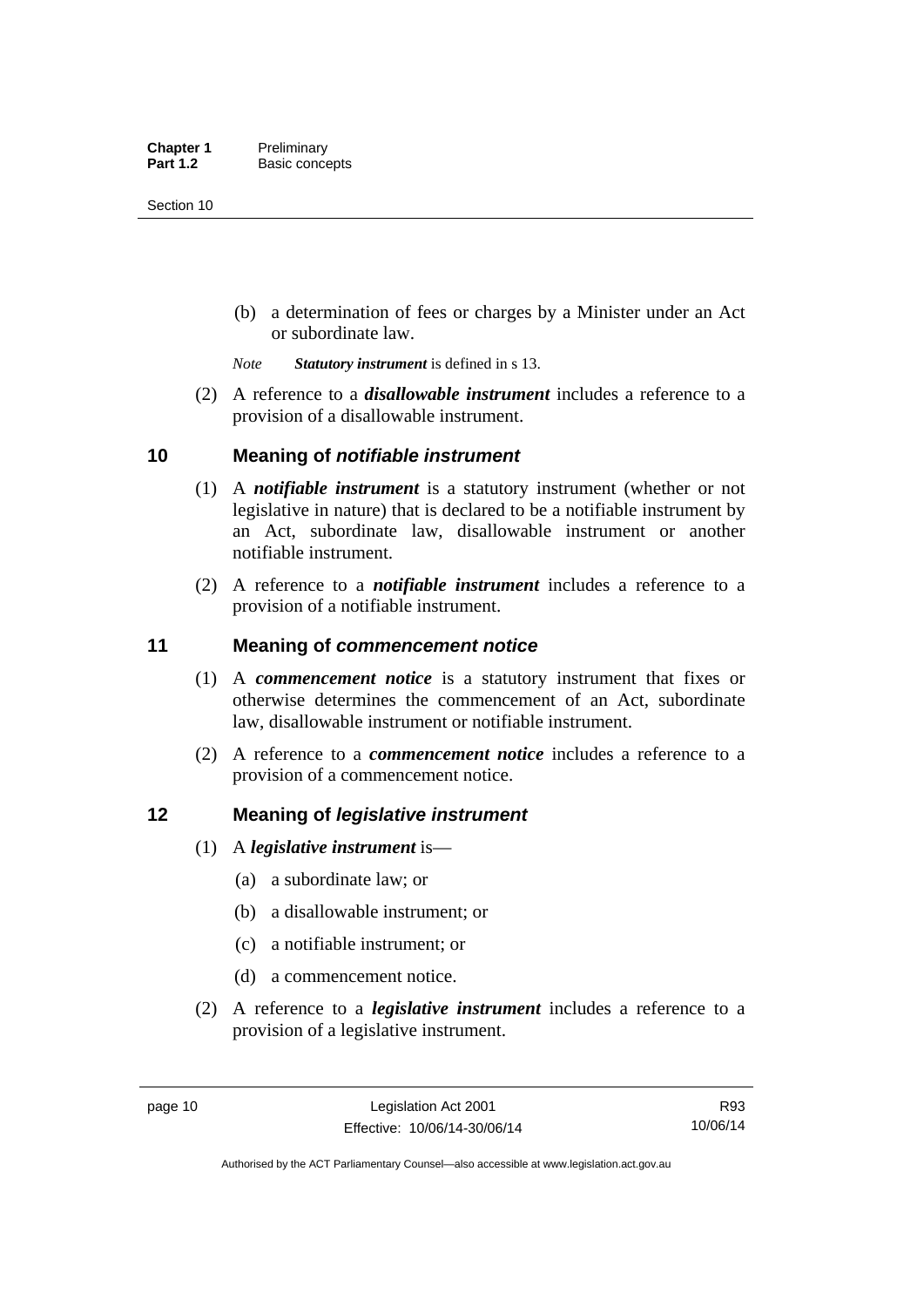## <span id="page-26-0"></span>**13 Meaning of** *statutory instrument*

- (1) A *statutory instrument* is an instrument (whether or not legislative in nature) made under—
	- (a) an Act; or
	- (b) another statutory instrument; or
	- (c) power given by an Act or statutory instrument and also power given otherwise by law.
- (2) A *statutory instrument* includes a subordinate law, disallowable instrument, notifiable instrument and commencement notice.
- (3) A reference to a *statutory instrument* includes a reference to a provision of a statutory instrument.

### <span id="page-26-1"></span>**14 Meaning of** *instrument*

(1) An *instrument* is any writing or other document.

*Note Writing* is defined in the dictionary, pt 1.

 (2) A reference to an *instrument* includes a reference to a provision of an instrument.

### <span id="page-26-2"></span>**15 Meaning of** *authorised republication*

- (1) An *authorised republication* is a republication of a law authorised by the parliamentary counsel under this Act.
- (2) A reference to an *authorised republication* includes a reference to a provision of an authorised republication.
- (3) In this section:

*law*—see section 107 (Definitions—ch 11).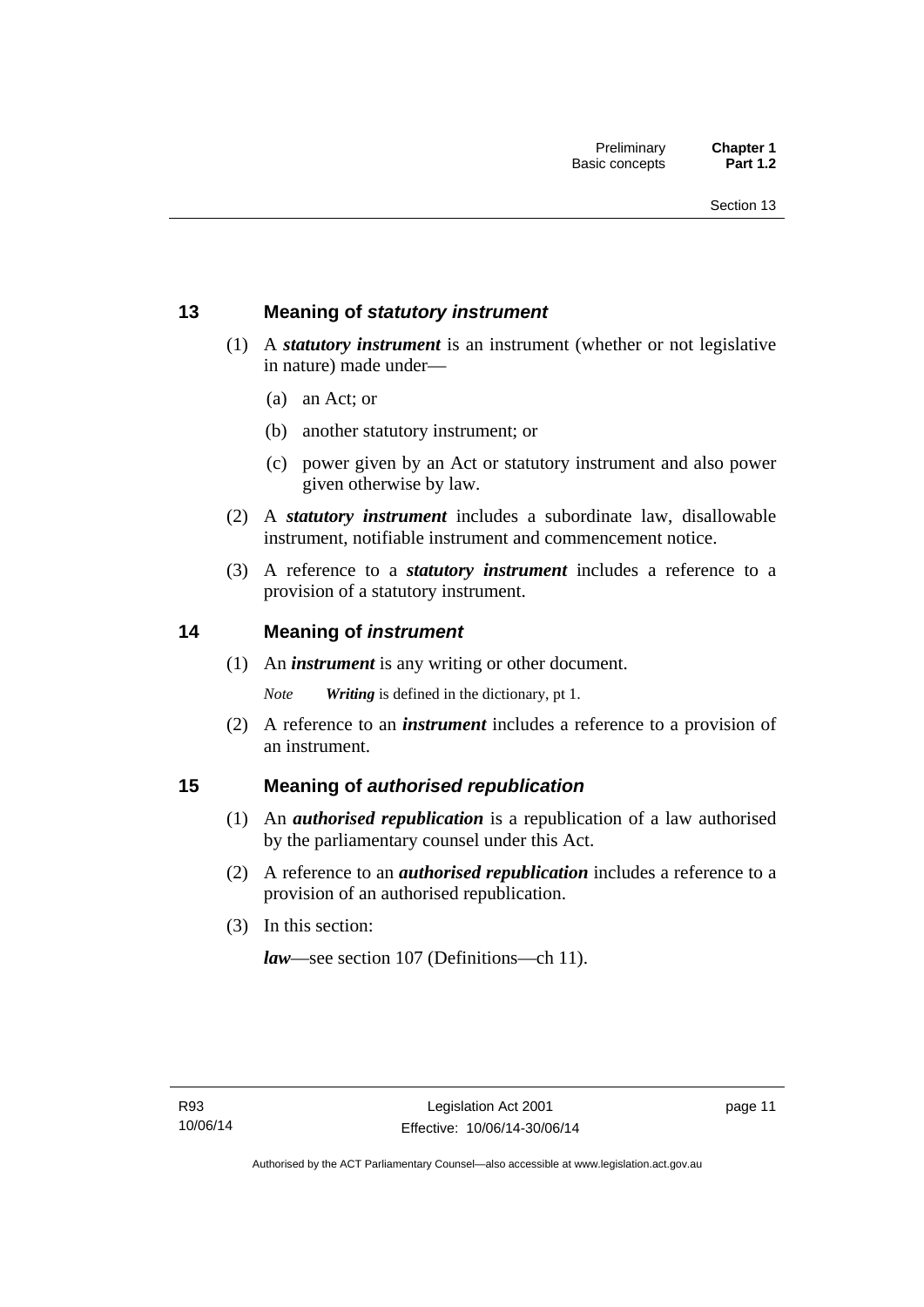## <span id="page-27-0"></span>**16 Meaning of** *provision*

A *provision* of an Act or instrument is any words or anything else that forms part of the Act or instrument.

#### **Examples—provisions consisting of groups of words**

sections, subsections, paragraphs, subparagraphs, sub-subparagraphs, examples

#### **Examples—provisions consisting of groups of other provisions**

chapters, parts, divisions, subdivisions, schedules

- *Note 1* An example is part of the Act, is not exhaustive and may extend, but does not limit, the meaning of the provision in which it appears (see s 126 and s 132).
- *Note 2* See s 126 and s 127 for material that is, or is not, part of an Act or statutory instrument.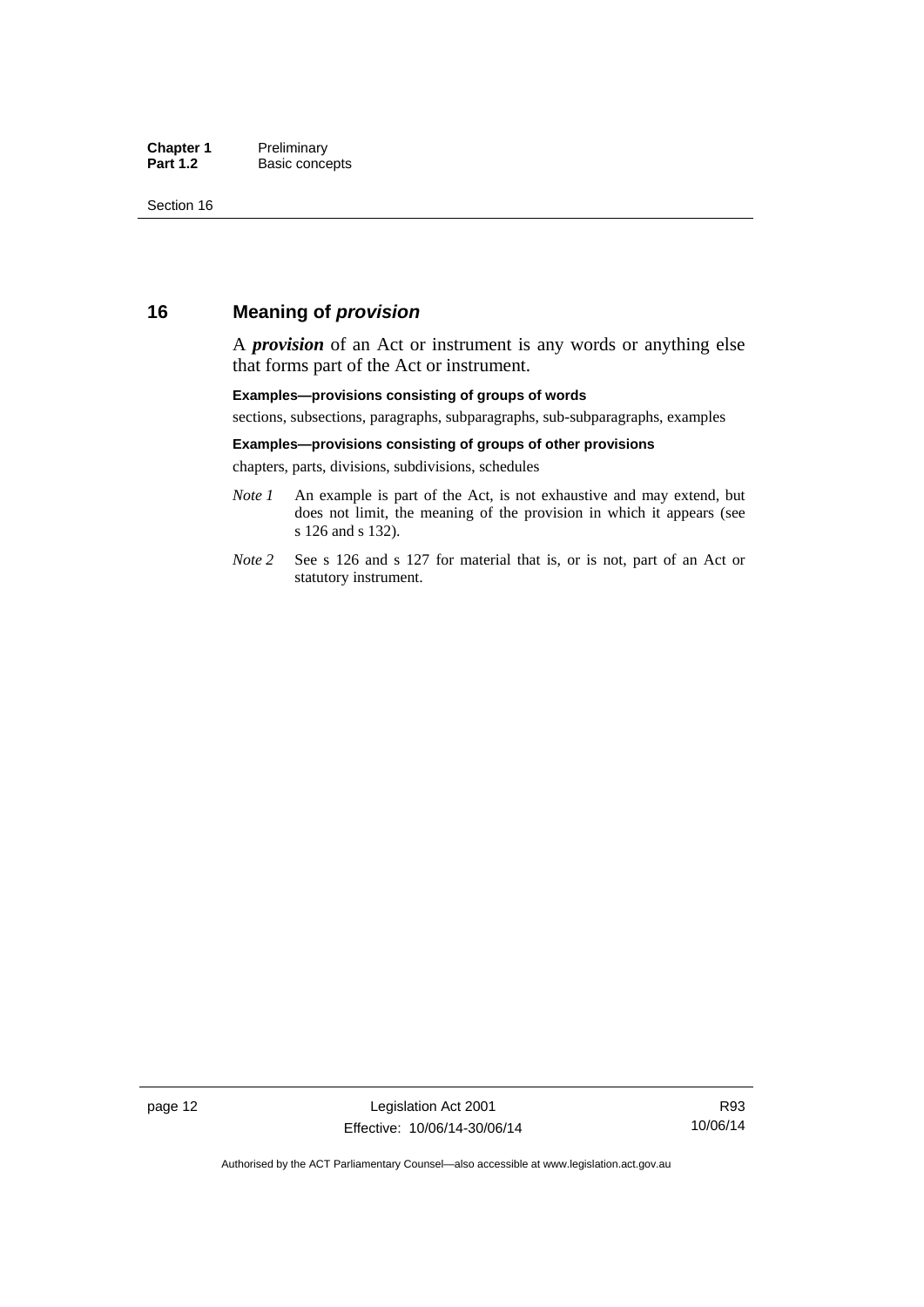## <span id="page-28-0"></span>**Part 1.3 Sources of law in the ACT**

#### **Notes on sources of law**

- *Note 1* The laws in force in the ACT consist of the written law and various unwritten laws known as the principles and rules of common law and equity.
- *Note* 2 The written law of the Territory consists primarily of laws, known as Acts, made by the Legislative Assembly. It also includes regulations, rules of court and other legislative instruments made under specific powers given by Acts. (Written laws made under an Act are commonly called 'subordinate' or 'delegated' legislation.)
- *Note 3* Before self-government, ordinances made by the Governor-General under the *[Seat of Government \(Administration\) Act 1910](http://www.comlaw.gov.au/Series/C2004A07446)* (Cwlth) were the main form of legislation made for the ACT. Most of the ordinances in force at self-government have been converted into Acts (see the [Self-Government Act,](http://www.comlaw.gov.au/Series/C2004A03699) s 34). However, the Governor-General has power to make ordinances for the ACT on a limited number of topics (see *[Seat of Government \(Administration\) Act 1910](http://www.comlaw.gov.au/Series/C2004A07446)* (Cwlth), s 12).
- *Note 4* The written laws in force in the ACT also include the Commonwealth Constitution, Commonwealth Acts, and regulations and other legislative instruments made under Commonwealth Acts. As a general rule, Commonwealth Acts and legislative instruments apply in the ACT in the same way as they apply in other parts of Australia. Commonwealth Acts and instruments prevail over the Acts made by the Legislative Assembly to the extent to which they are inconsistent (see [Self-Government Act](http://www.comlaw.gov.au/Series/C2004A03699), s 28).
- *Note 5* Certain Acts of New South Wales and the United Kingdom also formed part of the written laws in force in the ACT. Because of the *[Interpretation Act 1967](http://www.legislation.act.gov.au/a/1967-48)*, s 65, these are now taken to be laws made by the Legislative Assembly as if they had been enacted by the Assembly. (Section 65 has expired, but its previous operation was saved–see s 65 (3)). These Acts are listed in sch 1.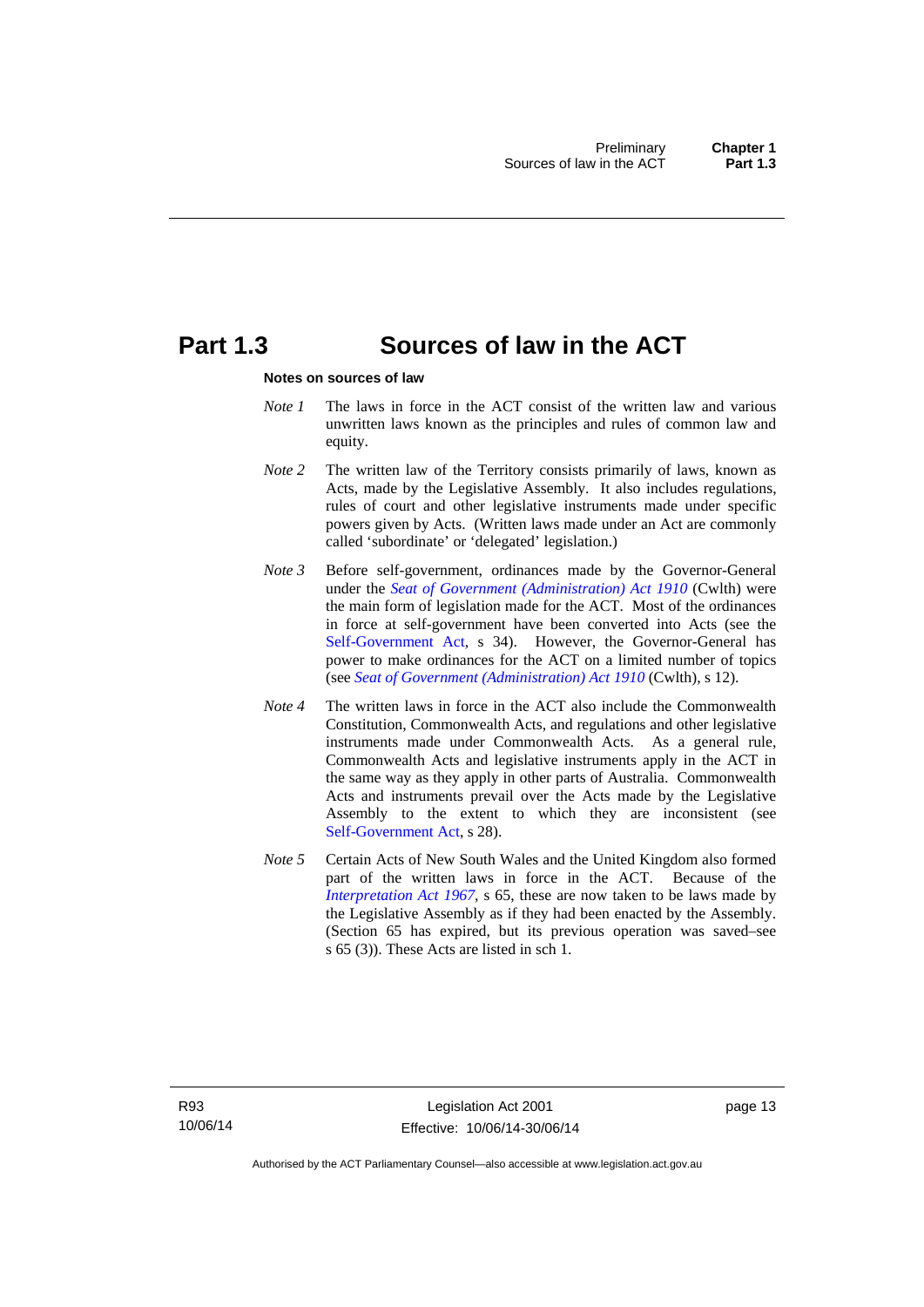## <span id="page-29-0"></span>**17 References to Acts include references to former Cwlth enactments etc**

- (1) A reference to an *Act* includes a reference to a former Commonwealth enactment.
- (2) Without limiting subsection (1), a reference to an *Act* includes a reference to a former NSW Act or former UK Act mentioned in schedule 1.
- (3) In this section:

*former Commonwealth enactment* means a Commonwealth Act or ordinance, a New South Wales Act or Imperial Act that is—

- (a) an enactment within the meaning of the [Self-Government Act](http://www.comlaw.gov.au/Series/C2004A03699) because of that Act, section 34; or
- (b) an enactment because of the *[A.C.T. Self-Government](http://www.comlaw.gov.au/Series/C2004A03702)  [\(Consequential Provisions\) Act 1988](http://www.comlaw.gov.au/Series/C2004A03702)* (Cwlth), section 10 (3) or section 12 (2) or (3).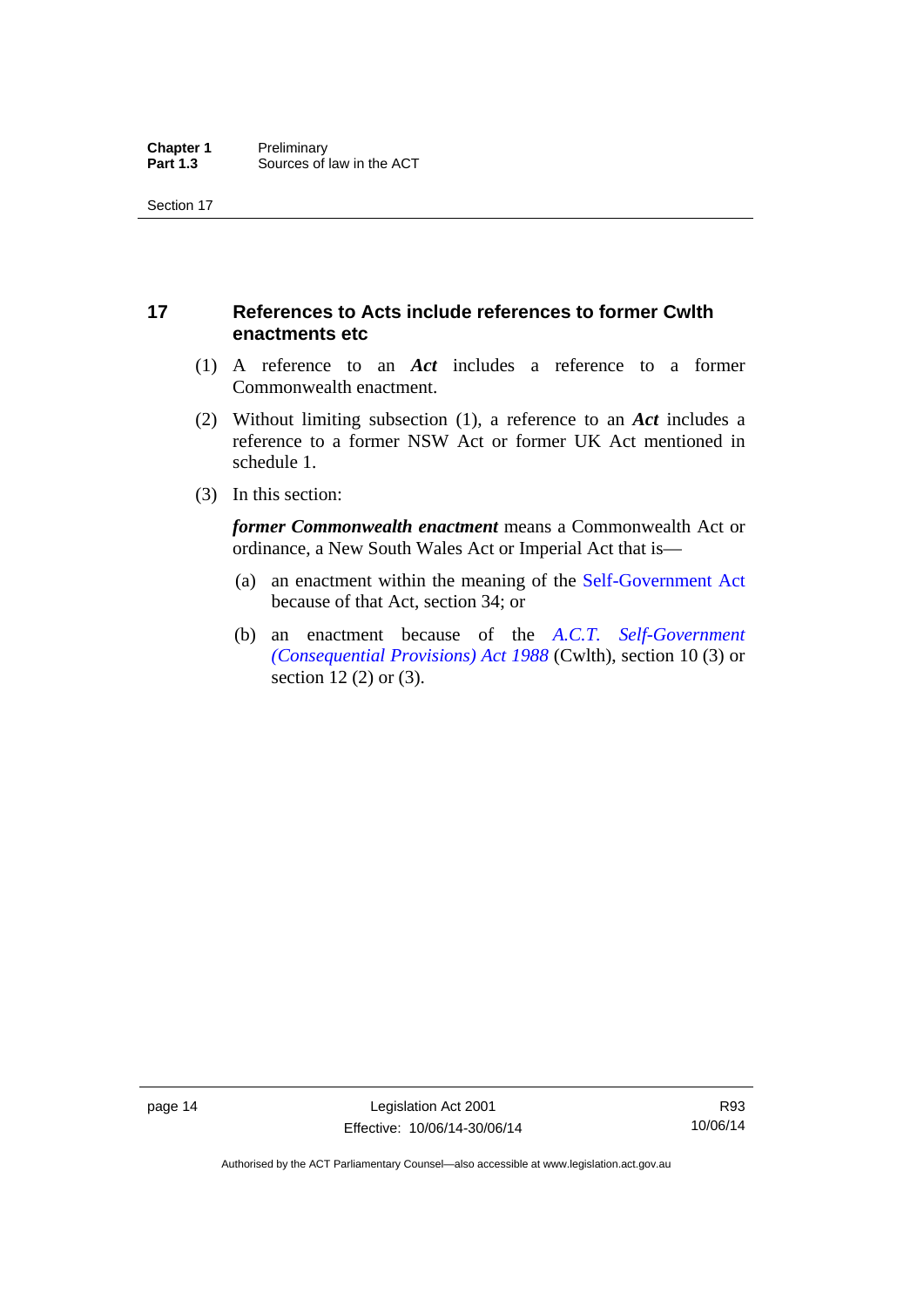## <span id="page-30-0"></span>**Chapter 2 ACT legislation register and website**

## <span id="page-30-1"></span>**18 ACT legislation register**

- (1) The parliamentary counsel must establish and maintain a register of Acts and statutory instruments (the *ACT legislation register*).
- (2) The register must be kept electronically.

### **Example—how register may be kept**

The register may be kept in the form of, or as part of, 1 or more computer databases, and may include data compiled electronically from the databases.

*Note* An example is part of the Act, is not exhaustive and may extend, but does not limit, the meaning of the provision in which it appears (see s 126 and s 132).

### <span id="page-30-2"></span>**19 Contents of register**

- (1) The ACT legislation register must contain the following:
	- (a) authorised republications of laws currently in force;
	- (b) Acts as made;
	- (c) subordinate laws as made;
	- (d) disallowable instruments as made;
	- (e) notifiable instruments as made;
	- (f) commencement notices as made;
	- (g) resolutions passed, or taken to have been passed, by the Legislative Assembly to disallow a subordinate law or disallowable instrument;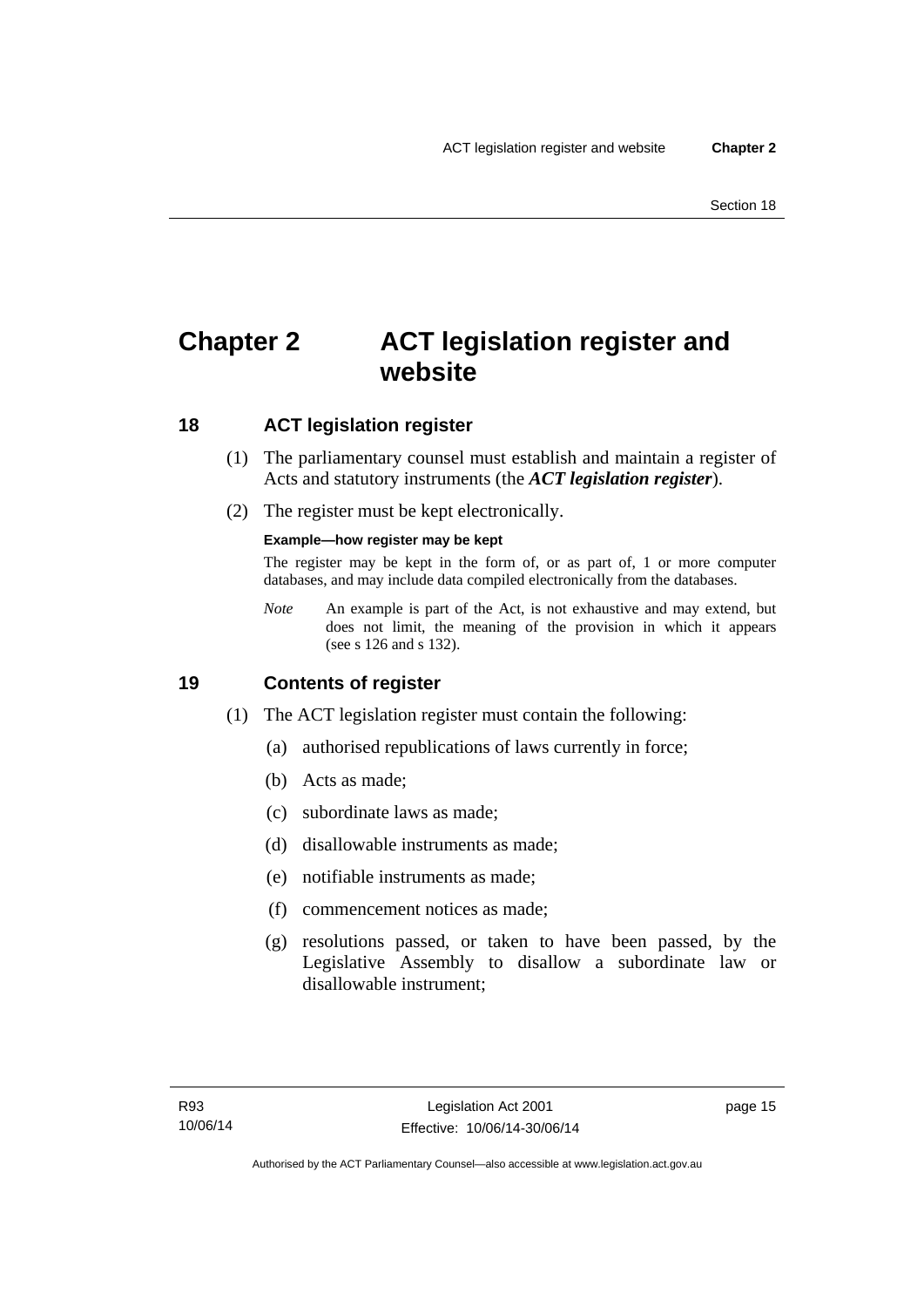- (h) resolutions passed, or taken to have been passed, by the Legislative Assembly to amend a subordinate law or disallowable instrument;
- (i) bills presented to the Legislative Assembly;
- (j) explanatory statements for bills, and amendments of bills, presented to the Legislative Assembly;
- (k) explanatory statements, and regulatory impact statements under chapter 5, for subordinate laws and disallowable instruments.
- (2) The ACT legislation register must also contain the following:
	- (a) notifications of the making of Acts;
	- (b) notifications of the making of subordinate laws;
	- (c) notifications of the making of disallowable instruments;
	- (d) notifications of the making of notifiable instruments;
	- (e) notifications of the making of commencement notices;
	- (f) notifications of the disallowance of subordinate laws or disallowable instruments under section 65 (Disallowance by resolution of Assembly);
	- (g) notifications of the amendment of subordinate laws or disallowable instruments under section 68 (Amendment by resolution of Assembly).
- (3) The parliamentary counsel may enter additional material in the register if the parliamentary counsel considers that it is likely to be useful to users of the register.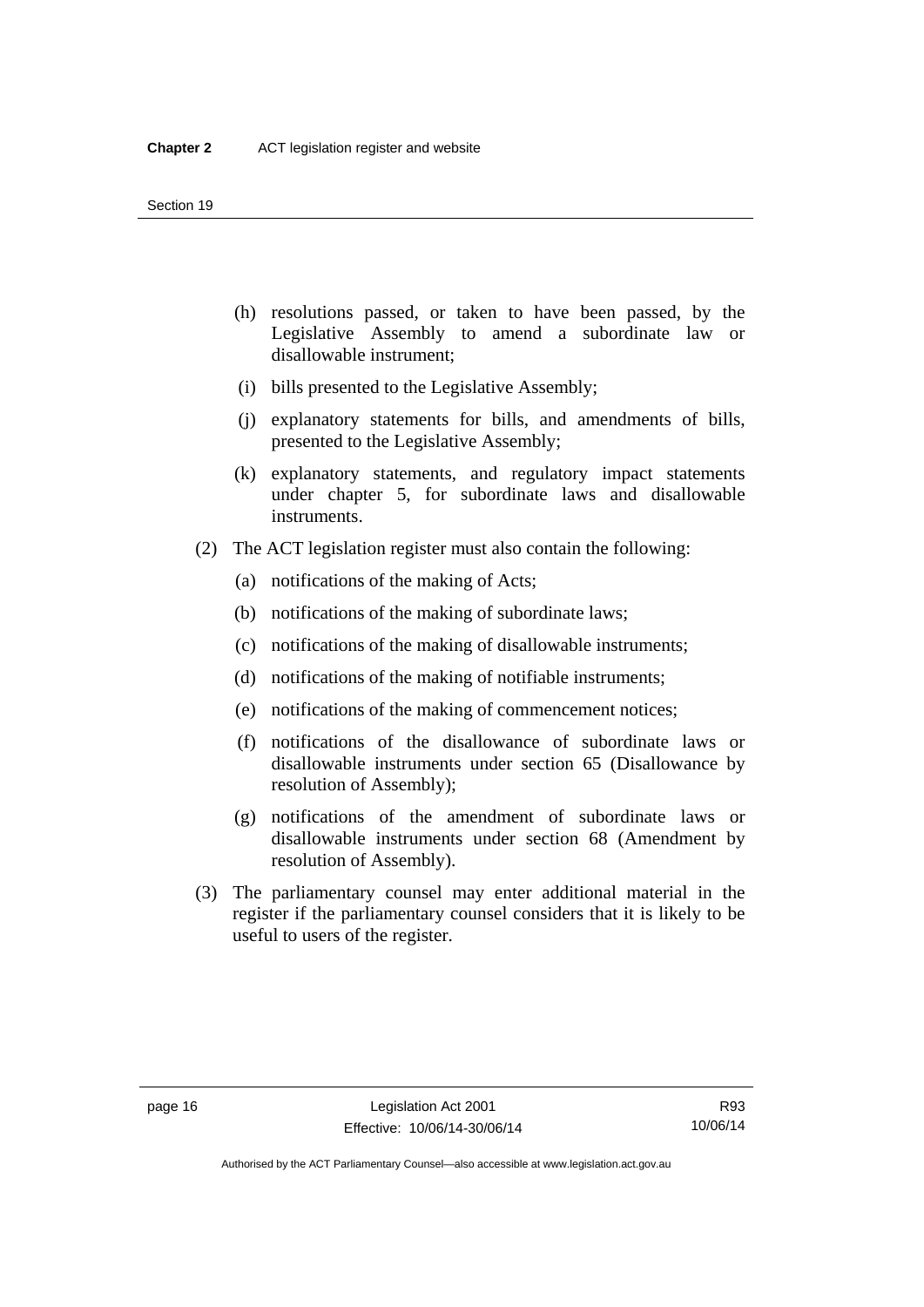- (4) Without limiting subsection (3), the additional material may include the following:
	- (a) unauthorised republications of laws currently in force;
	- (b) past versions of unauthorised republications;
	- (c) past versions of authorised republications;
	- (d) statutory instruments that are not legislative instruments;
	- (e) repealed Acts and statutory instruments;
	- (f) Commonwealth laws that apply in or in relation to the ACT;
	- (g) material relevant to interpreting the rights set out in the *[Human](http://www.legislation.act.gov.au/a/2004-5)  [Rights Act 2004](http://www.legislation.act.gov.au/a/2004-5)*, including documents mentioned in that Act, dictionary, definition of *international law*.
	- *Note* The following sections deal with the entry of material in the register:
		- s 28 (Notification of Acts)
		- s 61 (Notification of legislative instruments)
		- s 65A (Notification of disallowance by resolution of Assembly)
		- s 69 (Notification of amendments made by resolution of Assembly)
		- s 108 (Republication in register).
- (5) The parliamentary counsel may enter additional material in the register in any way the parliamentary counsel considers is likely to be helpful to users of the register.

#### **Examples**

1 A uniform legislative scheme is entered into under heads of agreement signed on behalf of the Commonwealth, States and Territories. The Legislative Assembly later passes an Act to implement the scheme on behalf of the ACT and the Act is notified and entered in the register. The agreement is also entered in the register as a notifiable instrument with a notifiable instrument number even though the instrument is not taken to be a notifiable instrument under s 10 (Meaning of *notifiable instrument*). The page of the register for the Act contains the heading 'Legislative instruments' and the agreement is listed underneath. The page of the register for the agreement gives particulars for the agreement and mentions that it is not a notifiable instrument but is included in the register for information.

page 17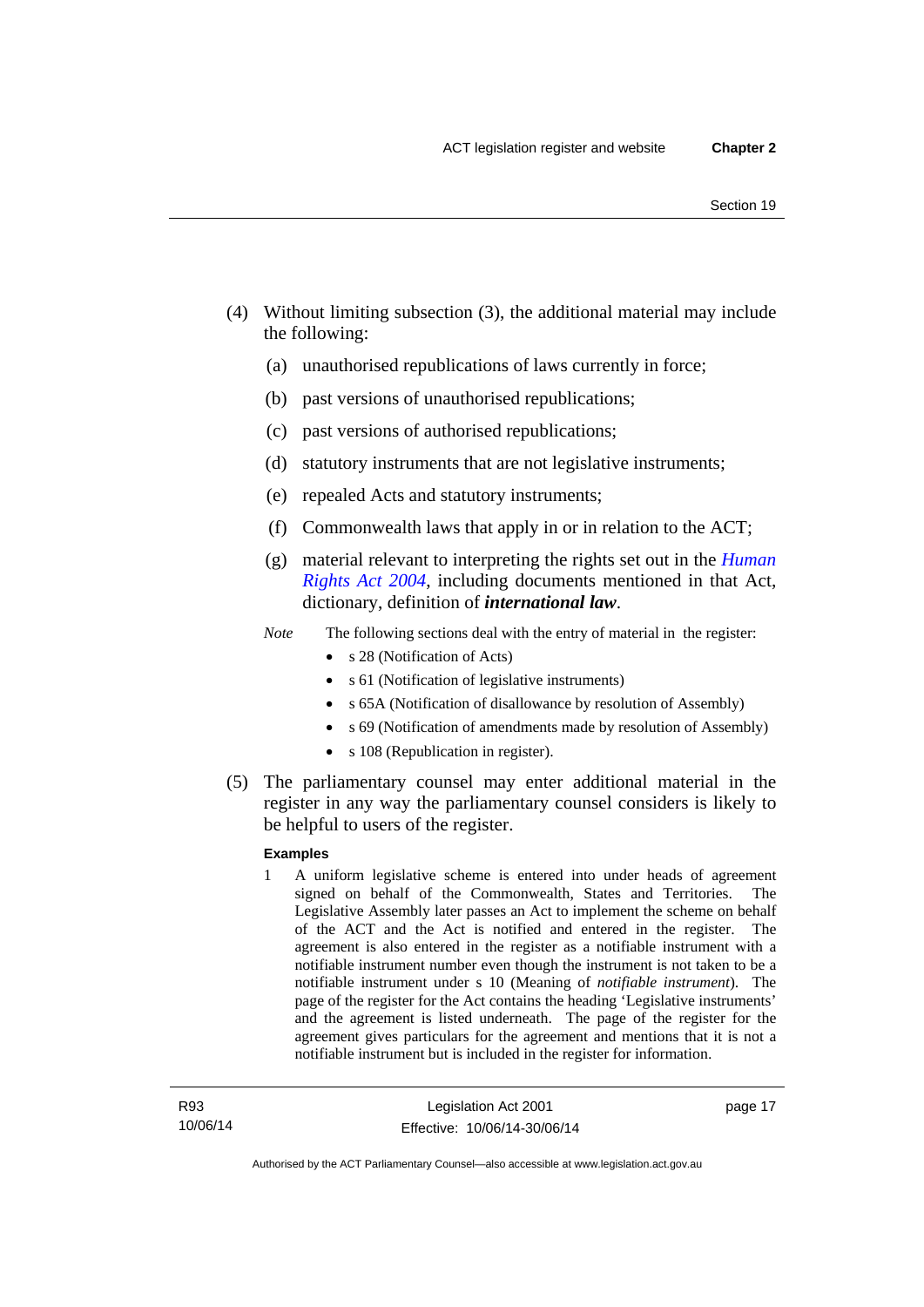- 2 An instrument under the [Self-Government Act](http://www.comlaw.gov.au/Series/C2004A03699) notifying the appointment of Ministers is entered in the register as a notifiable instrument even though the instrument is not taken to be a notifiable instrument under s 10 (Meaning of *notifiable instrument*). The instrument is also numbered as a notifiable instrument. The page of the register for the notification mentions that it is made under the [Self-Government Act](http://www.comlaw.gov.au/Series/C2004A03699) and is not a notifiable instrument but is included in the register for information.
- *Note* An example is part of the Act, is not exhaustive and may extend, but does not limit, the meaning of the provision in which it appears (see s 126 and s 132).
- (6) Without limiting subsection (3) or (5), a regulation may prescribe requirements to be satisfied for additional material to be entered in the register under this section, including, for example, requirements about—
	- (a) the form of the material; and
	- (b) the making of requests for its entry in the register.
- (7) A regulation may also make provision about the following in relation to instruments (other than legislative instruments) to be entered in the register under this section:
	- (a) the numbering of the instruments by the parliamentary counsel, whether in a series of numbers allocated under section 59 (Numbering) or otherwise;
	- (b) the identification of the instruments, including, for example, authorising the parliamentary counsel to—
		- (i) add a name to an unnamed instrument; or
		- (ii) amend an instrument's name; or
		- (iii) add notes to an instrument to assist in its identification; or
		- (iv) do anything else in relation to an instrument to assist users of the register to identify or refer to the instrument.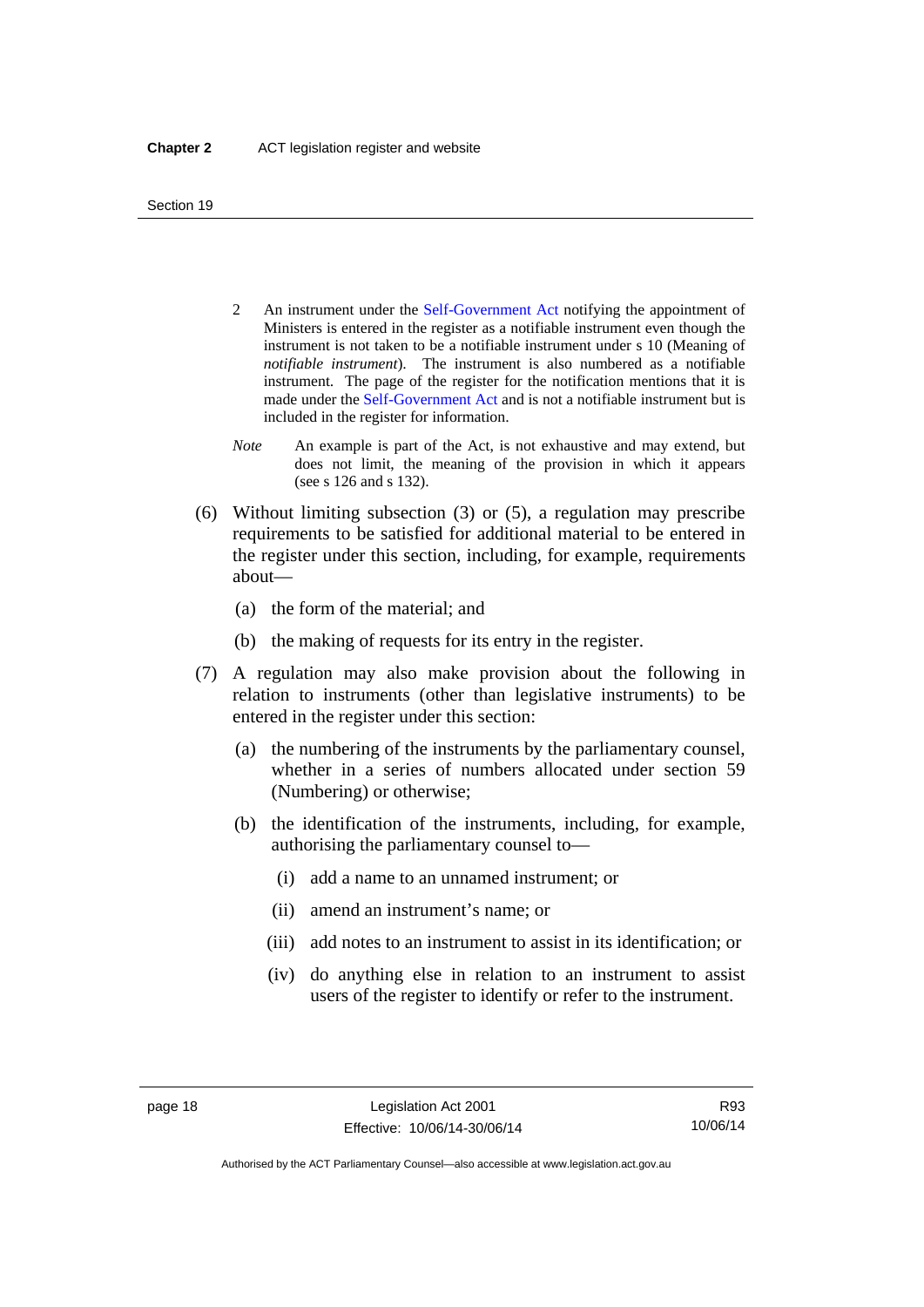- (8) If the register contains an authorised republication of a law currently in force, and the law is amended, the parliamentary counsel must replace the republication with an authorised republication of the law as amended.
- (9) If the register contains an authorised republication of a law, and the law is repealed, expires or, for a subordinate law or disallowable instrument, is disallowed by the Legislative Assembly, the parliamentary counsel must ensure that the republication is no longer shown as a republication of law currently in force.
- (10) If the parliamentary counsel considers it likely to be useful to users of the register to enter information (in any form) in the register, the parliamentary counsel may enter the information at any time.

#### **Example**

guides and indexes to the register

- (11) If an Act passed by the Legislative Assembly, or a legislative instrument made, before the commencement of this Act need not be notified under this Act, the parliamentary counsel may enter the text of the Act or instrument in the register.
- (12) The parliamentary counsel may correct any mistake, error or omission in the register subject to the requirements (if any) of the regulations.
- (13) In this section:

*amended* includes modified.

*law*—see section 107 (Definitions—ch 11).

*repealed* includes lapsed and expired.

<span id="page-34-0"></span>**20 Prompt registration** 

The parliamentary counsel must ensure that anything the parliamentary counsel is required to do in relation to the register is done promptly.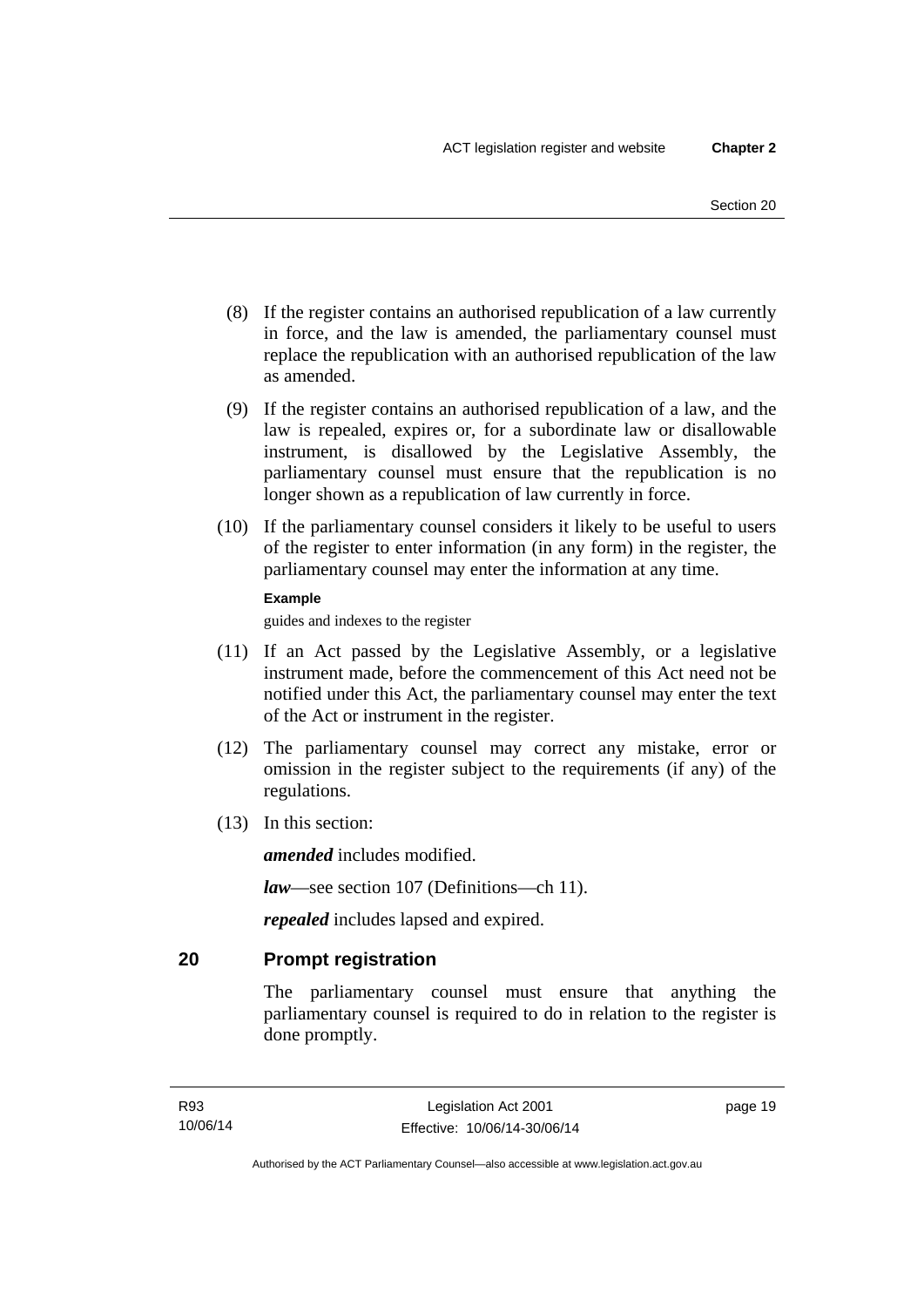Section 21

## <span id="page-35-0"></span>**21 Approved website**

- (1) The parliamentary counsel must approve an internet site, and may approve additional internet sites, for this Act.
- (2) The parliamentary counsel may enter into agreements or arrangements to ensure that users can authenticate an approved website or the material accessible on an approved website.

## <span id="page-35-1"></span>**22 Access to registered material at approved website**

- (1) The parliamentary counsel must ensure, as far as practicable, that a copy of the material mentioned in section 19 (1) and (2) (Contents of register) is accessible at all times on an approved website.
- (2) Access is to be provided without charge by the Territory.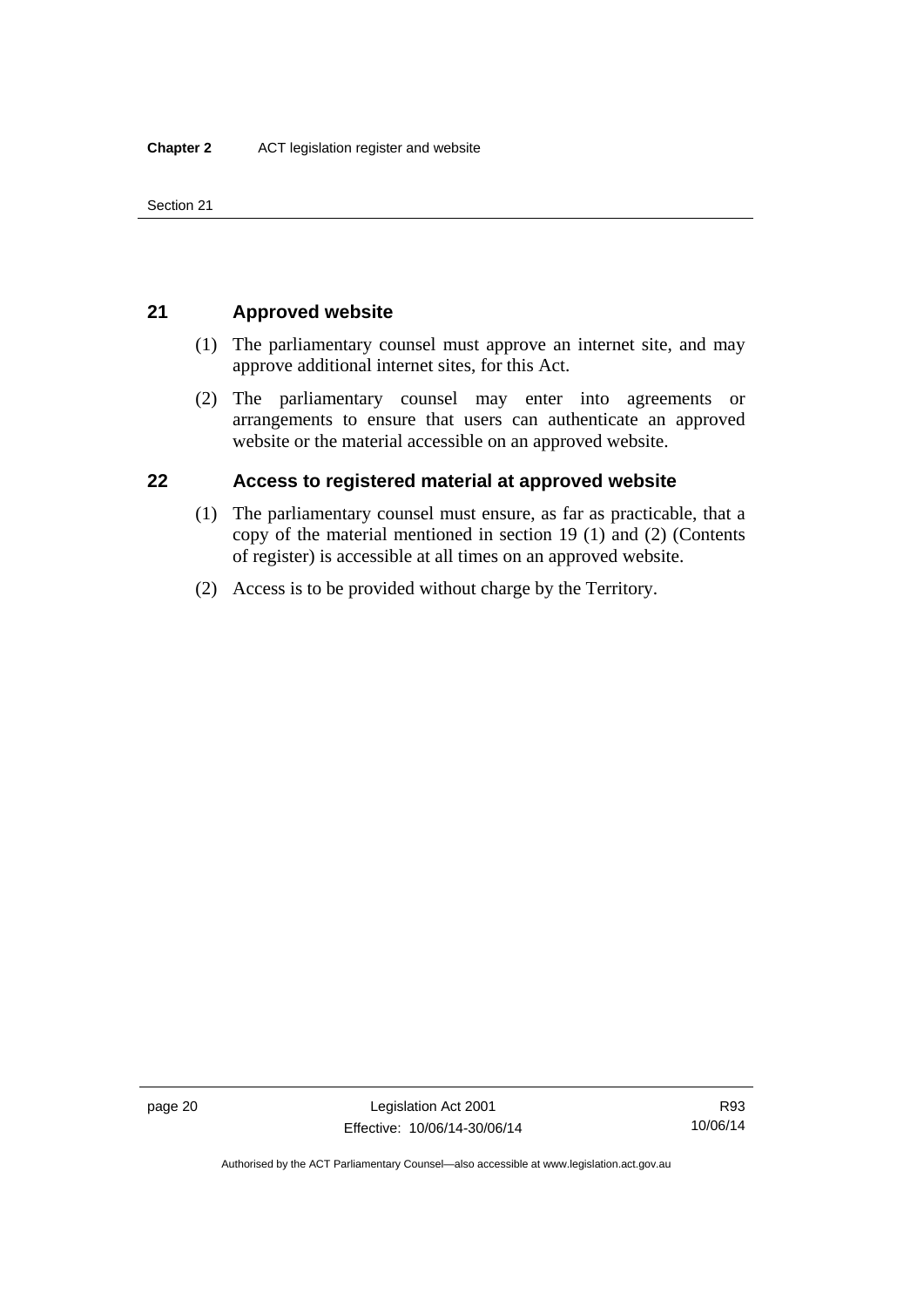# **Chapter 3 Authorised versions and evidence of laws and legislative material**

## **22A Definitions—ch 3**

In this chapter:

*law* means an Act or statutory instrument, whether or not it has been amended, and includes, in relation to a republication—

- (a) a collection of 2 or more Acts or statutory instruments; or
- (b) all or part of an agreement or other instrument that has the force of law or is in, or attached to, an Act or statutory instrument.
- *Note* A reference to an Act or statutory instrument includes a reference to a provision of the Act or instrument (see s 7 and s 13).

*legislative material* means material (other than a law or provision of a law) relating to an Act or statutory instrument.

#### **Examples—legislative material**

- 1 Additional material entered in the register under s 19 (3) (Contents of register) that is not an Act or statutory instrument, for example, appointments of Ministers. Ministers are appointed by the Chief Minister under the [Self-Government Act,](http://www.comlaw.gov.au/Series/C2004A03699) s 41. An instrument notifying an appointment may be entered in the register even though the instrument is not a statutory instrument.
- 2 Material that may be considered under ch 14 in working out the meaning of an Act or statutory instrument, for example, an explanatory statement for the bill that became the relevant Act that was presented to the Legislative Assembly before the Act was passed.
- *Note* An example is part of the Act, is not exhaustive and may extend, but does not limit, the meaning of the provision in which it appears (see s 126 and s 132).

#### *republication* includes part of a republication.

page 21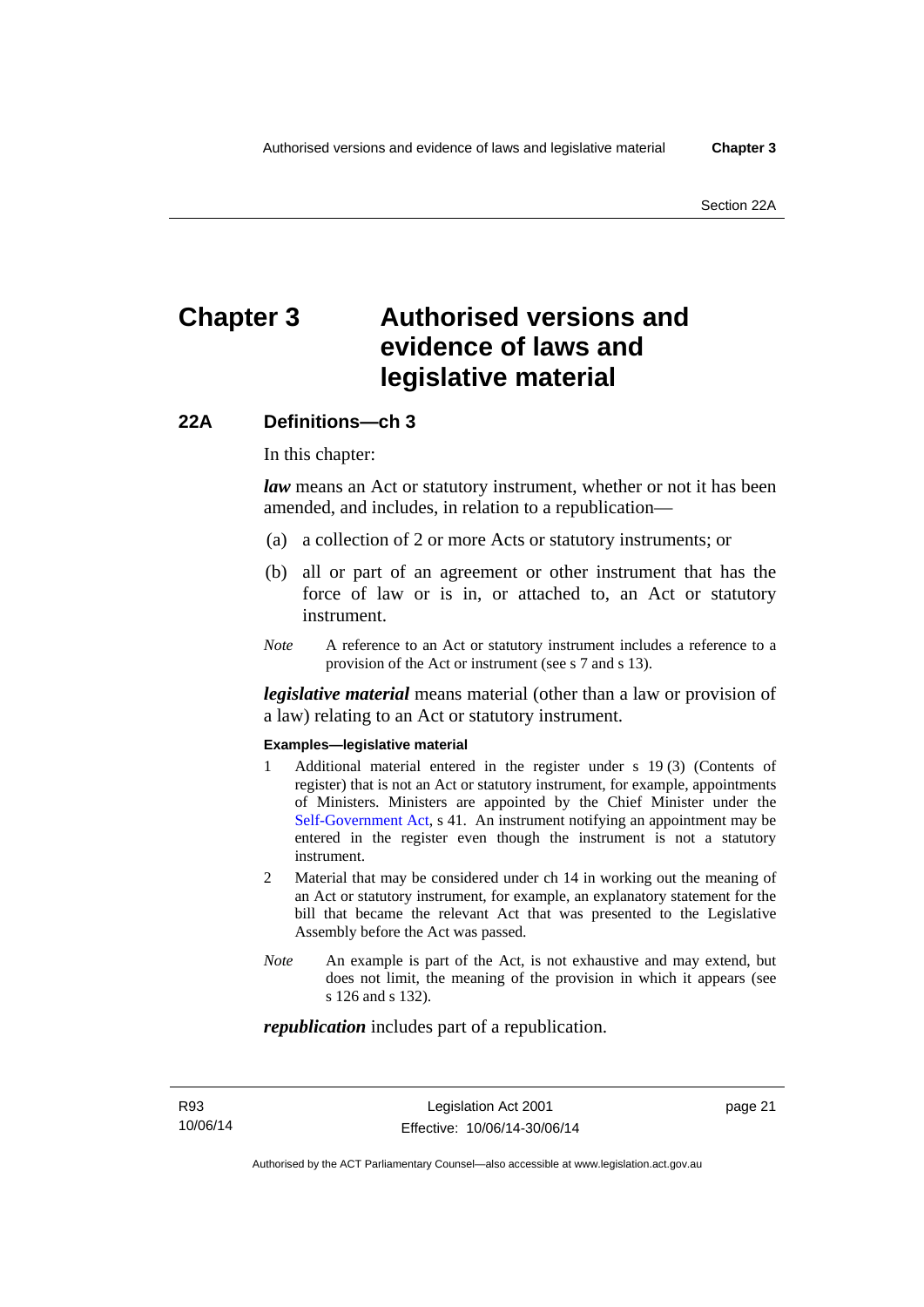### **23 Authorisation of versions by parliamentary counsel**

The parliamentary counsel may authorise written or electronic versions of a law, republication or legislative material.

*Note Written* includes printed (see dict, pt 1, def *writing*).

### **24 Authorised electronic versions**

- (1) An electronic copy of a law, republication or legislative material is an authorised version if—
	- (a) it is accessed at, or downloaded from, an approved website in a format authorised by the parliamentary counsel; or
	- (b) it is authorised by the parliamentary counsel and is in the format in which it is authorised by the parliamentary counsel.

**Example—authorised electronic format** 

a locked pdf file

- *Note* An example is part of the Act, is not exhaustive and may extend, but does not limit, the meaning of the provision in which it appears (see s 126 and s 132).
- (2) It is presumed, unless the contrary is proved—
	- (a) that an internet site purporting to be an approved website is an approved website; and
	- (b) that an electronic copy of a law, republication or legislative material accessed at, or downloaded from, an approved website and purporting to be authorised by the parliamentary counsel (however expressed) is an authorised version of the law, republication or legislative material; and
	- (c) that any other electronic copy of a law, republication or legislative material purporting to be authorised by the parliamentary counsel (however expressed) is an authorised version of the law, republication or legislative material; and

Authorised by the ACT Parliamentary Counsel—also accessible at www.legislation.act.gov.au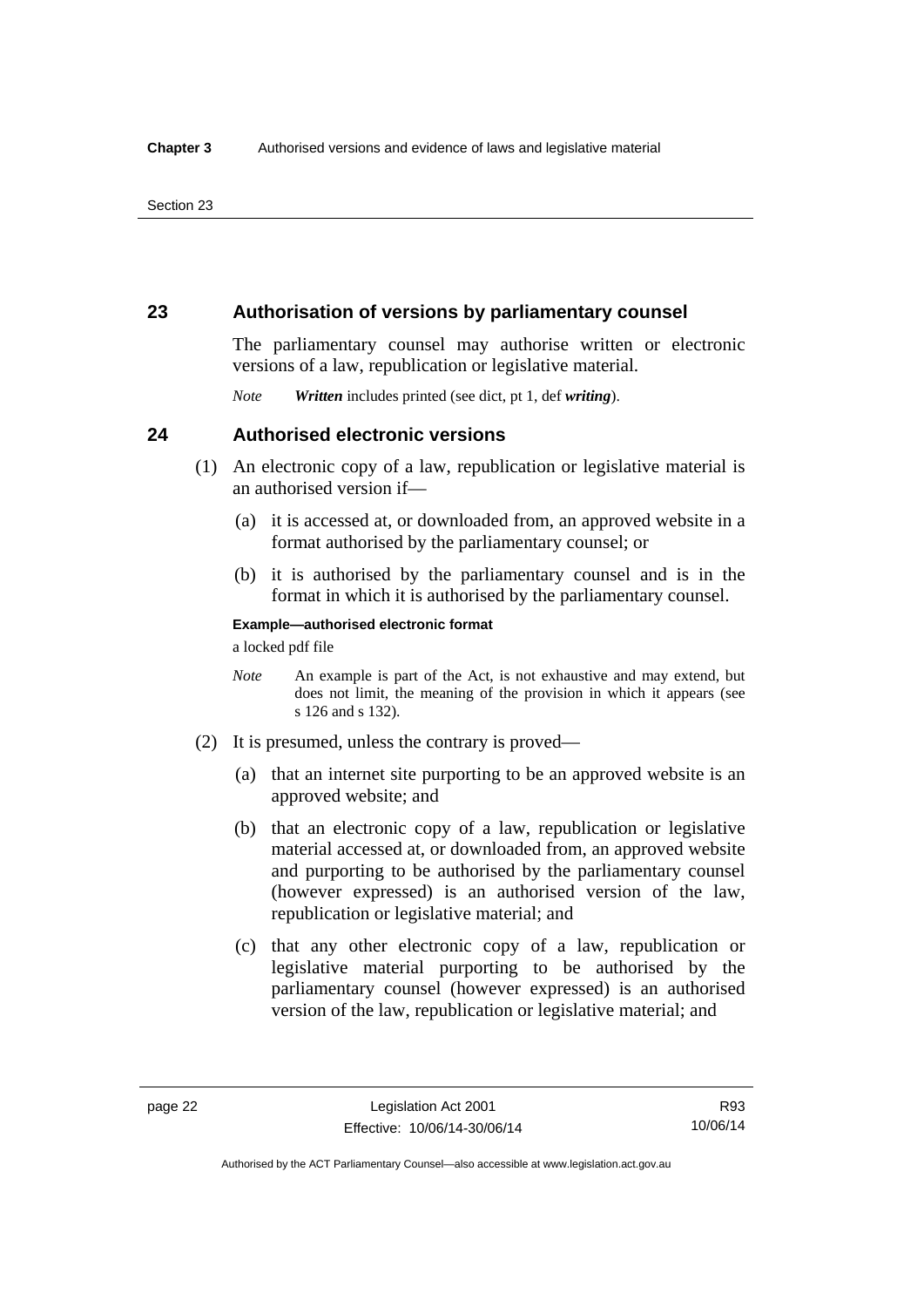- (d) that an authorised electronic version of an Act or statutory instrument correctly shows the Act or instrument; and
- (e) that an authorised electronic version of a republication of a law correctly shows the law as at the republication date; and
- (f) that an authorised electronic version of legislative material correctly shows the material.

#### **Examples—electronic copy of republication purporting to be authorised by parliamentary counsel**

- 1 The republication has the words 'Authorised by the ACT Parliamentary Counsel' on the front cover and the words 'Authorised when accessed at [www.legislation.act.gov.au](http://www.legislation.act.gov.au/) or in authorised printed form' at the foot of each page of the republication.
- 2 The republication has the words 'Authorised by the ACT Parliamentary Counsel' on the front cover and the words 'Authorised by the ACT Parliamentary Counsel—also accessible at [www.legislation.act.gov.au](http://www.legislation.act.gov.au/)' at the foot of each page of the republication.
- *Note* A reference to an Act or statutory instrument includes a reference to a provision of the Act or instrument (see s 7 (3) and s 13 (3)). A reference to a republication includes a reference to part of a republication (see s 22A def *republication*).

### **25 Authorised written versions**

- (1) A written copy of a law, republication or legislative material is an authorised version if—
	- (a) it is a written copy produced directly from an authorised electronic version of the law, republication or legislative material; or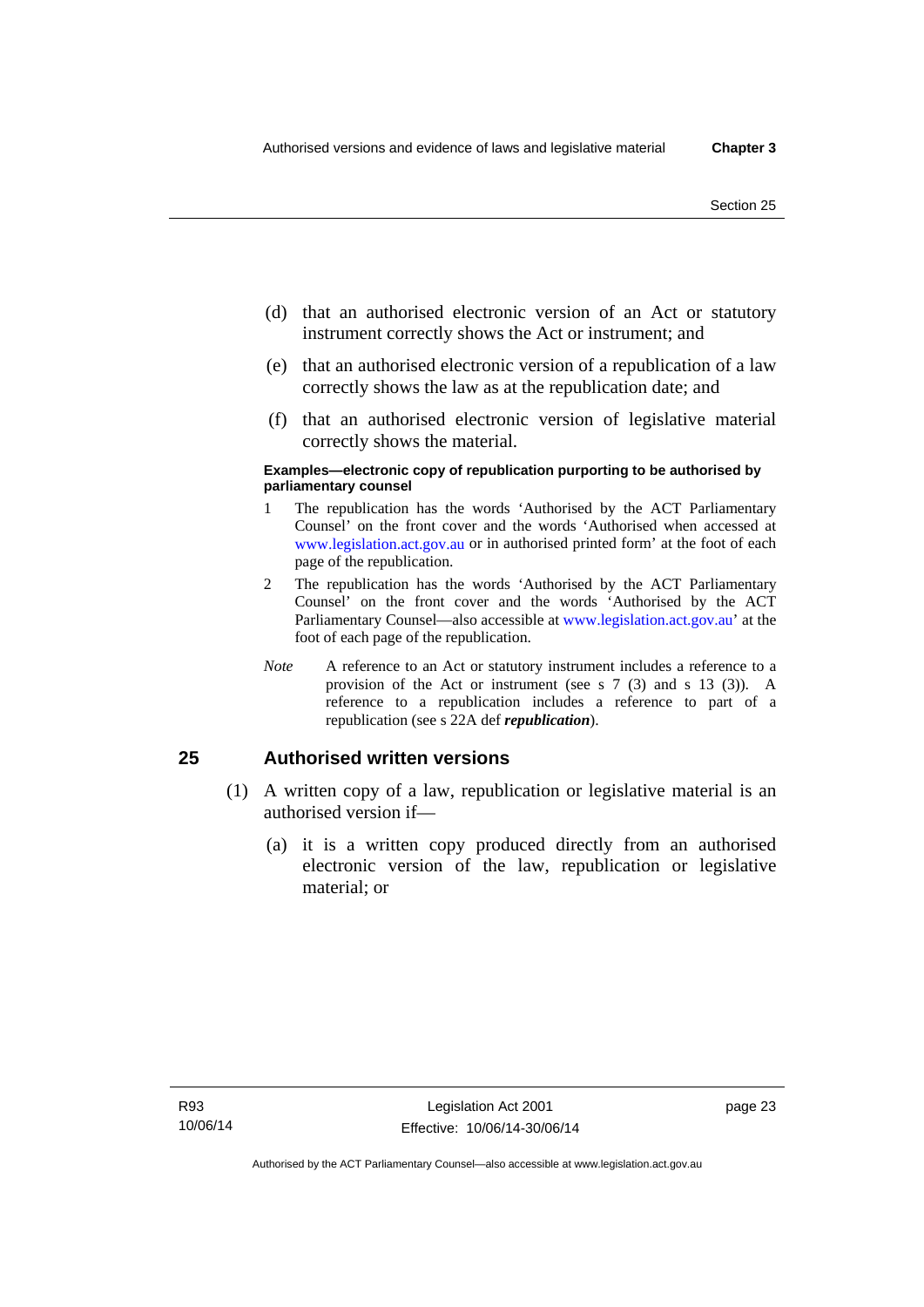(b) it is a written copy of another version of the law, republication or legislative material authorised by the parliamentary counsel.

#### **Example—par (a)**

An authorised electronic version of an Act is downloaded from an approved website and printed. The printed copy is an authorised written version of the Act.

- *Note* An example is part of the Act, is not exhaustive and may extend, but does not limit, the meaning of the provision in which it appears (see s 126 and s 132).
- (2) It is presumed, unless the contrary is proved—
	- (a) that a written copy of a law, republication or legislative material purporting to be authorised by the parliamentary counsel (however expressed) is an authorised version of the law, republication or legislative material; and
	- (b) that an authorised written version of an Act or statutory instrument correctly shows the Act or instrument; and
	- (c) that an authorised written version of a republication of a law correctly shows the law as at the republication date; and
	- (d) that an authorised written version of legislative material correctly shows the material.

#### **Examples—written copy of republication purporting to be authorised by parliamentary counsel**

- 1 The republication has the words 'Authorised by the ACT Parliamentary Counsel' on the front cover and the words 'Authorised by the parliamentary counsel and printed by authority of the ACT Government' at the foot of each page of the republication.
- 2 The republication has the words 'Authorised by the ACT Parliamentary Counsel and printed by authority of the ACT Government' on the front cover and the words 'Authorised by the ACT Parliamentary Counsel—also accessible at [www.legislation.act.gov.au'](http://www.legislation.act.gov.au/) at the foot of each page of the republication.
- 3 The republication has the words 'Authorised by the ACT Parliamentary Counsel' on the front cover and the words 'Authorised by the ACT Parliamentary Counsel—also accessible at [www.legislation.act.gov.au](http://www.legislation.act.gov.au/)' at the foot of each page of the republication.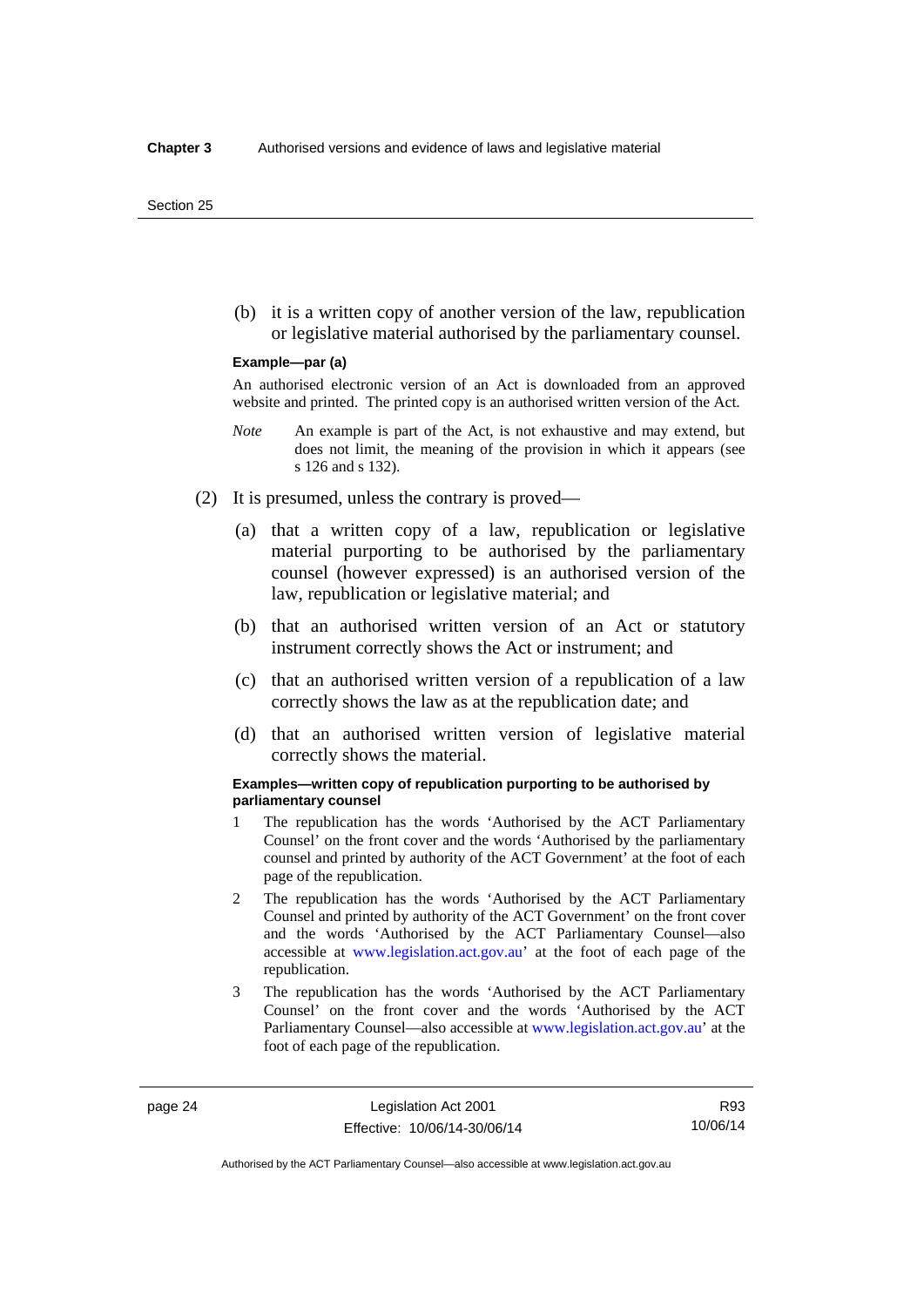*Note* A reference to an Act or statutory instrument includes a reference to a provision of the Act or instrument (see s 7 (3) and s 13 (3)). A reference to a republication includes a reference to part of a republication (see s 22A def *republication*).

### **26 Judicial notice of certain matters**

- (1) Proof is not required about—
	- (a) the passing of a proposed law by the Legislative Assembly or its notification in the register, the gazette or otherwise under section 28 (2) (b); or
	- (b) the making, or notification or publication in the register, the gazette or otherwise under section 61 (2) (b), of a subordinate law, disallowable instrument, notifiable instrument, commencement notice or any other statutory instrument; or
	- (c) the approval (however described) of a statutory instrument by the Executive, a Minister or any other entity; or
	- (d) the provisions of an Act, subordinate law, disallowable instrument, notifiable instrument, commencement notice or any other statutory instrument; or
	- (e) the commencement of an Act, subordinate law, disallowable instrument, notifiable instrument, or any other statutory instrument; or
	- (f) the presentation of a subordinate law, disallowable instrument or any other statutory instrument to the Legislative Assembly; or
	- (g) anything done or not done by or in the Legislative Assembly in relation to a subordinate law, disallowable instrument or any other statutory instrument; or
	- (h) amendments or other changes made under chapter 11 (Republication of Acts and statutory instruments); or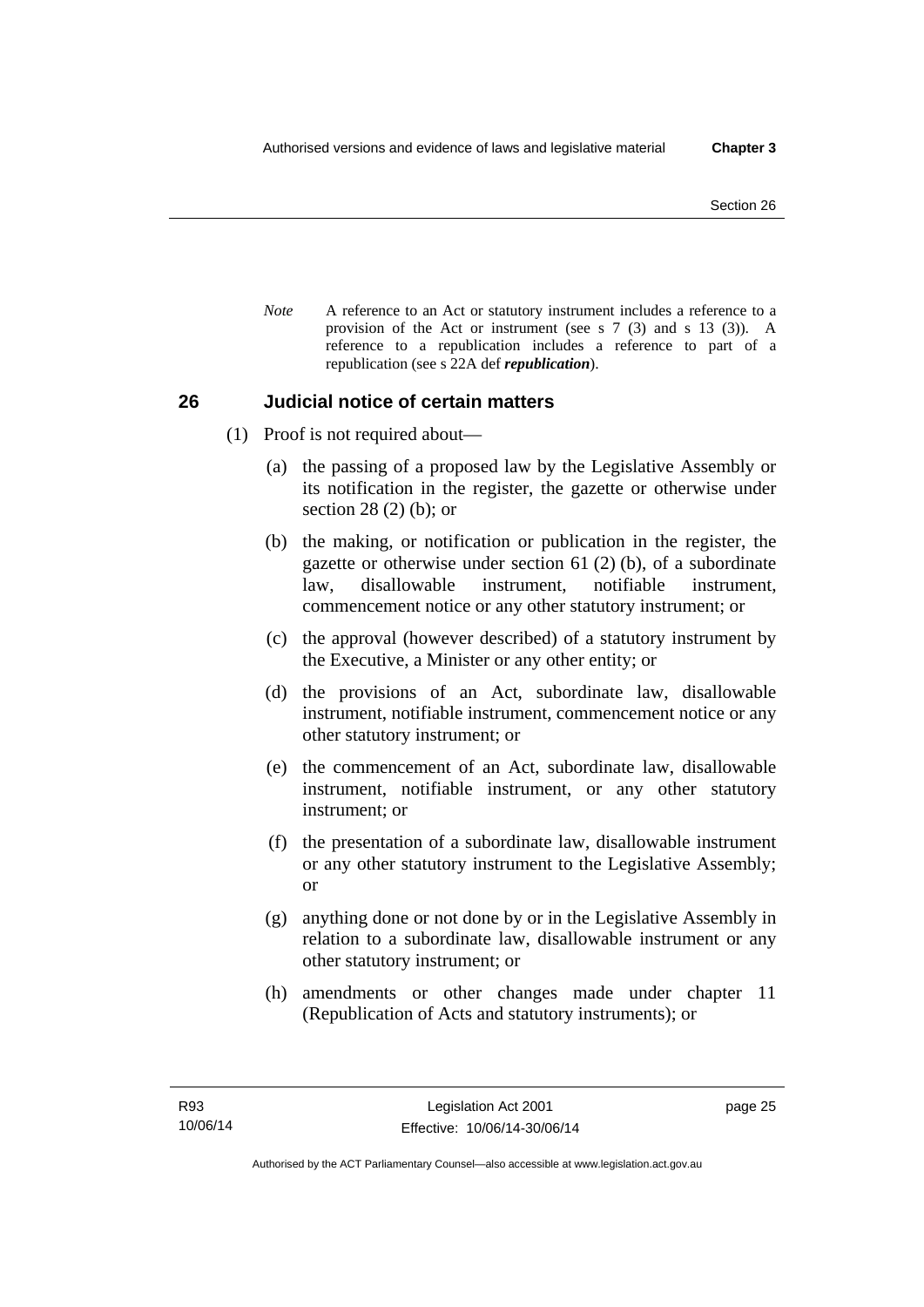#### Section 26

- (i) the authorisation of a republication under this Act, the provisions of an authorised republication or the republication date of an authorised republication.
- (2) A court or tribunal may inform itself of anything mentioned in subsection (1) in any way it considers appropriate.

#### **Examples—ways that may be appropriate**

- 1 using a version of an Act downloaded from an approved website using the internet
- 2 using information obtained from an approved website using the internet
- 3 using an authorised written version of a republication
- *Note* An example is part of the Act, is not exhaustive and may extend, but does not limit, the meaning of the provision in which it appears (see s 126 and s 132).
- (3) However, the court or tribunal must consider whether the source it intends to use appears to be a reliable source of information.
- (4) For subsection (3), an authorised version of a law, republication or legislative material is a reliable source of information.
- (5) This section does not limit any other law providing how a court or tribunal may be informed about a matter mentioned in subsection  $(1)$ .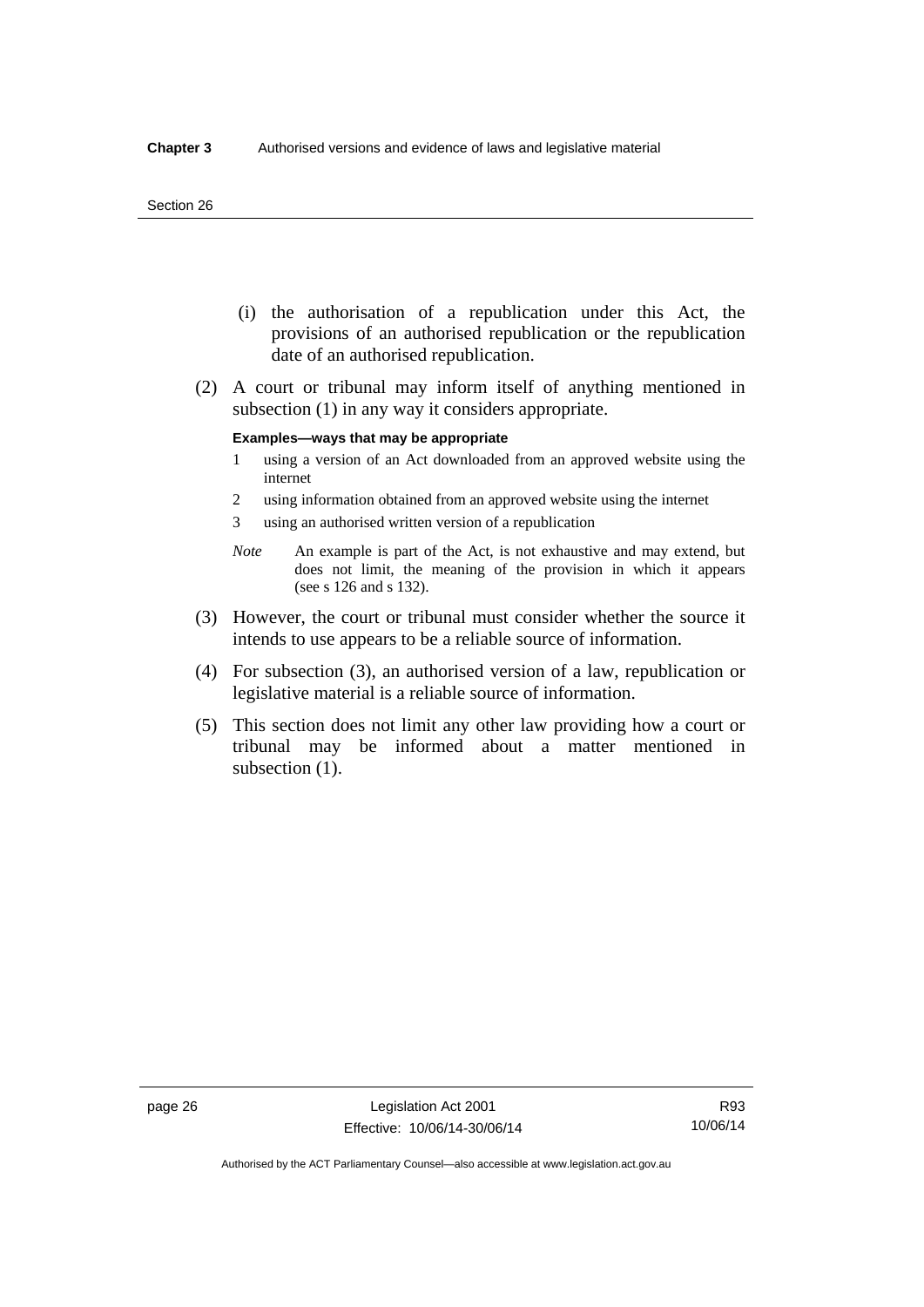# **Chapter 4 Numbering and notification of Acts**

### **27 Numbering of Acts**

The Acts passed in each year are to be numbered as nearly as practicable in the order in which they are passed.

### **28 Notification of Acts**

- (1) If a proposed law is passed by the Legislative Assembly, the Speaker must ask the parliamentary counsel to notify the making of the law.
- (2) If the Speaker asks the parliamentary counsel to notify the making of the proposed law, the parliamentary counsel must—
	- (a) notify the making of the law in the register; or
	- (b) if it is not practicable to notify the making of the proposed law in the register—notify the making of the law in another place the parliamentary counsel considers appropriate.

### **Examples—other places**

- 1 another government website
- 2 the gazette
- 3 outside the Legislative Assembly
- *Note* An example is part of the Act, is not exhaustive and may extend, but does not limit, the meaning of the provision in which it appears (see s 126 and s 132).
- (3) If the Speaker asks the parliamentary counsel to notify the making of the proposed law on a particular day, the parliamentary counsel must notify the making of the law on that day unless it is impracticable to do so.
- (4) The making of the proposed law is notified in the register by entering in the register—

page 27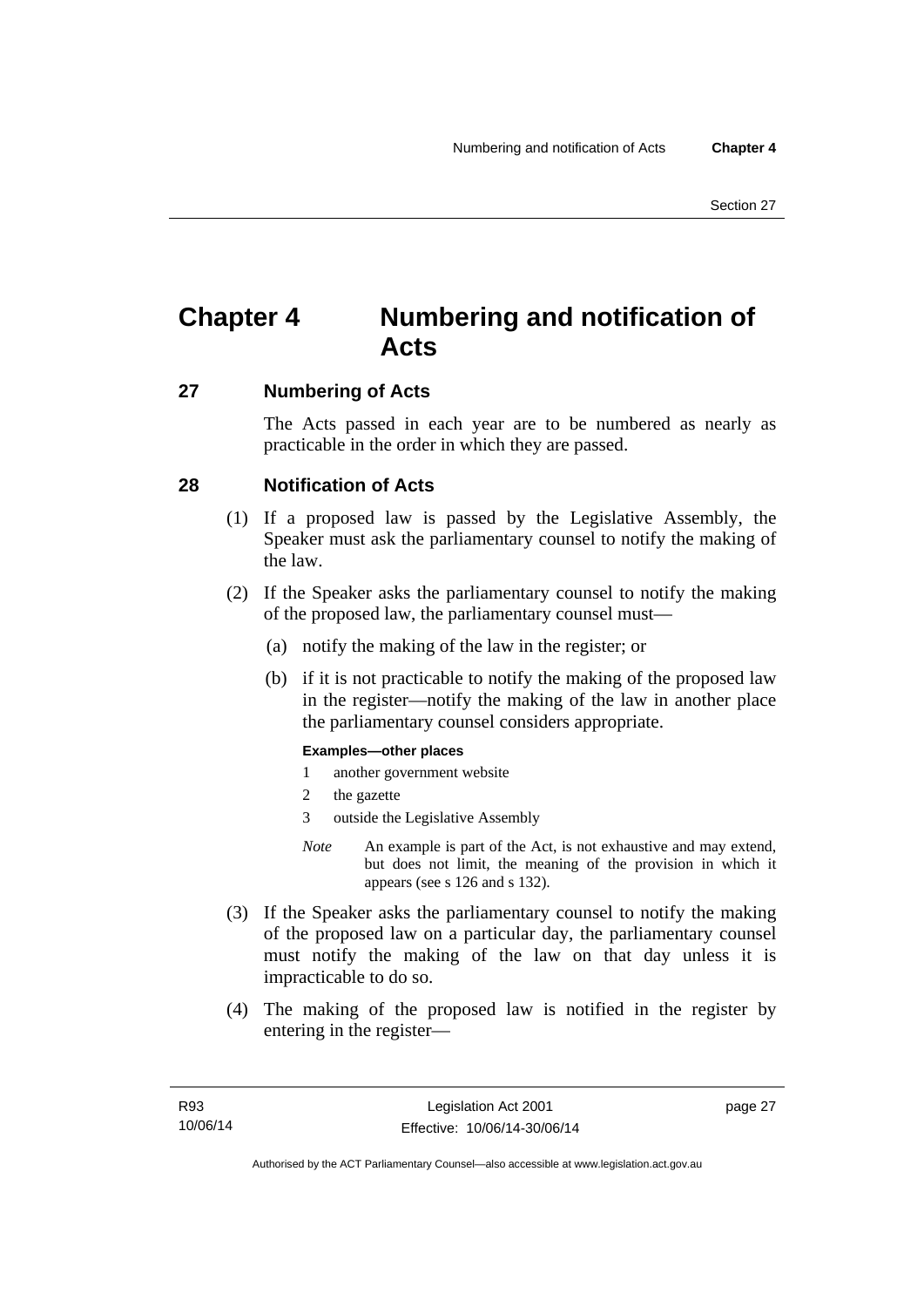- (a) a statement that the law has been passed by the Legislative Assembly; and
- (b) the text of the law.
- (5) The making of the proposed law is notified under subsection (2) (b)  $by-$ 
	- (a) publishing the text of the law in the place decided by the parliamentary counsel under subsection (2) (b); or
	- (b) publishing in that place a statement that—
		- (i) the law has been passed by the Legislative Assembly; and
		- (ii) copies of the law can be obtained at a stated place or stated places (whether by purchase or otherwise).
- (6) If the making of the proposed law is notified under subsection  $(2)$  (b), the parliamentary counsel must as soon as practicable enter in the register—
	- (a) a statement that the law—
		- (i) has been passed by the Legislative Assembly; and
		- (ii) was notified in the stated place on a stated date; and
	- (b) the text of the law.
- (7) If the making of the proposed law is notified by publishing the statement mentioned in subsection (5) (b), copies of the law must be available on the day of publication, or as soon as practicable after that day, at the stated place or each of the stated places.
- (8) If on that day no copies of the law are available at the stated place or any of the stated places, the parliamentary counsel must give the Minister a statement—
	- (a) that copies of the law were not available; and
	- (b) explaining why they were not available.

Authorised by the ACT Parliamentary Counsel—also accessible at www.legislation.act.gov.au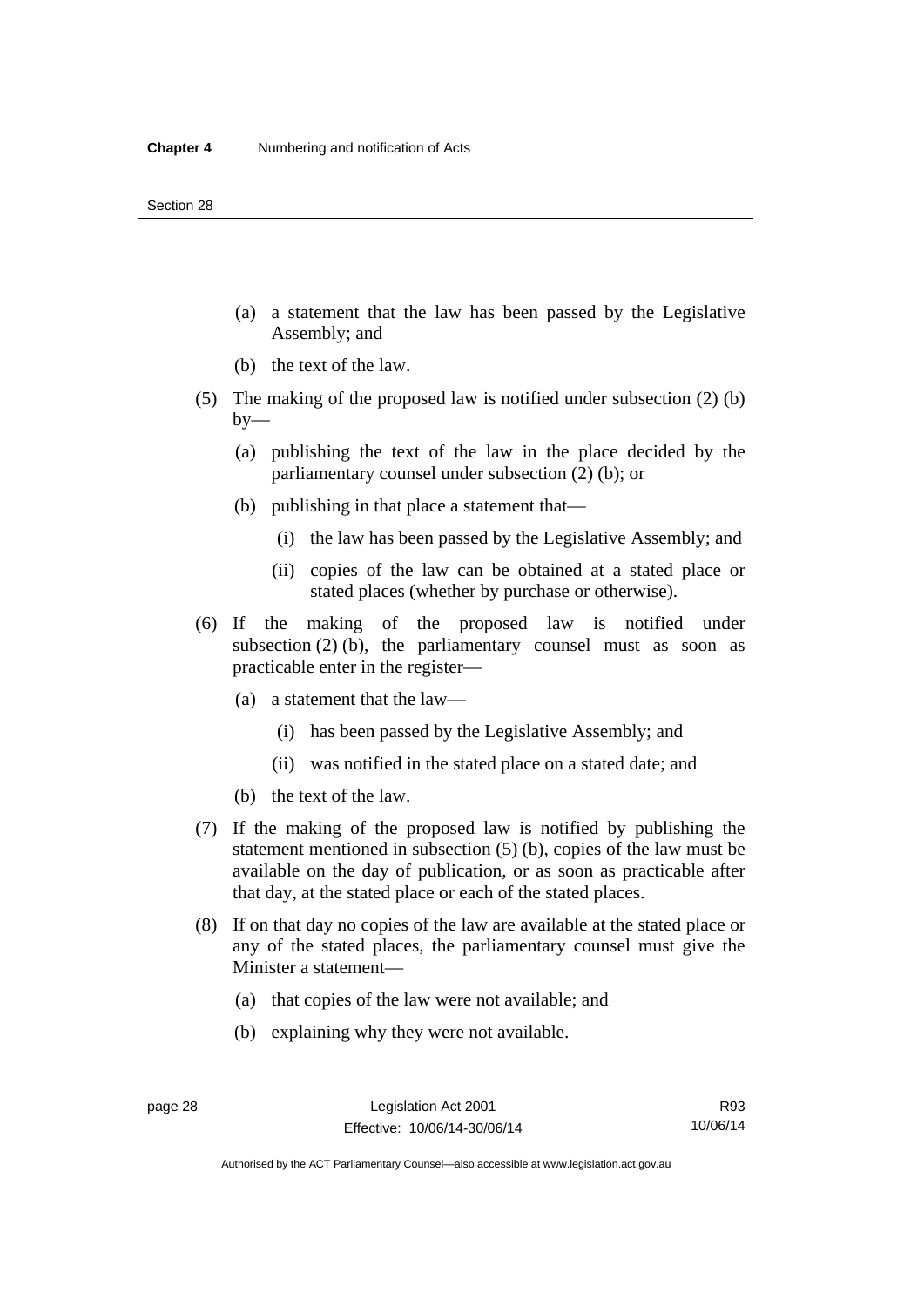- (9) The Minister must present the statement to the Legislative Assembly not later than 6 sitting days after receiving it.
- (10) This section is a determinative provision.
	- *Note* See s 5 for the meaning of determinative provisions, and s 6 for their displacement.

### **29 References to** *enactment* **or** *passing* **of Acts**

In an Act or statutory instrument, a reference to the *enactment* or *passing* of an Act is a reference to the making of the Act having been notified in the register, the gazette or otherwise under section 28 (2) (b).

### **30 References to** *notification* **of Acts**

In an Act or statutory instrument, a reference to the *notification* of an Act is a reference to the making of the Act having been notified in the register, the gazette or otherwise under section 28 (2) (b).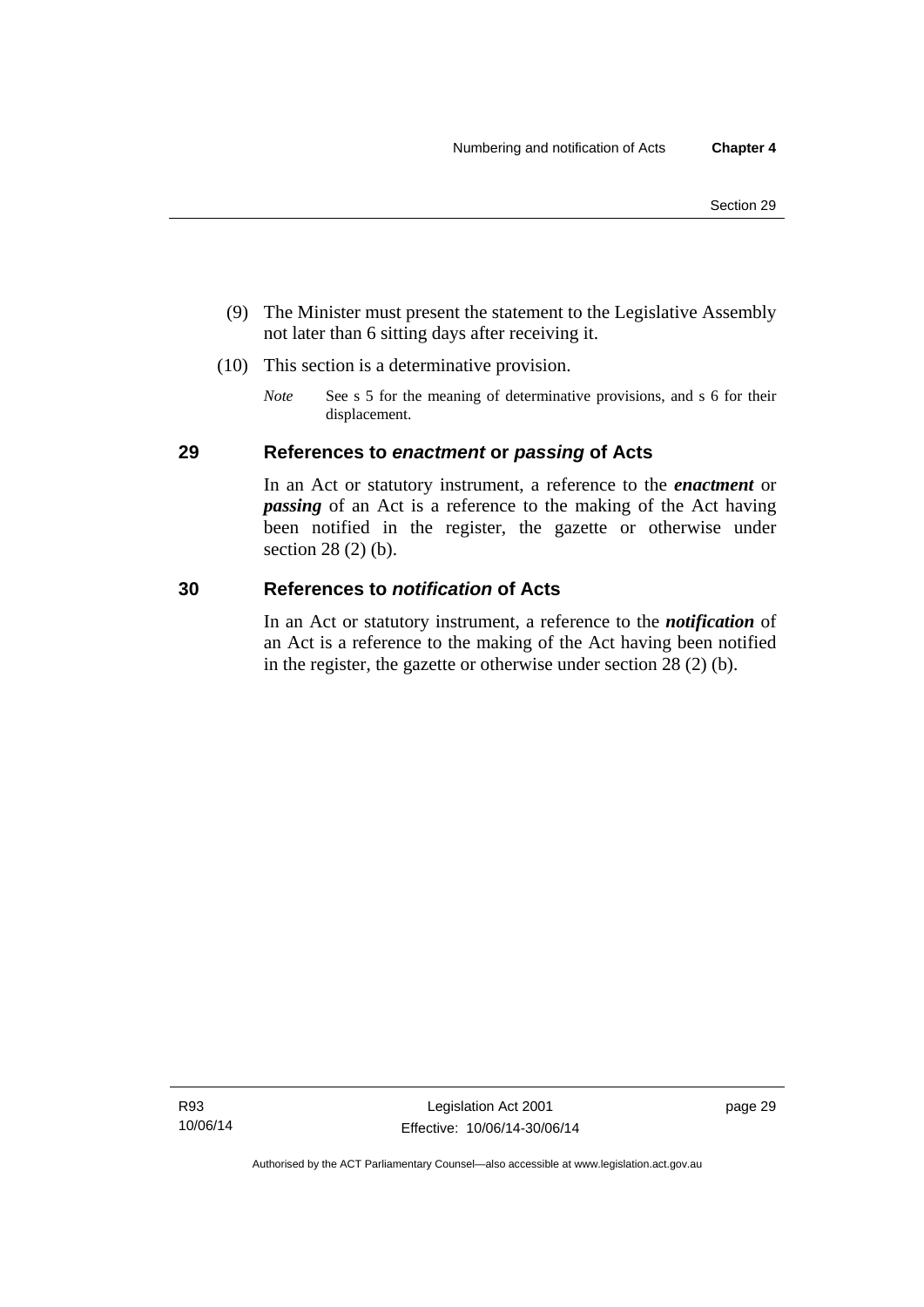#### **Chapter 5** Regulatory impact statements for subordinate laws and disallowable instruments Part 5.1 **Preliminary**

Section 31

# **Chapter 5 Regulatory impact statements for subordinate laws and disallowable instruments**

# **Part 5.1** Preliminary

### **31 Definitions—ch 5**

In this chapter:

*authorising law*, in relation to a proposed subordinate law or disallowable instrument (the *proposed law*), means the Act or statutory instrument (and, if appropriate, the provision of the Act or statutory instrument) under which the proposed law will be made.

*benefits* includes—

- (a) advantages; and
- (b) direct and indirect economic, environmental and social benefits.

*costs* includes—

- (a) burdens and disadvantages; and
- (b) direct and indirect economic, environmental and social costs.

*scrutiny committee principles* means the terms of reference of the Legislative Assembly standing committee performing the duties of a scrutiny of bills and subordinate legislation committee that apply to subordinate laws and disallowable instruments.

Authorised by the ACT Parliamentary Counsel—also accessible at www.legislation.act.gov.au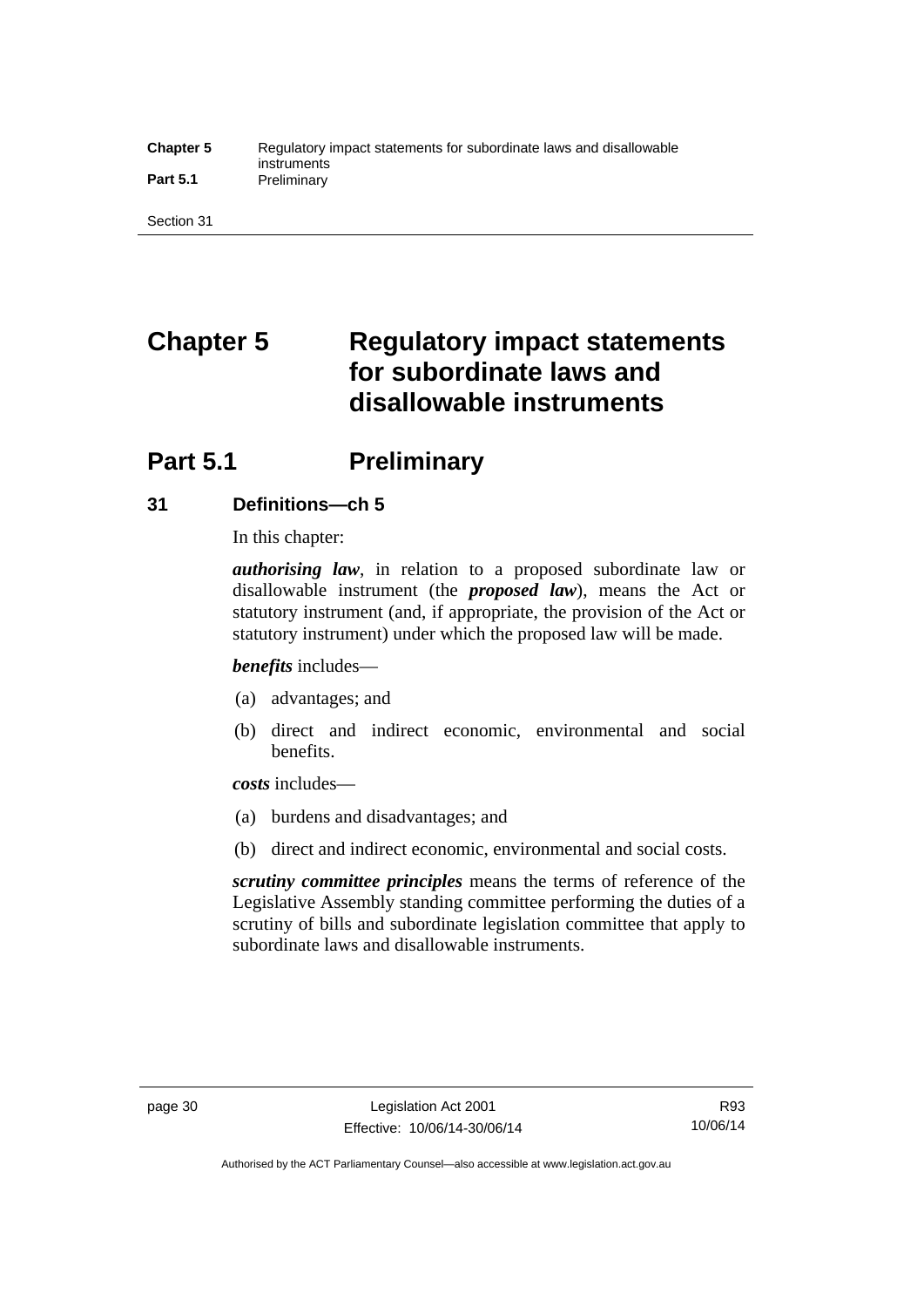### **32 Other publication or consultation requirements not affected**

- (1) Part 5.2 (Requirements for regulatory impact statements) does not affect any requirements in any other territory law for publication or consultation about a proposal to make a subordinate law or disallowable instrument.
- (2) Part 5.2 does not apply to the subordinate law or disallowable instrument if the requirements are of a comparable level to publication and consultation under the part.

### **33 Guidelines about costs of proposed subordinate laws and disallowable instruments**

- (1) The Minister may issue guidelines to be applied in deciding whether a proposed subordinate law or disallowable instrument is, or is not, likely to impose appreciable costs on the community or a part of the community.
- (2) A guideline is a disallowable instrument.
	- *Note* A disallowable instrument must be notified, and presented to the Legislative Assembly, under this Act.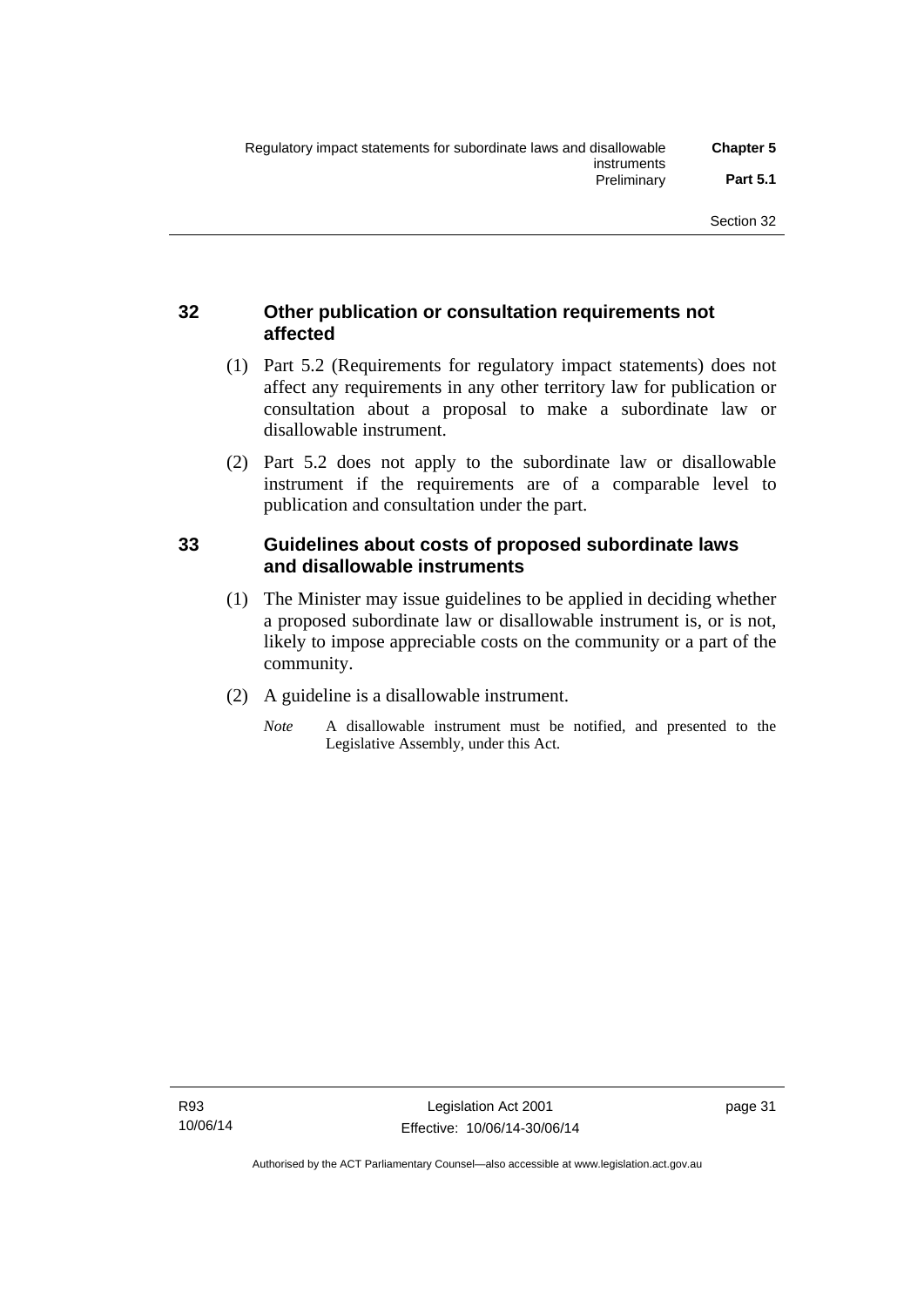# **Part 5.2 Requirements for regulatory impact statements**

### **34 Preparation of regulatory impact statements**

- (1) If a proposed subordinate law or disallowable instrument (the *proposed law*) is likely to impose appreciable costs on the community, or a part of the community, then, before the proposed law is made, the Minister administering the authorising law (the *administering Minister*) must arrange for a regulatory impact statement to be prepared for the proposed law.
- (2) However, this section does not apply to the proposed law if the administering Minister exempts the proposed law from subsection  $(1)$ .

*Note* Section 32 and s 36 also state other circumstances when a regulatory impact statement is not required.

- (3) An exemption under subsection (2) (the *RIS exemption*) is a disallowable instrument.
	- *Note* A disallowable instrument must be notified, and presented to the Legislative Assembly, under this Act.
- (4) If the RIS exemption is disallowed under this Act after the proposed law has been made, the administering Minister must arrange for a regulatory impact statement to be prepared for the subordinate law or disallowable instrument.
- (5) The regulatory impact statement prepared under subsection (4) must be presented to the Legislative Assembly not later than 5 sitting days after the day the RIS exemption is disallowed.
- (6) This chapter (other than section 37 (When must regulatory impact statement be presented?)) applies to the law as if the law were a proposed subordinate law or disallowable instrument.

R93 10/06/14

Authorised by the ACT Parliamentary Counsel—also accessible at www.legislation.act.gov.au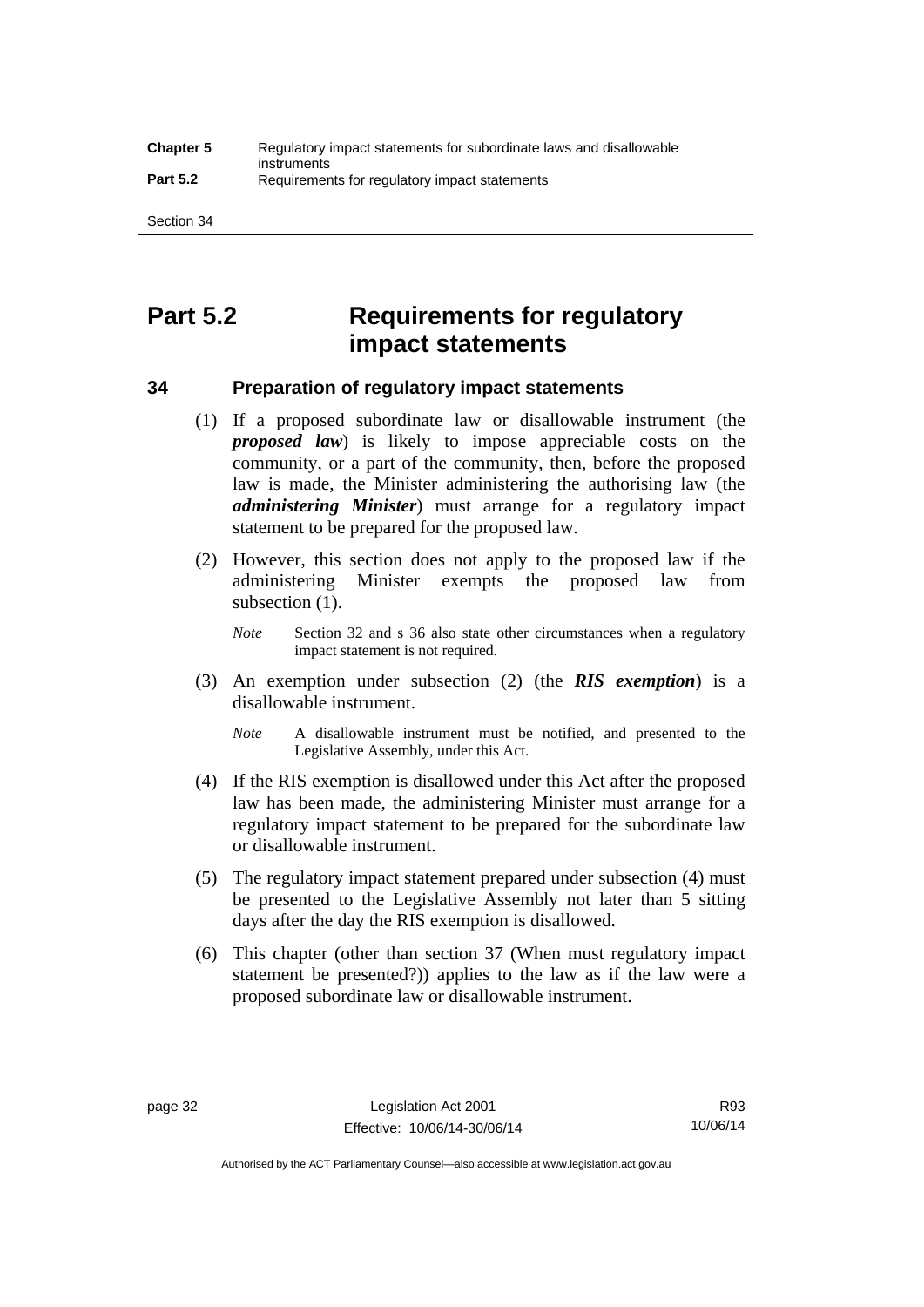### **35 Content of regulatory impact statements**

A regulatory impact statement for a proposed subordinate law or disallowable instrument (the *proposed law*) must include the following information about the proposed law in clear and precise language:

- (a) the authorising law;
- (b) a brief statement of the policy objectives of the proposed law and the reasons for them;
- (c) a brief statement of the way the policy objectives will be achieved by the proposed law and why this way of achieving them is reasonable and appropriate;
- (d) a brief explanation of how the proposed law is consistent with the policy objectives of the authorising law;
- (e) if the proposed law is inconsistent with the policy objectives of another territory law—
	- (i) a brief explanation of the relationship with the other law; and
	- (ii) a brief explanation for the inconsistency;
- (f) if appropriate, a brief statement of any reasonable alternative way of achieving the policy objectives (including the option of not making a subordinate law or disallowable instrument) and why the alternative was rejected;
- (g) a brief assessment of the benefits and costs of implementing the proposed law that—
	- (i) if practicable and appropriate, quantifies the benefits and costs; and
	- (ii) includes a comparison of the benefits and costs with the benefits and costs of any reasonable alternative way of achieving the policy objectives stated under paragraph (f);

page 33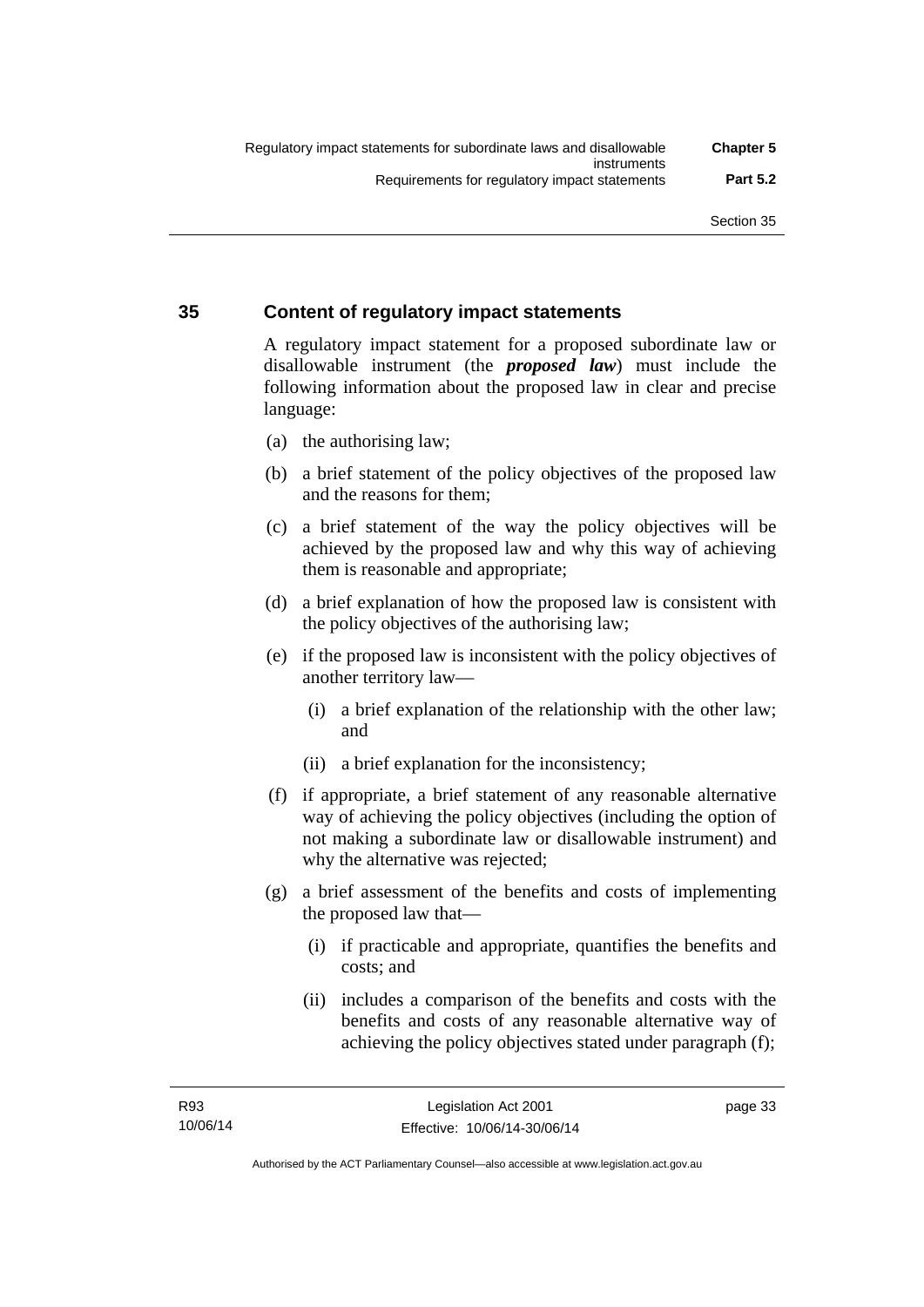| <b>Chapter 5</b> | Regulatory impact statements for subordinate laws and disallowable |
|------------------|--------------------------------------------------------------------|
| <b>Part 5.2</b>  | instruments<br>Requirements for regulatory impact statements       |

Section 36

 (h) a brief assessment of the consistency of the proposed law with the scrutiny committee principles and, if it is inconsistent with the principles, the reasons for the inconsistency.

### **36 When is preparation of regulatory impact statement unnecessary?**

- (1) A regulatory impact statement need not be prepared for a proposed subordinate law or disallowable instrument (the *proposed law*) if the proposed law only provides for, or to the extent it only provides for, any of the following:
	- (a) a matter that is not of a legislative nature, including, for example, a matter of a machinery, administrative, drafting or formal nature;
	- (b) a matter that does not operate to the disadvantage of anyone (other than the Territory or a territory authority or instrumentality) by—
		- (i) adversely affecting the person's rights; or
		- (ii) imposing liabilities on the person;
	- (c) an amendment of a territory law to take account of current legislative drafting practice;
	- (d) the commencement of an Act or statutory instrument;
		- *Note* A reference to an Act or statutory instrument includes a reference to a provision of the Act or instrument (see s 7 and s 13).
	- (e) an amendment of a territory law that does not fundamentally affect the law's application or operation;
	- (f) a matter of a transitional character;
	- (g) a matter arising under a territory law that is part of a uniform scheme of legislation or complementary with legislation of the Commonwealth, a State or New Zealand;

Authorised by the ACT Parliamentary Counsel—also accessible at www.legislation.act.gov.au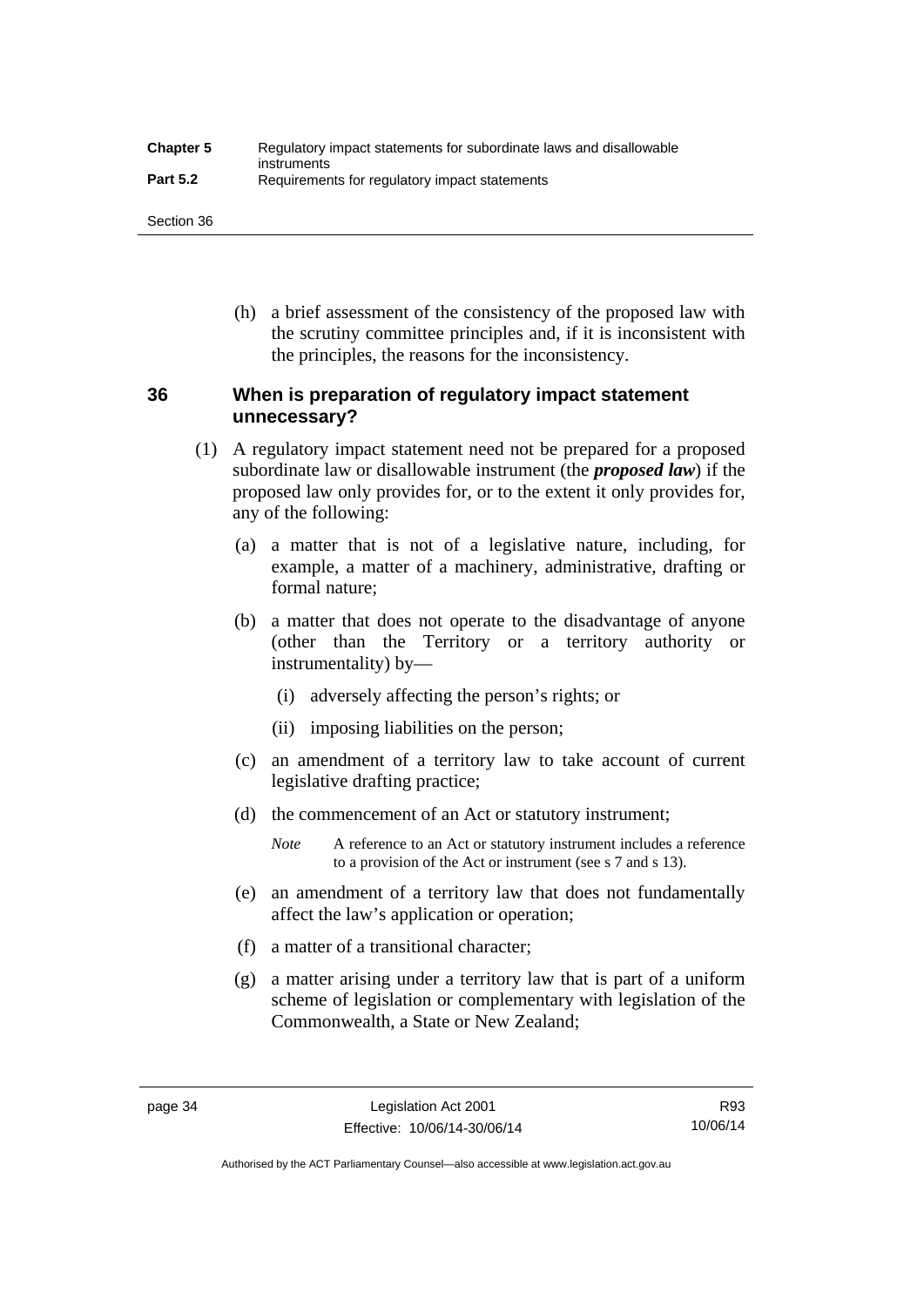- (h) a matter involving the adoption of an Australian or international protocol, standard, code, or intergovernmental agreement or instrument, if an assessment of the benefits and costs has already been made and the assessment was made for, or is relevant to, the ACT;
- (i) a proposal to make, amend or repeal rules of court;
- (j) a matter advance notice of which would enable someone to gain unfair advantage;
- (k) an amendment of a fee, charge or tax consistent with announced government policy.
- (2) A regulatory impact statement also need not be prepared for the proposed law if, or to the extent that, it would be against the public interest because of the nature of the proposed law or the circumstances in which it is made.

### **Example**

A law may need to be made urgently for controlling the spread of a disease or dealing with another urgent situation.

- *Note 1* An example is part of the Act, is not exhaustive and may extend, but does not limit, the meaning of the provision in which it appears (see this Act, s 126 and s 132).
- *Note* 2 Section 32 and s 34 also state other circumstances when a regulatory impact statement is not required.

### **37 When must regulatory impact statement be presented?**

- (1) This section applies if a regulatory impact statement for a proposed subordinate law or disallowable instrument (the *proposed law*) has been prepared and the proposed law is made.
- (2) The statement must be presented to the Legislative Assembly with the subordinate law or disallowable instrument.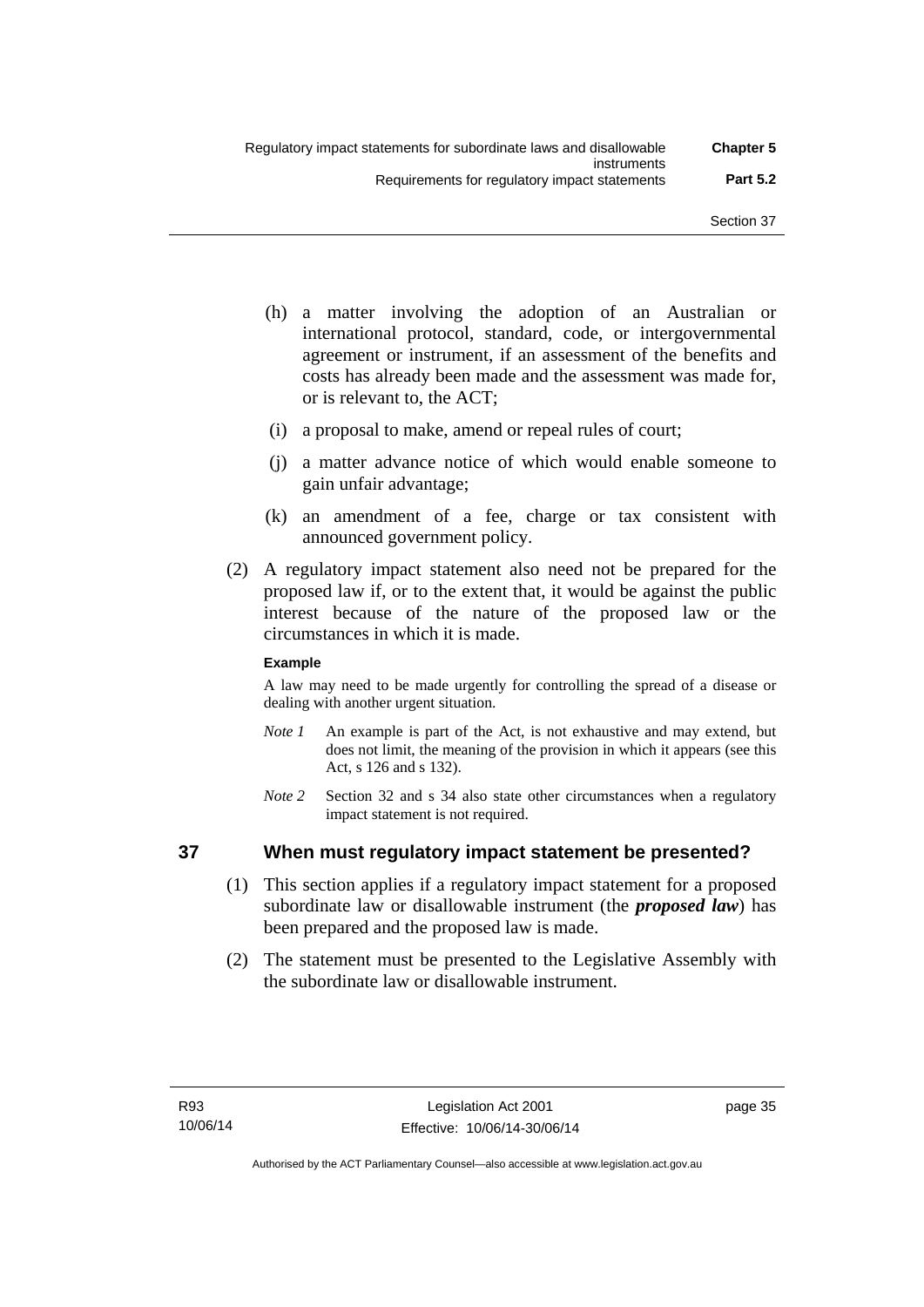### **Chapter 5** Regulatory impact statements for subordinate laws and disallowable instruments **Part 5.3** Failure to comply with requirements for regulatory impact statements

Section 38

# **Part 5.3 Failure to comply with requirements for regulatory impact statements**

### **38 Effect of failure to comply with pt 5.2**

- (1) Failure to comply with part 5.2 (Requirements for regulatory impact statements) in relation to a subordinate law or disallowable instrument (the *law*) does not—
	- (a) affect the law's validity; or
	- (b) create rights or impose legally enforceable obligations on the Territory, a Minister or anyone else.
- (2) In addition, a decision made, or appearing to be made, under part 5.2 is final and conclusive.
- (3) In this section:

*decision* includes—

- (a) conduct engaged in to make a decision; and
- (b) conduct related to making a decision; and
- (c) failure to make a decision.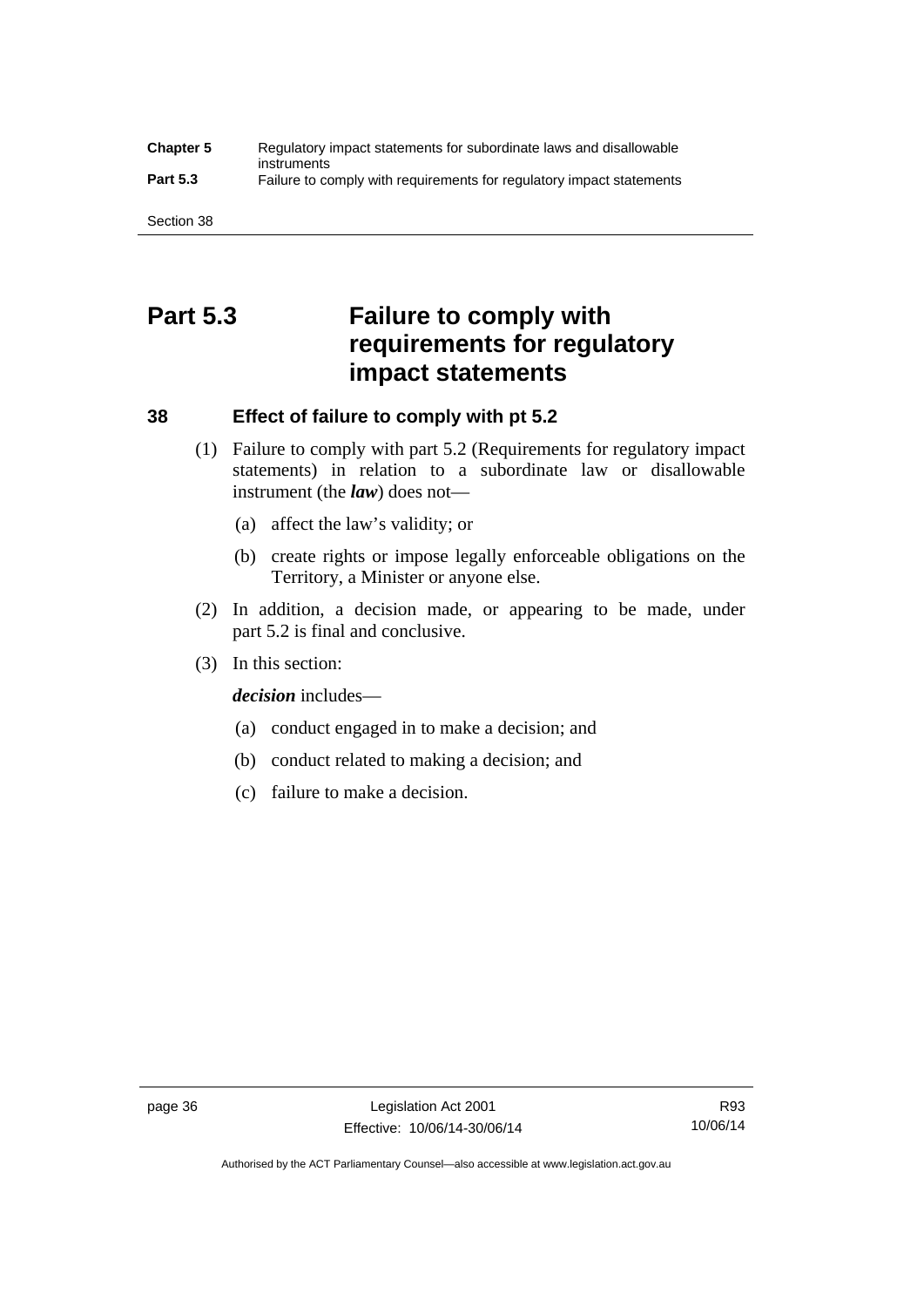# **Chapter 6 Making, notification and numbering of statutory instruments**

# **Part 6.1 General**

## **39 Meaning of** *matter***—ch 6**

In this chapter:

*matter*, in relation to a statutory instrument, includes circumstance, person, place and purpose.

## **40 Presumption of validity**

It is presumed, unless the contrary is proved, that all conditions and steps required for the making of a statutory instrument have been satisfied and carried out.

## **41 Making of certain statutory instruments by Executive**

- (1) This section applies if an Act authorises or requires the Executive to make a subordinate law or disallowable instrument.
- (2) The subordinate law or disallowable instrument is taken to be made by the Executive if—
	- (a) it is signed by 2 or more Ministers who are members of the Executive; and
	- (b) 1 of the signing Ministers is the responsible Minister.
- (3) A subordinate law or disallowable instrument made in accordance with subsection (2) is taken to be made when it is signed by the second Minister signing.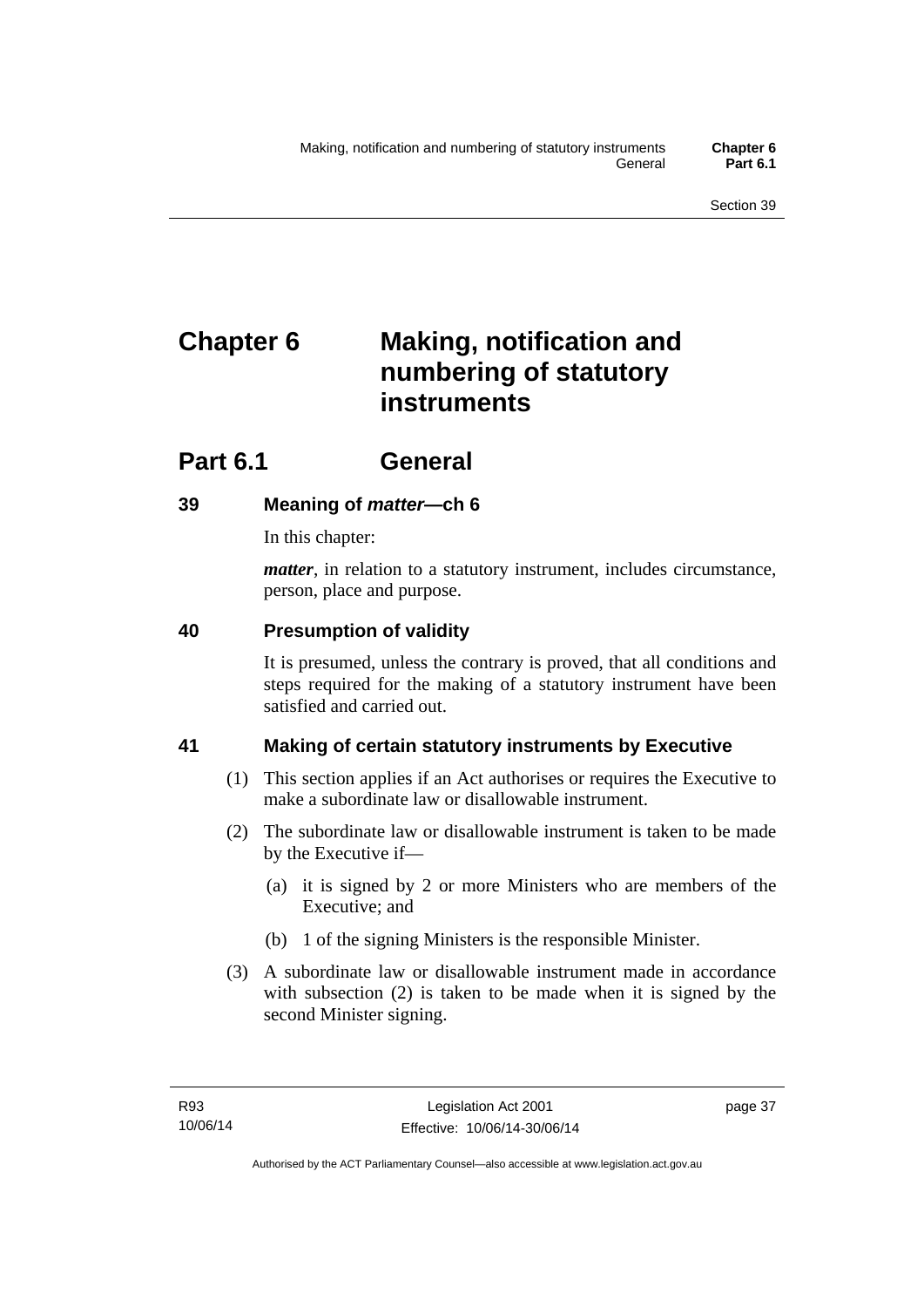- (4) Subsection (2) (b) does not apply if the responsible Minister cannot sign because he or she is absent from the ACT, ill or on leave.
- (5) In this section:

*responsible Minister* means—

- (a) the Minister for the time being administering the Act; or
- (b) if, for the time being, different Ministers administer the Act in relation to different matters—
	- (i) if only 1 Minister administers the Act in relation to the relevant matter—that Minister; or
	- (ii) if 2 or more Ministers administer the Act in relation to the relevant matter—any of the Ministers; or
	- (iii) if subparagraph (ii) does not apply and, for the time being, 2 or more Ministers administer the Act—any of the Ministers;

but does not include a Minister for the time being acting on behalf of the Minister or 2 or more Ministers.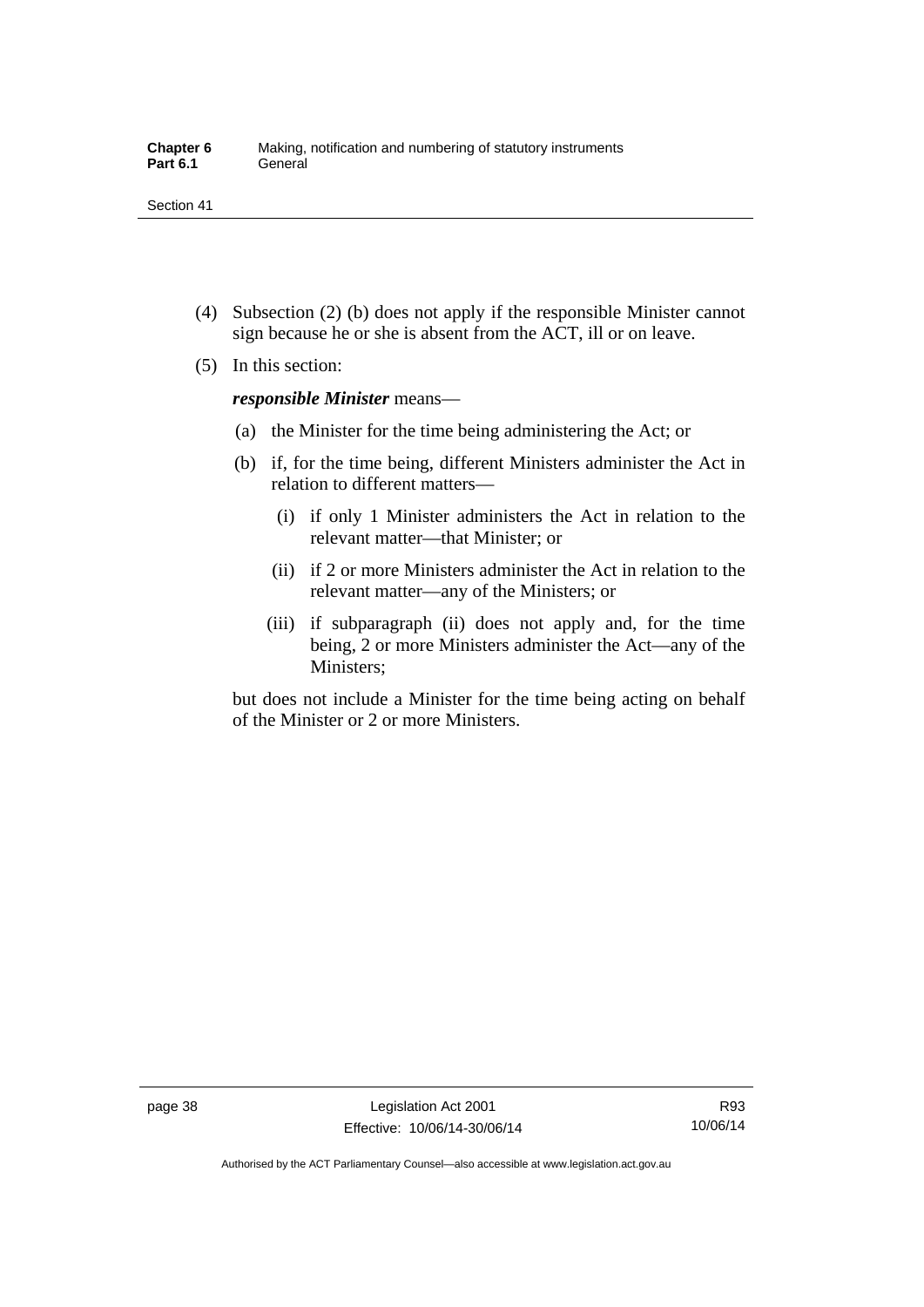# **Part 6.2 Making of statutory instruments generally**

### **42 Power to make statutory instruments**

 (1) If an Act or statutory instrument gives a power that can be exercised by making an instrument, the Act or statutory instrument gives power to make the instrument.

#### **Example**

An Act gives a Minister power to approve codes of practice, but does not require the approval to be in writing or to be given by a particular instrument. The power can be exercised by giving a written approval. The Act, therefore, gives power to make an instrument, namely, a written approval.

- *Note* An example is part of the Act, is not exhaustive and may extend, but does not limit, the meaning of the provision in which it appears (see s 126 and s 132).
- (2) If an Act or statutory instrument gives power to make an instrument that would be a legislative instrument, the power can only be exercised by making an instrument.

#### **Examples**

See examples to s 56 (3) and s 255 (3).

- (3) If an Act or statutory instrument gives power to make an instrument, the power may be exercised from time to time.
- (4) This section is a determinative provision.
	- *Note* See s 5 for the meaning of determinative provisions, and s 6 for their displacement.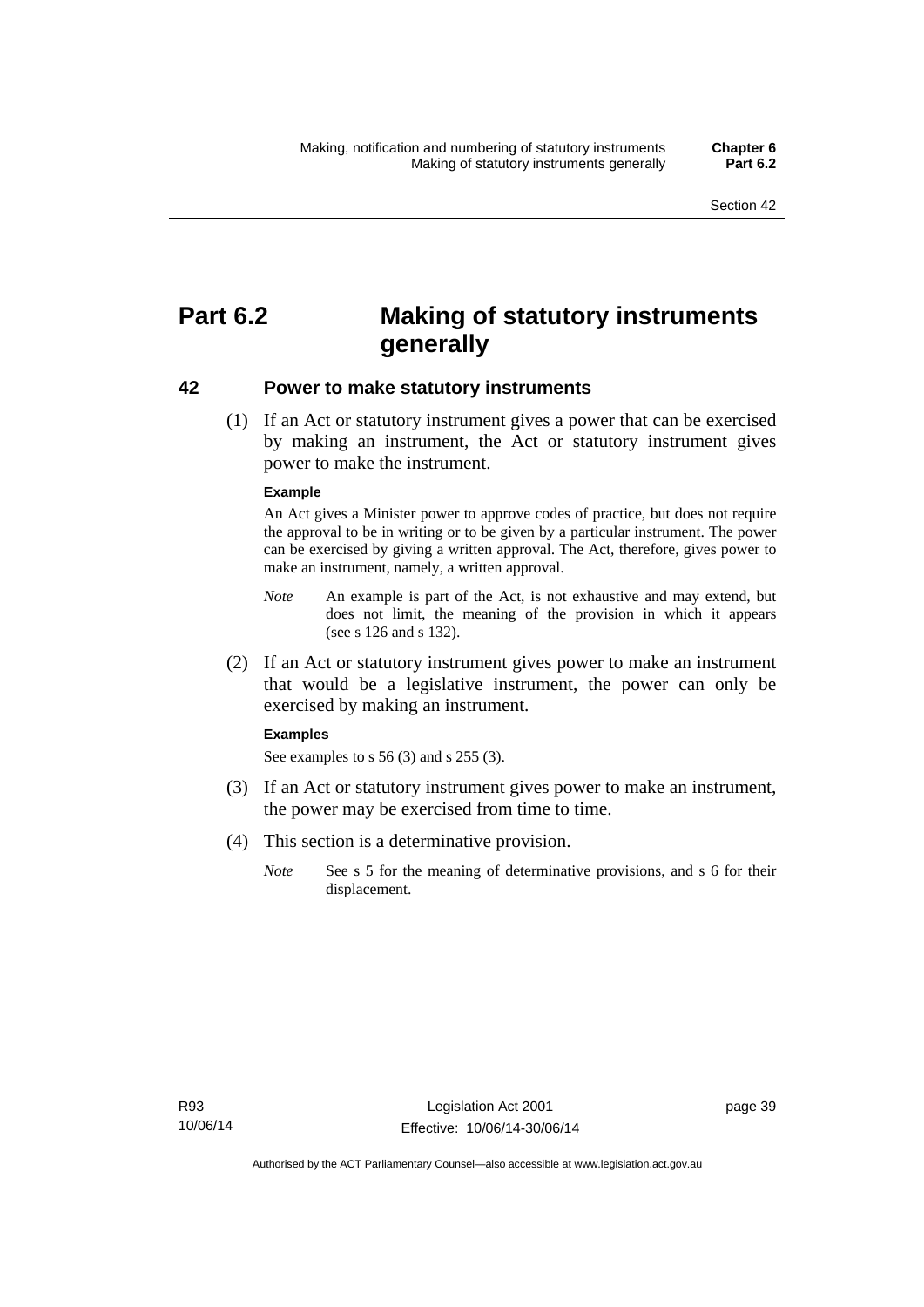### **43 Statutory instruments to be interpreted not to exceed powers under authorising law**

- (1) A statutory instrument is to be interpreted as operating to the full extent of, but not to exceed, the power given by the Act or statutory instrument under which it is made (the *authorising law*).
- (2) Without limiting subsection (1), if a provision of a statutory instrument would, apart from this section, be interpreted as exceeding power—
	- (a) the provision is valid to the extent to which it does not exceed power; and
	- (b) the remainder of the instrument is not affected.

#### **Example 1**

The *Agriculture Services Determination* 2001, pt 4 exceeds the determination– making power given by the *Agriculture Services Act 2000* (hypothetical). The other provisions of the determination are within power.

The determination (apart from pt 4) operates effectively. Pt 4 is treated as if it did not form part of the determination and is disregarded.

*Note* The kind of interpretation indicated in example 1 is known as a divisible interpretation of the determination.

#### **Example 2**

The *Goats Regulation 2001* (hypothetical) is made under the *Goats Act 2001*. The *Goats Regulation 2001*, s 39 seeks to impose rules about the care of 'animals', but the Act only gives power to make regulations about goats.

Section 39 is read restrictively ('read down') as if it mentioned goats. In other words, the section is effective but treated as if it applied only to goats.

*Note* The kind of interpretation indicated in example 2 is known as a distributive interpretation of the regulation.

Authorised by the ACT Parliamentary Counsel—also accessible at www.legislation.act.gov.au

R93 10/06/14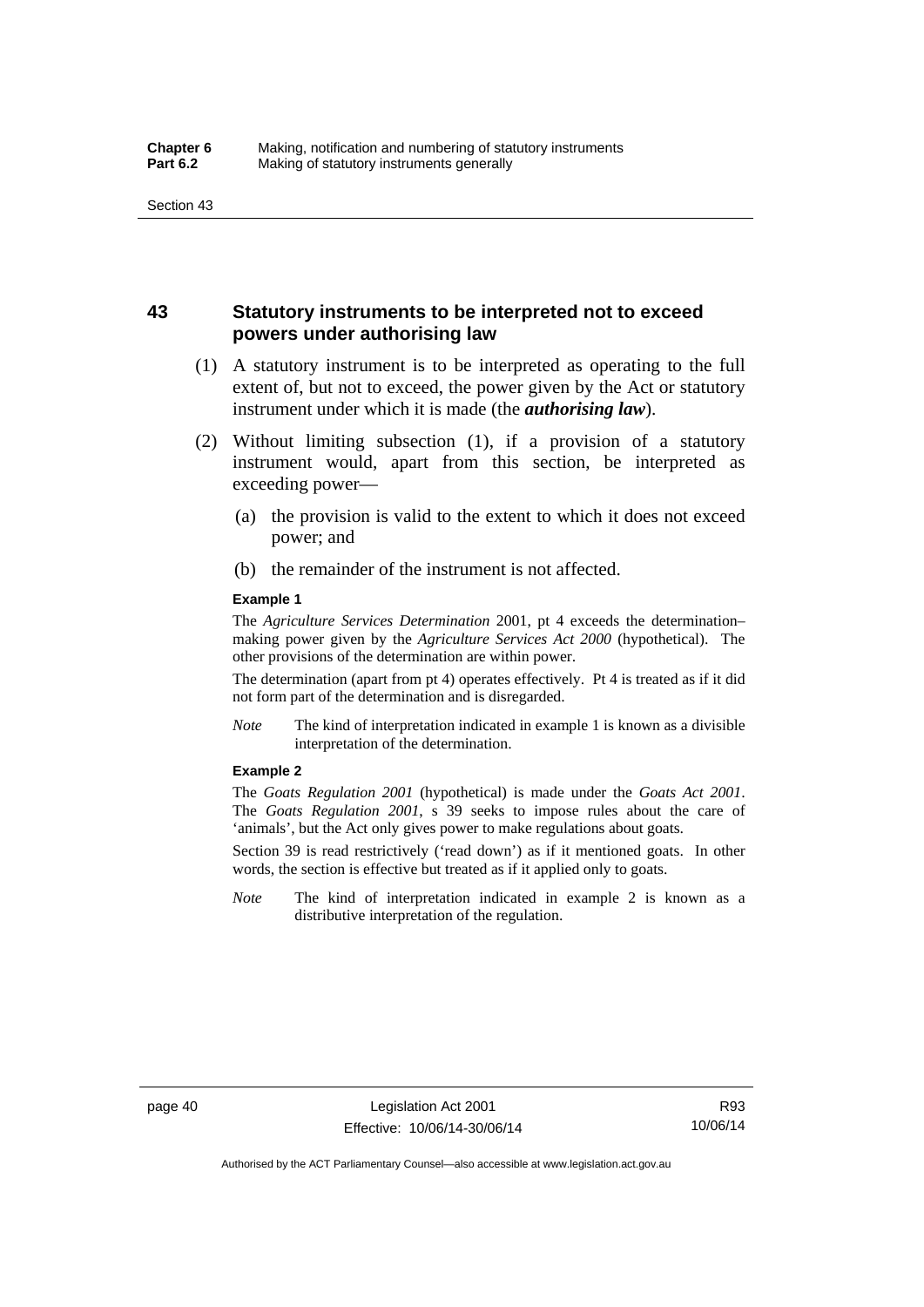#### **Example 3**

The *Wombat Protection Act 2003* (hypothetical) provides that the Minister may appoint a Wombat Advocate. The instrument making the appointment states that the appointment is for 5 years, but the maximum term of appointment authorised under the Act is 4 years.

The instrument is read restrictively ('read down') as if it referred to 4 years. In other words, the instrument is effective but the appointment is only valid for 4 years.

- *Note 1* The kind of interpretation indicated in example 3 is known as a distributive interpretation of the instrument.
- *Note 2* An example is part of the Act, is not exhaustive and may extend, but does not limit, the meaning of the provision in which it appears (see s 126 and s 132).
- (3) Without limiting subsection (1), if the application of a provision of a statutory instrument to a matter would, apart from this section, be interpreted as exceeding power, the provision's application to other matters is not affected.

#### **Example**

The *Community Safety Order 2001* is expressed to apply to all members of the community without qualification although it is in fact made under the *Building Industry (Safety) Act 2000* (hypothetical). That Act is restricted in its operation to the building industry. The order is cast in such wide terms that it cannot be interpreted divisibly or distributively. However, the order applies to entities such as XYZ Constructions Pty Ltd because it is a company in the construction industry.

- (4) This section is in addition to any provision of the statutory instrument or authorising law.
- (5) This section is a determinative provision.
	- *Note* See s 5 for the meaning of determinative provisions, and s 6 for their displacement.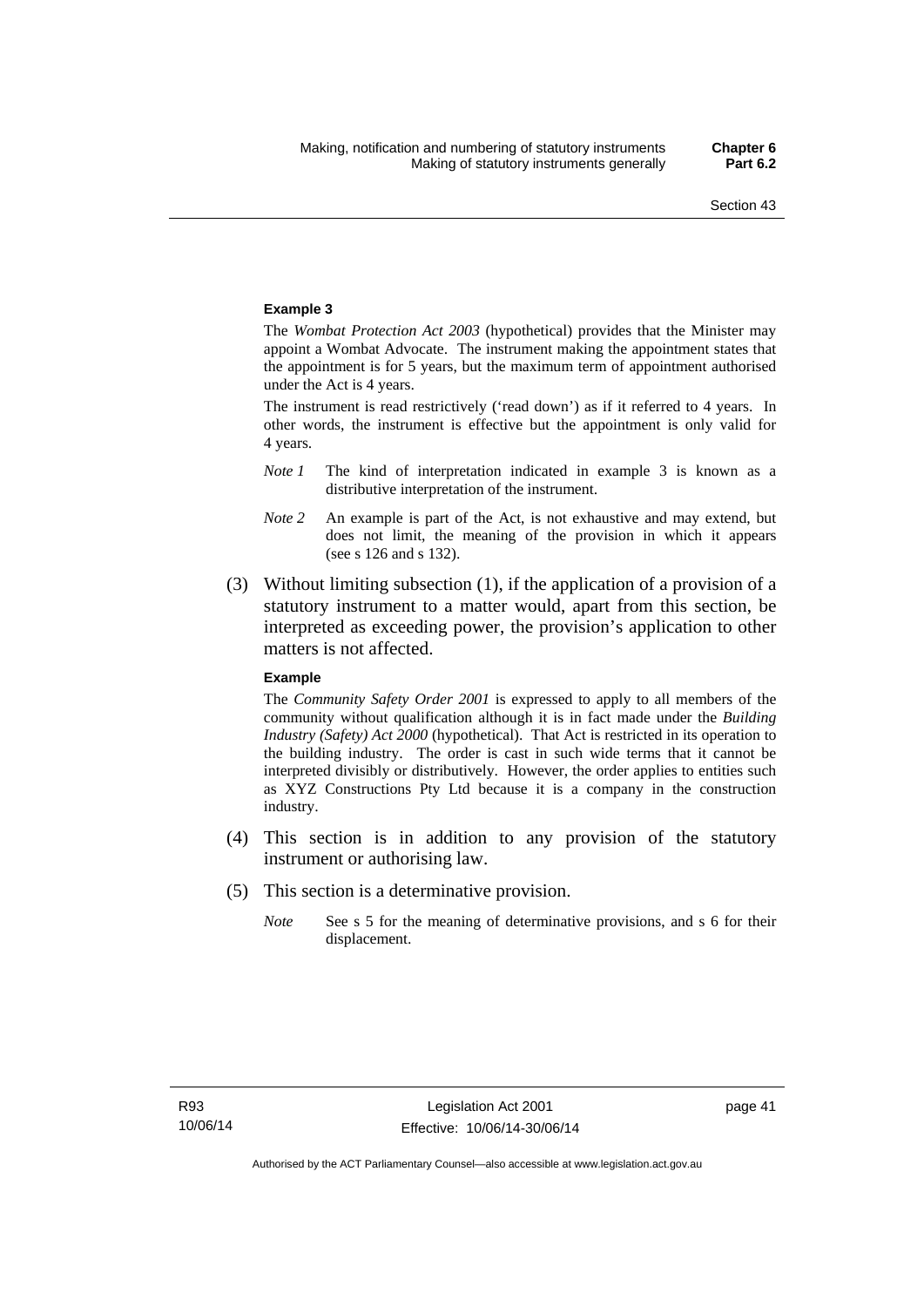### **44 Power to make statutory instruments for Act etc**

- (1) If an Act or statutory instrument (the *authorising law*) authorises or requires the making of a statutory instrument for the authorising law or another Act or statutory instrument (the *other law*), the power authorises a statutory instrument to be made in relation to any matter that—
	- (a) is required or permitted to be prescribed by the authorising law or other law; or
	- (b) is necessary or convenient to be prescribed for carrying out or giving effect to the authorising law or other law.
- (2) Subsection (1) applies to the authorising law even though the authorising law—
	- (a) only authorises the making of a statutory instrument for the authorising law; or
	- (b) also authorises or requires the making of a statutory instrument about a particular matter.
- (3) Power given by the authorising law to make a statutory instrument about a particular matter does not limit power given by the authorising law or other law to make a statutory instrument (whether or not of the same kind) about any other matter.
- (4) This section is a determinative provision.
	- *Note* See s 5 for the meaning of determinative provisions, and s 6 for their displacement.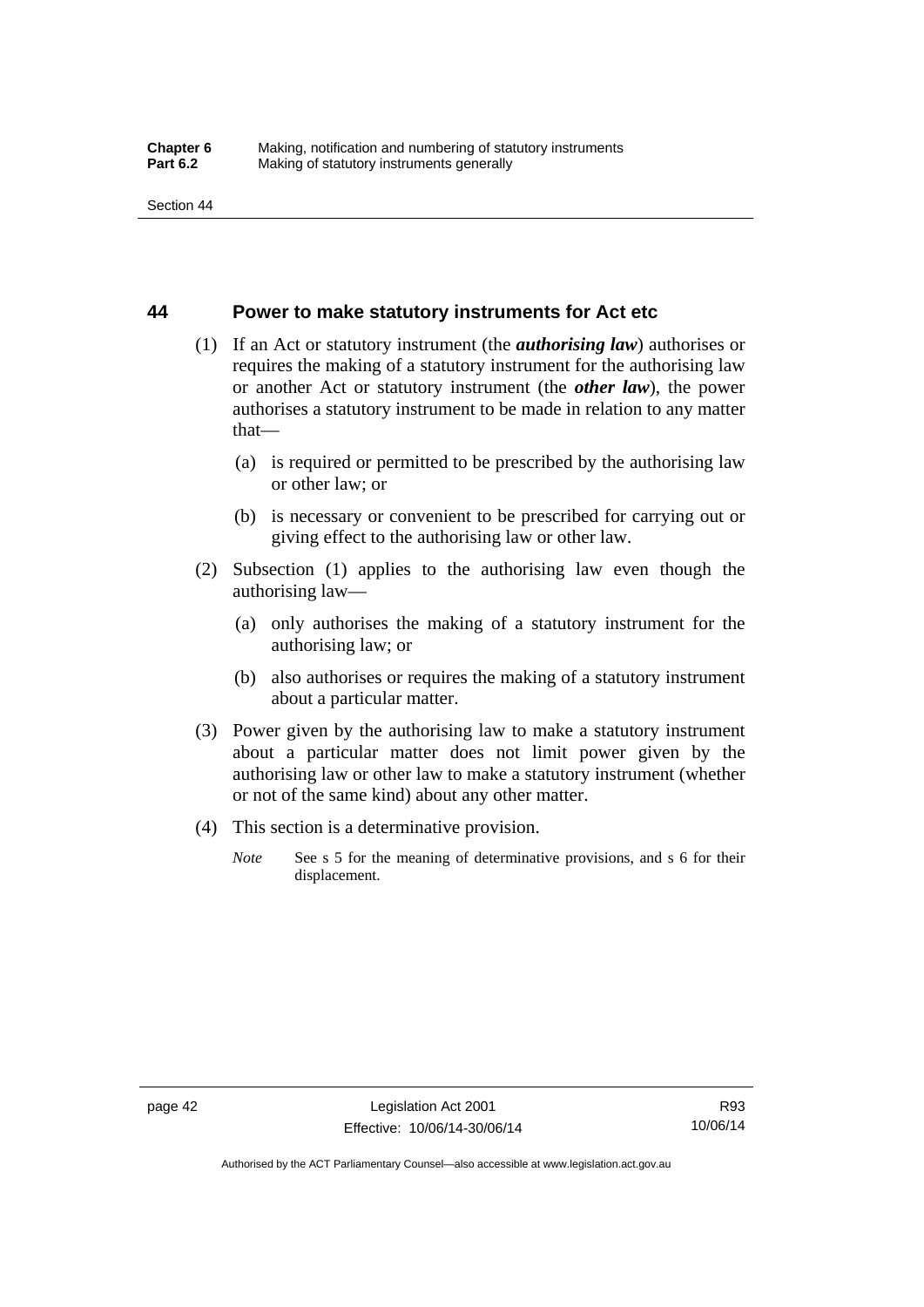### **45 Power to make court rules**

- (1) The power of an entity to make rules for a court includes power to make rules in relation to any matter necessary or convenient to be prescribed for carrying out or giving effect to the court's jurisdiction under any law that authorises or requires anything to be done in or in relation to the court.
- (2) This section is additional to section 44.
- (3) This section is a determinative provision.
	- *Note* See s 5 for the meaning of determinative provisions, and s 6 for their displacement.
- (4) In this section:

*court* includes a tribunal*.*

*disallowable instrument*, for a Commonwealth Act, means an instrument that can be disallowed under the *[Legislative Instruments](http://www.comlaw.gov.au/Series/C2004A01224)  [Act 2003](http://www.comlaw.gov.au/Series/C2004A01224)* (Cwlth), part 5 (Parliamentary scrutiny of legislative instruments), including that part, or provisions of that part, applied by another Commonwealth law.

*law* means—

- (a) an Act, subordinate law or disallowable instrument; or
	- *Note* A reference to an Act, subordinate law or disallowable instrument includes a reference to a provision of the Act, law or instrument (see s 7, s 8 and s 9).
- (b) a Commonwealth Act or a disallowable instrument under a Commonwealth Act (or a provision of such an Act or instrument).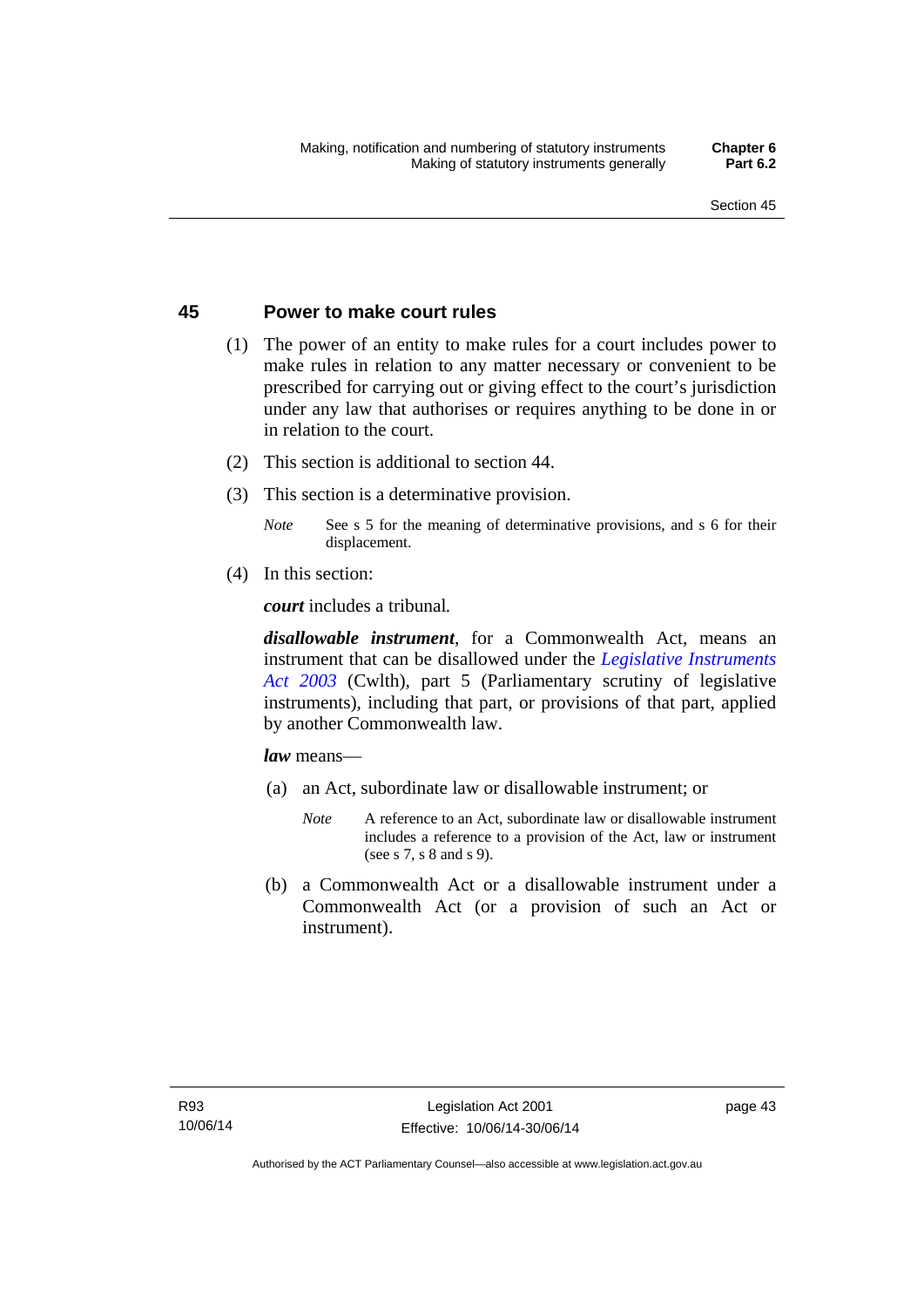### **46 Power to make instrument includes power to amend or repeal**

- (1) Power given under an Act or statutory instrument (the *authorising law*) to make a statutory instrument includes power to amend or repeal the instrument.
- (2) The power to amend or repeal the instrument is exercisable in the same way, and subject to the same conditions, as the power to make the instrument.

#### **Examples**

- 1 If the instrument is a disallowable instrument, an amendment or repeal of the instrument is also a disallowable instrument.
- 2 If the instrument is a notifiable instrument, an amendment or repeal of the instrument is also a notifiable instrument.
- 3 If notice of the making of the instrument must be published in a newspaper, notice of an amendment or repeal of the instrument must also be published in the newspaper.
- *Note* An example is part of the Act, is not exhaustive and may extend, but does not limit, the meaning of the provision in which it appears (see s 126 and s 132).
- (3) Despite subsection (1), a form that is a legislative instrument may be repealed or repealed and remade (with or without changes), but may not be amended.
- (4) This section is a determinative provision.
	- *Note* See s 5 for the meaning of determinative provisions, and s 6 for their displacement.

### **47 Statutory instrument may make provision by applying law or instrument**

 (1) This section applies if an Act, subordinate law or disallowable instrument (the *authorising law*) authorises or requires the making of a statutory instrument (the *relevant instrument*) about a matter.

R93 10/06/14

Authorised by the ACT Parliamentary Counsel—also accessible at www.legislation.act.gov.au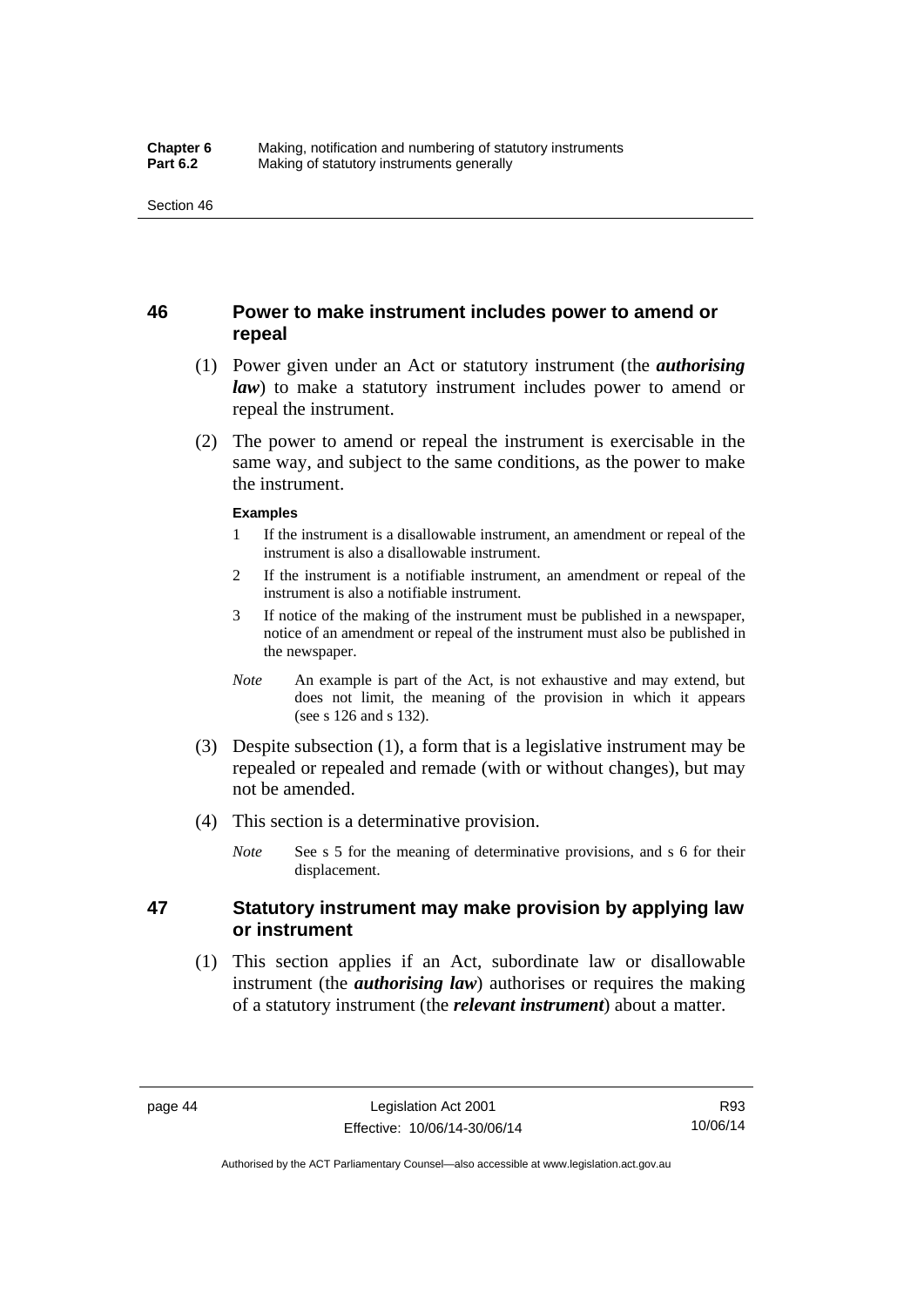- (2) The relevant instrument may make provision about the matter by applying an ACT law—
	- (a) as in force at a particular time; or
	- (b) as in force from time to time.
- (3) The relevant instrument may make provision about the matter by applying a law of another jurisdiction, or an instrument, as in force only at a particular time.

*Note* For information on the operation of s (3), see the examples to s (9).

- (4) If the relevant instrument makes provision about the matter by applying a law of another jurisdiction or an instrument, the following provisions apply:
	- (a) if subsection (3) is displaced by, or under authority given by, an Act or the authorising law—the law of the other jurisdiction or instrument is applied as in force from time to time;
		- *Note* For the displacement of s (3), see s 6, examples 1 and 2.
	- (b) if subsection (3) is not so displaced and the relevant instrument does not provide that the law of the other jurisdiction or instrument is applied as in force at a particular time—the law or instrument is taken to be applied as in force when the relevant instrument is made.

### **Examples—s (4) (b)**

1 The *Locust Damage Compensation Determination 2003* (a hypothetical disallowable instrument) provides for the making of claims against a compensation fund. Section 43 states that disputes about claims must be decided in accordance with the *[Commercial Arbitration Act 1984](http://www.legislation.nsw.gov.au/maintop/view/repealed/act+160+1984+cd+0+Y)* (NSW) (the *NSW Act*) as in force from time to time. The determination is made on 1 August 2003. The Act under which the determination is made does not displace s (3). Therefore, even though s 43 purports to apply the [NSW Act](http://www.legislation.nsw.gov.au/maintop/view/repealed/act+160+1984+cd+0+Y) as in force from time to time, the [NSW Act](http://www.legislation.nsw.gov.au/maintop/view/repealed/act+160+1984+cd+0+Y) as in force on 1 August 2003 is applied by the determination.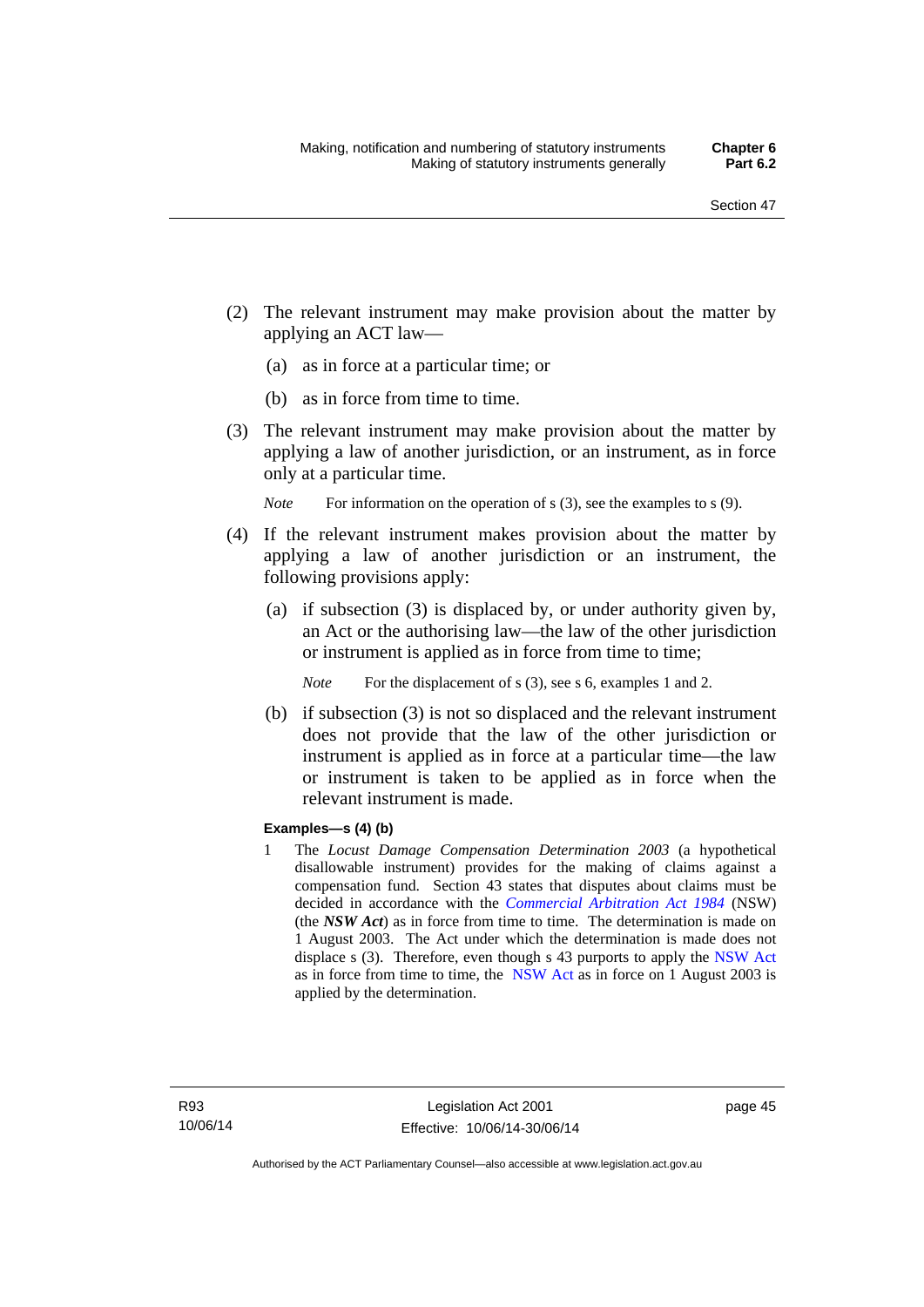Section 47

- 2 The *Locust Damage Compensation Determination 2003* (mentioned in example 1), s 43 states that disputes about claims must be decided in accordance with the *[Commercial Arbitration Act 1984](http://www.legislation.nsw.gov.au/maintop/view/repealed/act+160+1984+cd+0+Y)* (NSW) (the *NSW Act*), but does not state that the [NSW Act](http://www.legislation.nsw.gov.au/maintop/view/repealed/act+160+1984+cd+0+Y) is to be applied as in force from time to time or at a particular time. The determination is made on 1 August 2003. The Act under which the determination is made does not displace s (3). Therefore, the [NSW Act](http://www.legislation.nsw.gov.au/maintop/view/repealed/act+160+1984+cd+0+Y) as in force on 1 August 2003 is applied by the determination.
- *Note* An example is part of the Act, is not exhaustive and may extend, but does not limit, the meaning of the provision in which it appears (see s 126 and s 132).
- (5) If a law of another jurisdiction or an instrument is applied as in force at a particular time, the text of the law or instrument (as in force at that time) is taken to be a notifiable instrument made under the relevant instrument by the entity authorised or required to make the relevant instrument.
- (6) If subsection (3) is displaced and a law of another jurisdiction or an instrument is applied as in force from time to time, the text of each of the following is taken to be a notifiable instrument made under the relevant instrument by the entity authorised or required to make the relevant instrument:
	- (a) the law or instrument as in force at the time the relevant instrument is made;
	- (b) each subsequent amendment of the law or instrument;
	- (c) if the law or instrument is repealed and remade (with or without changes)—the law or instrument as remade and each subsequent amendment of the law or instrument;
	- (d) if a provision of the law or instrument is omitted and remade (with or without changes) in another law or instrument—the provision as remade and each subsequent amendment of the provision.

R93 10/06/14

Authorised by the ACT Parliamentary Counsel—also accessible at www.legislation.act.gov.au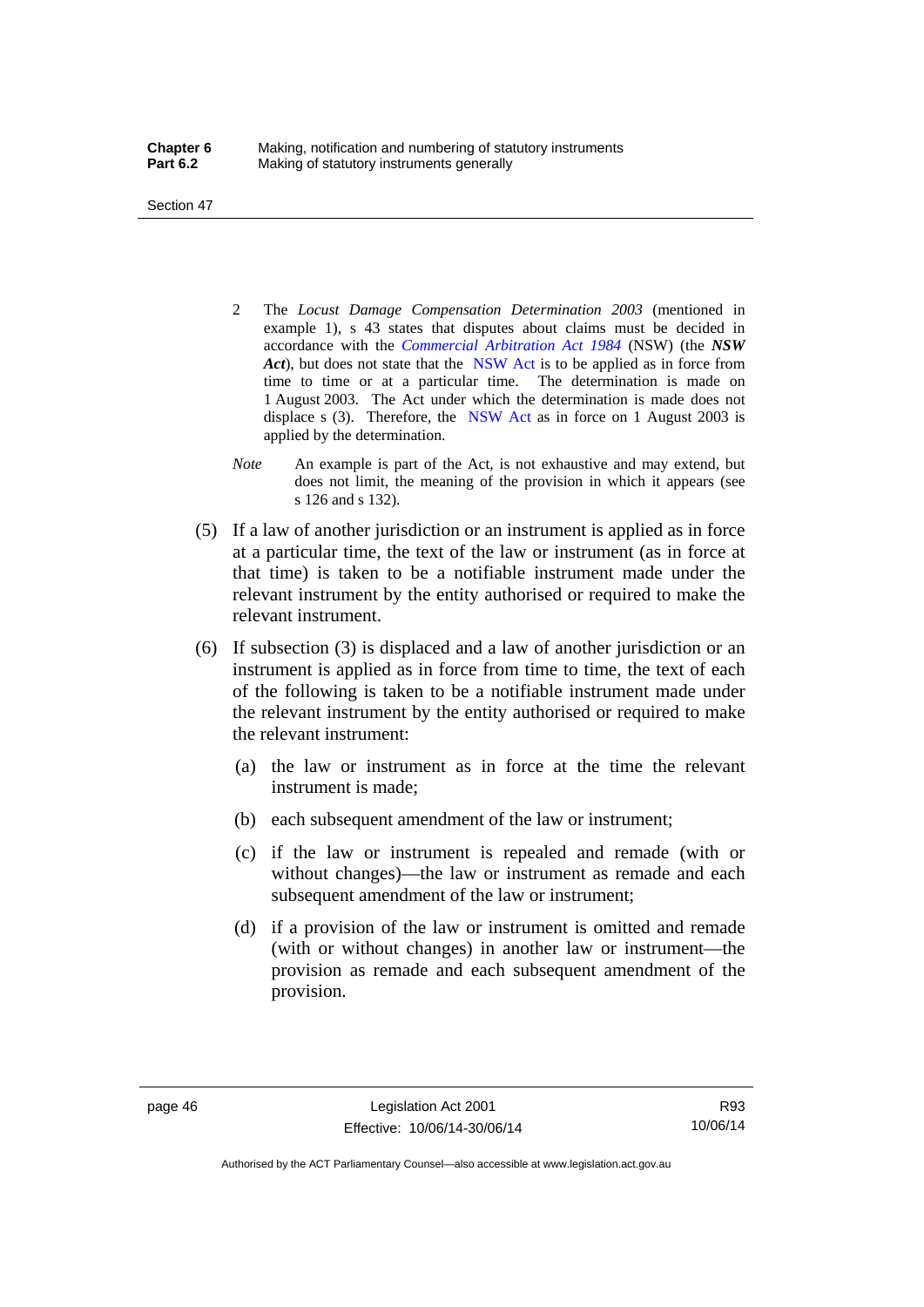- (7) The authorising law or, if the relevant instrument is a subordinate law or disallowable instrument, the relevant instrument may provide that—
	- (a) subsection (5) or (6) does not apply to the relevant instrument; or
	- (b) subsection (5) or (6) applies with the modifications stated in the authorising law or relevant instrument.
- (8) If a provision of an Act, subordinate law or disallowable instrument authorises or requires the application of a law or instrument, the provision authorises the making of changes or modifications to the law or instrument for that application.
- (9) This section is a determinative provision.

#### **Examples—s (3) and s (9)**

Here are 2 examples about the operation of s (3) and (9): the first illustrates how s (3) might be displaced and the second illustrates how a law of another jurisdiction that applies as in force from time to time would operate—

- 1 The effect of s (3) and s (9), and s (10), def *applying*, is that if it is intended to apply, adopt or incorporate a law or instrument as in force from time to time, the authorising law would need to expressly displace s (3) (as illustrated in s 6, examples of different kinds of displacement, example 1) *or* indicate a manifest contrary intention (as illustrated in example 2 in those examples).
- 2 The *ABC Regulation 2001* (made under a provision like those illustrated in s 6, examples of different kinds of displacement, examples 1 and 2) provides that noise measurements are to be taken in accordance with the NSW noise control manual as in force from time to time. The effect of the *ABC Regulation 2001* is that whenever the NSW noise control manual is amended in future, the noise measurements must be taken in accordance with the manual as last amended.
- *Note* See s 5 for the meaning of determinative provisions, and s 6 for their displacement.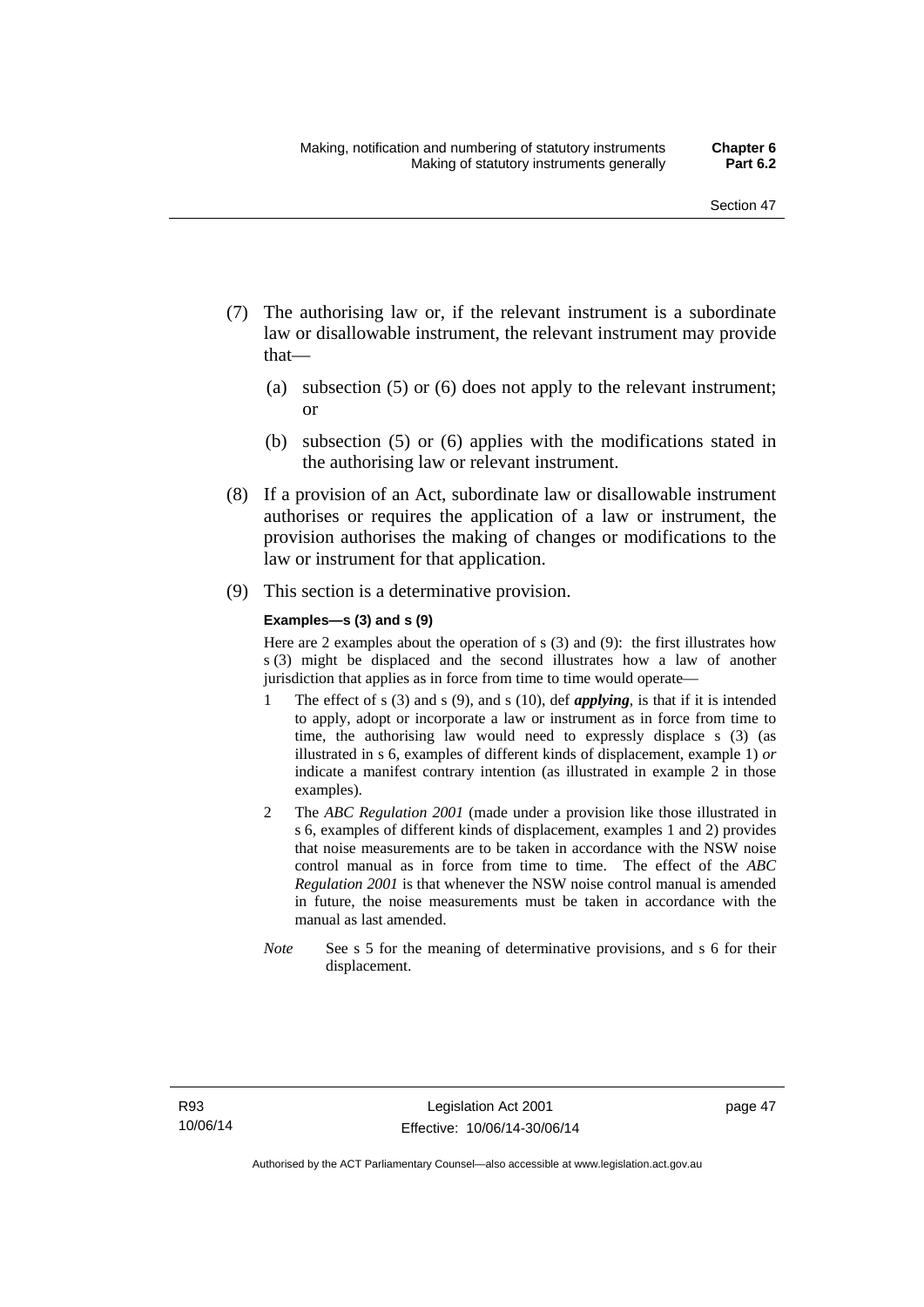(10) In this section:

*ACT law* means an Act, subordinate law or disallowable instrument.

*Note* A reference to an Act, subordinate law or disallowable instrument includes a reference to a provision of the Act, law or instrument (see s 7, s 8 and s 9).

*applying* includes adopting or incorporating.

*Note* See also s 157 (Defined terms–other parts of speech and grammatical forms).

*disallowable instrument*, for a Commonwealth Act, means an instrument that can be disallowed under the *[Legislative Instruments](http://www.comlaw.gov.au/Series/C2004A01224)  [Act 2003](http://www.comlaw.gov.au/Series/C2004A01224)* (Cwlth), part 5 (Parliamentary scrutiny of legislative instruments), including that part, or provisions of that part, applied by another Commonwealth law.

*instrument* includes a provision of an instrument, but does not include an ACT law or a law of another jurisdiction.

*law of another jurisdiction* means—

- (a) a Commonwealth Act or a disallowable instrument under a Commonwealth Act; or
- (b) a State Act, or any regulation or rule under a State Act; or
- (c) a New Zealand or Norfolk Island Act, or any regulation or rule under a New Zealand or Norfolk Island Act; or
- (d) a provision of a law mentioned in paragraphs (a) to (c).

R93 10/06/14

Authorised by the ACT Parliamentary Counsel—also accessible at www.legislation.act.gov.au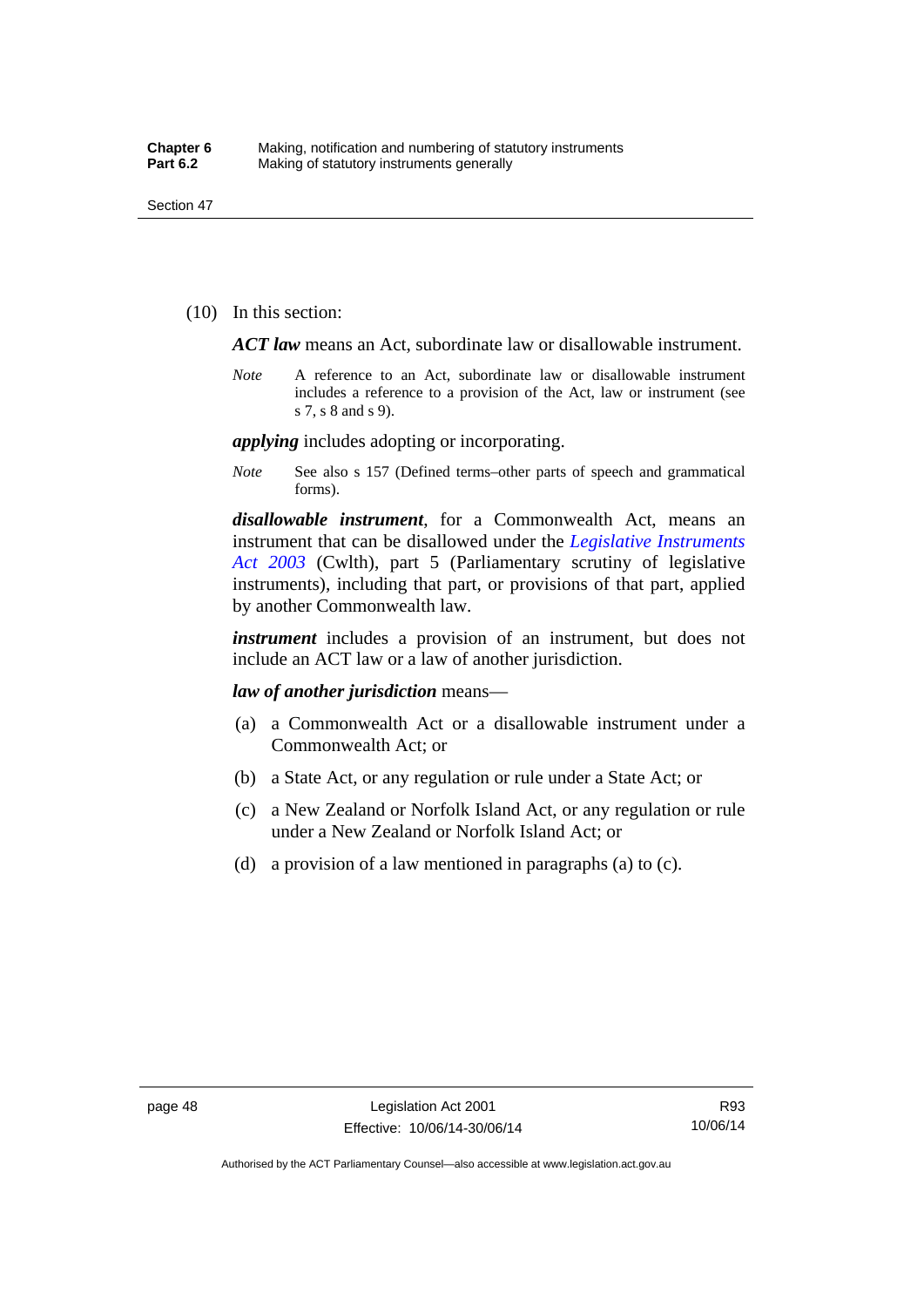## **48 Power to make instrument includes power to make different provision for different categories etc**

- (1) Power given under an Act or statutory instrument to make a statutory instrument includes power—
	- (a) to make different provision in relation to different matters or different classes of matters; or
	- (b) to make an instrument that applies differently by reference to stated exceptions or factors.
- (2) Without limiting subsection (1), power given under an Act or statutory instrument to make a statutory instrument about particular matters includes power to make a statutory instrument about any 1 or more of the matters or a particular class of the matters.
- (3) For this section, a class may consist of a single matter.
- (4) This section is a determinative provision.
	- *Note* See s 5 for the meaning of determinative provisions, and s 6 for their displacement.

### **49 Single instrument may exercise several powers or satisfy several requirements**

- (1) Power given under an Act or statutory instrument may be exercised with any other power to make a single instrument—
	- (a) whether or not the powers are exercised in relation to separate provisions, some of the same provisions, or all of the provisions, of the instrument; or
	- (b) whether or not the other powers are given under the same Act or statutory instrument, another Act or statutory instrument or any other territory law.
- (2) A statutory instrument is taken—
	- (a) to be made under each power given under territory law under which it could be made; and

page 49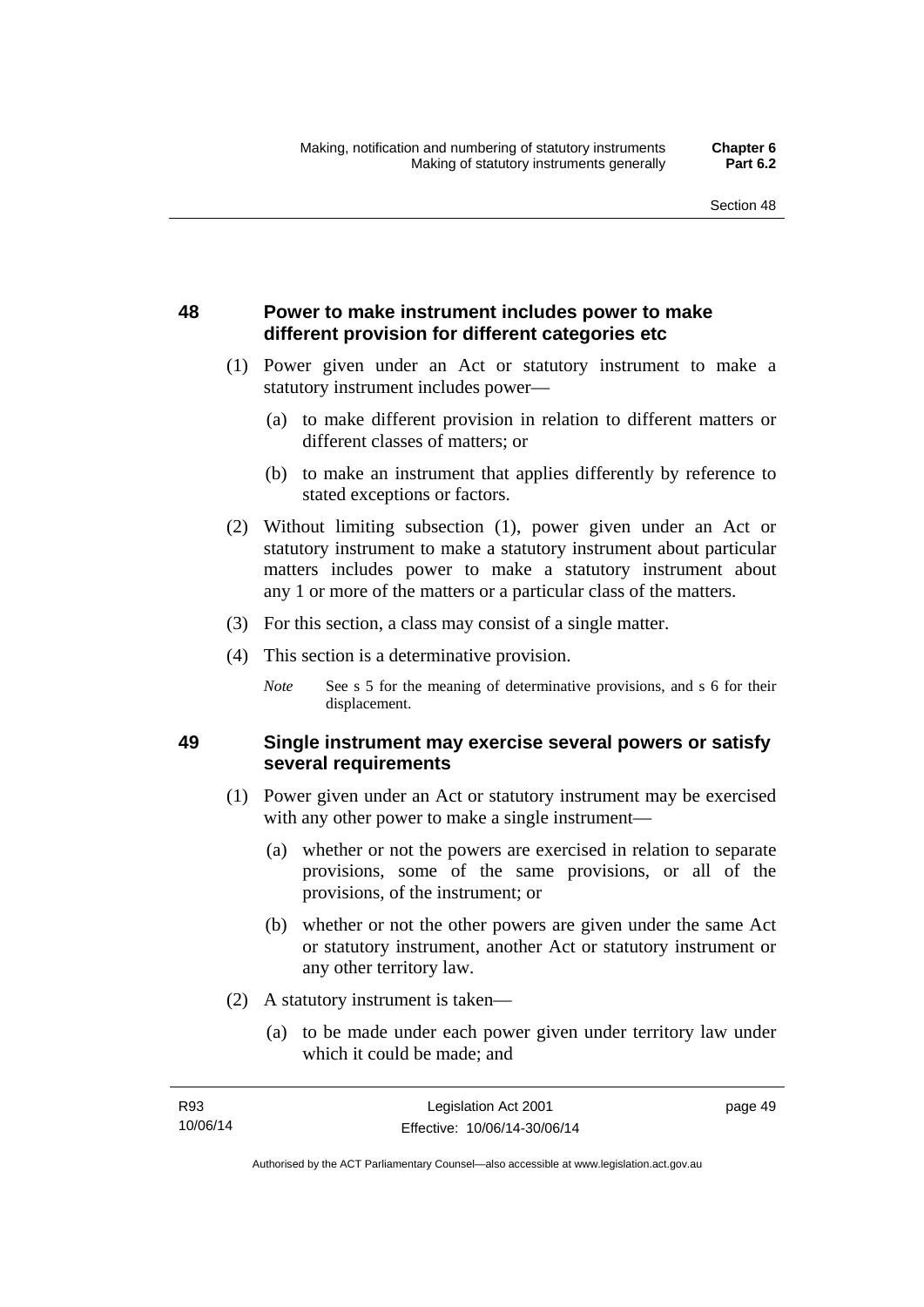- (b) to satisfy each requirement under territory law that it could satisfy.
- (3) Without limiting subsection (2), that subsection applies to an instrument even though—
	- (a) it is stated to be made under a particular territory law (the *authorising law*) or a particular provision of the authorising law; and
	- (b) it is stated to be made for a particular territory law (the *requiring law*) or a particular provision of the requiring law.
- (4) This section is a determinative provision.
	- *Note* See s 5 for the meaning of determinative provisions, and s 6 for their displacement.

### **50 Relationship between authorising law and instrument dealing with same matter**

- (1) If an Act or statutory instrument (the *authorising law*) gives power to make a statutory instrument about a matter, the instrument may make provision in relation to a particular aspect of the matter even though provision is made by the authorising law in relation to another aspect of the matter or in relation to another matter.
- (2) This section is a determinative provision.
	- *Note* See s 5 for the meaning of determinative provisions, and s 6 for their displacement.

### **51 Instrument may make provision in relation to land by reference to map etc**

- (1) This section applies if an Act or statutory instrument authorises or requires provision to be made by statutory instrument in relation to land or waters.
- (2) Provision may be made by reference to—
	- (a) a particular map or plan held by an entity; or

Authorised by the ACT Parliamentary Counsel—also accessible at www.legislation.act.gov.au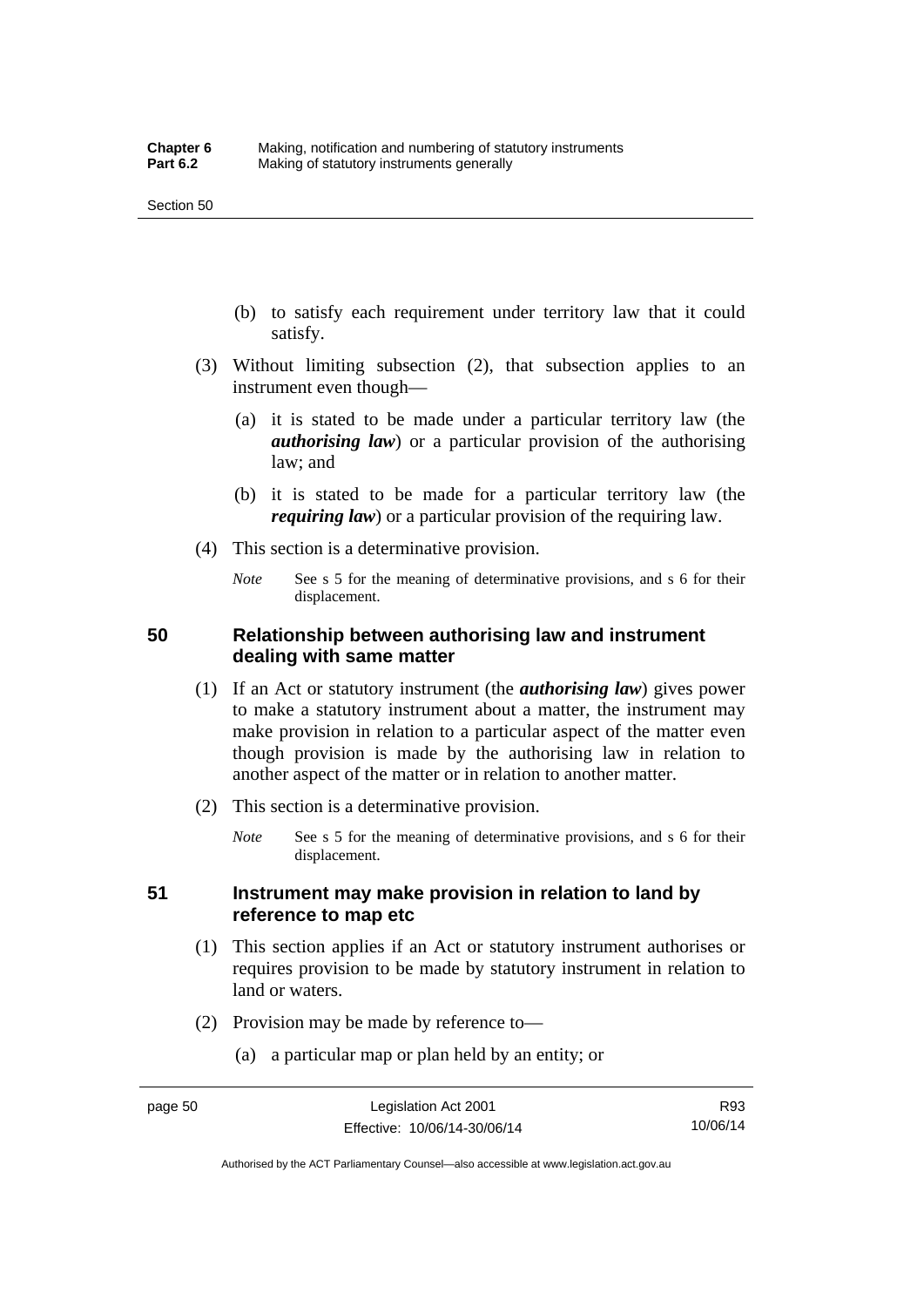(b) a particular entry in a register kept by an entity;

if the map, plan or register is available for inspection (on the internet or otherwise) by members of the public, whether or not on payment of a fee.

### **52 Instrument may authorise determination of matter etc**

- (1) This section applies if an Act or statutory instrument (the *authorising law*) authorises or requires provision to be made about a matter by statutory instrument.
- (2) A statutory instrument made under the authorising law may make provision about the matter by authorising or requiring a stated entity to make provision about the matter, or any aspect of the matter, whether or not from time to time.
- (3) This section is a determinative provision.
	- *Note* See s 5 for the meaning of determinative provisions, and s 6 for their displacement.
- (4) In this section:

*provision*, for a matter, includes determining or regulating the matter, applying the instrument to the matter, being satisfied or forming an opinion about anything relating to the matter, or doing anything else in relation to the matter.

#### **Example**

If an Act provides that an application is to be in a prescribed form, a regulation made under the Act may provide that the form is to be a form approved by the Minister.

*Note* An example is part of the Act, is not exhaustive and may extend, but does not limit, the meaning of the provision in which it appears (see s 126 and s 132).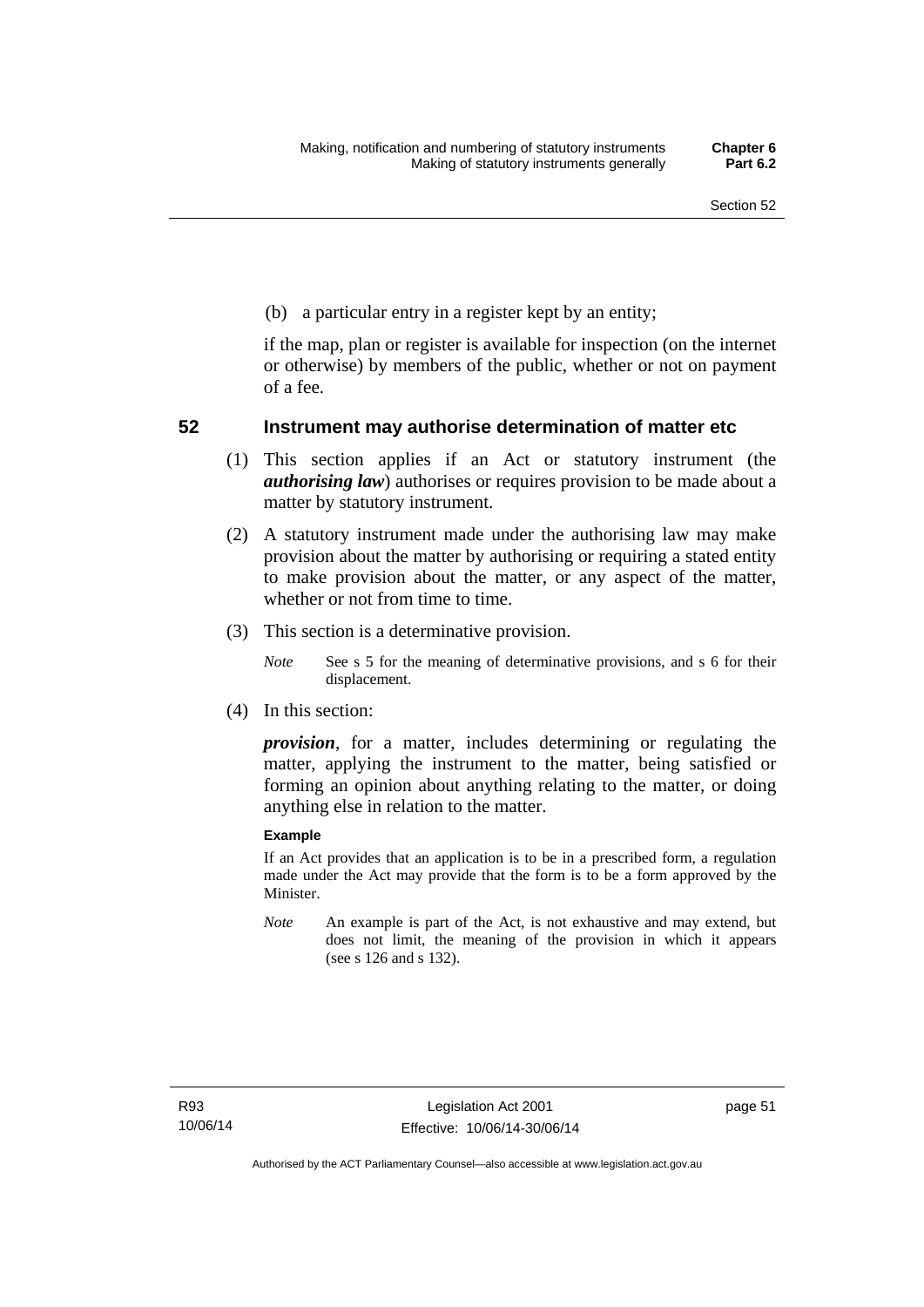### **53 Instrument may prohibit**

- (1) If an Act or statutory instrument authorises or requires a matter to be regulated (however described) by statutory instrument, the power may be exercised by prohibiting by statutory instrument the matter or any aspect of the matter.
- (2) This section is a determinative provision.
	- *Note* See s 5 for the meaning of determinative provisions, and s 6 for their displacement.

### **54 Instrument may require making of statutory declaration**

- (1) If an Act or statutory instrument (the *authorising law*) gives power to make a statutory instrument, the instrument may require the making of a statutory declaration.
	- *Note* The *[Statutory Declarations Act 1959](http://www.comlaw.gov.au/Series/C2004A07365)* (Cwlth) applies to the making of statutory declarations under territory laws (see that Act, s 5).
- (2) Subsection (1) applies—
	- (a) whether or not the authorising law authorises or requires penalties to be prescribed by instrument; and
	- (b) if the authorising law authorises or requires penalties to be prescribed by instrument—irrespective of the level of penalties that may be prescribed.
- (3) This section is a determinative provision.
	- *Note* See s 5 for the meaning of determinative provisions, and s 6 for their displacement.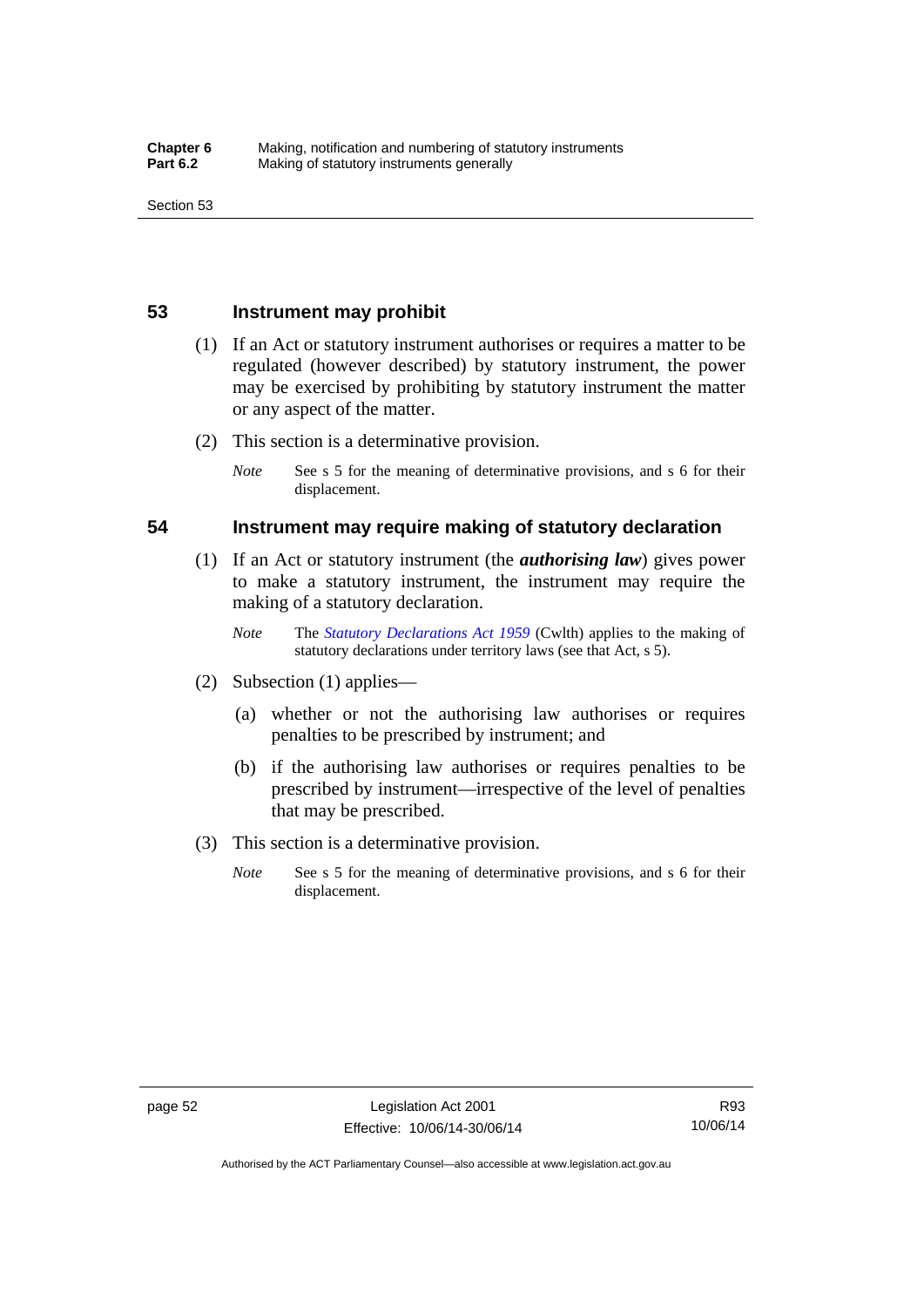# **Part 6.3 Making of certain statutory instruments about fees**

### **55 Definitions—pt 6.3**

In this part:

*fee* includes a charge or other amount.

*provide* a service includes exercise a function.

*service* includes a function or facility.

### **56 Determination of fees by disallowable instrument**

- (1) This section applies if an Act (the *authorising law*) authorises fees to be determined for an Act or statutory instrument (the *relevant law*).
- (2) The authorising law authorises a fee to be determined in relation to any matter under or related to the relevant law.
- (3) To remove any doubt, a fee may be determined for a provision of the relevant law even though the provision does not mention a fee.

#### **Example**

The X Act, s 15 provides for a person to apply for an approval but makes no mention of a fee for the approval. However, the Act, s 79 (1) provides:

(1) The Minister may determine fees for this Act.

Because s 79 (1) permits a fee to be determined 'for this Act', this Act, s 56 applies in relation to s 15 and the Minister may, in writing, determine an application fee for the approval.

- *Note 1* The determination of a fee by a Minister under an Act is a disallowable instrument and must be in writing (see s 9 (1) (b) and s 42 (2)).
- *Note 2* An example is part of the Act, is not exhaustive and may extend, but does not limit, the meaning of the provision in which it appears (see s 126 and s 132).

page 53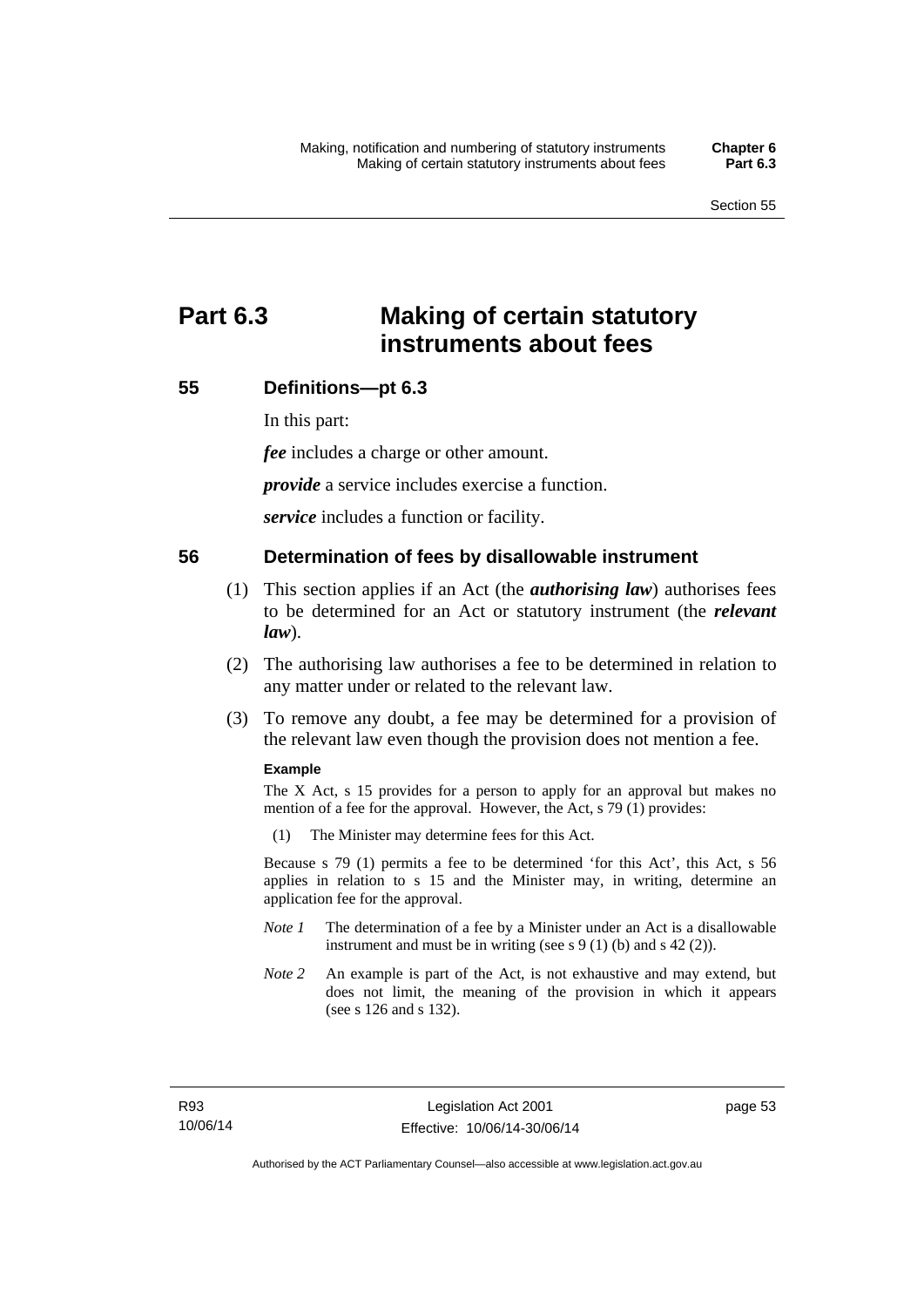- (4) A fee may be determined—
	- (a) by stating the fee; or
	- (b) by setting a rate, or providing a formula or other method, by which the fee is to be worked out; or
	- (c) by a combination of a stated fee and a rate, formula or other method.

#### **Examples—different methods of determining fees**

An instrument may determine a fee by stating an amount (eg \$250), or a rate (eg \$7.50 per kilogram). An instrument may also determine a fee by providing a formula. For example, the fee for a licence issued for part of a year could be worked out using the following formula:

annual fee  $\times$  whole and part months for which licence issued  $\frac{12}{\sqrt{12}}$ 

- (5) The determination—
	- (a) must provide by whom the fee is payable; and
	- (b) must provide to whom the fee is to be paid; and
	- (c) may make provision about the circumstances in which the fee is payable; and
	- (d) may make provision about exempting a person from payment of the fee; and
	- (e) may make provision about when the fee is payable and how it is to be paid (for example, as a lump sum or by instalments); and
	- (f) may mention the service for which the fee is payable; and
	- (g) may make provision about waiving, postponing or refunding the fee (completely or partly); and
	- (h) may make provision about anything else relating to the fee.

Authorised by the ACT Parliamentary Counsel—also accessible at www.legislation.act.gov.au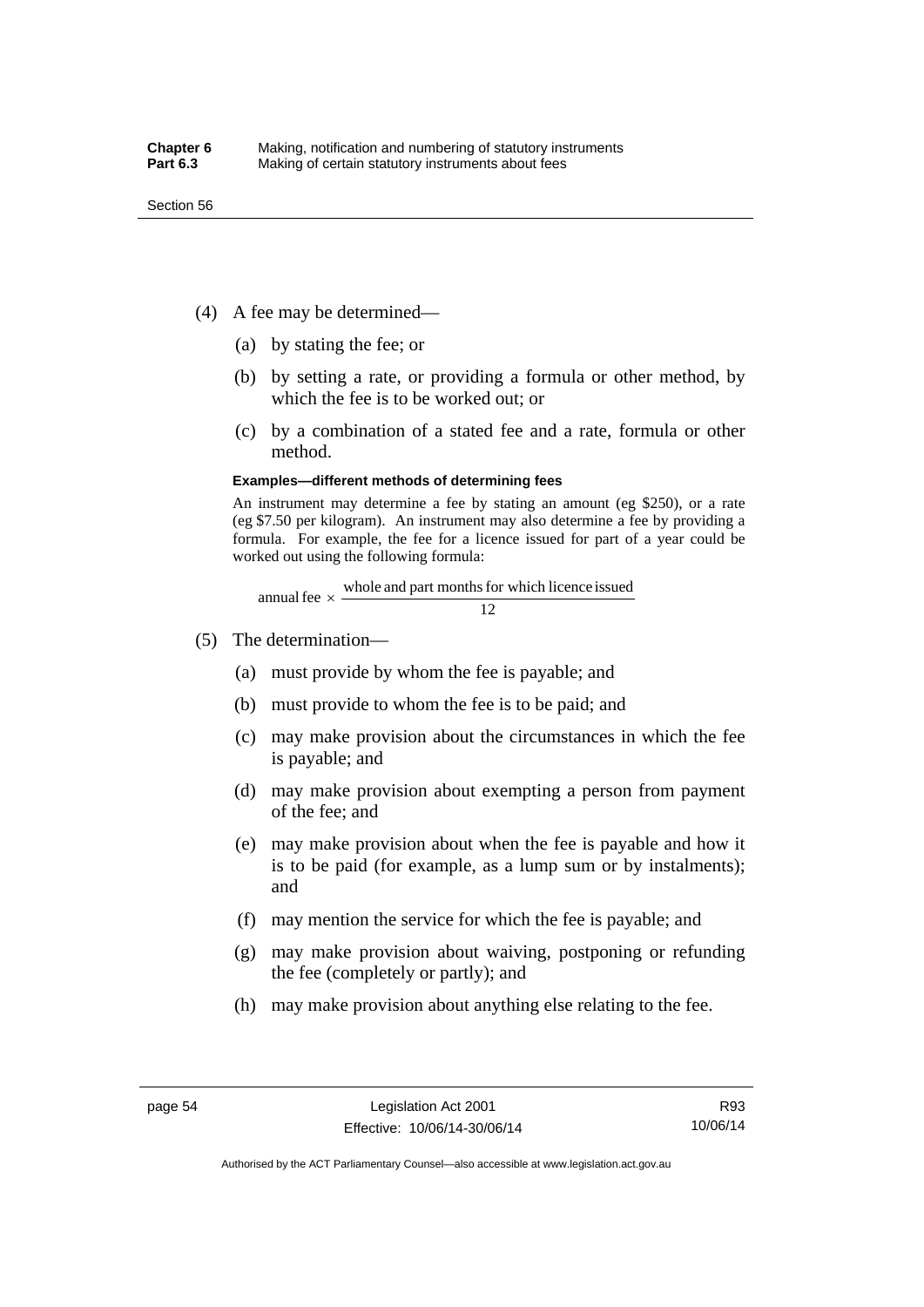### **Example—par (a)**

a provision that the owner for the time being of a vehicle is liable for any unpaid registration fee

#### **Examples—par (c)**

- 1 a provision that a document prepared and submitted in accordance with a condition imposed under the Act be accompanied by a fee
- 2 a provision that royalty ceases to be payable if the percentage of recoverable minerals is less than the prescribed limit

#### **Examples—par (e)**

- 1 a provision that a levy is payable within 30 days after the day goods are sold
- 2 a provision that, if a licensee fails to pay an instalment payable in the financial year within 14 days after the day it is payable, all remaining instalments payable in the financial year become payable

#### **Example—par (g)**

a provision that a stated official may waive all or part of a charge in stated circumstances, including if the official is satisfied about a stated circumstance

- (6) This section is a determinative provision.
	- *Note* See s 5 for the meaning of determinative provisions, and s 6 for their displacement.

- **57 Fees payable in accordance with determination etc**  (1) A fee determined by a disallowable instrument is payable by the
	- person by whom the fee is payable under the determination, in relation to the service (if any) mentioned in the determination and in accordance with the determination, to the person to whom the fee is payable under the determination.
	- (2) If a service is mentioned in the determination, the fee is payable before the service is provided unless the determination provides otherwise.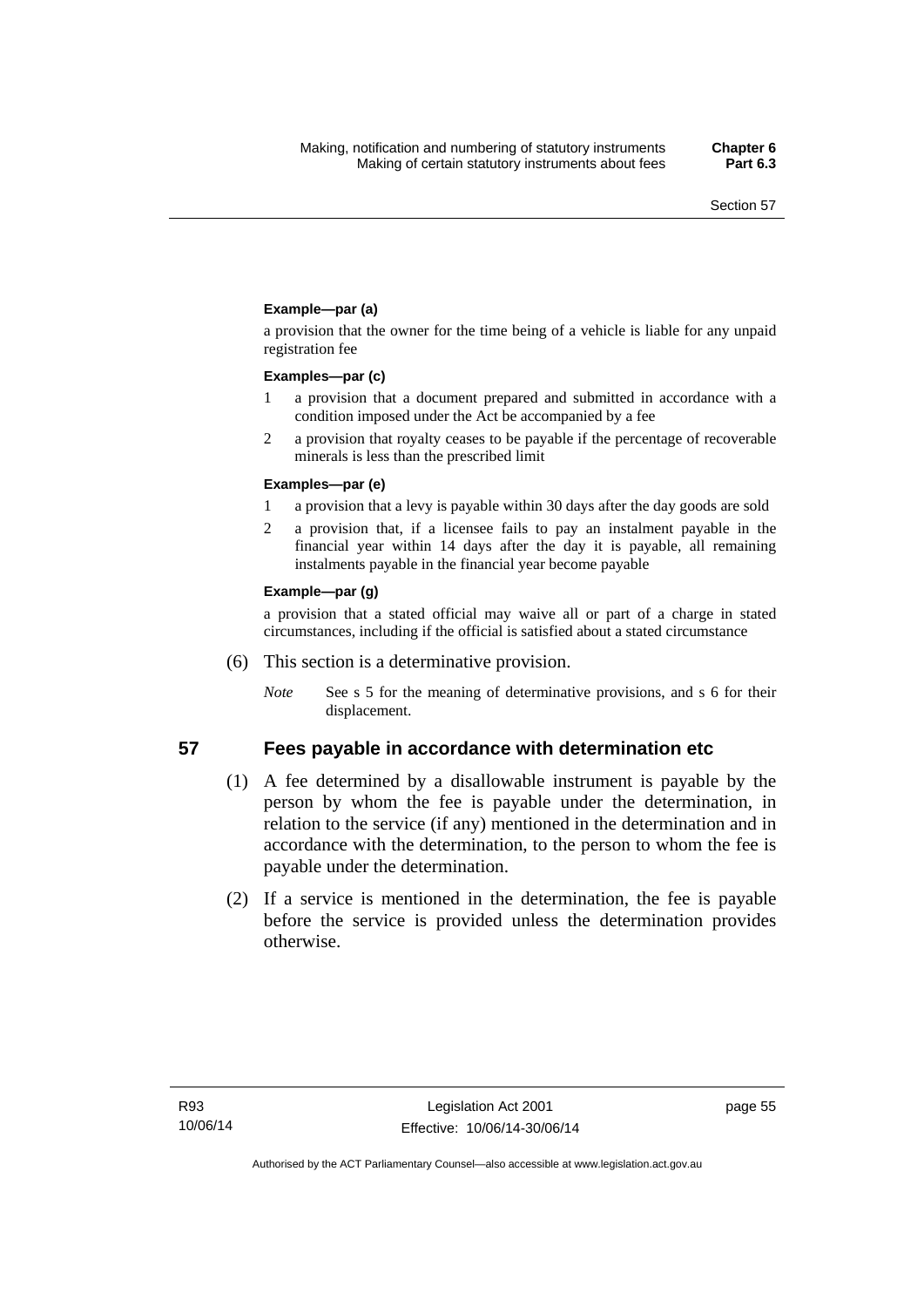#### Section 58

 (3) If the fee is payable in relation to a service mentioned in the determination and the fee has not been paid in accordance with the determination, no-one is obliged to provide the service.

#### **Examples**

- 1 If a fee for a service is payable in advance under a disallowable instrument and the fee is not paid, there is no obligation to provide the service.
- 2 If fees for services over a period of time are payable by instalment under a disallowable instrument and the person paying the fees falls behind in payments on the instalments, there is no obligation to provide further services for the person.
- *Note* An example is part of the Act, is not exhaustive and may extend, but does not limit, the meaning of the provision in which it appears (see s 126 and s 132).
- (4) Subsection (3) applies to a service even though, apart from that subsection, someone is under a duty to provide the service.

#### **Example**

A provision of an Act provides that a registrar 'must' renew a licence if the holder of the licence applies to the registrar for its renewal before the end of the licence term. If a fee is determined for renewal of the licence, the registrar is not required to renew the licence unless the fee is paid.

- (5) This section is a determinative provision.
	- *Note* See s 5 for the meaning of determinative provisions, and s 6 for their displacement.

## **58 Regulations may make provision about fees**

- (1) This section applies if an Act (the *authorising law*)—
	- (a) authorises or requires fees to be determined for the authorising law, or another Act or a statutory instrument (the *fees law*); and
	- (b) the authorising law authorises the making of regulations by the Executive.

Authorised by the ACT Parliamentary Counsel—also accessible at www.legislation.act.gov.au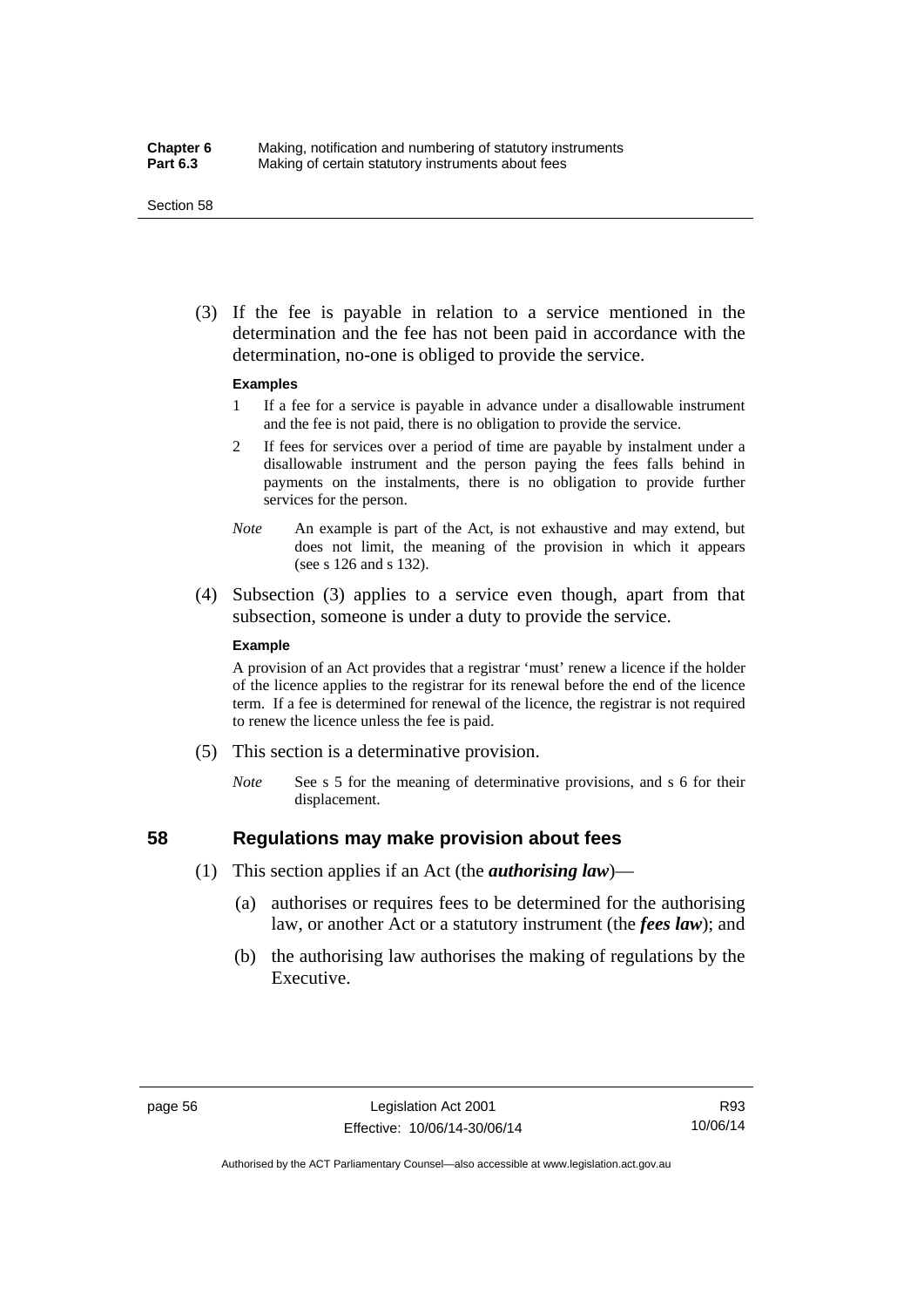- (2) A regulation under the authorising law may make provision in relation to—
	- (a) the payment, collection and recovery of determined fees; and
	- (b) the waiver, postponement or refund of the fees (completely or partly); and
	- (c) anything else about which provision may, under section 56 (Determination of fees by disallowable instrument), be made by determination in relation to determined fees.
- (3) The power mentioned in subsection (2) (b) includes power to make provision in relation to an entitlement to a waiver, postponement or refund of determined fees in circumstances prescribed by regulation (including the removal of a statutory capacity).
- (4) A regulation or the authorising law may make provision in relation to the payment of determined fees by cheque or credit card, including, for example, the consequences of a cheque not being honoured on presentation or a credit card transaction not being honoured.
- (5) A regulation or the authorising law may make provision in relation to the removal of a statutory capacity if any determined fee—
	- (a) is not paid when it is required to be paid; or
	- (b) is paid by cheque and the cheque is not honoured on presentation; or
	- (c) is paid by credit card and the credit card transaction is not honoured.
- (6) A regulation or the authorising law may make provision in relation to the restoration of a statutory capacity (whether prospectively or during any past period).
- (7) This section is in addition to any provision of the authorising law or fees law.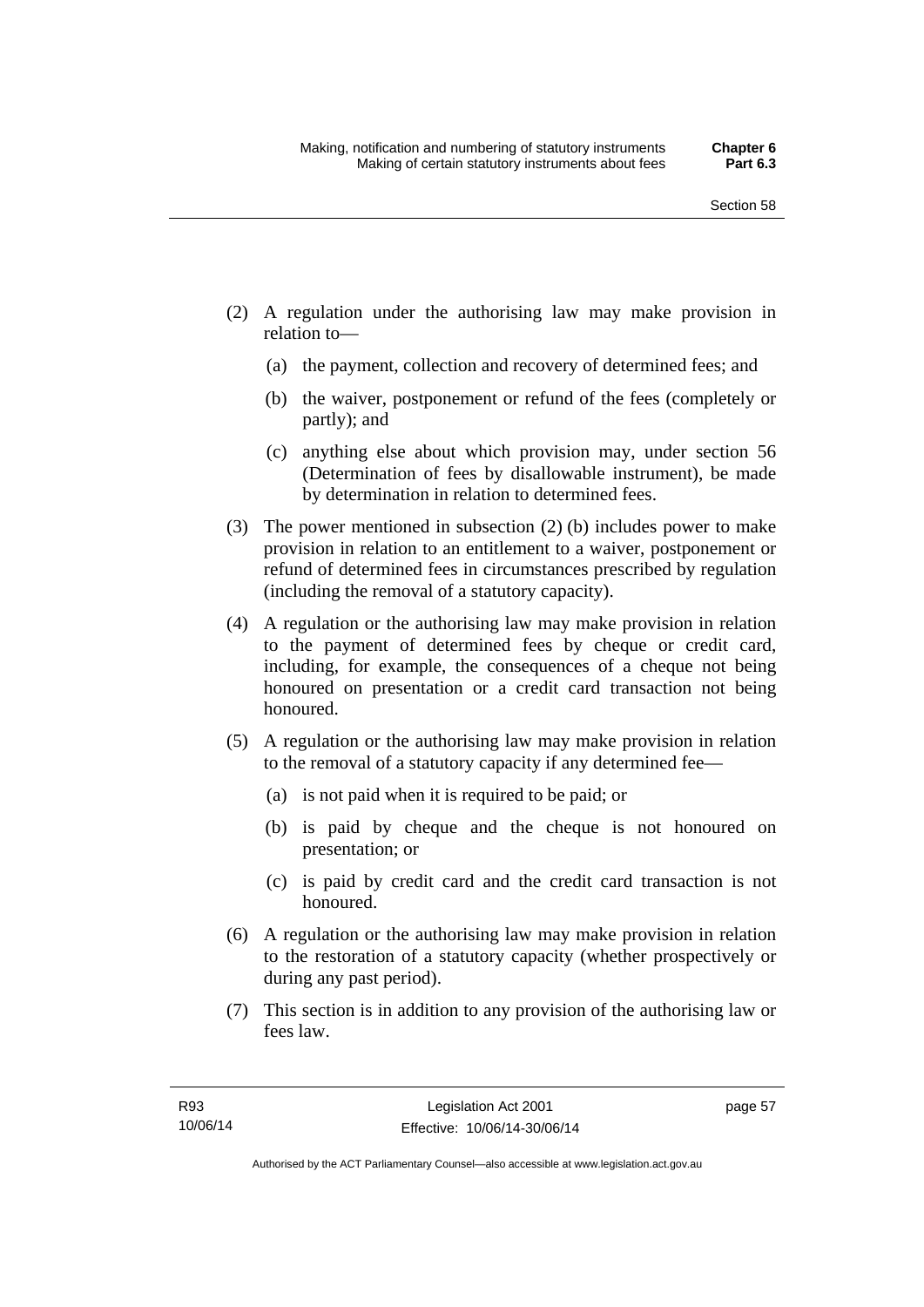- (8) This section is a determinative provision.
	- *Note* See s 5 for the meaning of determinative provisions, and s 6 for their displacement.
- (9) In this section:

*credit card* includes debit card.

*removal*, of a statutory capacity, includes suspension, cancellation, revocation, withdrawal, surrender or other prescribed restriction or termination of a statutory capacity under the fees law or authorising law.

*statutory capacity* includes an accreditation, approval, assessment, authority, certificate, condition, decision, determination, exemption, licence, permission, permit, registration or other prescribed thing giving a status, privilege or benefit under the fees law or authorising law (whether or not required under either law for doing anything).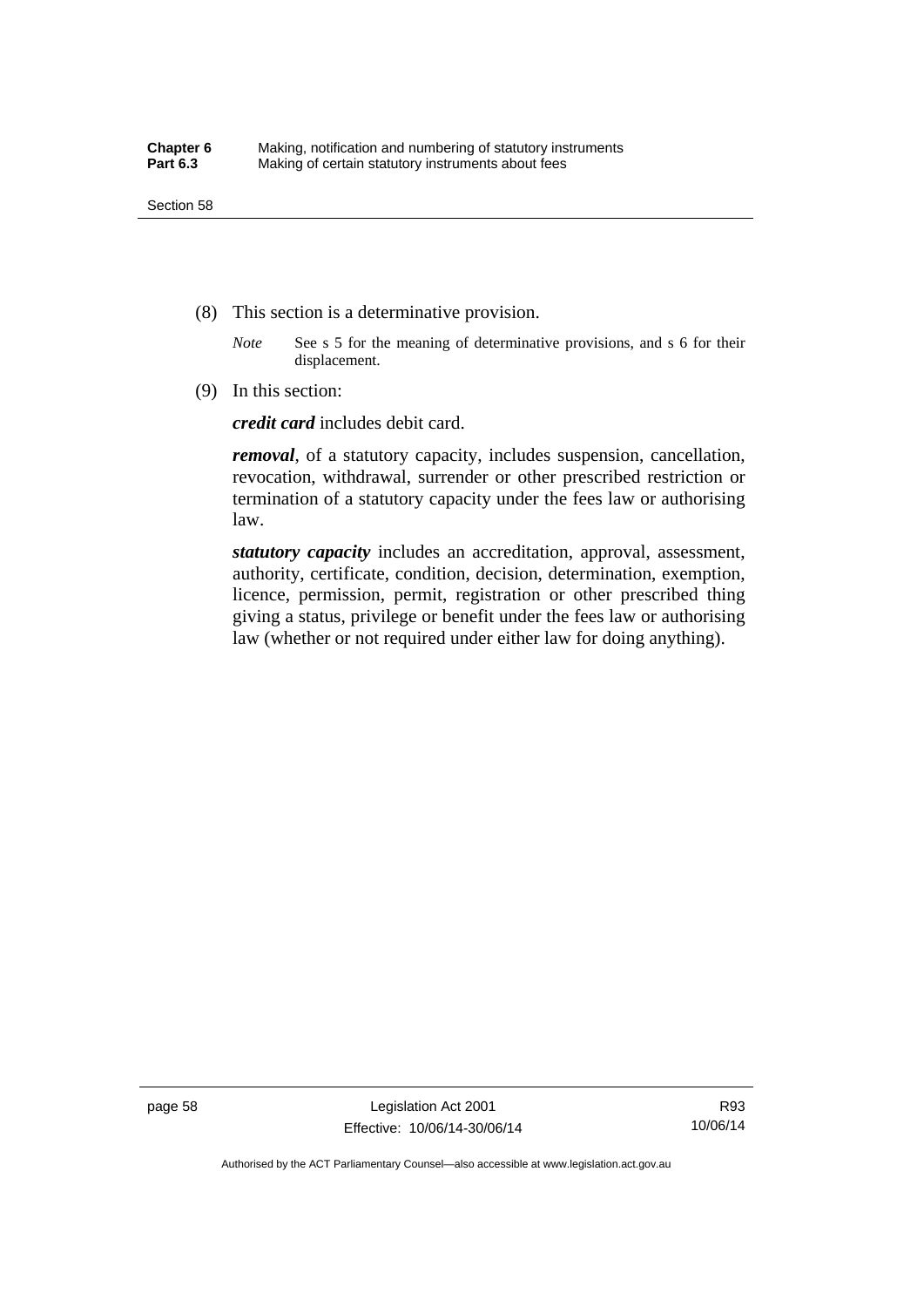# **Part 6.4 Numbering and notification of legislative instruments**

## **59 Numbering**

- (1) The legislative instruments registered in each year must be numbered by the parliamentary counsel as nearly as practicable in the order in which they are notified.
- (2) However, the parliamentary counsel may—
	- (a) allocate different kinds of legislative instruments to different series for numbering purposes; or
	- (b) add distinguishing letters to numbers to indicate the kind of legislative instrument.

## **Examples**

- 1 The parliamentary counsel may number subordinate laws, disallowable instruments, commencement notices and other legislative instruments in different series.
- 2 The parliamentary counsel may add the letters 'SL' to the numbers of registered subordinate laws, the letters 'DI' to the numbers of registered disallowable instruments and the letters 'CN' to the numbers of registered commencement notices.
- *Note* An example is part of the Act, is not exhaustive and may extend, but does not limit, the meaning of the provision in which it appears (see s 126 and s 132).
- (3) Also, a regulation may provide that this section does not apply to a notifiable instrument of a kind prescribed by regulation.

## **60 Correction etc of name of instrument**

- (1) This section applies if a legislative instrument, or a statutory instrument entered on the register under section 19 (3), is unnamed or the name it gives to itself—
	- (a) includes a year that is not the year in which the instrument was notified; or

page 59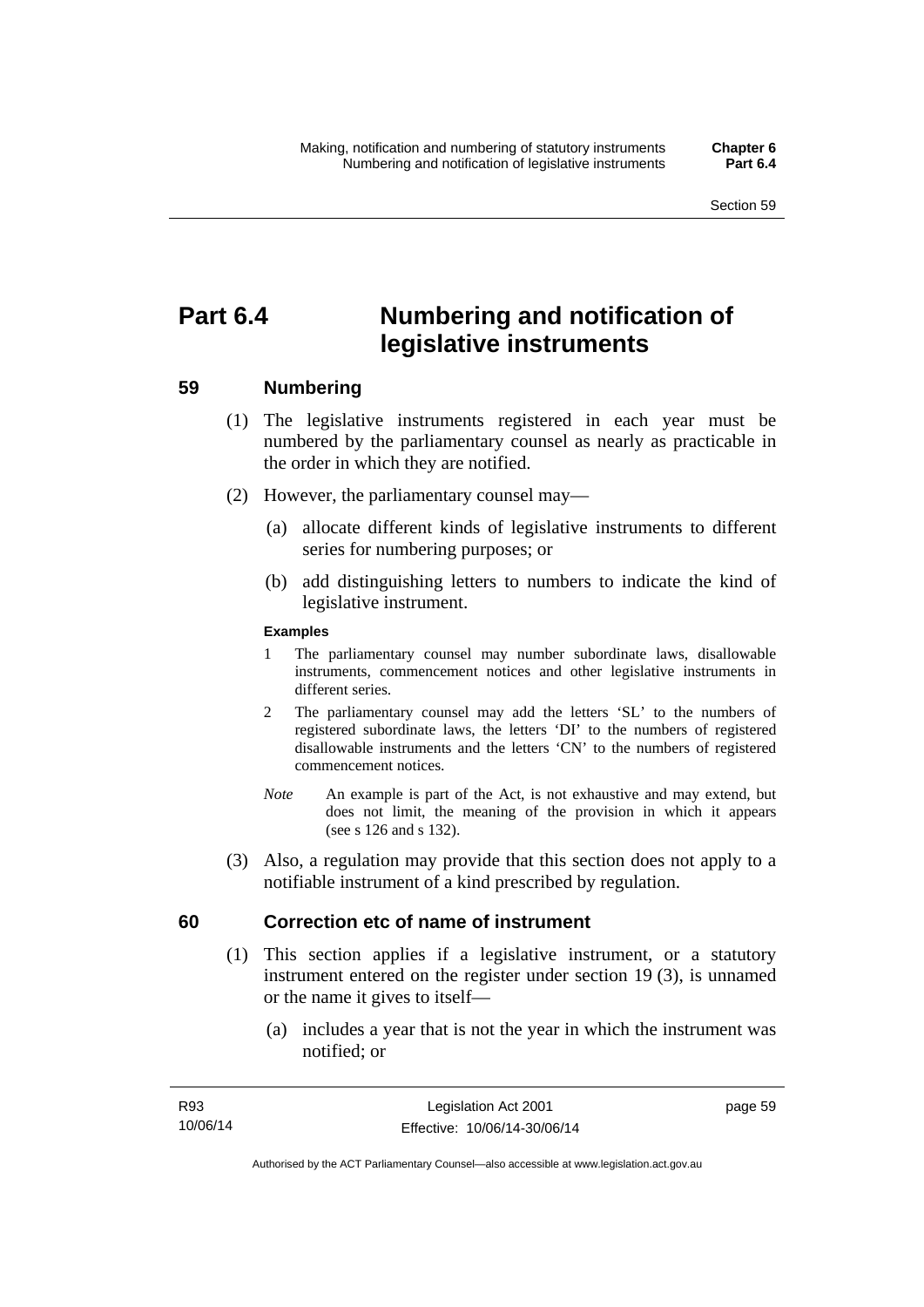#### Section 60

- (b) is the same as another instrument that has been, or is to be, notified under this Act; or
- (c) includes a number that is not consecutive with other instruments that have been notified under this Act; or
- (d) does not include a number that would give the instrument a unique name; or
- (e) is otherwise not in accordance with current legislative drafting practice.

## **Example—par (c)**

A legislative instrument has the name '*XYZ Amendment Rule 2000* (*No 5*)'. Legislative instruments with the names '*XYZ Amendment Rule 2000 (No 1)*', '*XYZ Amendment Rule 2000 (No 2)*' and '*XYZ Amendment Rule 2000 (No 3)*' have already been notified under the Act

#### **Example—par (d)**

A legislative instrument has the name '*XYZ Amendment Rule 2000 (No )*'.

#### **Example—par (e)**

A legislative instrument has the name '*XYY Amendment Order 2002 (No 1)*'. The instrument was made under the *XYZ Act 2000* (the *authorising Act*). The name of the instrument does not correctly reflect the name of the authorising Act.

- *Note* An example is part of the Act, is not exhaustive and may extend, but does not limit, the meaning of the provision in which it appears (see s 126 and s 132).
- (2) The parliamentary counsel may, before notifying the instrument under this Act—
	- (a) add a name to an unnamed instrument; or
	- (b) amend the instrument's name to bring it into line with current legislative drafting practice.
- (3) If the name of an instrument is added or amended under this section, the instrument has effect for all purposes as if the instrument were made with the name as added or amended.

Authorised by the ACT Parliamentary Counsel—also accessible at www.legislation.act.gov.au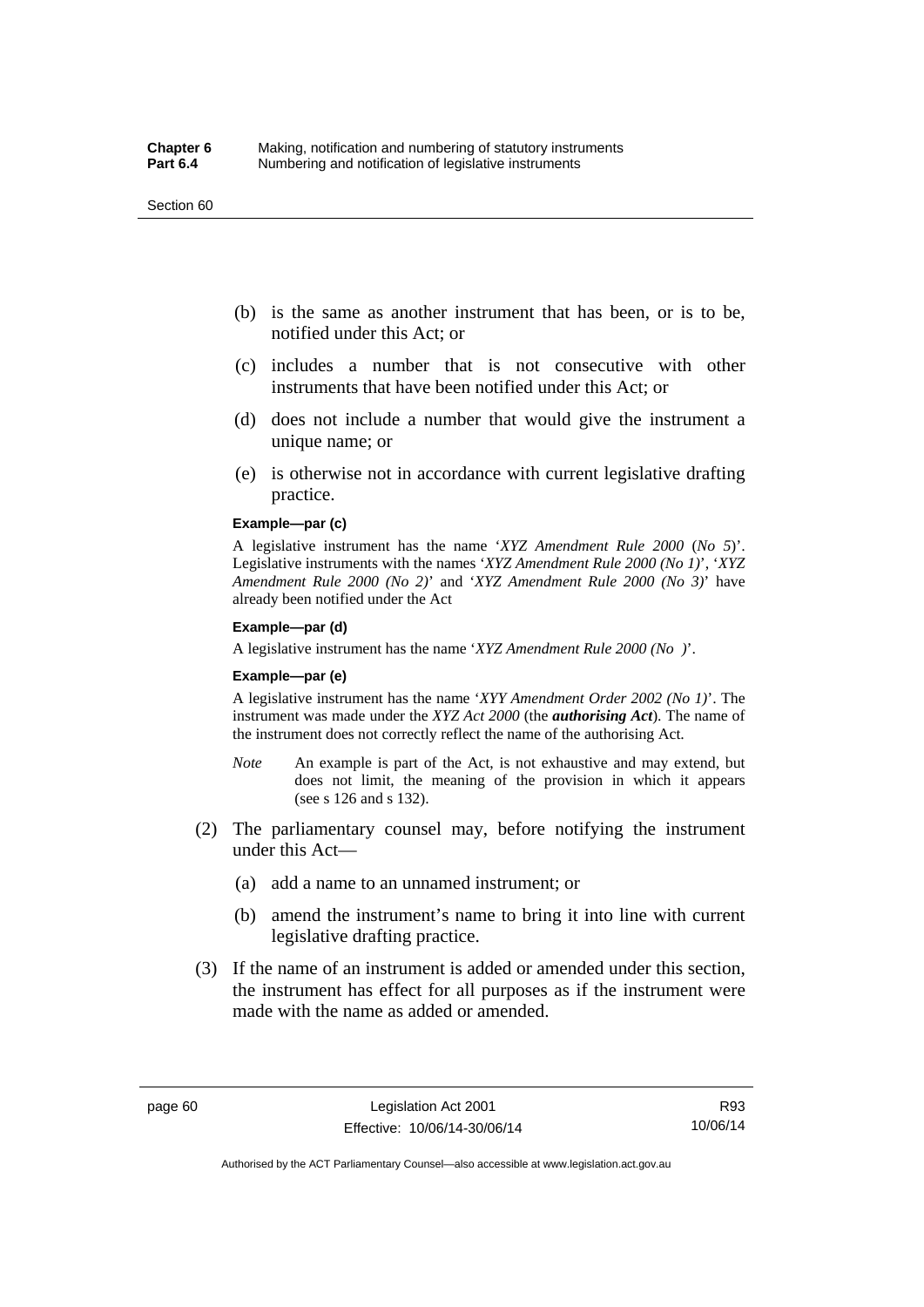(4) If the name of an instrument is added or amended under this section, the parliamentary counsel may make a corresponding change to any explanatory statement or regulatory impact statement for the instrument.

## **60A Correction of name of explanatory statement etc**

- (1) This section applies if an explanatory statement or regulatory impact statement for a legislative instrument—
	- (a) does not include the instrument's number or name in an appropriate place; or
	- (b) includes a reference to the instrument's number or name that is incorrect.
- (2) The parliamentary counsel may, before entering the statement in the register—
	- (a) include the instrument's number or name in an appropriate place in the statement; or
	- (b) correct the reference to the instrument's number or name.

## **61 Notification of legislative instruments**

- (1) If a legislative instrument is made, an authorised person for making a notification request for the instrument may ask the parliamentary counsel to notify the making of the instrument.
- (2) If an authorised person for making a notification request for a legislative instrument asks the parliamentary counsel to notify the making of the instrument and complies with the requirements (if any) prescribed by regulation (whether in relation to the form of the instrument, in relation to the making of the request or otherwise), the parliamentary counsel must—
	- (a) notify the making of the instrument in the register; or

page 61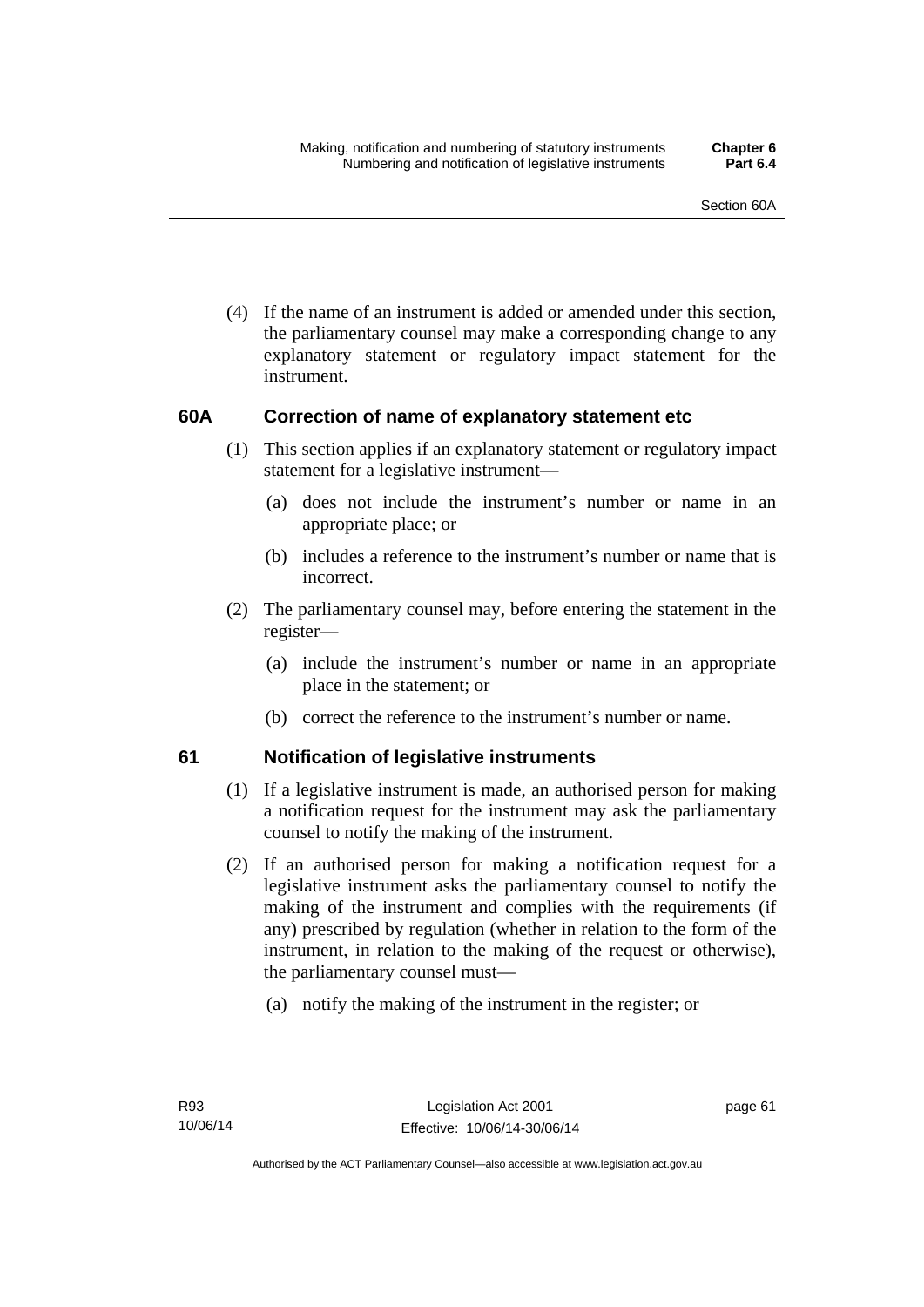#### Section 61

 (b) if it is not practicable to notify the making of the instrument in the register—notify the making of the instrument in another place the parliamentary counsel considers appropriate.

#### **Examples—other places**

- 1 another government website
- 2 the gazette
- 3 outside the Legislative Assembly
- *Note* An example is part of the Act, is not exhaustive and may extend, but does not limit, the meaning of the provision in which it appears (see s 126 and s 132).
- (3) The making of the legislative instrument is notified in the register by entering in the register—
	- (a) a statement that the instrument has been made; and
	- (b) the text of the instrument.
- (4) The making of the legislative instrument is notified under subsection  $(2)$  (b) by—
	- (a) publishing the text of the instrument in the place decided by the parliamentary counsel under subsection (2) (b); or
	- (b) publishing in that place a statement that—
		- (i) the instrument has been made; and
		- (ii) copies of the instrument can be obtained at a stated place or stated places (whether by purchase or otherwise).
- (5) If the making of the legislative instrument is notified under subsection  $(2)$  (b), the parliamentary counsel must as soon as practicable enter in the register—
	- (a) a statement that the instrument—
		- (i) has been made; and
		- (ii) was notified in the stated place on a stated date; and

R93 10/06/14

Authorised by the ACT Parliamentary Counsel—also accessible at www.legislation.act.gov.au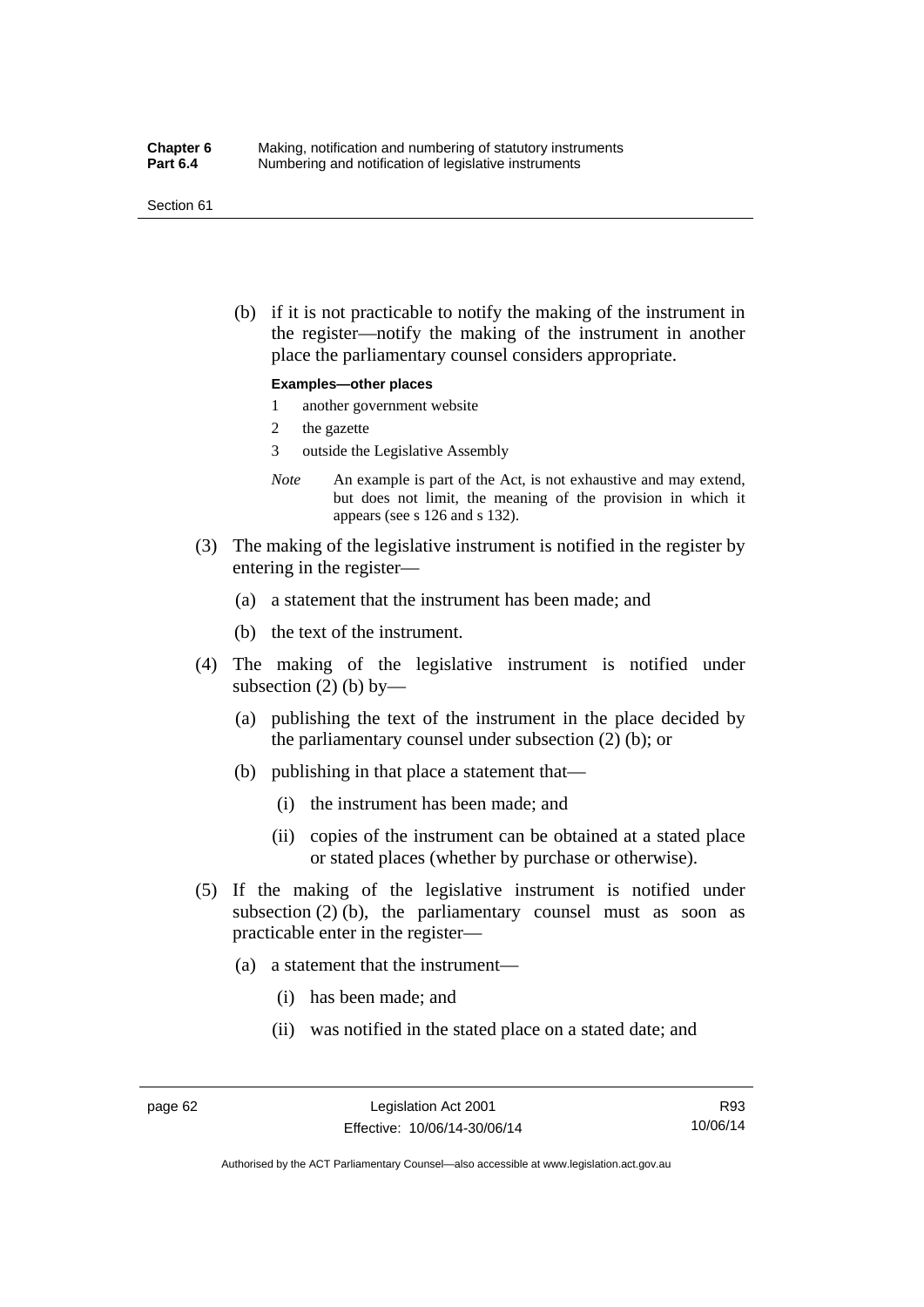- (b) the text of the instrument.
- (6) If the making of the legislative instrument is notified by publishing the statement mentioned in subsection (4) (b), copies of the instrument must be available on the day of publication, or as soon as practicable after that day, at the stated place or each of the stated places.
- (7) If on that day no copies of the legislative instrument are available at the stated place or any of the stated places, the parliamentary counsel must give the Minister a statement—
	- (a) that copies of the instrument were not available; and
	- (b) explaining why they were not available.
- (8) The Minister must present the statement to the Legislative Assembly not later than 6 sitting days after receiving it.
- (9) Despite subsection (2), the parliamentary counsel may notify the making of a legislative instrument even though a requirement prescribed by regulation for subsection (2) (a *prescribed requirement*) is not complied with.
- (10) The notification of a legislative instrument is valid even if—
	- (a) a prescribed requirement was not complied with; or
	- (b) the notification was made on the request of a person who was not, or was no longer, a delegate of an authorised person for making a notification request for the instrument.
- (11) This section is a determinative provision.
	- *Note* See s 5 for the meaning of determinative provisions, and s 6 for their displacement.
- (12) In this section:

*authorised person*, for making a notification request for a legislative instrument, means—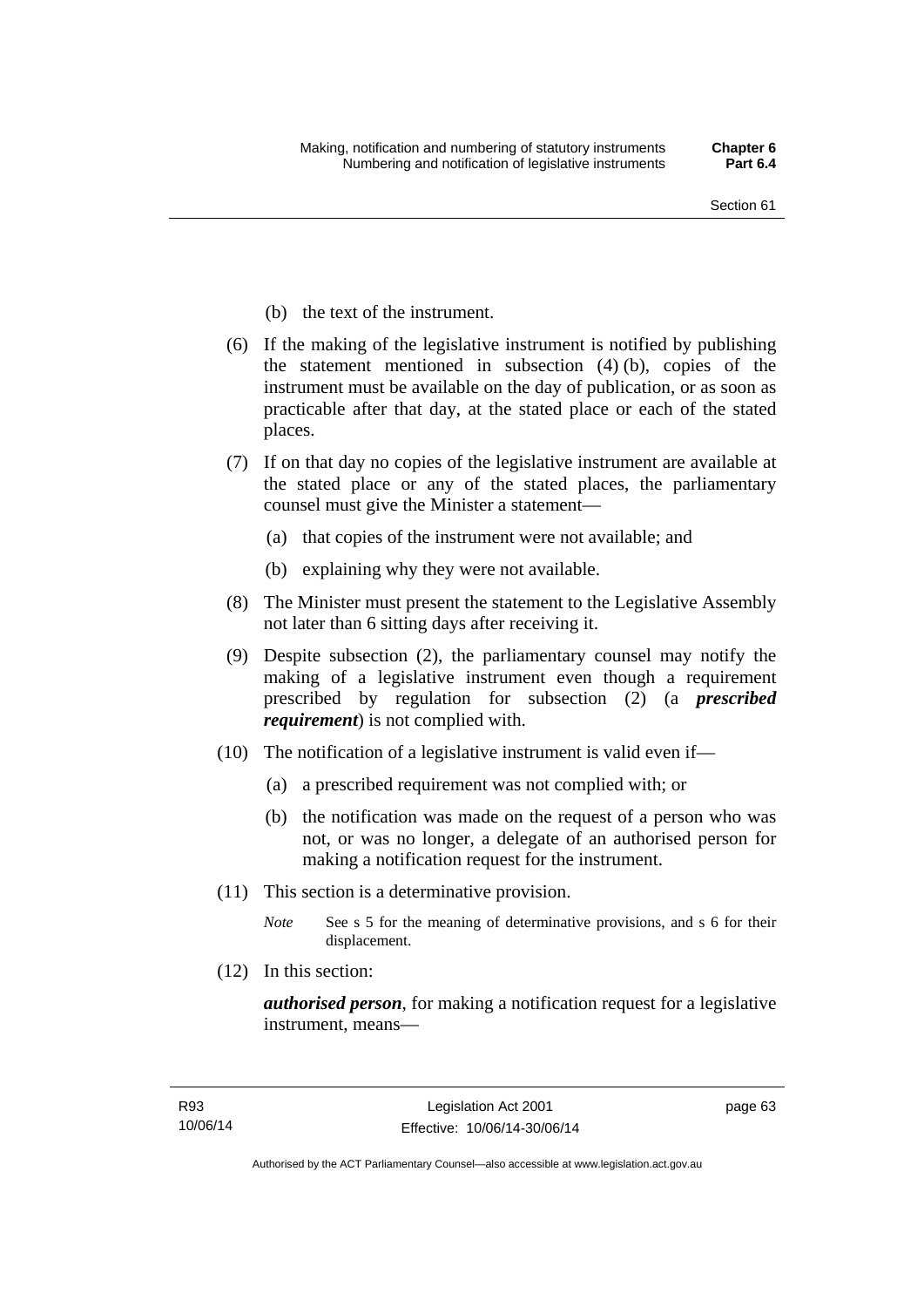- (a) the maker of the instrument; or
- (b) for a legislative instrument made by the Executive—a Minister or director-general; or
- (c) for a legislative instrument made by a Minister—a director-general; or
- (d) for a legislative instrument made by the rule-making committee—
	- (i) the secretary of the committee; or
	- (ii) the registrar of a court or tribunal in relation to which the instrument applies; or
- (e) for any other legislative instrument made by a court or tribunal, or by a member (however described) of a court or tribunal the registrar of the court or tribunal; or
- (f) for any other legislative instrument (other than an instrument prescribed by regulation for this paragraph)—a director-general; or
- (g) for a legislative instrument prescribed by regulation for this paragraph—a person prescribed by regulation as an authorised person for making a notification request for the instrument.

*rule-making committee* means the rule-making committee established under the *[Court Procedures Act 2004](http://www.legislation.act.gov.au/a/2004-59)*.

## **62 Effect of failure to notify legislative instrument**

- (1) A legislative instrument is not enforceable by or against the Territory or anyone else unless it is notified.
- (2) This section is a determinative provision.
	- *Note* See s 5 for the meaning of determinative provisions, and s 6 for their displacement.

Authorised by the ACT Parliamentary Counsel—also accessible at www.legislation.act.gov.au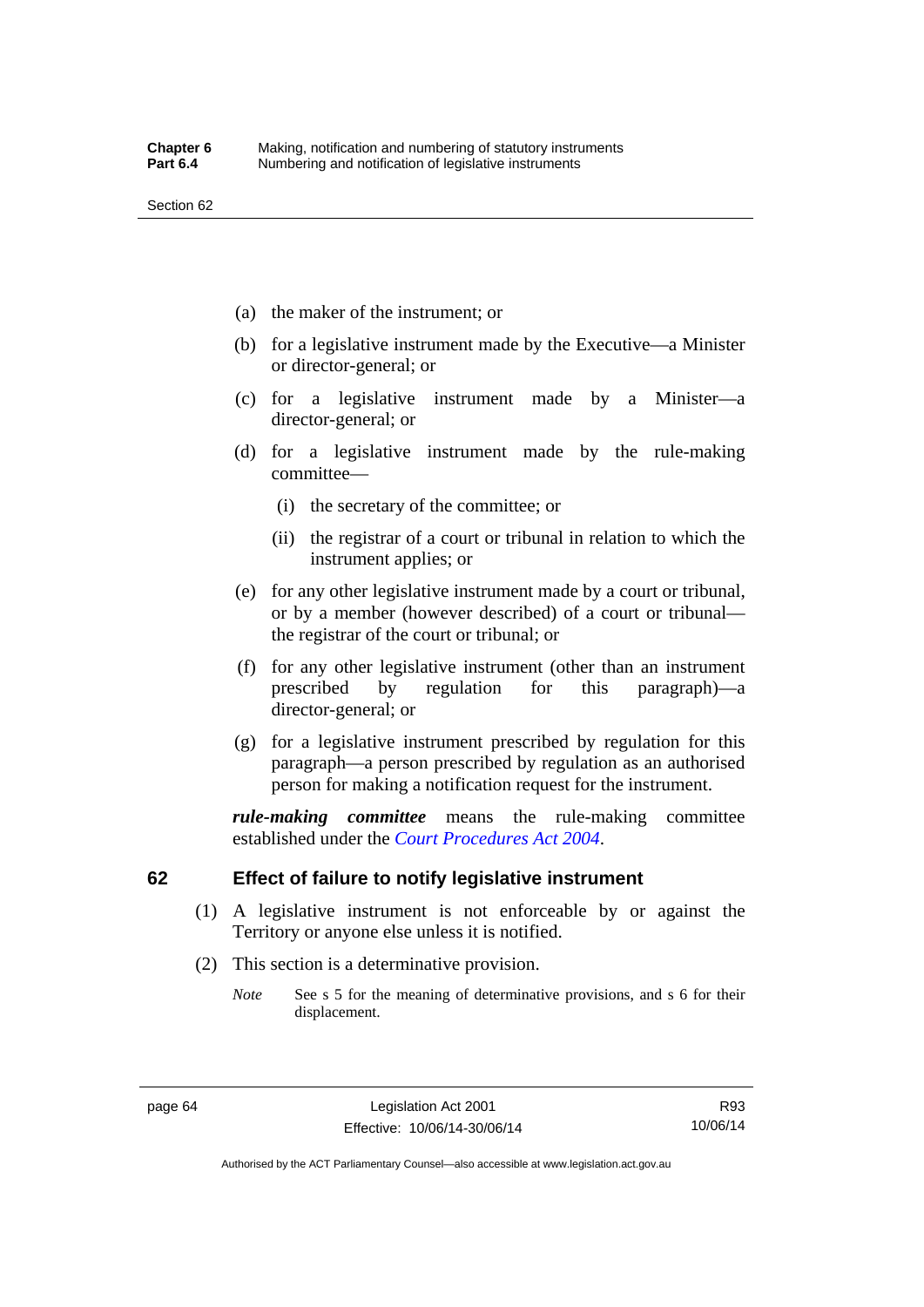## **63 References to** *notification* **of legislative instruments**

In an Act or statutory instrument, a reference to the *notification* of a legislative instrument is a reference to the instrument having been notified in the register, the gazette or otherwise under section  $61$  (2) (b).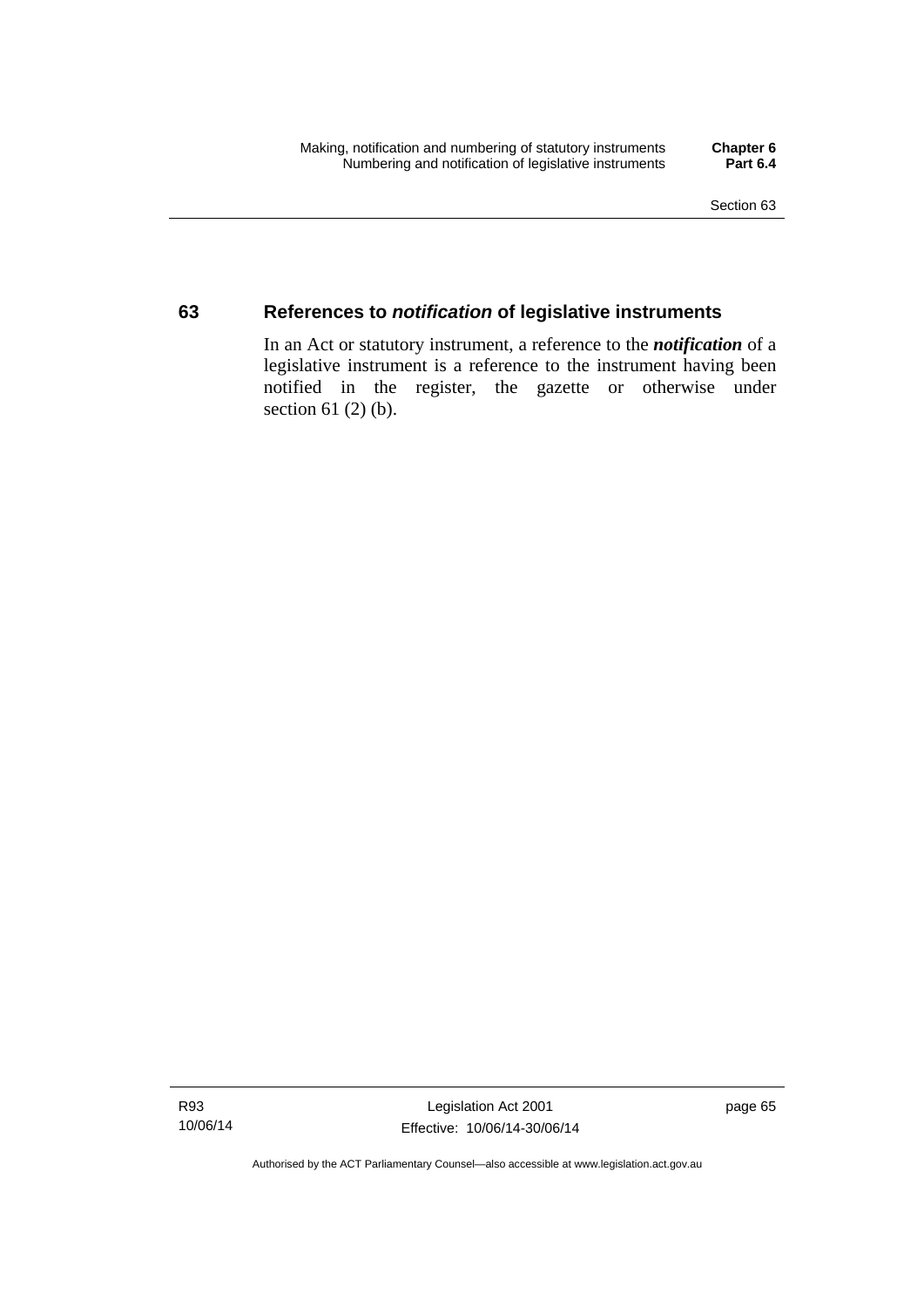#### **Chapter 7** Presentation, amendment and disallowance of subordinate laws and disallowable instruments

# **Chapter 7** Presentation, amendment and **disallowance of subordinate laws and disallowable instruments**

*Note* In this chapter, a reference to a subordinate law or disallowable instrument includes a reference to a provision of a subordinate law or disallowable instrument (see s 8 (2) and s 9 (2)).

## **64 Presentation of subordinate laws and disallowable instruments**

- (1) A subordinate law or disallowable instrument must be presented to the Legislative Assembly not later than 6 sitting days after its notification day.
- (2) If a subordinate law or disallowable instrument is not presented in accordance with subsection (1), it is taken to be repealed.
- (3) This section is a determinative provision.
	- *Note* See s 5 for the meaning of determinative provisions, and s 6 for their displacement.

## **65 Disallowance by resolution of Assembly**

- (1) This section applies if notice of a motion to disallow a subordinate law or disallowable instrument is given in the Legislative Assembly not later than 6 sitting days after the day it is presented to the Assembly.
- (2) If the Legislative Assembly passes a resolution to disallow the subordinate law or disallowable instrument, it is taken to be repealed—
	- (a) on the day after the day the disallowance is notified; or

Authorised by the ACT Parliamentary Counsel—also accessible at www.legislation.act.gov.au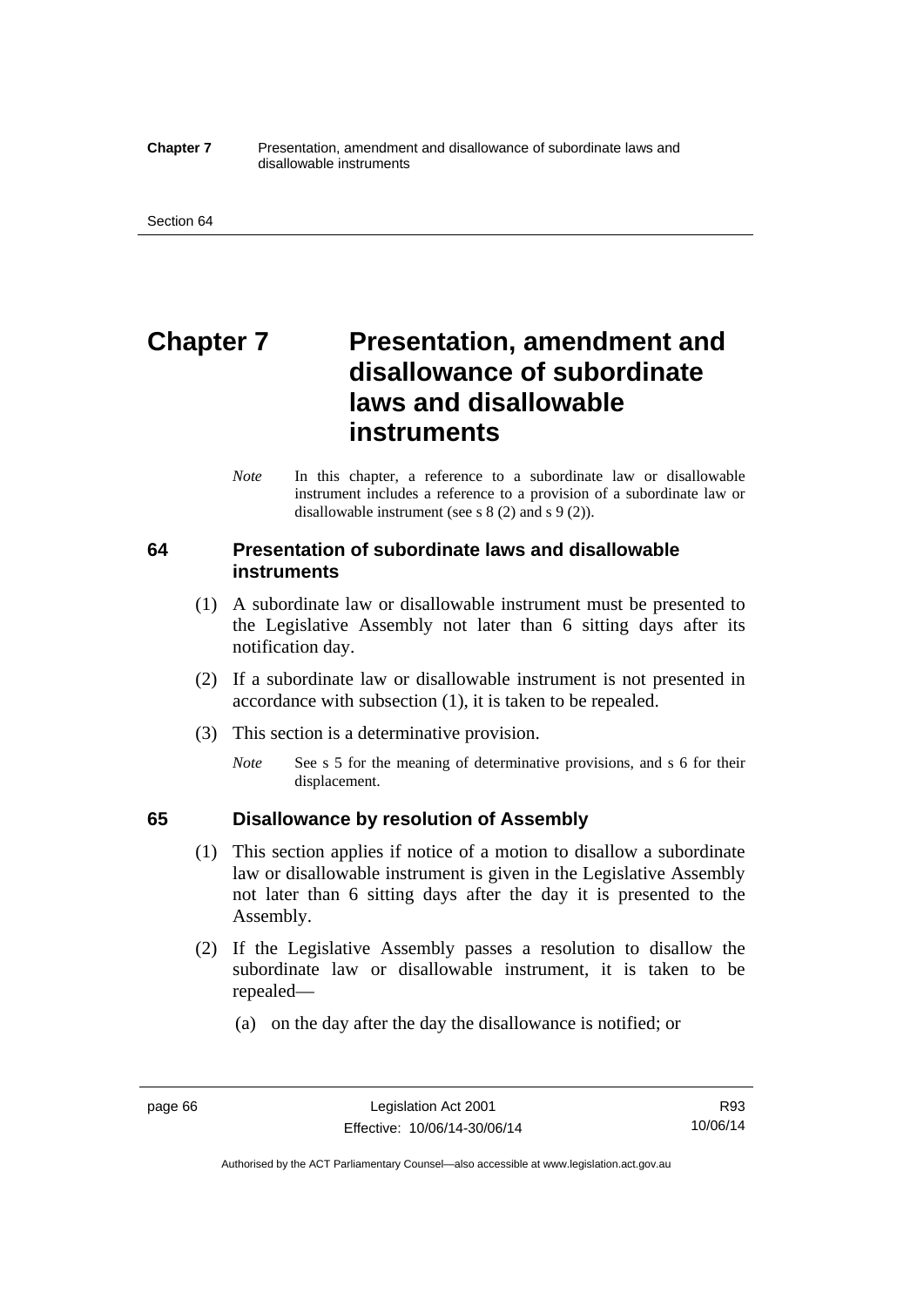- (b) if the resolution provides that it takes effect on the day the resolution is passed—that day.
- (3) For this chapter, the Legislative Assembly is taken to have passed a resolution to disallow the subordinate law or disallowable instrument if, at the end of 6 sitting days after the day the notice is given—
	- (a) the notice has not been withdrawn and the motion has not been called on; or
	- (b) the motion has been called on and moved, but has not been withdrawn or otherwise disposed of.
- (4) If subsection (3) applies, the resolution is taken to be the resolution set out in the motion for the resolution.
- (5) A disallowance under this section has effect for all purposes as if it were a repeal made by an Act.
- (6) This section is a determinative provision.
	- *Note* See s 5 for the meaning of determinative provisions, and s 6 for their displacement.

## **65A Notification of disallowance by resolution of Assembly**

- (1) If a subordinate law or disallowable instrument is disallowed, or taken to have been disallowed, under section 65, the Speaker must ask the parliamentary counsel to notify the disallowance.
- (2) If the Speaker asks the parliamentary counsel to notify the disallowance, the parliamentary counsel must—
	- (a) notify the disallowance in the register; or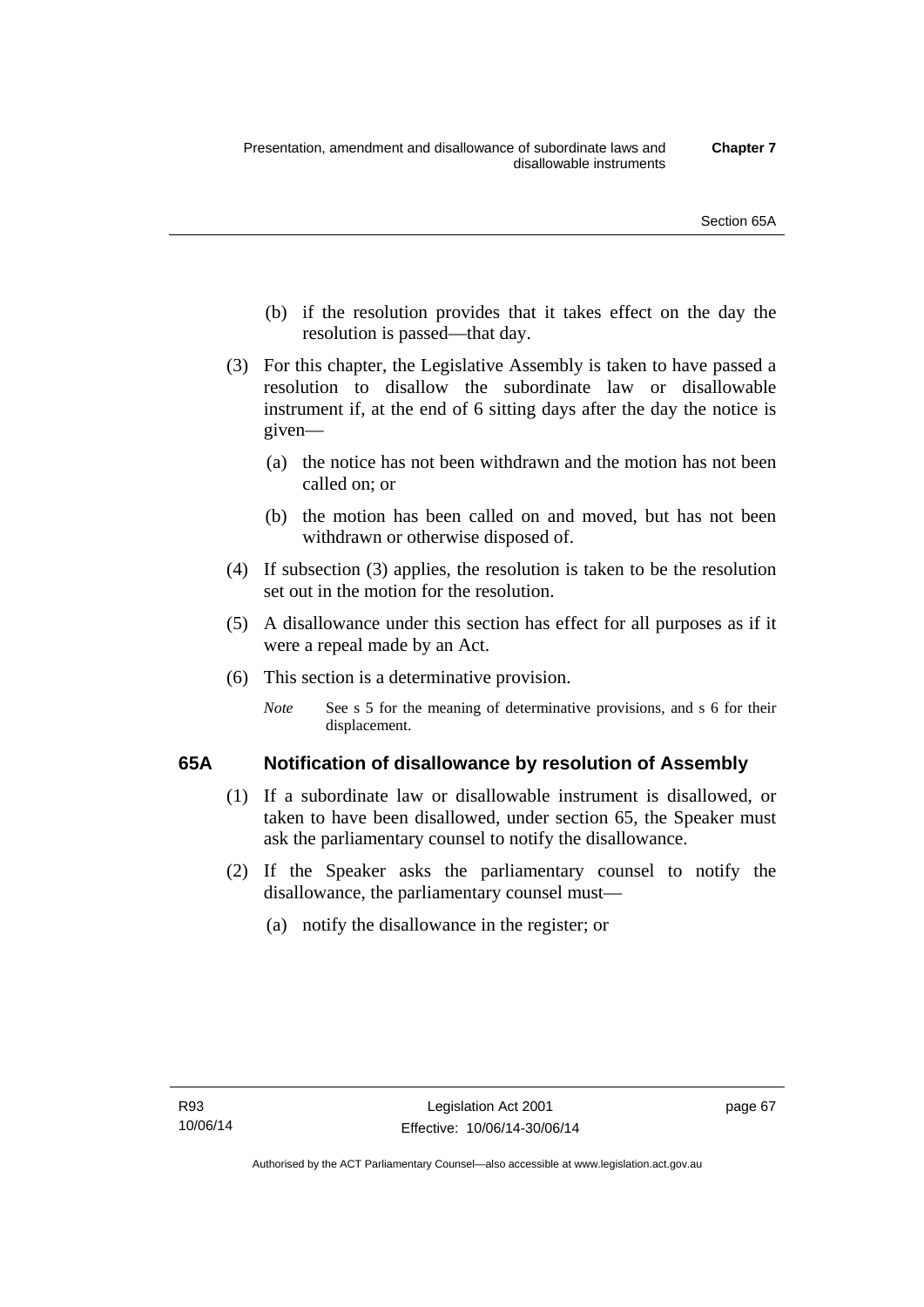#### **Chapter 7** Presentation, amendment and disallowance of subordinate laws and disallowable instruments

#### Section 65A

 (b) if it is not practicable to notify the disallowance in the register—notify the disallowance in another place the parliamentary counsel considers appropriate.

#### **Examples—other places**

- 1 another government website
- 2 the gazette
- 3 outside the Legislative Assembly
- *Note* An example is part of the Act, is not exhaustive and may extend, but does not limit, the meaning of the provision in which it appears (see s 126 and s 132).
- (3) If the Speaker asks the parliamentary counsel to notify the disallowance on a particular day, the parliamentary counsel must notify the disallowance on that day unless it is impracticable to do so.
- (4) The disallowance is notified in the register by entering in the register—
	- (a) a statement that the subordinate law or disallowable instrument has been disallowed under section 65; and
	- (b) the text of the resolution passed, or taken to have been passed, by the Legislative Assembly under section 65; and
	- (c) the day when the resolution was passed or taken to have been passed; and
	- (d) the day when the subordinate law or disallowable instrument is taken to be repealed because of the resolution.
- (5) The disallowance is notified under subsection (2) (b) by publishing in the place decided by the parliamentary counsel under that subsection—
	- (a) a statement that the subordinate law or disallowable instrument has been disallowed under section 65; and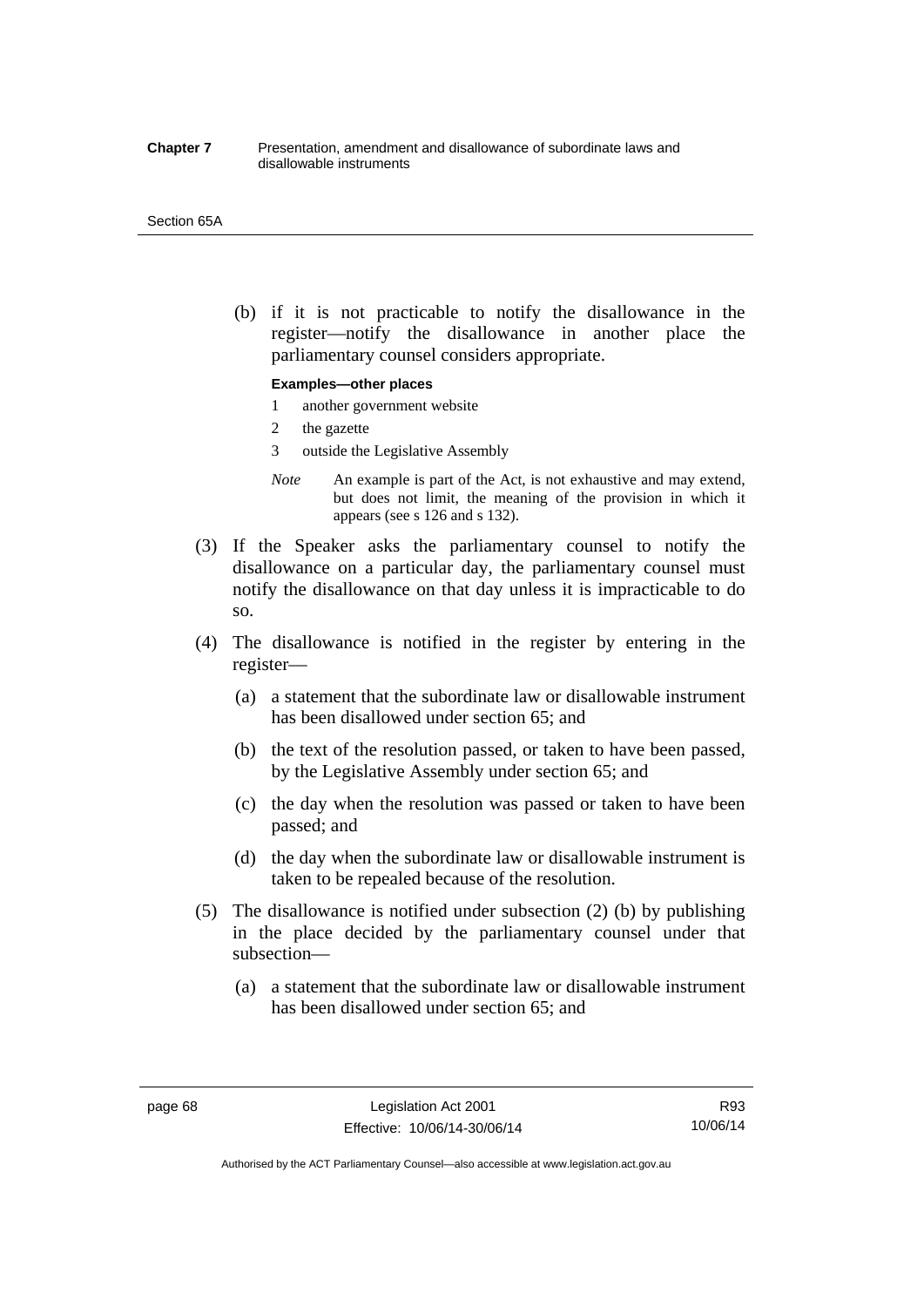- (b) the text of the resolution passed, or taken to have been passed, by the Legislative Assembly under section 65; and
- (c) the day when the resolution was passed or taken to have been passed; and
- (d) the day when the subordinate law or disallowable instrument is taken to be repealed because of the resolution.
- (6) If the disallowance is notified under subsection (2) (b), the parliamentary counsel must enter in the register—
	- (a) a statement that the subordinate law or disallowable instrument has been disallowed under section 65; and
	- (b) a statement that the disallowance was notified under subsection (2) (b) in a stated place on a stated date; and
	- (c) the text of the resolution passed, or taken to have been passed, under section 65; and
	- (d) the day when the resolution was passed or taken to have been passed; and
	- (e) the day when the subordinate law or disallowable instrument is taken to be repealed because of the resolution.
- (7) This section is a determinative provision.
	- *Note* See s 5 for the meaning of determinative provisions, and s 6 for their displacement.

## **66 Revival of affected laws**

- (1) This section applies if—
	- (a) a subordinate law or disallowable instrument (the *disallowed law*) is taken to be repealed under section 64 (Presentation of subordinate laws and disallowable instruments) or section 65 (Disallowance by resolution of Assembly); and

page 69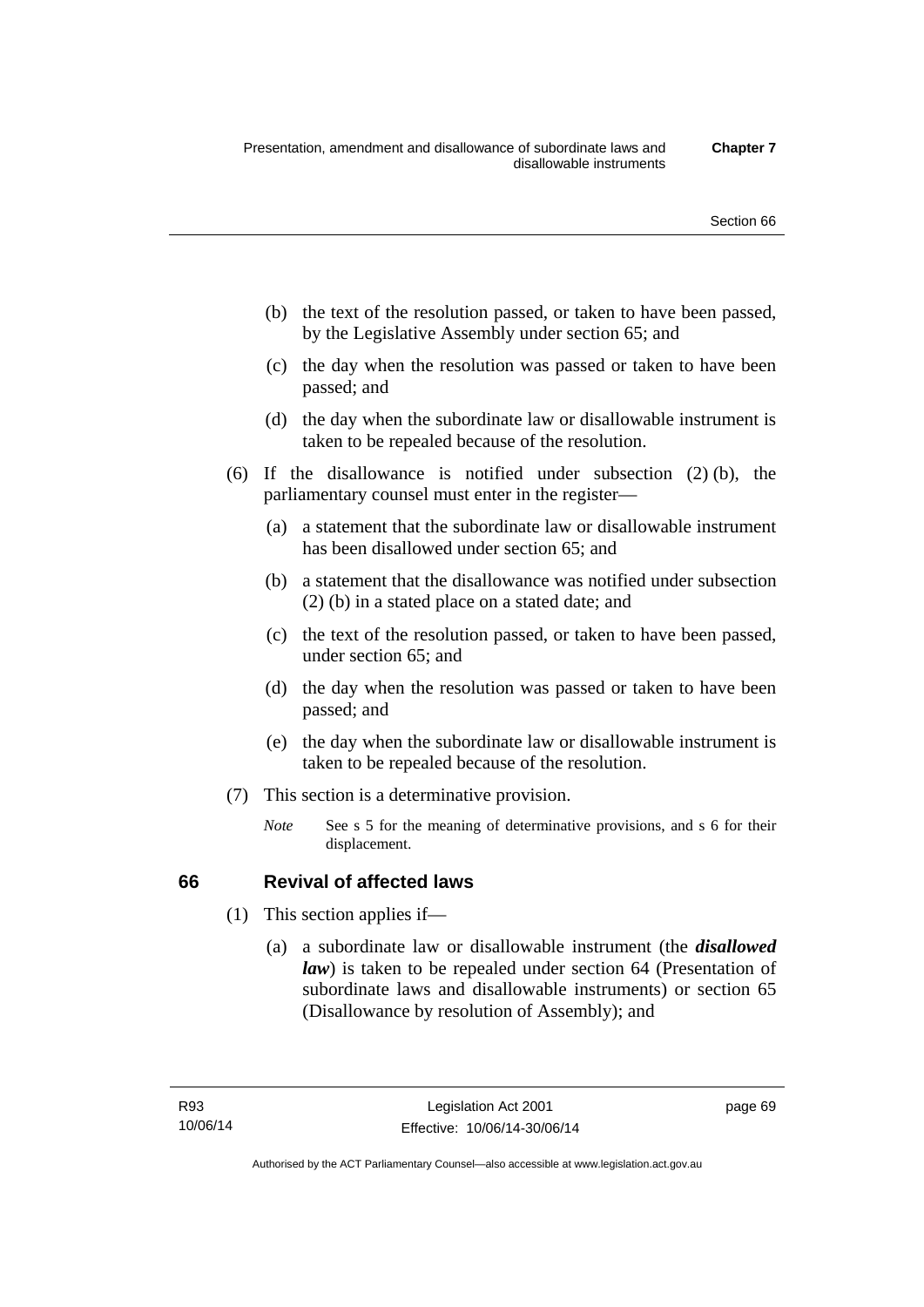#### **Chapter 7** Presentation, amendment and disallowance of subordinate laws and disallowable instruments

#### Section 67

- (b) the disallowed law repealed or amended an Act or statutory instrument (the *affected law*); and
- (c) the repeal or amendment has commenced.
- (2) The affected law is revived, from the beginning of the day after the disallowed law is taken to have been repealed, as if the disallowed law had never been made.
- (3) This section is a determinative provision.
	- *Note* See s 5 for the meaning of determinative provisions, and s 6 for their displacement.

## **67 Making of instrument same in substance within 6 months after disallowance**

- (1) This section applies if a subordinate law or disallowable instrument (the *disallowed law*) is disallowed under section 65 (Disallowance by resolution of Assembly).
- (2) A subordinate law or disallowable instrument the same in substance must not be made within 6 months beginning on the day of the disallowance unless the Legislative Assembly has—
	- (a) rescinded the resolution that disallowed the disallowed law; or
	- (b) by resolution, approved the making of—
		- (i) a subordinate law or disallowable instrument in those terms; or
		- (ii) a subordinate law or disallowable instrument the same in substance as the disallowed law.
- (3) A subordinate law or disallowable instrument made in contravention of this section is void.
- (4) This section is a determinative provision.
	- *Note* See s 5 for the meaning of determinative provisions, and s 6 for their displacement.

Authorised by the ACT Parliamentary Counsel—also accessible at www.legislation.act.gov.au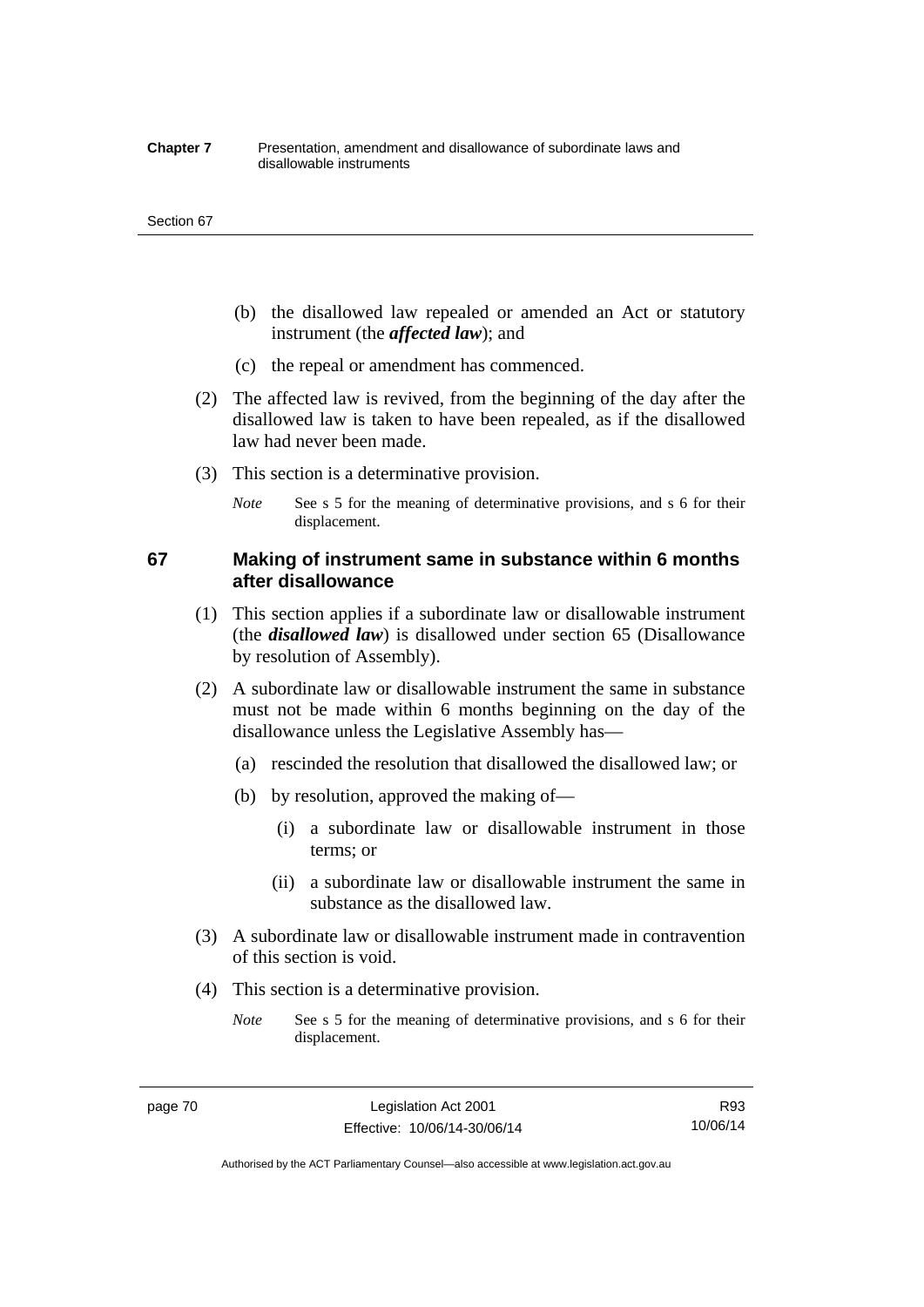## **68 Amendment by resolution of Assembly**

(1) In this section:

*amendment* does not include an amendment that would have the effect of waiving or changing any fee, charge, penalty or other amount payable to the Territory.

*disallowable instrument* does not include a determination of fees or charges by a Minister under an Act or subordinate law.

- (2) This section applies if notice of a motion to amend a subordinate law or disallowable instrument is given in the Legislative Assembly not later than 6 sitting days after the day it is presented to the Assembly.
- (3) If the Legislative Assembly passes a resolution to amend the subordinate law or disallowable instrument, it is amended accordingly—
	- (a) on the day after the day the amendment is notified; or
	- (b) if the resolution provides that it takes effect on the day the resolution is passed—that day.
- (4) For this chapter, the Legislative Assembly is taken to have passed a resolution to amend the subordinate law or disallowable instrument if, at the end of 6 sitting days after the day the notice is given—
	- (a) the notice has not been withdrawn and the motion has not been called on; or
	- (b) the motion has been called on and moved, but has not been withdrawn or otherwise disposed of.
- (5) If subsection (4) applies, the resolution is taken to be the resolution set out in the motion for the resolution.
- (6) An amendment under this section has effect for all purposes as if it had been made by an Act.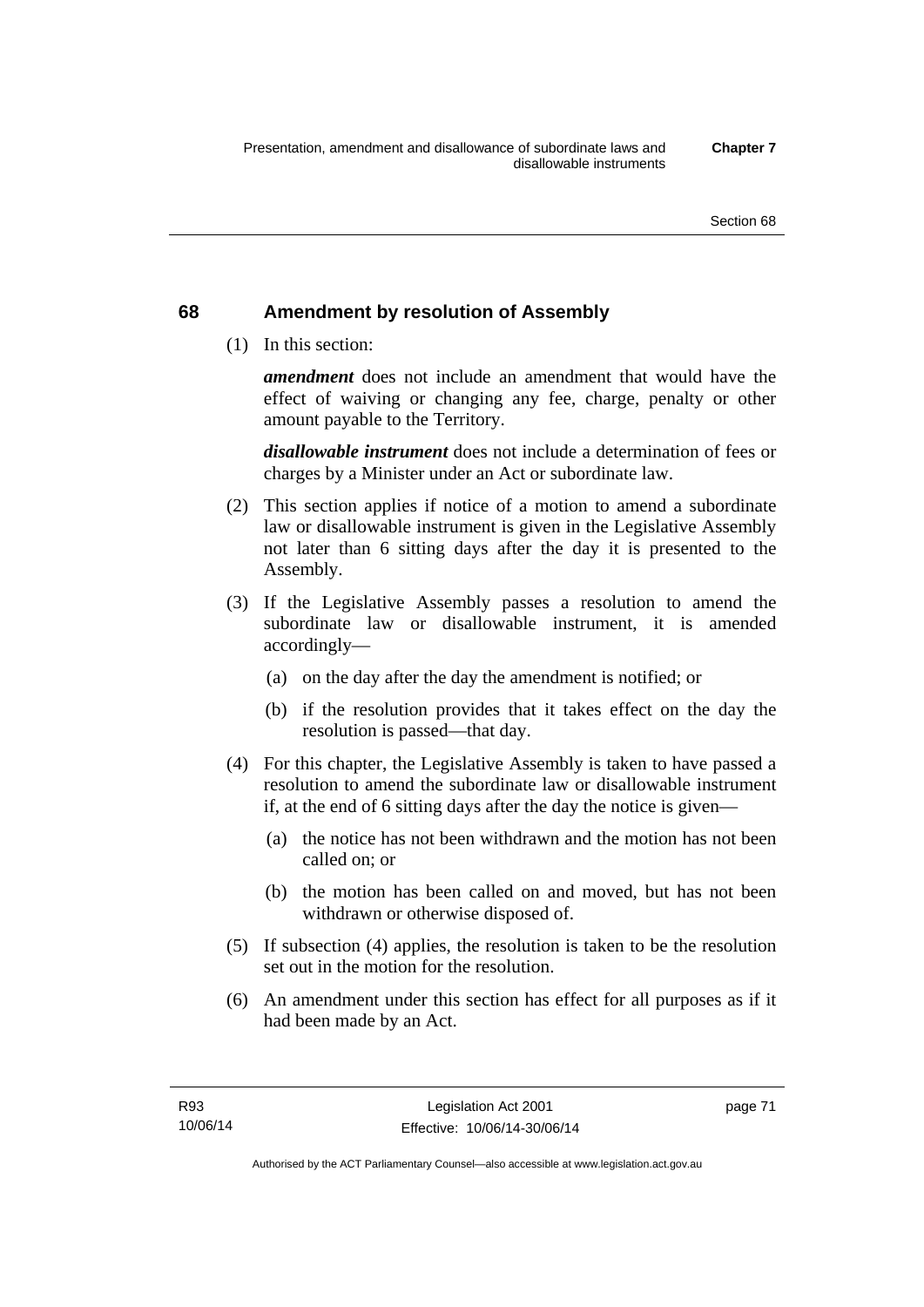#### **Chapter 7** Presentation, amendment and disallowance of subordinate laws and disallowable instruments

#### Section 69

- (7) Without limiting subsection (6), section 83 (Consequences of amendment of statutory instrument by Act) applies to the amendment as if it had been made by an Act.
- (8) This section is a determinative provision.
	- *Note* See s 5 for the meaning of determinative provisions, and s 6 for their displacement.

## **69 Notification of amendments made by resolution of Assembly**

- (1) If a subordinate law or disallowable instrument (the *amended law*) is amended under section 68, the Speaker must ask the parliamentary counsel to notify the amendment.
- (2) If the Speaker asks the parliamentary counsel to notify the amendment, the parliamentary counsel must—
	- (a) notify the amendment in the register; or
	- (b) if it is not practicable to notify the amendment in the register notify the amendment in another place the parliamentary counsel considers appropriate.

#### **Examples—other places**

- 1 another government website
- 2 the gazette
- 3 outside the Legislative Assembly
- *Note* An example is part of the Act, is not exhaustive and may extend, but does not limit, the meaning of the provision in which it appears (see s 126 and s 132).
- (3) If the Speaker asks the parliamentary counsel to notify the amendment on a particular day, the parliamentary counsel must notify the amendment on that day unless it is impracticable to do so.
- (4) The amendment is notified in the register by entering in the register—

Authorised by the ACT Parliamentary Counsel—also accessible at www.legislation.act.gov.au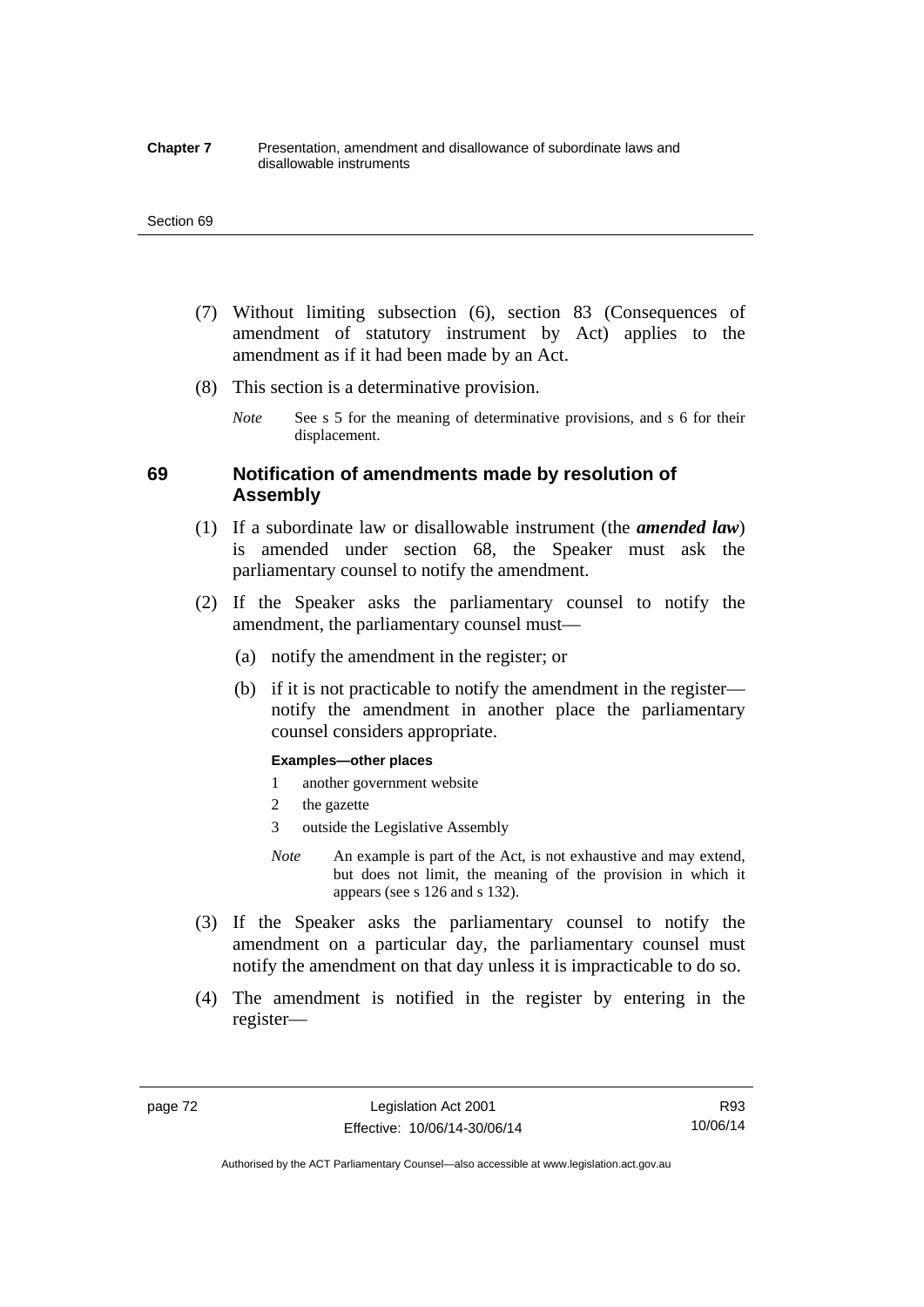- (a) a statement that the amendment of the amended law has been made under section 68; and
- (b) the text of the resolution passed, or taken to have been passed, by the Legislative Assembly under section 68; and
- (c) the day when the resolution was passed or taken to have been passed; and
- (d) the day when the subordinate law or disallowable instrument is taken to be amended because of the resolution.
- (5) The amendment is notified under subsection (2) (b) by publishing in the place decided by the parliamentary counsel under that subsection—
	- (a) a statement that the amendment of the amended law has been made under section 68; and
	- (b) the text of the resolution passed, or taken to have been passed, by the Legislative Assembly under section 68; and
	- (c) the day when the resolution was passed or taken to have been passed; and
	- (d) the day when the subordinate law or disallowable instrument is taken to be amended because of the resolution.
- (6) If the amendment is notified under subsection (2) (b), the parliamentary counsel must enter in the register—
	- (a) a statement that the amendment of the amended law has been made under section 68; and
	- (b) a statement that the amendment was notified under subsection (2) (b) in a stated place on a stated date; and
	- (c) the text of the resolution passed, or taken to have been passed, by the Legislative Assembly under section 68; and
	- (d) the day when the resolution was passed or taken to have been passed; and

page 73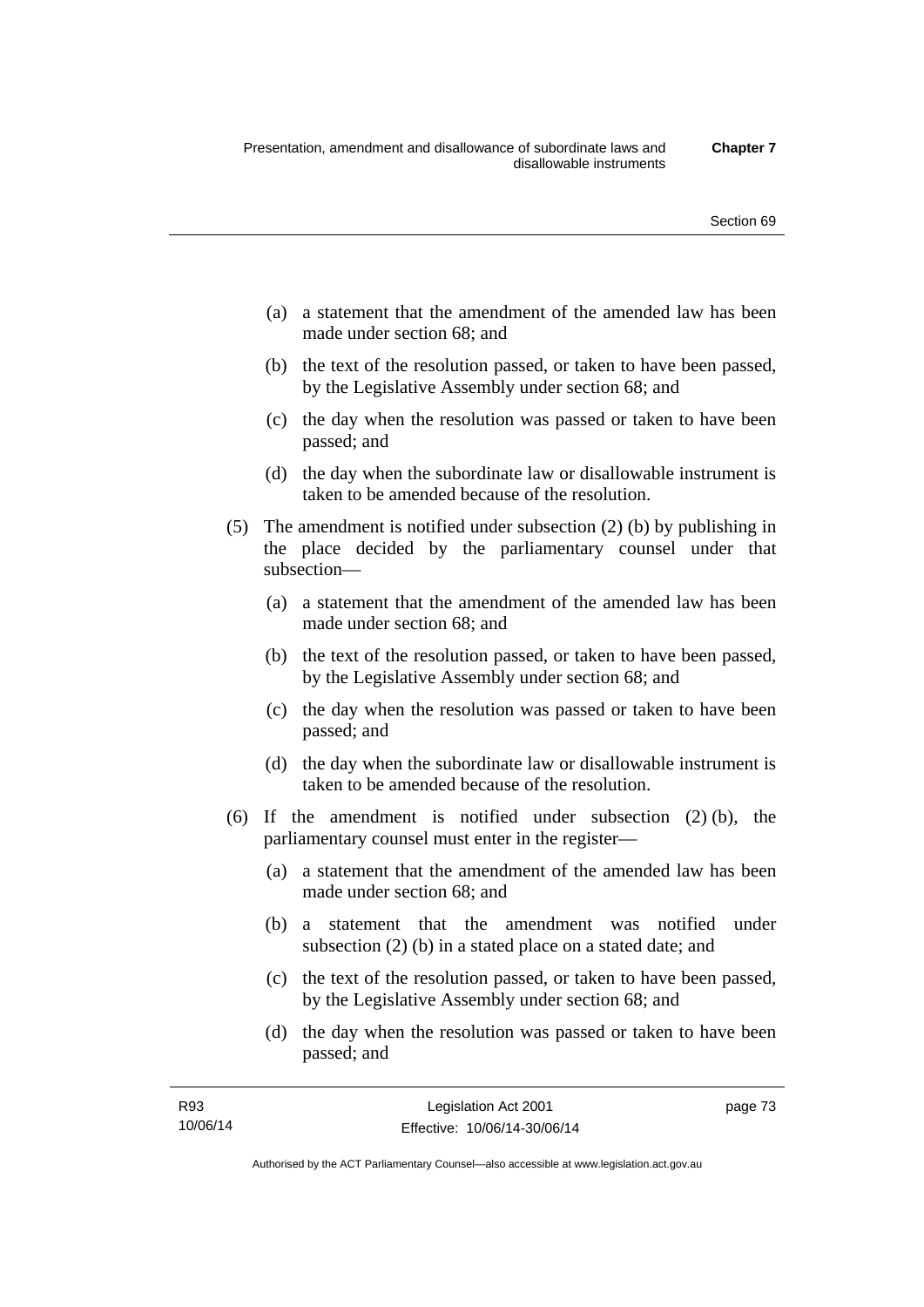#### **Chapter 7** Presentation, amendment and disallowance of subordinate laws and disallowable instruments

#### Section 70

- (e) the day when the subordinate law or disallowable instrument is taken to be amended because of the resolution.
- (7) This section is a determinative provision.
	- *Note* See s 5 for the meaning of determinative provisions, and s 6 for their displacement.

## **70 Making of amendment restoring effect of law within 6 months after amendment**

- (1) This section applies if a subordinate law or disallowable instrument (the *amended law*) is amended under section 68 (Amendment by resolution of Assembly).
- (2) A subordinate law or disallowable instrument the same in substance as the amended law before the amendment (the *earlier law*) must not be made within 6 months beginning on the day the amendment is made unless the Legislative Assembly has—
	- (a) rescinded the resolution that made the amendment; or
	- (b) by resolution approved the making of—
		- (i) a subordinate law or disallowable instrument in those terms; or
		- (ii) a subordinate law or disallowable instrument the same in substance as the earlier law.
- (3) A subordinate law or disallowable instrument made in contravention of this section is void.
- (4) This section is a determinative provision.
	- *Note* See s 5 for the meaning of determinative provisions, and s 6 for their displacement.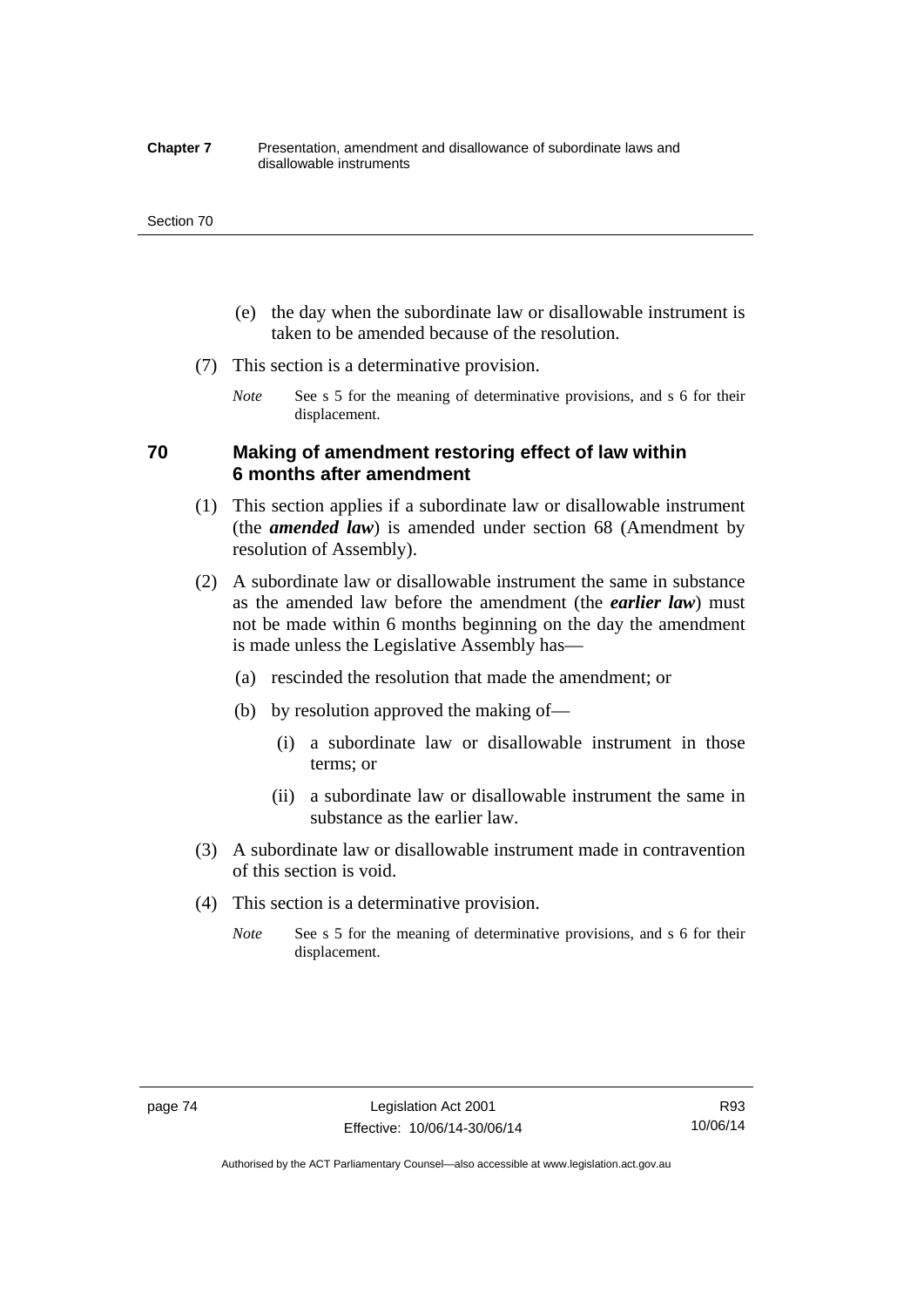## **71 Effect of dissolution or expiry of Assembly on notice of motion**

- (1) This section applies if—
	- (a) notice of motion to disallow or amend a subordinate law or disallowable instrument is given in the Legislative Assembly not later than 6 sitting days after the day the instrument is presented to the Assembly; and
	- (b) not later than 6 sitting days after the day the notice is given, the Assembly is dissolved or expires; and
	- (c) at the time of the dissolution or expiry—
		- (i) the notice has not been withdrawn and the motion has not been called on; or
		- (ii) the motion has been called on and moved, but has not been withdrawn or otherwise disposed of.
- (2) For this chapter, the subordinate law or disallowable instrument is taken to have been presented to the Legislative Assembly on the first sitting day of the Assembly after the next general election of members of the Assembly.
- (3) This section is a determinative provision.
	- *Note* See s 5 for the meaning of determinative provisions, and s 6 for their displacement.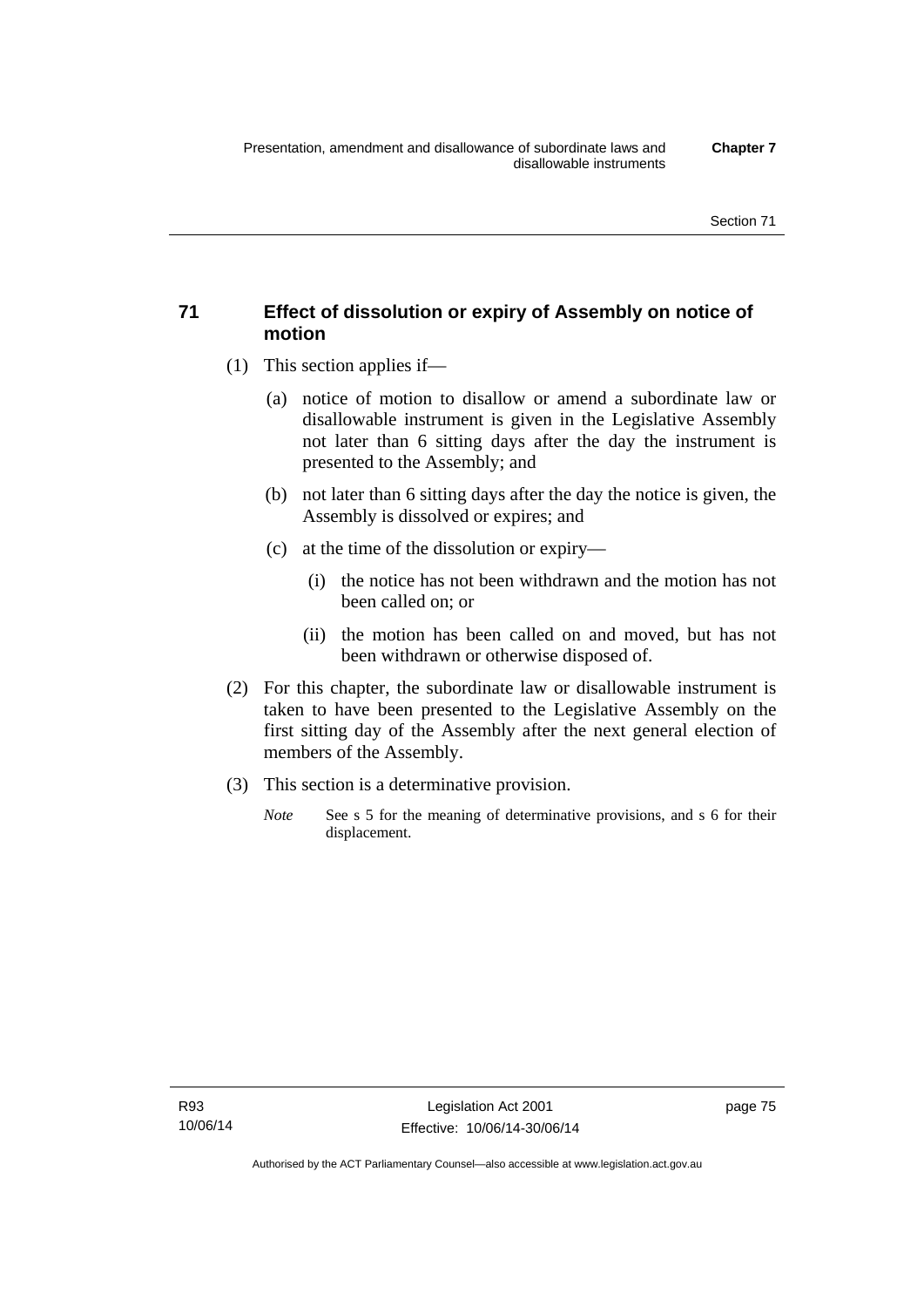# **Chapter 8 Commencement and exercise of powers before commencement**

### **72 Meaning of** *law***—ch 8**

In this chapter:

*law* means an Act or statutory instrument.

*Note* A reference to an Act or statutory instrument includes a reference to a provision of the Act or instrument (see s 7 and s 13).

## **73 General rules about commencement**

- (1) An Act commences—
	- (a) on the day after its notification day; or
	- (b) if the Act or another Act provides for a different date or time of commencement—on that date or at that time.
- (2) A legislative instrument commences—
	- (a) on the day after its notification day; or
	- (b) if an Act or the instrument provides for a later date or time of commencement—on that date or at that time; or
	- (c) if an Act provides for an earlier date or time of commencement—on that date or at that time; or
	- (d) if the instrument, under authority given by an Act, provides for an earlier date or time—on that date or at that time.

#### **Examples—par (b)**

- 1 A subordinate law may provide that it commences on a stated future date or at a stated time on a stated future date.
- 2 A disallowable instrument may provide that it commences on the commencement of a stated law or a stated provision of a stated law.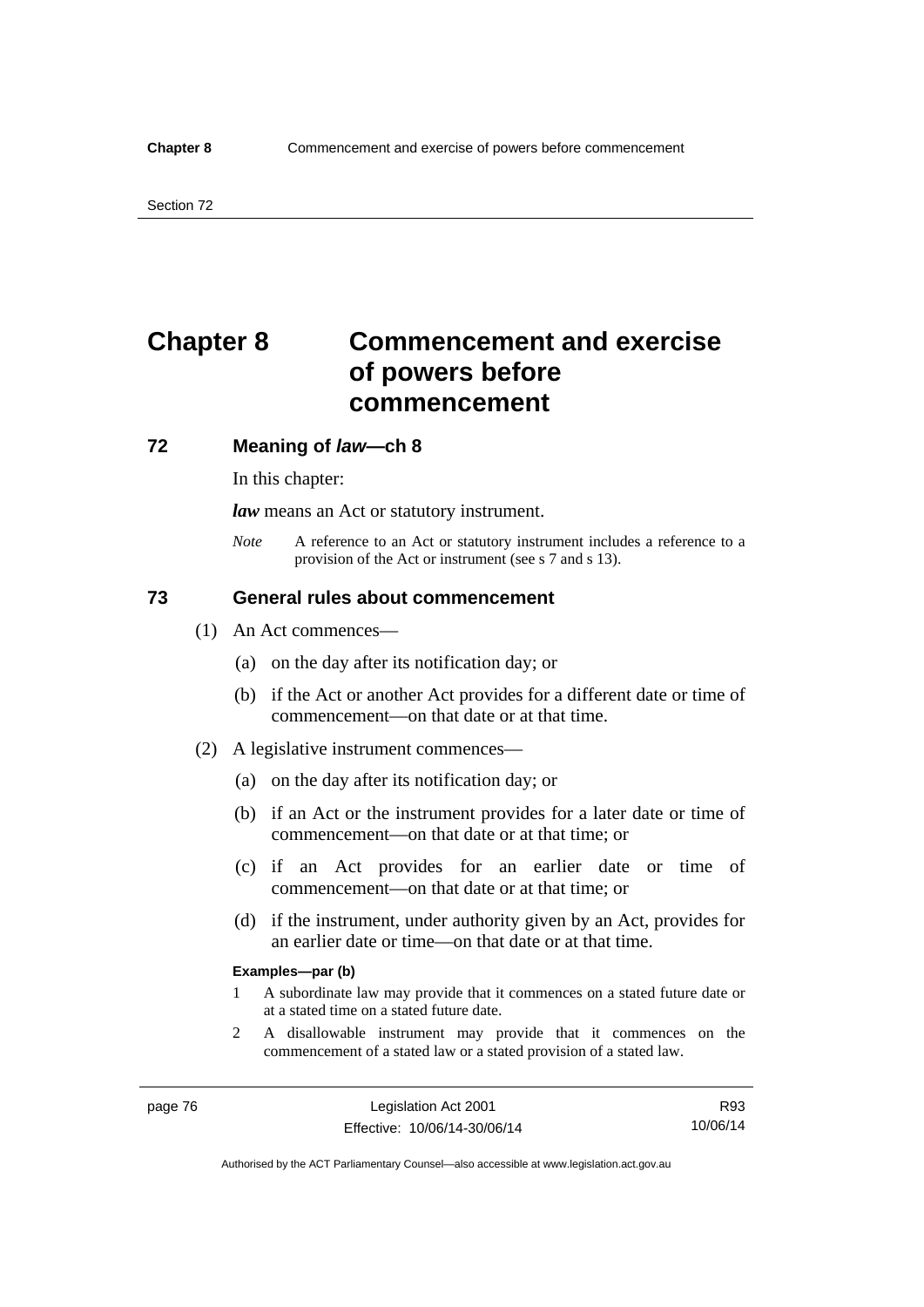- 3 A notifiable instrument may provide that it commences on the expiry of a stated statutory instrument.
- 4 A notifiable instrument may provide that it commences on the date fixed by a Commonwealth Minister, by notice in the Commonwealth gazette, under a stated Commonwealth Act.
- *Note* An example is part of the Act, is not exhaustive and may extend, but does not limit, the meaning of the provision in which it appears (see s 126 and s 132).
- (3) Without limiting subsection (2), if a legislative instrument is notified on a day after the day or time provided by the instrument for its commencement, and subsection (2) (c) or (d) does not apply to the instrument—
	- (a) the instrument is valid; but
	- (b) the instrument commences on the day after its notification day.
- (4) A statutory instrument that is not a legislative instrument commences—
	- (a) on the day after the day it is made or, if it is required under an Act or statutory instrument to be approved (however described) by the Executive, a Minister or any other entity, the day after the day it is approved; or
	- (b) if an Act or the instrument provides for a later date or time of commencement—on that date or at that time; or
	- (c) if an Act provides for an earlier date or time of commencement—on that date or at that time; or
	- (d) if the instrument, under authority given by an Act, provides for an earlier date or time—on that date or at that time.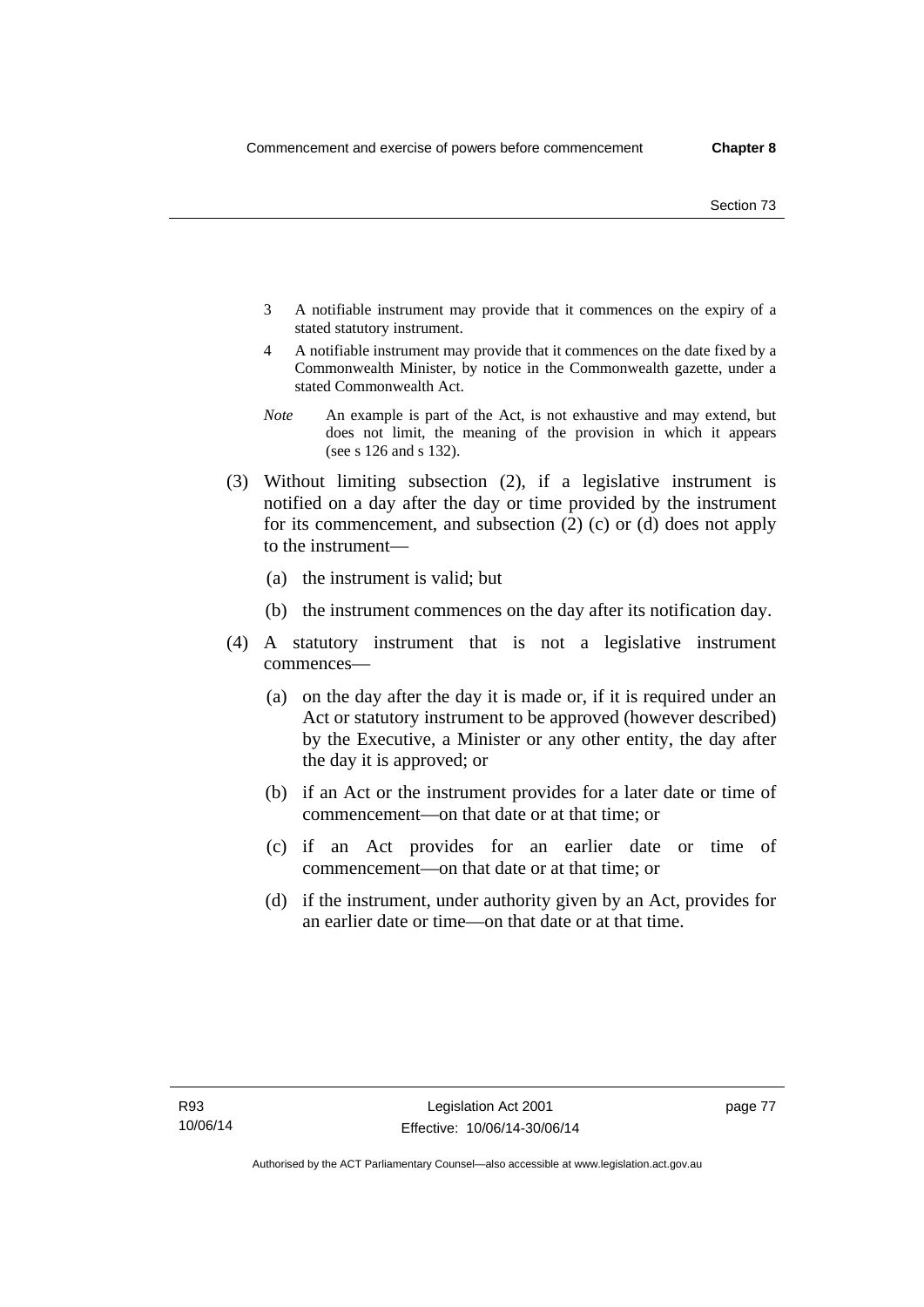- (5) This section is subject to the following sections:
	- (a) section 75 (Commencement of naming and commencement provisions);
	- (b) section 76 (Non-prejudicial provision may commence retrospectively);
	- (c) section 79 (Automatic commencement of postponed law);
	- (d) section 79A (Commencement of amendment of uncommenced law);
	- (e) section 81 (Exercise of powers between notification and commencement).
- (6) This section is a determinative provision.
	- *Note* See s 5 for the meaning of determinative provisions, and s 6 for their displacement.

## **74 Time of commencement**

- (1) If an Act commences on a day, it commences at the beginning of the day unless a different time of commencement is provided by the Act, another Act, or a commencement notice providing for the commencement of the Act.
- (2) If a statutory instrument commences on a day, it commences at the beginning of the day unless a different time of commencement is provided by the instrument, an Act, or a commencement notice providing for the commencement of the instrument.

Authorised by the ACT Parliamentary Counsel—also accessible at www.legislation.act.gov.au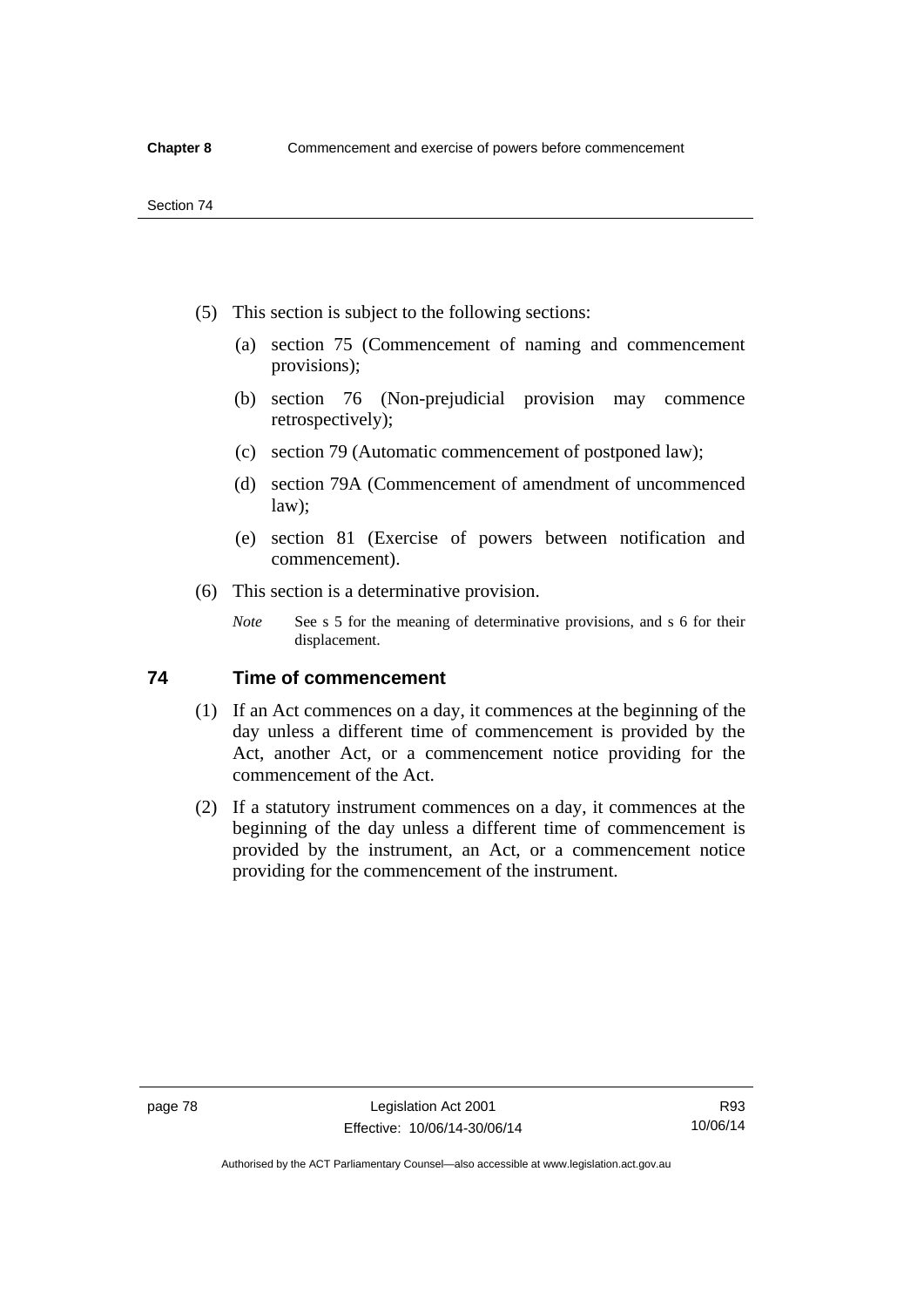## **75 Commencement of naming and commencement provisions**

 (1) The provisions of a law providing for its name and commencement automatically commence on its notification day.

### **Example**

The *XYZ Act 2002* was notified on 1 October 2002. It contains the following provision:

#### **2 Commencement**

This Act commences on 1 December 2002.

The provisions of the *XYZ Act 2002* providing for its name and commencement commence on 1 October 2002.

- *Note* An example is part of the Act, is not exhaustive and may extend, but does not limit, the meaning of the provision in which it appears (see s 126 and s 132).
- (2) However, if a provision of the law commences before the law's notification day, the naming and commencement provisions are taken to have automatically commenced—
	- (a) on that commencement; or
	- (b) if 2 or more provisions of the law commence at different times before the notification day—on the earlier or earliest of the commencements.

## **Example**

#### **2 Commencement**

- (1) This Act, other than section 9 and section 10, commences on a day fixed by the Minister by written notice.
- (2) Section 9 is taken to have commenced on 1 July 2001.
- (3) Section 10 is taken to have commenced on 1 August 2001.

The provisions of the *XYZ Act 2001* providing for its name and commencement are taken to have commenced on 1 July 2001.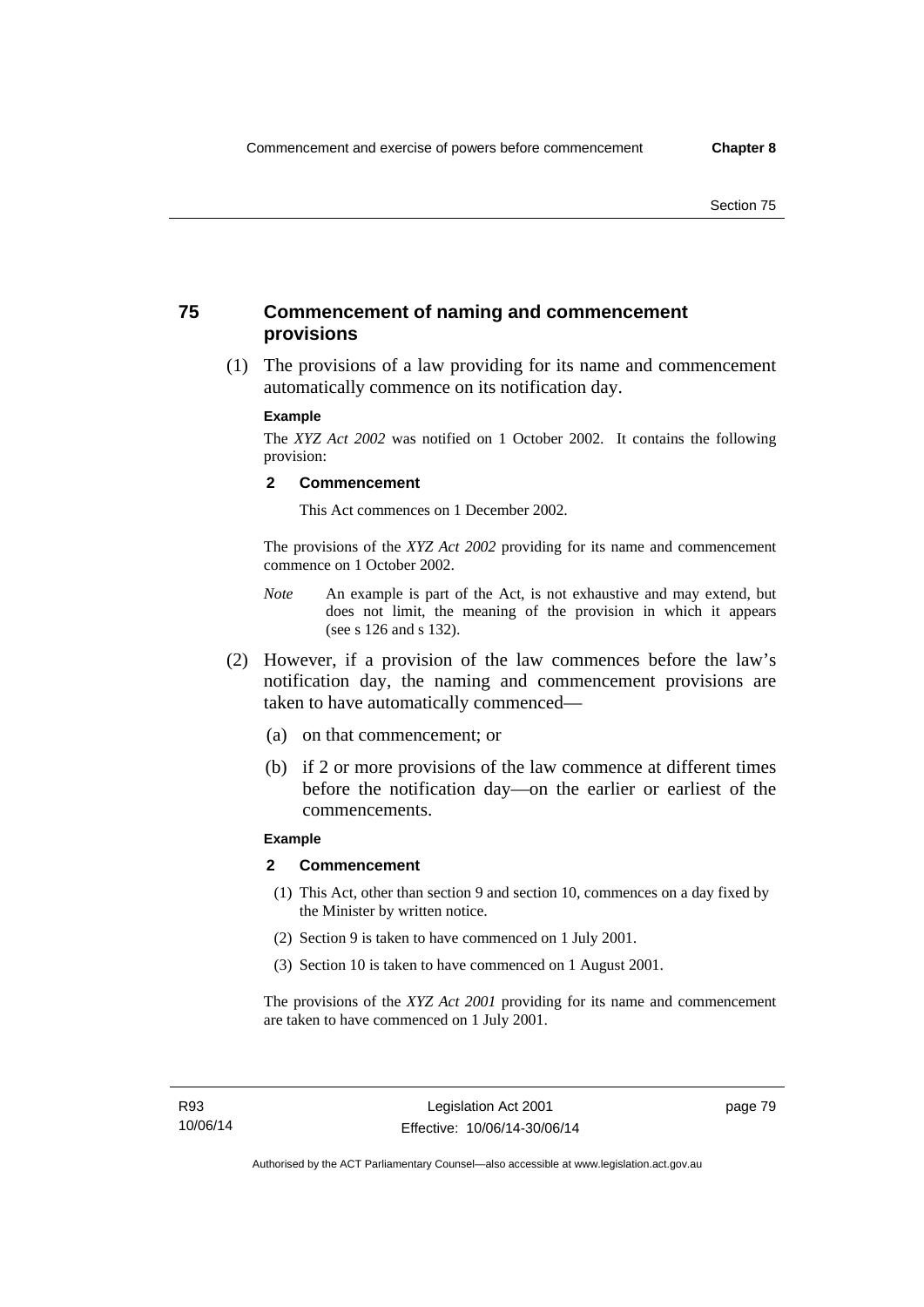- (3) In the application of this section to a statutory instrument that is not a legislative instrument, a reference to the instrument's *notification*  day is a reference to the day after the day it is made or, if it is required under an Act or statutory instrument to be approved (however described) by the Executive, a Minister or any other entity, the day after the day it is approved.
- (4) This section is a determinative provision.
	- *Note* See s 5 for the meaning of determinative provisions, and s 6 for their displacement.

## **75AA Commencement of provisions identifying amended laws**

- (1) This section applies if a law amends another law and includes a provision (a *legislation amended provision*) identifying the amended law.
- (2) The legislation amended provision automatically commences (or is taken to have automatically commenced)—
	- (a) on the commencement of the amendments; or
	- (b) if the amendments commence at different times—on the commencement of the earlier or earliest of the amendments.
- (3) This section is a determinative provision.
	- *Note* See s 5 for the meaning of determinative provision, and s 6 for their displacement.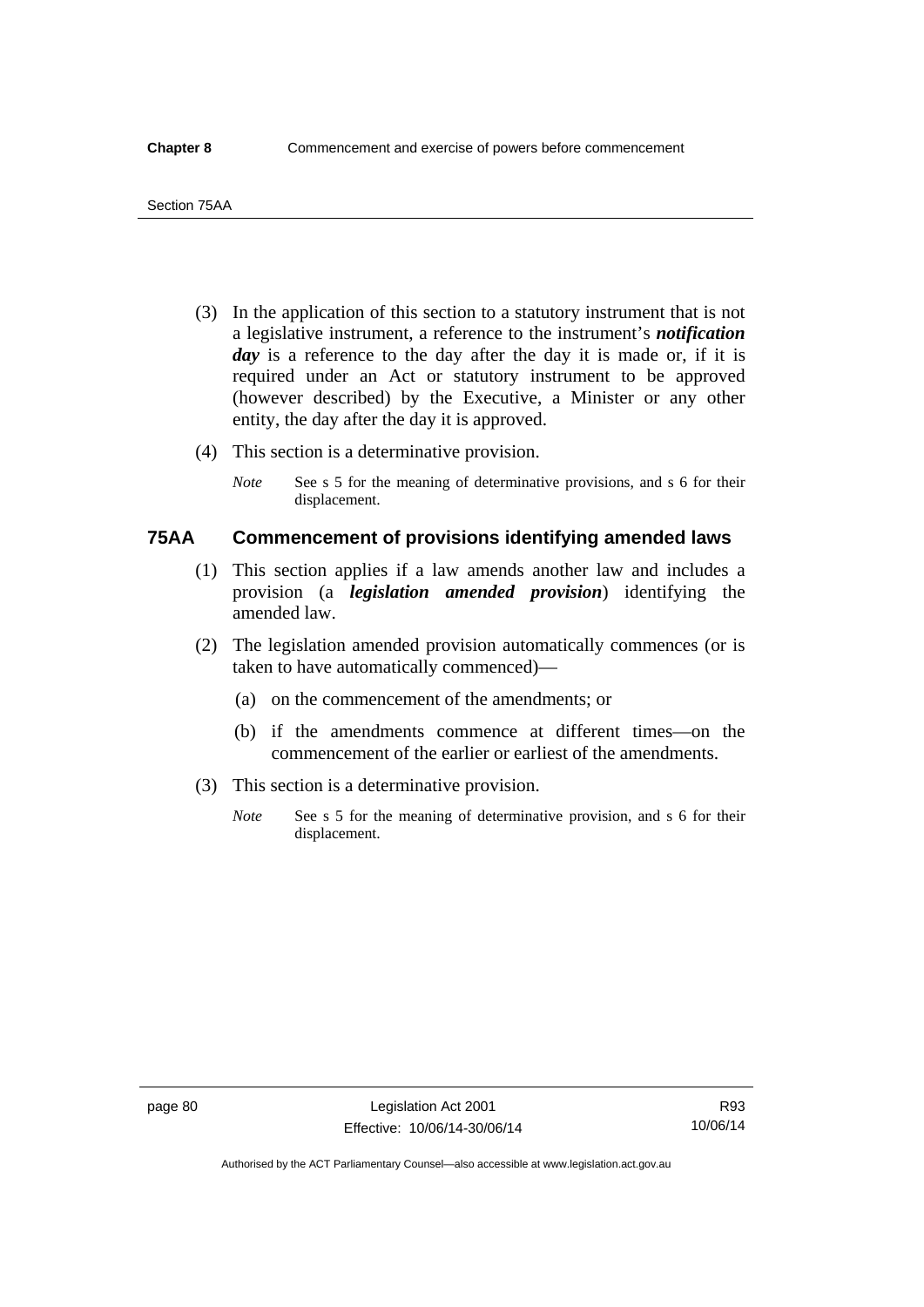## **75A Meaning of commences** *retrospectively*

- (1) An Act or legislative instrument commences *retrospectively* if it commences on a day or at a time earlier than the day after its notification day.
	- *Note* A reference to an Act or legislative instrument includes a reference to a provision of an Act or legislative instrument (see s 7 (3) and s 12 (2)).
- (2) A statutory instrument that is not a legislative instrument commences *retrospectively* if it commences on a day or at a time earlier than the day after the day it is made or, if it is required under an Act or statutory instrument to be approved (however described) by the Executive, a Minister or any other entity, the day after the day it is approved.

## **75B Retrospective commencement requires clear indication**

(1) A law must not be taken to provide for the law (or another law) to commence retrospectively unless the law clearly indicates that it is to commence retrospectively.

### **Example**

The *XYZ Act 2003* was notified on 1 July 2003. It contains the following provision:

### **2 Commencement**

This Act is taken to have commenced on 17 October 2001.

Section 2 clearly indicates that the Act is to commence retrospectively.

- *Note* An example is part of the Act, is not exhaustive and may extend, but does not limit, the meaning of the provision in which it appears (see s 126 and s 132).
- (2) This section is a determinative provision.
	- *Note* See s 5 for the meaning of determinative provisions, and s 6 for their displacement.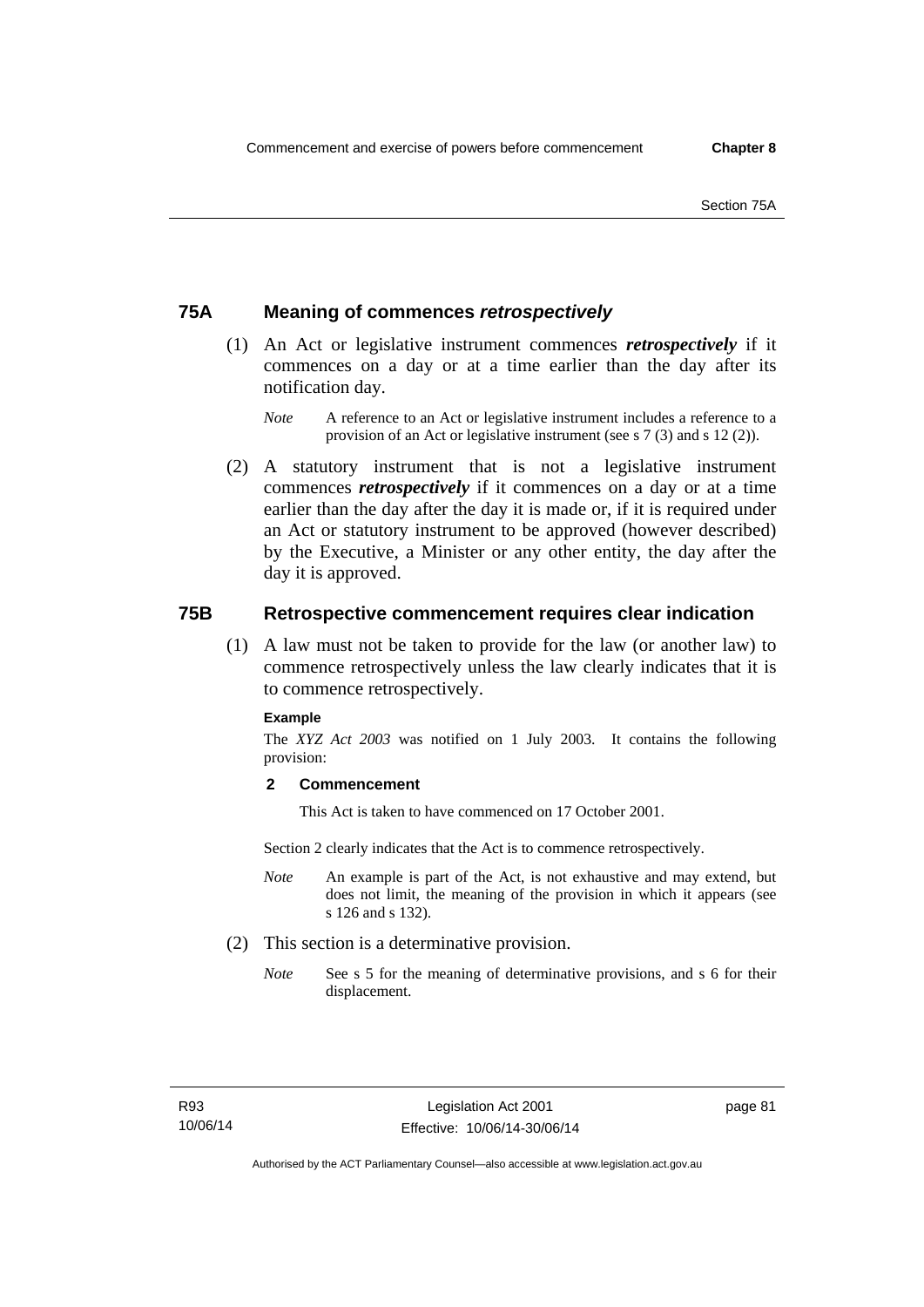## **76 Non–prejudicial provision may commence retrospectively**

- (1) A statutory instrument may provide that a non-prejudicial provision of the instrument commences retrospectively.
- (2) Unless this subsection is displaced by, or under authority given by, an Act, a statutory instrument cannot provide that a prejudicial provision of the instrument commences retrospectively.

#### **Example**

The *Locust Damage Compensation Determination 2003* (a hypothetical disallowable instrument) sets out (among other things) the people who are eligible for compensation under a compensation fund. Previously, there was no restriction on who was eligible. The determination provides that it is taken to have commenced on 1 July 2003, but it is not notified until 15 August 2003. There is nothing in the Act under which the determination is made (or any other Act) that authorises the retrospective commencement.

The provision of the determination that limits who can apply for compensation is a prejudicial provision (ie it adversely affects some people's right to receive compensation) and cannot commence retrospectively. Instead, it would commence on the day after the determination's notification day (see s 73 (3)).

- (3) This section is a determinative provision.
	- *Note* See s 5 for the meaning of determinative provisions, and s 6 for their displacement.
- (4) In this section:

*non-prejudicial provision* means a provision that is not a prejudicial provision.

*prejudicial provision* means a provision that operates to the disadvantage of a person (other than the Territory or a territory authority or instrumentality) by—

- (a) adversely affecting the person's rights; or
- (b) imposing liabilities on the person.

R93 10/06/14

Authorised by the ACT Parliamentary Counsel—also accessible at www.legislation.act.gov.au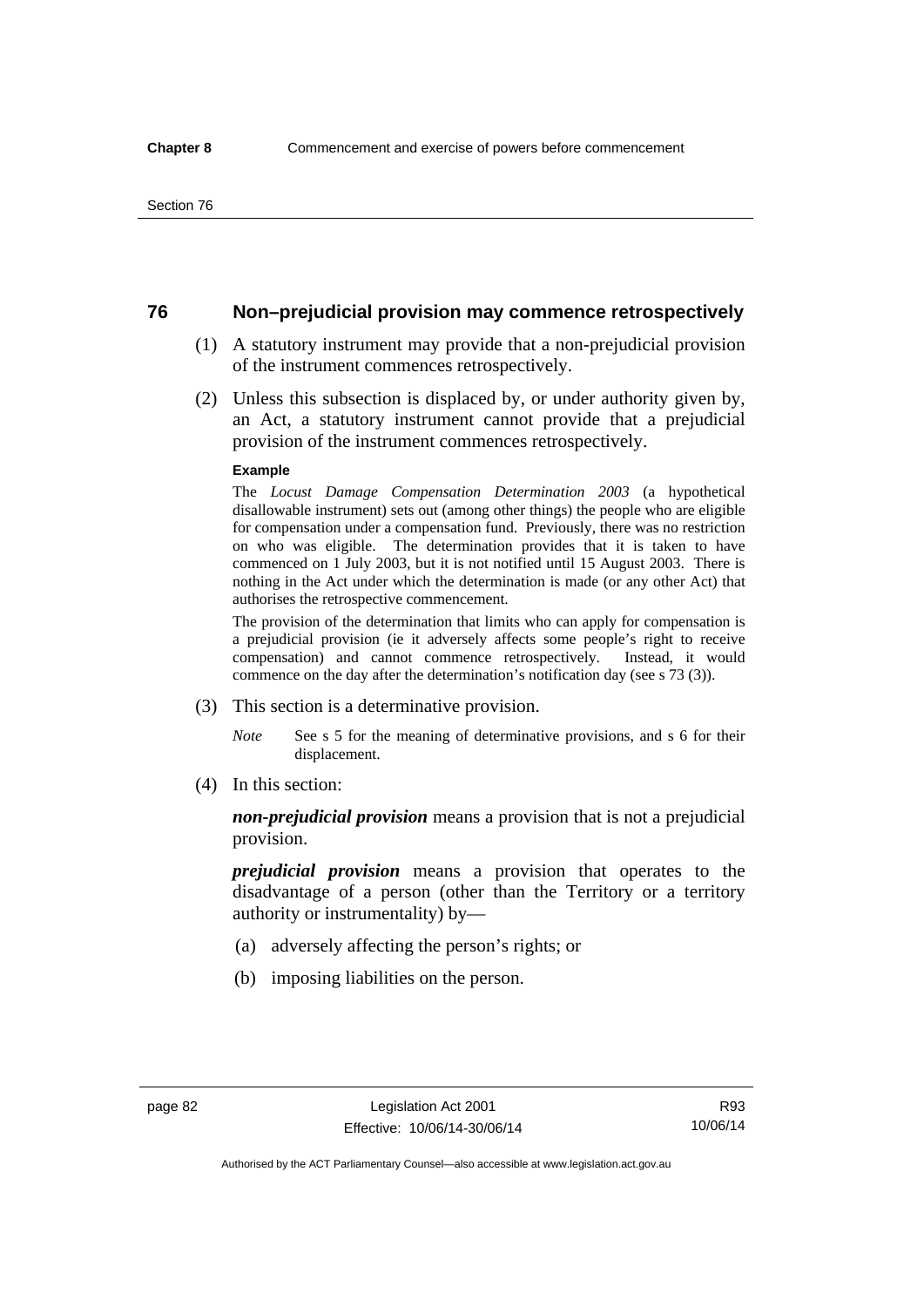## **77 Commencement by commencement notice**

- (1) If a law is expressed to commence on a day fixed or otherwise determined by a notice—
	- (a) a single day, or a time on a single day, may be fixed or determined; or
	- (b) different days or times may be fixed or determined for different provisions.

#### **Example**

The *Hypothetical Act 2001* is expressed to commence on a day to be fixed by the Minister by written notice. Unless the Act has commenced automatically in accordance with s 79 (Automatic commencement of postponed law), any of the following arrangements for commencement would be possible:

- (a) a notice could fix a single day (eg 5 June 2001) for the entire Act to commence;
- (b) a notice could fix a time on a single day (eg 8 pm on 5 June 2001) for the entire Act to commence;
- (c) a notice could fix different days or times for the different provisions of the Act to commence (eg pt 7, pt 9 and sch 4 commence on 5 June 2001, pt 11 commences at 5 pm on 30 June 2001, and the remaining provisions of the Act commence on 1 July 2001);
- (d) a notice could fix a single day (eg 5 June 2001) or a time on a single day (eg 8 pm on 5 June 2001) for the provisions of the Act not already commenced to come into operation.
- *Note* An example is part of the Act, is not exhaustive and may extend, but does not limit, the meaning of the provision in which it appears (see s 126 and s 132).
- (2) A commencement notice for a law is valid even if the day or time fixed or otherwise determined by the notice happens before the notice's notification day.
- (3) If the day or time fixed or otherwise determined by a commencement notice for a law happens on or before the notice's notification day, the law commences on the day after the notice's notification day.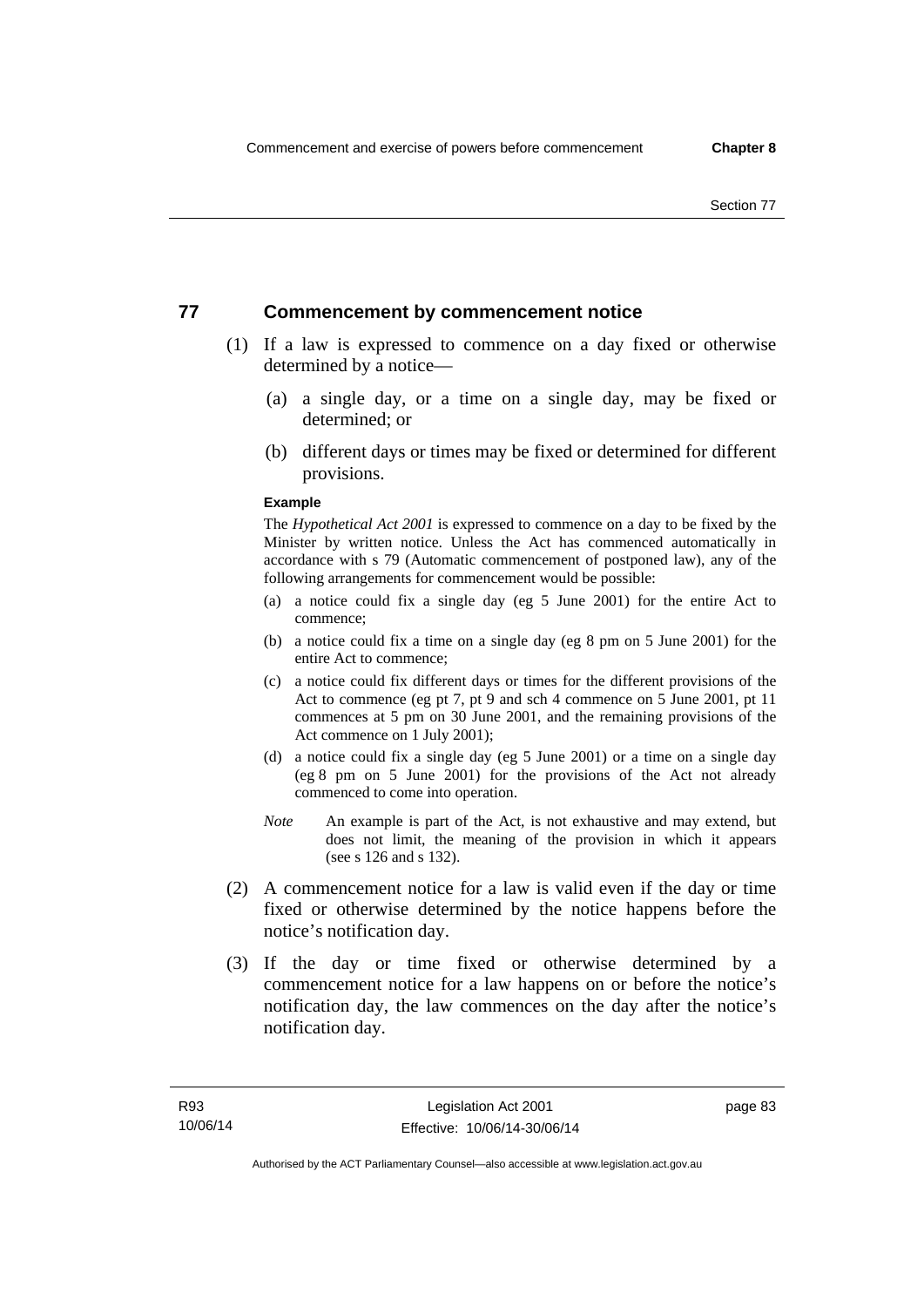- (4) However, subsection (3) does not apply to the commencement notice if—
	- (a) the notice clearly indicates that the law is to commence at an earlier date or time; and
	- (b) the notice provides for the earlier date or time under authority given by an Act.

### **Example—par (a)**

the commencement notice provides that the law or statutory instrument is 'taken to have commenced' at the earlier date or time

- (5) This section is a determinative provision.
	- *Note* See s 5 for the meaning of determinative provisions, and s 6 for their displacement.

## **78 Separate commencement of amendments**

 (1) Amendments made by a provision of a law may be given separate commencements, whether or not the provision is self-contained.

#### **Examples**

- 1 A provision of an amending law inserts 2 sections. The sections may be given separate commencements.
- 2 A provision of an amending law inserts a section that is divided into paragraphs. The paragraphs may be given separate commencements.
- *Note* An example is part of the Act, is not exhaustive and may extend, but does not limit, the meaning of the provision in which it appears (see s 126 and s 132).
- (2) This section is a determinative provision.
	- *Note* See s 5 for the meaning of determinative provisions, and s 6 for their displacement.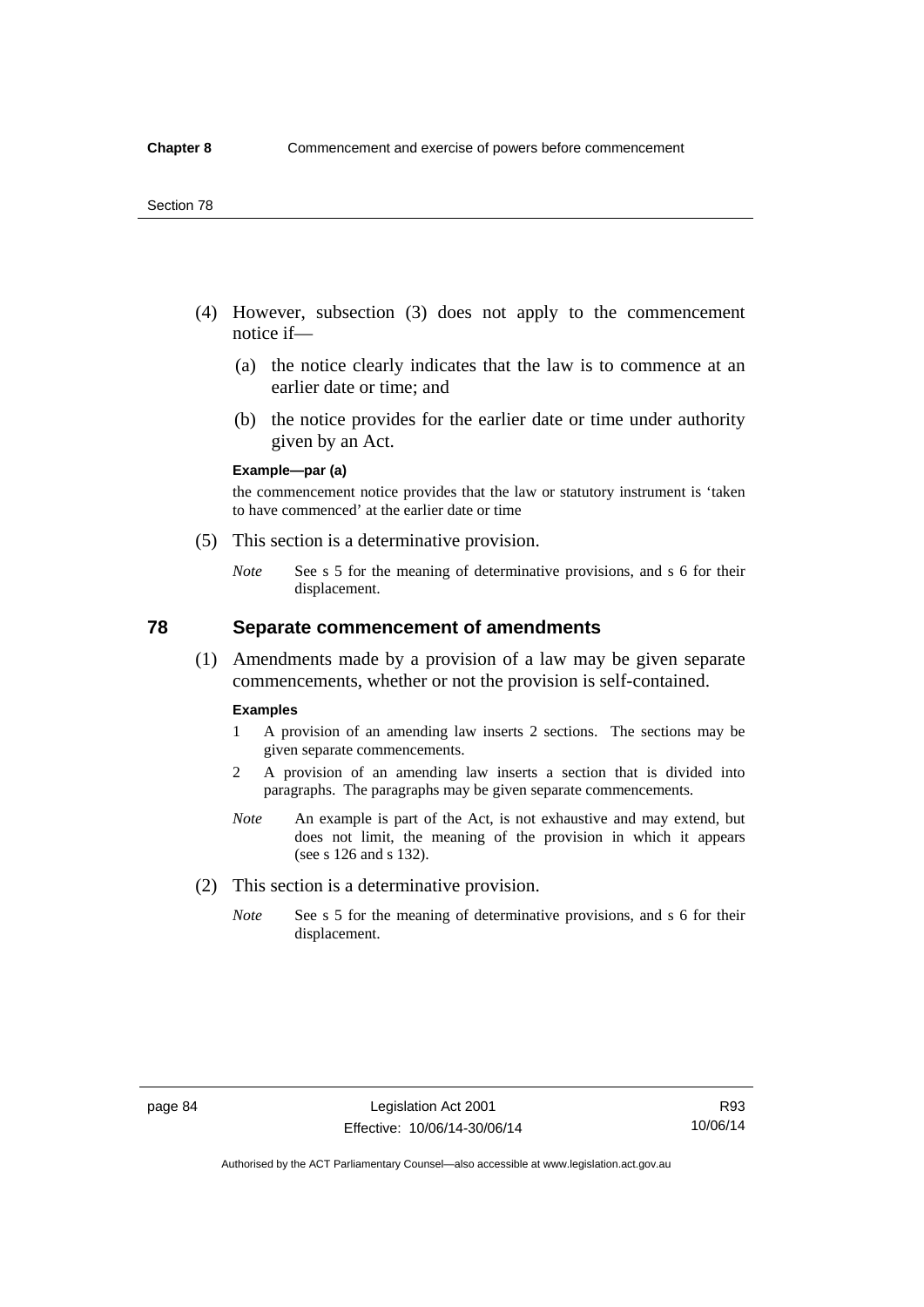## **79 Automatic commencement of postponed law**

 (1) If a postponed law has not commenced within 6 months beginning on its notification day, it automatically commences on the first day after that period.

#### **Example**

The *Hypothetical Act 2001* was notified on 5 July 2001 and was expressed to commence on a day to be fixed by the Minister by written notice. If the Act had not commenced by notice on or before 4 January 2002, it would automatically commence on 5 January 2002.

- *Note* An example is part of the Act, is not exhaustive and may extend, but does not limit, the meaning of the provision in which it appears (see s 126 and s 132).
- (2) This section applies to a law unless it is displaced by, or under authority given by, an Act or, if the postponed law is a subordinate law or disallowable instrument, the postponed law.
- (3) This section is a determinative provision.
	- *Note* See s 5 for the meaning of determinative provisions, and s 6 for their displacement.
- (4) In this section:

*enact* includes make.

*law* means an Act, subordinate law, disallowable instrument or notifiable instrument.

*Note* A reference to an Act, subordinate law, disallowable instrument or notifiable instrument includes a reference to a provision of the Act, law or instrument (see s 7, s 8, s 9 and s 10).

*notification day*, for a postponed law, means the notification day  $of$ 

- (a) if the postponed law is a law—the law; or
- (b) if the postponed law is a provision of a law—the law that enacts the provision.

page 85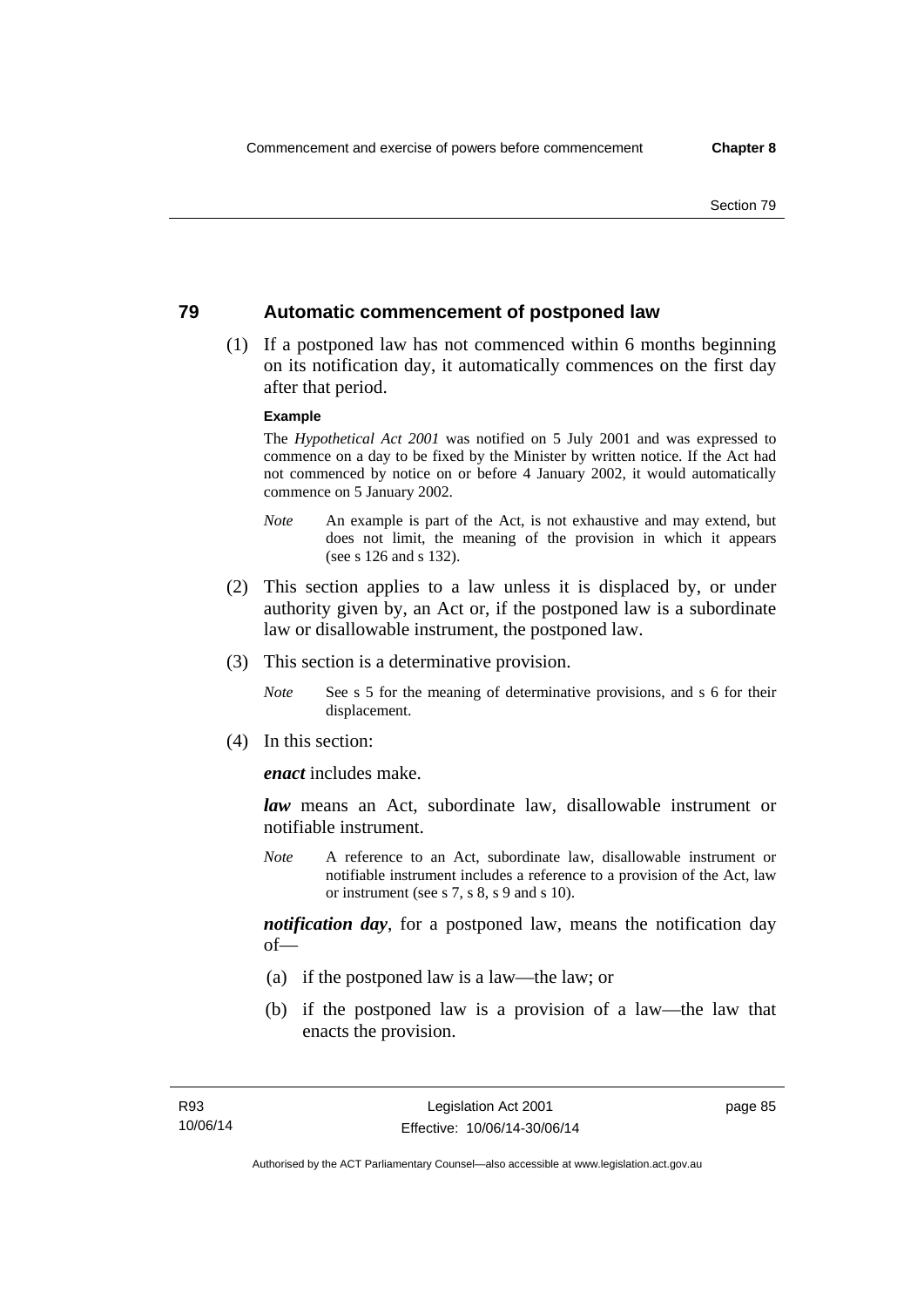#### Section 79A

*postponed law* means a law that does not commence on its notification day because a law postpones its commencement until a day or time fixed or determined by a commencement notice.

## **79A Commencement of amendment of uncommenced law**

- (1) This section applies if a law (the *amending law*) amends a law that has not commenced (the *uncommenced law*).
- (2) The amendment of the uncommenced law does not of itself commence that law.
- (3) The amendment made by the amending law commences on the commencement of the uncommenced law.
- (4) This section is a determinative provision.
	- *Note* See s 5 for the meaning of determinative provisions, and s 6 for their displacement.

## **80 References to** *commencement* **of law**

In a law, a reference to the *commencement* of the law, or another law, (the *law concerned*) is a reference to—

- (a) if the provisions of the law concerned (other than those providing for its name and commencement) commence, or are required to commence, on a single day or at a single time—the commencement of the remaining provisions; or
- (b) if paragraph (a) does not apply and the reference is in a provision of the law concerned—the commencement of the provision; or
- (c) in any other case—the commencement of the relevant provision of the law concerned.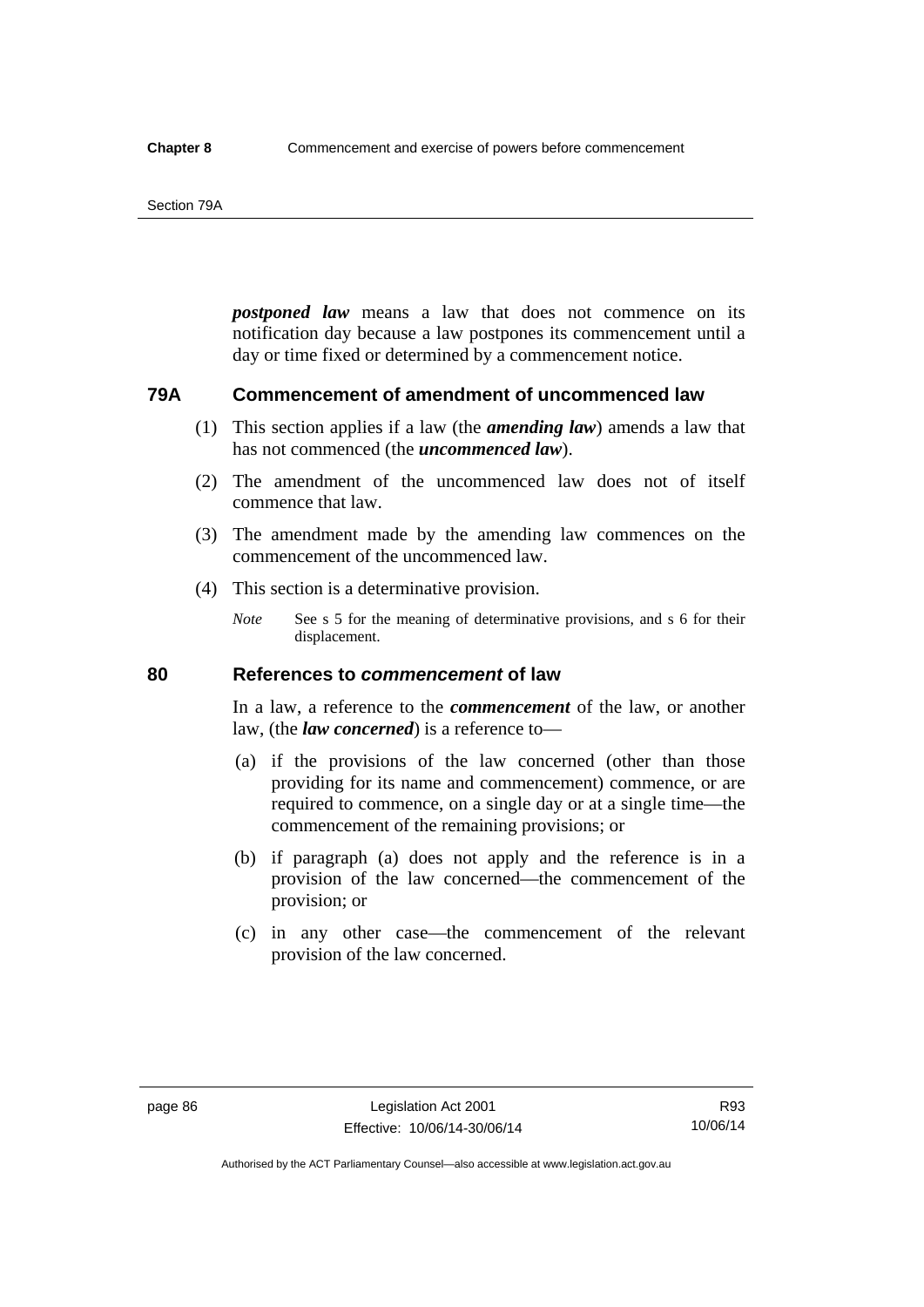## **81 Exercise of powers between notification and commencement**

- (1) This section applies to a power to make an appointment or statutory instrument, or to do anything else, in the following situations:
	- (a) the power is given by a law (the *authorising law*) that has been notified but has not commenced;
	- (b) the power is given by a law (the *authorising law*) as amended by another law (the *amending law*) and the laws have been notified, but all or any of them have not commenced.

### **Examples—powers to which section applies**

- 1 power to delegate a function
- 2 power to give or issue an approval, consent, licence, permit or other authority (however described)
- 3 power to make an acting appointment
- 4 power to issue guidelines
- *Note* An example is part of the Act, is not exhaustive and may extend, but does not limit, the meaning of the provision in which it appears (see s 126 and s 132).
- (2) To remove any doubt and without limiting subsection (1), this section applies to any of the following powers if the power is to be exercised in relation to an entity to be established by the authorising law or the authorising law as amended by the amending law:
	- (a) a power to make an appointment to the entity;
	- (b) a power to make a statutory instrument for the purposes of the entity;
	- (c) a power to do anything else in relation to the entity.

### **Example**

This section applies to powers under an authorising law to be exercised in relation to the conduct of an election for members of a board to be established as a corporation by the authorising law.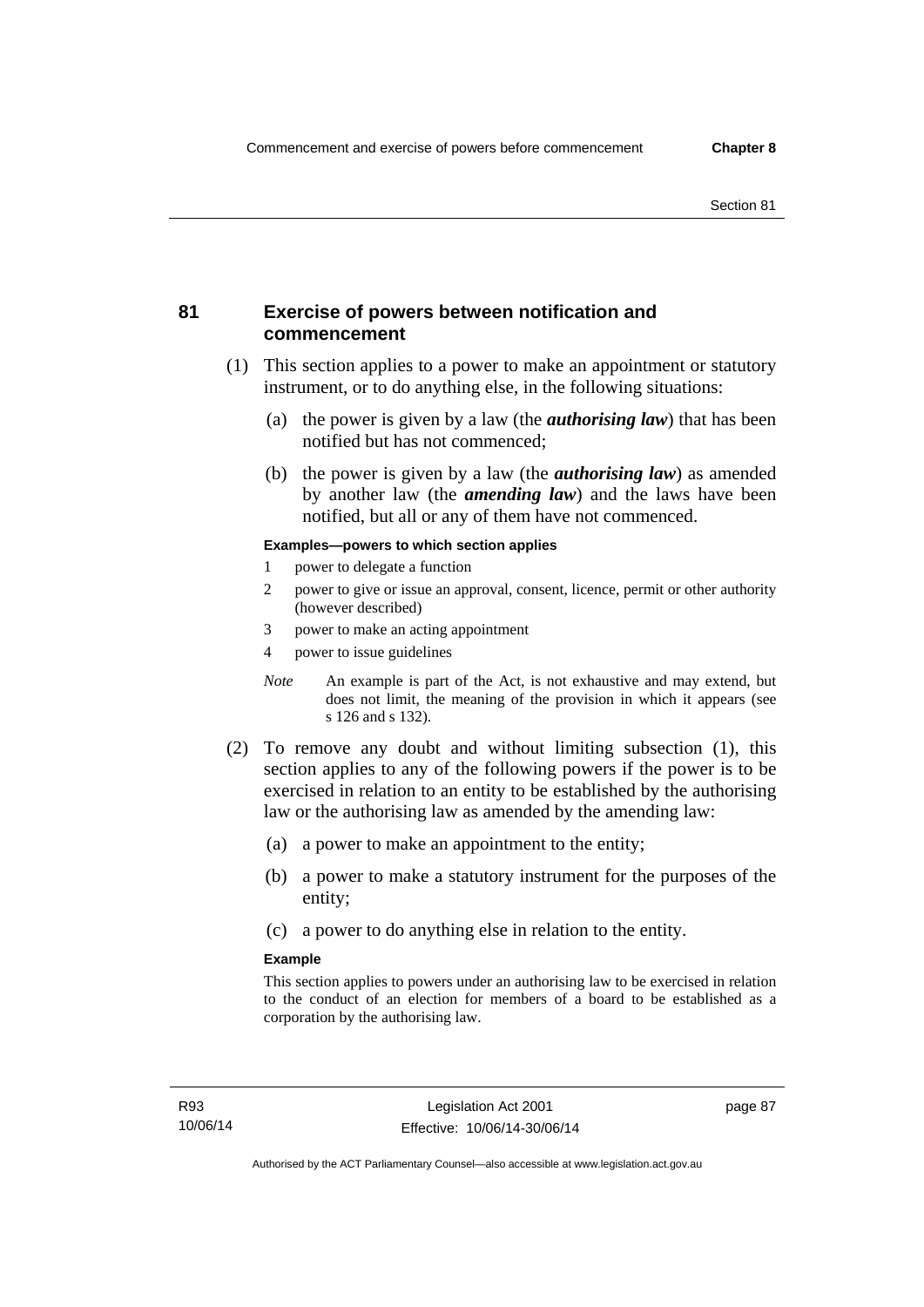#### Section 81

- (3) The power may be exercised at any time even though the authorising law, or the authorising law and amending law (or either of them), is not in force at the time.
- (4) For the exercise of the power, the authorising law, or the authorising law and amending law, are taken to be in force at the time of the exercise of the power.
- (5) Also, anything else may be done under the power at any time for the purpose of bringing, or in relation to bringing, the authorising law, or the authorising law as amended by the amending law, into operation.
- (6) If an appointment or statutory instrument made under this section declares that this subsection applies to it, then, unless the appointment or instrument commences on a different date or at a different time under another provision of this chapter, the appointment or instrument commences on—
	- (a) for an appointment or statutory instrument that is a legislative instrument—the day after its notification day; or
	- (b) for any other appointment or statutory instrument—the day after the day it is made or, if it is required under an Act or statutory instrument to be approved (however described) by the Executive, a Minister or any other entity, the day after the day it is approved.
- (7) In any other case, an appointment or statutory instrument made under this section commences on the latest of the following:
	- (a) the commencement of the authorising law or, if subsection (1) (b) applies and the amending law commences after the authorising law, the commencement of the amending law;
	- (b) on the day or at the time the appointment or instrument would have commenced if it had not been made under this section.

Authorised by the ACT Parliamentary Counsel—also accessible at www.legislation.act.gov.au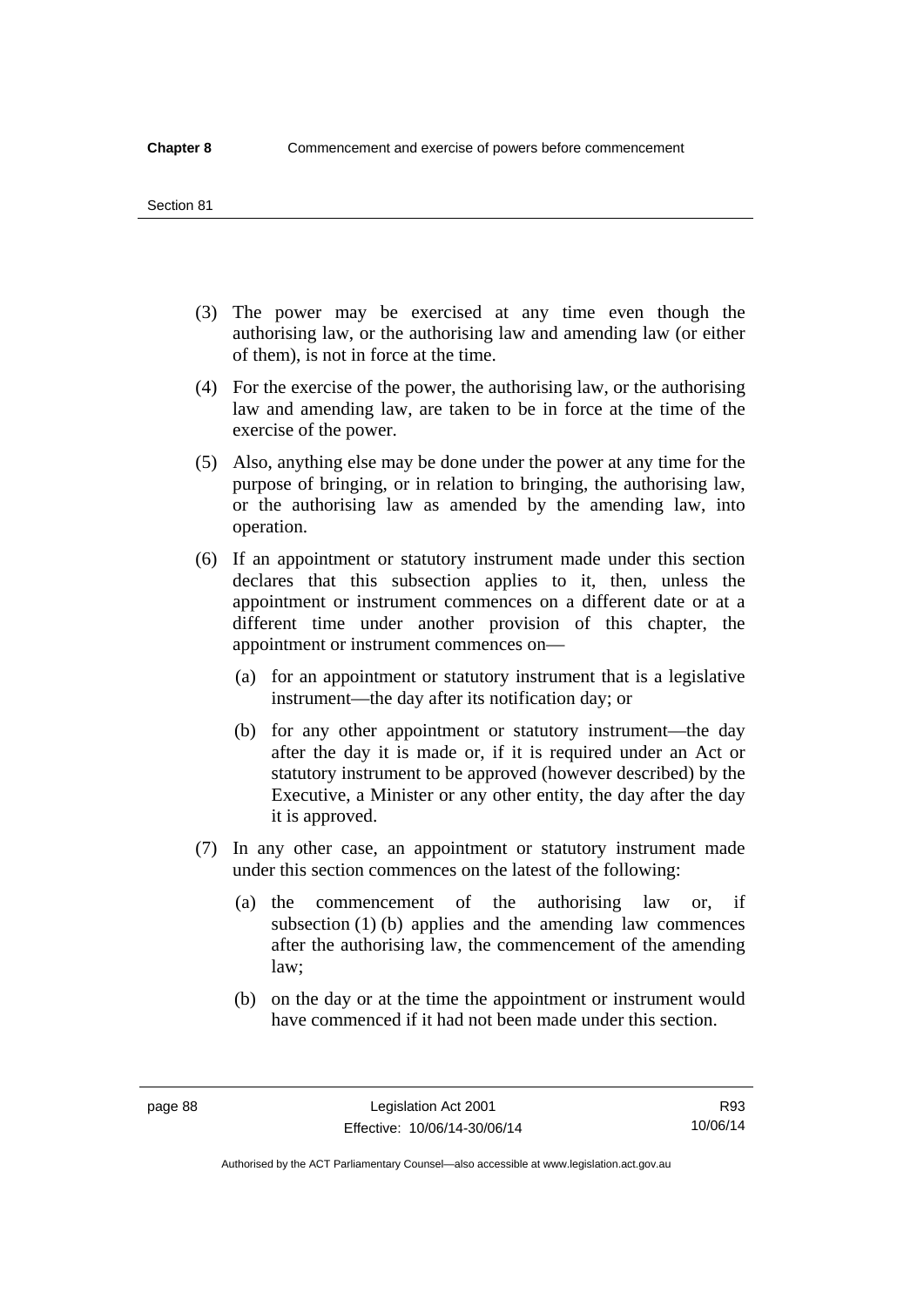- (8) In the application of this section to a statutory instrument that is not a legislative instrument, a reference to the instrument being *notified*  is a reference to the instrument being made or, if it is required under an Act or statutory instrument to be approved (however described) by the Executive, a Minister or any other entity, to the instrument being approved.
- (9) This section is a determinative provision.
	- *Note* See s 5 for the meaning of determinative provisions, and s 6 for their displacement.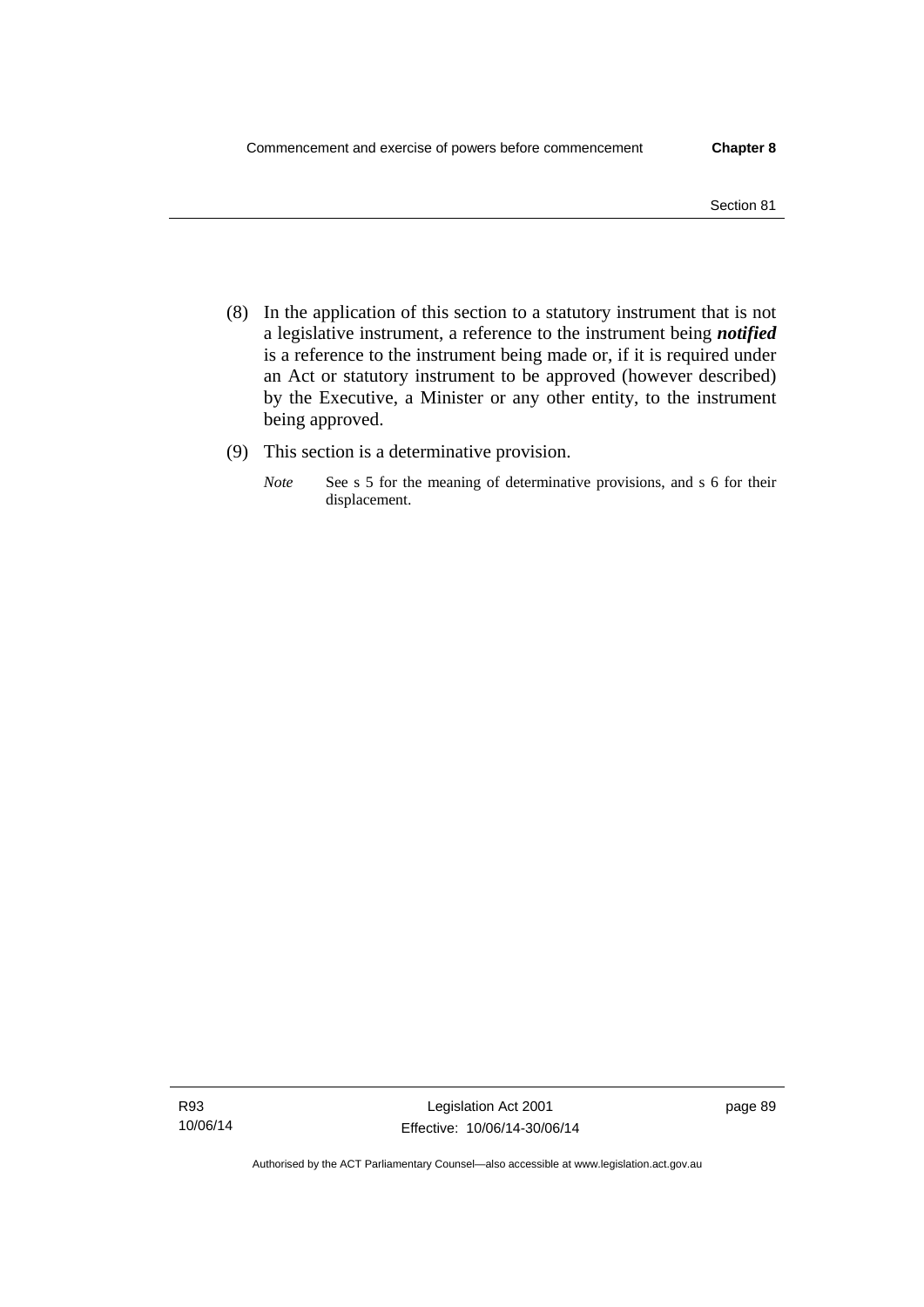Section 82

# **Chapter 9 Repeal and amendment of laws**

# **Part 9.1 General**

## **82 Definitions—ch 9**

In this chapter:

*amend* includes modify.

*law* means an Act or statutory instrument.

*Note* A reference to an Act or statutory instrument includes a reference to a provision of the Act or instrument (see s 7 and s 13).

*repeal* includes lapse and expire.

## **83 Consequences of amendment of statutory instrument by Act**

- (1) If an Act amends a statutory instrument, the instrument may be amended or repealed as if the amendment had been made by another statutory instrument of that kind.
- (2) This section is a determinative provision.
	- *Note* See s 5 for the meaning of determinative provisions, and s 6 for their displacement.

## **84 Saving of operation of repealed and amended laws**

- (1) The repeal or amendment of a law does not—
	- (a) revive anything not in force or existing when the repeal or amendment takes effect; or
	- (b) affect the previous operation of the law or anything done, begun or suffered under the law; or
	- (c) affect an existing right, privilege or liability acquired, accrued or incurred under the law.

R93 10/06/14

Authorised by the ACT Parliamentary Counsel—also accessible at www.legislation.act.gov.au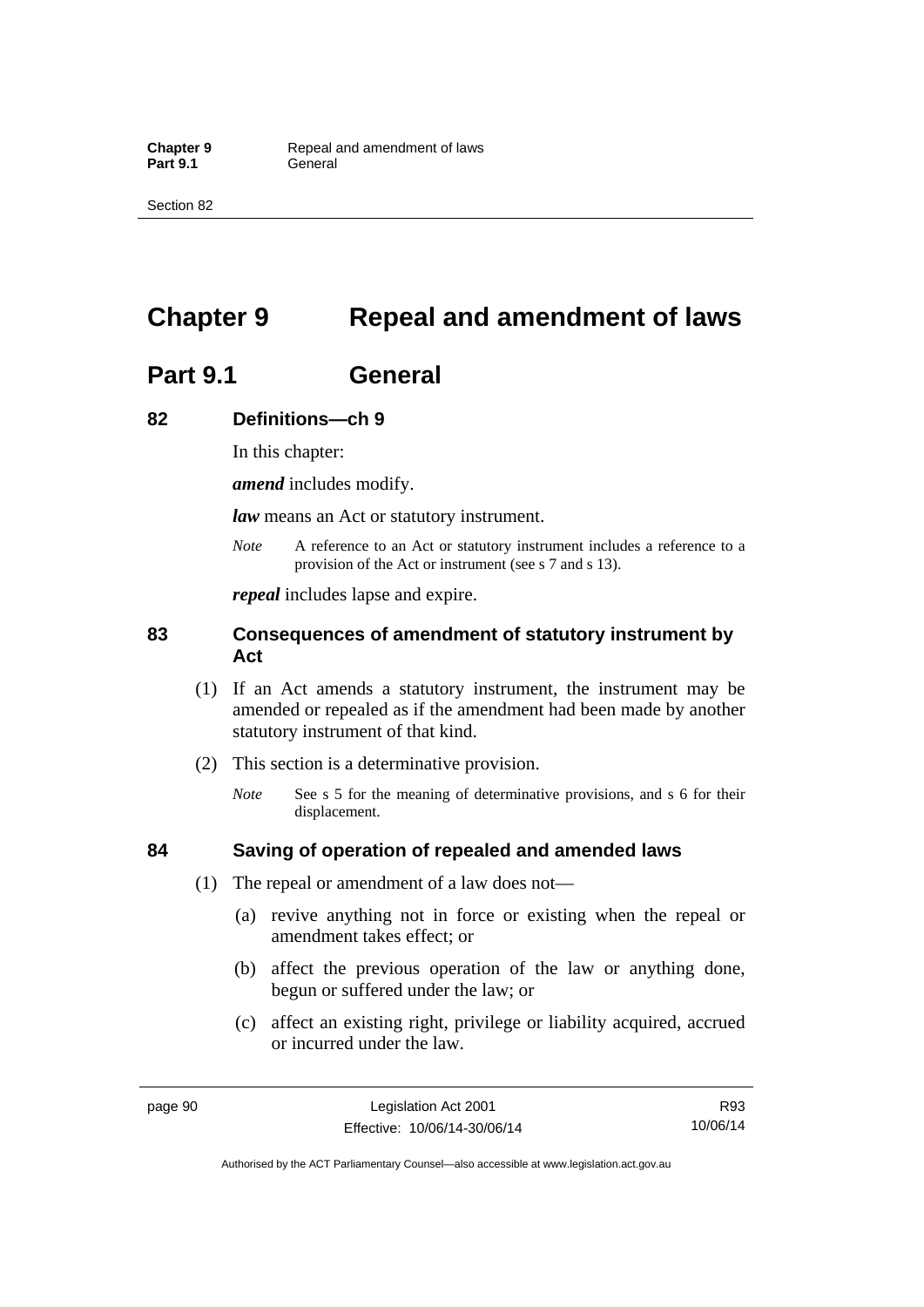- (2) An investigation, proceeding or remedy in relation to an existing right, privilege or liability under the law may be started, exercised, continued or completed, and the right, privilege or liability may be enforced and any penalty imposed, as if the repeal or amendment had not happened.
- (3) Without limiting subsections (1) and (2), the repeal or amendment of a law does not affect—
	- (a) the proof of anything that has happened; or
	- (b) any right, privilege or liability saved by the law.
- (4) This section does not limit any other provision of this chapter and is in addition to any provision of the law by which the repeal or amendment is made.
- (5) This section is a determinative provision.
	- *Note* See s 5 for the meaning of determinative provisions, and s 6 for their displacement.
- (6) In this section:

*liability* includes liability to penalty for an offence against the law.

*penalty* includes punishment and forfeiture.

*privilege* includes immunity.

right includes capacity, interest, status and title.

## **84A Creation of offences and changes in penalties**

- (1) If a law makes an act or omission an offence, the act or omission is only an offence if done or not done after the law commences.
- (2) If a law increases the maximum or minimum penalty, or the penalty, for an offence, the increase applies only to an offence committed after the law commences.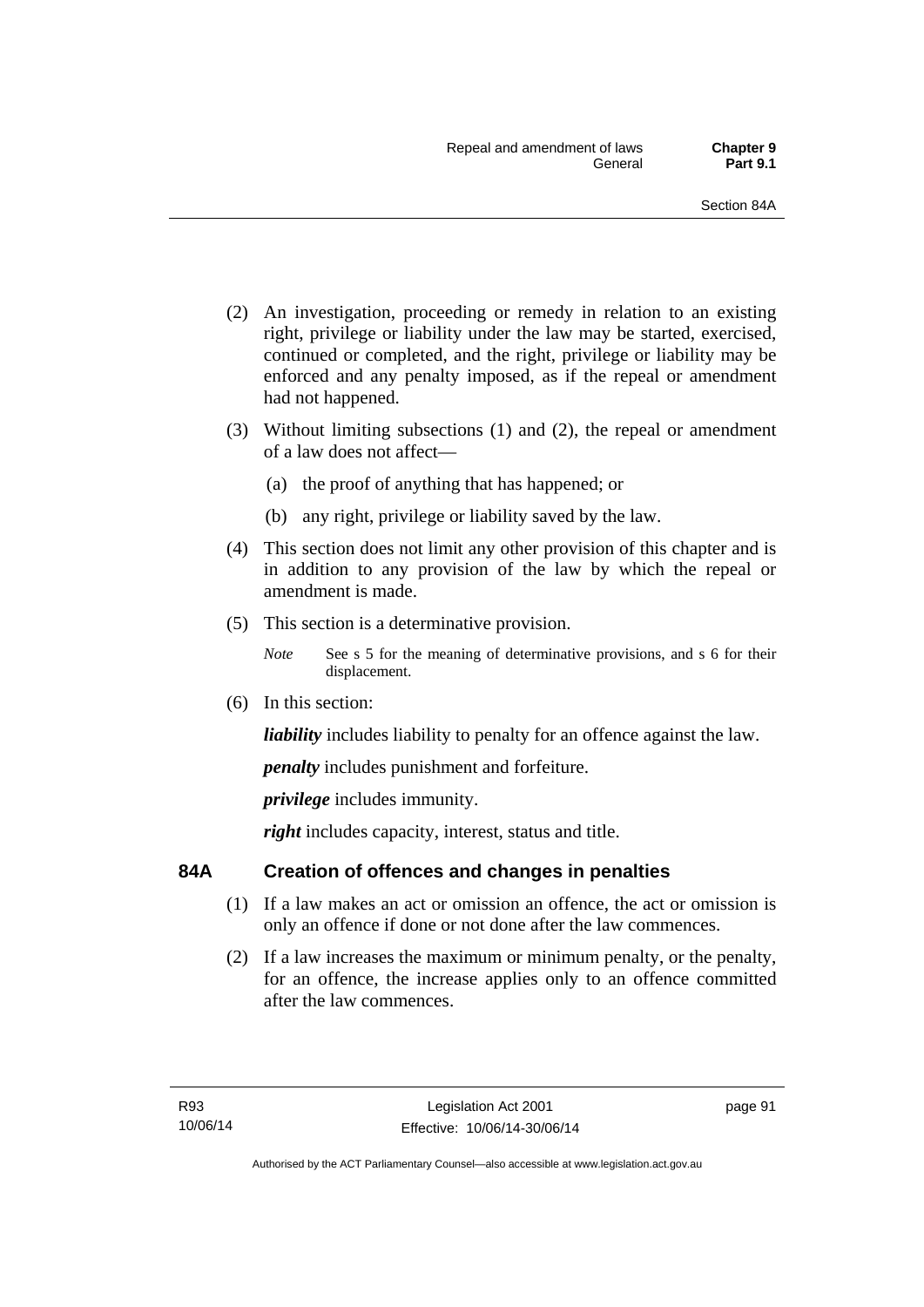- (3) If a law reduces the maximum or minimum penalty, or the penalty, for an offence, the reduction applies to an offence committed before or after the law commences, but does not affect any penalty imposed before the law commences.
- (4) In this section:

*law* means an Act or subordinate law.

- *Note* A reference to an Act or statutory instrument includes a reference to a provision of the Act or instrument (see s 7 and s 8).
- (5) This section is a determinative provision.
	- *Note* See s 5 for the meaning of determinative provisions, and s 6 for their displacement.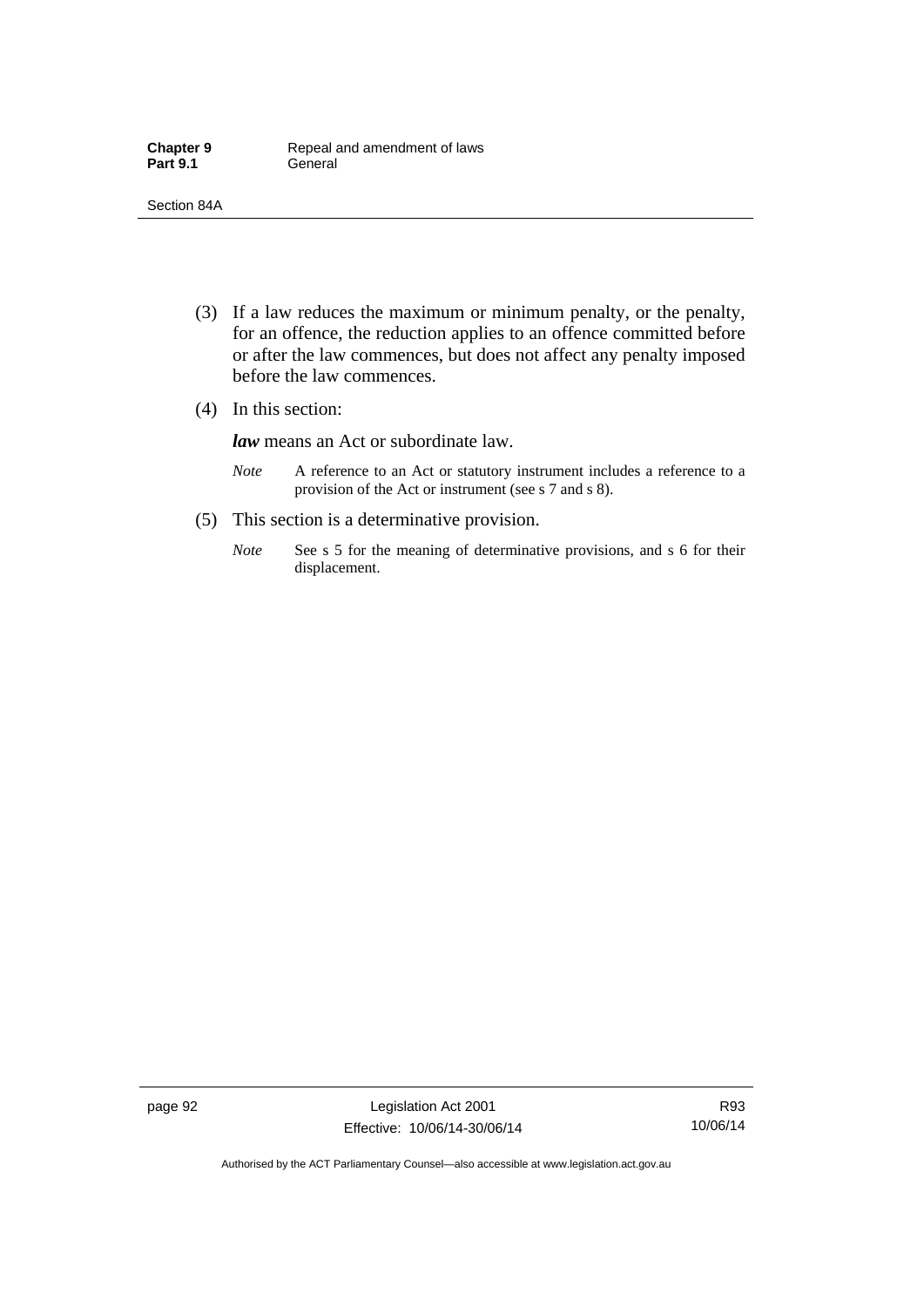## **Part 9.2 Repeal**

### **85 When repeal takes effect**

- (1) This section applies if a law is repealed on a day.
- (2) If the law is remade on that day (with or without changes), the repeal takes effect when the remade law commences.

 (3) If the law is not remade on that day (with or without changes), the law continues in force until the end of the day and the repeal takes effect at midnight on the day.

### **86 Repealed and amended laws not revived on repeal of repealing and amending laws**

 (1) If a law (the *first law*) is repealed by another law (the *other law*), the first law is not revived only because the other law is repealed.

#### **Examples**

- 1 Act A repeals Act B. Act A is repealed. The repeal of Act A does not revive Act B.
- 2 Act A repeals Act B. Act A is automatically repealed under this Act, section 89 (Automatic repeal of certain laws and provisions). The repeal of Act A does not revive Act B.
- *Note* An example is part of the Act, is not exhaustive and may extend, but does not limit, the meaning of the provision in which it appears (see s 126 and s 132).

*Note* Under s 74, if a law commences on a day, it commences at the beginning of the day unless otherwise provided.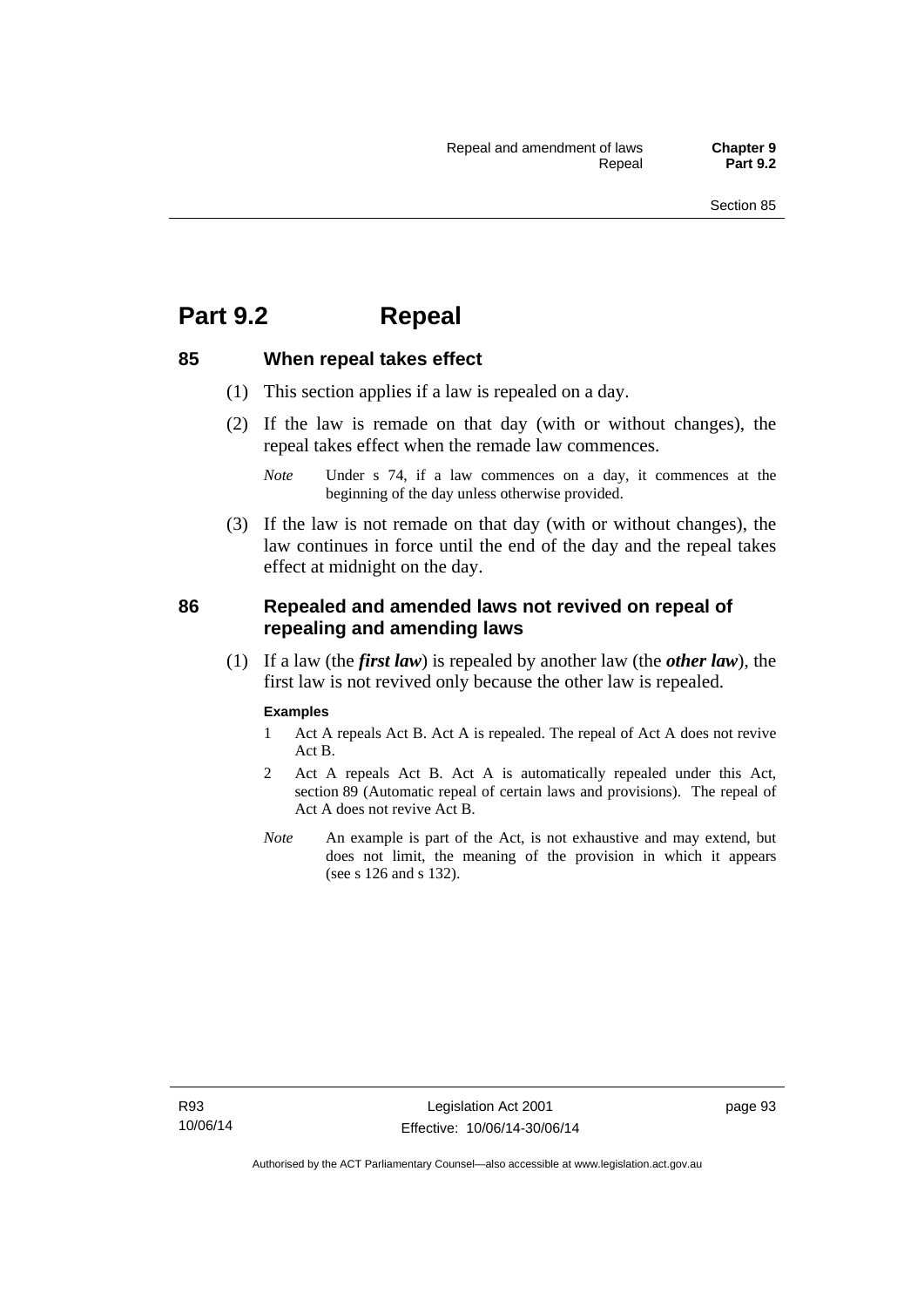(2) If a law (the *first law*) is amended by another law (the *other law*), the continuing operation of the amendments made by the other law is not affected only because the other law is repealed and, in particular, the first law is not revived in the form in which it was in before the amendments took effect only because of the repeal.

#### **Examples**

- 1 Act A amends Act B. Act A is repealed after it has commenced by a later Act C. The amendments made by Act A continue to operate, even though Act A has been repealed.
- 2 Act A amends Act B. Act A is automatically repealed under this Act, section 89. The amendments made by Act A continue to operate, even though Act A has been repealed.
- (3) This section does not limit any other provision of this chapter and is in addition to any provision of the law by which the repeal is made.
- (4) This section is a determinative provision.
	- *Note* See s 5 for the meaning of determinative provisions, and s 6 for their displacement.
- (5) In this section:

*amended* does not include modified.

*law* includes a rule of the common law (including equity).

#### **Examples**

- 1 a common law offence
- 2 a common law rule of practice or procedure
- 3 a right to equitable relief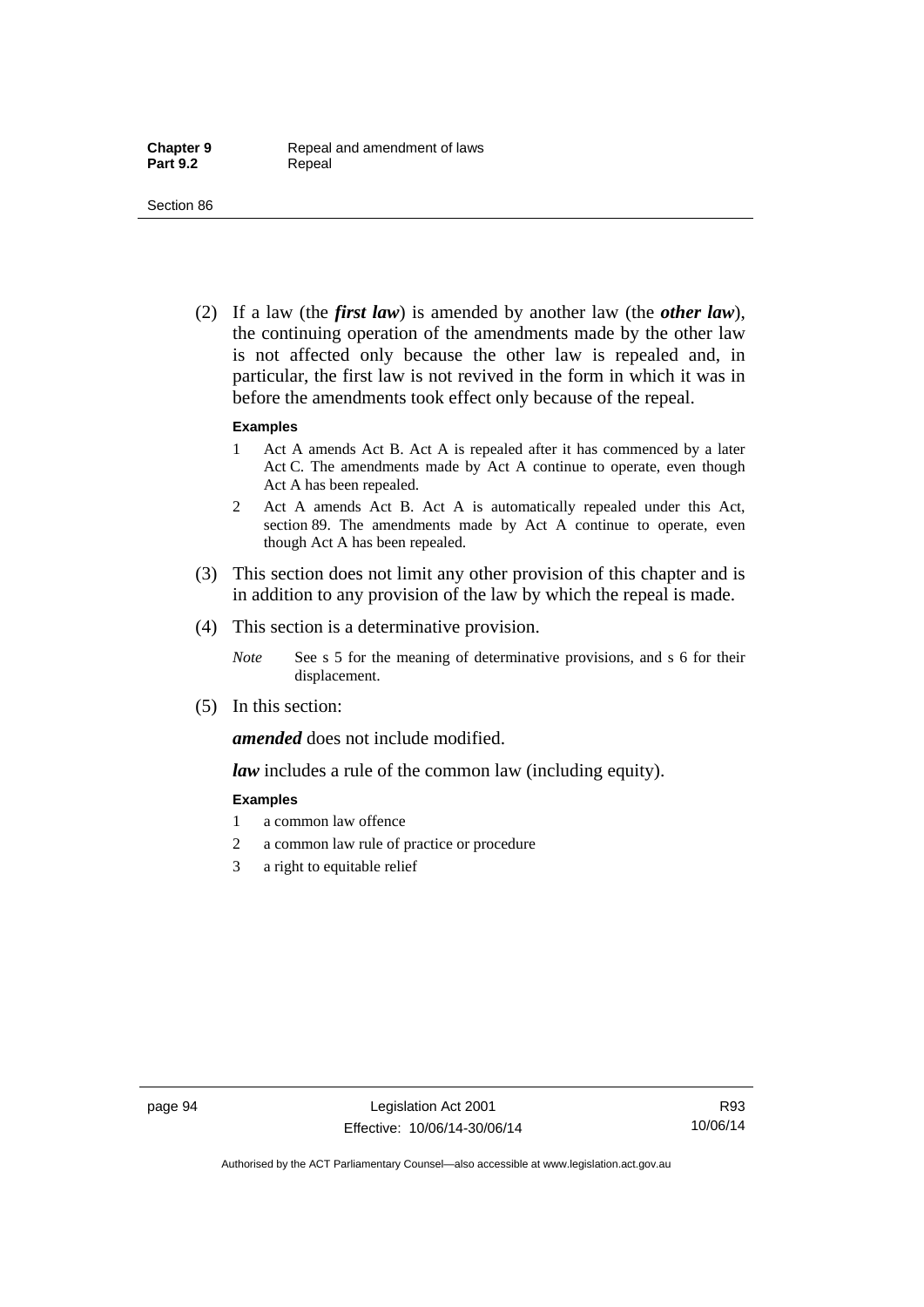### **87 Commencement not undone if repealed**

- (1) If a provision of a law providing for the commencement of the law is repealed after the law has commenced, the repeal of the provision does not affect the continuing operation of the law.
- (2) If a commencement notice providing for the commencement of a law is repealed after the law has commenced, the repeal of the notice does not affect the continuing operation of the law.
- (3) This section does not limit any other provision of this chapter and is in addition to any provision of the law by which the repeal is made.
- (4) This section is a determinative provision.
	- *Note* See s 5 for the meaning of determinative provisions, and s 6 for their displacement.

### **88 Repeal does not end effect of transitional laws etc**

- (1) The continuing operation of a transitional law or validating law is not affected only because the law is repealed.
- (2) Subsection (1) does not apply to a law that is a transitional law or validating law because of modifications that it makes to another law.
- (3) If a law (the *savings law*) declares a law (the *declared law*) to be a law to which this section applies—
	- (a) the effect of the declared law does not end only because of its repeal; and
	- (b) the effect of the savings law does not end only because of its repeal.
- (4) A declaration may be made for subsection (3) about a law whether or not the Act is a law to which subsection (1) applies.
- (5) A declaration made for subsection (3) about a law does not imply that, in the absence of a declaration about it, another law is not a law to which this section applies.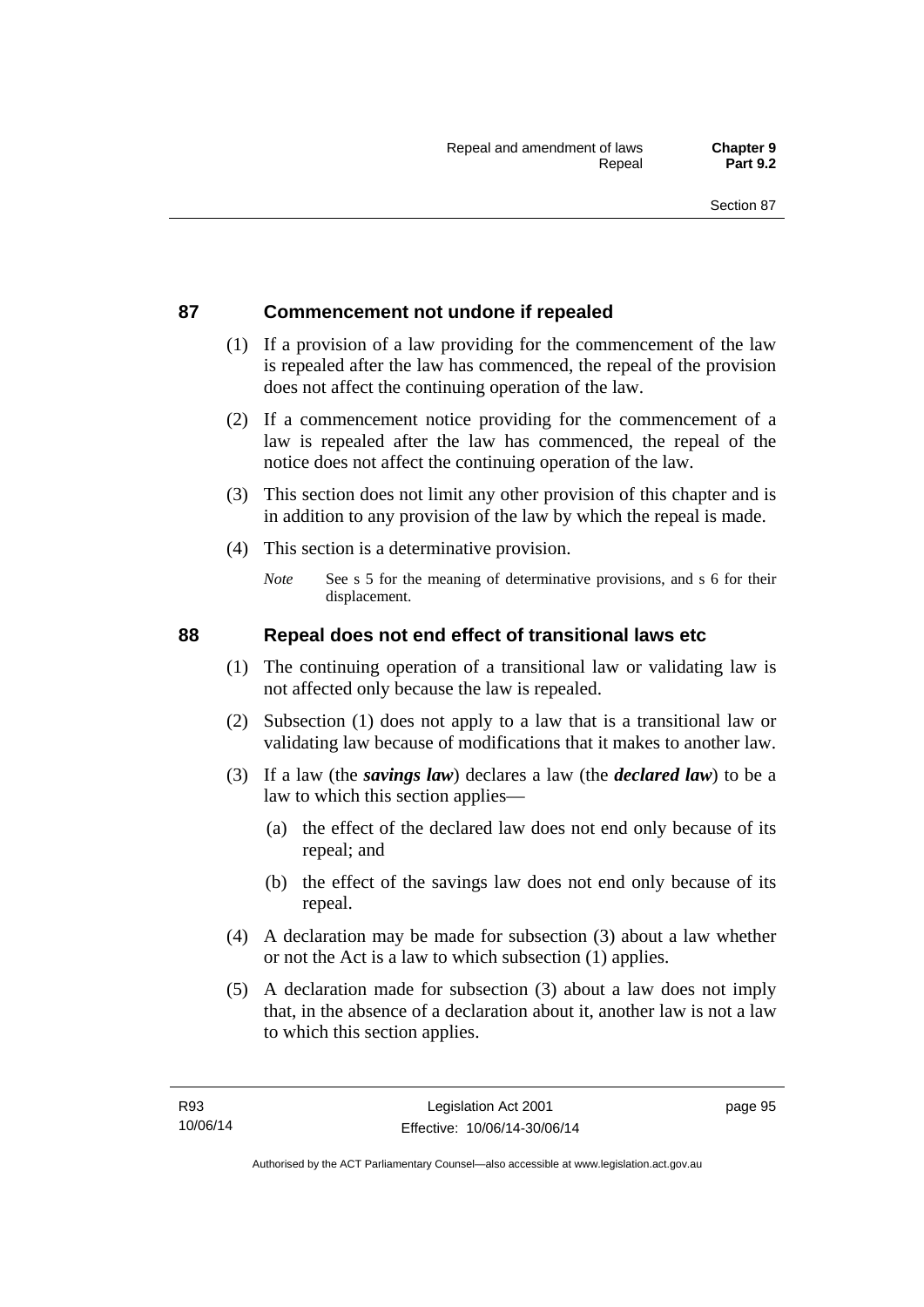- (6) This section does not limit any other provision of this chapter and is in addition to any provision of the law by which the repeal is made.
- (7) This section is a determinative provision.
	- *Note* See s 5 for the meaning of determinative provisions, and s 6 for their displacement.
- (8) To remove any doubt and without limiting section 6 (Legislation Act provisions must be applied), the application of this section to a law is not displaced only because the law is repealed and, in particular, the repeal of the law does not of itself imply an intention to displace the application of this section to the law.
- (9) In this section:

#### *transitional law* means—

- (a) a law made or expressed to be made for a transitional purpose; or
- (b) a law that makes provision consequential on a law mentioned in paragraph (a).

#### **Examples**

- 1 a provision stating that an existing licence under a repealed Act is taken to be a licence of a particular kind under another Act and authorising the imposition of conditions under the other Act
- 2 a provision stating that a provision applies to certain applications made before the commencement of an amendment or only to applications made after the commencement of an amendment
- 3 a declaration made for s (3)
- *Note 1 Transitional* is defined in the dictionary to include application and savings.
- *Note 2* An example is part of the Act, is not exhaustive and may extend, but does not limit, the meaning of the provision in which it appears (see s 126 and s 132).

R93 10/06/14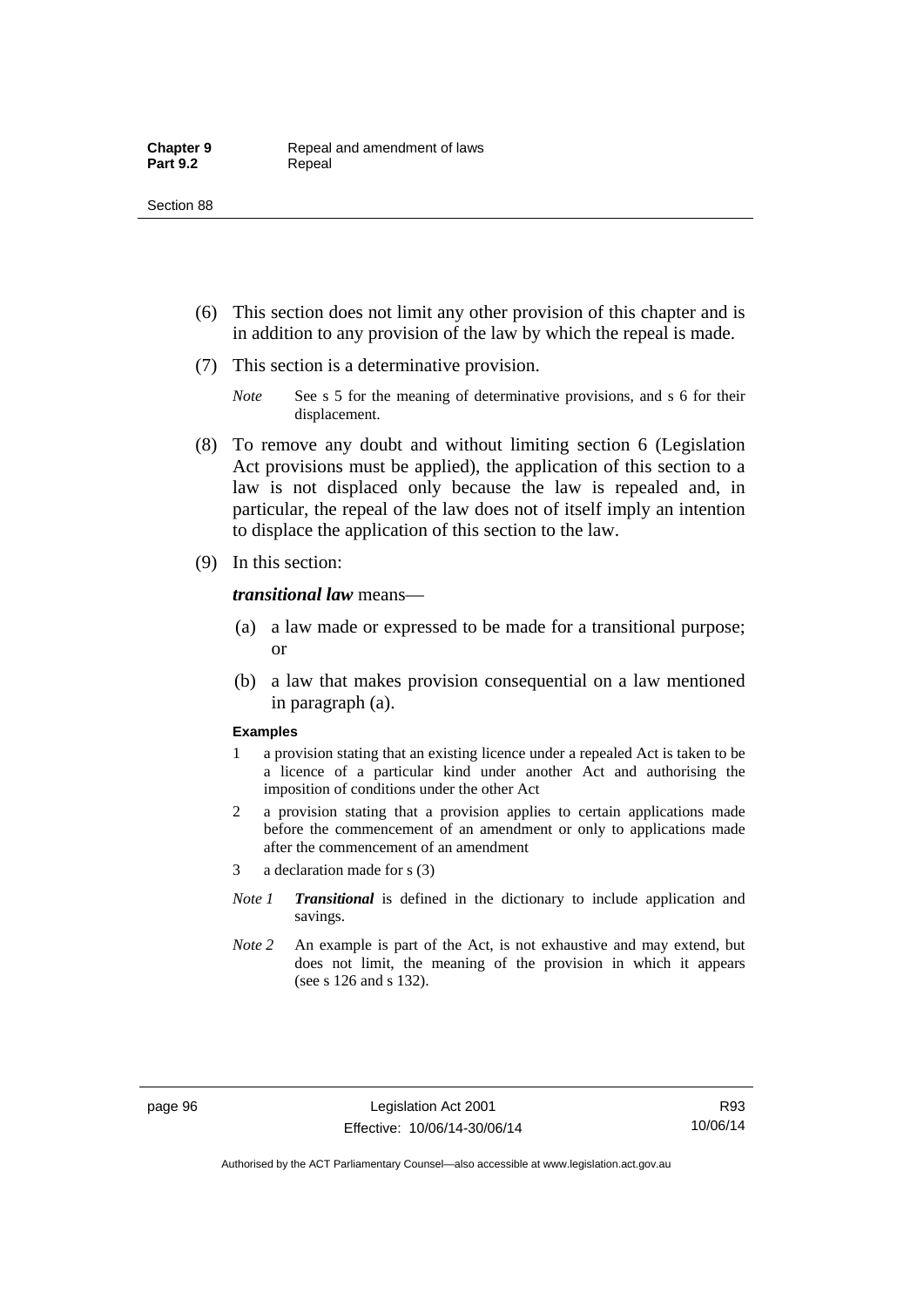#### *validating law* means—

- (a) a law that validates something that is or may be invalid; or
- (b) a law that makes provision consequential on a law mentioned in paragraph (a).

#### **Examples**

- 1 a provision declaring an instrument to have been validly made and acts done in reliance on the instrument to have been validly done
- 2 a provision stating that an instrument that is declared valid is taken to have been amended in a particular way

### **89 Automatic repeal of certain laws and provisions**

- (1) An amending law is automatically repealed on the day after—
	- (a) all of its provisions have commenced; or
	- (b) the last of its provisions that have not commenced are omitted or cannot commence.

#### **Example—provision that can no longer commence**

The *ABC Act 2005* includes a provision that amends the *XYZ Act 2000*. Before the provision commences, the *XYZ Act 2000* is repealed. The provision can, therefore, no longer commence.

- *Note* An example is part of the Act, is not exhaustive and may extend, but does not limit, the meaning of the provision in which it appears (see s 126 and s 132).
- (2) An appropriation Act is automatically repealed on the last day of the financial year for which it makes appropriations.
- (3) An amending provision of a law is automatically repealed immediately after all of the amendments and repeals made by it (or to which it relates) have commenced.
- (4) A commencement provision of a law is automatically repealed immediately after all of the provisions of the law have commenced.

page 97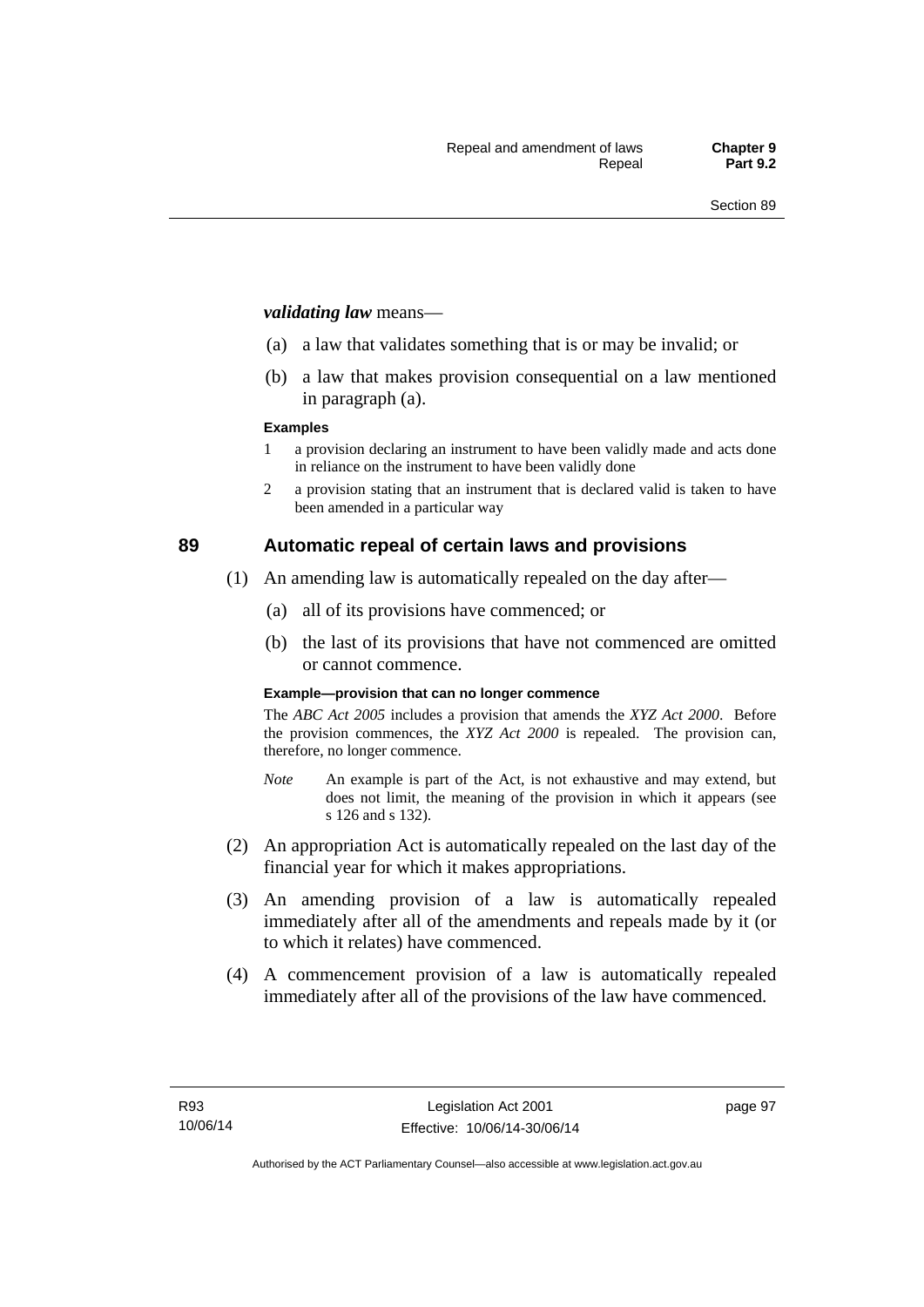- (5) A commencement notice is automatically repealed on the day after the day, or the last of the days, fixed or otherwise determined by the notice for the commencement of a law.
- (6) If an instrument making, or evidencing, an appointment (including an acting appointment) is a legislative instrument, the instrument is automatically repealed—
	- (a) on the day the appointment ends; or
	- (b) if the instrument makes 2 or more appointments that end on different days—on the day the last-ending appointment ends.
- (7) A repeal under this section has effect for all purposes, including, for example, any other provisions of this chapter about repeals.
- (8) If apart from this subsection a law would be automatically repealed on a day that is earlier than its notification day, the law is instead automatically repealed on the day after its notification day.
- (9) In the application of subsection (8) to a statutory instrument that is not a legislative instrument, a reference to the instrument's *notification day* is a reference to the day after the day it is made or, if it is required under an Act or statutory instrument to be approved (however described) by the Executive, a Minister or any other entity, the day after the day it is approved.
- (10) This section does not limit any other provision of this chapter.
- (11) This section is a determinative provision.
	- *Note* See s 5 for the meaning of determinative provisions, and s 6 for their displacement.
- (12) In this section:

*amend* does not include modify.

*amending law* means a law that consists only of provisions of the following kinds:

(a) for an Act—the Act's long title;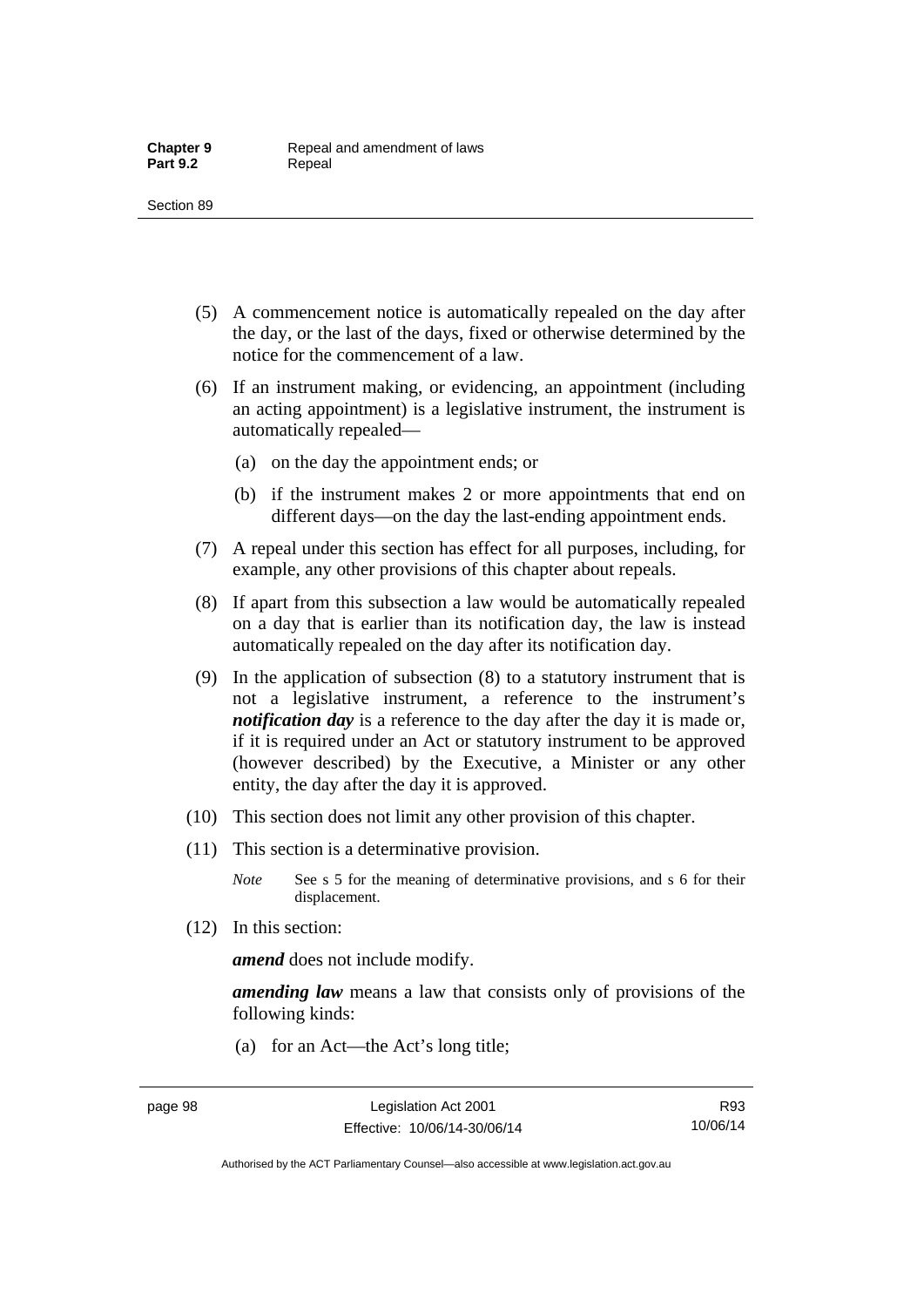- (b) a preamble or recital (however described);
- (c) a provision about the law's name;
- (d) a provision about the law's commencement;
- (e) a provision about the purposes of the law or any of its provisions;

#### **Example**

an objects provision

(f) a provision about the effect of notes;

- (g) a provision providing for the amendment or repeal of a law (including a provision identifying the amended or repealed law);
- (h) a provision declaring a law to be a law to which section 88 (Repeal does not end effect of transitional laws etc) applies;
- (i) a provision about the renumbering of a law;
- (j) a provision authorising or requiring something to be done under chapter 11 (Republication of Acts and statutory instruments).

*amending provision*, of a law, means a provision of the law that only amends or repeals a law, and includes—

- (a) any other provision (for example, a schedule) of the law that only identifies the law amended or repealed; and
- (b) any other provision (for example, a part heading) of the law that only identifies (or groups) provisions that are amended or repealed.

*Note* A note itself is not part of an Act or statutory instrument (see s 127).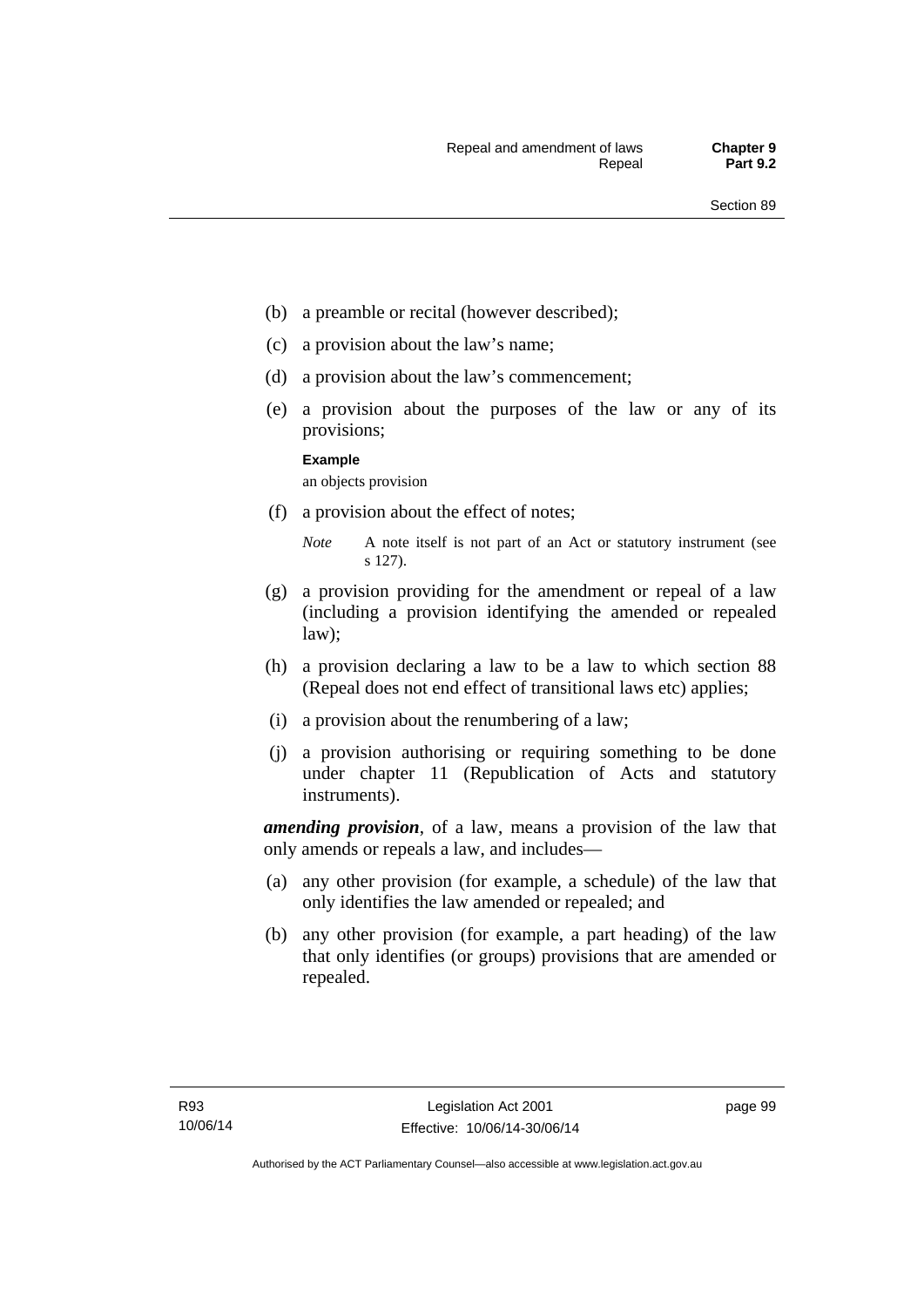#### *appropriation Act*—see the *[Financial Management Act 1996](http://www.legislation.act.gov.au/a/1996-22)*, dictionary.

*commencement provision*, of a law, means a provision of the law that only provides for the commencement of the law.

#### **Example 1—s 89**

The *Hypothetical Amending Act 2002* repeals and amends a number of Acts. The Act contains the following provisions:

- a long title
- a provision about the Act's name
- a provision about the Act's commencement
- repealing provisions (that is, a provision stating that the Act repeals the Acts mentioned in sch 1 and a schedule (sch 1) setting out the names of the repealed Acts)
- amending provisions (that is, a provision stating that the Act amends the Acts mentioned in sch 2 and a schedule (sch 2) setting out the amended Acts and the amendments of them)
- a provision about the application of this Act, s 88 (Repeal does not end effect of transitional laws etc) to a provision being repealed
- a provision requiring an amended Act (the *XYZ Act 1990*), or a provision of the *XYZ Act 1990*, to be renumbered in the next republication of the Act under this Act.

The Act contains no other provisions. Its repealing provisions, and its other provisions apart from the naming provision, the commencement provision and the amending provisions, commence on the day after its notification day, 22 March 2002. Its amending provisions commence on a date fixed by the Minister by written notice, 12 April 2002. The Act is automatically repealed under s 89 on the day after all of its provisions have commenced, 13 April 2002.

#### **Example 2—s 89**

The *Example Act 2001* contains provisions establishing a new licensing scheme. It also amends several Acts and repeals others. Because it contains the scheme provisions, it is not an amending law covered by s (1). It is, therefore, not automatically repealed under s 89.

page 100 Legislation Act 2001 Effective: 10/06/14-30/06/14

R93 10/06/14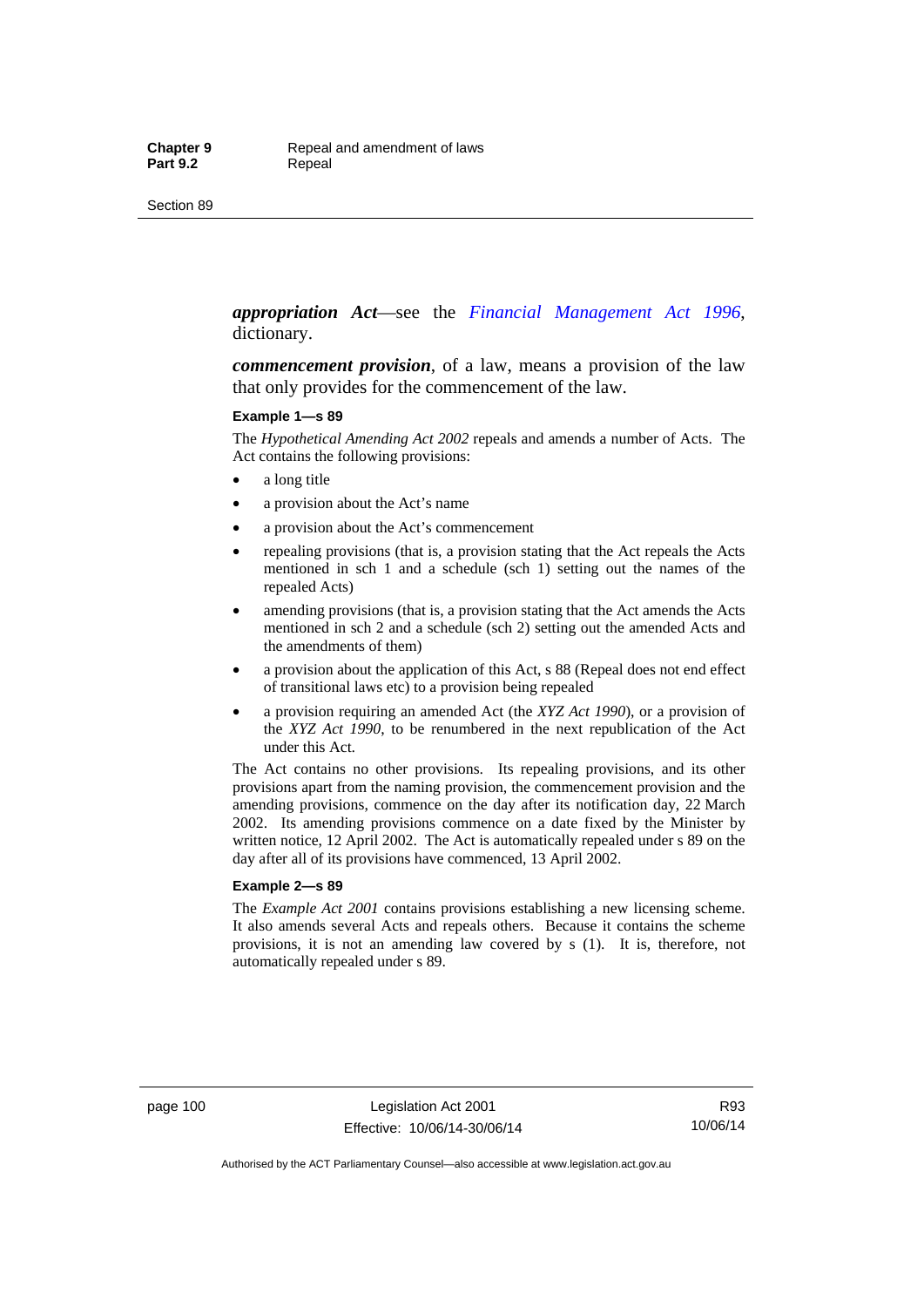#### **Example 3—s 89—see s (12), def** *amending provision*

The *Plant Diseases Act 2003* (hypothetical), pt 6 is as follows:

#### **Part 6 Repeals and consequential amendment**

#### **42 Repeal of Plant Diseases Act 1934**

The *Plant Diseases Act 1934* A1934-21 is repealed.

#### **43 Repeal of Plant Diseases Regulations 1938**

The *Plant Diseases Regulations 1938* (made on 11 February 1938) is repealed.

#### **44 Administrative Decisions (Judicial Review) Act 1989, schedule 1, new item 6**

*insert* 

6 This Act does not apply to decisions of the Minister under the *Plant Diseases Act 2003*, part 3 (Measures for the control of diseases and pests).

Under the definition of *amending provision*, the heading to pt 6, as well as the contents of pt 6, are automatically repealed under s 89.

*Note* An example is part of the Act, is not exhaustive and may extend, but does not limit, the meaning of the provision in which it appears (see s 126 and s 132).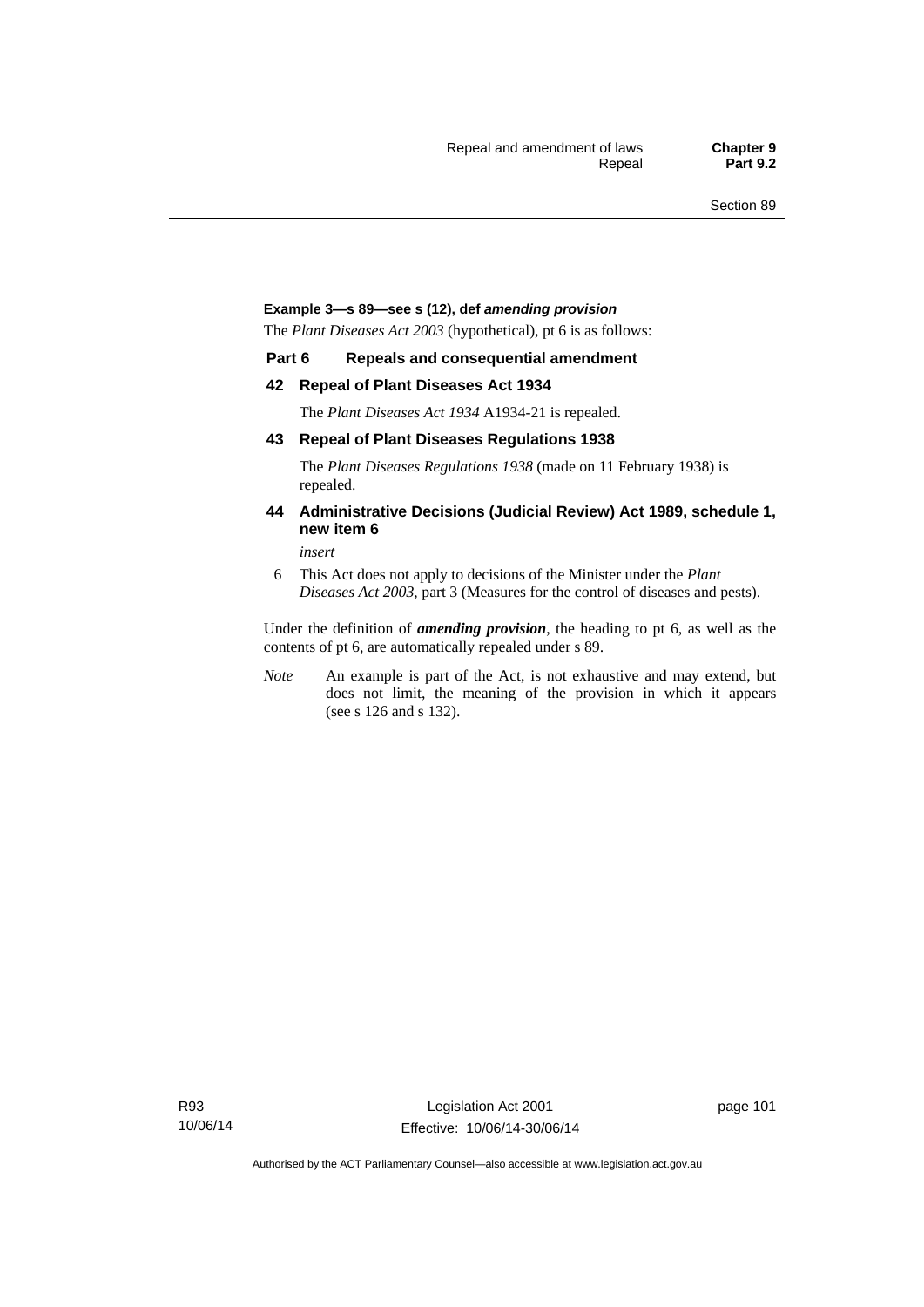## **Part 9.3 Amendment**

#### **90 Law and amending laws to be read as one**

A law and all laws amending it are to be read as one.

#### **91 Insertion of provisions by amending law**

- (1) This section applies if a law (the *amending law*) amends another law (the *amended law*) by inserting any of the following provisions, and does not exactly specify the position in the amended law where it is to be inserted:
	- (a) a chapter, part, division, subdivision, section or subsection (an *inserted chapter, part, division, subdivision, section* or *subsection*);
	- (b) a paragraph (an *inserted paragraph*);
	- (c) a subparagraph (an *inserted subparagraph*);
	- (d) a sub-subparagraph (an *inserted sub-subparagraph*);
	- (e) a definition (an *inserted definition*);
	- (f) any other provision (a *miscellaneous inserted provision*).
- (2) An inserted chapter, part, division, subdivision, section or subsection is inserted in the appropriate numerical or alphanumerical position in the amended law.
- (3) An inserted paragraph is inserted in the appropriate alphabetical position in the amended law.
- (4) An inserted subparagraph is inserted in the appropriate numerical or alphanumerical position in the amended law.
- (5) An inserted sub-subparagraph is inserted in the appropriate alphabetical position in the amended law.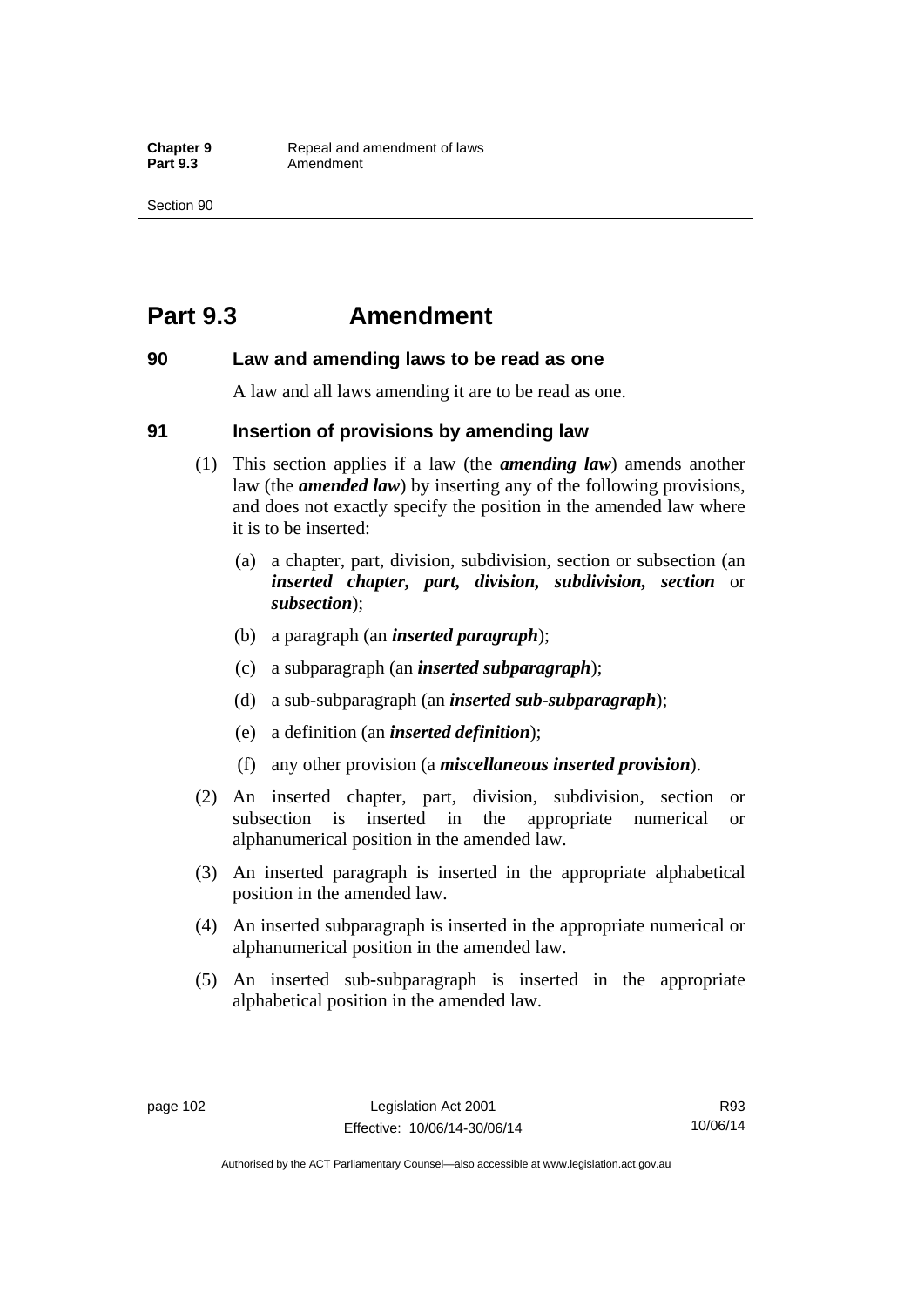- (6) An inserted definition is inserted in the appropriate alphabetical position (worked out on a letter-by-letter basis) in a series of definitions in the amended law.
- (7) A miscellaneous inserted provision is inserted in the appropriate position in the amended law.
- (8) In applying this section to a law that is divided otherwise than into sections, a reference to a section or subsection is a reference to a corresponding provision of the law.
- (9) In working out the appropriate position where a provision is to be inserted in the amended law, regard may be had to the following:
	- (a) the provision number or letter;
	- (b) the heading of the relevant amending provision of the amending law;
	- (c) any other amendments in the amending law including the order of amendments;
	- (d) anything else in the amending law or amended law;
	- (e) current legislative drafting practice.

#### **Examples**

- 1 If a part numbered '3' is to be inserted into an amended law with an existing sequence of parts 'part 1—part 2—part 4', inserted part 3 is inserted between parts 2 and 4.
- 2 If a division numbered '2.2A' is to be inserted into an amended law with an existing sequence of divisions in part 2 'division 2.1—division 2.2 division 2.3', inserted division 2.2A is inserted between divisions 2.2 and 2.3.
- 3 If a section numbered '6AA' is to be inserted into an amended law with an existing sequence of sections 'section 6—section 6A—section 6B', inserted section 6AA is inserted between sections 6A and 6B.
- 4 If a section numbered '7A' is to be inserted (by an amending section headed 'New section 7A', with the command '*in division 2.2, insert*') into an amended law with an existing sequence 'section 7 [in division 2.2] division 2.3 heading—section 8', inserted section 7A is inserted between section 7 and the division 2.3 heading (that is, at the end of division 2.2).

page 103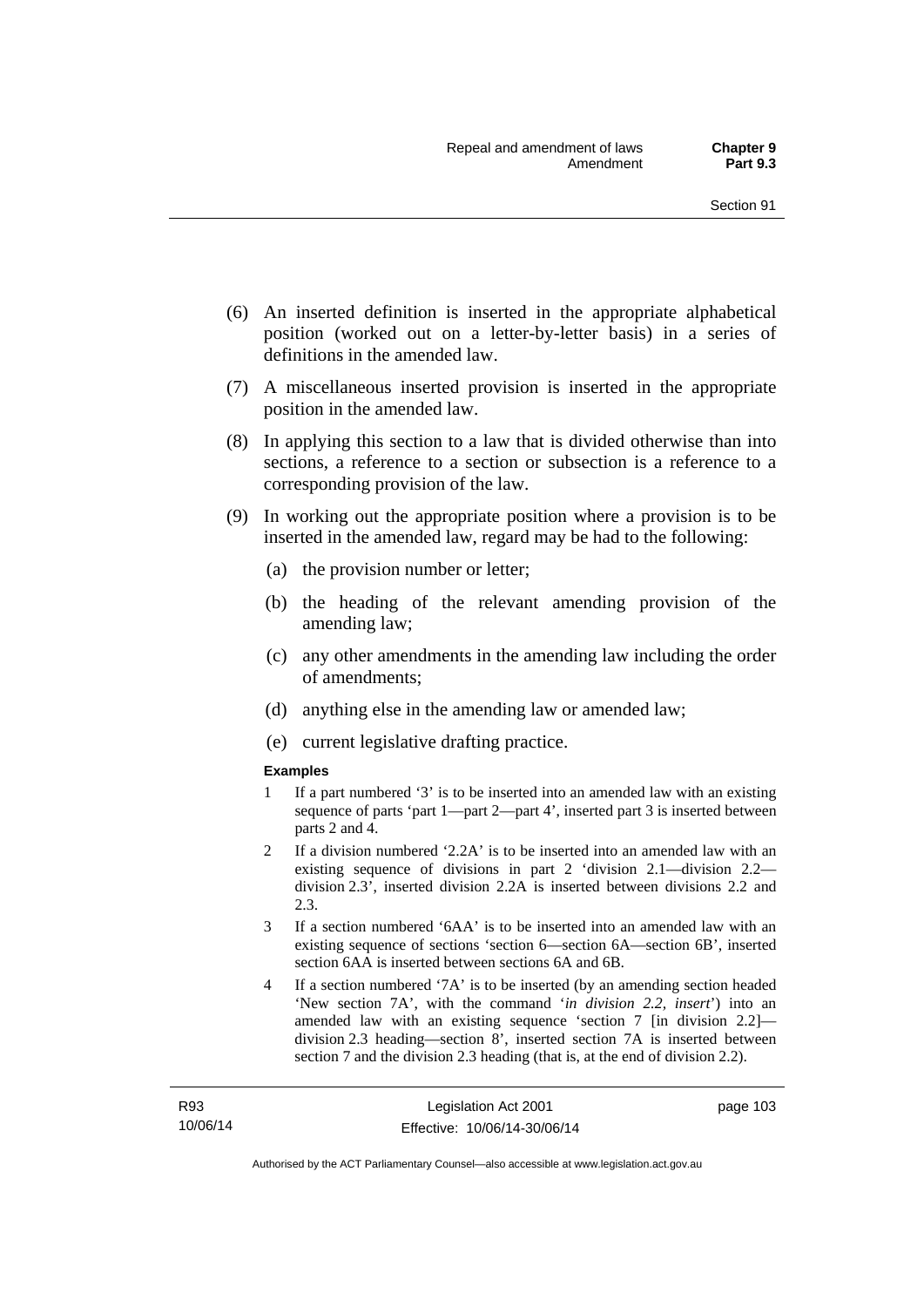- 5 If a section numbered '7A' is to be inserted (by an amending section headed 'New section 7A', with the command '*in division 2.3, insert*') into an amended law with an existing sequence 'section 7 [in division 2.2] division 2.3 heading—section 8', inserted section 7A is inserted between the division 2.3 heading and section 8 (that is, at the beginning of division 2.3).
- *Note* An example is part of the Act, is not exhaustive and may extend, but does not limit, the meaning of the provision in which it appears (see s 126 and s 132).
- (10) This section is a determinative provision.
	- *Note* See s 5 for the meaning of determinative provisions, and s 6 for their displacement.
- (11) In this section:

*insert* includes relocate.

#### **92 Amendment to be made wherever possible**

- (1) If a law amends another law—
	- (a) by omitting a word; or
	- (b) by substituting a word for another word; or
	- (c) by inserting a word before or after a particular word;

the amendment is to be made wherever possible in the other law.

#### **Example**

The *XYZ Amendment Act 2002* is expressed to omit the word 'authorised' from the *ABC Act 1998*, s 20. The word 'authorised' is used once in the heading to s 20, 3 times in s 20 (1), twice in s 20 (3), once in an example to s 20 (4) and twice in a note to s 20 (5). The amendment omits each of those references to the word 'authorised'.

- *Note* An example is part of the Act, is not exhaustive and may extend, but does not limit, the meaning of the provision in which it appears (see s 126 and s 132).
- (2) This section is a determinative provision.
	- *Note* See s 5 for the meaning of determinative provisions, and s 6 for their displacement.

R93 10/06/14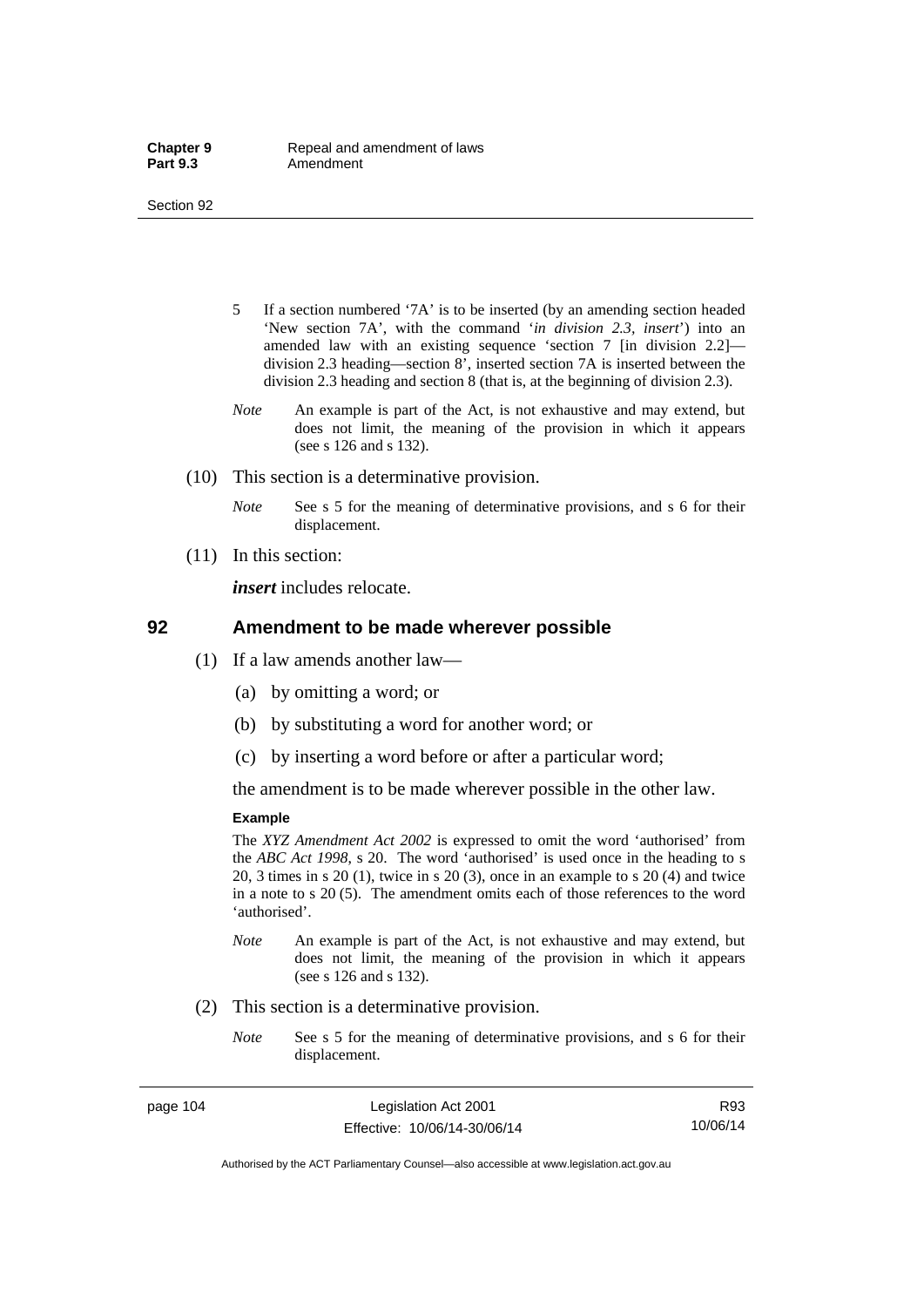### **93 Provisions included in another provision for amendment purposes**

- (1) This section applies for the purpose of amending a law.
- (2) The heading to a chapter, part, division, subdivision, schedule, dictionary, section or any other provision of the law forms part of the provision to which it is a heading.
- (3) An example at the end of a provision of the law is part of the provision unless the example is expressed in a way that indicates that it applies only to another provision.
- (4) A note at the end of a provision of the law is taken, for this section, to be part of the provision unless the note is expressed in a way that indicates that it applies only to another provision.
- (5) However, a note in a law is not, for any other purpose, part of the law.

*Note* Section 127 (Material that is not part of Act or statutory instrument) deals with the status of notes.

- (6) A penalty at the end of a subsection of the law—
	- (a) is part of the subsection unless the penalty is expressed in a way that indicates that it applies only to other subsections of the section; or
	- (b) if the penalty is expressed in a way that indicates that it applies only to other subsections—is part of the section.
- (7) A penalty at the end of a section of the law that is not divided into subsections is part of the section.
- (8) The word 'and', 'or' or 'but', or a similar word, at the end of a paragraph, subparagraph, sub-subparagraph or another provision of the law is part of the provision.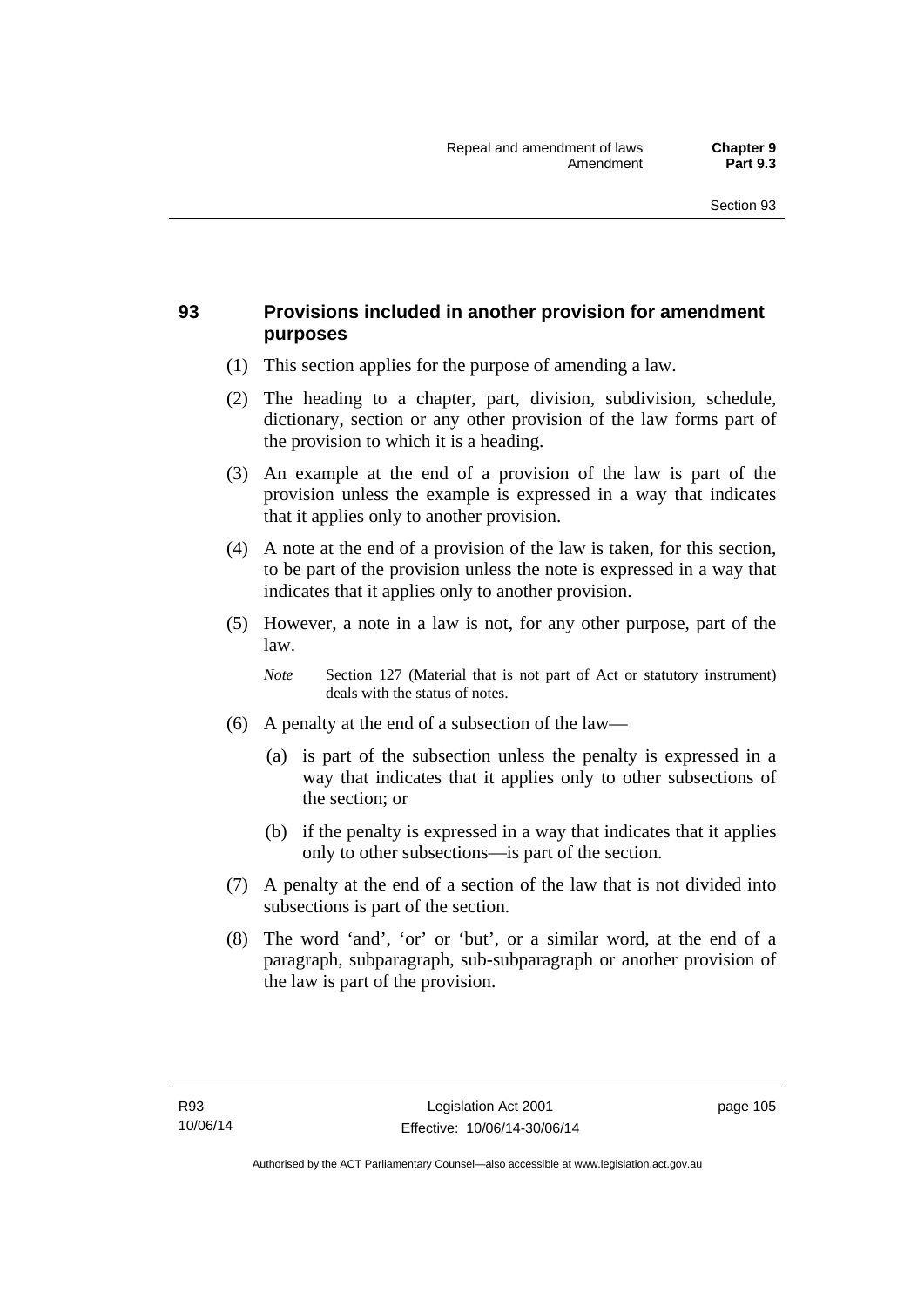- (9) In working out whether an example or note is at the end of a provision of the law, any penalty is to be disregarded, and, for an example, any note is to be disregarded.
	- *Note* According to current legislative drafting practice, examples, notes and penalties to a provision are arranged in the following order at the end of provisions:
		- 1 penalty (first)
		- 2 examples
		- 3 notes (last).
- (10) In applying this section to a law that is divided otherwise than into sections, a reference to a section or subsection is a reference to a corresponding provision of the law.
- (11) This section is a determinative provision.
	- *Note* See s 5 for the meaning of determinative provisions, and s 6 for their displacement.

#### **94 Continuance of appointments etc made under amended provisions**

- (1) This section applies if—
	- (a) a law expressly or impliedly authorises or requires—
		- (i) the making of an appointment or statutory instrument; or
		- (ii) the delegation of a function; or
		- (iii) the issue of a licence or permit (however described); or
		- (iv) the doing (however described) of anything else; and
	- (b) the law is amended by another law; and
	- (c) under the amended law—
		- (i) the appointment or statutory instrument may be made; or
		- (ii) the function may be delegated; or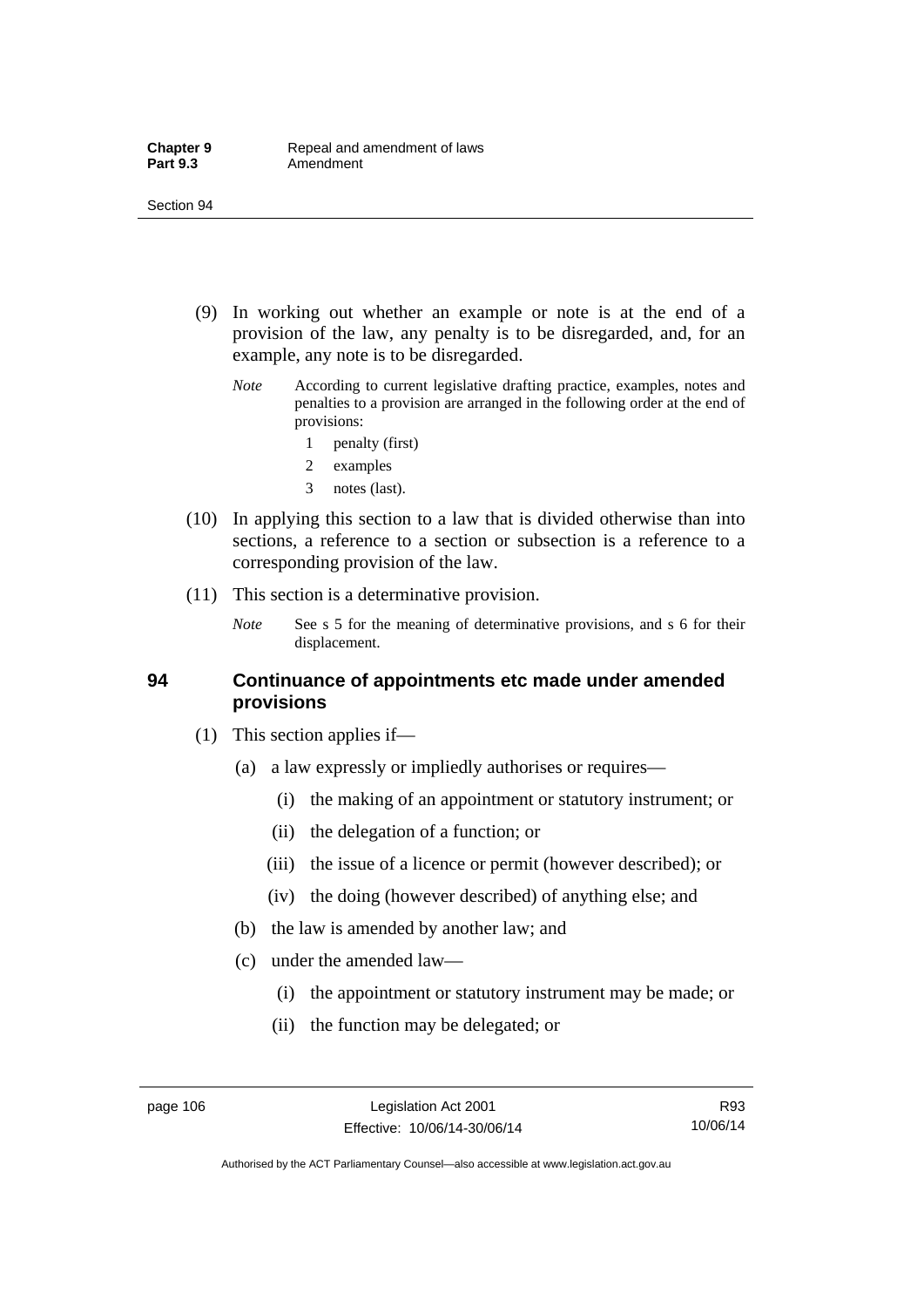- (iii) the licence or permit may be issued; or
- (iv) the thing may be done;

whether by the same or a different entity.

#### **Examples—par (a) (iv)**

- 1 the giving of an approval, consent or permission
- 2 the making of a recommendation
- *Note* An example is part of the Act, is not exhaustive and may extend, but does not limit, the meaning of the provision in which it appears (see s 126 and s 132).
- (2) An appointment, statutory instrument, delegation, licence, permit or anything else mentioned in subsection (1) that was in force immediately before the commencement of the amendment continues to have effect as if it had been made, issued or done (however described) under the amended law.
- (3) This section is a determinative provision.
	- *Note* See s 5 for the meaning of determinative provisions, and s 6 for their displacement.
- (4) In this section:

*amend* includes omit and re-enact in the same law (with or without changes), but does not include omit and re-enact in another law.

*appointment* includes acting appointment.

### **95 Status of modifications**

- (1) If a law is modified by another law, the law operates as modified but the modification does not amend the text of the law.
- (2) This section is a determinative provision.
	- *Note* See s 5 for the meaning of determinative provisions, and s 6 for their displacement.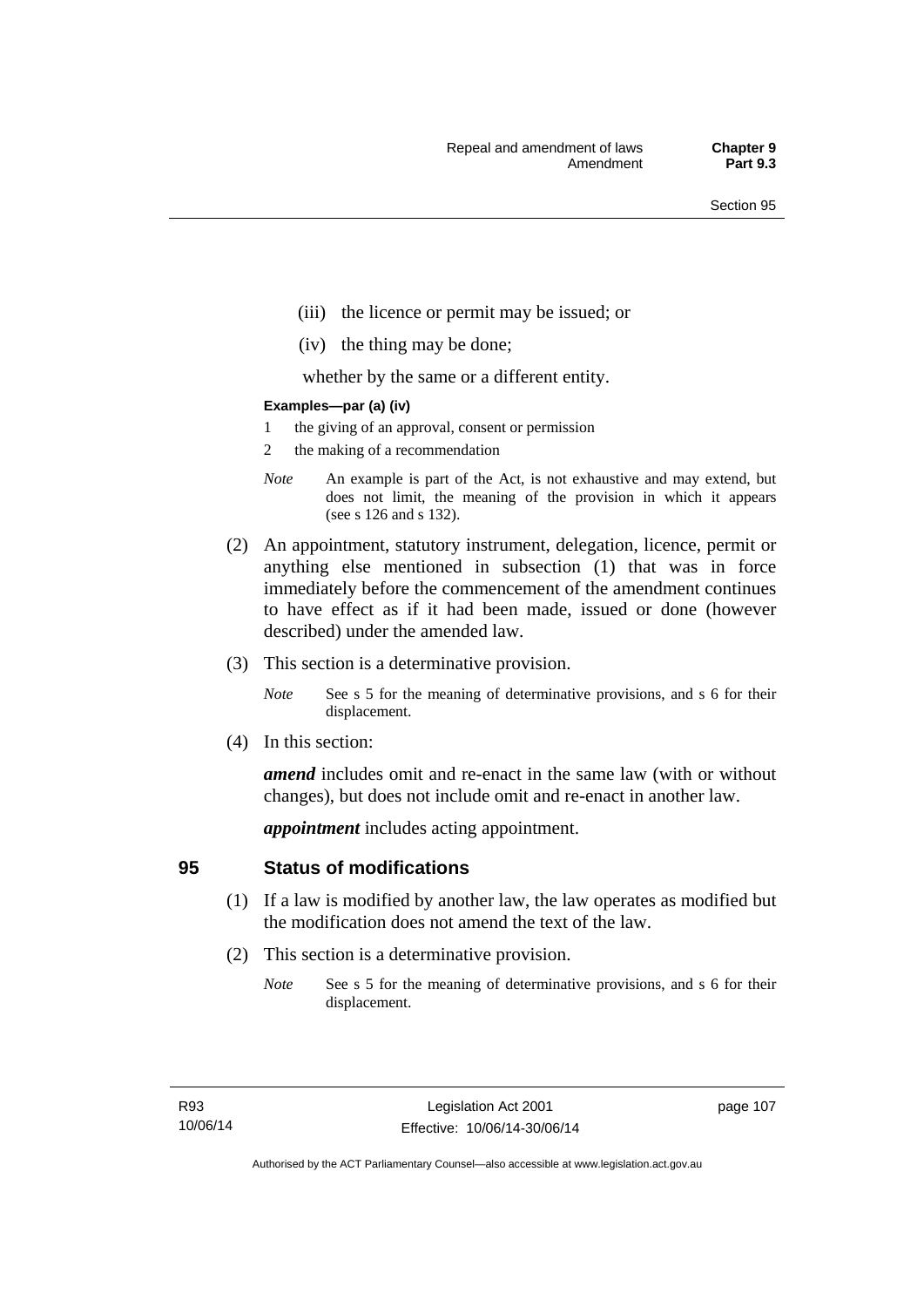### **96 Relocated provisions**

- (1) This section applies if a provision of a law is relocated (with or without changes) to a different place in the same law or to a different law.
- (2) The operation or meaning of the provision is not affected only because of the provision's relocation.
- (3) Without limiting subsection (2), if before its relocation the provision was to be interpreted in a particular way, it is to be interpreted in that way in its new location.

#### **Example**

If a provision of an Act is to be interpreted as if it were a law consolidating the provisions of other laws and it is relocated into another Act, it is to be interpreted in the same way in its new location.

- *Note* An example is part of the Act, is not exhaustive and may extend, but does not limit, the meaning of the provision in which it appears (see s 126 and s 132).
- (4) However, the provision has effect subject to any changes made to, or in relation to, it.
- (5) This section is a determinative provision.
	- *Note* See s 5 for the meaning of determinative provisions, and s 6 for their displacement.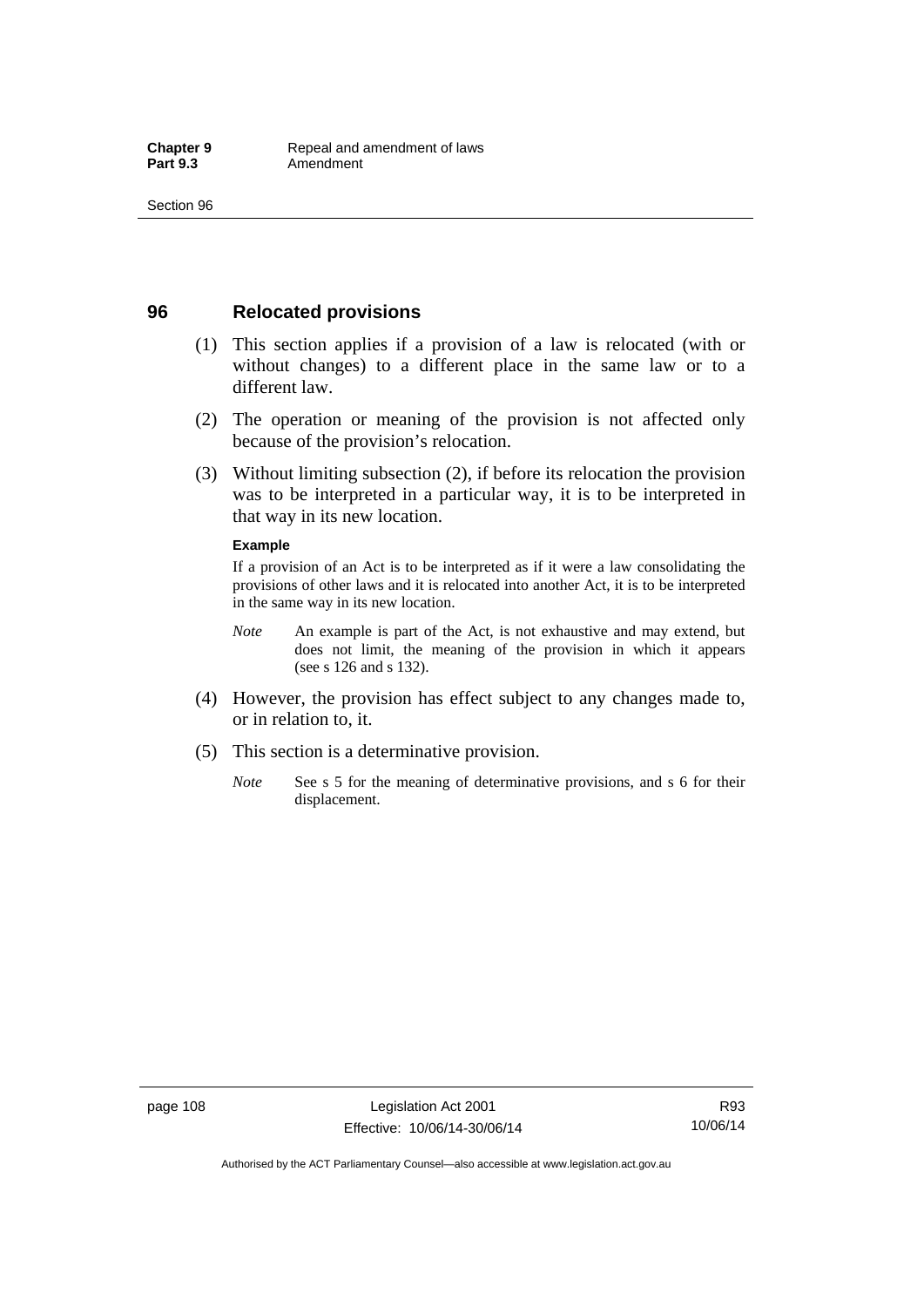## **Chapter 10 Referring to laws**

### **97 Definitions—ch 10**

(1) In this chapter:

*ACT law* means an Act or statutory instrument.

*Note* A reference to an Act or statutory instrument includes a reference to a provision of the Act or instrument (see s 7 and s 13).

*law* means an ACT law or a law of another jurisdiction.

*law of another jurisdiction* means an Act or statutory instrument of another jurisdiction, and includes a provision of an Act or statutory instrument of another jurisdiction.

- *Note Another jurisdiction* means the Commonwealth, a State, another Territory, the United Kingdom or New Zealand (see dict, pt 2).
- (2) In this section:

*Act*, in relation to another Territory, includes ordinance.

*statutory instrument*, of another jurisdiction, means an instrument (whether or not legislative in nature) made under—

- (a) an Act of the other jurisdiction; or
- (b) another statutory instrument of the other jurisdiction; or
- (c) power given by an Act or statutory instrument of the other jurisdiction and also power given otherwise by law.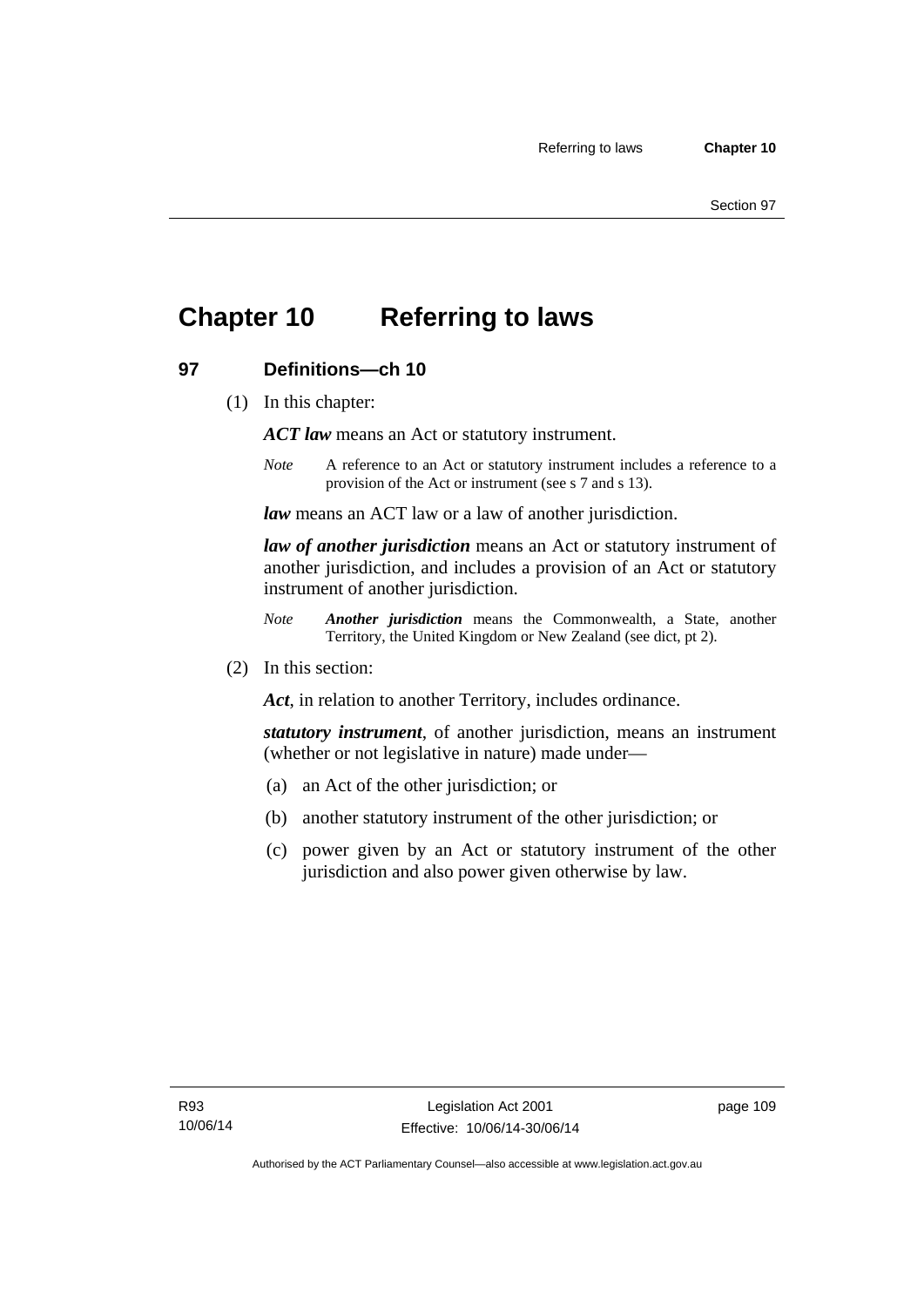#### **98 References to ACT law include law containing reference**

In an ACT law, a reference in general terms to an ACT law of the same kind includes a reference to the law itself.

#### **Example**

The *ABC Act 2001*, s 27 gives a power to confiscate property under certain circumstances. Section 93 of the same Act provides 'If an Act authorises the confiscation of property, the owner of the property has a right of appeal to the Magistrates Court.' The right of appeal under s 93 also applies to the power given by s 27 because the reference to 'an Act' in s 93 includes a reference to the *ABC Act 2001*.

*Note* An example is part of the Act, is not exhaustive and may extend, but does not limit, the meaning of the provision in which it appears (see s 126 and s 132).

#### **99 References in ACT statutory instruments to** *the Act*

In a statutory instrument, a reference to *Act* or *the Act*, without mentioning a particular Act, is a reference to the Act under which the instrument is made or in force.

#### **100 Referring to particular ACT laws**

- (1) An Act may be referred to by—
	- (a) the name the Act gives to itself; or
	- (b) the year it was passed and its number, together with a reference (if necessary) to indicate that it is an Act.

#### **Example—reference to indicate Act**

An Act may be referred to using the word Act or the letter 'A' (eg 'A1993-1' is a reference to Act No 1 of 1993).

*Note* An example is part of the Act, is not exhaustive and may extend, but does not limit, the meaning of the provision in which it appears (see s 126 and s 132).

R93 10/06/14

Authorised by the ACT Parliamentary Counsel—also accessible at www.legislation.act.gov.au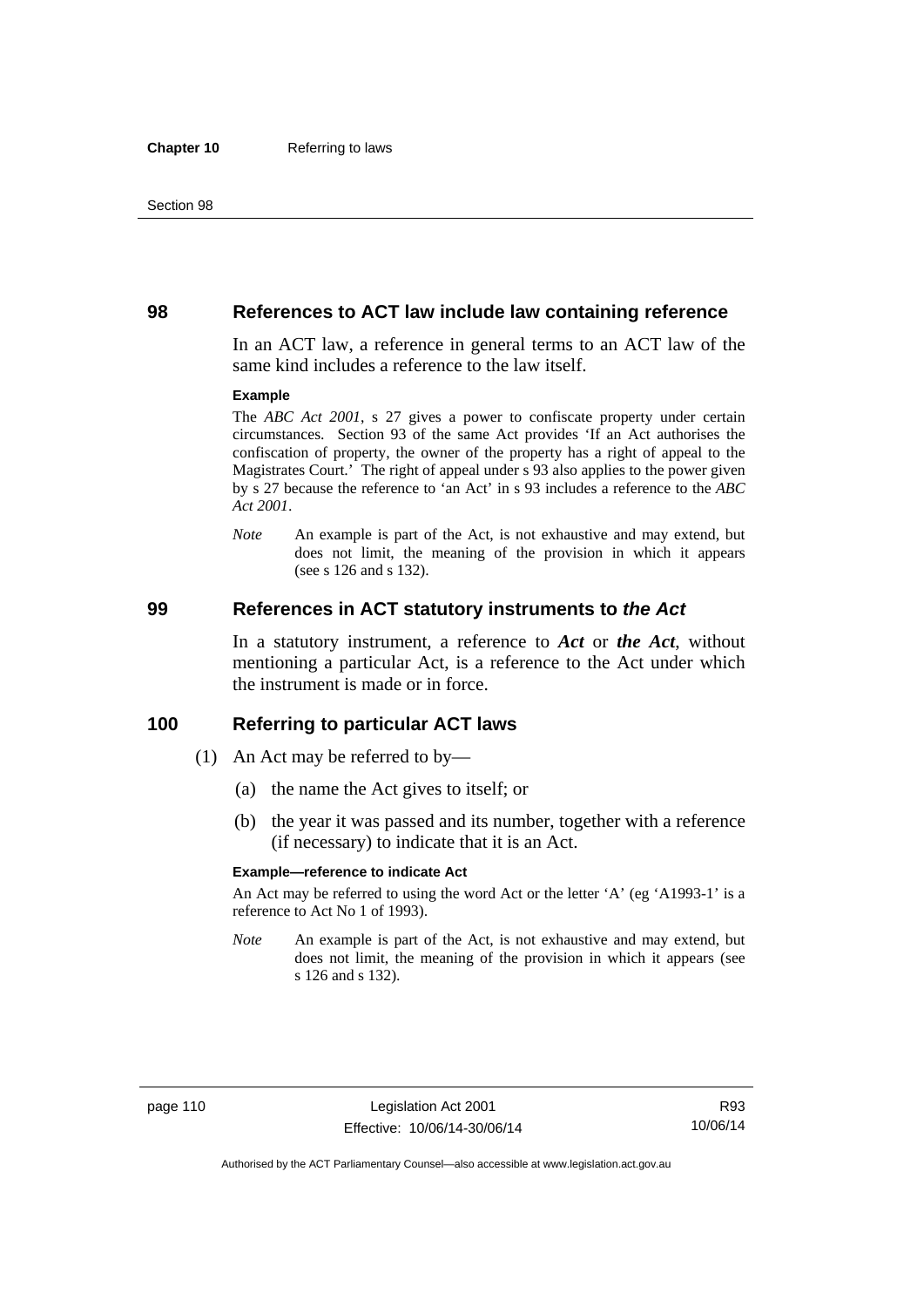- (2) A statutory instrument may be referred to by—
	- (a) any name the instrument gives to itself; or
	- (b) if the instrument was notified in the register, the gazette or otherwise under section 61 (2) (b) and was numbered under this Act or another territory law—the year it was notified and its number, together with a reference (if necessary) to the kind of instrument; or
	- (c) if the instrument was not notified but was numbered under a territory law—the year it was made and its number, together with a reference (if necessary) to the kind of instrument; or
	- (d) if the instrument was notified in the gazette before the commencement of this Act—the number, date and page of the gazette where it was notified; or
	- (e) the date it was made, together with a reference to the Act or statutory instrument under which it was made.

#### **Examples—references to kind of instrument—par (b)**

- 1 A subordinate law may be referred to using the letters 'SL' (eg 'SL2000-11' is a reference to subordinate law No 11 of 2000).
- 2 A disallowable instrument may be referred to using the letters 'DI' (eg 'DI1997-101' is a reference to disallowable instrument No 101 of 1997).
- 3 A notifiable instrument that is not an approved form may be referred to using the letters 'NI' (eg 'NI2002-226' is a reference to notifiable instrument No 226 of 2002).
- 4 An approved form may be referred to using the letters 'AF' (eg 'AF2003-1' is a reference to approved form No 1 of 2003).
- 5 A commencement notice may be referred to using the letters 'CN' (eg 'CN2002-3' is a reference to commencement notice No 3 of 2002).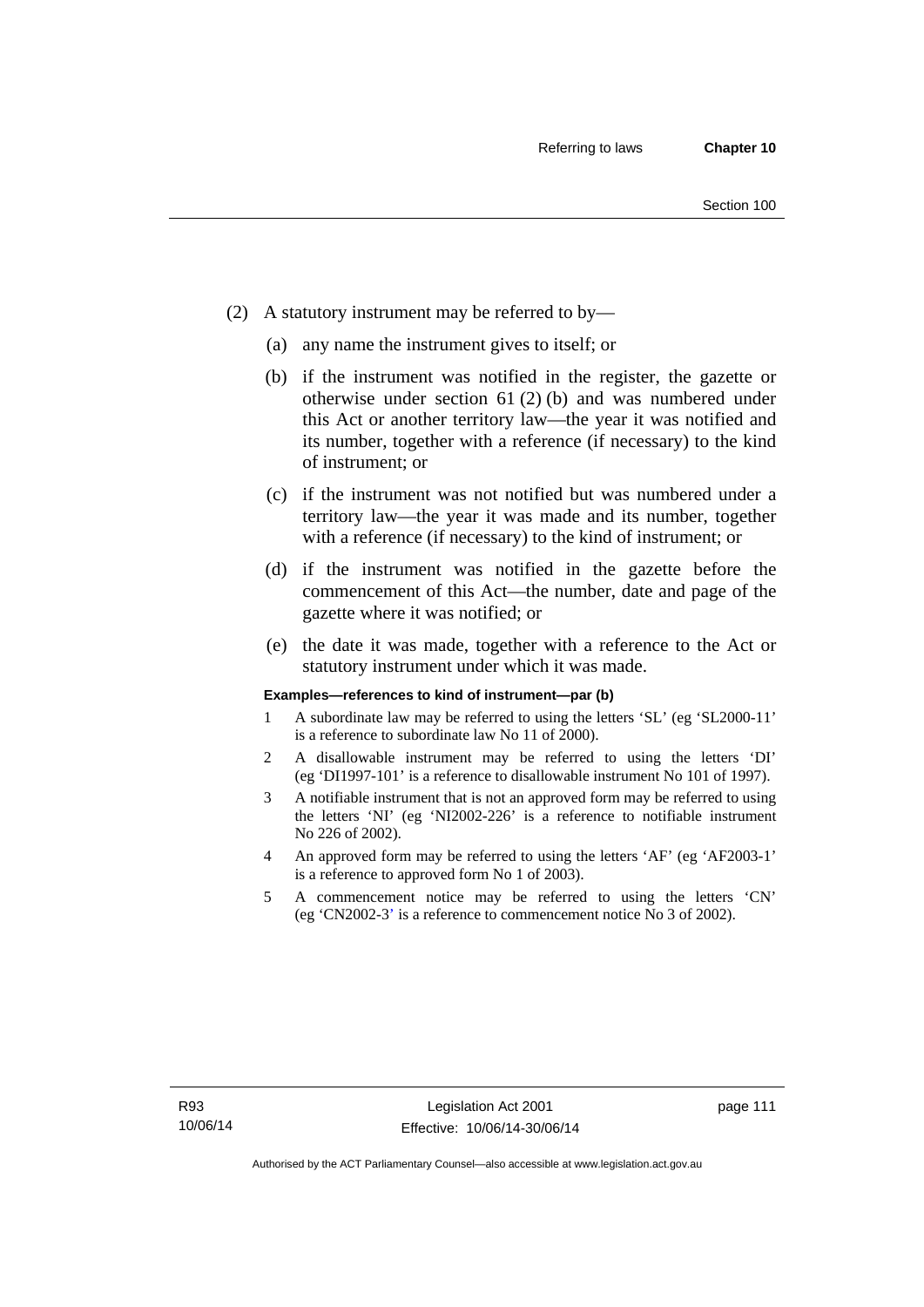### **101 Referring to particular laws of other jurisdictions etc**

- (1) In an ACT law, a law of another jurisdiction (the *relevant law*) may be referred to—
	- (a) by the name the relevant law gives to itself; or
	- (b) in any other way sufficient in a law of the other jurisdiction for referring to the relevant law; or
	- (c) in any way that, under current legislative drafting practice, would be sufficient for referring to the relevant law if it were an ACT law;

together with a reference to the jurisdiction (or an abbreviation of the jurisdiction).

- (2) In an ACT law, a provision of a law of another jurisdiction may be referred to—
	- (a) in a way sufficient in a law of the other jurisdiction for referring to the provision; or
	- (b) in any way that, under current legislative drafting practice, would be sufficient for referring to the provision if it were a provision of an ACT law.
- (3) Subsection (2) does not limit any other provision of this chapter.

### **102 References to laws include references to laws as in force from time to time**

- (1) In an ACT law, a reference to a law includes a reference to the following:
	- (a) the law as originally made, and as amended from time to time since it was originally made;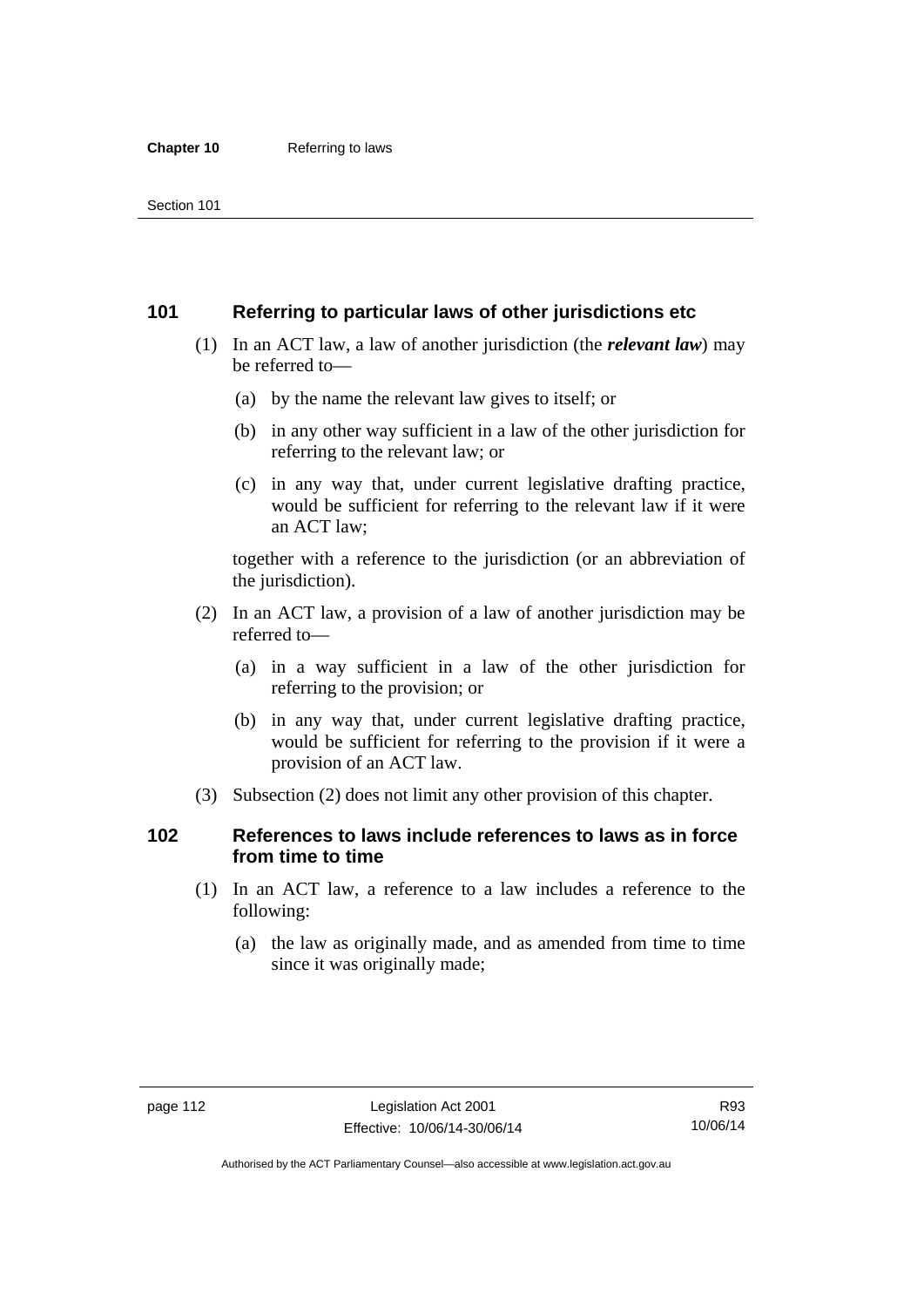- (b) if the law has been repealed and remade (with or without changes) since the reference was made—the law as remade (or last remade), and as amended from time to time since it was remade (or last remade);
- (c) if a relevant provision of the law has been omitted and remade (with or without changes) in another law since the reference was made—the law in which the provision was remade (or last remade), as in force when the provision was remade (or last remade), and as amended from time to time since the provision was remade (or last remade).
- (2) In an ACT law, a reference to a provision of a law includes a reference to the following:
	- (a) the provision as originally made, and as amended from time to time since it was originally made;
	- (b) if the provision has been omitted and remade (with or without changes and whether in the law or another law) since the reference was made—the provision as remade (or last remade), and as amended from time to time since it was remade (or last remade).
- (3) To remove any doubt, if the name of a law is amended, a reference in an ACT law to the law by its name before the amendment includes a reference to the law by its name as amended.
- (4) This section is subject to section 47 (Statutory instrument may make provision by applying law or instrument).
- (5) In this section:

*made* includes enacted.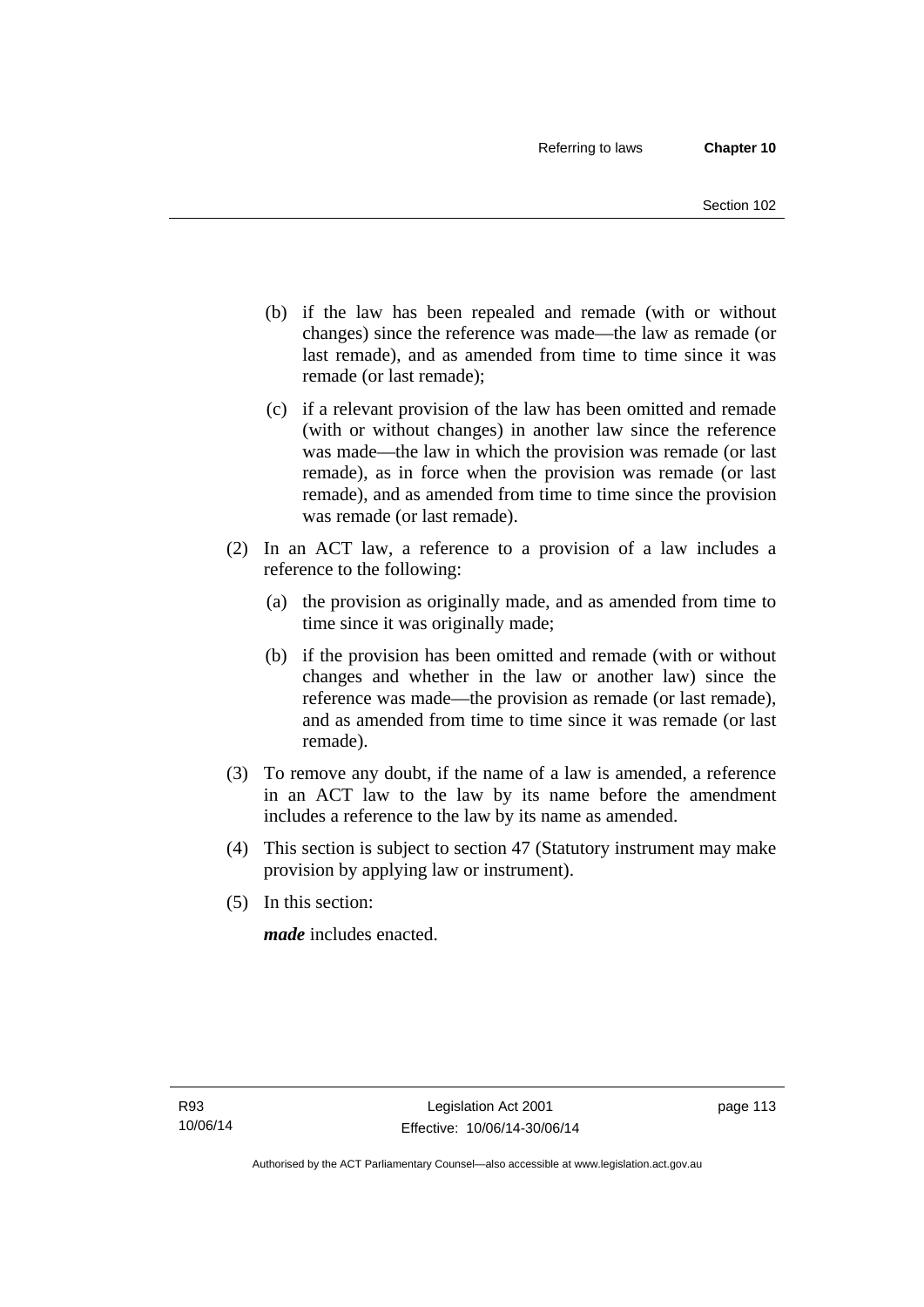### **103 References to repealed laws**

In an ACT law, a reference to a law as repealed is a reference to the law as in force immediately before it was repealed.

#### **Example**

A reference to the '*XYZ Act 2000* (repealed)' is a reference to the *XYZ Act 2000* immediately before it was repealed.

*Note* An example is part of the Act, is not exhaustive and may extend, but does not limit, the meaning of the provision in which it appears (see s 126 and s 132).

### **104 References to laws include references to instruments under laws**

- (1) In an ACT law, a reference (either generally or specifically) to a law includes a reference to the statutory instruments made or in force under the law.
- (2) In subsection (1), a reference to the statutory instruments made or in force under the law includes a reference to any law or instrument applied, adopted or incorporated (with or without change) under the law.
- (3) This chapter applies to an instrument applied, adopted or incorporated under a law as if—
	- (a) the instrument were a law; and
	- (b) any other necessary changes were made.
- (4) In this section:

*statutory instrument*, of another jurisdiction—see section 97 (2).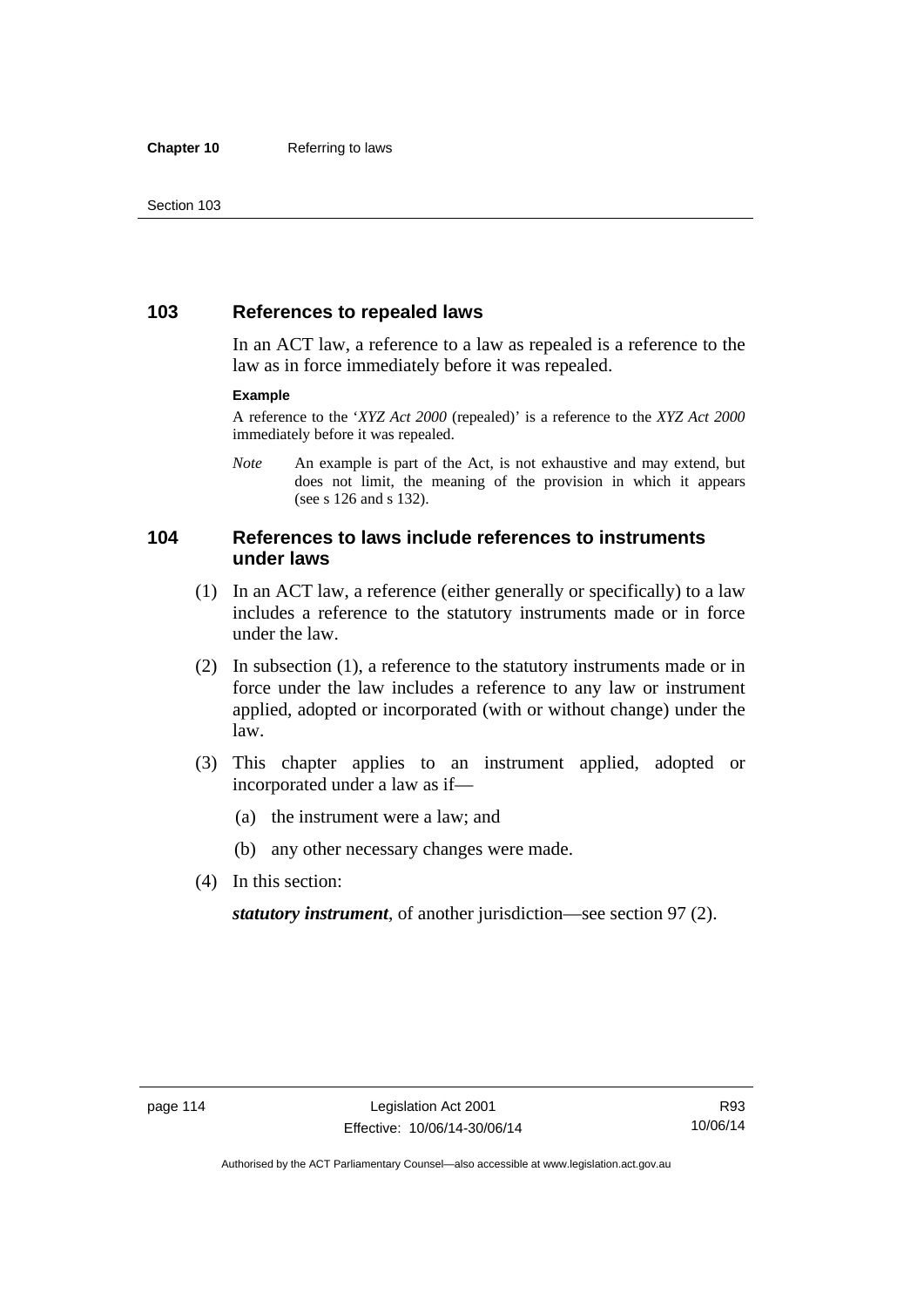### **105 Referring to provisions of laws**

In an ACT law, a provision of a law may be referred to by reference to the provision of the law in which it is contained.

#### **Example**

Paragraph (b) of subsection (2) of section 10 of an Act may be referred to by reference to the section, subsection and paragraph, that is, as section 10 (2) (b).

*Note* An example is part of the Act, is not exhaustive and may extend, but does not limit, the meaning of the provision in which it appears (see s 126 and s 132).

#### **106 References to provisions of laws are inclusive**

In an ACT law, a reference to any part of a law is a reference to the following:

- (a) the provision of the law that begins the part;
- (b) the provision of the law that ends the part;
- (c) any provision of the law between the beginning and end of the part.

#### **Examples**

- 1 A reference to 'sections 5 to 9' includes both section 5 and section 9.
- 2 A reference to 'sections 260 to 264' includes a provision such as a part heading between section 260 and section 261.
- 3 A reference to '*from* child *to* adult' includes both the word 'child' and the word 'adult'.
- *Note* An example is part of the Act, is not exhaustive and may extend, but does not limit, the meaning of the provision in which it appears (see s 126 and s 132).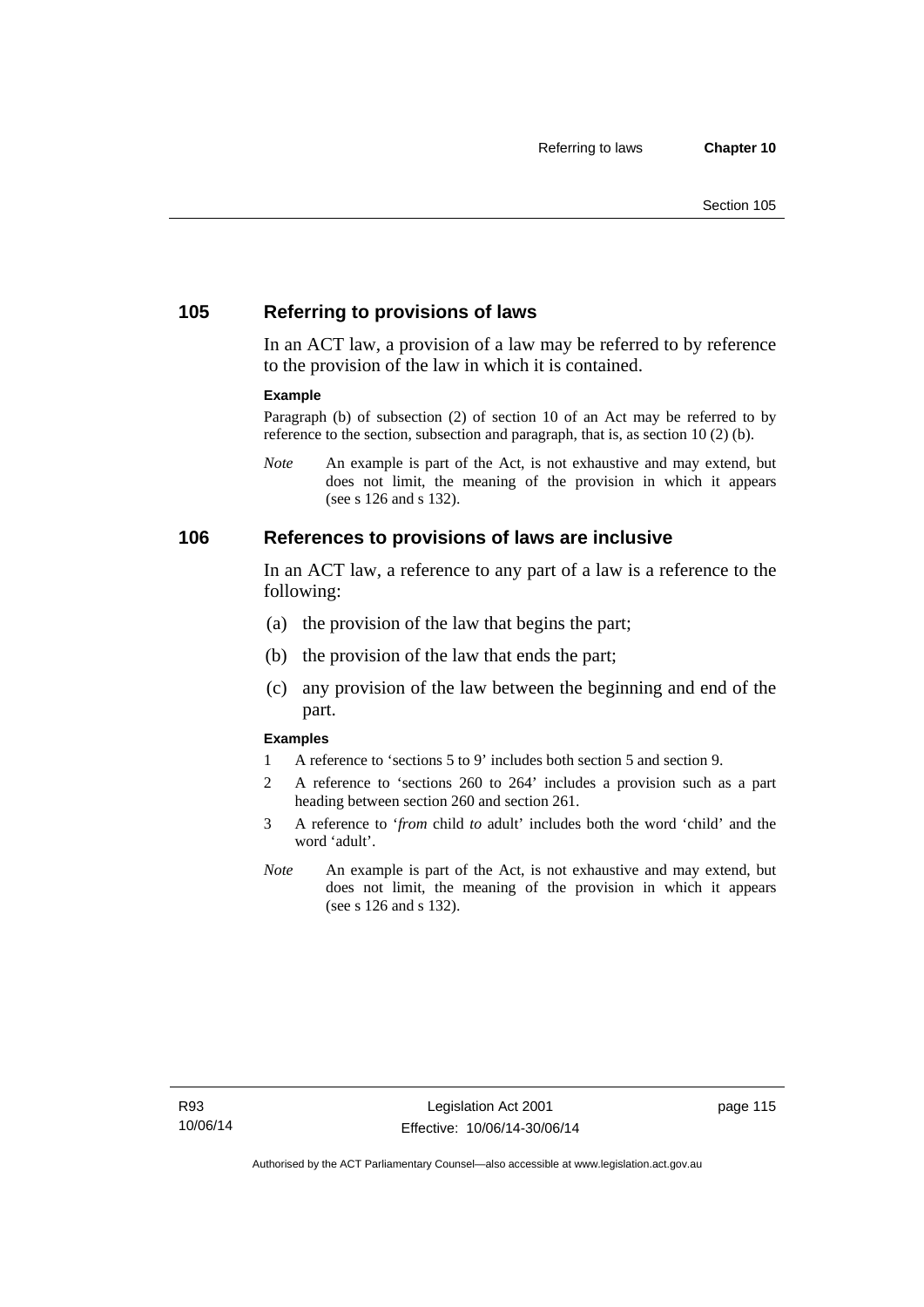#### **Chapter 10** Referring to laws

### **106A References to paragraphs etc of laws**

 (1) In an ACT law, a reference to a paragraph of a provision of a law includes any words in the provision before or after the paragraph that are necessary or desirable to make the reference meaningful.

#### **Example**

A subsection may be divided into paragraphs as follows:

- '(2) An application must be—
	- (a) in writing; and
	- (b) accompanied by a copy of the advertisement of the applicant's intention to apply.'

Paragraphs form part of the sentence in which they are contained. A reference to paragraph (a) in this example that did not include the preceding words 'An application must be' would be meaningless. Section 106A therefore allows the paragraph to be read with those words so that it makes sense.

- *Note 1* Although this section contains a reference to an ACT law and a reference to a law, s 98 makes it clear that the references can be to the same law.
- *Note 2* An example is part of the Act, is not exhaustive and may extend, but does not limit, the meaning of the provision in which it appears (see s 126 and s 132).
- (2) In this section:

*paragraph* includes a subparagraph and a sub-subparagraph.

R93 10/06/14

Authorised by the ACT Parliamentary Counsel—also accessible at www.legislation.act.gov.au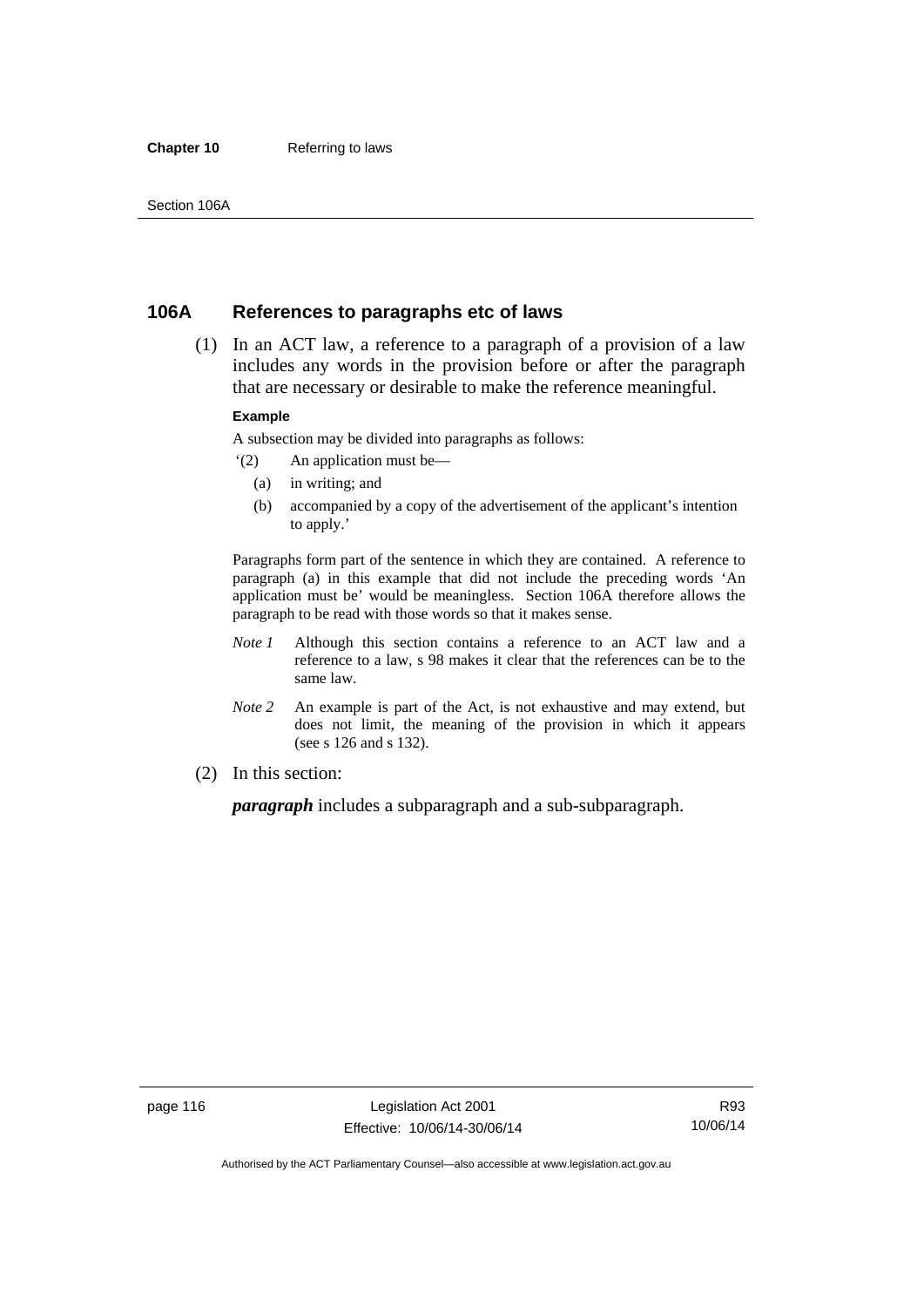# **Chapter 11 Republication of Acts and statutory instruments**

## Part 11.1 General

### **107 Definitions—ch 11**

In this chapter:

*law* means an Act or statutory instrument, whether or not it has been amended, and includes—

- (a) a collection of 2 or more Acts or statutory instruments; or
- (b) all or part of an agreement or other instrument that has the force of law or is in, or attached to, an Act or statutory instrument.
- *Note* A reference to an Act or statutory instrument includes a reference to a provision of the Act or instrument (see s 7 and s 13).

*republication* means a republication of a law.

### **108 Republication in register**

- (1) The parliamentary counsel may republish a law by entering the text of the law in the register.
- (2) This section does not limit the ways in which the parliamentary counsel may republish a law.

### **109 Republications may be published with other information**

The parliamentary counsel may publish information not required by this chapter with a written or electronic version of an authorised republication if the parliamentary counsel considers that the information is likely to be useful to users of the republication.

page 117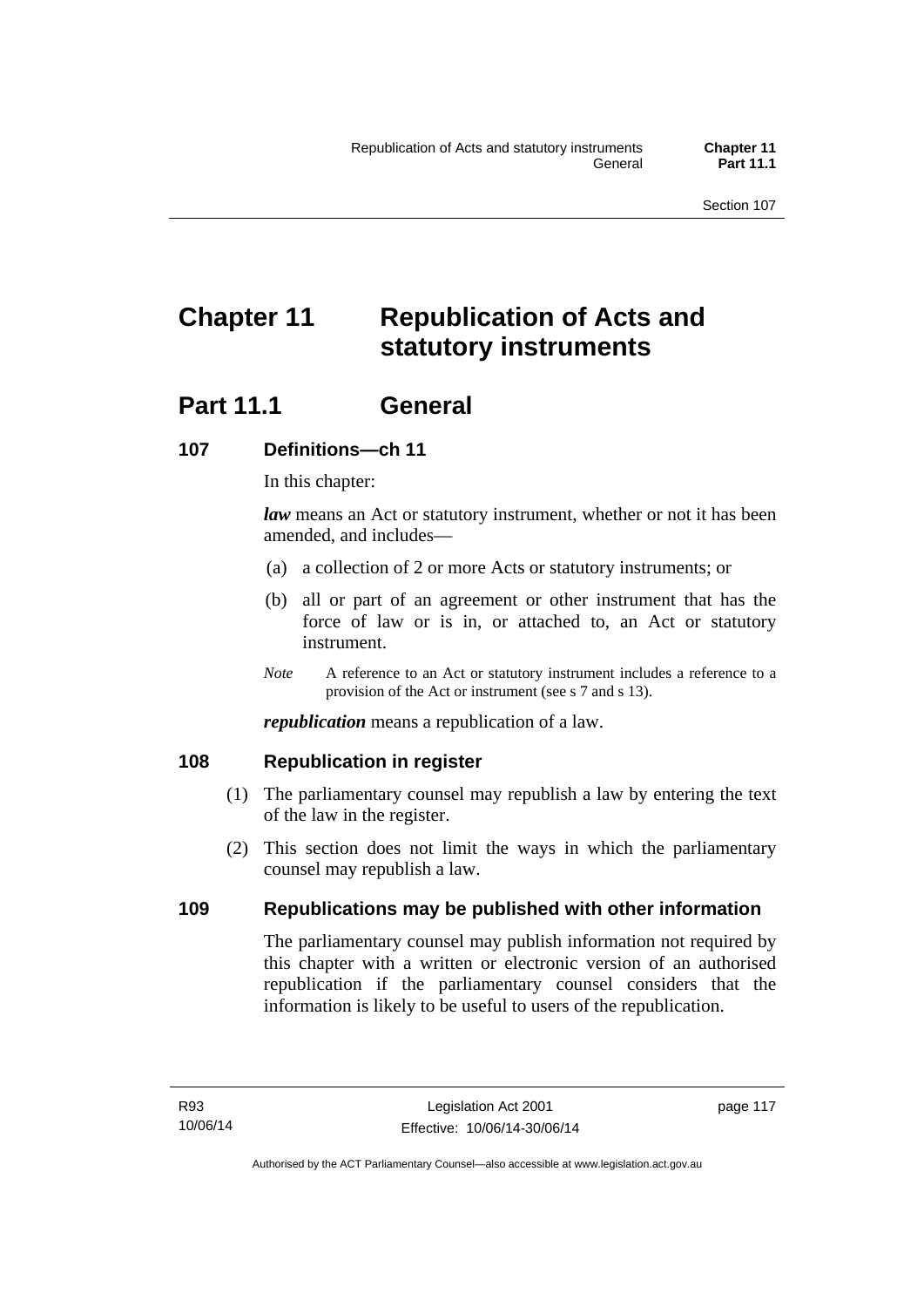## **110 Collections of laws**

- (1) If the parliamentary counsel authorises under this Act the republication of 2 or more laws in a collection, this chapter applies to each of the laws in the collection as if it were republished separately.
- (2) This section does not prevent the use of—
	- (a) a single contents for the collection; or
	- (b) information applying to 2 or more laws in the collection.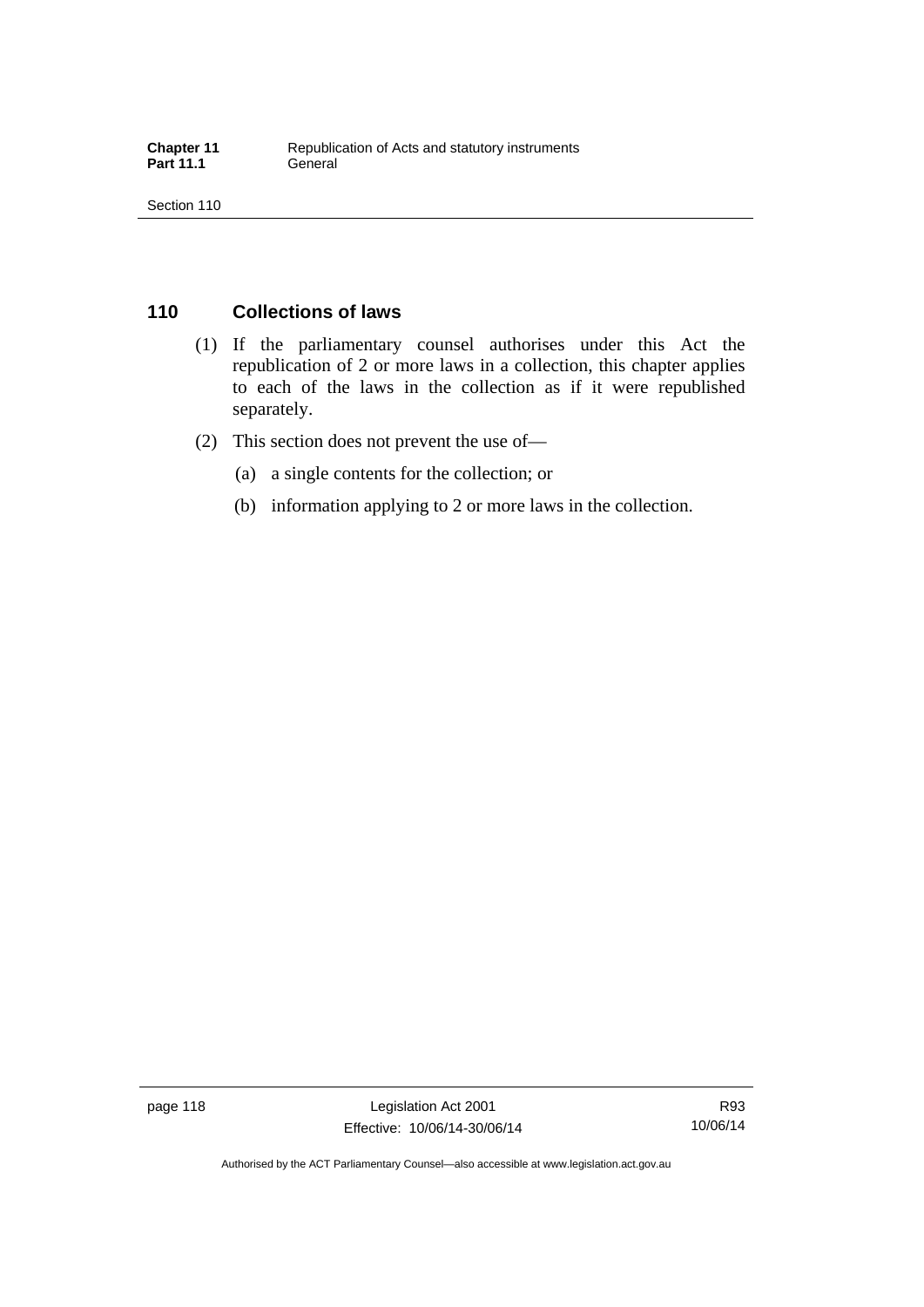## **Part 11.2 Substantive amendments made by laws**

### **111 Incorporation of amendments**

- (1) This section applies to a law if the law has been amended by another law by the omission, insertion, substitution, renumbering or relocation of provisions.
- (2) An authorised republication of the law must show the law as amended by all amendments that commenced on or before the day stated in the republication as the republication date.
- (3) This section does not prevent an authorised republication of the law showing the law as it would be amended by amendments that have not commenced on or before the republication date if the republication indicates, in a suitable place, that the amendments have not commenced.

### **112 Reference to amending laws**

An authorised republication of a law that shows the law as amended must include, in a suitable place, a reference to the law by which each amendment was made.

### **113 Provisions not republished or relocated**

- (1) This part does not require—
	- (a) every provision of a law to be shown in an authorised republication of the law; or
	- (b) each provision of a law to be shown in an authorised republication of the law in the place in the law where it was located when the provision was made.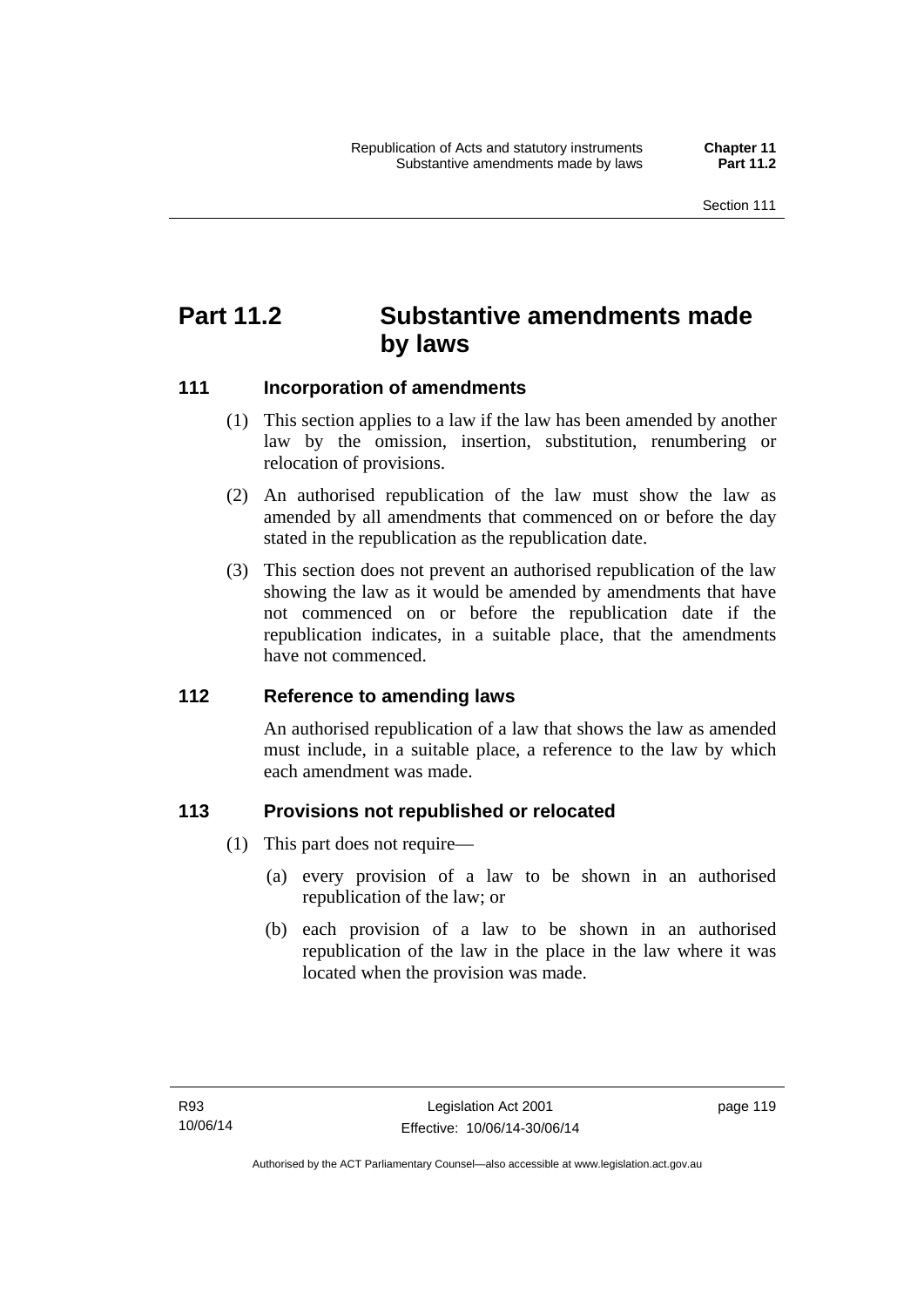- (2) If a provision of a law is not shown in an authorised republication, the republication must indicate that fact in a suitable place.
- (3) If a provision of a law is shown in an authorised republication in a different place in the law to the place where it was located when the provision was made, the republication must indicate that fact in a suitable place.

page 120 Legislation Act 2001 Effective: 10/06/14-30/06/14

R93 10/06/14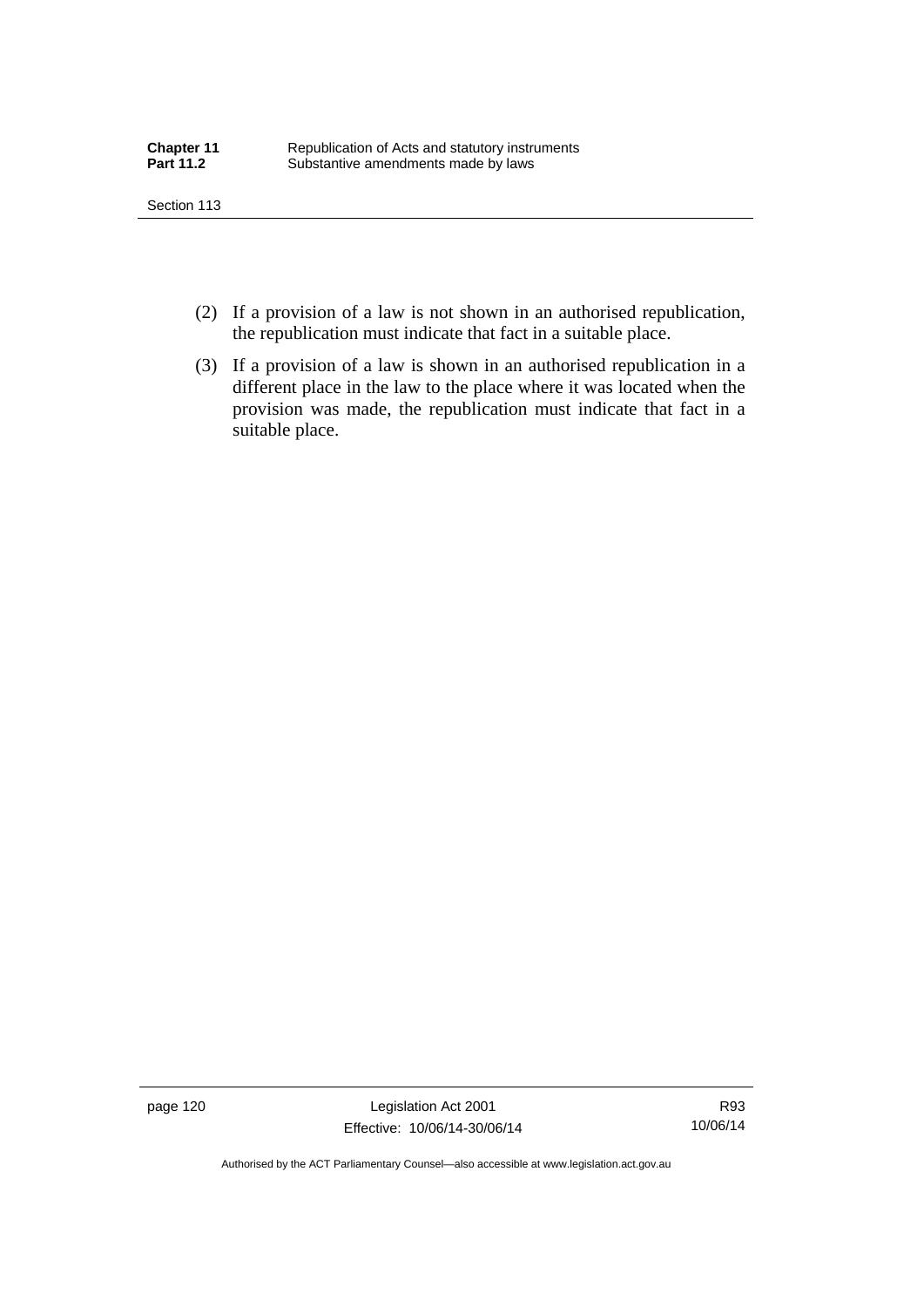## **Part 11.3 Editorial changes**

### **114 Authorisation for parliamentary counsel**

In preparing a law for republication, the parliamentary counsel is authorised—

- (a) to make editorial amendments and other textual amendments of a formal nature that the parliamentary counsel considers desirable to bring the law into line, or more closely into line, with current legislative drafting practice; and
- (b) to make other editorial changes by way of format, layout or printing style, or in any other presentational respect, that the parliamentary counsel considers desirable to bring the law into line, or more closely into line, with current legislative drafting practice.

### **115 Amendments not to change effect**

This part does not permit the making of an amendment of a law that would change the effect of the law.

### **116 Ambit of editorial amendments**

- (1) An *editorial amendment* of a law is an amendment that—
	- (a) corrects a typographical error; or
	- (b) corrects or updates a reference to a law, position, entity, place or thing; or
	- (c) goes only to a matter of spelling, punctuation, grammar or syntax or the use of conjunctives and disjunctives; or
	- (d) changes the name of the law or a provision of the law; or
	- (e) numbers or renumbers a provision of the law; or
	- (f) changes the order of definitions or other provisions of the law; or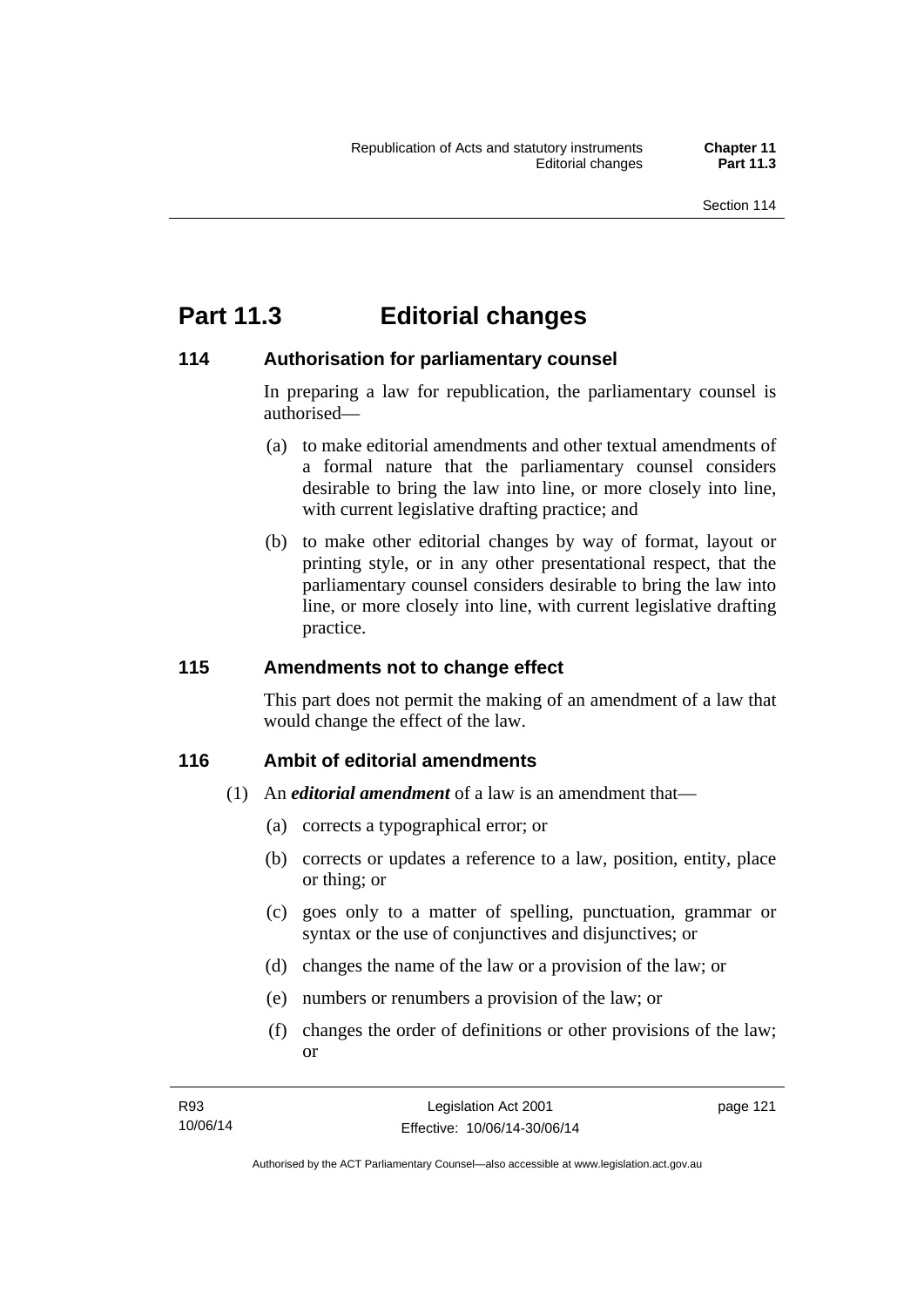- (g) replaces a reference to a provision of a law with a different form of reference to the provision; or
- (h) changes the way of referring to or expressing a number, year, date, time, amount of money, penalty, quantity, measurement, or other matter, idea or concept; or
- (i) replaces a word indicating gender or that could be taken to indicate gender in accordance with current legislative drafting practice; or
- (j) replaces a reference to the Queen, the King or the Crown with a reference to the Sovereign or the Territory; or
- (k) omits—
	- (i) the enacting words or the law-making words (including any signatures); or
	- (ii) a provision that consists only of a description of how the law is arranged into groups of provisions; or
	- (iii) a provision that has expired, the operation of which is exhausted or spent or that is otherwise obsolete or redundant; or
- (l) omits, inserts or changes a referential term; or
- (m) inserts, omits or changes a note; or
- (n) updates a reference to the heading to a provision; or
- (o) is consequential on any amendment made to the law by another law; or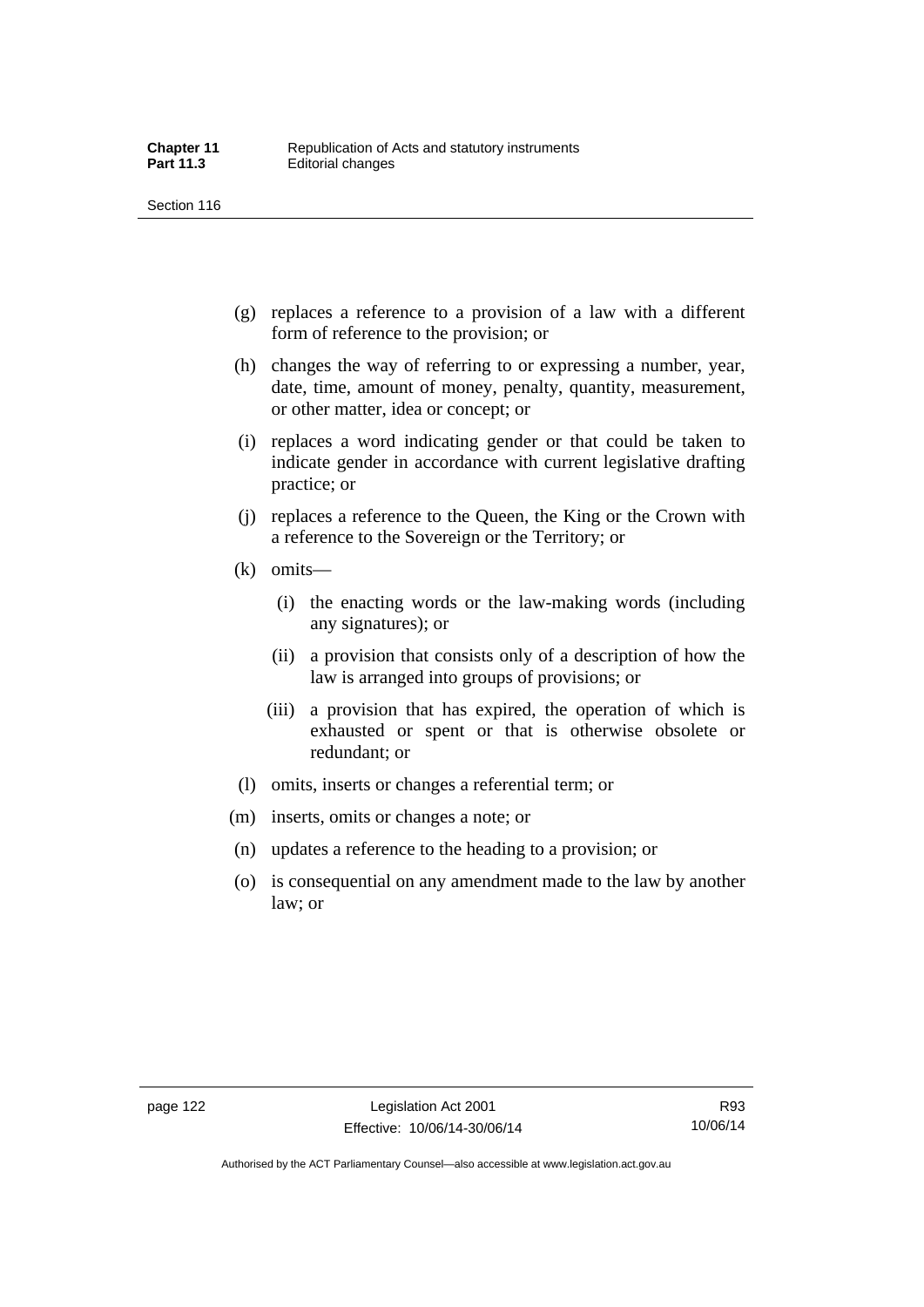(p) is consequential on any other editorial amendment (whether made to that law or another law).

#### **Examples—consequential amendments—par (o)**

- 1 If an amendment adds 1 or more subsections to a section that is not already divided into subsections, the subsection number (1) may be inserted.
- 2 If an amendment omits subsection (1) from a section with 2 subsections, the subsection number (2) may be omitted.
- 3 If an amendment omits subsection (2) from a series of 4 subsections (subsections  $(1)$  to  $(4)$ ), subsections  $(3)$  and  $(4)$  may be renumbered as subsections (2) and (3).
- 4 If an amendment adds a new subsection (3A) to a series of 5 subsections (subsections  $(1)$  to  $(5)$ ), the new subsection and subsections  $(4)$  and  $(5)$  may be renumbered as subsections (4), (5), and (6).
- 5 If an amendment omits paragraph (b) from a series of 4 paragraphs (paragraphs (a) to (d)), paragraphs (c) and (d) may be renumbered as paragraphs (b) and (c).
- 6 If an amendment adds a new paragraph (aa) to a series of 3 paragraphs (paragraphs (a) to (c)), the paragraphs may be renumbered as paragraphs (a), (b), (c) and (d).
- 7 If an amendment makes a change mentioned in any of examples 1 to 6, a cross-reference in any law to any of the provisions that have been renumbered may be correspondingly renumbered.
- 8 If an amendment adds a paragraph as the last paragraph in a series of paragraphs that end in a full stop, the full stop may be changed to a semicolon and, if the series of paragraphs is joined by a conjunction (eg 'and'), the conjunction may be added after the semicolon.
- 9 If an amendment omits a section example from a section that has 2 section examples, the number of the remaining example may be omitted.
- 10 If an amendment adds a subsection note to a subsection that already has a subsection note, the notes may be numbered.
- *Note* An example is part of the Act, is not exhaustive and may extend, but does not limit, the meaning of the provision in which it appears (see s 126 and s 132).
- (2) In this section:

*law* includes a law of another jurisdiction.

*law of another jurisdiction*—see section 97 (1).

page 123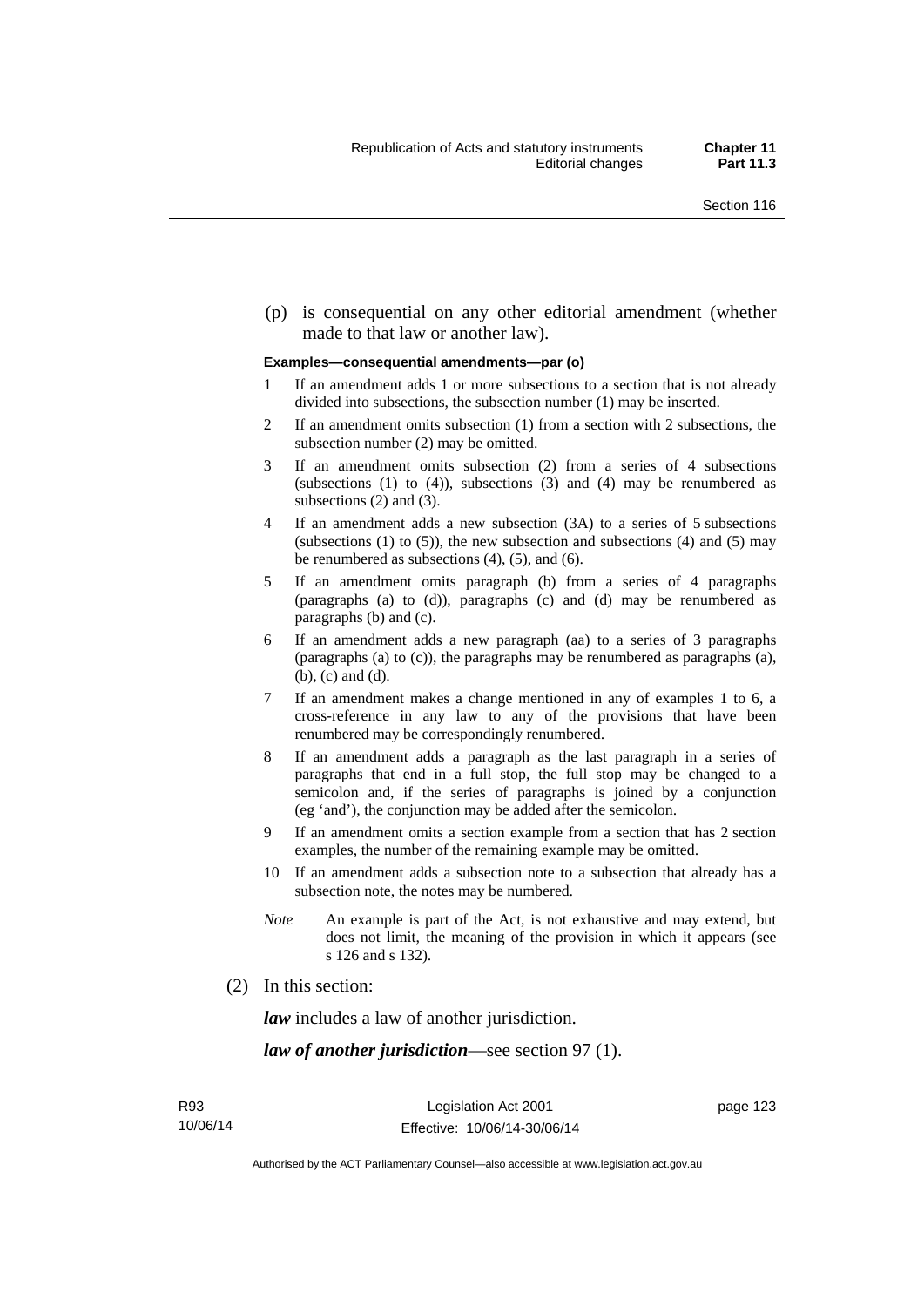*referential term* means a term that identifies a provision as a provision, or part of a provision, of the Act, statutory instrument or provision in which it appears.

#### **Examples**

- 1 of this Act
- 2 of this section
- 3 hereof
- 4 said
- *Note* An example is part of the Act, is not exhaustive and may extend, but does not limit, the meaning of the provision in which it appears (see s 126 and s 132).

### **117 Legal effect of editorial changes**

- (1) A law that is amended or otherwise changed under this part in preparing an authorised republication of the law has effect for all purposes, on and after the republication date, as if the changes had been made by an Act that commenced on the republication date.
- (2) Without limiting subsection (1), section 83 (Consequences of amendment of statutory instrument by Act) applies to an amendment made under this part as if the amendment had been made by an Act.
- (3) This section is subject to section 115 (Amendments not to change effect).

### **118 Reference to editorial amendments**

If a law is amended under this part in preparing an authorised republication of the law, the republication must indicate that fact in a suitable place.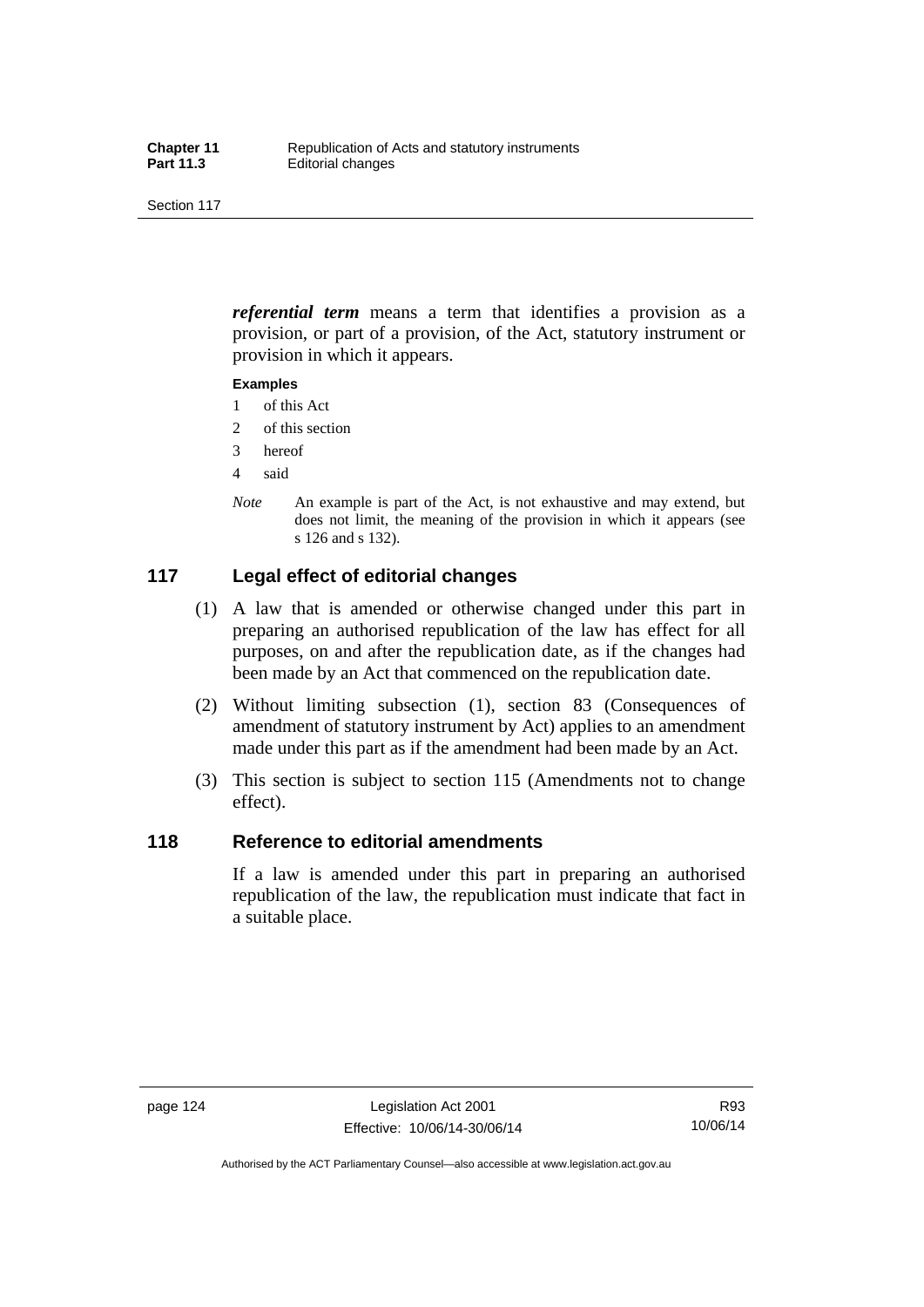## **Chapter 12 Scope of Acts and statutory instruments**

### **120 Act to be interpreted not to exceed legislative powers of Assembly**

- (1) An Act is to be interpreted as operating to the full extent of, but not to exceed, the legislative power of the Legislative Assembly.
- (2) Without limiting subsection (1), if a provision of an Act would, apart from this section, be interpreted as exceeding the legislative power of the Legislative Assembly—
	- (a) the provision is valid to the extent to which it does not exceed power; and
	- (b) the remainder of the Act is not affected.
- (3) Without limiting subsection (1), if the application of a provision of an Act to a matter would, apart from this section, be interpreted as exceeding power, the provision's application to other matters is not affected.
- (4) This section is in addition to any provision of the Act itself.

*Note* For the equivalent provision for statutory instruments, see s 43.

- (5) This section is a determinative provision.
	- *Note* See s 5 for the meaning of determinative provisions, and s 6 for their displacement.

### **121 Binding effect of Acts**

- (1) An Act binds everyone, including people who are not Australian citizens and all governments.
	- *Note* See the [Self-Government Act](http://www.comlaw.gov.au/Series/C2004A03699), s 27 which provides that, except as provided by the regulations under that Act, an ACT enactment does not bind the Crown in right of the Commonwealth. See also s 120.

page 125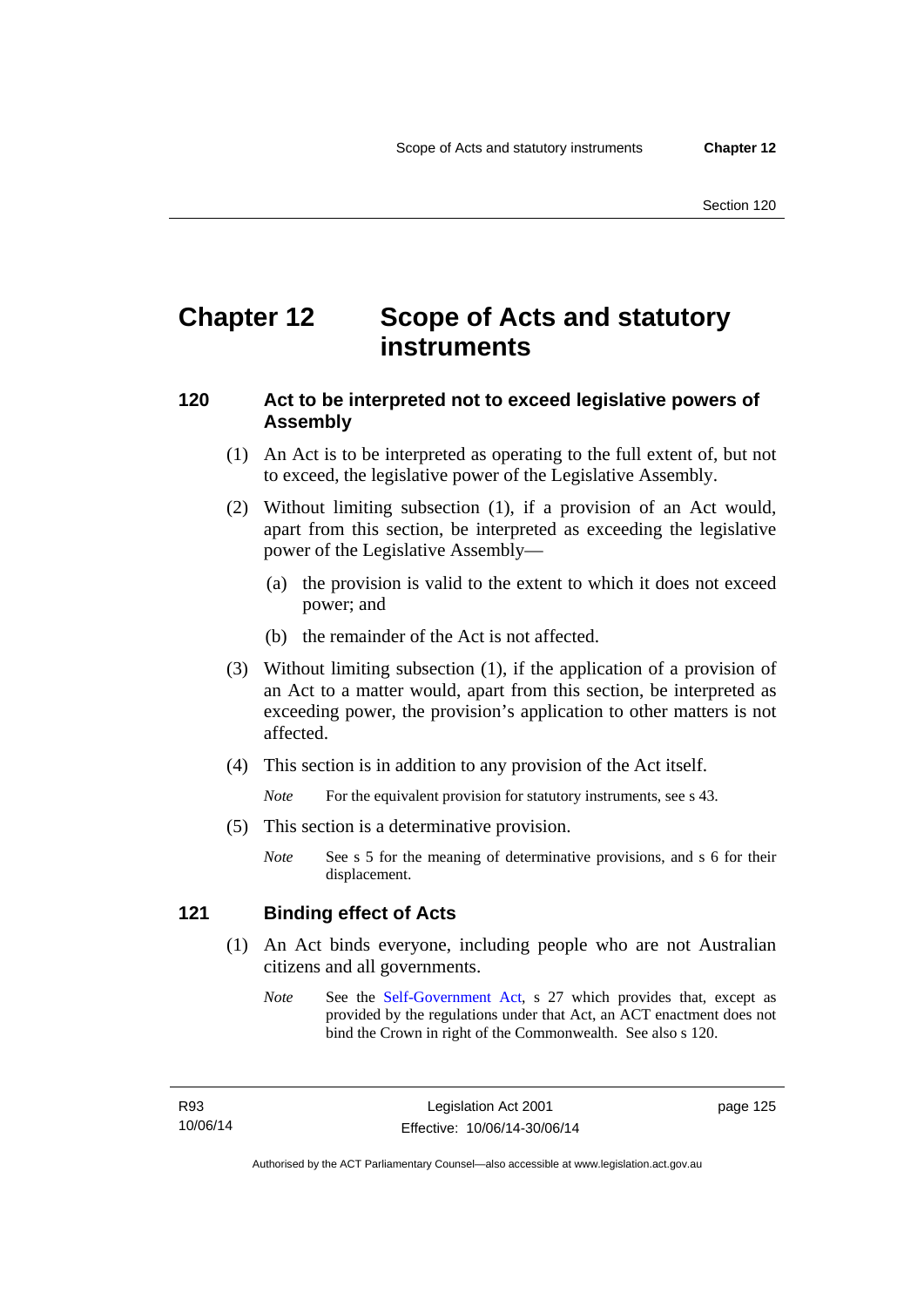- (2) However, an Act does not bind the Territory to the extent that it requires or otherwise provides for the payment of money that, on payment, would form part of the public money of the Territory.
- (3) Also, subsection (1) does not make a government liable to be prosecuted for an offence.
- (4) To the extent that an Act does not bind a government, the same degree of immunity extends to a government entity in relation to an authorised act or omission of the entity.
- (5) This section is a determinative provision.

*Note* See s 5 for the meaning of determinative provisions, and s 6 for their displacement.

(6) In this section:

*authorised*—an act or omission of a government entity is *authorised* if—

- (a) for an instrumentality—the act or omission relates to a matter within the scope of the instrumentality's functions; and
- (b) for an officer or employee of the government—the act or omission relates to a matter within the scope of the duties of the officer or employee; and
- (c) for a contractor who exercises a function on behalf of the government—the act or omission relates to a matter within the scope of the contract; and
- (d) for anyone else who exercises a function on behalf of the government—the act or omission relates to a matter within the scope of the person's engagement.

*government* includes the Territory, the Commonwealth, a State, another Territory or New Zealand.

*government entity* includes—

(a) an instrumentality, officer or employee of the government; and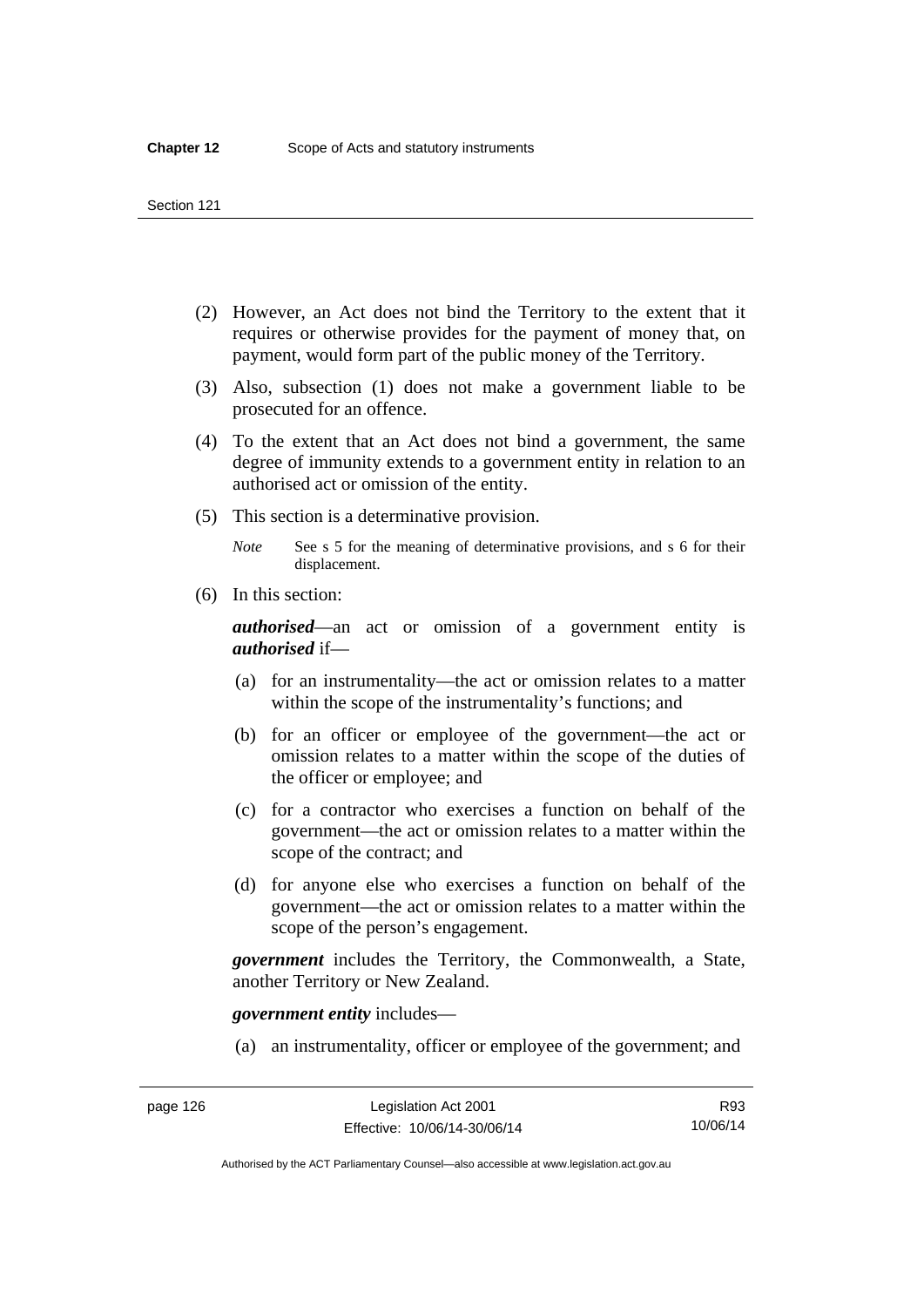- Section 122
- (b) a contractor or anyone else who exercises a function on behalf of the government.

### **122 Application to Territory**

- (1) In an Act or statutory instrument—
	- (a) a reference to an entity or position by name or description is a reference to the entity or position of that name or description in or for the Territory; and
	- (b) a reference to a place, jurisdiction or anything else by name or description is a reference to the place, jurisdiction or thing of that name or description in or for the Territory.
- (2) If the name of an entity or position established under an Act or statutory instrument includes the words 'of the Australian Capital Territory', 'for the Australian Capital Territory', '(ACT)', or words having a similar effect, a reference in an Act or statutory instrument to the entity or position need not include the words.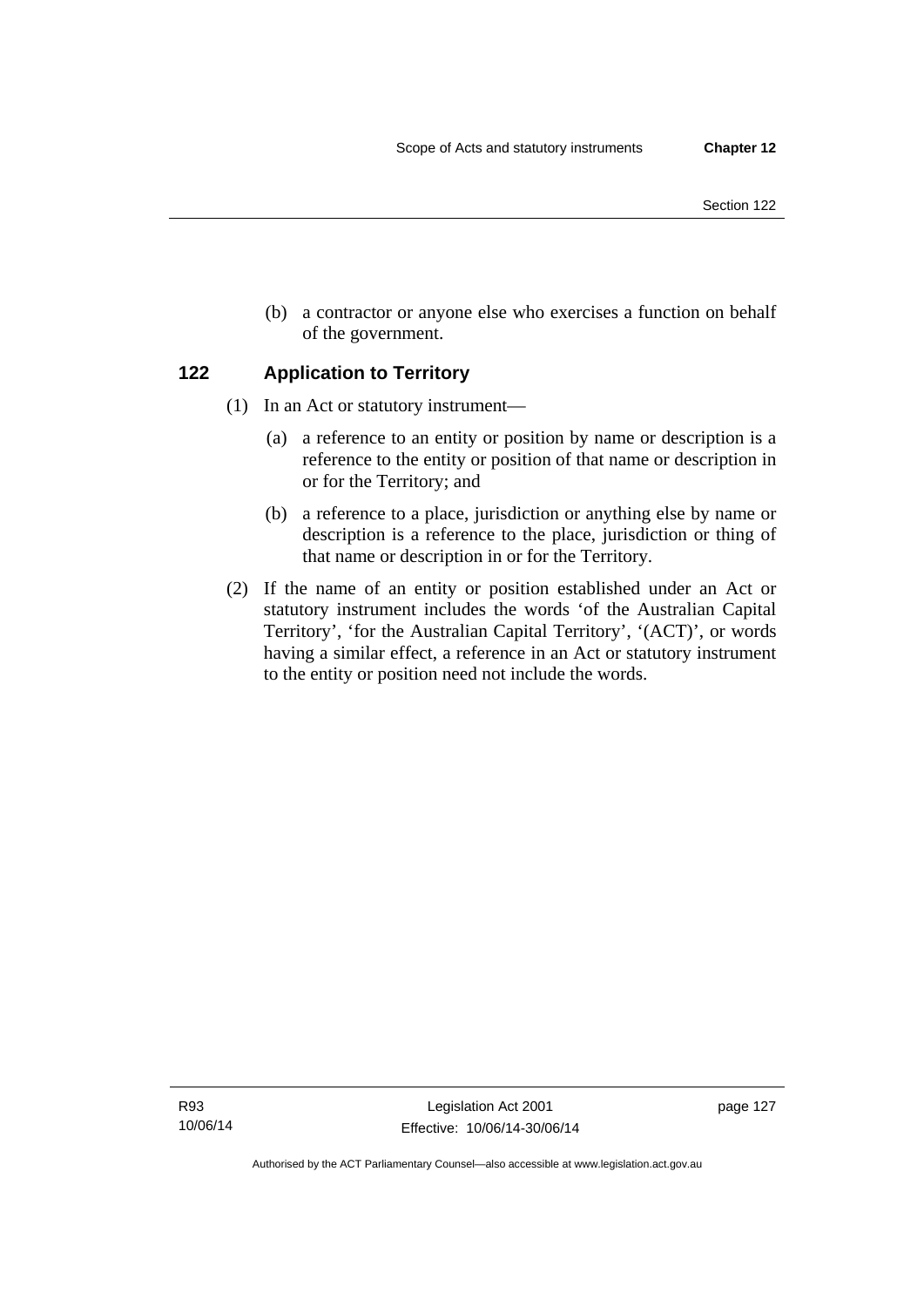## **Chapter 13 Structure of Acts and statutory instruments**

## **Part 13.1 General**

#### **125 Meaning of** *law***—ch 13**

In this chapter:

*law* means an Act, subordinate law or disallowable instrument.

*Note* A reference to an Act, subordinate law or disallowable instrument includes a reference to a provision of the Act, law or instrument (see s 7, s 8 and s 9).

#### **126 Material that is part of Act or statutory instrument**

- (1) A heading to a chapter, part, division, subdivision, schedule, or another provision (other than a section or subsection), of or to an Act or statutory instrument is part of the Act or instrument.
- (2) A heading to a section or subsection of an Act or statutory instrument is part of the Act or instrument if—
	- (a) the Act was enacted, or the instrument was made, after 1 January 2000; or
	- (b) the heading was amended or inserted into the Act or instrument after 1 January 2000.
- (3) A preamble or other recital to an Act or statutory instrument is part of the Act or instrument.
- (4) An example or diagram in an Act or statutory instrument is part of the Act or instrument.
- (5) A schedule, dictionary or appendix to an Act or statutory instrument is part of the Act or instrument.

R93 10/06/14

Authorised by the ACT Parliamentary Counsel—also accessible at www.legislation.act.gov.au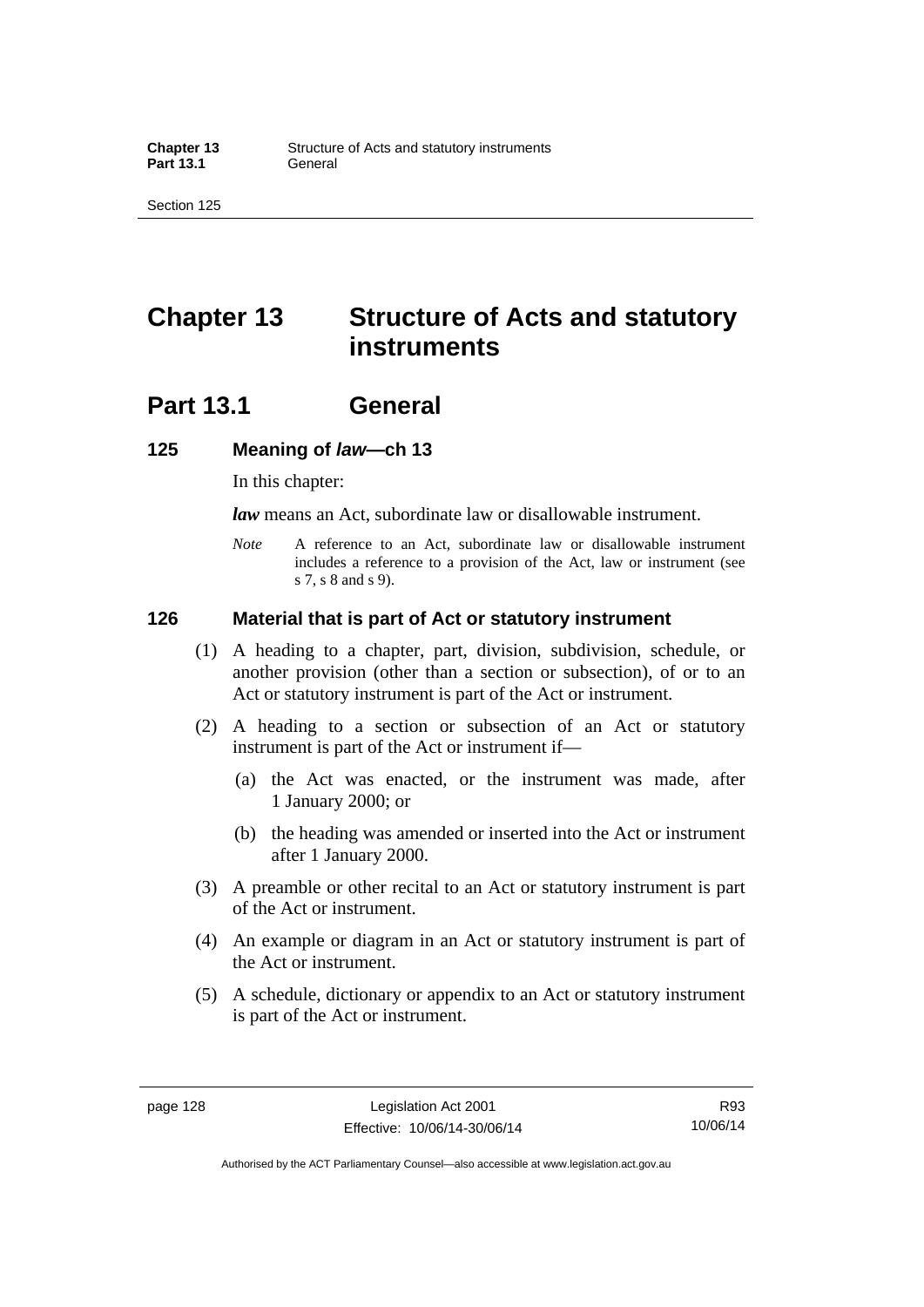- (6) Punctuation in an Act or statutory instrument is part of the Act or instrument.
- (7) A provision number in an Act or statutory instrument is part of the Act or instrument.
- (8) In applying this section to an Act or statutory instrument that is divided otherwise than into sections, a reference to a section or subsection is a reference to a corresponding provision of the Act or instrument.
	- *Note* A reference to an Act or statutory instrument includes a reference to a provision of the Act or instrument (see s 7 and s 13).
- (9) This section is a determinative provision.
	- *Note* See s 5 for the meaning of determinative provisions, and s 6 for their displacement.

# **127 Material that is not part of Act or statutory instrument**

- (1) A footnote, endnote, or other note, in or to an Act or statutory instrument is not part of the Act or instrument.
- (2) A table of contents (however described), or reader's guide or index, in or to an Act or statutory instrument is not part of the Act or instrument.
- (3) A heading to a section or subsection of an Act or statutory instrument is not part of the Act or instrument if section 126 (2) does not apply to the heading.
- (4) This section does not prevent the amendment of a note, table, guide, index or heading mentioned in subsection (1), (2) or (3).
- (5) However, such a note, table, guide or index does not become part of the Act or statutory instrument because it is amended or inserted by an Act or instrument.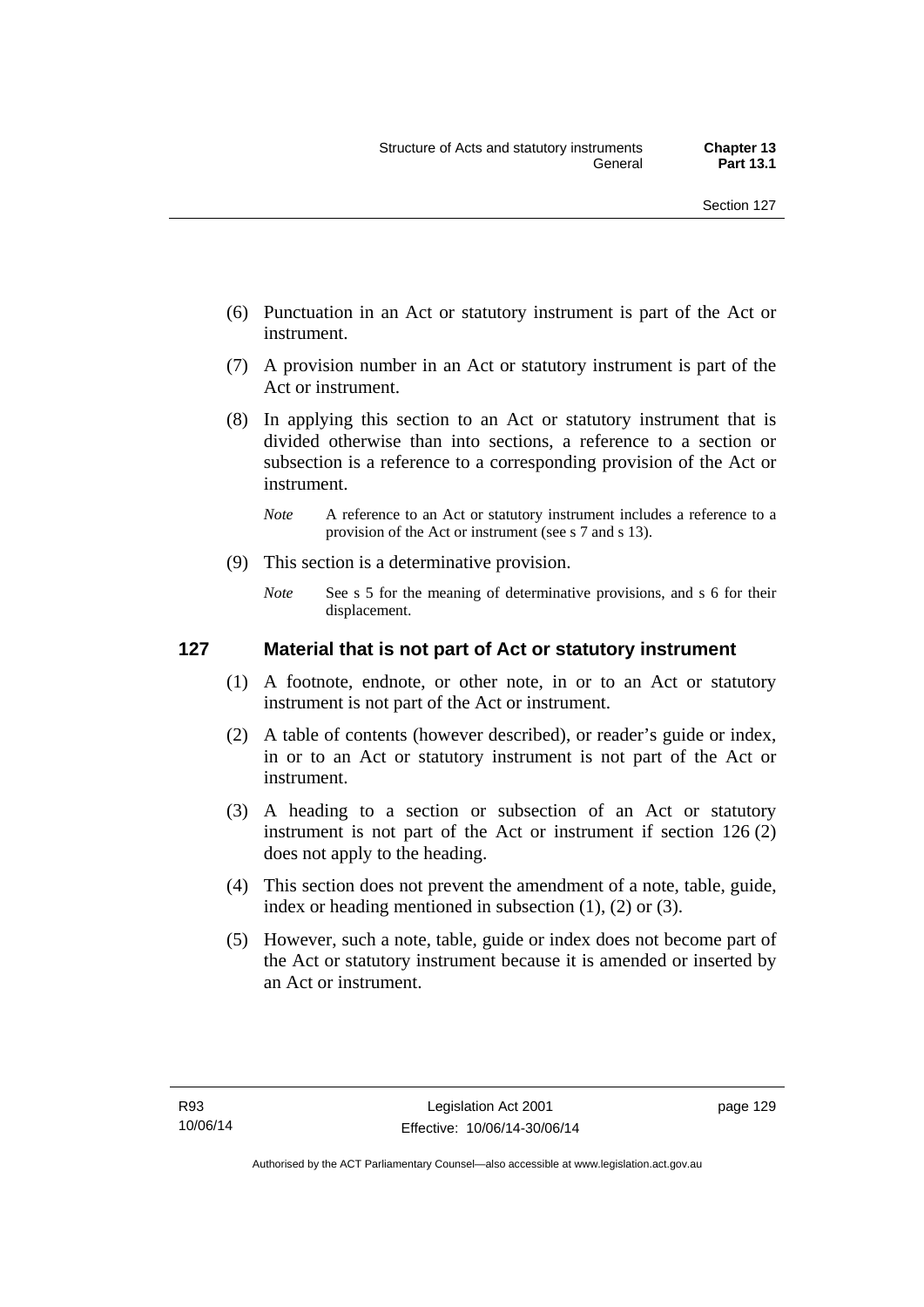| <b>Chapter 13</b> | Structure of Acts and statutory instruments |
|-------------------|---------------------------------------------|
| <b>Part 13.1</b>  | General                                     |

- (6) In applying this section to an Act or statutory instrument that is divided otherwise than into sections, a reference to a section or subsection is a reference to a corresponding provision of the Act or instrument.
	- *Note* A reference to an Act or statutory instrument includes a reference to a provision of the Act or instrument (see s 7 and s 13).
- (7) This section is a determinative provision.
	- *Note* See s 5 for the meaning of determinative provisions, and s 6 for their displacement.

page 130 Legislation Act 2001 Effective: 10/06/14-30/06/14

R93 10/06/14

Authorised by the ACT Parliamentary Counsel—also accessible at www.legislation.act.gov.au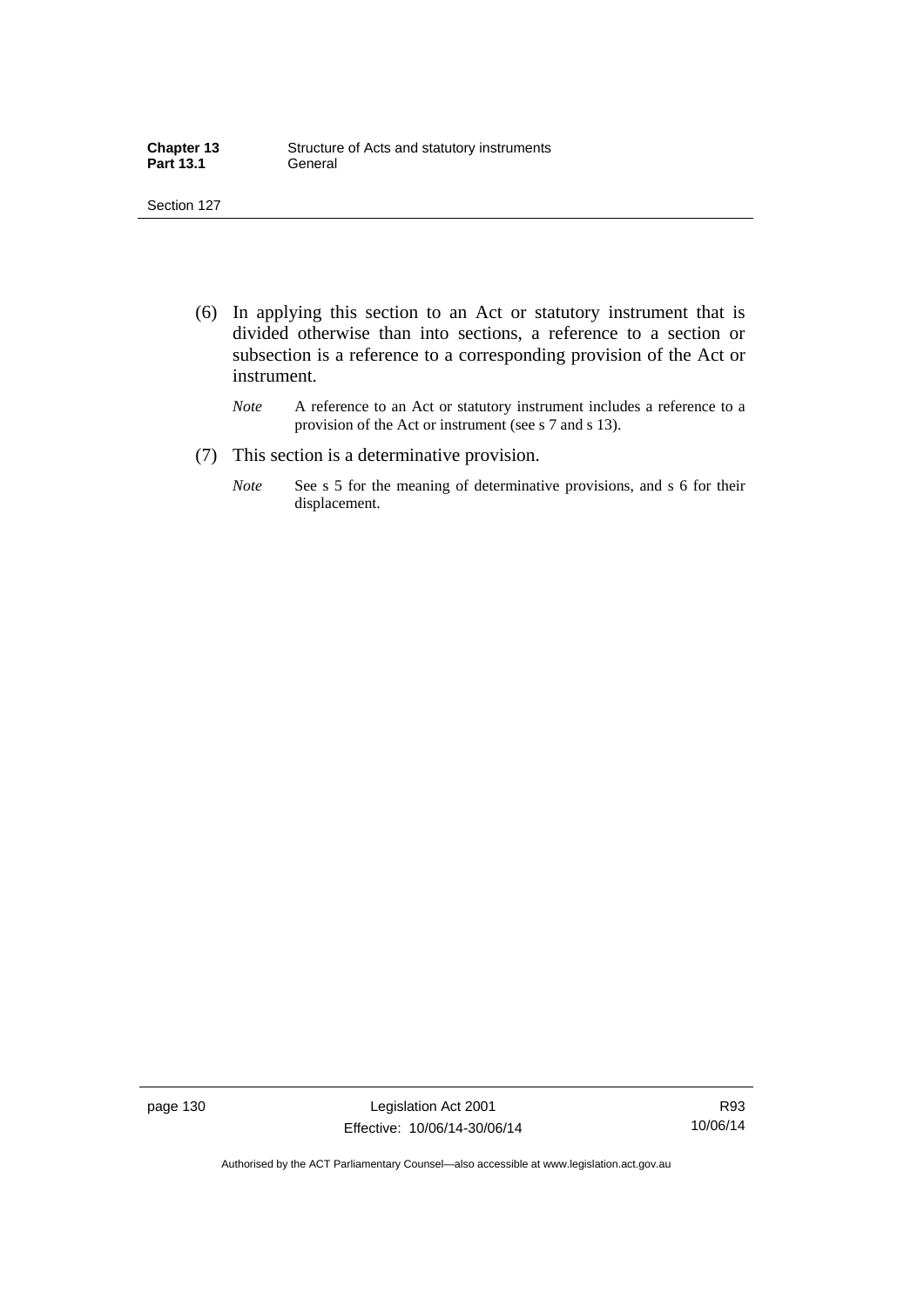# **Part 13.2 Particular kinds of provisions**

#### **130 What is a** *definition***?**

A *definition* is a provision (however expressed) of an Act or statutory instrument that—

- (a) gives a meaning to a term; or
- (b) limits or extends the meaning of a term.

#### **Examples—definitions**

- 1 *X* means Y.
- 2 *X* includes Y.
- 3 *X* means Y, and includes Z.
- 4 A reference to *X* is a reference to Y.
- 5 *X*—see section Y.
- 6 *X*—see the *XYZ Act 1999*, section Y.
- 7 In a proceeding against a person (the *retailer*), it is a defence if the retailer establishes that the goods were bought honestly.
- 8 *excluded*—a claim is *excluded* if the claim is not brought within 1 year after the day the claimant becomes aware of the failure to account to which the claim relates.
- 9 A term used in the *XYZ Act 2003* has the same meaning in this Act.
- 10 A term defined in the *XYZ Act 2003* has the same meaning in this Act.
- *Note 1* Examples 5 and 6 illustrate signpost definitions, that is, definitions that do not themselves directly define a term but point the reader to the place where the term is defined (see s 131).
- *Note 2* Example 7 illustrates a tagged-term definition (*retailer*) that takes its meaning from the context of the provision where the defined term is found.
- *Note 3* Example 8 illustrates a definition that does not begin with the defined term.
- *Note 4* For other provisions about definitions, see pt 15.2.
- *Note 5* An example is part of the Act, is not exhaustive and may extend, but does not limit, the meaning of the provision in which it appears (see s 126 and s 132).

| R93      | Legislation Act 2001         |  |
|----------|------------------------------|--|
| 10/06/14 | Effective: 10/06/14-30/06/14 |  |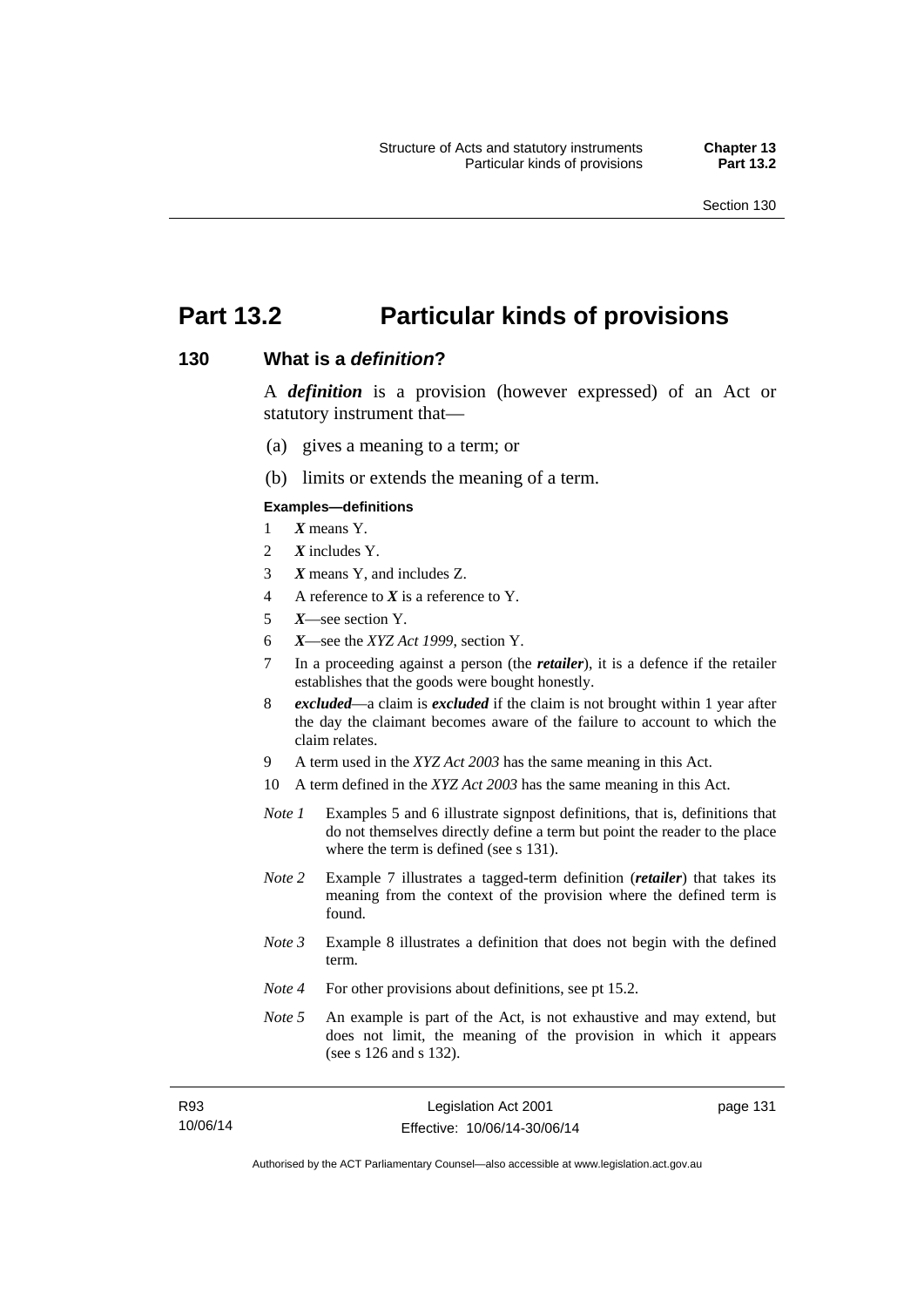### **131 Signpost definitions**

 (1) In an Act or statutory instrument, a definition of a term that includes the word 'see' followed by a reference to a law or instrument (a *signpost definition*) means the term has the same meaning as the term (or, if the reference includes a reference to the definition of another term, that term) has in the law or instrument, as in force from time to time.

#### **Examples**

- 1 A signpost definition '*food*—see section 10.' in the dictionary to an Act means that the word 'food' when used in the Act has the same meaning as it has in section 10, as in force from time to time.
- 2 A signpost definition '*injury*—see the *XYZ Act 2001*, dictionary.' in the dictionary to another Act means that the word 'injury', when used in the other Act, has the same meaning as it has in the definition of *injury* in the *XYZ Act 2001*, dictionary, as in force from time to time.
- 3 A signpost definition 'Work Safety Council—see the *XYZ Act 2000*, dictionary, definition of *council*.' means that the expression 'Work Safety Council' has the same meaning as the word 'council' has in the definition of *council* in the *XYZ Act 2000*, dictionary, as in force from time to time.
- *Note* An example is part of the Act, is not exhaustive and may extend, but does not limit, the meaning of the provision in which it appears (see s 126 and s 132).
- (2) This section is subject to section 47 (Statutory instrument may make provision by applying law or instrument).
- (3) In this section:

*instrument* includes a provision of an instrument.

*law* includes a law, or a provision of a law, of the Commonwealth, a State or another Territory.

*Note* For other provisions about definitions, see pt 15.2.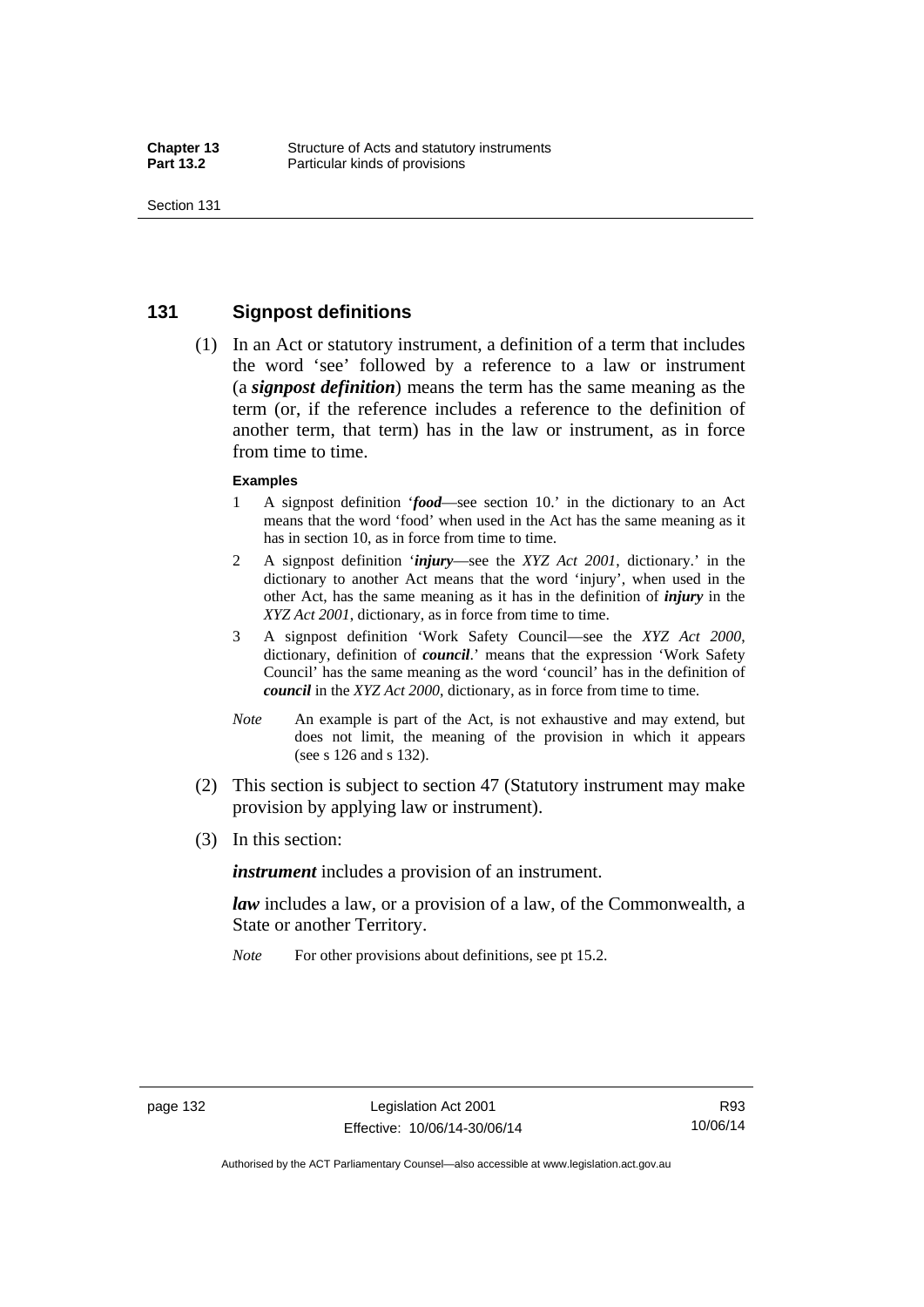# **132 Examples**

- (1) An example in an Act or statutory instrument—
	- (a) is not exhaustive; and
	- (b) may extend, but does not limit, the meaning of the Act or instrument, or the particular provision to which it relates.

#### **Examples**

- 1 A specific case (which may be fictional) that helps to give meaning to the more abstract language of a provision. See the examples in s 43.
- 2 An example (which may be fictional) that clarifies the scope of a provision by illustrating cases that fall within the provision or cases that fall outside the provision, or both. See the examples in s 86.
- *Note 1* These examples may overlap.
- *Note* 2 An example in an Act or statutory instrument is part of the Act or instrument (see s 126 (4)).
- (2) An example may take either of the following forms:
	- (a) a statement at the end of the provision it illustrates (or at the end of a provision containing the provision it illustrates);
	- (b) a statement forming part of the text of a provision that illustrates the operation of the provision, whether or not the words 'for example' are used.

**Examples—par (a)** 

the examples in s 130 or this section, s (1)

#### **Example—par (b)**

the statement beginning 'for example' in s 36 (1) (a)

- (3) Subsection (2) does not limit the form that an example may take.
- (4) This section is a determinative provision.
	- *Note* See s 5 for the meaning of determinative provisions, and s 6 for their displacement.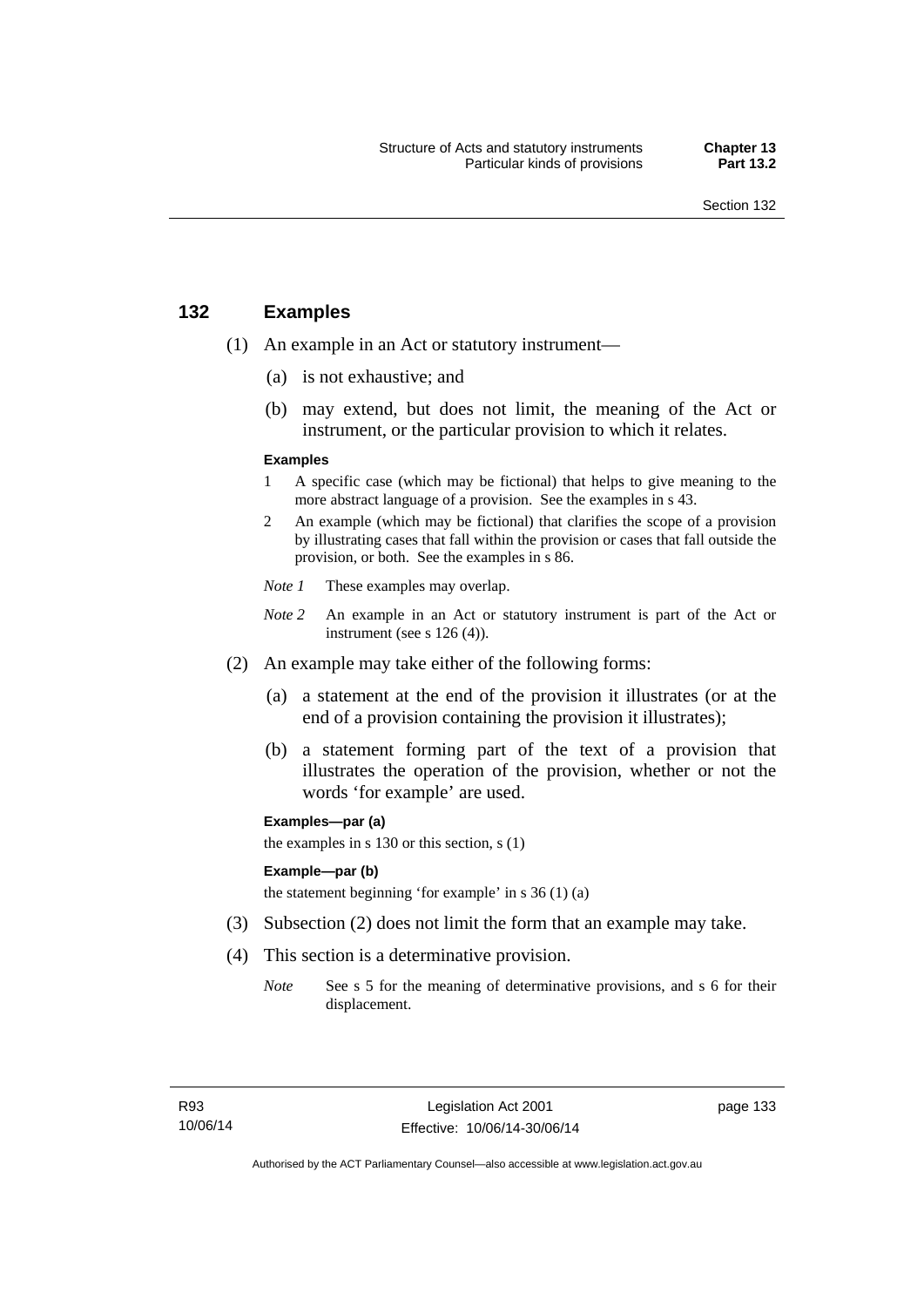### **133 Penalty units**

- (1) In a law, if a penalty for an offence is expressed as a number (whether whole or fractional) of penalty units, the penalty for the offence is a fine of that number of penalty units.
- (2) A *penalty unit* is—
	- (a) for an offence committed by an individual—\$140; or
	- (b) for an offence committed by a corporation—\$700.

#### **Example**

'Maximum penalty: 10 penalty units.' means that a person who is convicted of the relevant offence is liable to a maximum fine of 10 penalty units.

- If the person is an individual, the maximum fine is, therefore, \$1 400 (\$140 x 10).
- If the person is a corporation, the maximum fine is, therefore, \$7 000 (\$700 x 10).
- *Note* An example is part of the Act, is not exhaustive and may extend, but does not limit, the meaning of the provision in which it appears (see s 126 and s 132).
- (3) The Attorney-General must review the amount of a penalty unit at least once every 4 years after the day this subsection commences.
- (4) This section is a determinative provision.
	- *Note* See s 5 for the meaning of determinative provisions, and s 6 for their displacement.

#### **134 Penalties at end of sections and subsections**

- (1) This section applies if a penalty (however expressed) is stated in a law—
	- (a) at the end of a section (whether or not the section is divided into subsections) and not expressed in a way that indicates that it applies only to a provision of the section; or

Authorised by the ACT Parliamentary Counsel—also accessible at www.legislation.act.gov.au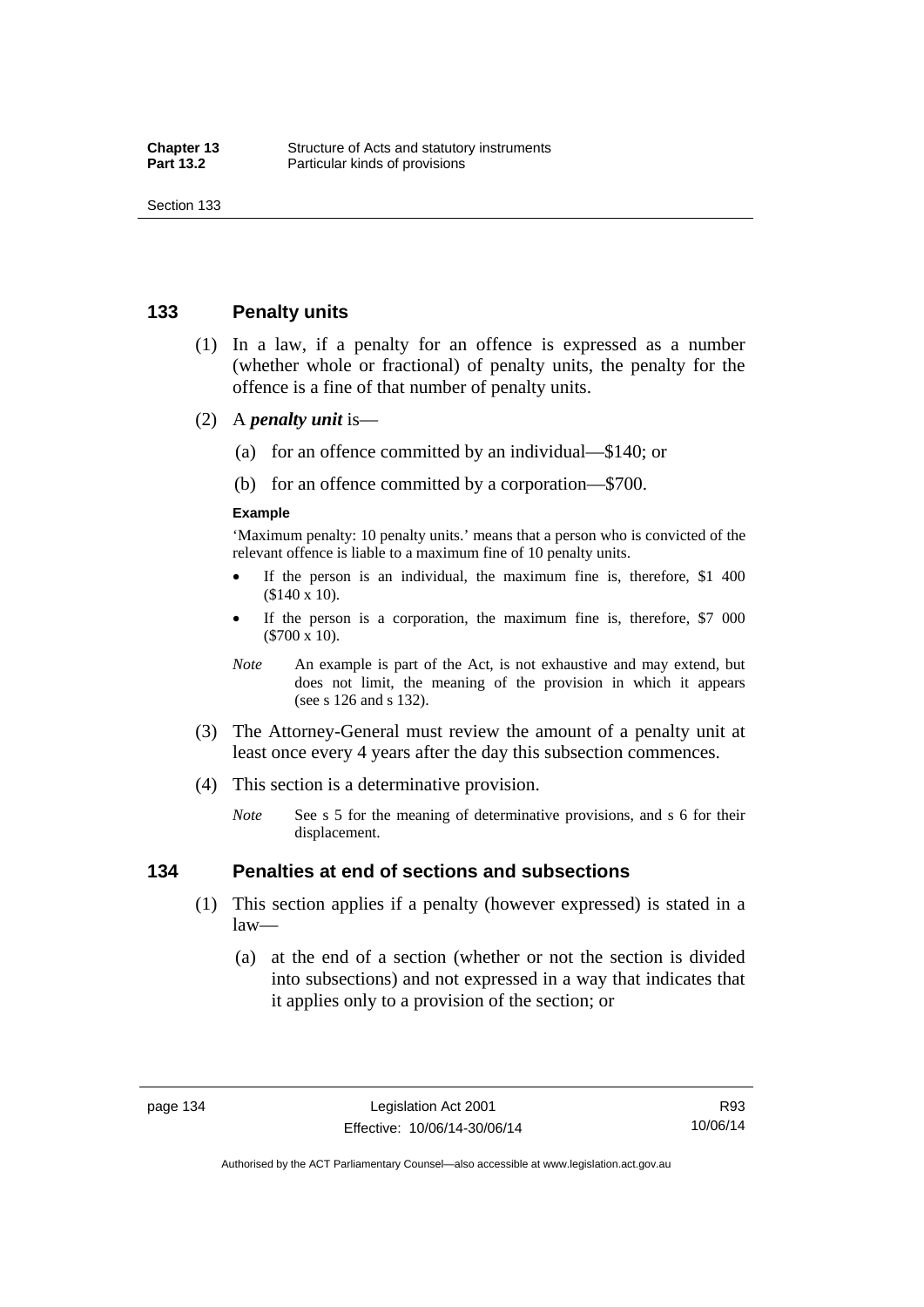- (b) at the end of a subsection (but not at the end of a section) and not expressed in a way that indicates that it applies only to a provision of the subsection; or
- (c) at the end of a section or subsection and expressed in a way that indicates that it applies only to a provision of the section or subsection (the *relevant provision*).

#### **Example—par (a)**

the following penalty at the end of a section: 'Maximum penalty: 20 penalty units.'

#### **Example—par (b)**

the following penalty at the end of a subsection, but not at the end of a section: 'Maximum penalty: 20 penalty units.'

#### **Examples—par (c)**

- 1 the following penalty at the end of a section divided into subsections: 'Maximum penalty (subsection (3)): 20 penalty units.'.
- 2 the following penalty at the end of a subsection, but not at the end of a section:

'Maximum penalty:

- (a) for paragraph (b)—20 penalty units; or
- (b) for another paragraph—50 penalty units, imprisonment for 6 months or both.'
- *Note* An example is part of the Act, is not exhaustive and may extend, but does not limit, the meaning of the provision in which it appears (see s 126 and s 132).
- (2) If an offence is not expressly mentioned in the section, subsection or relevant provision, the penalty indicates that contravention of the section, subsection or relevant provision is an offence punishable on conviction as provided by subsection (4).

#### **Example—penalty applying to entire section or subsection**

A person must not contravene a notice.

Maximum penalty: 20 penalty units.

**Example—penalty applying to a stated provision** 

(2) The register of transactions—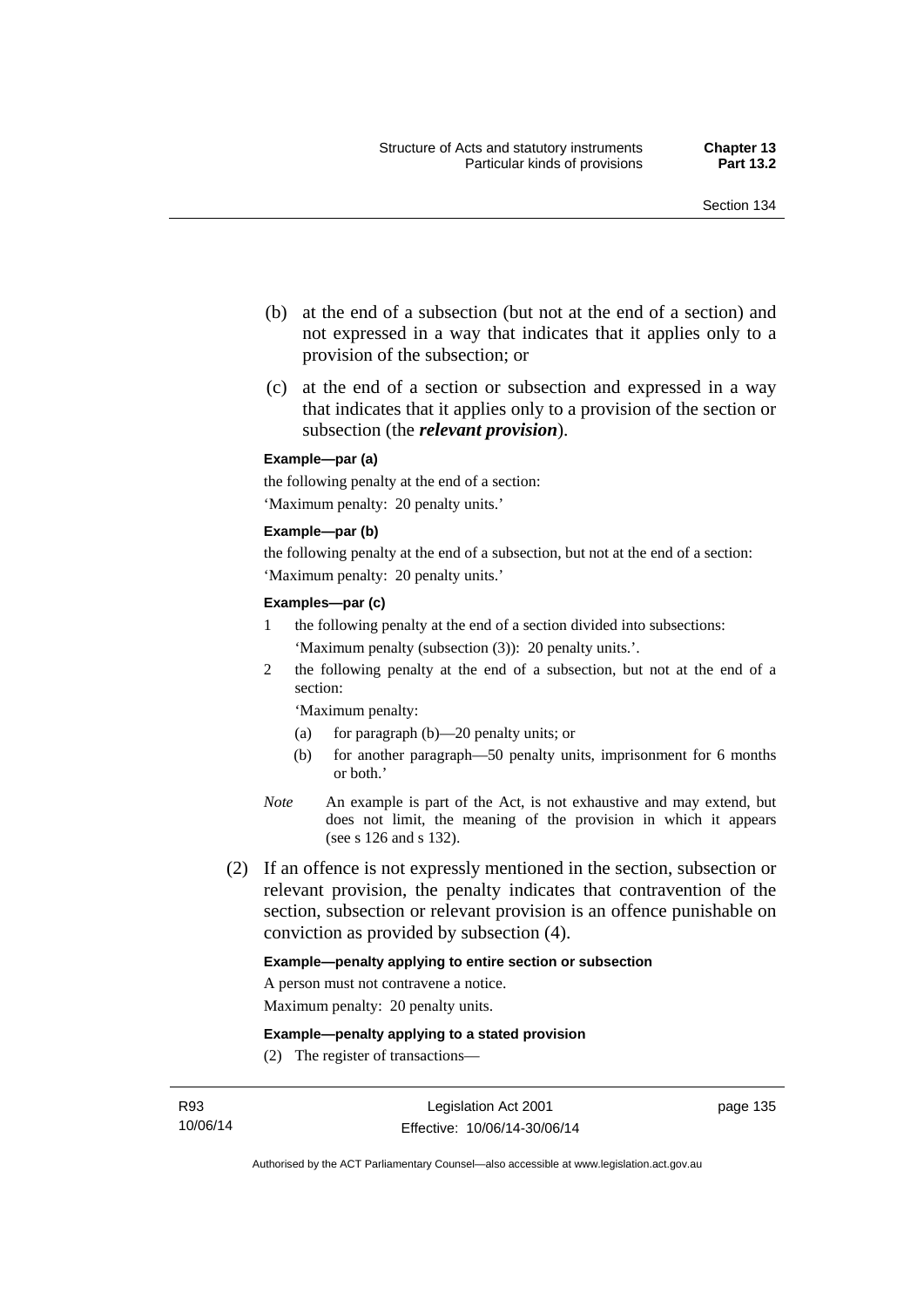Section 134

- (a) may be kept in electronic form; and
- (b) must contain the particulars mentioned in section 91C.

Maximum penalty (paragraph (b)): 20 penalty units.

 (3) If an offence is expressly mentioned in the section, subsection or relevant provision, the penalty indicates that the offence is punishable on conviction as provided by subsection (4).

### **Example—penalty applying to entire section or subsection**

A person who contravenes a notice commits an offence. Maximum penalty: 20 penalty units.

**Example—penalty applying to a stated provision** 

- (2) If a person keeps the person's identity card after ceasing to be an officer—
	- (a) the person commits an offence; and
	- (b) the identity card is forfeited to the Territory.

Maximum penalty (paragraph (a)): 20 penalty units.

- (4) The penalty that may be imposed for the offence is—
	- (a) if only a single penalty is stated (whether as a maximum penalty or a penalty)—not more than the stated penalty; or
	- (b) if a minimum as well as a maximum penalty is stated—not less than the minimum and not more than the maximum.
- $(5)$  If—
	- (a) a penalty (however expressed) is stated in a law at the end of a section divided into subsections; and
	- (b) another penalty (however expressed) is stated at the end of another subsection of the section; and
	- (c) the first penalty is not expressed in a way that indicates that it applies only to a particular provision of the last subsection;

the first penalty is taken, for this section, to be expressed in a way that indicates that it applies only to the last subsection.

Authorised by the ACT Parliamentary Counsel—also accessible at www.legislation.act.gov.au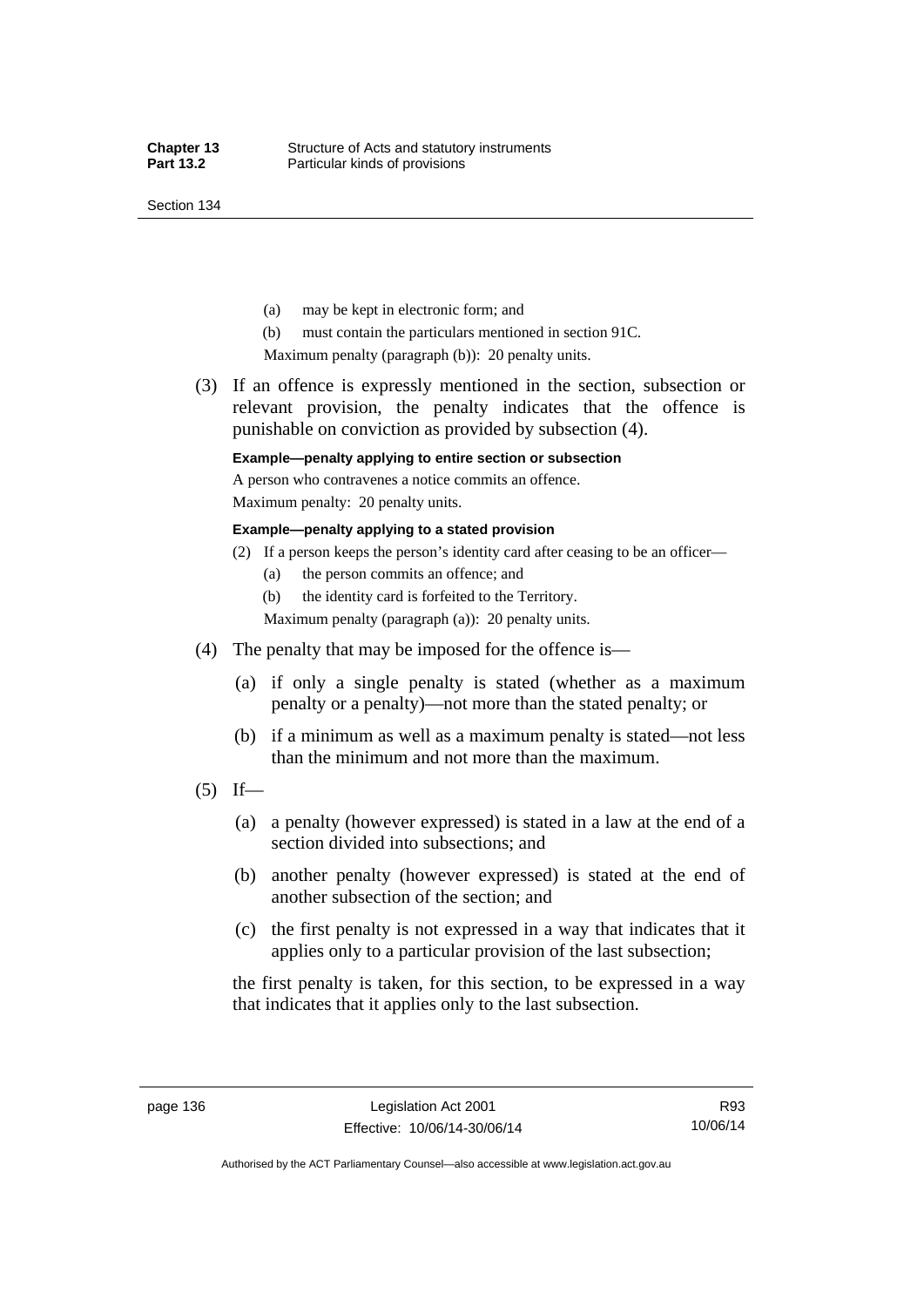#### **Example**

In the following example, s (4) is the last subsection and the penalty stated at the end applies only to that subsection:

'(2) A permit holder must record all transactions under this Act.

Maximum penalty: 20 penalty units.

- (3) If a permit holder is convicted of an offence against subsection (2), the registrar must cancel the permit.
- (4) A permit holder must not sell a declared substance in contravention of this Act.

Maximum penalty: 100 penalty units, imprisonment for 1 year or both.'.

- (6) In working out for this section whether a penalty is at the end of a section or subsection, the position of any example or note is to be disregarded.
- (7) This section is a determinative provision.
	- *Note* See s 5 for the meaning of determinative provisions, and s 6 for their displacement.

### **135 Penalties not at end of sections and subsections**

- (1) This section applies if a penalty (however expressed) is stated in a provision of a law other than at the end of a section or subsection.
- (2) If an offence is expressly mentioned in the provision, the penalty indicates that the offence is punishable on conviction as provided by subsection (4).

#### **Example**

A person who contravenes s (3) commits an offence punishable by a fine of not more than 20 penalty units.

- *Note* An example is part of the Act, is not exhaustive and may extend, but does not limit, the meaning of the provision in which it appears (see s 126 and s 132).
- (3) If an offence is not expressly mentioned in the provision, the penalty indicates that contravention of the provision (or a stated part of the provision) is an offence punishable on conviction as provided by subsection (4).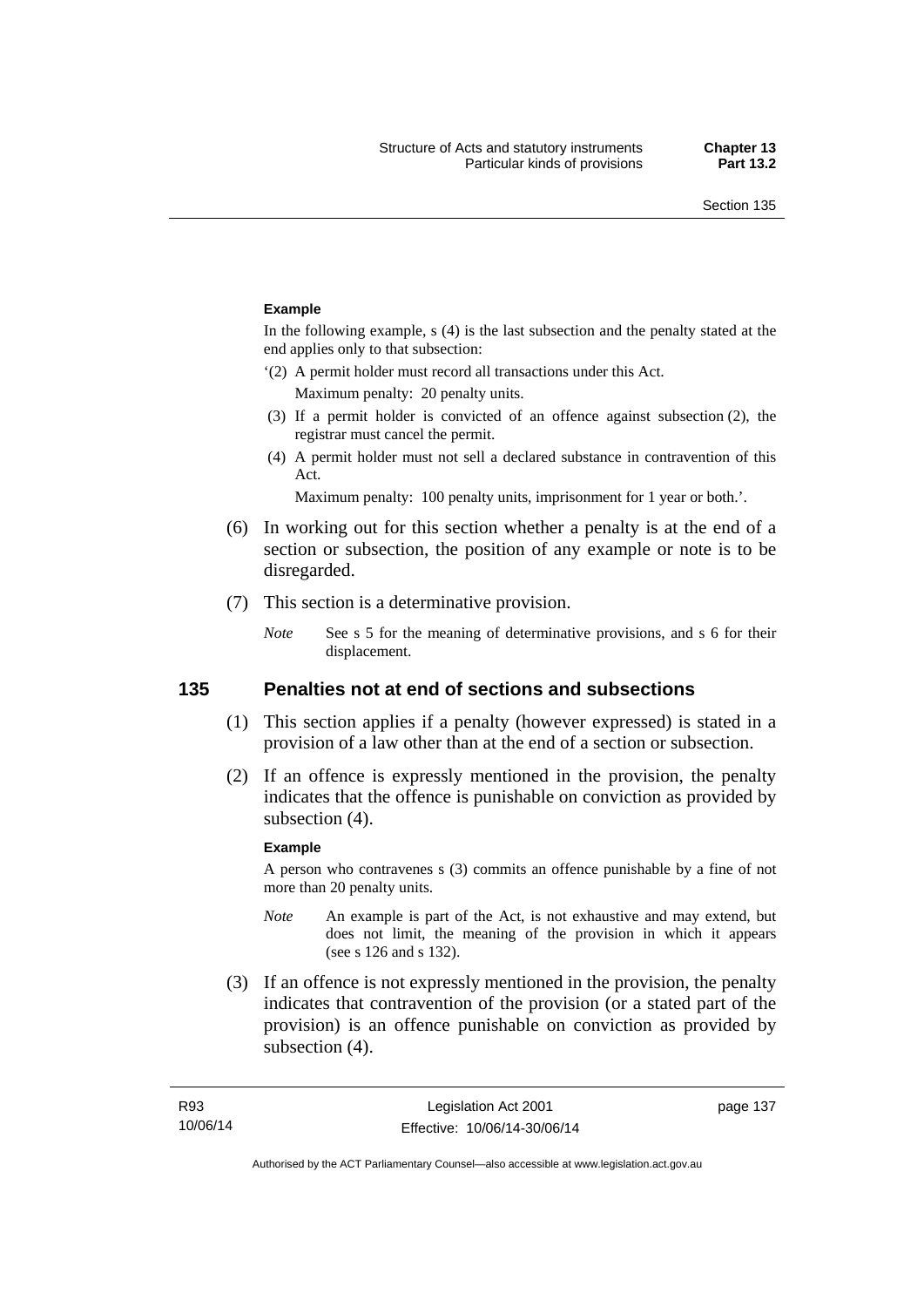Section 135

#### **Example**

A person who contravenes s (3) must pay a fine of not more than 20 penalty units.

- (4) The penalty that may be imposed for the offence is—
	- (a) if only a single penalty is stated (whether as a maximum penalty or a penalty)—not more than the stated penalty; or
	- (b) if a minimum as well as a maximum penalty is stated—not less than the minimum and not more than the maximum.
- (5) In working out for this section whether a penalty is at the end of a section or subsection, the position of any example or note is to be disregarded.
- (6) This section is a determinative provision.
	- *Note* See s 5 for the meaning of determinative provisions, and s 6 for their displacement.

R93 10/06/14

Authorised by the ACT Parliamentary Counsel—also accessible at www.legislation.act.gov.au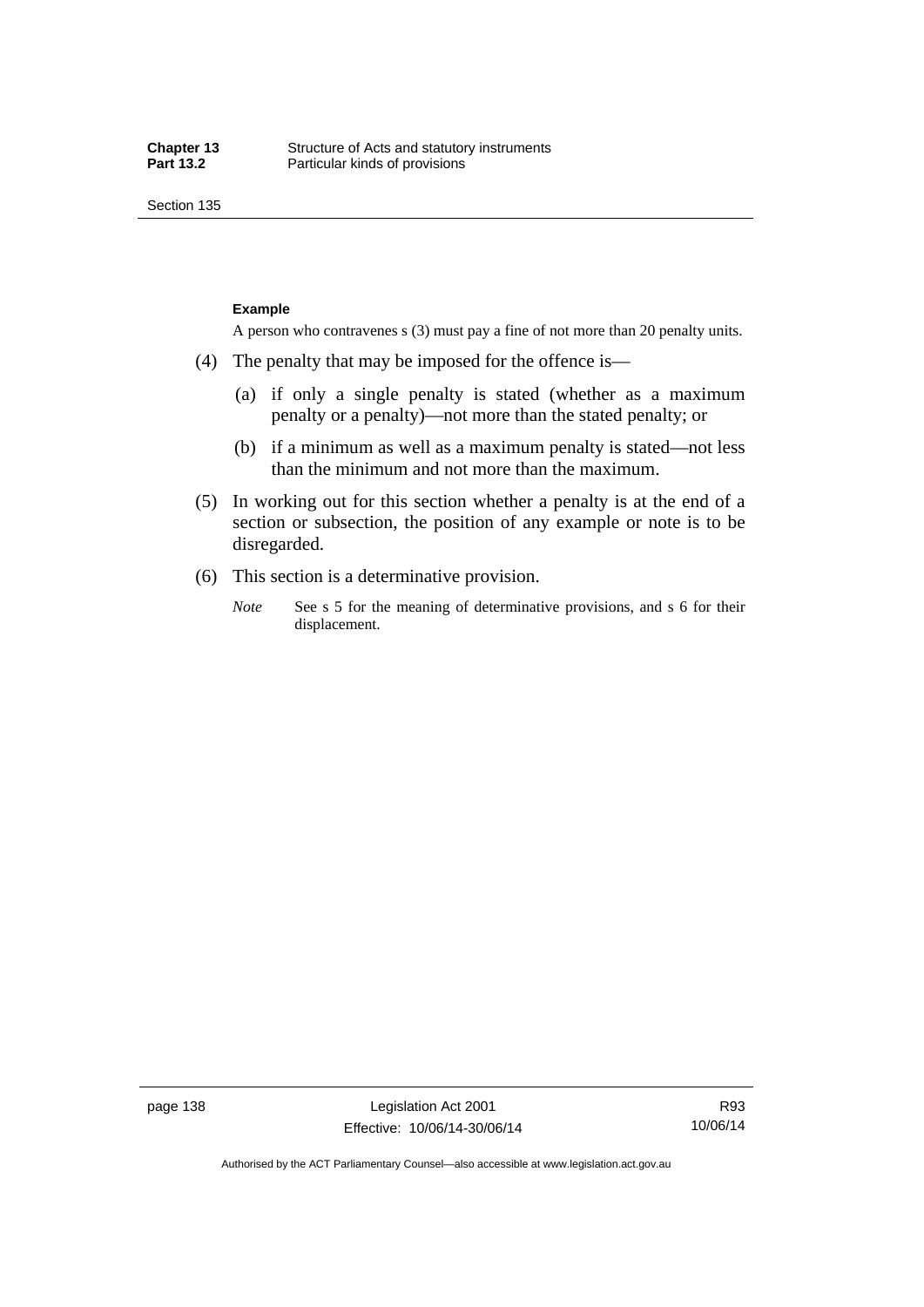# **Chapter 14 Interpretation of Acts and statutory instruments**

# **Part 14.1 Purpose and scope**

### **136 Meaning of** *Act***—ch 14**

In this chapter:

*Act* includes a statutory instrument.

*Note* Section 7 (3) provides that a reference to an Act includes a reference to a provision of an Act. Section 13 (3) provides that a reference to a statutory instrument includes a reference to a provision of a statutory instrument.

### **137 Purpose and scope—ch 14**

- (1) The purpose of this chapter is to provide guidance about the interpretation of Acts.
- (2) This chapter is not intended to be a comprehensive statement of the law of interpretation applying to Acts.
- (3) In particular, this chapter assumes that common law presumptions operate in conjunction with this chapter.
- (4) Subsection (3) also applies to common law presumptions that come into existence after the commencement of this chapter.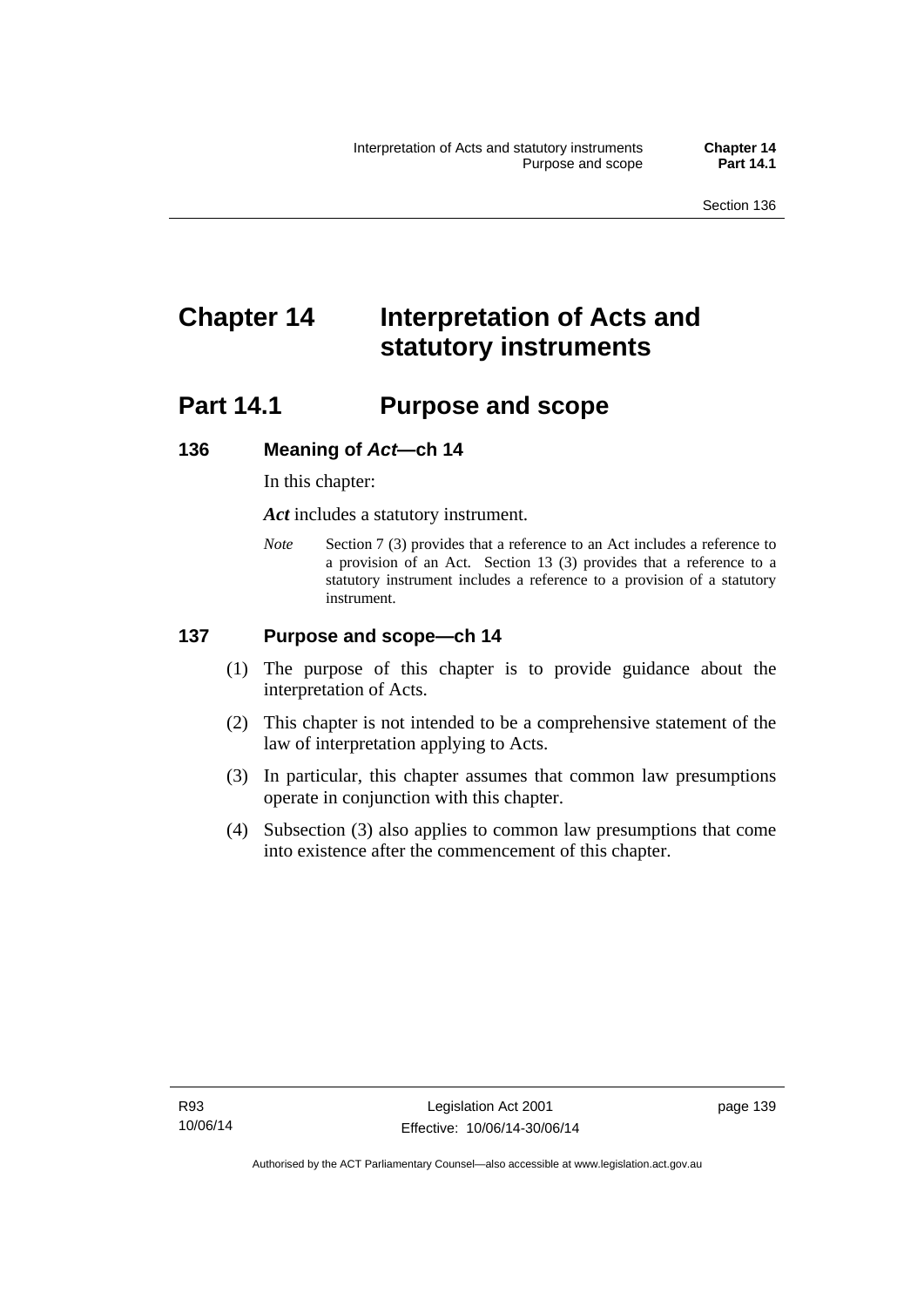# **Part 14.2 Key principles of interpretation**

# **138 Meaning of** *working out the meaning of an Act***—pt 14.2**

In this part:

*working out the meaning of an Act* means—

- (a) resolving an ambiguous or obscure provision of the Act; or
- (b) confirming or displacing the apparent meaning of the Act; or
- (c) finding the meaning of the Act when its apparent meaning leads to a result that is manifestly absurd or is unreasonable; or
- (d) finding the meaning of the Act in any other case.

### **139 Interpretation best achieving Act's purpose**

- (1) In working out the meaning of an Act, the interpretation that would best achieve the purpose of the Act is to be preferred to any other interpretation.
- (2) This section applies whether or not the Act's purpose is expressly stated in the Act.
	- *Note* The *[Human Rights Act 2004](http://www.legislation.act.gov.au/a/2004-5)*, s 30 (1) (which is about interpreting legislation to be consistent with human rights) is also relevant to interpreting territory laws.

R93 10/06/14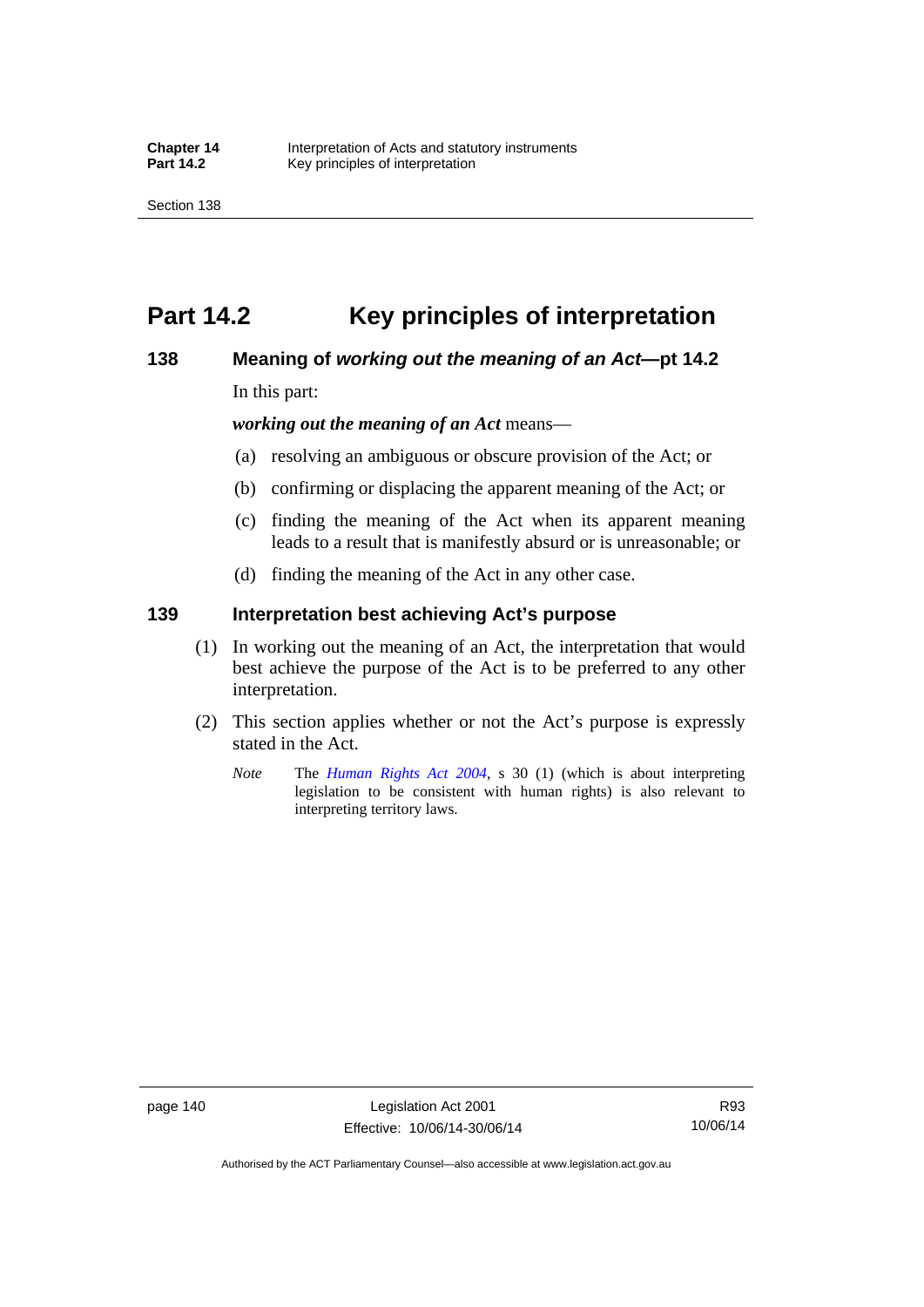# **140 Legislative context**

In working out the meaning of an Act, the provisions of the Act must be read in the context of the Act as a whole.

#### **Examples**

- 1 The long title of an Act provides that it is an Act to give certain benefits to the holders of pensioner cards. Section 4 provides 'This Act applies to a holder of a pensioner card'. Section 22 provides that the commissioner may grant 'a person' an exemption from payment of rates. The Act does not contain a definition of 'person'. Section 22 must be read in the context of the Act as a whole so that the commissioner may only grant exemptions to people who are holders of pensioner cards.
- 2 The *Drug Testing Regulation 2001* (made under the *Drug Testing Act 2000* (hypothetical)), s 6 contains the following heading:

#### **6 Corresponding law—Act, s 100, def** *corresponding law*

The heading indicates that the section has been made for the definition of *corresponding law* in the *Drug Testing Act 2000*, s 100.

- 3 Section 12 (1) of a subordinate law refers to 'a non-conviction order under the *[Crimes \(Sentencing\) Act 2005](http://www.legislation.act.gov.au/a/2005-58)*'. No other kind of order is mentioned in the section and the word 'order' is not otherwise defined in the subordinate law. Subsections (2), (4), (7) and (9) of the same section, which only refer to 'the order', are to be understood as referring to the order mentioned in s (1).
- *Note 1* See s 126 and s 127 for material that is, or is not, part of an Act or statutory instrument.
- *Note 2* An example is part of the Act, is not exhaustive and may extend, but does not limit, the meaning of the provision in which it appears (see s 126 and s 132).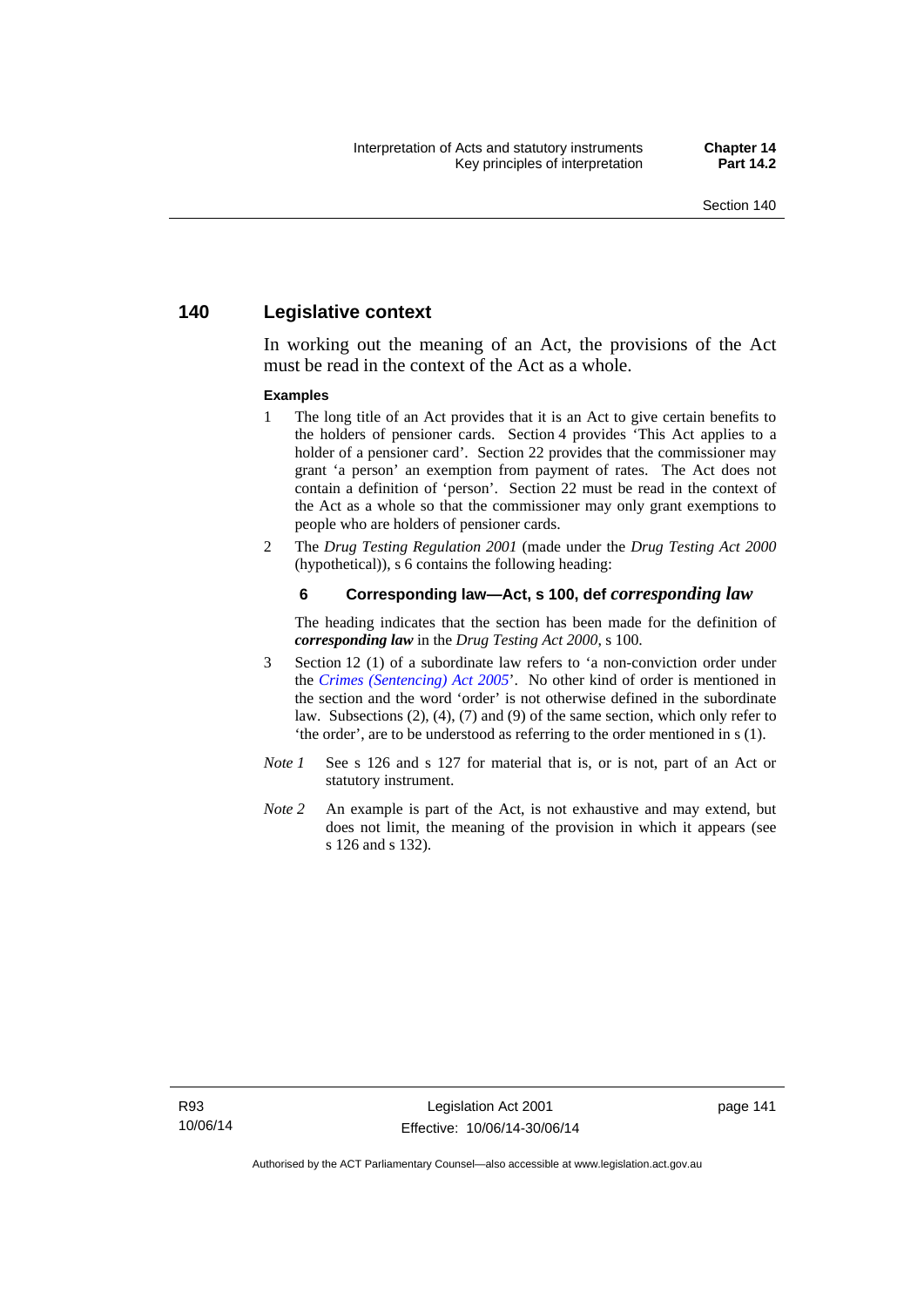Section 141

# **141 Non-legislative context generally**

- (1) In working out the meaning of an Act, material not forming part of the Act may be considered.
	- *Note 1* See s 146 for the meaning of *may* and *must*.
	- *Note* 2 See s 126 and s 127 for material that is, or is not, part of an Act or statutory instrument.
	- *Note 3* See s 142 for material that may be considered in working out the meaning of an Act or statutory instrument.
- (2) In deciding whether material not forming part of an Act should be considered in working out the meaning of the Act, and the weight to be given to the material, the following matters must be taken into account:
	- (a) the desirability of being able to rely on the ordinary meaning of the Act, having regard to the purpose of the Act and the provisions of the Act read in the context of the Act as a whole;
	- (b) the undesirability of prolonging proceedings without compensating advantage;
	- (c) the accessibility of the material to the public.
- (3) Subsection (2) does not limit the matters that may be taken into account.
- (4) For subsection (2) (c), material in the register is taken to be accessible to the public.
	- *Note* The register is the ACT legislation register (see dict, pt 2, def *register*).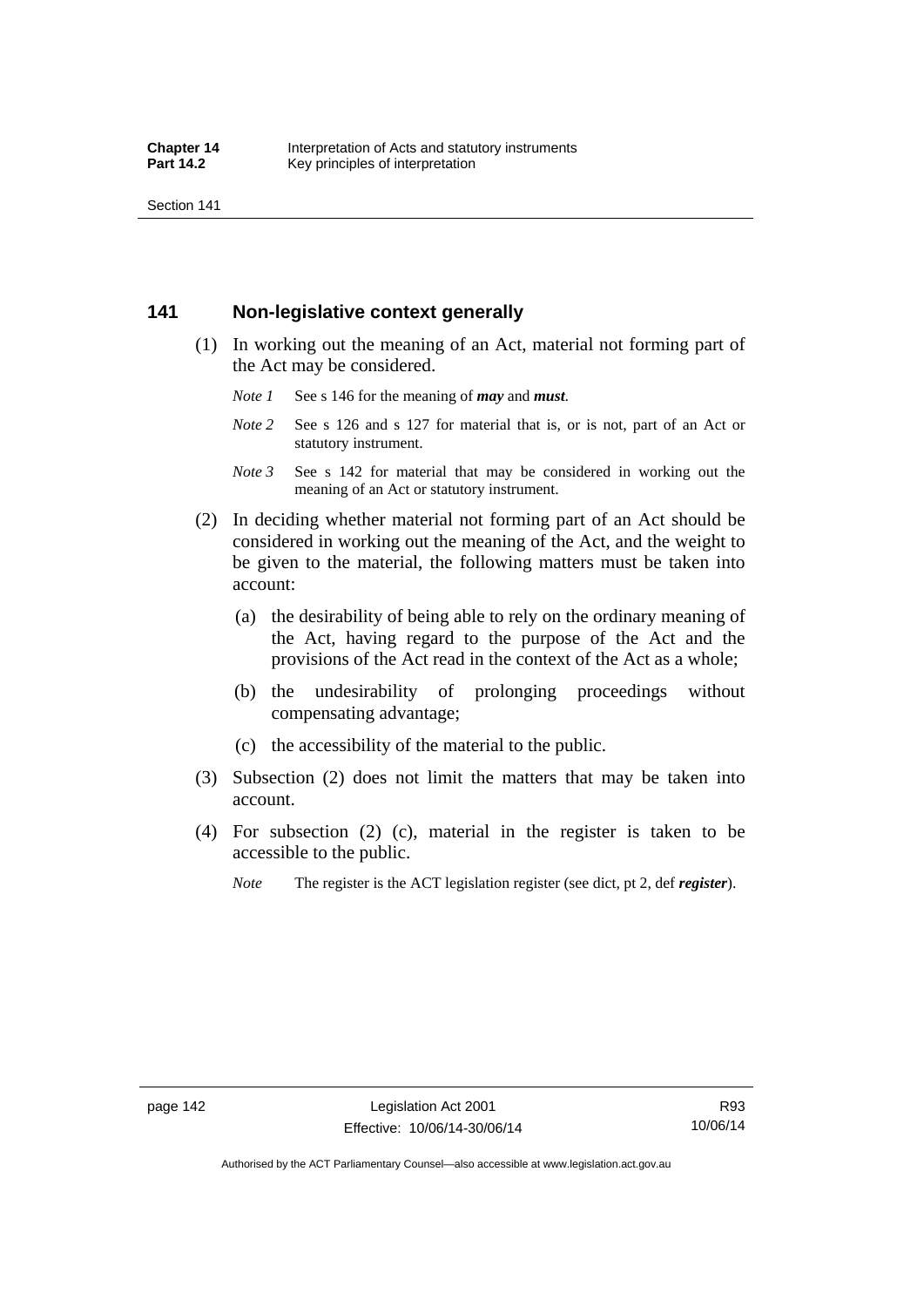# **142 Non-legislative context—material that may be considered**

- (1) In working out the meaning of an Act, material mentioned in table 142, column 2 may be considered.
- (2) In working out the meaning of a statutory instrument, material mentioned in table 142, column 3 may be considered.
- (3) This section does not limit the material that may be considered in working out the meaning of an Act or statutory instrument.

| column 1 | column <sub>2</sub>                                                                                                                                                                                       | column 3                                                                                                                                                                                                                                                                                                                                                |
|----------|-----------------------------------------------------------------------------------------------------------------------------------------------------------------------------------------------------------|---------------------------------------------------------------------------------------------------------------------------------------------------------------------------------------------------------------------------------------------------------------------------------------------------------------------------------------------------------|
| item     | Act                                                                                                                                                                                                       | statutory instrument                                                                                                                                                                                                                                                                                                                                    |
| 1        | material not forming part of the<br>Act contained in an authorised<br>version of the Act                                                                                                                  | material not forming part of the statutory<br>instrument contained in an authorised version<br>of the instrument                                                                                                                                                                                                                                        |
|          | <i>Note</i> See ch 3 (Authorised versions<br>and evidence of laws and<br>legislative material).                                                                                                           | <i>Note</i> See ch 3 (Authorised versions and evidence<br>of laws and legislative material).                                                                                                                                                                                                                                                            |
| 2        | any relevant report of a royal<br>commission, law reform<br>commission, committee of inquiry<br>or other similar entity that was<br>presented to the Legislative<br>Assembly before the Act was<br>passed | any relevant report of a royal commission,<br>law reform commission, committee of<br>inquiry or other similar entity that was<br>presented to the Legislative Assembly—<br>if the statutory instrument was<br>(a)<br>presented to the Assembly-before<br>the end of 6 sitting days after the<br>day the instrument was presented to<br>the Assembly; or |
|          |                                                                                                                                                                                                           | in any other case—before the<br>(b)<br>instrument was made                                                                                                                                                                                                                                                                                              |

**Table 142** 

R93 10/06/14

Authorised by the ACT Parliamentary Counsel—also accessible at www.legislation.act.gov.au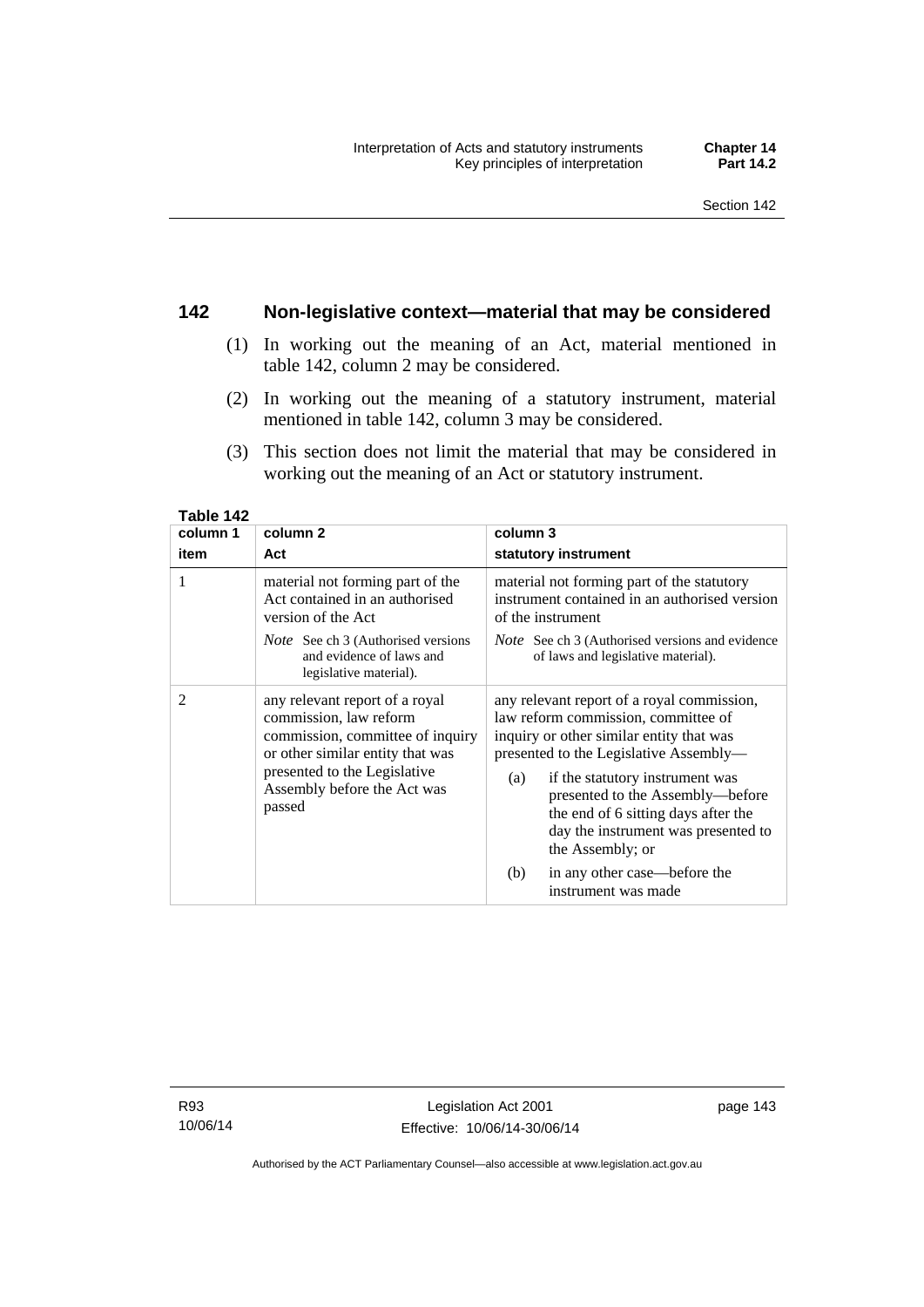**Chapter 14** Interpretation of Acts and statutory instruments<br>**Part 14.2** Key principles of interpretation Key principles of interpretation

Section 143

| column 1 | column <sub>2</sub>                                                                                                                                                                                        | column 3                                                                                                                                                                                                                                                                                                                                          |
|----------|------------------------------------------------------------------------------------------------------------------------------------------------------------------------------------------------------------|---------------------------------------------------------------------------------------------------------------------------------------------------------------------------------------------------------------------------------------------------------------------------------------------------------------------------------------------------|
| item     | Act                                                                                                                                                                                                        | statutory instrument                                                                                                                                                                                                                                                                                                                              |
| 3        | any relevant report of a committee<br>of the Legislative Assembly that<br>was made to the Assembly before<br>the Act was passed                                                                            | any relevant report of a committee of the<br>Legislative Assembly that was made to the<br>Assembly-<br>(a)<br>if the statutory instrument was<br>presented to the Assembly-before<br>the end of 6 sitting days after the<br>day the instrument was presented to<br>the Assembly; or<br>in any other case—before the<br>(b)<br>instrument was made |
| 4        | any explanatory statement<br>(however described) for the bill<br>that became the Act, or any other<br>relevant document, that was<br>presented to the Legislative<br>Assembly before the Act was<br>passed | if the statutory instrument was presented to<br>the Legislative Assembly-any explanatory<br>statement (however described) for the<br>instrument, or any other relevant document,<br>that was presented to the Legislative<br>Assembly before the end of 6 sitting days<br>after the instrument was presented to the<br>Assembly                   |
| 5        | the presentation speech made to<br>the Legislative Assembly during<br>the passage of the bill that became<br>the Act                                                                                       | if the statutory instrument was presented to<br>the Legislative Assembly by a member of the<br>Assembly—any presentation speech made to<br>the Assembly                                                                                                                                                                                           |
| 6        | official reports of proceedings in<br>the Legislative Assembly in<br>relation to the bill that became the<br>Act                                                                                           | if the statutory instrument was presented to<br>the Legislative Assembly—official reports of<br>proceedings in the Legislative Assembly in<br>relation to the statutory instrument                                                                                                                                                                |
| 7        | any relevant treaty or other<br>international agreement to which<br>Australia is a party                                                                                                                   | any relevant treaty or other international<br>agreement to which Australia is a party                                                                                                                                                                                                                                                             |

# **143 Law stating material for consideration in working out meaning**

 (1) If a relevant law provides that stated material may or must be considered in working out the meaning of an Act or statutory instrument, that does not by implication prevent other material of

page 144 Legislation Act 2001 Effective: 10/06/14-30/06/14

R93 10/06/14

Authorised by the ACT Parliamentary Counsel—also accessible at www.legislation.act.gov.au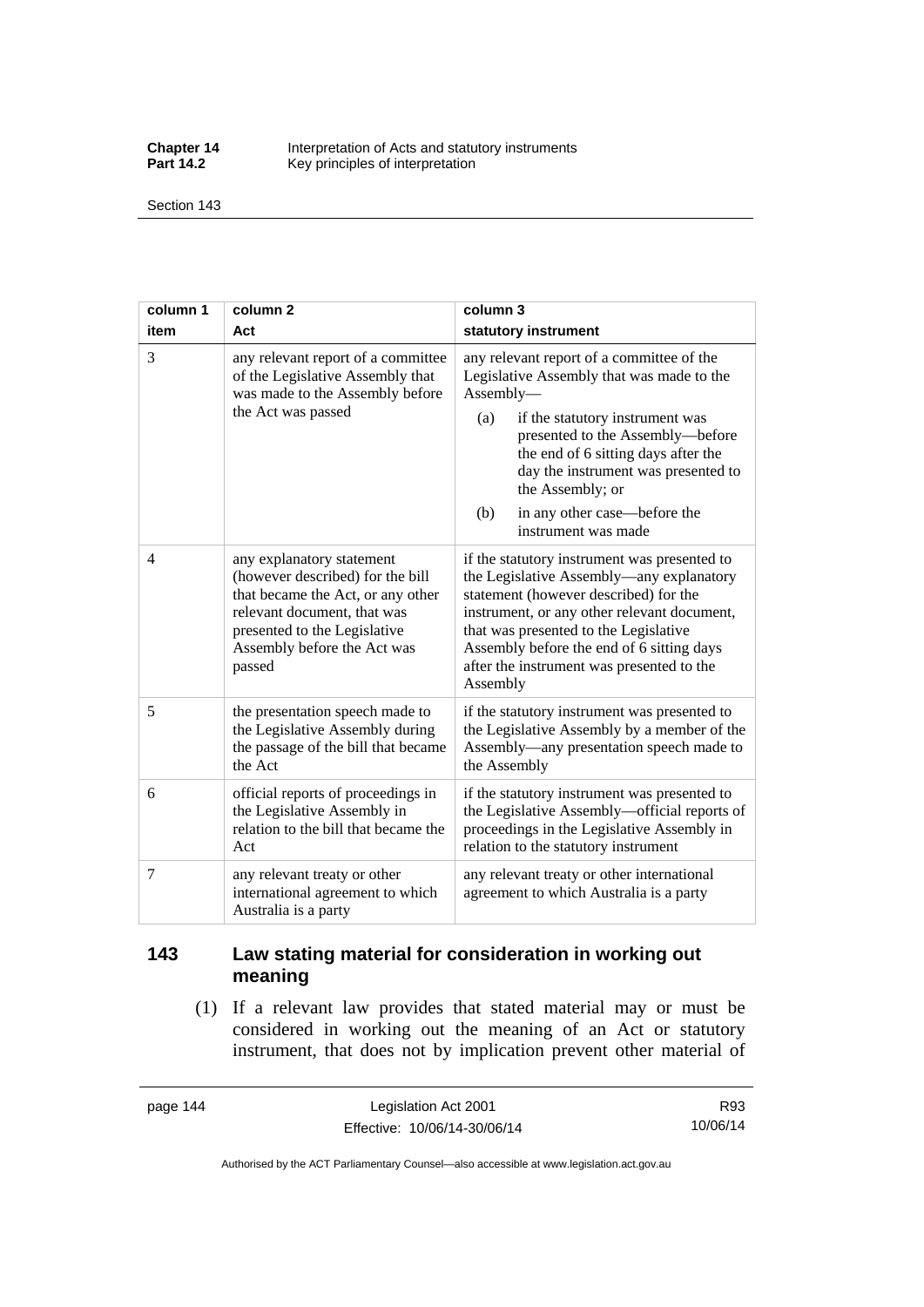the same or similar kind being considered in working out the meaning of the Act or instrument.

#### **Example**

The *Computer Crime Act 2000* (hypothetical) contains the following provision:

#### **4 Report may be used as an aid to interpretation**

The *Community Law Reform Report on Computer Crime* (CLRC No X) may be considered in working out the meaning of this Act.

This does not limit access to other non-legislative material of the same or a similar kind for working out the meaning of the *Computer Crime Act 2000*.

- *Note* An example is part of the Act, is not exhaustive and may extend, but does not limit, the meaning of the provision in which it appears (see s 126 and s 132).
- (2) In this section:

*relevant law* means—

- (a) in working out the meaning of an Act—the Act or another Act; or
- (b) in working out the meaning of a statutory instrument made under an Act—the Act, another Act or the instrument; or
- (c) in working out the meaning of a statutory instrument made under another statutory instrument—an Act or either instrument.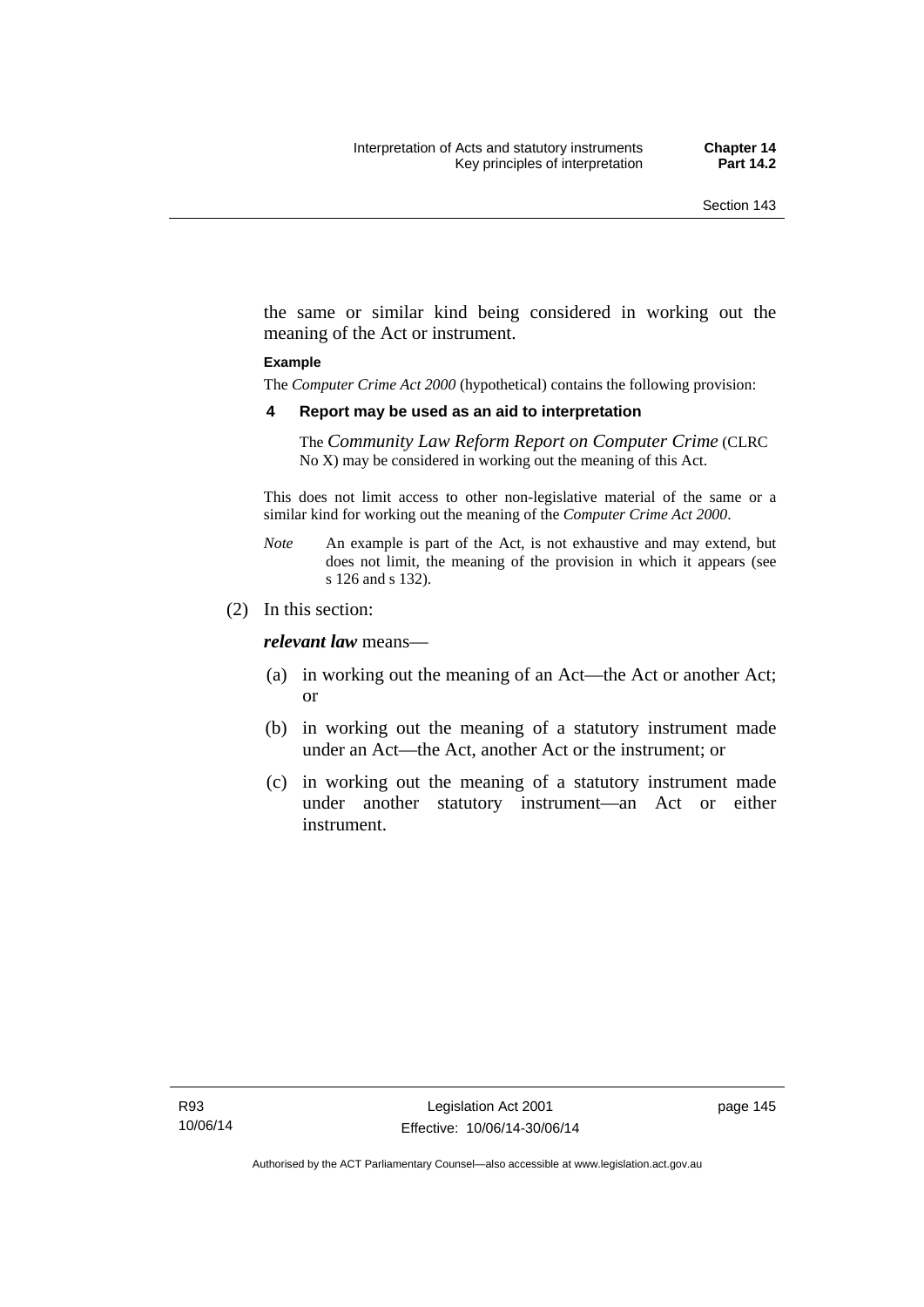**Part 15.1** 

Section 144

# **Chapter 15 Aids to interpretation**

# **Part 15.1 General**

# **144 Meaning of commonly-used terms**

A definition in the dictionary, part 1 applies to all Acts and statutory instruments.

*Note* See s 130 for the def *definition* and s 131 for provisions about signpost definitions.

# **145 Gender and number**

In an Act or statutory instrument—

- (a) words indicating a gender include every other gender; and
- (b) words in the singular number include the plural and words in the plural number include the singular.

# **146 Meaning of** *may* **and** *must*

- (1) In an Act or statutory instrument, the word *may*, or a similar term, used in relation to a function indicates that the function may be exercised or not exercised, at discretion.
	- *Note Function* is defined in the dictionary, pt 1 to include authority, duty and power.
- (2) In an Act or statutory instrument, the word *must*, or a similar term, used in relation to a function indicates that the function is required to be exercised.
- (3) This section is a determinative provision so far as it applies to an applicable law or an applicable provision.
	- *Note* See s 5 for the meaning of determinative provisions, and s 6 for their displacement.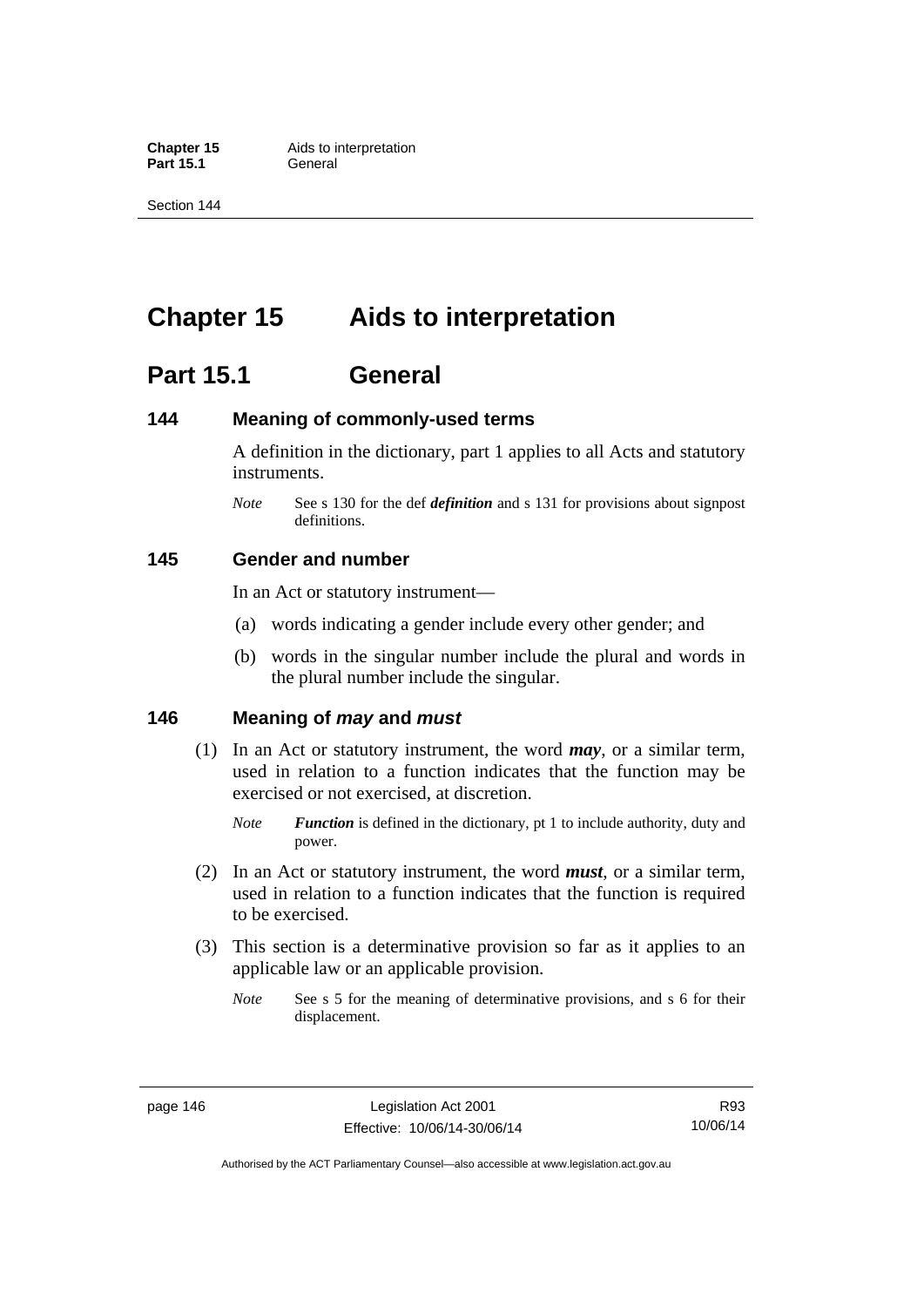(4) In this section:

*applicable law* means an Act enacted, or statutory instrument made, after the application date.

*applicable provision* means a provision inserted after the application date into an Act or statutory instrument that is not an applicable law.

*application date* means—

- (a) for an Act, subordinate law or disallowable instrument— 1 January 2000; and
- (b) for any other statutory instrument—1 January 2006.

*inserted*, for a provision, includes inserted in substitution for another provision.

# **147 Changes of drafting practice not to affect meaning**

(1) The purpose of this section is to encourage the making of progressive improvements in the form of the statute book without inadvertently changing the substantive effect of the law.

*Note* See also s 96 (Relocated provisions).

- (2) This is to be achieved particularly by updating the language and structure of Acts and statutory instruments to replace older forms of legislative expression with forms reflecting current legislative drafting practice.
- (3) If an Act or statutory instrument is amended so that it contains an older form of legislative expression in a provision and a newer form in another, the ideas in the 2 provisions must not be regarded as different only because different words are used or the provisions are structured in different ways.
- (4) Subsection (3) also applies if the provisions are in different Acts or statutory instruments.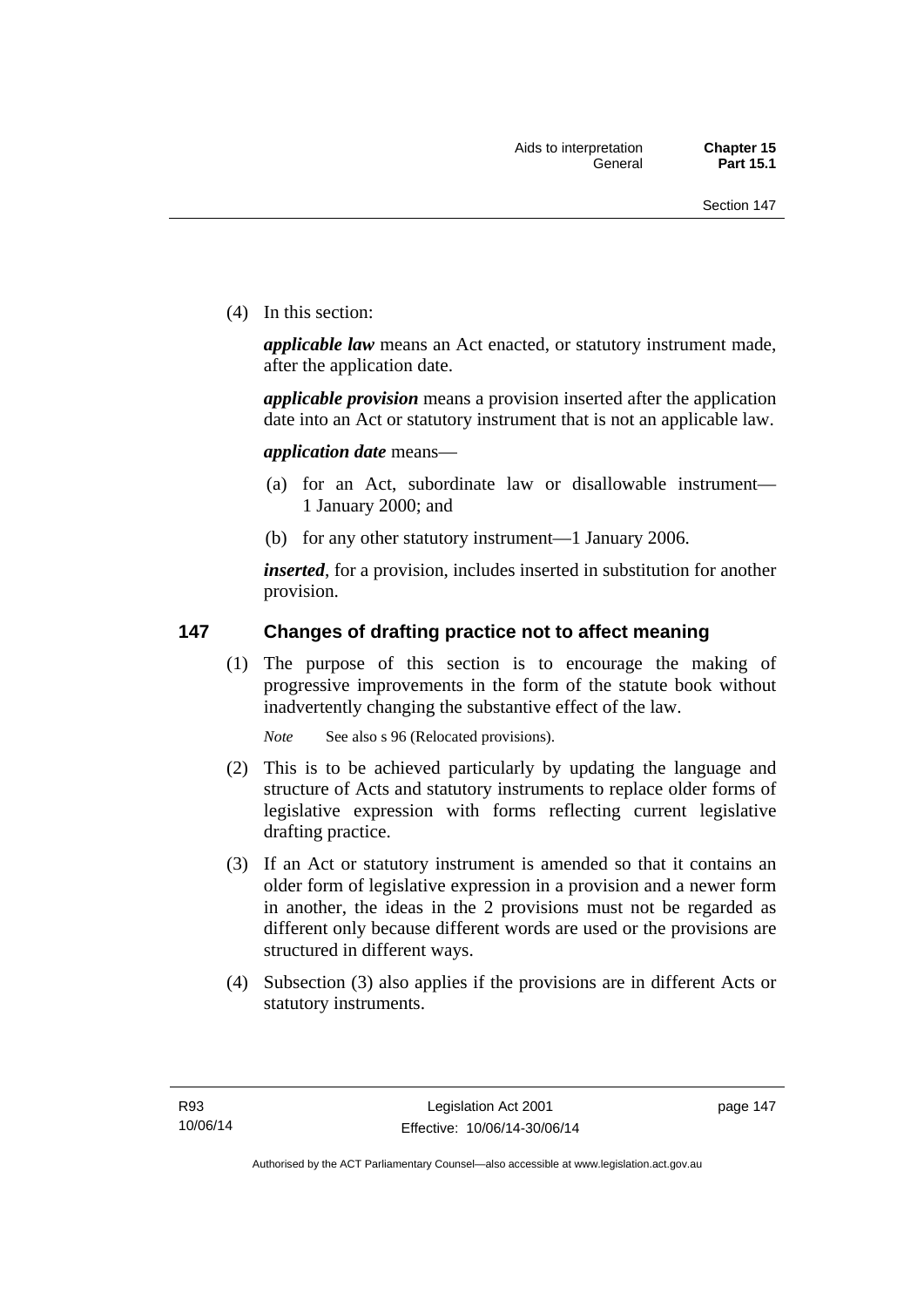- (5) Also, if an Act or statutory instrument is amended so that a provision containing an older form of legislative expression is replaced (whether or not in the same position) by a provision in a newer form, the ideas in the 2 provisions must not be regarded as different only because different words are used or the provisions are structured in different ways.
- (6) In deciding whether the ideas are different, regard must be had to the context and history of the 2 provisions.
- (7) Subsection (6) does not limit the matters to which regard may be had.
- (8) This section is a determinative provision.
	- *Note* See s 5 for the meaning of determinative provisions, and s 6 for their displacement.

# **148 Terms used in instruments have same meanings as in authorising laws**

Terms used in a statutory instrument have the same meanings as they have, from time to time, in the Act or statutory instrument (the *authorising law*), or the relevant provisions of the authorising law, under which the instrument is made or in force.

# **149 Age in years**

For an Act or statutory instrument, a person is an age in years at the beginning of the person's birthday for the age.

# **150 Measurement of distance**

In applying an Act or statutory instrument, distance is to be measured in a straight line on a horizontal plane.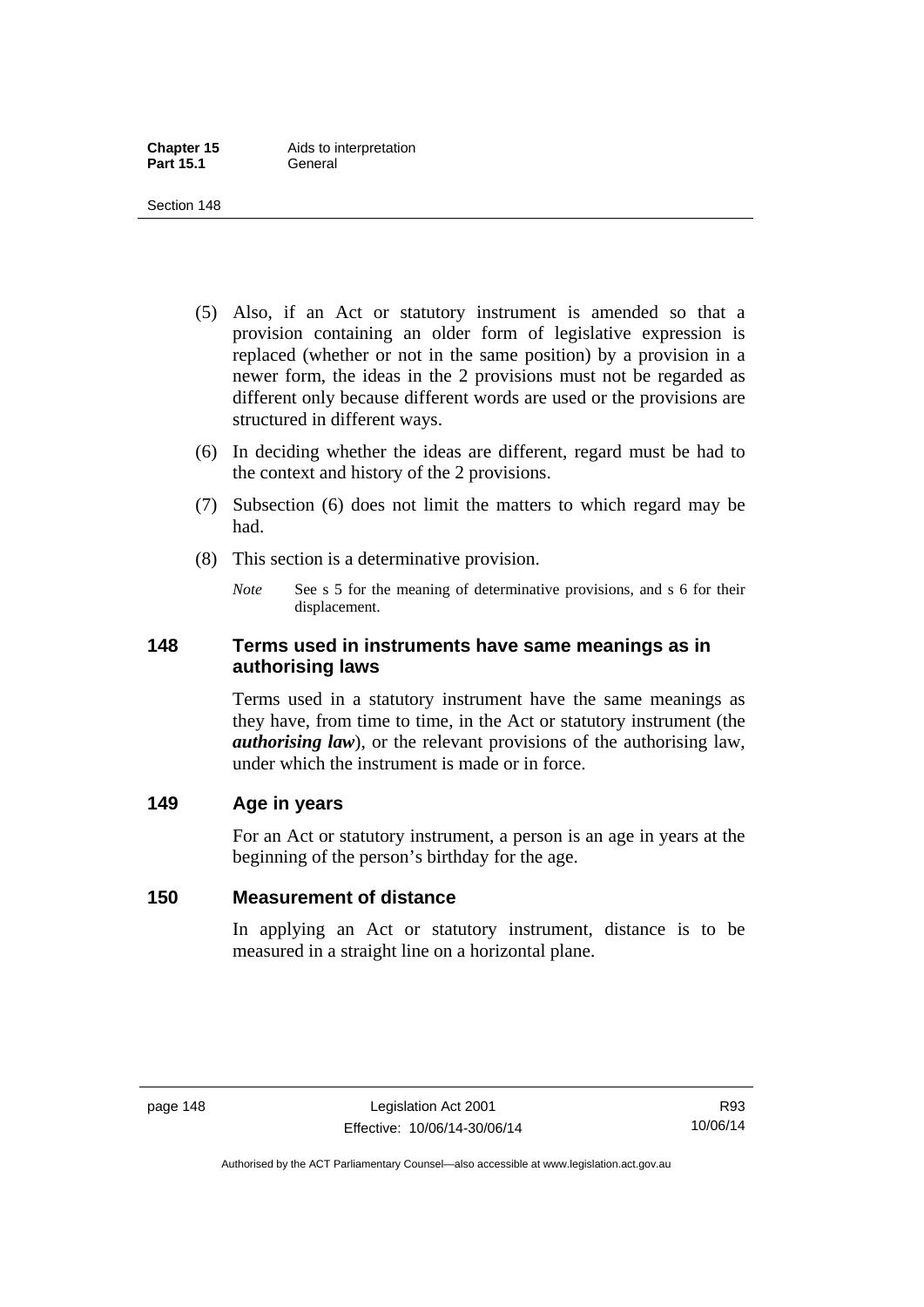# **151 Working out periods of time generally**

- (1) This section applies in working out periods of 1 day or longer for an Act or statutory instrument, whether the period is a period in the future or the past.
	- *Note 1* The following definitions in the dictionary, pt 1 are also relevant to periods of time:
		- *business day*
		- *calendar month*
		- *calendar year*
		- *financial year*
		- *midnight*
		- *month*
		- *named month*
		- *quarter*
		- *working day*
		- *year*.
	- *Note 2* The *[Standard Time and Summer Time Act 1972](http://www.legislation.act.gov.au/a/1972-34)* deals with the meaning of a reference to a time.
- (2) A period of time described as beginning at, on or with a stated day, act or event includes the stated day or the day of the stated act or event.
- (3) A period of time described as beginning from or after a stated day, act or event does not include the stated day or the day of the stated act or event.
- (4) A period of time described as ending at, by, on or with, or as continuing to or until, a stated day, act or event includes the stated day or the day of the stated act or event.
- (5) A period of time described as ending before a stated day, act or event does not include the stated day or the day of the stated act or event.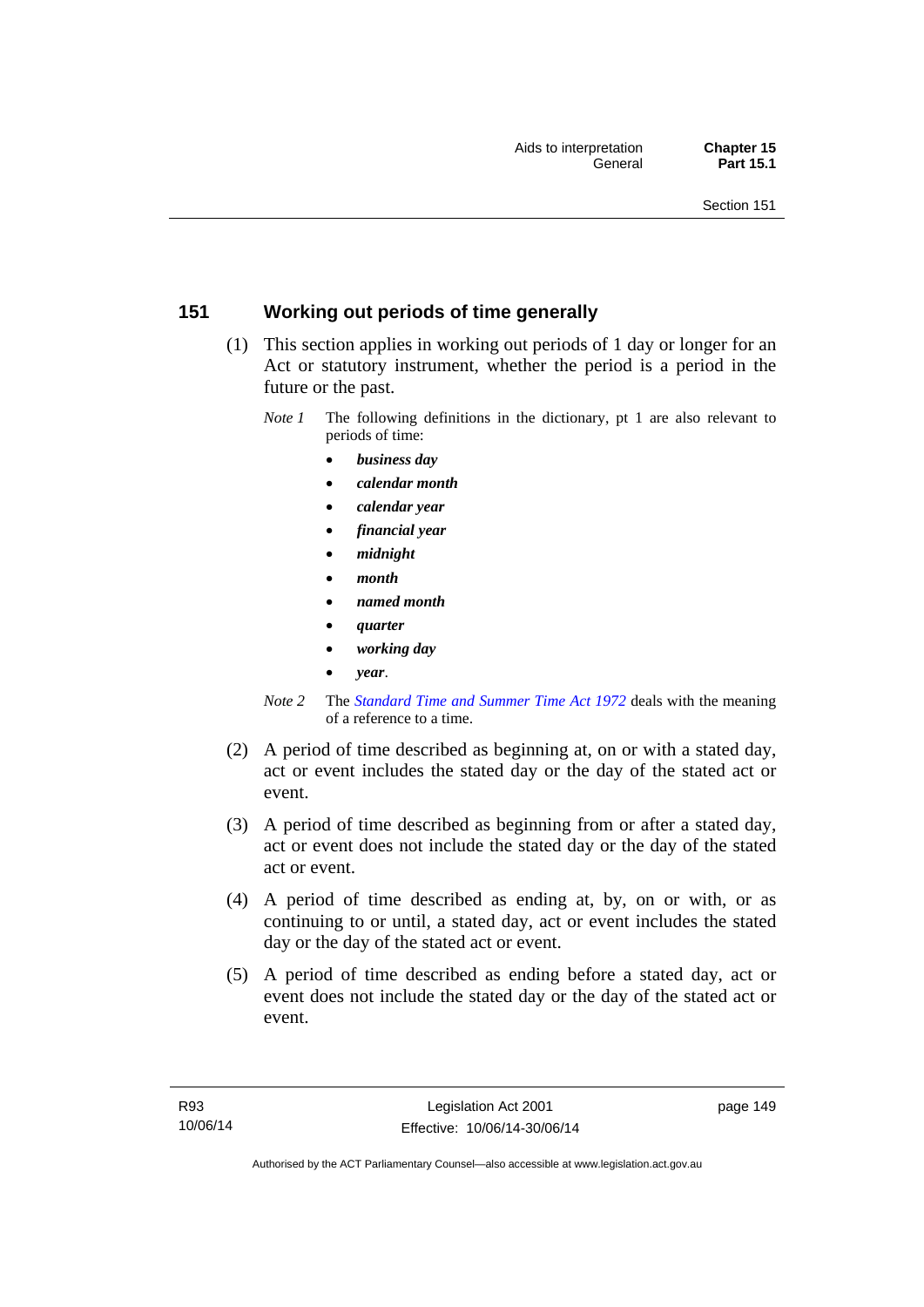(6) A reference to a number of days between 2 events does not include the days when the events happen.

#### **Example**

A court rule requires a notice of motion to be served 2 days before the return date for the application. If the return date is Friday, that day and the day the application is served are not counted in working out the 2 days. For service to be valid, the application must be served on or before the Tuesday before the return date.

- *Note* An example is part of the Act, is not exhaustive and may extend, but does not limit, the meaning of the provision in which it appears (see s 126 and s 132).
- (7) Despite subsection (3), if, under an Act or statutory instrument, something must or may be done within a particular period of time after a stated day, the thing may be done on the stated day.
- (8) This section is a determinative provision so far as it applies to an applicable law or applicable provision.
	- *Note* See s 5 for the meaning of determinative provisions, and s 6 for their displacement.
- (9) In this section:

*applicable law* means an Act enacted, or statutory instrument made, after 1 January 2006.

*applicable provision* means a provision inserted after 1 January 2006 into an Act or statutory instrument that is not an applicable law.

*inserted*, for a provision, includes inserted in substitution for another provision.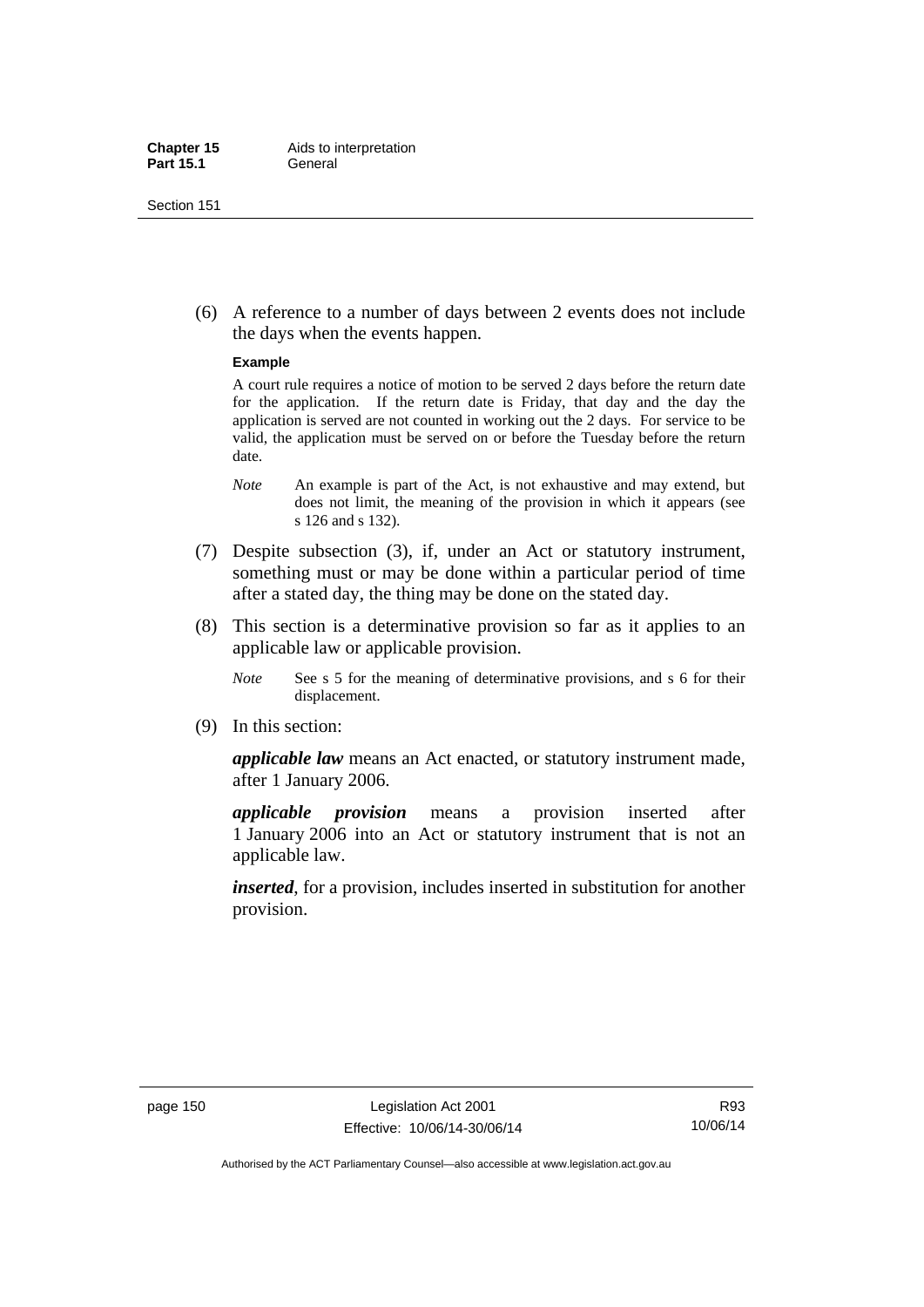# **151A Periods of time ending on non-working days**

- (1) This section applies if—
	- (a) under an Act or statutory instrument, something must or may be done on a particular day or within a particular period of time; and
	- (b) the day, or the last day of the period, is not a working day.
- (2) The thing must or may be done on the next day that is a working day.
- (3) This section is a determinative provision so far as it applies to an applicable law or applicable provision.
	- *Note* See s 5 for the meaning of determinative provisions, and s 6 for their displacement.
- (4) In this section:

*applicable law* means an Act enacted, or statutory instrument made, after 1 January 2006.

*applicable provision* means a provision inserted after 1 January 2006 into an Act or statutory instrument that is not an applicable law.

*inserted*, for a provision, includes inserted in substitution for another provision.

*public entity* means—

- (a) a court or tribunal; or
- (b) an administrative unit; or
- (c) a statutory-office holder; or
- (d) any other entity established for a public purpose under a law.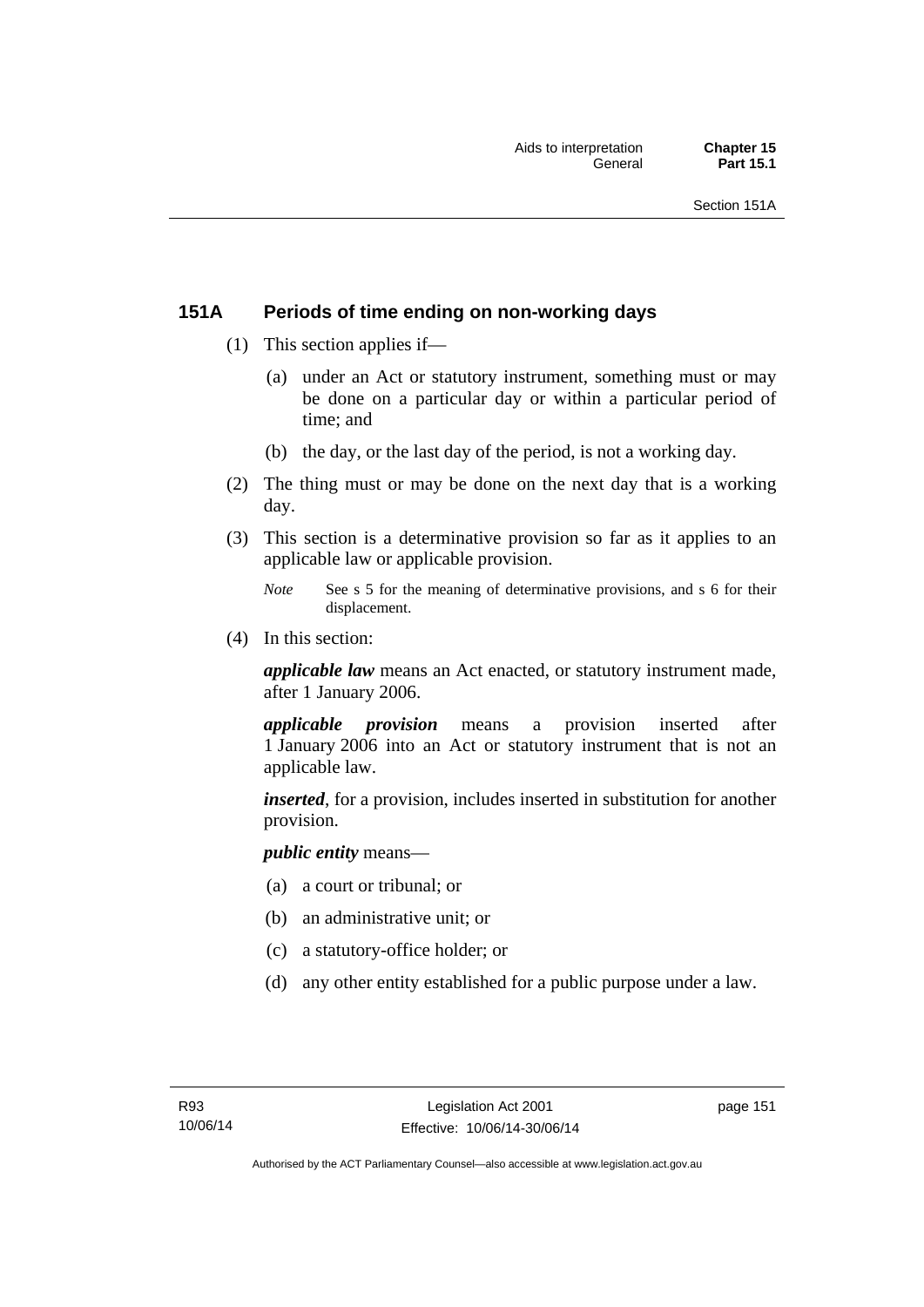Section 151B

#### *working day* means—

- (a) for doing something at an office (however described) of a public entity where the thing must or may be done—a day when the office is open; and
- (b) for doing anything else—a day that is not—
	- (i) a Saturday or Sunday; or
	- (ii) a public holiday at the place where the thing must or may be done; or
	- (iii) if the thing is to be done by or in relation to an authorised deposit-taking institution—a day observed by the institution as a bank holiday at the place where the thing must or may be done.

#### **Example—par (a)**

filing a document at a court registry

*Note* An example is part of the Act, is not exhaustive and may extend, but does not limit, the meaning of the provision in which it appears (see s 126 and s 132).

# **151B Doing things for which no time is fixed**

- (1) This section applies if—
	- (a) under an Act or statutory instrument, something must or may be done; but
	- (b) no time is provided for doing the thing.
- (2) The thing must or may be done as soon as possible and as often as needed.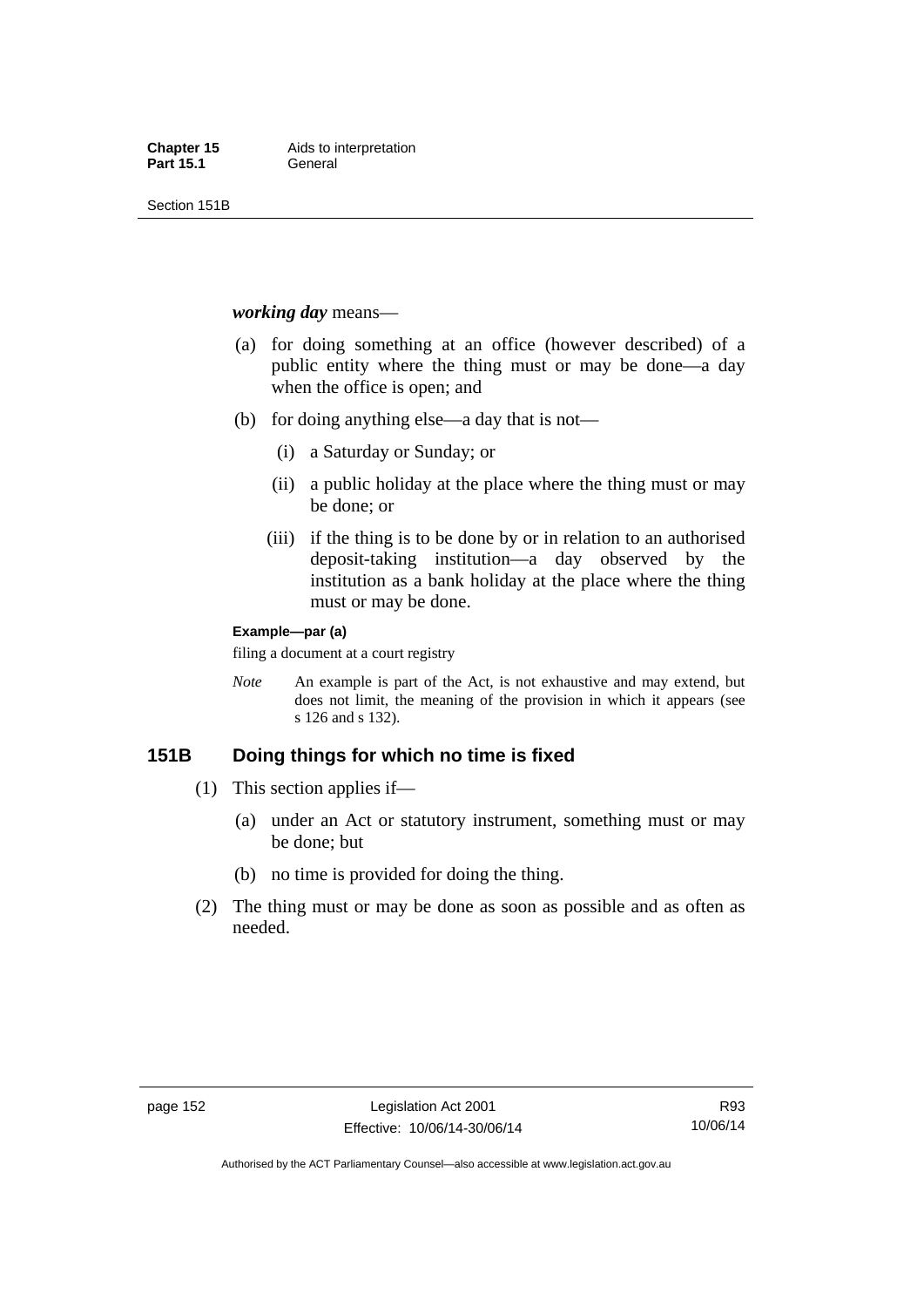# **151C Power to extend time**

- (1) This section applies if, under an Act or statutory instrument—
	- (a) something must or may be done on a particular day or within a particular period of time; but
	- (b) a court or other entity has power to extend the time (the *relevant time*) for doing the thing.
- (2) A person may apply to the court or other entity for the relevant time to be extended even though the relevant time has ended.
- (3) The court or other entity may extend the relevant time even though the relevant time has ended.
- (4) This section is a determinative provision.
	- *Note* See s 5 for the meaning of determinative provisions, and s 6 for their displacement.
- (5) This section applies only to an applicable law or applicable provision.
- (6) In this section:

*applicable law* means an Act enacted, or statutory instrument made, after 1 January 2006.

*applicable provision* means a provision inserted after 1 January 2006 into an Act or statutory instrument that is not an applicable law.

*inserted*, for a provision, includes inserted in substitution for another provision.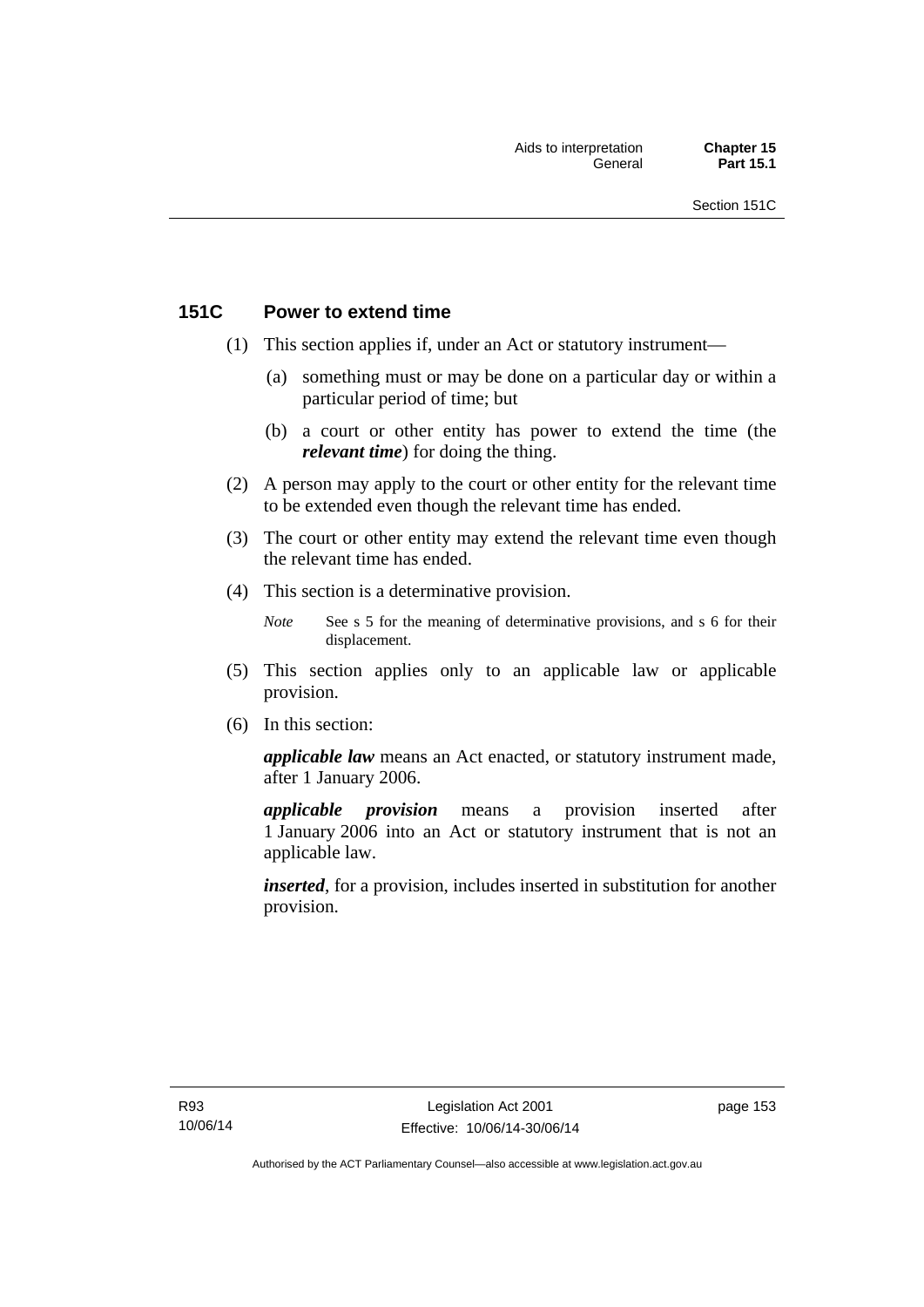# **152 Continuing effect of obligations**

If, under a provision of an Act or statutory instrument, an act is required to be done, the obligation to do the act continues until the act is done even if—

- (a) the provision required the act to be done within a particular period or before a particular time, and the period has ended or the time has passed; or
- (b) someone has been convicted of an offence in relation to failure to do the act.

page 154 Legislation Act 2001 Effective: 10/06/14-30/06/14

R93 10/06/14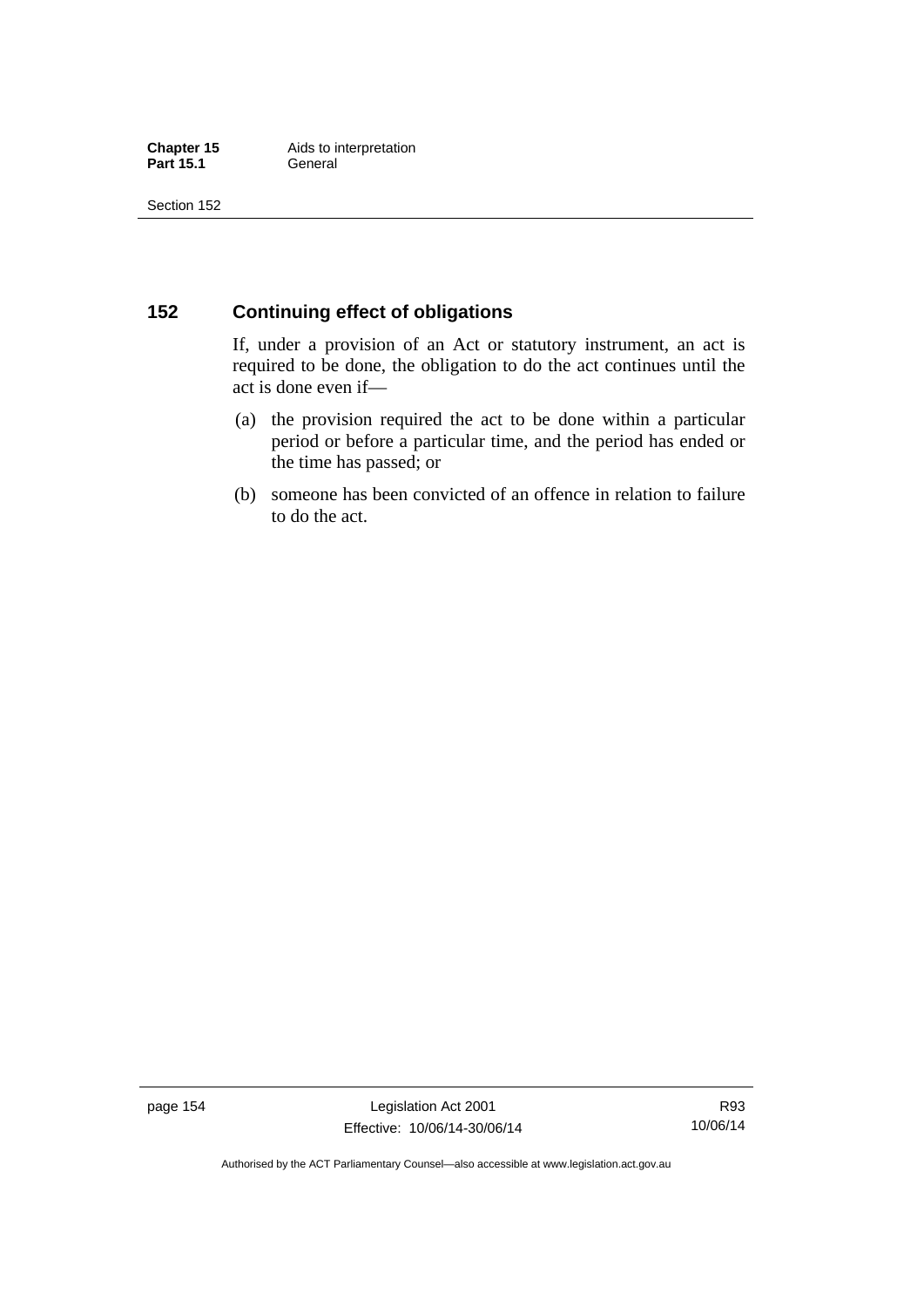# **Part 15.2 Definitions**

*Note* See also s 130 (What is a definition?), s 131 (Signpost definitions) and s 148 (Terms used in instruments have same meanings as in authorising laws).

### **155 Definitions apply subject to contrary intention**

- (1) A definition in an Act or statutory instrument applies except so far as the contrary intention appears.
- (2) This section is a determinative provision.
	- *Note* See s 5 for the meaning of determinative provisions, and s 6 for their displacement.

### **156 Application of definitions in dictionaries and sections**

 (1) A definition in the dictionary to an Act or statutory instrument applies to the entire Act or instrument unless the Act or instrument provides for the definition to have a more limited application.

#### **Examples**

- 1 The dictionary to the *ABC Act 1999* includes the signpost definition '*x*—see the *XYZ Act 1998*, section 3.'. There is nothing in the *ABC Act 1999* indicating the intended application of the definition of  $x$ . The definition of  $x$ in the *XYZ Act 1998*, s 3, therefore, applies to the entire *ABC Act 1999*.
- 2 In an Act, the word *z* is defined in the dictionary. The definition provides, in part, that '*z*, in part 4 (Registration of vehicles), means ...'. The definition of *z* applies only to pt 4.
- 3 In pt 6 of an Act (which is headed 'Part 6 Complaints'), the word *a* is defined in s 50. The section is not divided into subsections but contains a number of definitions. Section 50 begins with the words 'In this part:'. However, the dictionary to the Act contains the following definition:

*a*—see section 50.

The definition of *a* applies to the entire Act (compare s (2) example 2).

- *Note 1* See s 144 (Meaning of commonly-used terms) for the application of the definitions in this Act, dict, pt 1.
- *Note 2* Section 148 (Terms used in instruments have same meanings as in authorising laws) provides that terms used in a statutory instrument

| R93      |  |
|----------|--|
| 10/06/14 |  |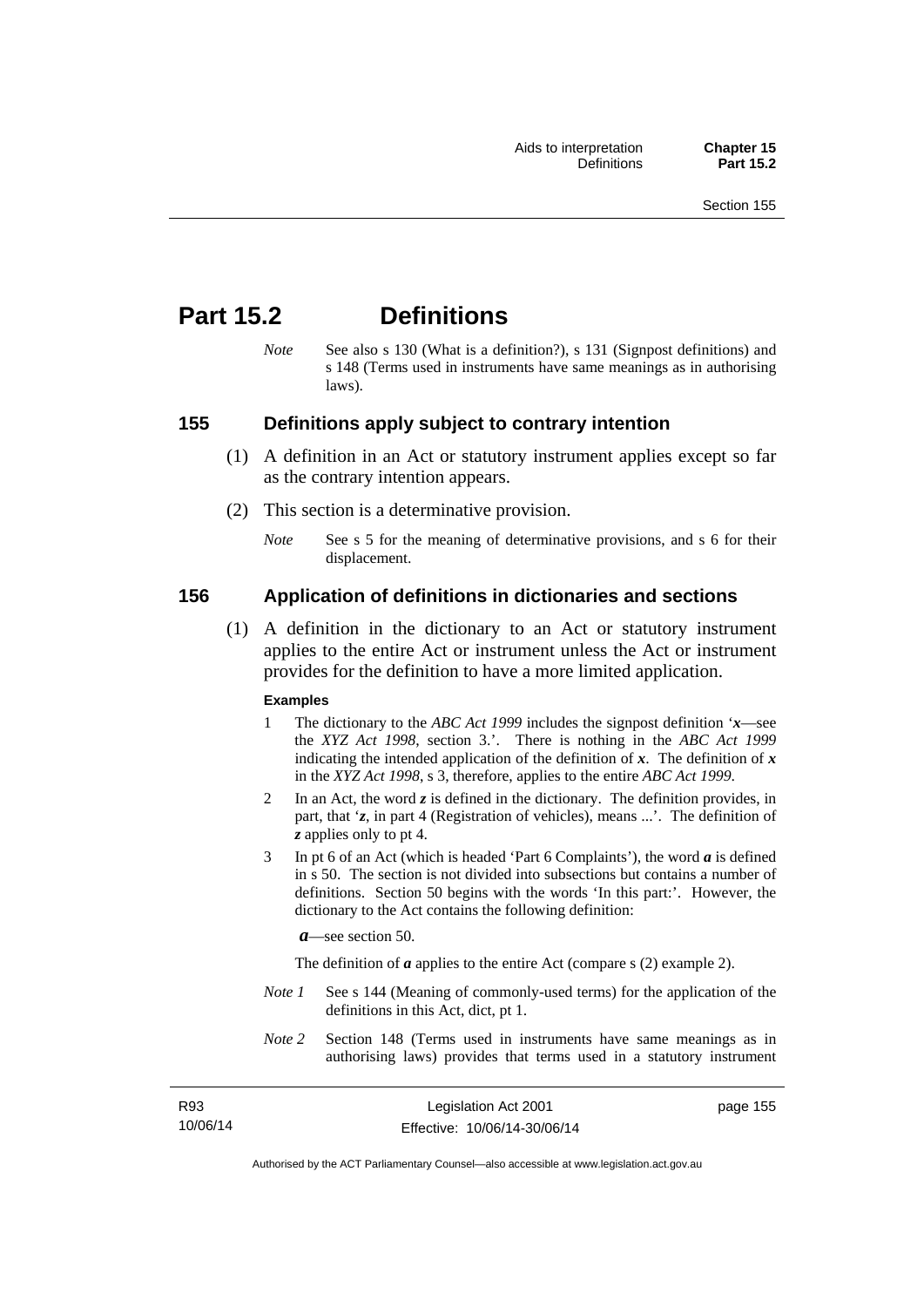Section 156

have the same meaning as they have in the Act or statutory instrument under which the statutory instrument is made.

- *Note 3* An example is part of the Act, is not exhaustive and may extend, but does not limit, the meaning of the provision in which it appears (see s 126 and s 132).
- (2) A definition in a section of an Act or statutory instrument applies only to the section unless the Act or instrument provides for the definition to have a broader application.

#### **Examples**

- 1 This Act, s 255 (7) (Forms) contains definitions of *form 1* and *form 2* as tagged terms. There is nothing in this Act indicating that the definitions apply outside s 255. The definitions apply only to s 255.
- 2 In pt 6 of an Act (which is headed 'Part 6 Complaints'), the word *a* is defined in s 50. The section is not divided into subsections but contains a number of definitions. Section 50 begins with the words 'In this part:'. However, the dictionary to the Act contains the following definition:

*a*, for part 6 (Complaints)—see section 50.

The definition of *a* applies to all of pt 6, but not to provisions of the Act outside pt 6 (compare s (1) example 3).

- 3 In an Act, the word *b* is defined in a section, which is not divided into subsections but contains a number of definitions. The section begins with the words 'In this Act:'. The definition of *b* applies to the entire Act.
- (3) A definition in a section of an Act or statutory instrument applies to the entire section unless the Act or instrument provides for the definition to have a more limited application.

#### **Example**

In a subsection of a section of an Act, the word  $c$  is defined. The subsection begins with the words 'In subsection  $(3)$ :'. The definition of  $c$  applies only to s (3) of that section.

- (4) In applying this section to an Act or statutory instrument that is divided otherwise than into sections, a reference to a section is a reference to a corresponding provision of the Act or instrument.
	- *Note* A reference to an Act or statutory instrument includes a reference to a provision of the Act or instrument (see s 7 and s 13).

Authorised by the ACT Parliamentary Counsel—also accessible at www.legislation.act.gov.au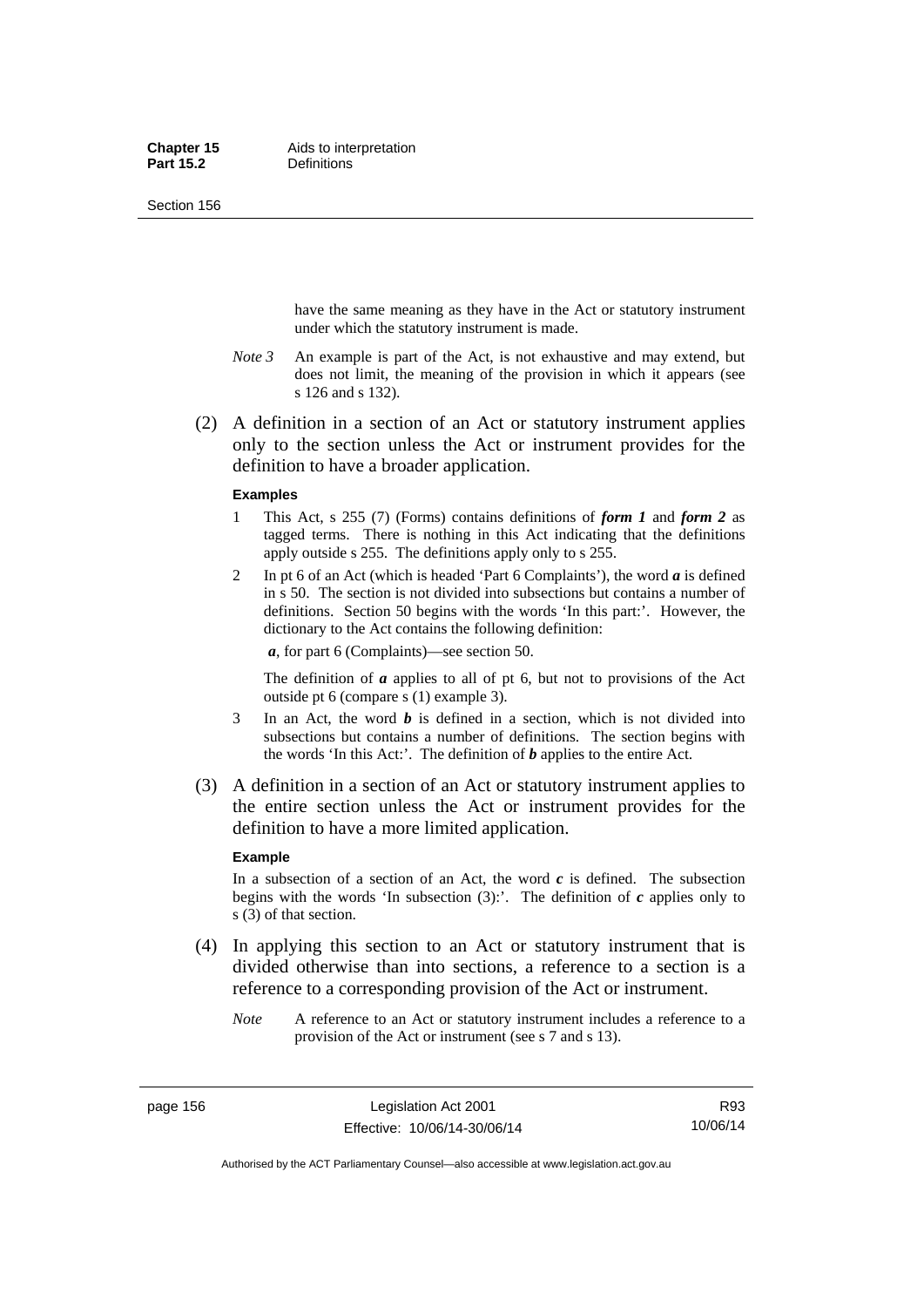# **157 Defined terms—other parts of speech and grammatical forms**

If an Act or statutory instrument defines a term, other parts of speech and grammatical forms of the term have corresponding meanings.

#### **Example**

The *Publication (Grants) Act 2001* contains a definition of *publish* and also contains other forms of the same word ('published', 'publisher', 'publishes', 'publishing' and 'publication'). Because of this section, all forms of the word will have the same meaning except so far as the Act otherwise expressly provides or a contrary intention appears (see s 6 (3)).

*Note* An example is part of the Act, is not exhaustive and may extend, but does not limit, the meaning of the provision in which it appears (see s 126 and s 132).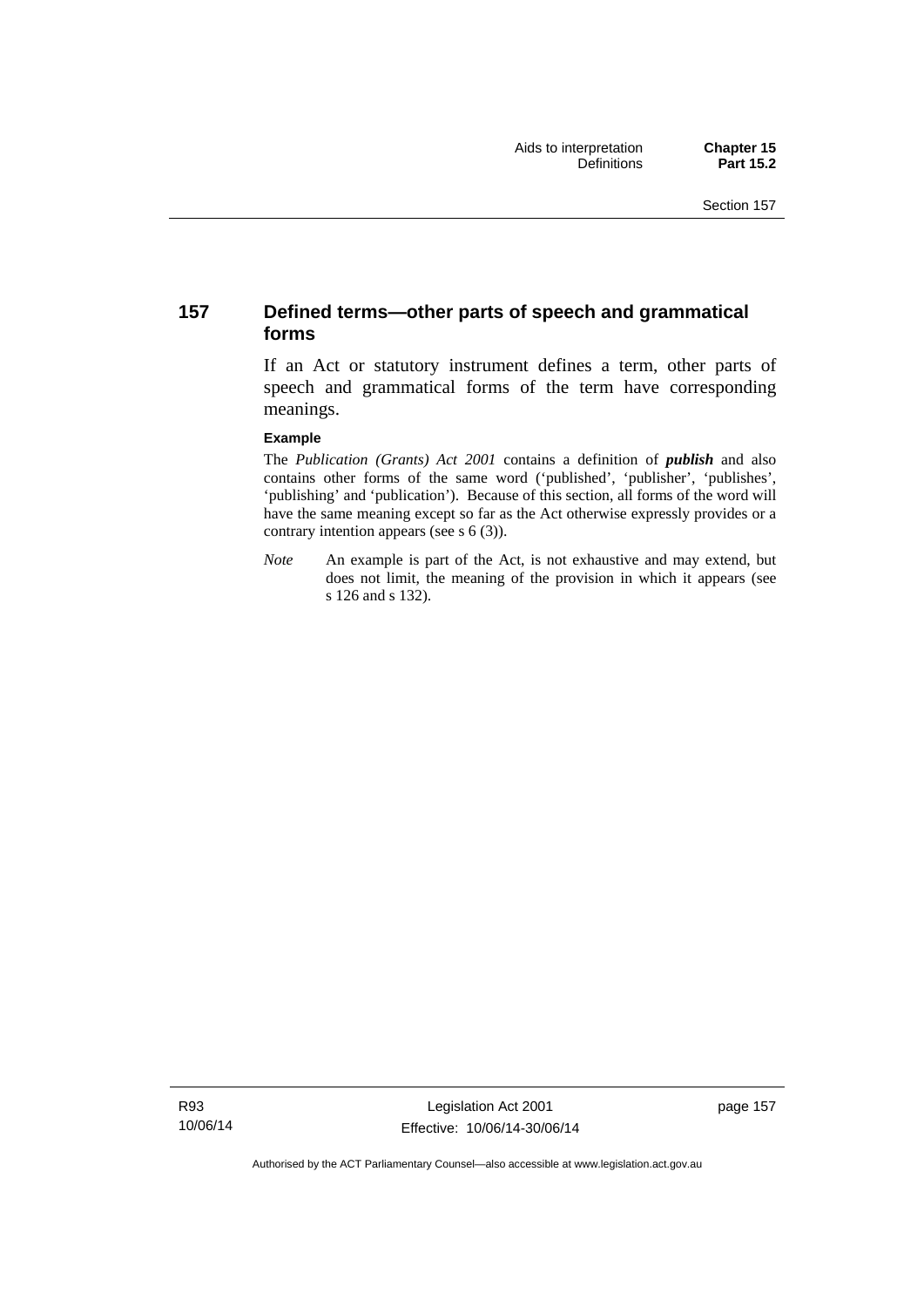Section 160

# **Part 15.3 References to various entities and things**

*Note* See also ch 10 (Referring to laws).

### **160 References to people generally**

- (1) In an Act or statutory instrument, a reference to a *person* generally includes a reference to a corporation as well as an individual.
- (2) Subsection (1) is not displaced only because there is an express reference to either an individual or a corporation elsewhere in the Act or statutory instrument.

#### **Examples—references to a person generally**

- 1 another person
- 2 anyone else
- 3 party
- 4 someone else
- 5 employer

#### **Examples—express references to a corporation**

- 1 body corporate
- 2 company

#### **Examples—express references to an individual**

- 1 adult
- 2 child
- 3 spouse
- 4 driver
- *Note* An example is part of the Act, is not exhaustive and may extend, but does not limit, the meaning of the provision in which it appears (see s 126 and s 132).
- (3) Subsection (2) does not limit the operation of section 6.
	- *Note* Section 6 deals with the displacement of a provision of this Act.

R93 10/06/14

Authorised by the ACT Parliamentary Counsel—also accessible at www.legislation.act.gov.au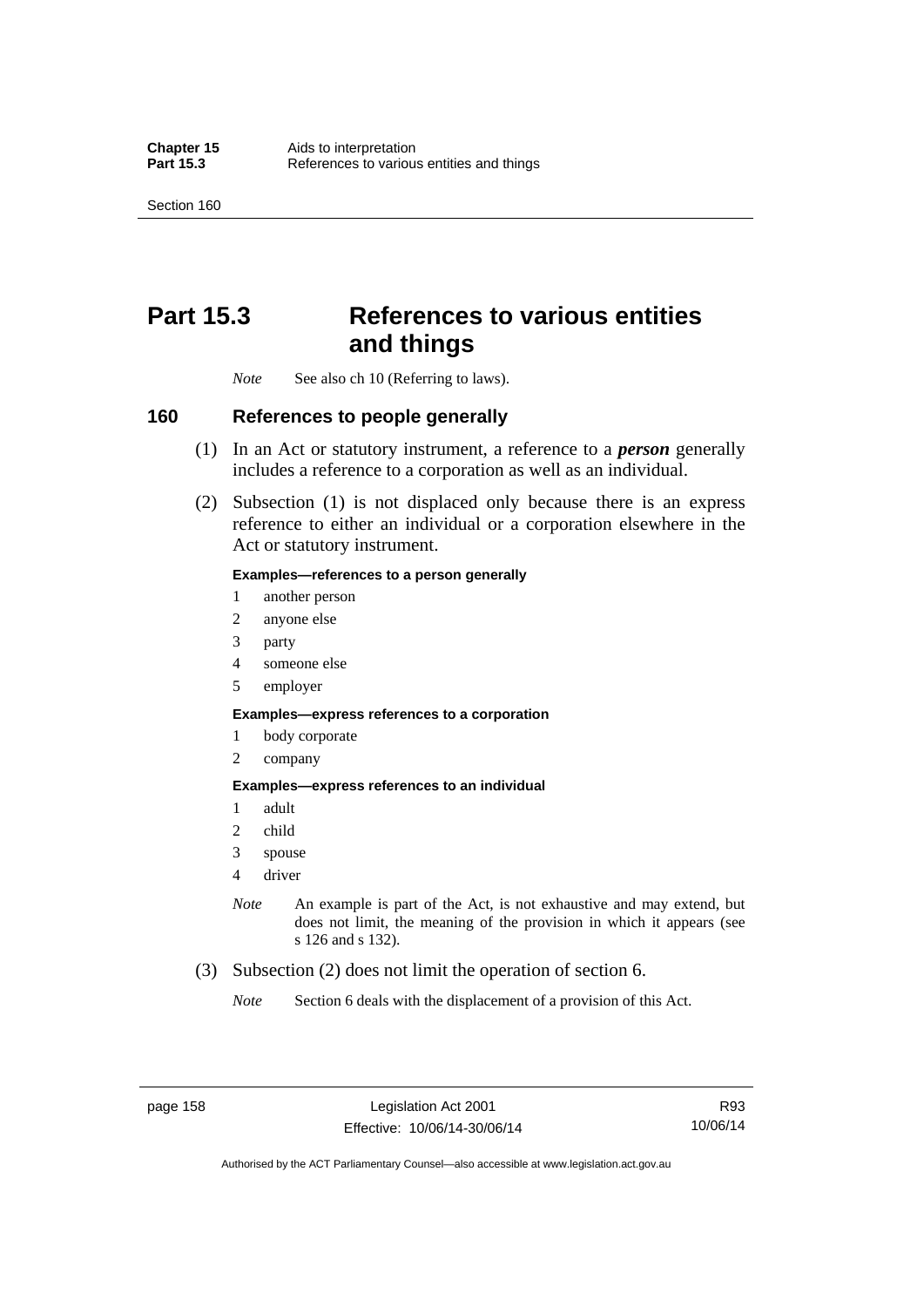# **161 Corporations liable to offences**

- (1) A provision of a law that creates an offence (whether indictable or summary) applies to corporations as well as to individuals.
- (2) A provision of a law that creates an offence can apply to a corporation even though contravention of the provision is punishable by imprisonment (with or without another penalty).

#### **Example**

A provision of an Act contains the following penalty:

'Maximum penalty: 100 penalty units, imprisonment for 1 year or both.' The provision can apply to a corporation.

- *Note* An example is part of the Act, is not exhaustive and may extend, but does not limit, the meaning of the provision in which it appears (see s 126 and s 132).
- (3) If a corporation is convicted of an offence and, apart from this subsection, the penalty for the offence is a period of imprisonment only, the court may impose a maximum penalty of—
	- (a) if the period of imprisonment is not longer than 6 months— 50 penalty units; and
	- (b) if the period of imprisonment is longer than 6 months but not longer than 1 year—100 penalty units; and
	- (c) if the period of imprisonment is longer than 1 year but not longer than 2 years—200 penalty units; and
	- (d) if the period of imprisonment is longer than 2 years but not longer than 5 years—500 penalty units; and
	- (e) if the period of imprisonment is longer than 5 years but not longer than 10 years—1 000 penalty units; and
	- (f) if the period of imprisonment is longer than 10 years—1 500 penalty units.
	- *Note* Section 133 explains the meaning and value of penalty units.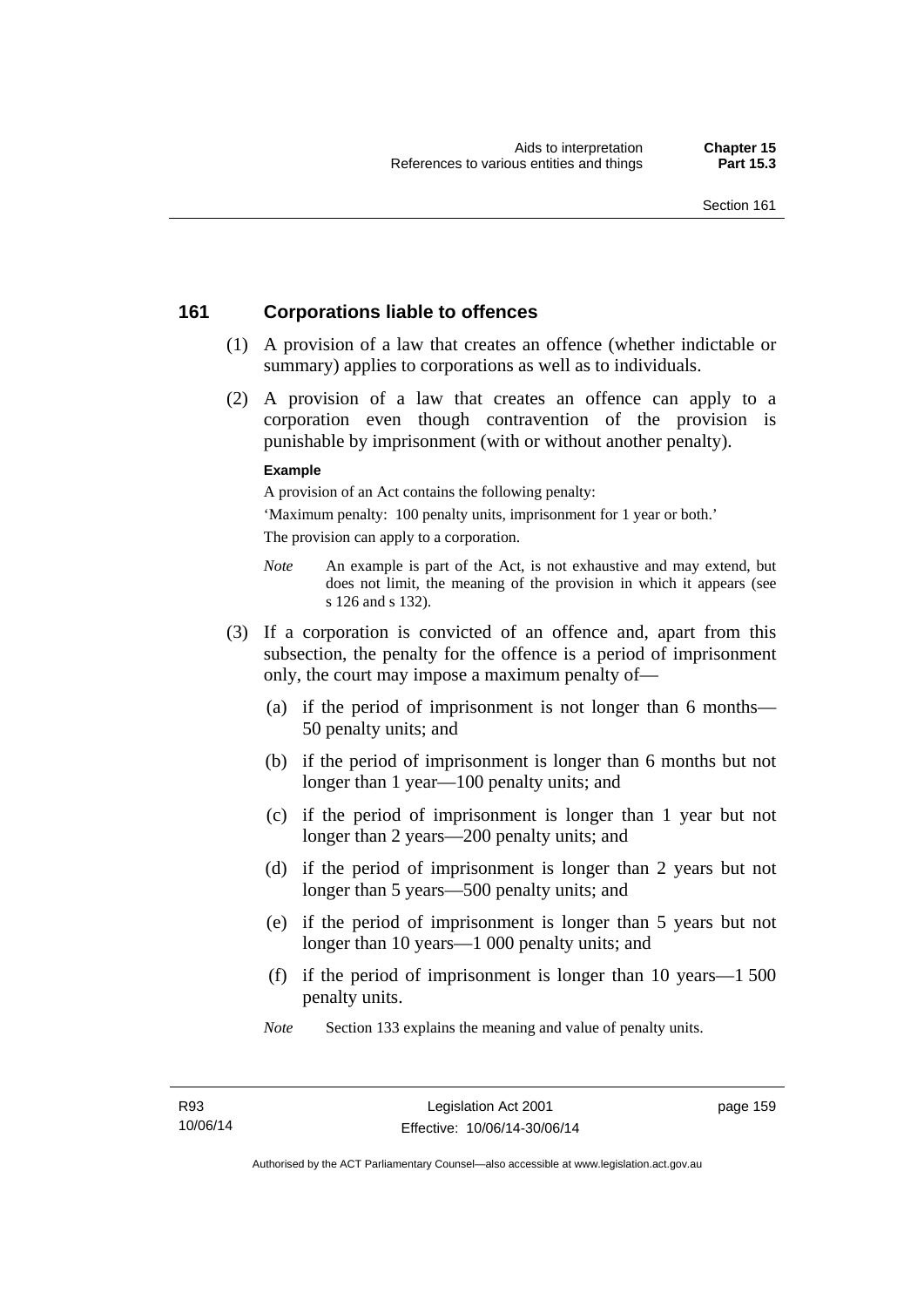(4) In this section:

*law* means an Act, subordinate law or disallowable instrument.

#### **162 References to** *a Minister* **or** *the Minister*

 (1) In an Act or statutory instrument, a reference to *a Minister* is a reference to the Chief Minister or a Minister appointed under the [Self-Government Act,](http://www.comlaw.gov.au/Series/C2004A03699) section 41.

*Note Chief Minister*—see the dictionary, pt 1.

- (2) In a provision of an Act or statutory instrument, a reference to *the Minister* without identifying the Minister's title or portfolio is a reference to—
	- (a) the Minister for the time being administering the provision; or
	- (b) if, for the time being, different Ministers administer the provision in relation to different matters—
		- (i) if only 1 Minister administers the provision in relation to the relevant matter—the Minister; or
		- (ii) if 2 or more Ministers administer the provision in relation to the relevant matter—any of the Ministers; or
	- (c) if paragraph (b) does not apply and, for the time being, 2 or more Ministers administer the provision—any of the Ministers.
- (3) In subsection (2):

*Minister* includes a Minister for the time being acting on behalf of the Minister or 2 or more Ministers.

 (4) If an Act or statutory instrument mentions a Minister and identifies the Minister by reference to the fact that the Minister administers a stated Act, statutory instrument or provision, subsection (2) applies as if references in paragraphs (a) to (c) to the provision were references to the stated Act, instrument or provision.

*Note Attorney-General* and *Treasurer*—see the dictionary, pt 1.

Authorised by the ACT Parliamentary Counsel—also accessible at www.legislation.act.gov.au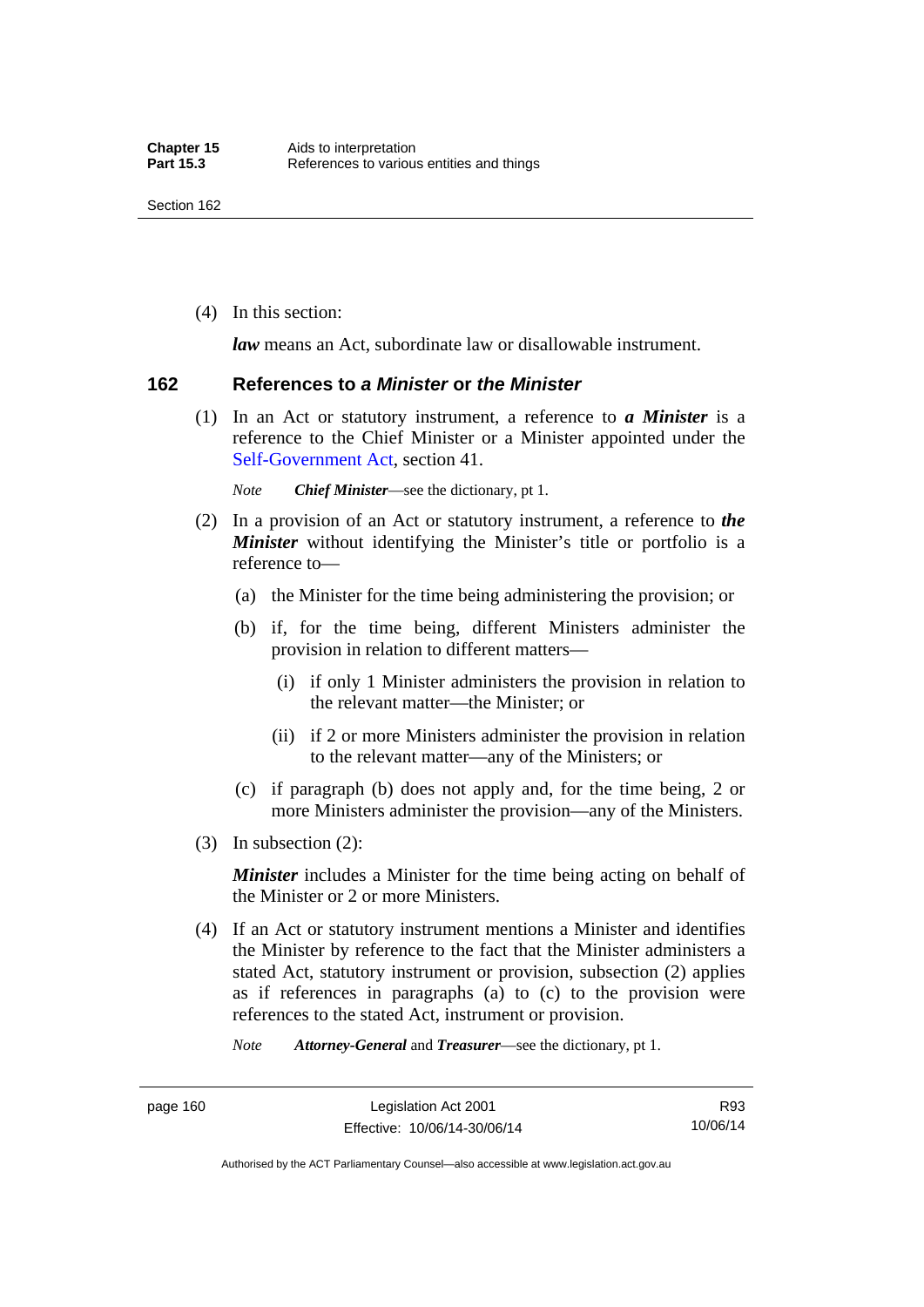### **163 References to** *a director-general* **or** *the director-general*

- (1) In an Act or statutory instrument, a reference to *a director-general* is a reference to a person employed under the [Public Sector](http://www.legislation.act.gov.au/a/1994-37)  [Management Act,](http://www.legislation.act.gov.au/a/1994-37) section 28 (Directors-general—engagement) or section 30 (Directors-general—temporary contracts) to perform the duties of an office of director-general.
- (2) In a provision of an Act or statutory instrument, a reference to *the director-general* without identifying the director-general's title is a reference to—
	- (a) the director-general of the administrative unit responsible for the provision; or
	- (b) if, for the time being, different administrative units are responsible for the provision in relation to different matters—
		- (i) if only 1 administrative unit is responsible for the provision in relation to the relevant matter—the director-general of the administrative unit; or
		- (ii) if 2 or more administrative units are responsible for the provision in relation to the relevant matter—the director-general of any of the administrative units; or
	- (c) if paragraph (b) does not apply and, for the time being, 2 or more administrative units are responsible for the provision the director-general of any of the administrative units.
	- *Note Administrative unit*—see the dictionary, pt 1.
- (3) If an Act or statutory instrument mentions a director-general and identifies the director-general by reference to the fact that the director-general is the director-general of the administrative unit responsible for a stated Act, statutory instrument or provision, subsection (2) applies as if references in paragraphs (a) to (c) to the provision were references to the stated Act, instrument or provision.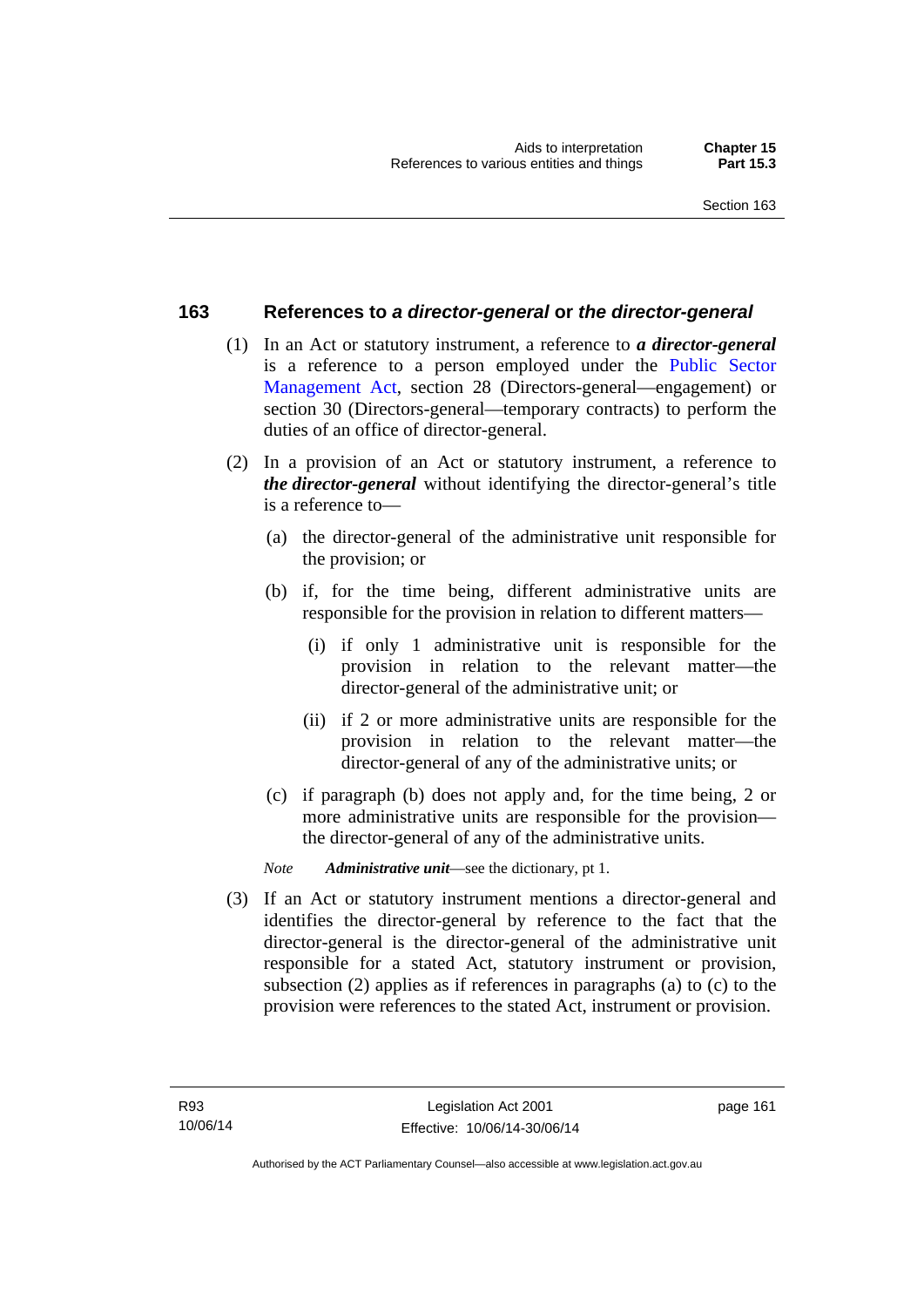(4) In this section:

*director-general*, of an administrative unit, means the person who is employed under the [Public Sector Management Act,](http://www.legislation.act.gov.au/a/1994-37) section 28 or section 30 to perform the duties of the office of director-general in the administrative unit.

*Public Sector Management Act* means the *[Public Sector](http://www.legislation.act.gov.au/a/1994-37)  [Management Act 1994](http://www.legislation.act.gov.au/a/1994-37)*.

*responsible*, for a provision, means allocated responsibility for the provision under the [Public Sector Management Act](http://www.legislation.act.gov.au/a/1994-37), section 14 (1) (b) (Ministerial responsibility and functions of administrative units).

# **164 References to Australian Standards etc**

- (1) In an Act or statutory instrument, a reference consisting of the words 'Australian Standard' or 'AS' followed by a number is a reference to the standard so numbered published by or on behalf of Standards Australia.
- (2) In an Act or statutory instrument, a reference consisting of the words 'Australian/New Zealand Standard' or 'AS/NZS' followed by a number is a reference to the standard so numbered published jointly by or on behalf of Standards Australia and Standards New Zealand.

#### **Examples—s 164**

- 1 AS 4608-1999
- 2 AS/NZS 4906: 1994
- *Note* An example is part of the Act, is not exhaustive and may extend, but does not limit, the meaning of the provision in which it appears (see s 126 and s 132).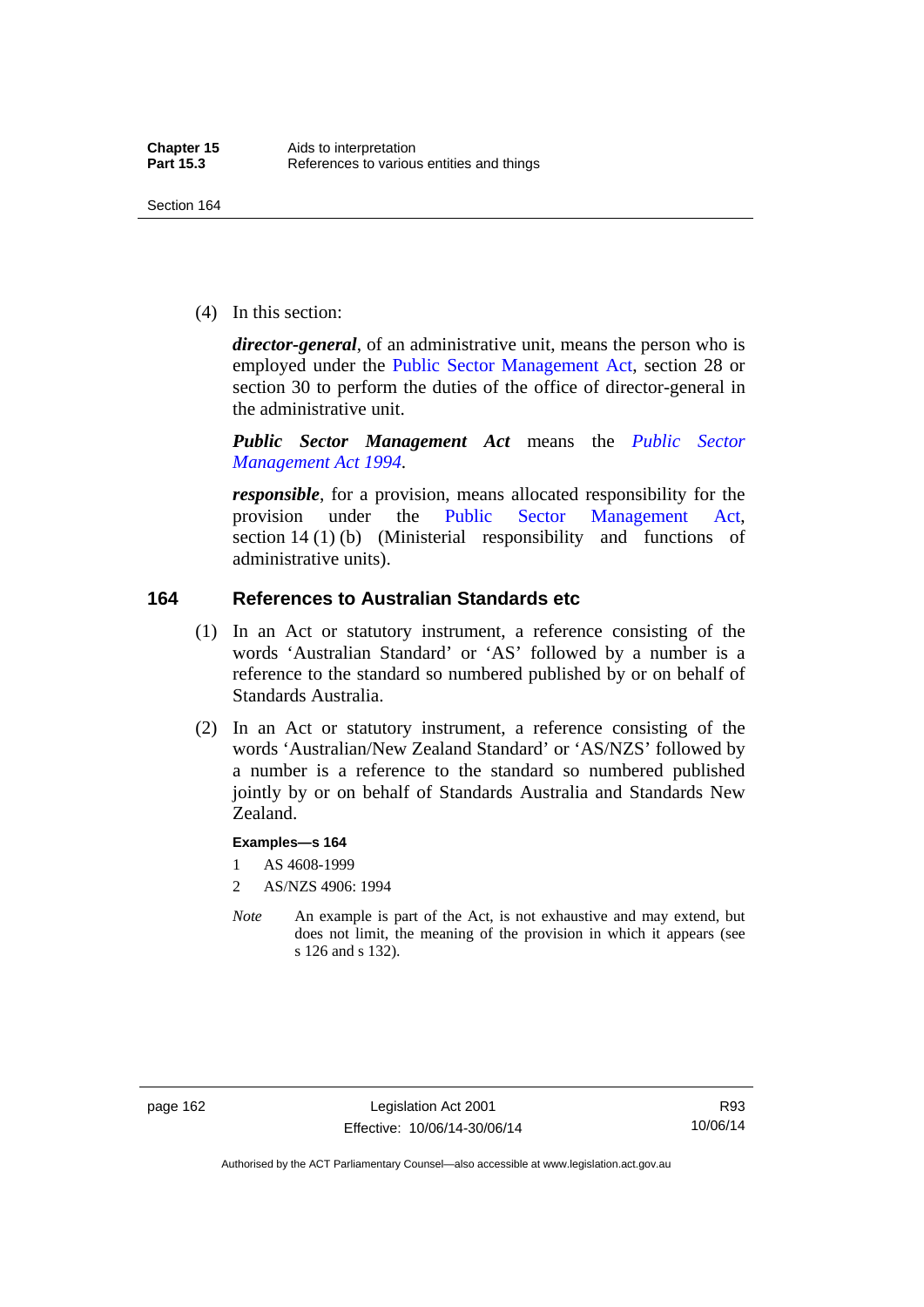# **165 References to Assembly committees that no longer exist**

In an Act or statutory instrument, a reference (whether by name or description) to a committee of the Legislative Assembly that no longer exists is a reference to the committee of the Assembly nominated by the Speaker either generally or for the provision containing the reference.

# **168 References to person with interest in land include personal representative etc**

In an Act or statutory instrument, a reference to a person with an interest in land or other property includes a reference to the person's personal representatives, successors and assigns.

#### **Examples—references to people with interests in land**

- 1 proprietor
- 2 transferor or transferee
- 3 mortgagor or mortgagee
- 4 lessor or lessee
- 5 sublessor or sublessee
- 6 trustee
- *Note* An example is part of the Act, is not exhaustive and may extend, but does not limit, the meaning of the provision in which it appears (see s 126 and s 132).

# **169 References to** *domestic partner* **and** *domestic partnership*

- (1) In an Act or statutory instrument, a reference to a person's *domestic partner* is a reference to someone who lives with the person in a domestic partnership, and includes a reference to a spouse, civil union partner or civil partner of the person.
	- *Note* The Macquarie dictionary, (1997) defines spouse as 'either member of a married pair in relation to the other; one's husband or wife'.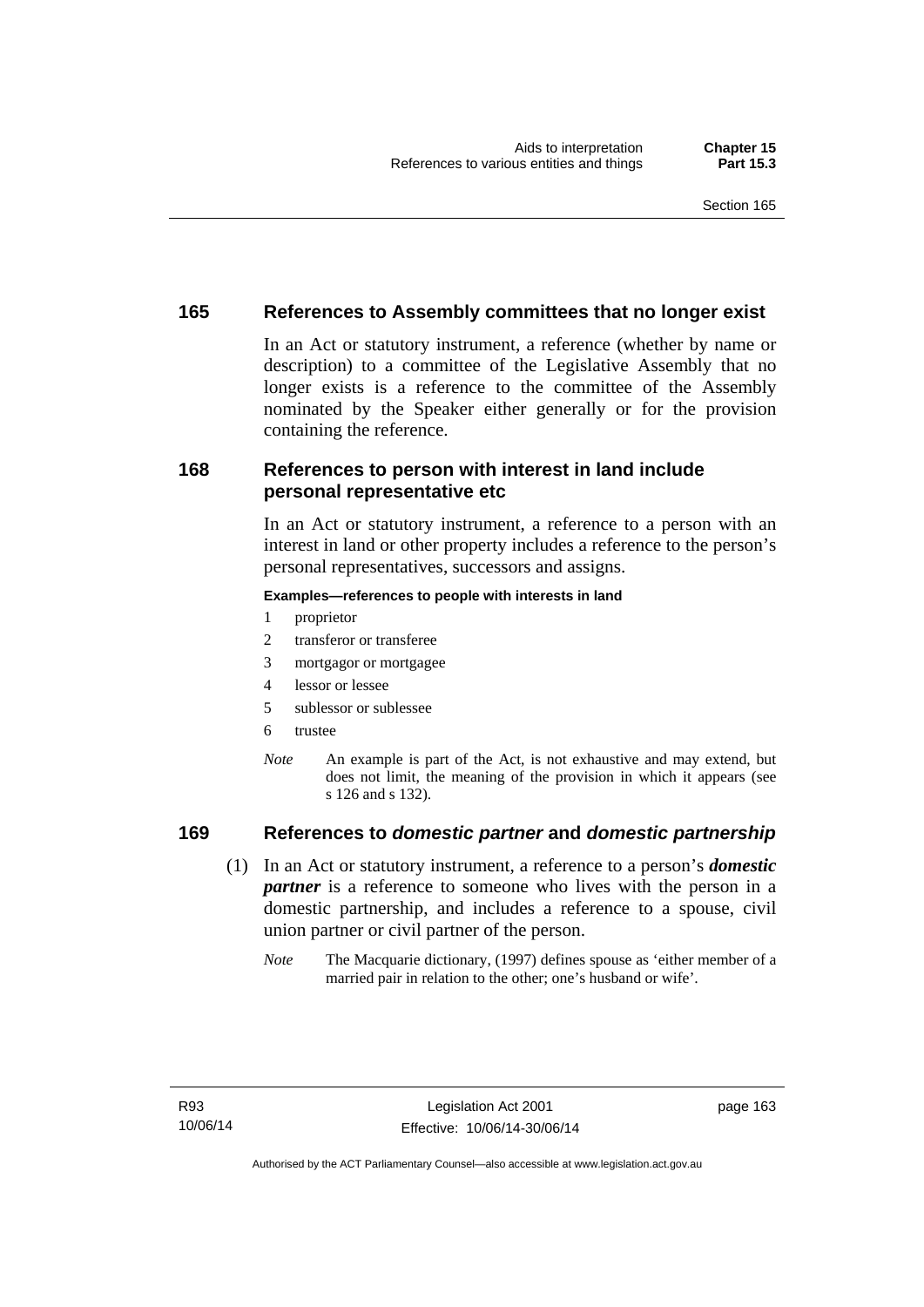(2) In an Act or statutory instrument, a *domestic partnership* is the relationship between 2 people, whether of a different or the same sex, living together as a couple on a genuine domestic basis.

#### **Example—indicators to decide whether 2 people are in a domestic partnership**

- 1 the length of their relationship
- 2 whether they are living together
- 3 if they are living together—how long and under what circumstances they have lived together
- 4 whether there is a sexual relationship between them
- 5 their degree of financial dependence or interdependence, and any arrangements for financial support, between or by them
- 6 the ownership, use and acquisition of their property, including any property that they own individually
- 7 their degree of mutual commitment to a shared life
- 8 whether they mutually care for and support children
- 9 the performance of household duties
- 10 the reputation, and public aspects, of the relationship between them
- *Note* An example is part of the Act, is not exhaustive and may extend, but does not limit, the meaning of the provision in which it appears (see s 126 and s 132).
- (3) In an Act or statutory instrument, a reference to a *domestic partnership* includes a reference to a marriage, a civil union and a civil partnership.

#### **169A References to** *transgender people*

- (1) A *transgender person* is a person who—
	- (a) identifies as a member of a different sex by living, or seeking to live, as a member of that sex; or
	- (b) has identified as a member of a different sex by living as a member of that sex;

whether or not the person is a recognised transgender person.

page 164 Legislation Act 2001 Effective: 10/06/14-30/06/14

R93 10/06/14

Authorised by the ACT Parliamentary Counsel—also accessible at www.legislation.act.gov.au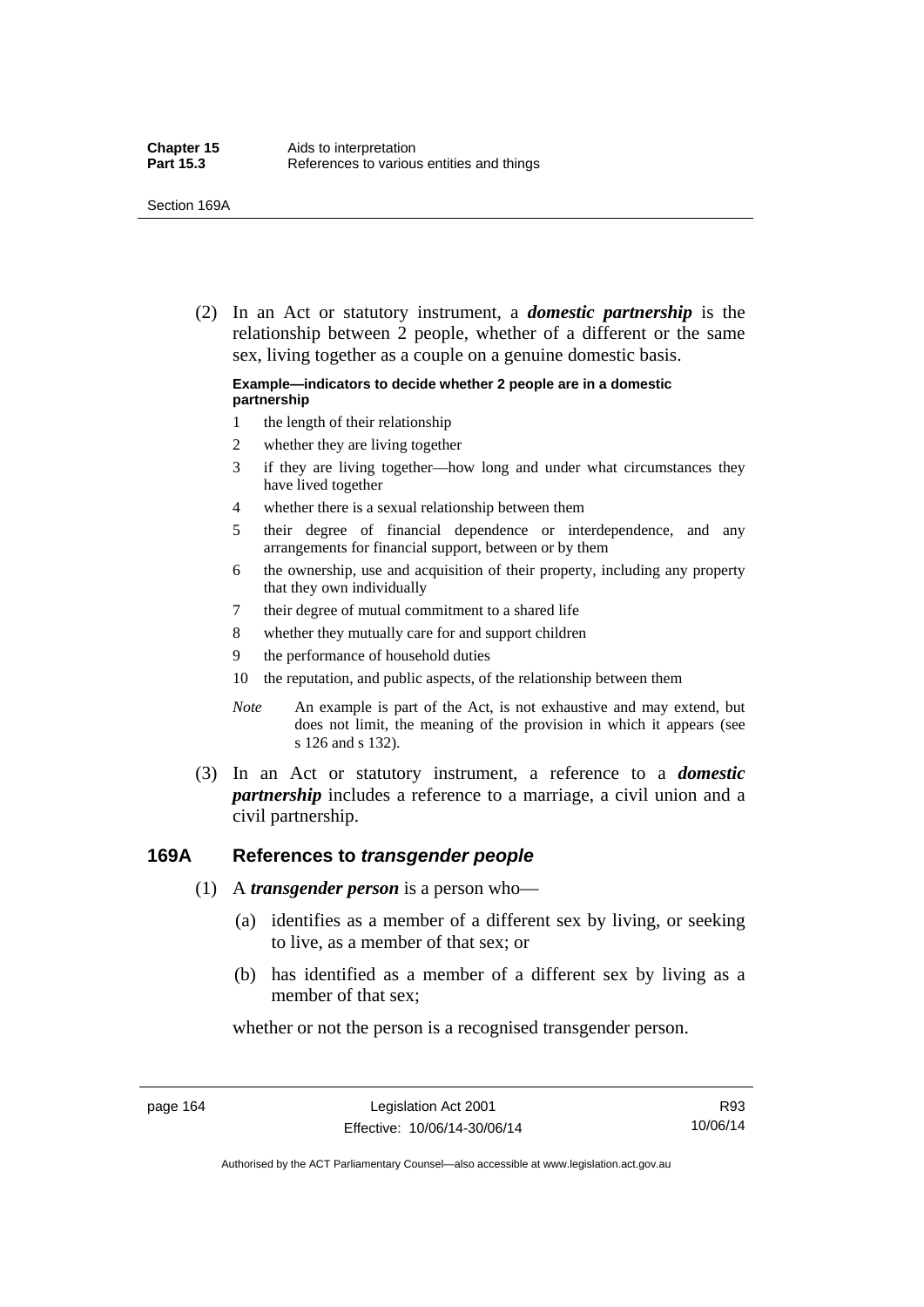- (2) A *transgender person* includes a person who is thought of as a transgender person, whether or not the person is a recognised transgender person.
- (3) A *recognised transgender person* is a person the record of whose sex is altered under the *[Births, Deaths and Marriages Registration](http://www.legislation.act.gov.au/a/1997-112)  [Act 1997](http://www.legislation.act.gov.au/a/1997-112)*, part 4 or the corresponding provisions of a law of a State or another Territory.

#### **169B References to** *intersex people*

An *intersex person* is a person who has physical, hormonal or genetic features that are—

- (a) not fully female or fully male; or
- (b) a combination of male or female; or
- (c) not female or male.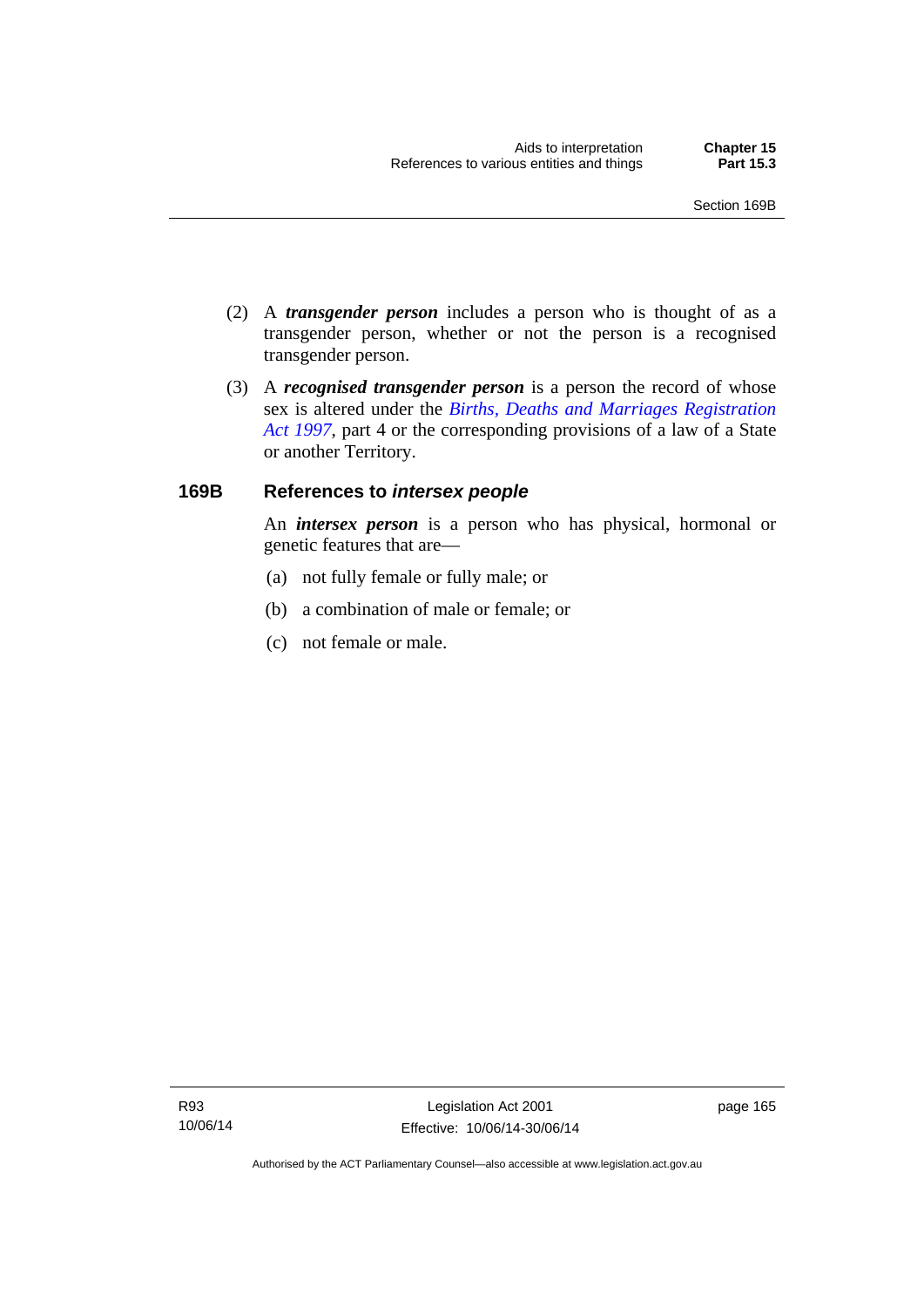# **Part 15.4 Preservation of certain common law privileges**

### **170 Privileges against self-incrimination and exposure to civil penalty**

- (1) An Act or statutory instrument must be interpreted to preserve the common law privileges against self-incrimination and exposure to the imposition of a civil penalty.
- (2) However, this section does not affect the operation of the *[Evidence](http://www.legislation.act.gov.au/a/2011-12)  [Act 2011](http://www.legislation.act.gov.au/a/2011-12)*.
	- *Note* The *[Evidence Act 2011](http://www.legislation.act.gov.au/a/2011-12)*, s 128 contains provisions that apply if a witness raises these privileges in a proceeding. The privileges have been abolished for bodies corporate (see *[Evidence Act 2011](http://www.legislation.act.gov.au/a/2011-12)*, s 187).
- (3) This section is a determinative provision.
	- *Note* See s 5 for the meaning of determinative provisions, and s 6 for their displacement.

#### **171 Client legal privilege**

- (1) An Act or statutory instrument must be interpreted to preserve the common law privilege in relation to client legal privilege (also known as legal professional privilege).
- (2) However, this section does not affect the operation of the *[Evidence](http://www.legislation.act.gov.au/a/2011-12)  [Act 2011](http://www.legislation.act.gov.au/a/2011-12)*.
	- *Note* The *[Evidence Act 2011](http://www.legislation.act.gov.au/a/2011-12)*, div 3.10.1 contains provisions about client legal privilege.
- (3) This section is a determinative provision.
	- *Note* See s 5 for the meaning of determinative provisions, and s 6 for their displacement.

Authorised by the ACT Parliamentary Counsel—also accessible at www.legislation.act.gov.au

R93 10/06/14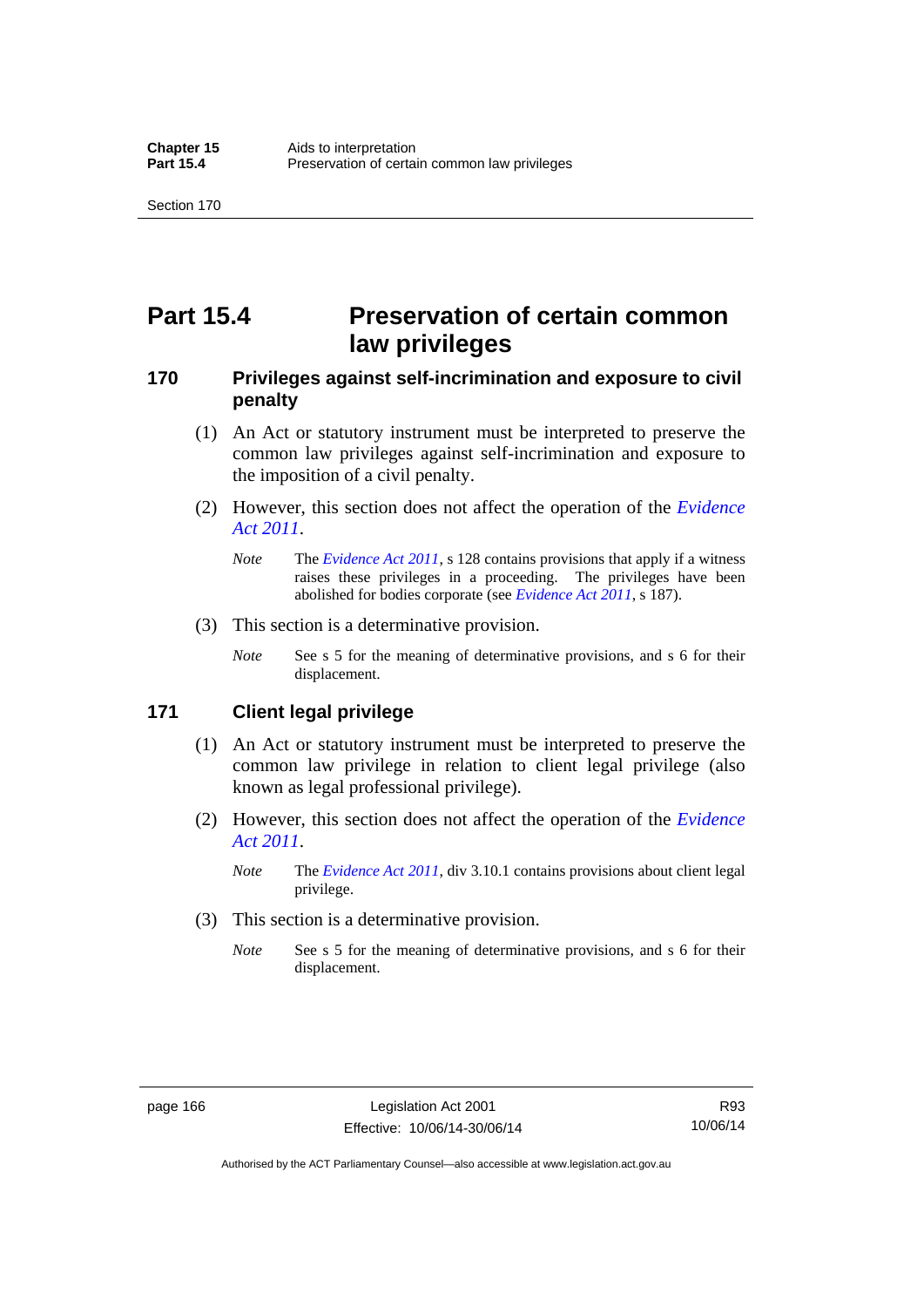# **Chapter 16 Courts, tribunals and other decision-makers**

### **175 Meaning of** *law***—ch 16**

In this chapter:

*law* means an Act, subordinate law or disallowable instrument.

*Note* A reference to an Act, subordinate law or disallowable instrument includes a reference to a provision of the Act, law or instrument (see s 7, s 8 and s 9).

## **176 Jurisdiction of courts and tribunals**

- (1) This section applies if a law, whether expressly or by implication, authorises a proceeding (whether civil or criminal) to be brought in a particular court or tribunal in relation to a matter.
- (2) The law vests the court or tribunal with jurisdiction in the matter.
- (3) The jurisdiction so vested is not limited by any limits to which any other jurisdiction of the court or tribunal may be subject.
	- *Note* See also s 45 which relates to the making of rules carrying out or giving effect to the jurisdiction of the court or tribunal.

### **177 Recovery of amounts owing under laws**

If an amount is owing under a law to a person (the *creditor*) by another person (the *debtor*), the creditor may recover the amount as a debt owing by the debtor to the creditor in a court of competent jurisdiction or the ACAT.

#### **178 Power to decide includes power to take evidence etc**

- (1) A court, tribunal or other entity authorised by law to hear and decide a matter (however expressed) has power—
	- (a) to take evidence, including evidence on oath; and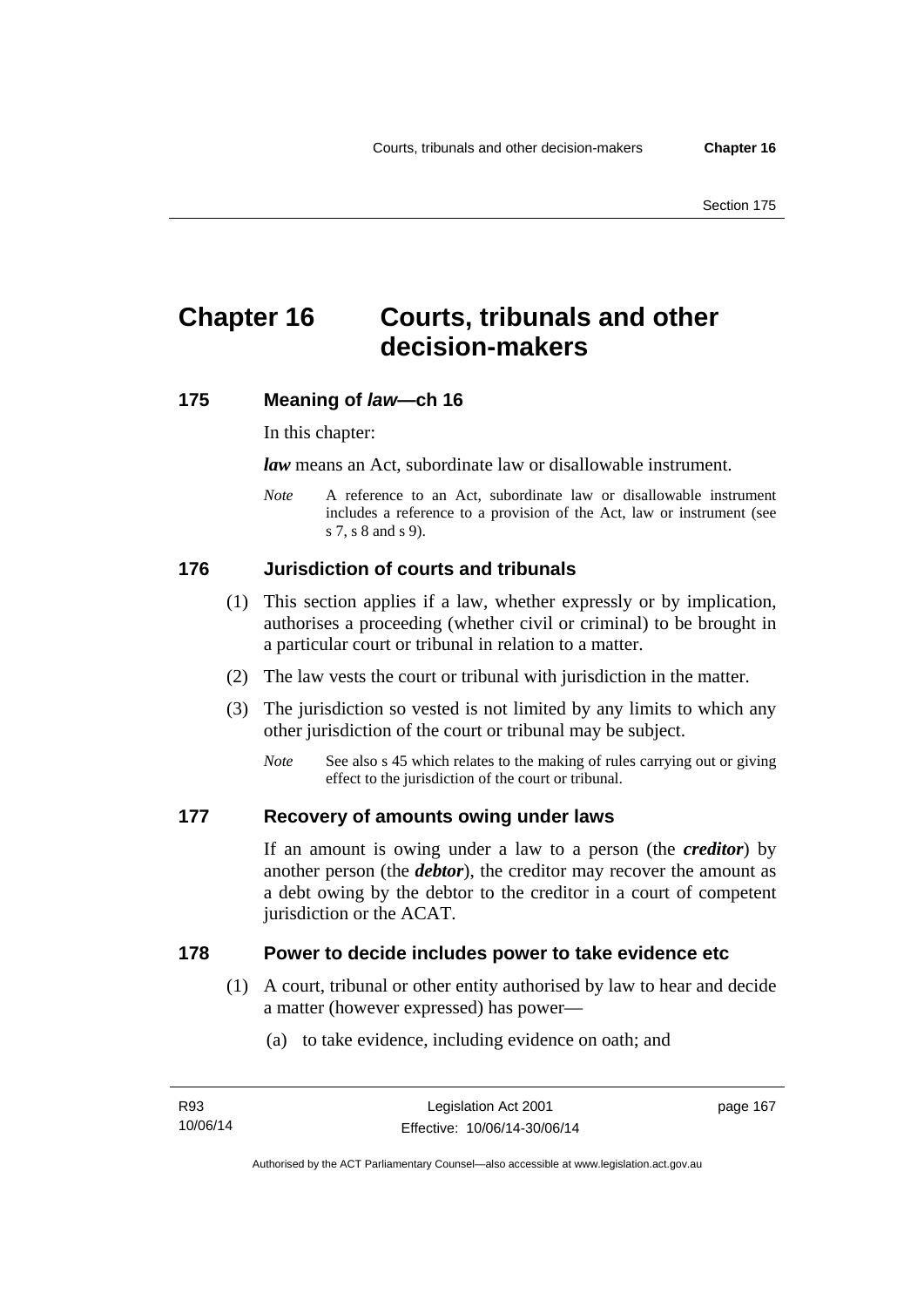- (b) to examine witnesses; and
- (c) to administer oaths to witnesses.
- (2) The court, tribunal or other entity may authorise a person to administer an oath to a witness.
- (3) This section does not limit any other power of the court, tribunal or other entity.

#### **179 Content of statements of reasons for decisions**

- (1) This section applies if a law requires a tribunal or other entity making a decision to give written reasons for the decision, whether the term 'reasons', 'grounds' or any other term is used.
- (2) The document giving the reasons must also set out the findings on material questions of fact and refer to the evidence or other material on which the findings were based.
- (3) This section is a determinative provision.
	- *Note* See s 5 for the meaning of determinative provisions, and s 6 for their displacement.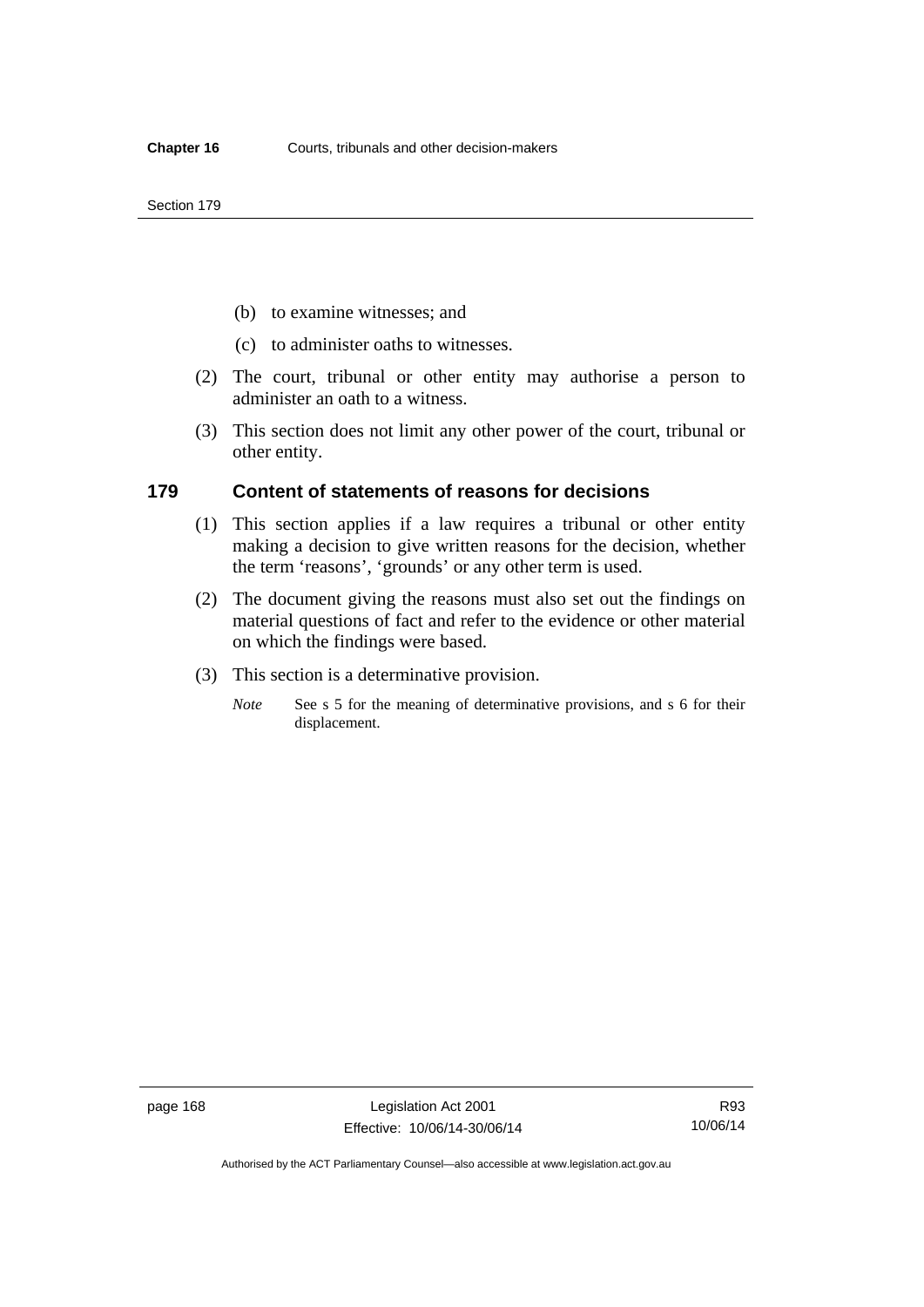## **180 Power to make decision includes power to reverse or change**

- (1) Power given by a law to make a decision includes power to reverse or change the decision.
- (2) The power to reverse or change the decision is exercisable in the same way, and subject to the same conditions, as the power to make the decision.

#### **Example**

If the power to include land in a special reserve is exercisable only on the resolution of the Legislative Assembly, the power to excise land from a special reserve is exercisable only on the resolution of the Assembly.

*Note* An example is part of the Act, is not exhaustive and may extend, but does not limit, the meaning of the provision in which it appears (see s 126 and s 132).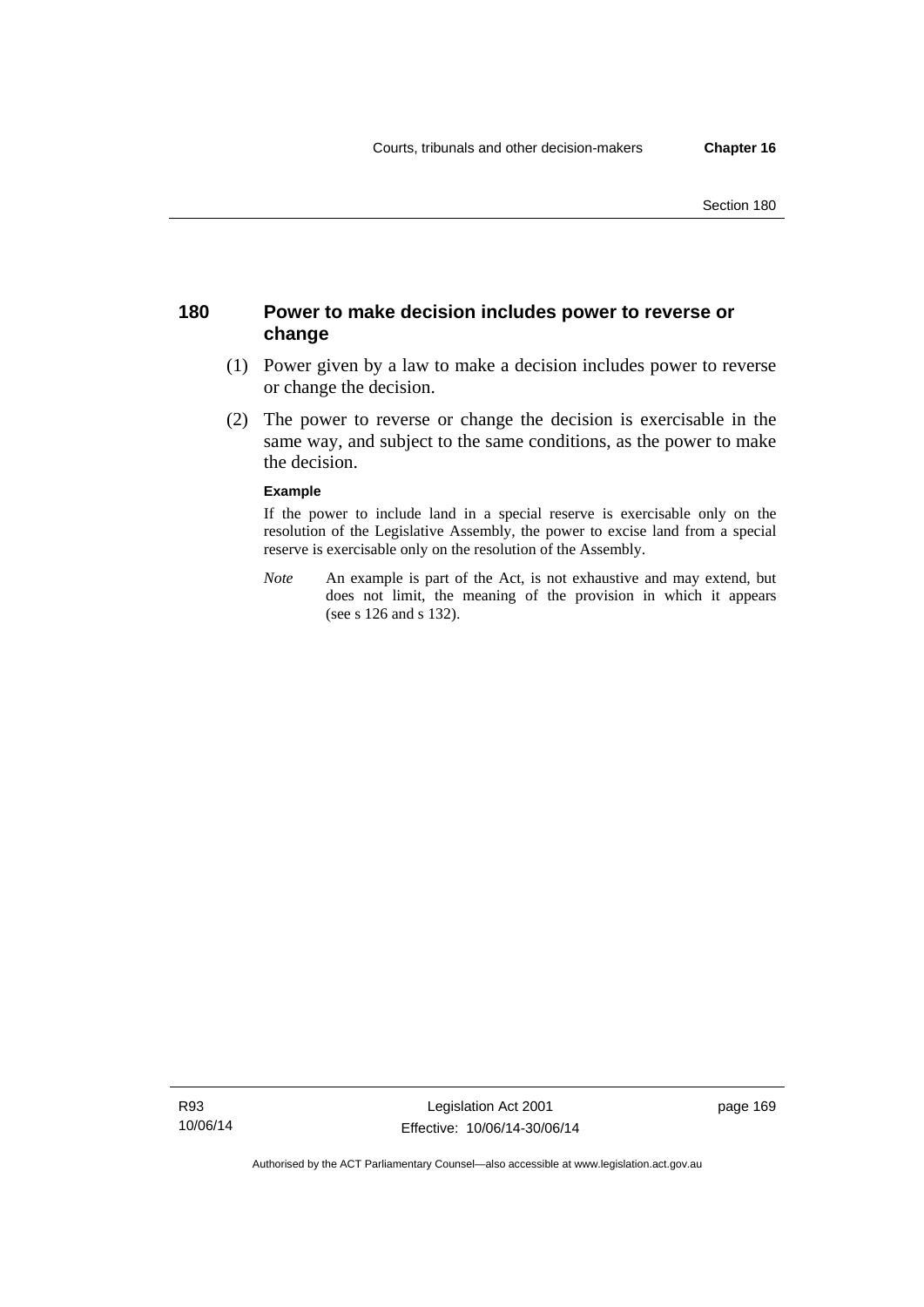# **Chapter 17 Entities and positions**

#### **182 Meaning of** *law***—ch 17**

In this chapter:

*law* means an Act or statutory instrument.

*Note* A reference to an Act or statutory instrument includes a reference to a provision of the Act or instrument (see s 7 and s 13).

## **183 Change of name of entity**

- (1) If a law changes the name of an entity established under a law, the entity continues in existence under the new name and its identity is not affected by the change.
- (2) If the name of an entity is changed, a reference in a law to the entity by its previous name is taken, after the change, to be a reference to the entity by its new name.
- (3) To remove any doubt, subsection (2) applies to all entities, whether or not in or for the Territory, including entities established under a law of another jurisdiction.
	- *Note Another jurisdiction* means the Commonwealth, a State, another Territory, the United Kingdom or New Zealand (see dict, pt 2).

## **184 Change in constitution of entity**

- (1) This section applies if a law changes how an entity established under a law is constituted.
- (2) The entity continues in existence as newly constituted and its identity is not affected by the change.
- (3) Without limiting subsection (2), the change does not affect—
	- (a) any function, right, privilege, liability or property of the entity; or

Authorised by the ACT Parliamentary Counsel—also accessible at www.legislation.act.gov.au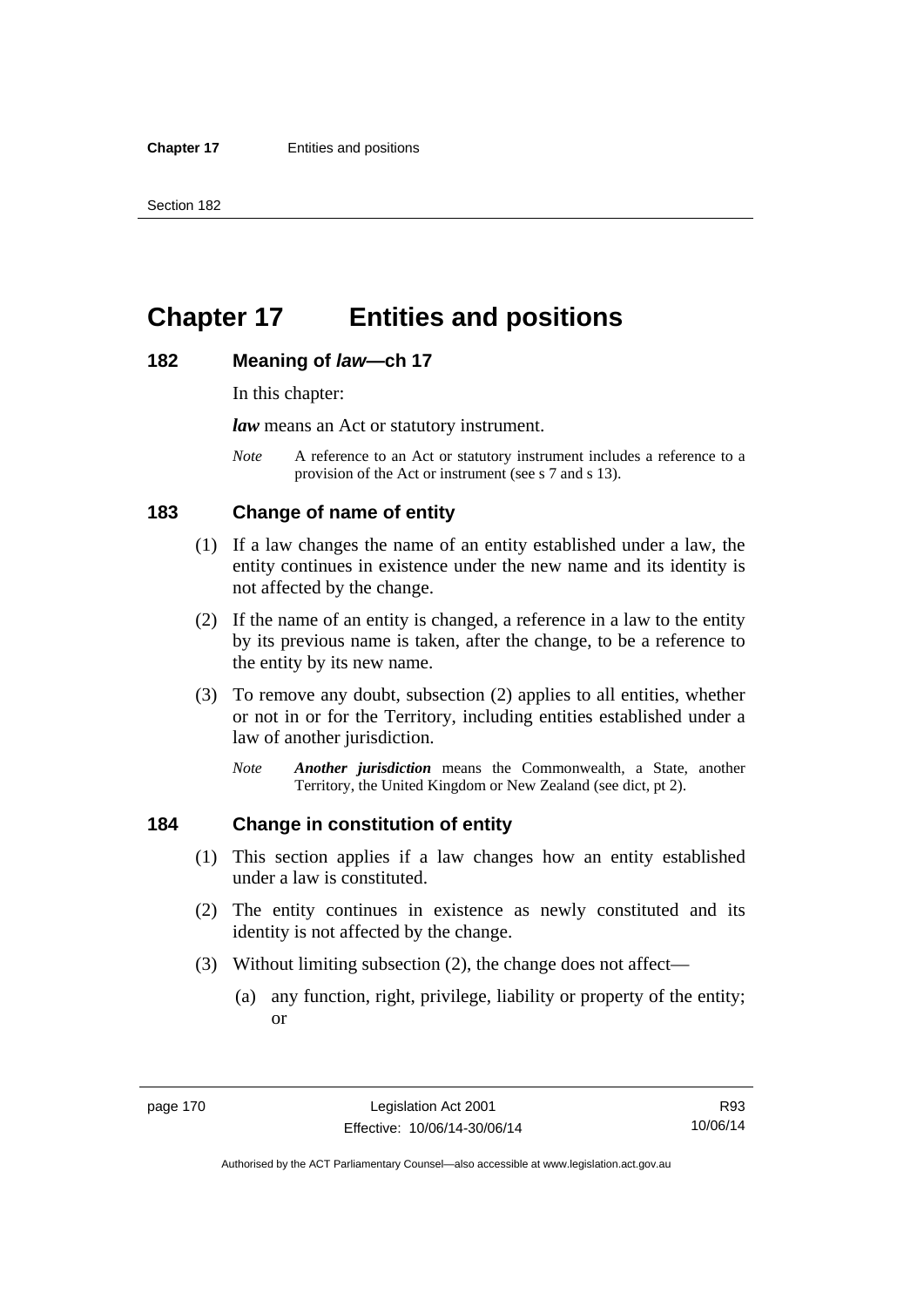- (b) the bringing of a proceeding, or the continuation of a proceeding, by or against the entity; or
- (c) the carrying out of an investigation or inquiry, or the continuation of an investigation or inquiry, in relation to anything done or not done by or in relation to the entity.
- *Note Function* is defined in the dictionary, pt 1 to include authority, duty and power.

# **184A References to entity**

- (1) In a law, a reference to an entity includes a reference to a person exercising a function of the entity, whether under a delegation, subdelegation or otherwise.
- (2) To remove any doubt, this section applies to all entities, whether or not in or for the Territory, including entities established under a law of another jurisdiction.

## **185 References to occupant of position**

- (1) In a law, a reference to the occupant of a position (however expressed) includes a reference to anyone for the time being occupying the position.
- (2) To remove any doubt, this section applies to all positions, whether or not in or for the Territory, including positions established under a law of another jurisdiction.
	- *Note* See s 200 (1) (Functions of occupants of positions) and defs *occupy* and *position* in the dictionary, pt 1.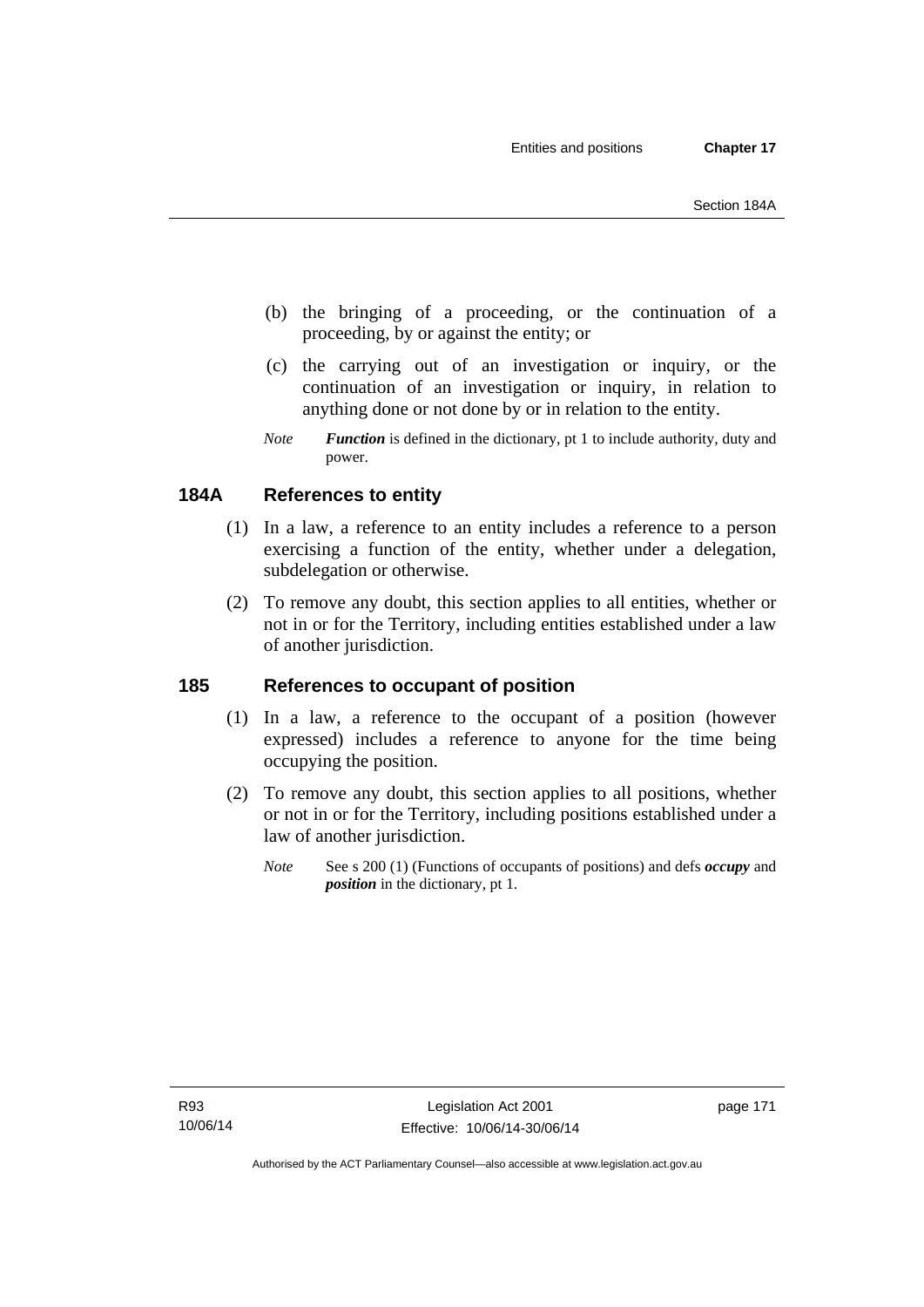## **186 Change of name of position**

- (1) If a law changes the name of a position established under a law, the position continues in existence under the new name and its identity is not affected by the change.
- (2) If the name of a position is changed, a reference in a law to the position by its previous name is taken, after the change, to be a reference to the position by its new name.
- (3) To remove any doubt, subsection (2) applies to all positions, whether or not in or for the Territory, including positions established under a law of another jurisdiction.

## **187 Chair and deputy chair etc**

- (1) If a law establishes a position of chair or chairperson of an entity, the chair or chairperson may be referred to as chairman, chairwoman, chairperson or chair.
- (2) If a law establishes a position of deputy chair or deputy chairperson of an entity, the deputy chair or deputy chairperson may be referred to as deputy chairman, deputy chairwoman, deputy chairperson or deputy chair.

R93 10/06/14

Authorised by the ACT Parliamentary Counsel—also accessible at www.legislation.act.gov.au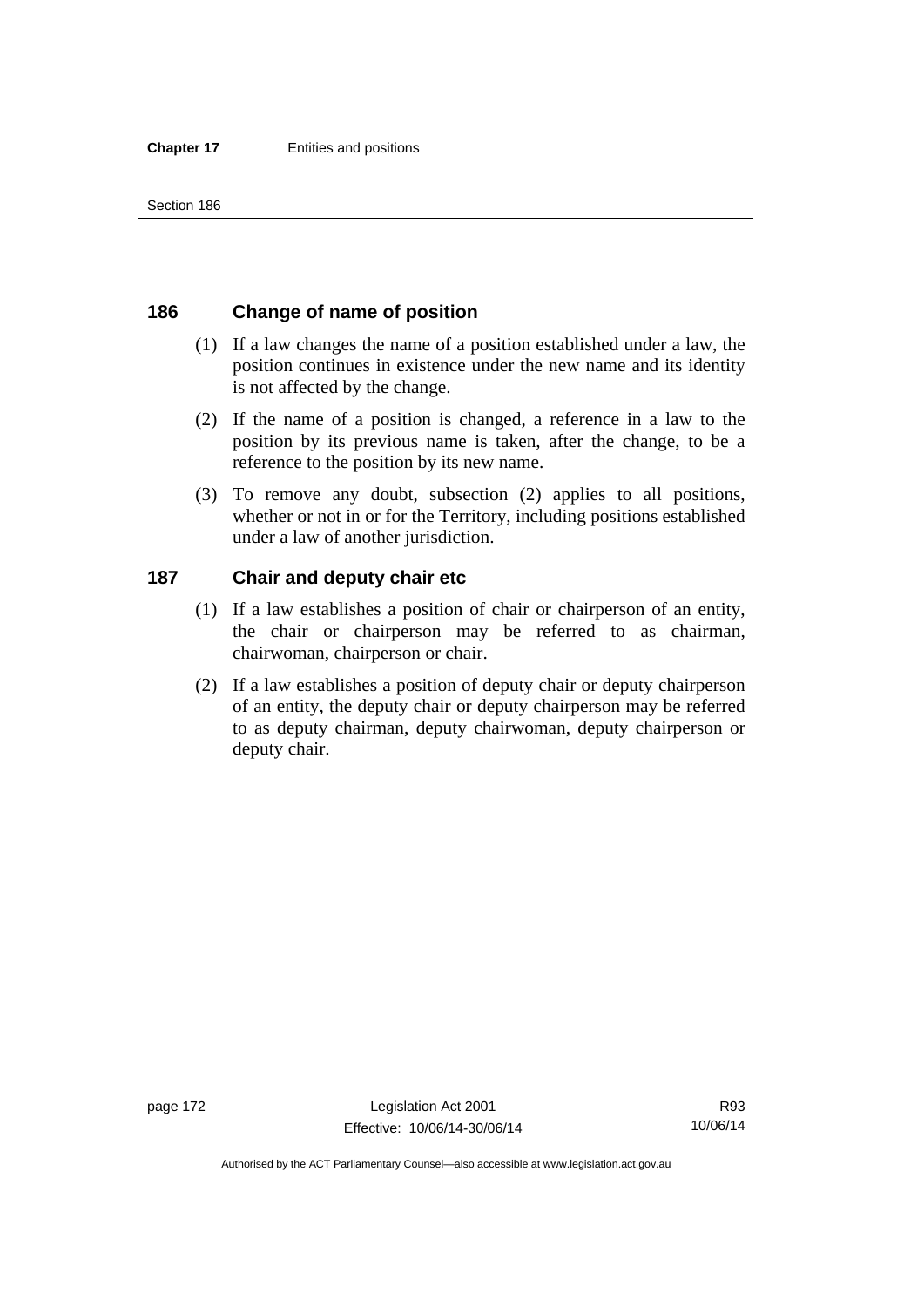# **Chapter 18 Offences**

*Note* See also s 133 to s 135 (which relate to penalty units and penalty provisions) and s 161 (Corporations liable to offences).

#### **188 Meaning of** *ACT law***—ch 18**

In this chapter:

*ACT law* means an Act or subordinate law.

*Note* A reference to an Act or subordinate law includes a reference to a provision of the Act or law (see s 7 and s 8).

#### **189 Reference to offence includes reference to related ancillary offences**

A reference to an offence against an ACT law includes a reference to an offence against the [Criminal Code,](http://www.legislation.act.gov.au/a/2002-51) part 2.4 (Extensions of criminal responsibility) or section 717 (Accessory after the fact) that relates to the ACT law.

#### **Example**

X is the holder of a licence under the *Plant Development Act 2001* (hypothetical). The Plant Development Act, s 23 provides for the cancellation of a licence if a licence holder commits an offence against the Act. While his business premises are being inspected, X incites an employee to obstruct the inspector. As a result, the employee obstructs the inspector (which is an offence against the Act). X is later convicted of the offence of incitement against the [Criminal Code](http://www.legislation.act.gov.au/a/2002-51), s 47 (which is an offence in the [Criminal Code,](http://www.legislation.act.gov.au/a/2002-51) pt 2.4). Because of the Legislation Act, s 189, X is taken to have committed an offence against the Plant Development Act and is therefore liable to have his licence cancelled.

*Note 1* The result would be the same if X had been convicted of conspiracy relating to the offence of obstruction in the Plant Development Act.

> Apart from the Legislation Act, s 189, the following offences in the [Criminal Code,](http://www.legislation.act.gov.au/a/2002-51) pt 2.4 could also apply to the offence in the Plant Development Act:

- attempt (s 44 (Attempt))
- aiding and abetting (s 45 (Complicity and common purpose)).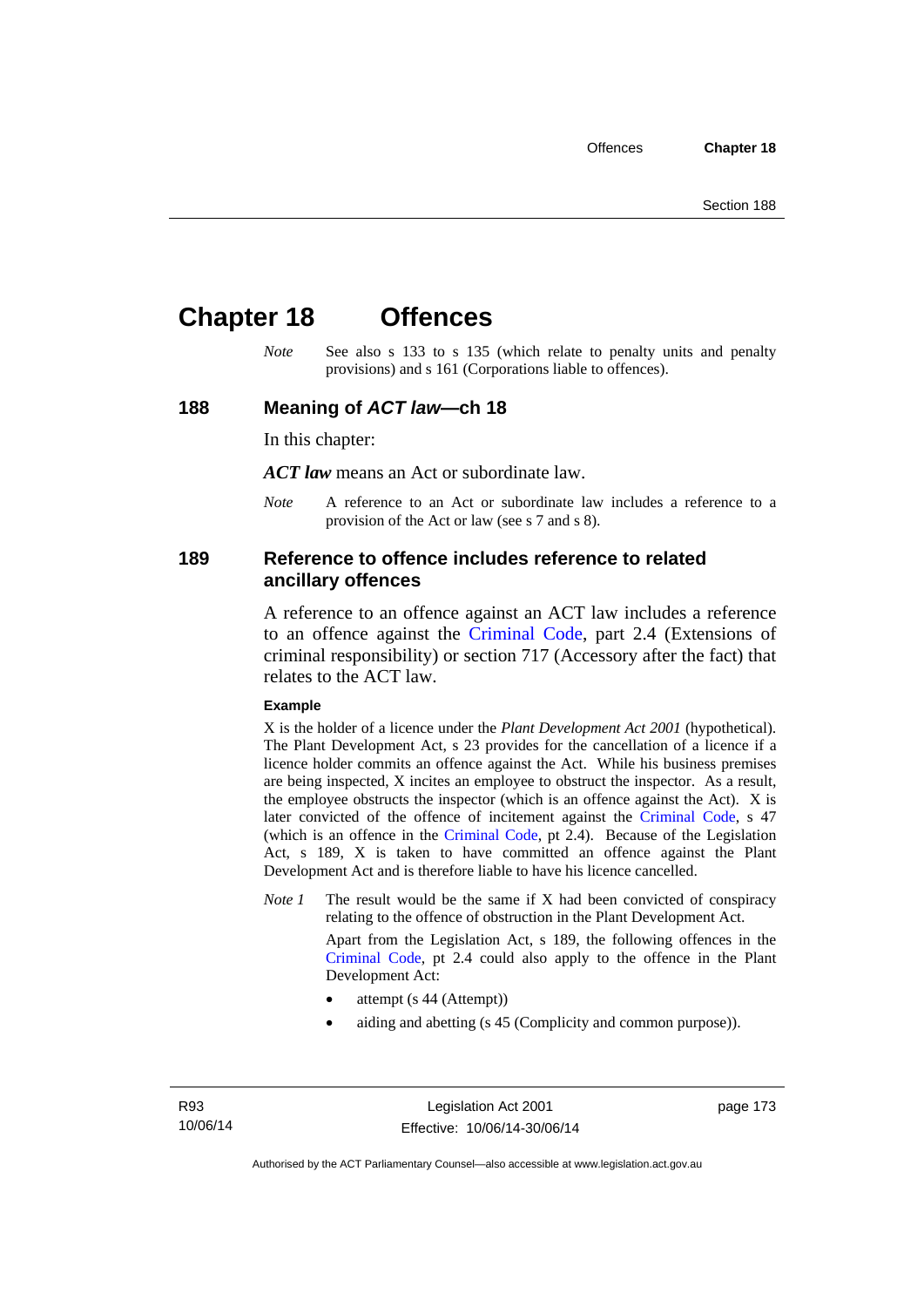*Note 2* An example is part of the Act, is not exhaustive and may extend, but does not limit, the meaning of the provision in which it appears (see s 126 and s 132).

#### **190 Indictable and summary offences**

- (1) An offence is an *indictable offence* if—
	- (a) it is punishable by imprisonment for longer than 2 years; or
	- (b) it is declared by an ACT law to be an indictable offence.
- (2) An *indictable offence* includes an indictable offence that is or may be dealt with summarily.
- (3) Any other offence is a *summary offence* and is punishable on summary conviction.

#### **191 Offences against 2 or more laws**

- (1) If an act or omission by a person is an offence against 2 or more ACT laws, the person may be prosecuted for and convicted of any of the offences, but is not liable to be punished more than once for the act or omission.
- $(2)$  If—
	- (a) an act or omission by a person is an offence against both an ACT law and a law of another jurisdiction; and
	- (b) the person has been punished for the offence against the law of the other jurisdiction;

the person is not liable to be punished for the offence against the ACT law.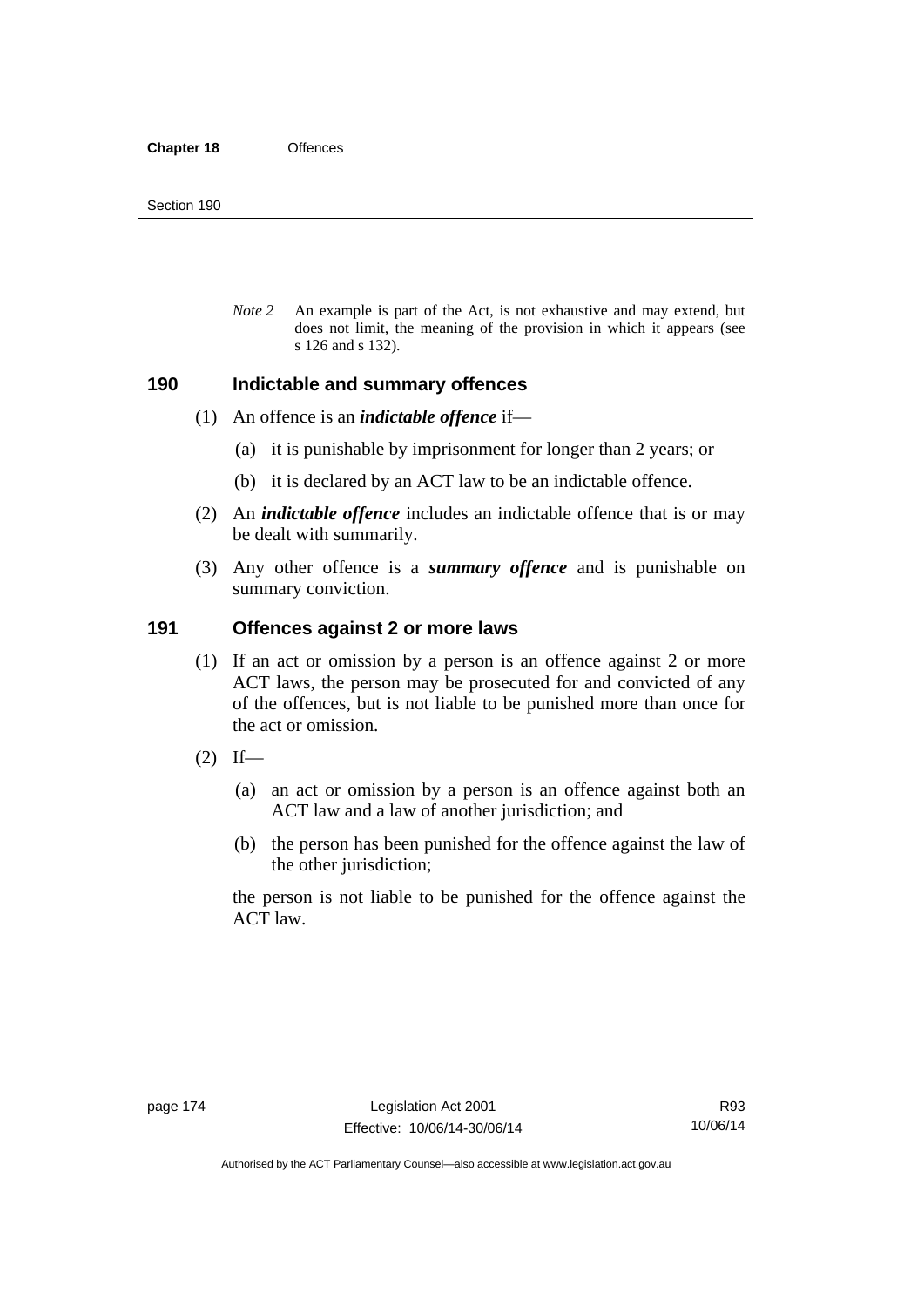## **192 When must prosecutions begin?**

- (1) A prosecution for the following offences against an ACT law may be begun at any time:
	- (a) an offence by an individual punishable by imprisonment for longer than 6 months;
	- (b) an offence by a corporation punishable by a prescribed fine;
		- *Note* See s 161 for the fines that may be imposed on a corporation for offences punishable only by imprisonment.
	- (c) an aiding and abetting offence by an individual in relation to an offence by a corporation punishable by a prescribed fine.
- (2) A prosecution for any other offence against an ACT law must be begun not later than—
	- (a) 1 year after the day of commission of the offence; or
	- (b) if an ACT law provides for another period—that period.
- (3) However, if a coroner's inquest or inquiry, or an inquiry under the *[Inquiries Act 1991](http://www.legislation.act.gov.au/a/1991-2)* or the *[Royal Commissions Act 1991](http://www.legislation.act.gov.au/a/1991-1)*, is held into a matter that discloses or is otherwise found to relate to an offence mentioned in subsection (2), a prosecution for the offence may be begun not later than 1 year after the day when—
	- (a) the coroner's report is made; or
	- (b) the report of the board of inquiry or royal commission is given to the Chief Minister.
- (4) In this section:

*aiding and abetting offence* means an offence against the [Criminal](http://www.legislation.act.gov.au/a/2002-51)  [Code](http://www.legislation.act.gov.au/a/2002-51), section 45 (Complicity and common purpose).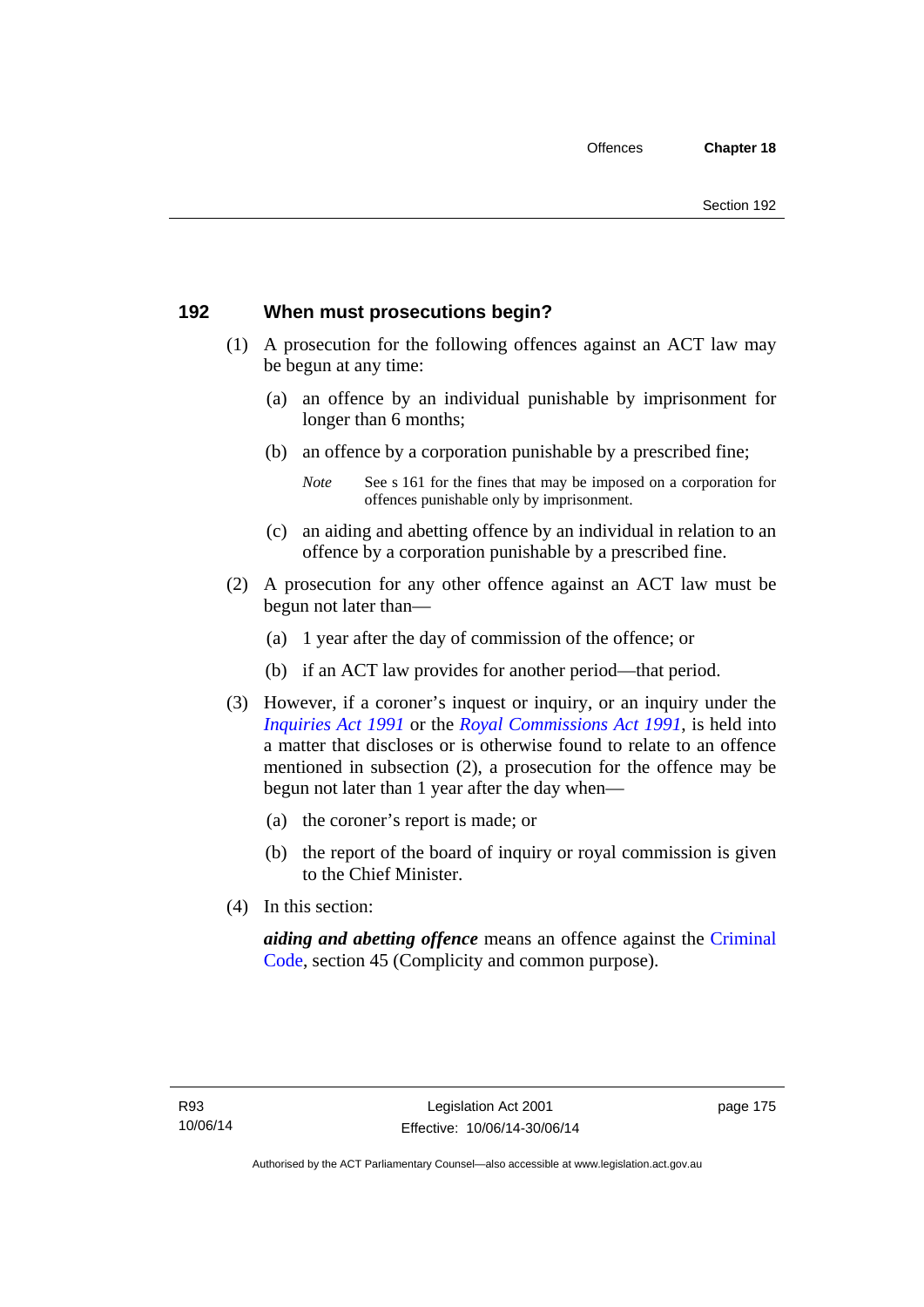*prescribed fine*, for an offence, means—

- (a) if the penalty for the offence is expressed in penalty units— 100 penalty units or more; or
- (b) if the penalty for the offence is expressed as an amount of money—\$50 000 or more.

## **193 Continuing offences**

- (1) This section applies to a requirement to do an act if—
	- (a) the act is required to be done under an ACT law within a particular period or before a particular time; and
	- (b) failure to comply with the requirement is an offence against the law.
- (2) A person who fails to comply with the requirement commits an offence for each day until the act is done.
- (3) A day mentioned in subsection (2) includes any day of conviction for an offence and any later day.

*Note* See also s 152 (Continuing effect of obligations).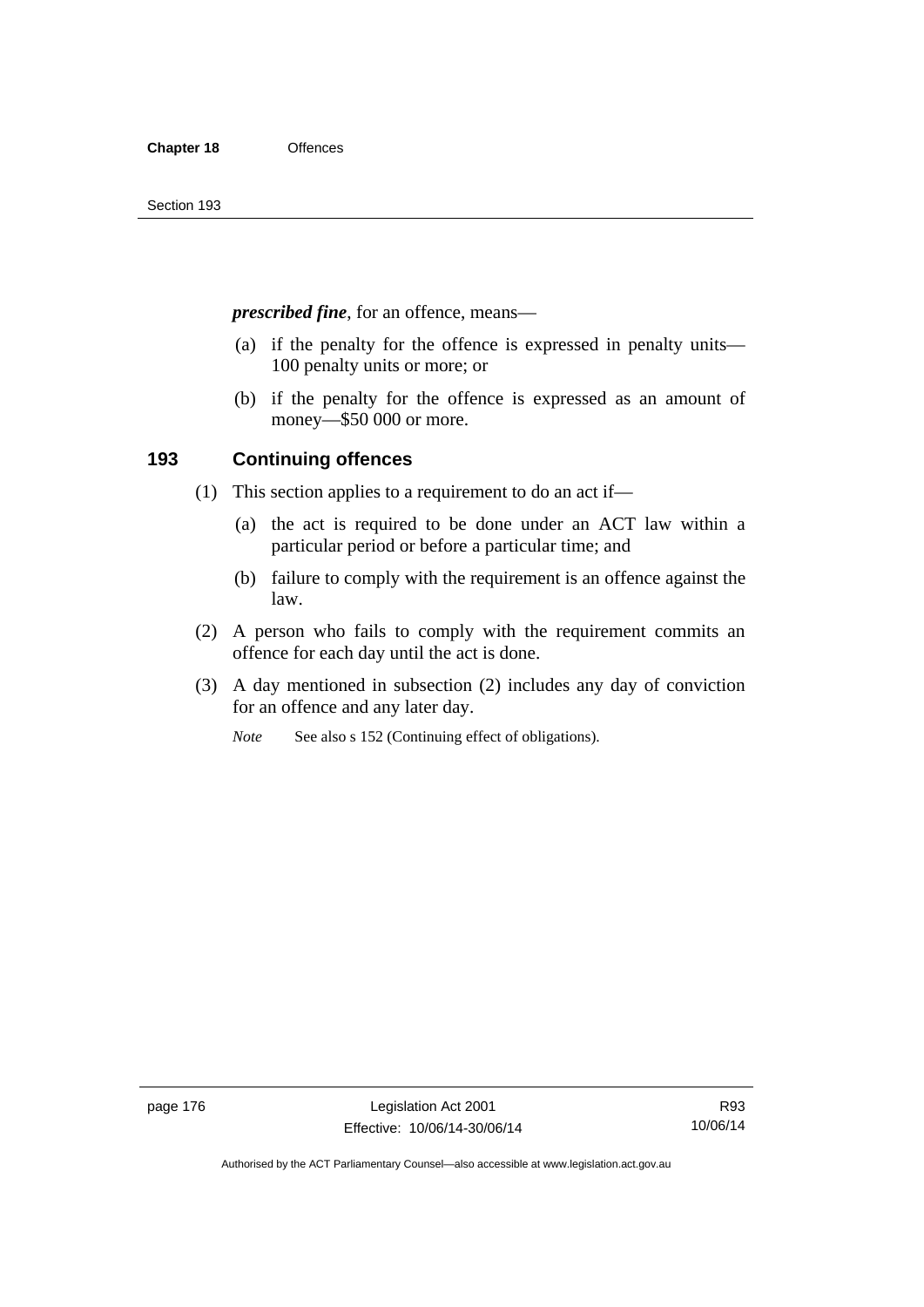# **Chapter 19 Administrative and machinery provisions**

# Part 19.1 **Introductory**

#### **195 Meaning of** *law***—ch 19**

In this chapter:

*law* means an Act, subordinate law or disallowable instrument.

*Note* A reference to an Act, subordinate law or disallowable instrument includes a reference to a provision of the Act, law or instrument (see s 7, s 8 and s 9).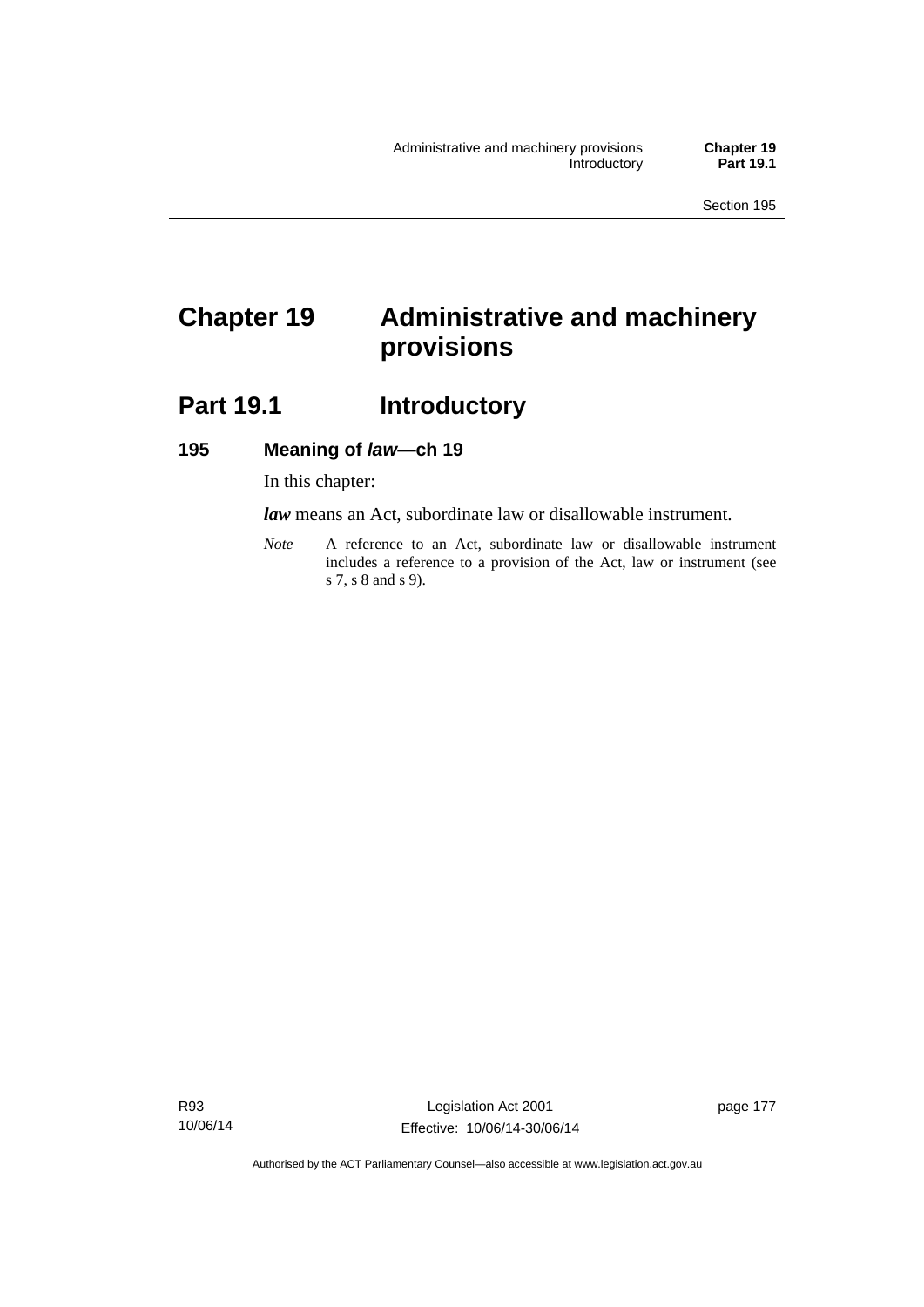# **Part 19.2 Functions**

*Note Function* is defined in the dictionary, pt 1 to include authority, duty and power.

## **196 Provision giving function gives power to exercise function**

 (1) A provision of a law that gives a function to an entity also gives the entity the powers necessary and convenient to exercise the function.

*Note Entity* and *exercise*—see the dictionary, pt 1.

 (2) The powers given to the entity under subsection (1) are in addition to any other powers of the entity under the law.

## **197 Statutory functions may be exercised from time to time**

If a law gives a function to an entity, the function may be exercised from time to time.

*Note* See also s 42 (3) (Power to make statutory instruments).

## **199 Functions of bodies**

 (1) If a law authorises or requires a body to exercise a function, it may do so by resolution.

*Note Body*—see the dictionary, pt 1.

- (2) To remove any doubt, subsection (1) applies in relation to a function even though a law authorises or requires the function to be exercised in writing.
- (3) If a law authorises or requires a signature by a person and the person is a body, the signature of a person authorised by the body for the purpose is taken to be the signature of the body.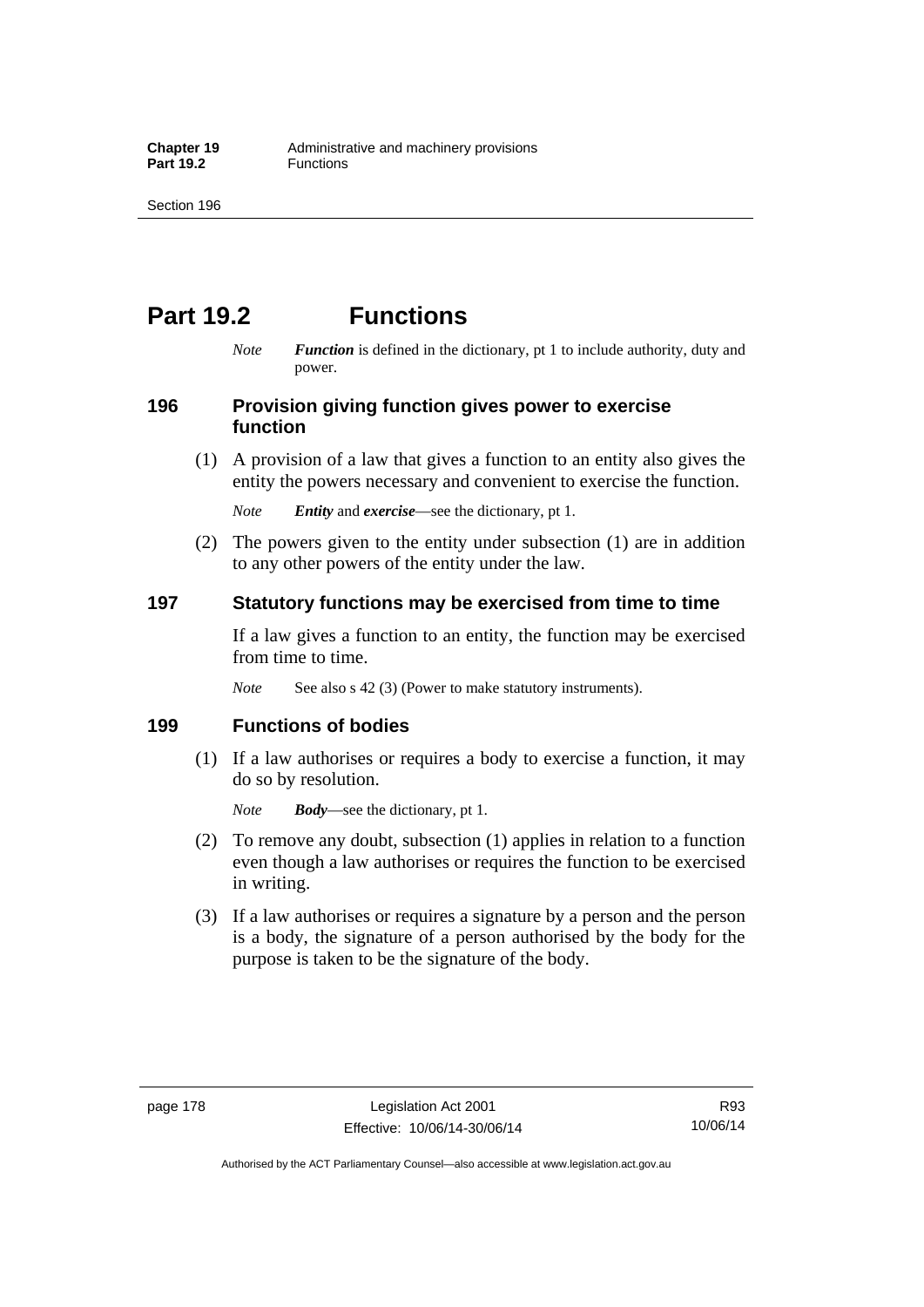(4) If a law gives a function to a body, the function may be exercised by the body as constituted for the time being.

#### **Example**

The ACT Conference Organisers Registration Board is a statutory body consisting of 5 members. At a meeting of the board it is agreed to exempt a conference organiser from registration on certain conditions. On the day after the meeting, 1 of the members of the board (X) resigns and another person (Y) is appointed to the board in  $X$ 's place. At the next meeting of the board, the board considers additional information submitted by the conference organiser and agrees to amend the conditions of exemption. Because of s (4), the board's ability to use its power of exemption is not affected by a change in the membership of the board.

- *Note* An example is part of the Act, is not exhaustive and may extend, but does not limit, the meaning of the provision in which it appears (see s 126 and s 132).
- (5) The exercise of the function is not affected only because of vacancies in the body's membership.
- (6) Subsections (4) and (5) do not affect any quorum requirement applying to the body.

#### **Example**

The Act establishing the board mentioned in the example to s (4) provides that the quorum for a meeting of the board is the chair or deputy chair and 2 other members. If the quorum requirement was complied with at each meeting mentioned in the example, the result mentioned in the example would be the same whether or not X attended the first meeting and whether or not Y attended the second meeting.

- (7) If a body as constituted for the time being does something in exercise of a function given to the body under a law, the effect of the thing done by the body does not end only because the membership of the body changes.
	- *Note* See also s 211 (Appointment not affected by appointer changes), s 224 (Acting appointment not affected by appointer changes), and s 241 (Delegation not affected by appointer changes).
- (8) Subsection (7) does not prevent the thing done by the body being ended or changed by the body as subsequently constituted for the time being.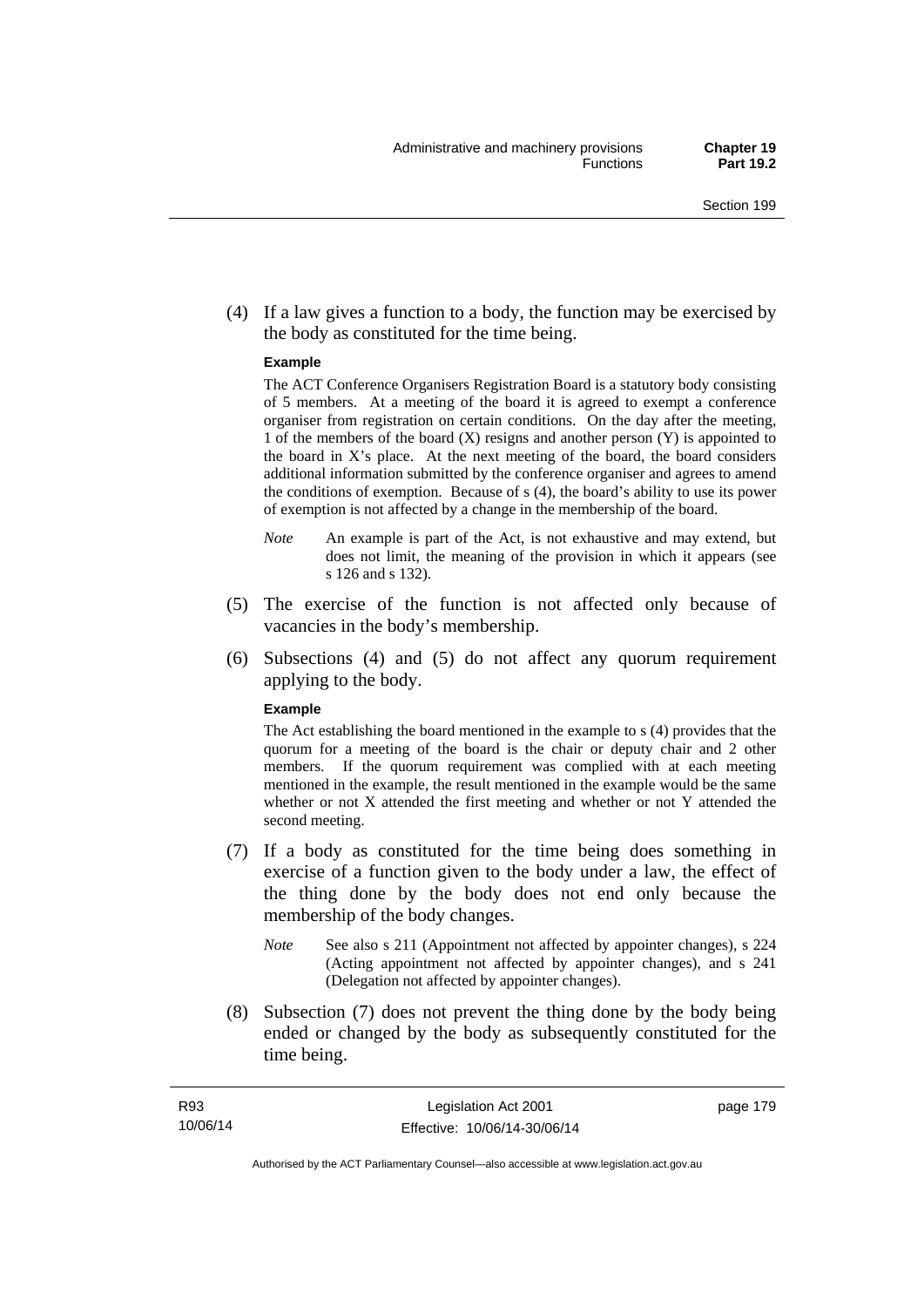#### **200 Functions of occupants of positions**

- (1) If a law gives a function to the occupant of a position, the function may be exercised by the person for the time being occupying the position.
	- *Note* See s 185 (References to occupant of position) and dictionary, pt 1, defs *occupy* and *position*.
- (2) If the person for the time being occupying a position does something in exercise of a function given to the occupant of the position under a law, the thing done by the person does not end only because the person ceases to be the occupant of the position.
	- *Note* See also s 211 (Appointment not affected by appointer changes), s 224 (Acting appointment not affected by appointer changes), and s 241 (Delegation not affected by appointer changes).
- (3) Subsection (2) does not prevent the thing done by the person being ended or changed by any person subsequently occupying the position for the time being.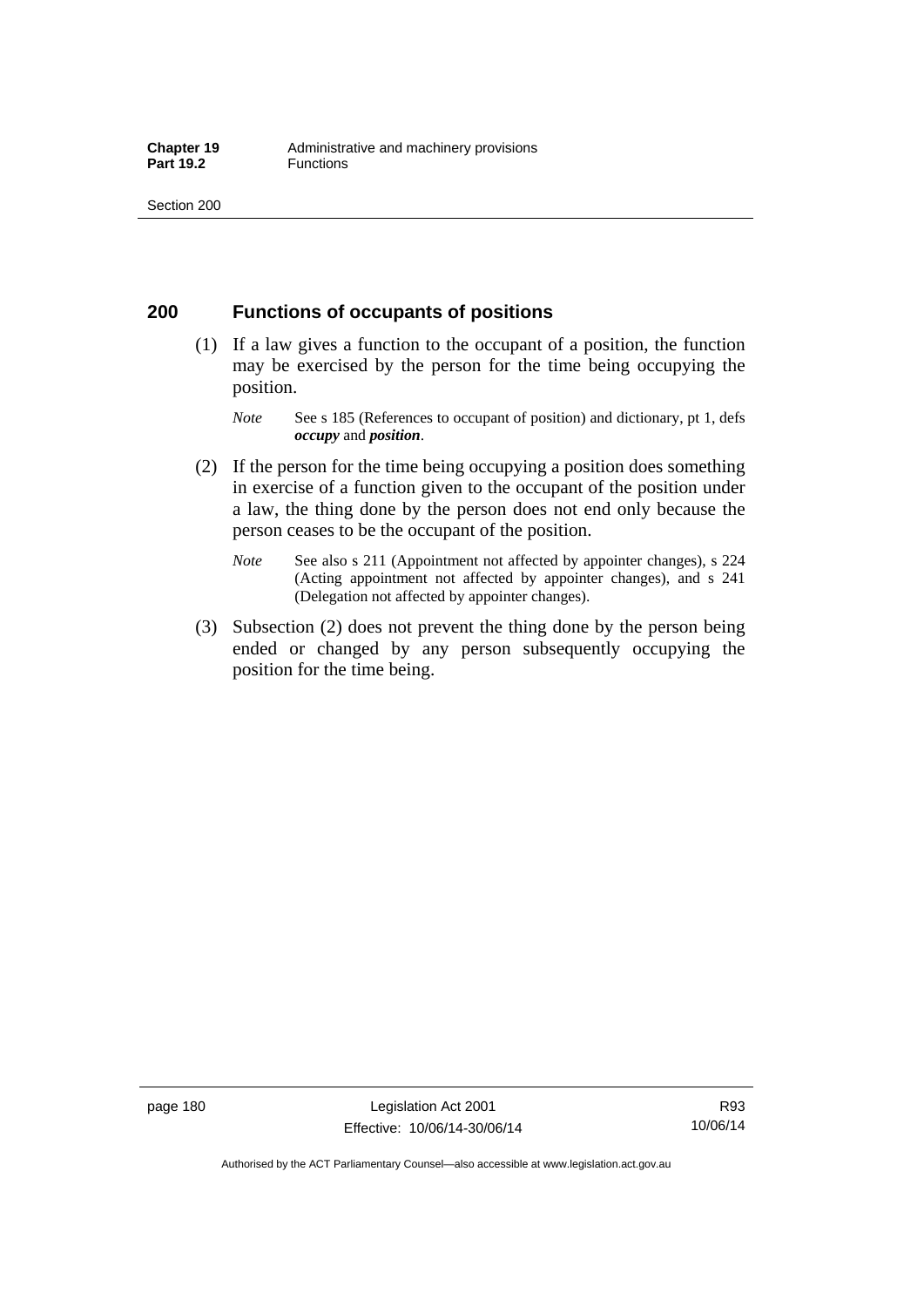# **Part 19.3 Appointments**

# **Division 19.3.1 Appointments—general**

*Note* Certain statutory appointments made by a Minister require consultation with a Legislative Assembly committee and are disallowable (see div 19.3.3 (Appointments—Assembly consultation)).

### **205 Application—div 19.3.1**

This division applies if a law authorises or requires an entity (the *appointer*) to appoint a person—

- (a) to a position under a law; or
- (b) to exercise a function or do anything else under a law.
- *Note Function* is defined in the dictionary, pt 1 to include authority, duty and power.

### **206 Appointments must be in writing etc**

- (1) An appointment must be made, or evidenced, by writing (the *instrument of appointment*) signed by the appointer.
- (2) If a law provides for a maximum or minimum period of appointment, the instrument of appointment must state the period for which the appointment is made.

#### **Examples—stated appointment periods**

- 1 2 years
- 2 until age 65
- *Note* An example is part of the Act, is not exhaustive and may extend, but does not limit, the meaning of the provision in which it appears (see s 126 and s 132).

#### **207 Appointment may be by name or position**

- (1) The appointer may make an appointment by—
	- (a) naming the person appointed; or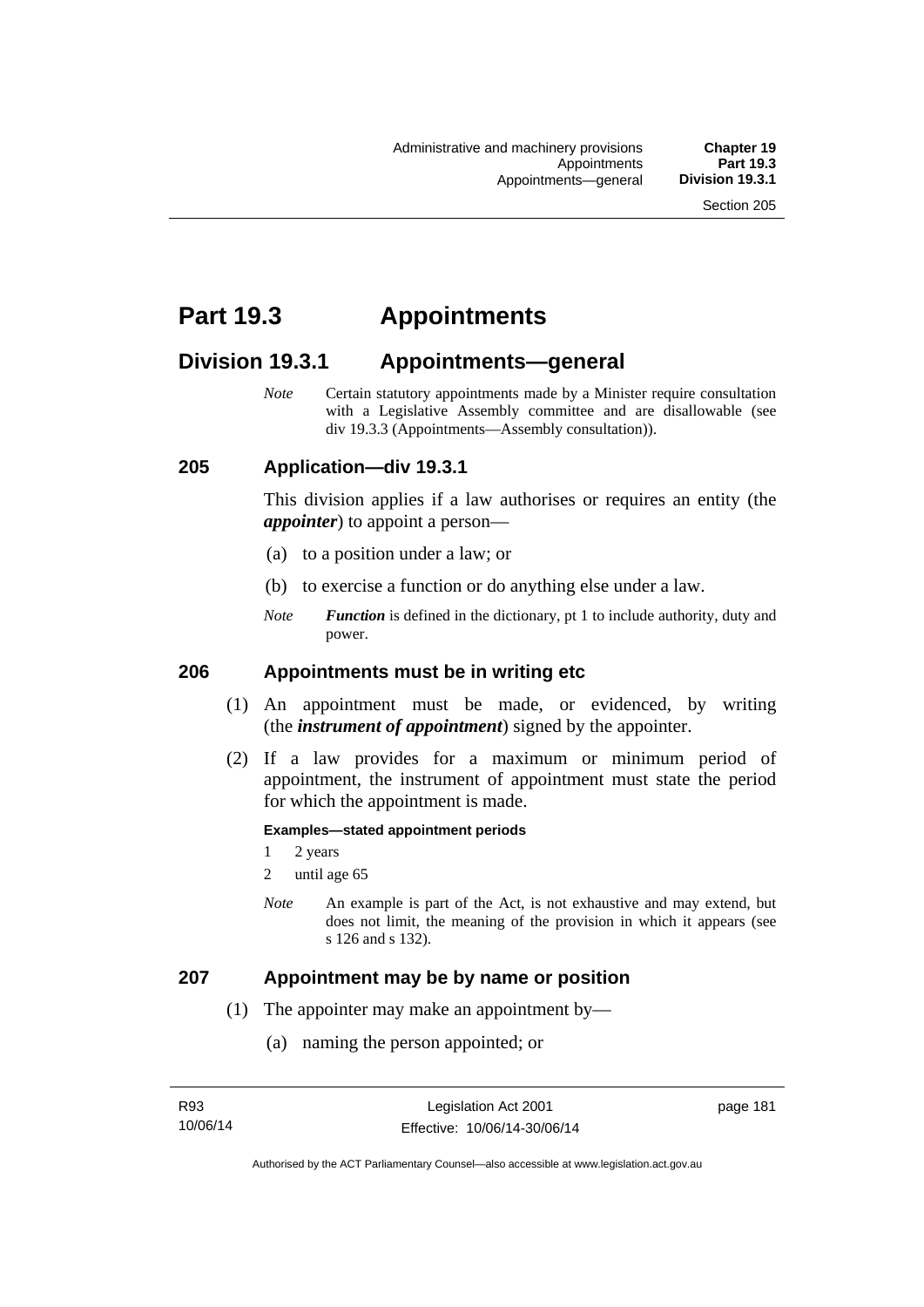Section 208

- (b) nominating the occupant of a position (however described), at a particular time or from time to time.
- (2) For this division, the person named, or the occupant of the position nominated, is the *appointee*.

### **208 Power of appointment includes power to suspend etc**

- (1) The appointer's power to make the appointment includes the power—
	- (a) to suspend the appointee, and end the suspension; or
	- (b) to end the appointment, and appoint someone else or reappoint the appointee if the appointee is eligible to be appointed to the position; or
	- (c) to reappoint the appointee if the appointee is eligible to be appointed to the position.
- (2) The power to suspend the appointee, end the appointment or reappoint the appointee is exercisable in the same way, and subject to the same conditions, as the power to make the appointment.

#### **Example**

If the appointment power is exercisable only on the recommendation of a body, the power to suspend, end the appointment or reappoint is exercisable only on the recommendation of the body.

*Note* An example is part of the Act, is not exhaustive and may extend, but does not limit, the meaning of the provision in which it appears (see s 126 and s 132).

### **209 Power of appointment includes power to make acting appointment**

 (1) If the appointer's power is the power to make an appointment to a position, the power to make the appointment also includes power to appoint a person, or 2 or more people, to act in the position—

Authorised by the ACT Parliamentary Counsel—also accessible at www.legislation.act.gov.au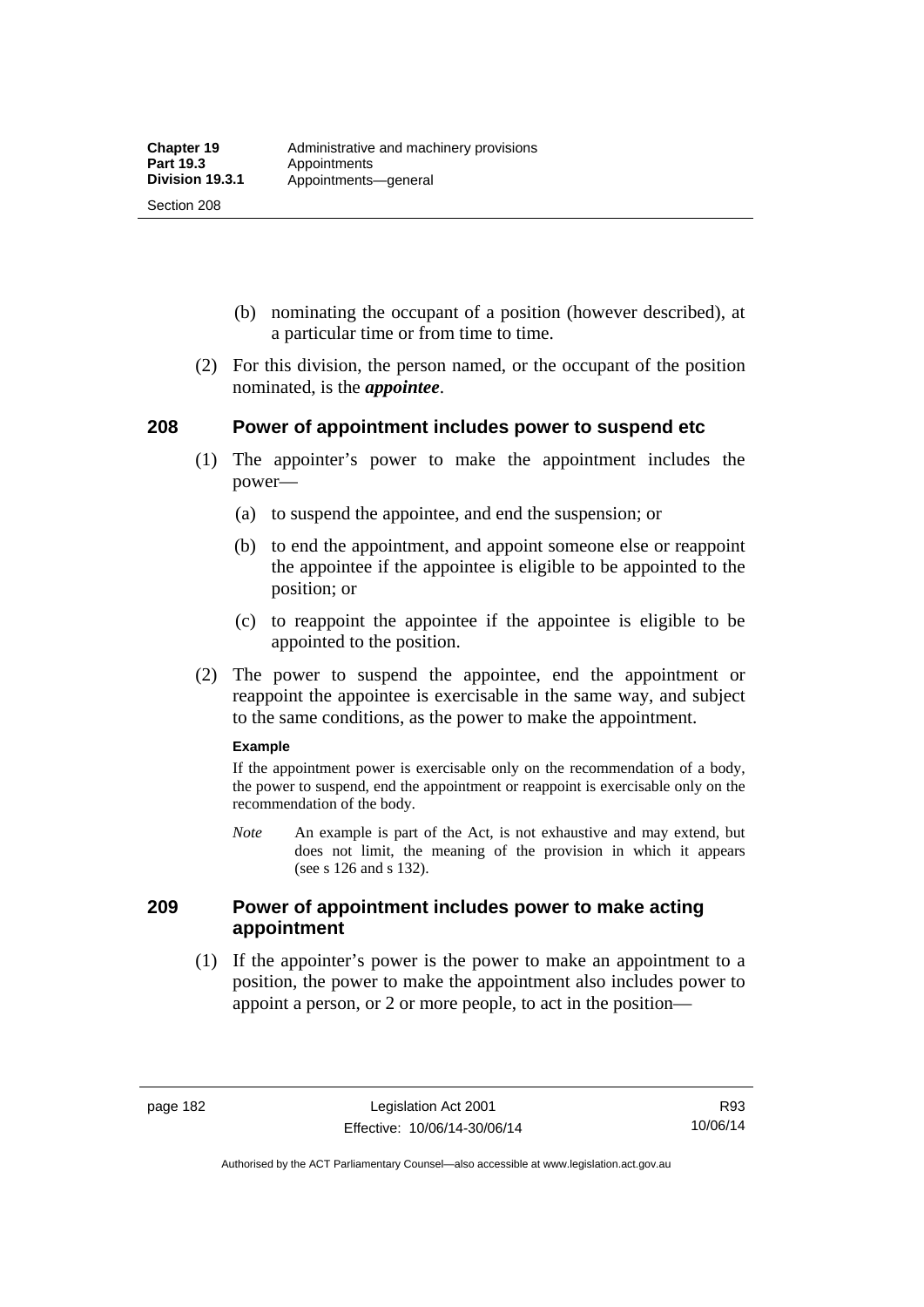- (a) during any vacancy, or all vacancies, in the position, whether or not an appointment has previously been made to the position; or
- (b) during any period, or all periods, when the appointee cannot for any reason exercise functions of the position.

#### **Examples—par (b)**

- 1 the appointee is ill or on leave
- 2 the appointee is acting in another position
- 3 the appointee is outside the ACT or Australia
- *Note 1 Function* is defined in the dictionary, pt 1 to include authority, duty and power.
- *Note 2* An example is part of the Act, is not exhaustive and may extend, but does not limit, the meaning of the provision in which it appears (see s 126 and s 132).
- (2) The power to appoint a person to act is exercisable in the same way, and subject to the same conditions, as the power to make the appointment.

#### **Example**

If the appointment power is exercisable only on the recommendation of a body, the power to appoint a person to act is exercisable only on the recommendation of the body.

- (3) Without limiting subsection (2), if the law (or another law) requires—
	- (a) the appointee to hold a qualification; or
	- (b) the appointer (or someone else) to be satisfied about the appointee's suitability (whether in terms of knowledge, experience, character or any other personal quality) before appointing the appointee to the position;

a person may only be appointed to act in the position if the person holds the qualification or the appointer (or other person) is satisfied about the person's suitability.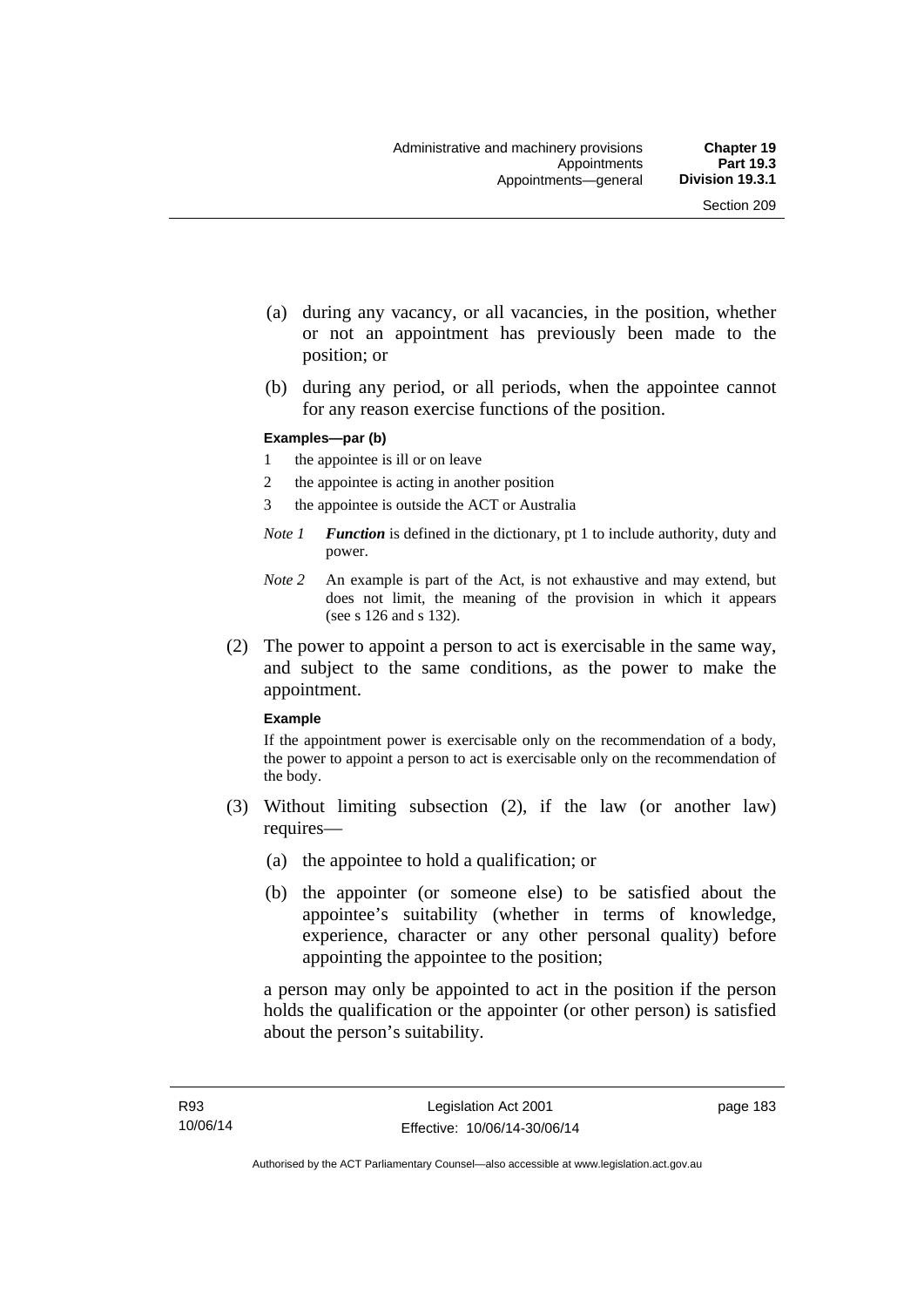Section 210

#### **Examples**

- 1 If an Act requires the appointee to be a magistrate, a person can be appointed to act in the position only if the person is a magistrate.
- 2 If a regulation requires the appointee to be a lawyer of at least 5 years standing, a person can be appointed to act in the position only if the person is a lawyer of at least 5 years standing.
- 3 If an Act requires the appointee to have, in the Executive's opinion, appropriate expertise, training or experience in relation to the needs of a particular group of people, a person can be appointed to act in the position only if the person has, in the Executive's opinion, that expertise, training or experience.

## **210 Resignation of appointment**

- (1) An appointment ends if the appointee resigns by signed notice of resignation given to the appointer.
- (2) However, if the appointer is the Executive, the notice of resignation may be given to a Minister.

## **211 Appointment not affected by appointer changes**

- (1) If the appointer is a body, an appointment made by the body does not end only because the membership of the body changes.
- (2) If the appointer is the person for the time being occupying a position, an appointment made by the person does not end only because the person ceases to be the occupant of the position.
- (3) This section does not limit the following sections:
	- section 199 (Functions of bodies)
	- section 200 (Functions of occupants of positions).

## **212 Appointment not affected by defect etc**

An appointment, or anything done under an appointment, is not invalid only because of a defect or irregularity in or in relation to the appointment.

Authorised by the ACT Parliamentary Counsel—also accessible at www.legislation.act.gov.au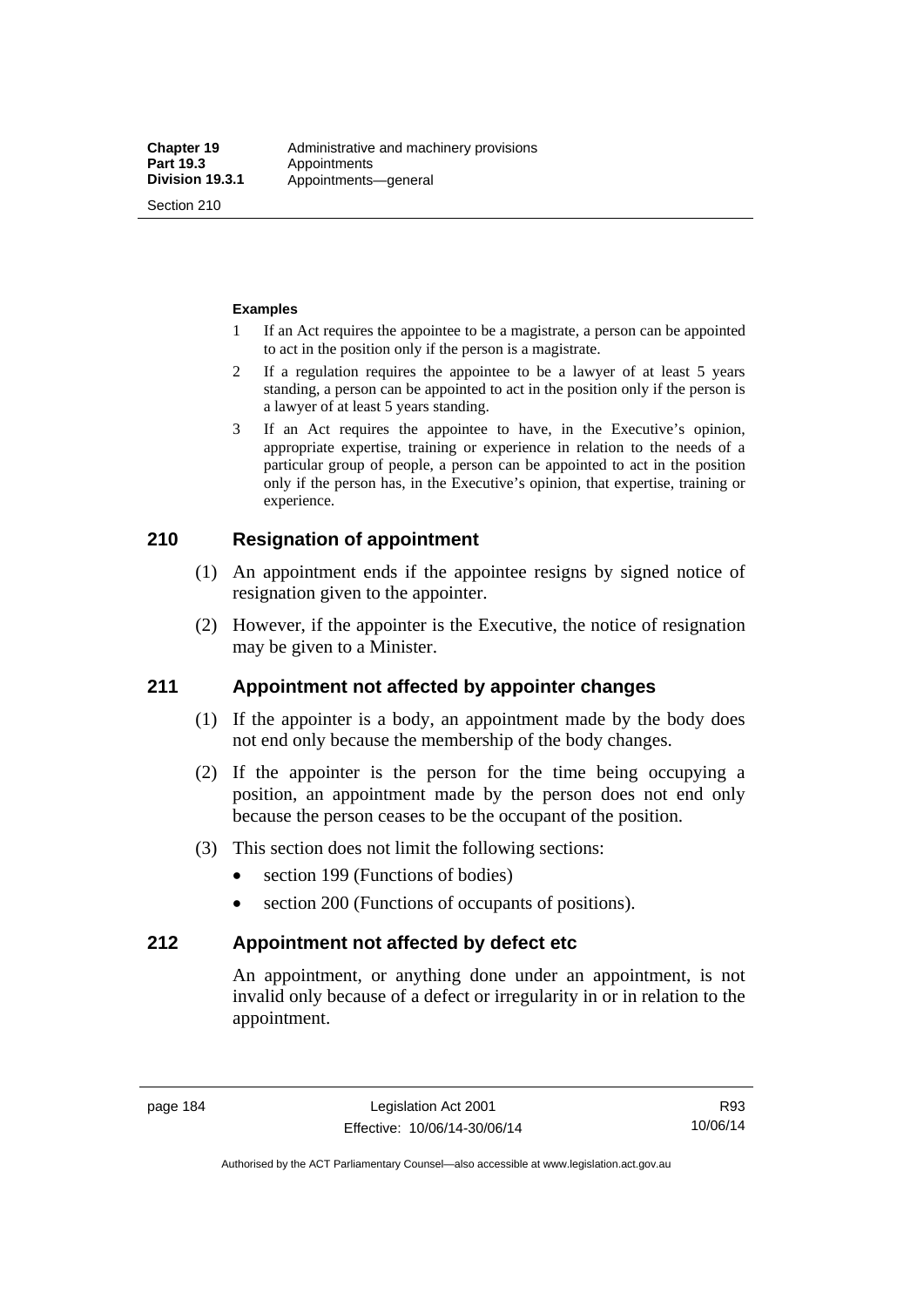# **Division 19.3.2 Acting appointments**

## **215 Application—div 19.3.2**

This division applies if a law gives an entity (the *appointer*) power to appoint a person to act in a position under a law.

## **216 Acting appointments must be in writing etc**

- (1) An acting appointment must be made, or evidenced, by writing (the *instrument of appointment*) signed by the appointer.
- (2) If a law provides for a maximum or minimum period of appointment, the instrument of appointment must state the period for which the acting appointment is made.

#### **Examples—stated appointment periods**

- 1 1 year
- 2 until 31 December 2002 (a period of 9 months)
- *Note 1* See also s 219 (Appointer may decide terms of acting appointment etc) and s 221 (How long does an acting appointment operate?)
- *Note 2* An example is part of the Act, is not exhaustive and may extend, but does not limit, the meaning of the provision in which it appears (see s 126 and s 132).

### **217 Acting appointment may be made by name or position**

- (1) The appointer may make an acting appointment by—
	- (a) naming the person appointed; or
	- (b) nominating the occupant of a position (however described), at a particular time or from time to time.
- (2) For this division, the person named, or the occupant of the position nominated, is the *appointee*.

*Note* A power to make an appointment includes power to make an acting appointment (see s 209).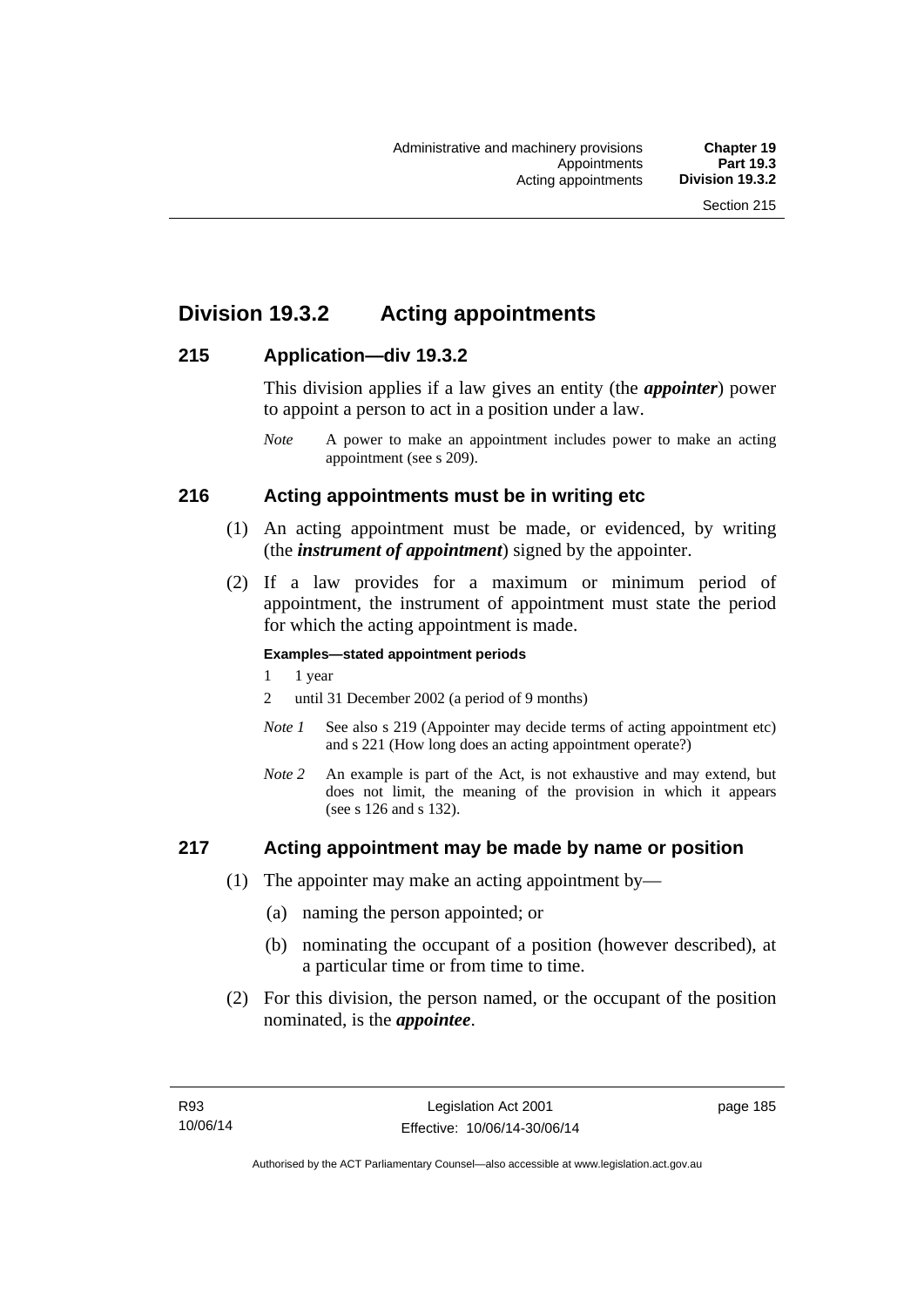Section 218

## **218 Instrument may provide when acting appointment has effect etc**

The instrument making or evidencing the acting appointment may provide that the appointment has effect only in stated circumstances or subject to stated conditions or limitations.

#### **Examples**

- 1 The instrument relating to a standing (or dormant) acting appointment for a position provides that when the substantive occupant of the position (Y) is overseas X may act in the position, but may exercise stated powers of the position only with Y's approval.
- 2 X is appointed to act in Y's position if Y is out of the ACT and a declaration of acute fire danger is published under the *ABC Act 2000*.
- *Note* An example is part of the Act, is not exhaustive and may extend, but does not limit, the meaning of the provision in which it appears (see s 126 and s 132).

# **219 Appointer may decide terms of acting appointment etc**

- (1) The appointer may—
	- (a) decide the terms of the acting appointment, including any remuneration and allowances; and
	- (b) end the appointment at any time.

#### **Example—par (b)**

A appoints X to act in a position for 10 months. Two months after X begins to act, A ends the appointment.

- *Note 1* See also s 221 (How long does an acting appointment operate?)
- *Note 2* An example is part of the Act, is not exhaustive and may extend, but does not limit, the meaning of the provision in which it appears (see s 126 and s 132).

Authorised by the ACT Parliamentary Counsel—also accessible at www.legislation.act.gov.au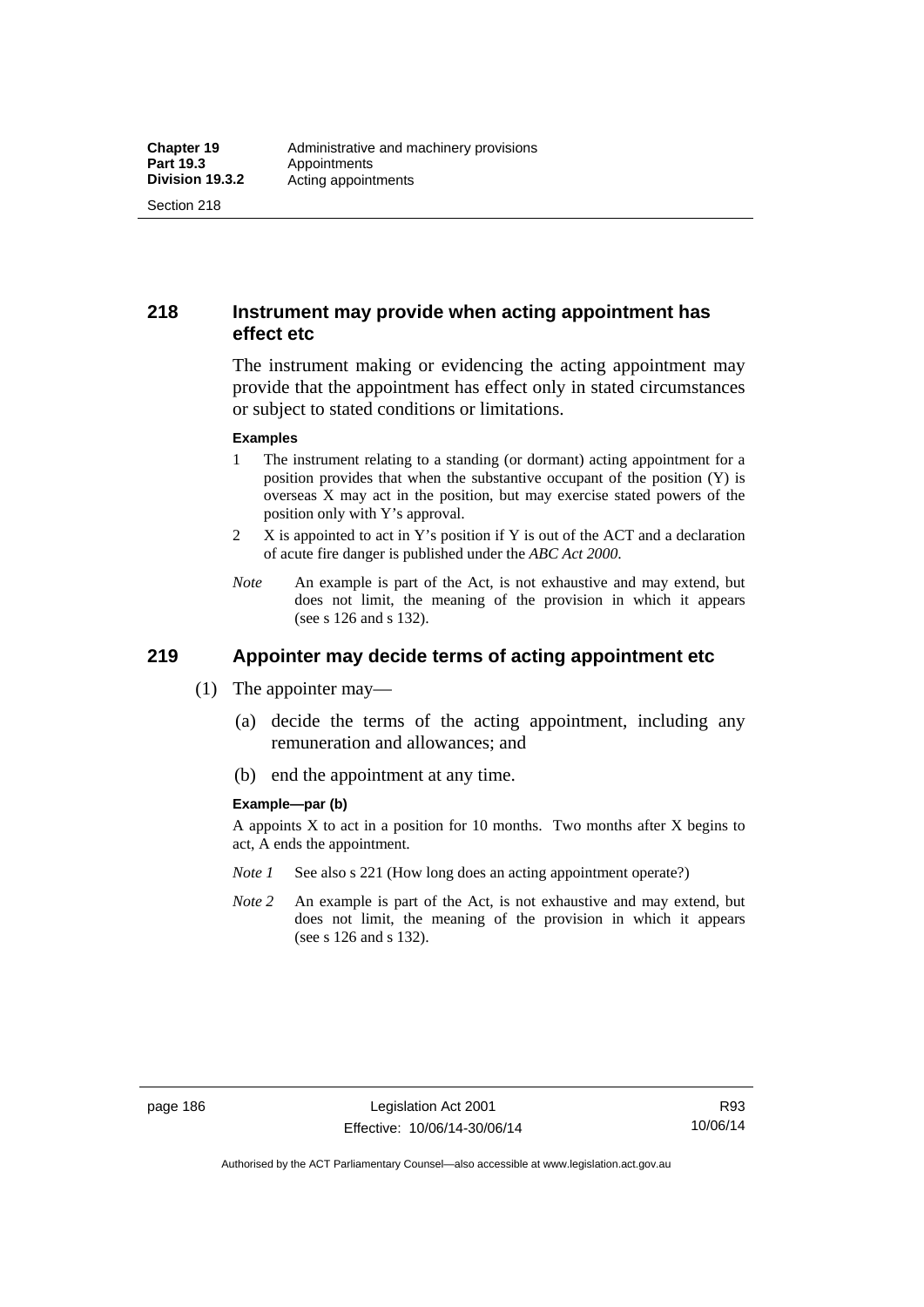(2) The power to end the acting appointment is exercisable in the same way, and subject to the same conditions, as the power to make the acting appointment.

#### **Example**

If the power to make the acting appointment is exercisable only on the recommendation of a body, the power to end the appointment is exercisable only on the recommendation of the body.

## **220 Appointee may exercise functions under acting appointment etc**

While the appointee is acting in the position—

- (a) the appointee has, subject to the instrument making or evidencing the appointment, all the functions of the occupant of the position; and
- (b) all territory laws apply in relation to the appointee as if the appointee were the occupant of the position.
- *Note Function* is defined in the dictionary, pt 1 to include authority, duty and power.

### **221 How long does an acting appointment operate?**

 (1) If the appointee acts in the position because it is vacant, the appointee may not act for more than 1 year after the position became vacant.

*Note* See also s 219 (Appointer may decide terms of acting appointment etc)

- (2) If the appointee is acting in a position that becomes vacant while the appointee is acting, the appointee may continue to act until the first of the following happens:
	- (a) the appointer ends the appointment;
	- (b) the vacancy is filled;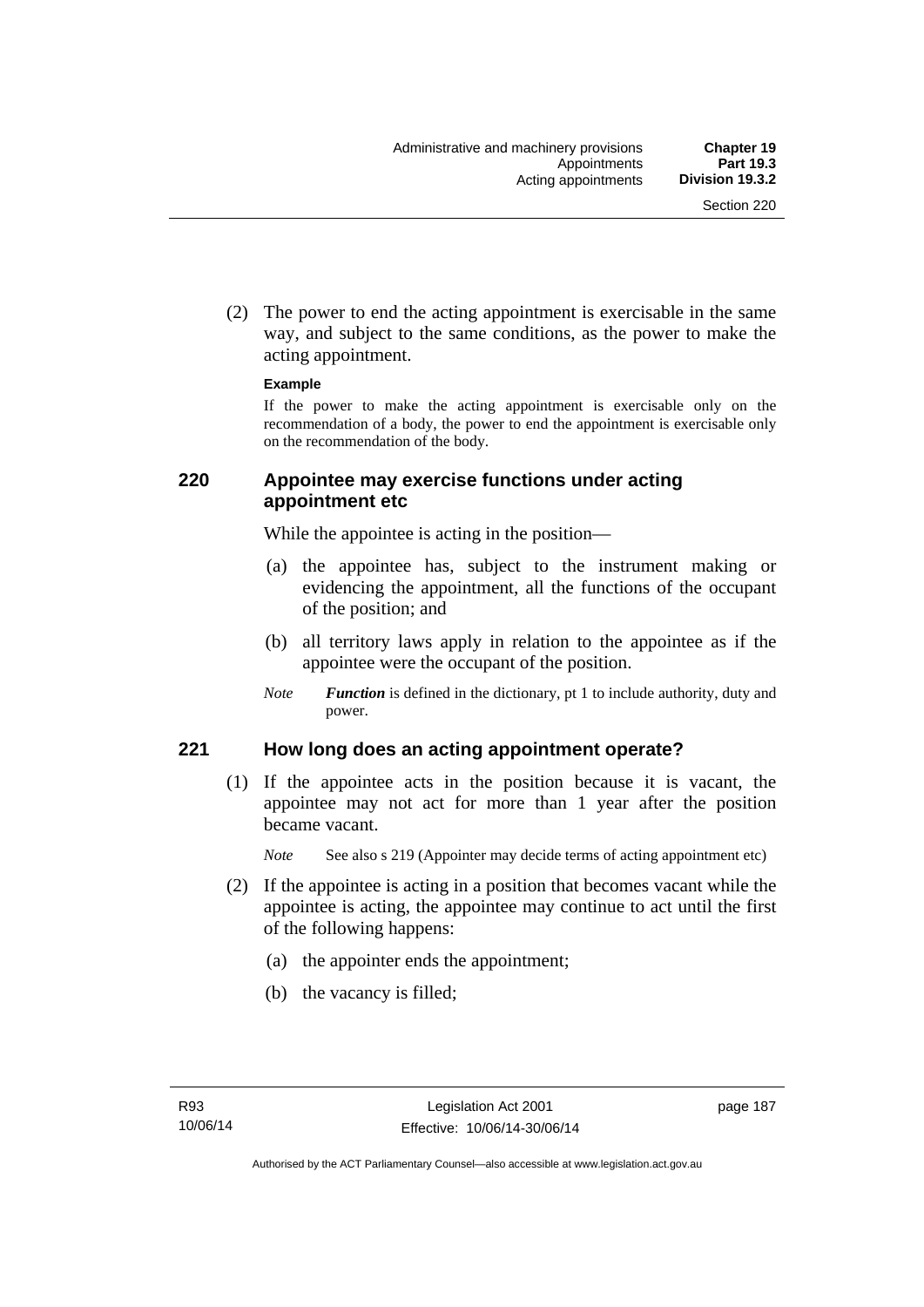Section 222

(c) 1 year after the position became vacant.

#### **Example**

A appoints  $X$  to act in Y's position for a year while Y is on secondment in another agency. Three months after X begins to act, Y is permanently transferred to the other agency. One month later,  $Z$  is appointed to the position in which  $X$  is acting. The appointment of Z brings X's acting appointment to an end.

- *Note* An example is part of the Act, is not exhaustive and may extend, but does not limit, the meaning of the provision in which it appears (see s 126 and s 132).
- (3) If the appointee acts in the position because the occupant of the position cannot exercise functions and the occupant resumes the exercise of the functions, the appointment no longer authorises the appointee to act on that occasion.
	- *Note Function* is defined in the dictionary, pt 1 to include authority, duty and power.

#### **222 Resignation of acting appointment**

- (1) An acting appointment ends if the appointee resigns by signed notice of resignation given to the appointer.
- (2) However, if the appointer is the Executive, the notice of resignation may be given to a Minister.

## **223 Effect of acting appointment on substantive appointment etc**

- (1) If the appointee is the occupant of another position under a law (the *substantive position*), the appointee does not cease to occupy the substantive position only because of the appointee's appointment or because the appointee acts under the appointment.
- (2) This section does not prevent an acting appointment being made to the substantive position.

Authorised by the ACT Parliamentary Counsel—also accessible at www.legislation.act.gov.au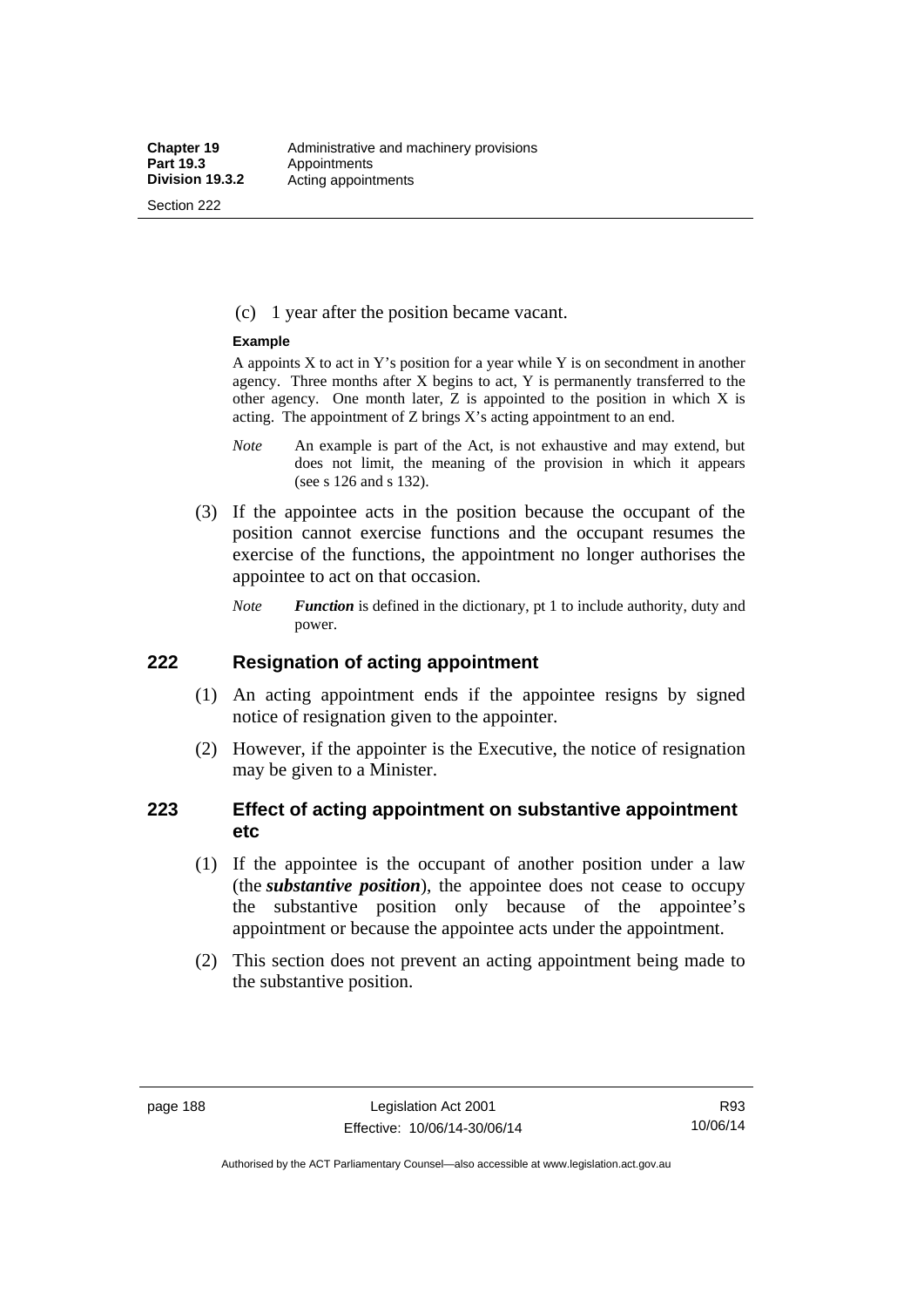## **224 Acting appointment not affected by appointer changes**

- (1) If the appointer is a body, an acting appointment made by the body does not end only because the membership of the body changes.
- (2) If the appointer is the person for the time being occupying a position, an acting appointment made by the person does not end only because the person ceases to be the occupant of the position.
- (3) This section does not limit the following sections:
	- section 199 (Functions of bodies)
	- section 200 (Functions of occupants of positions).

### **225 Acting appointment not affected by defect etc**

- (1) An acting appointment, or anything done under an acting appointment, is not invalid only because of a defect or irregularity in or in relation to the appointment.
- (2) Anything done by or in relation to the appointee while the appointee purports to act in the position is not invalid only because—
	- (a) the occasion for the appointment had not arisen or had ended; or
	- (b) the appointment had ended; or
	- (c) the occasion for the appointee to act had not arisen or had ended.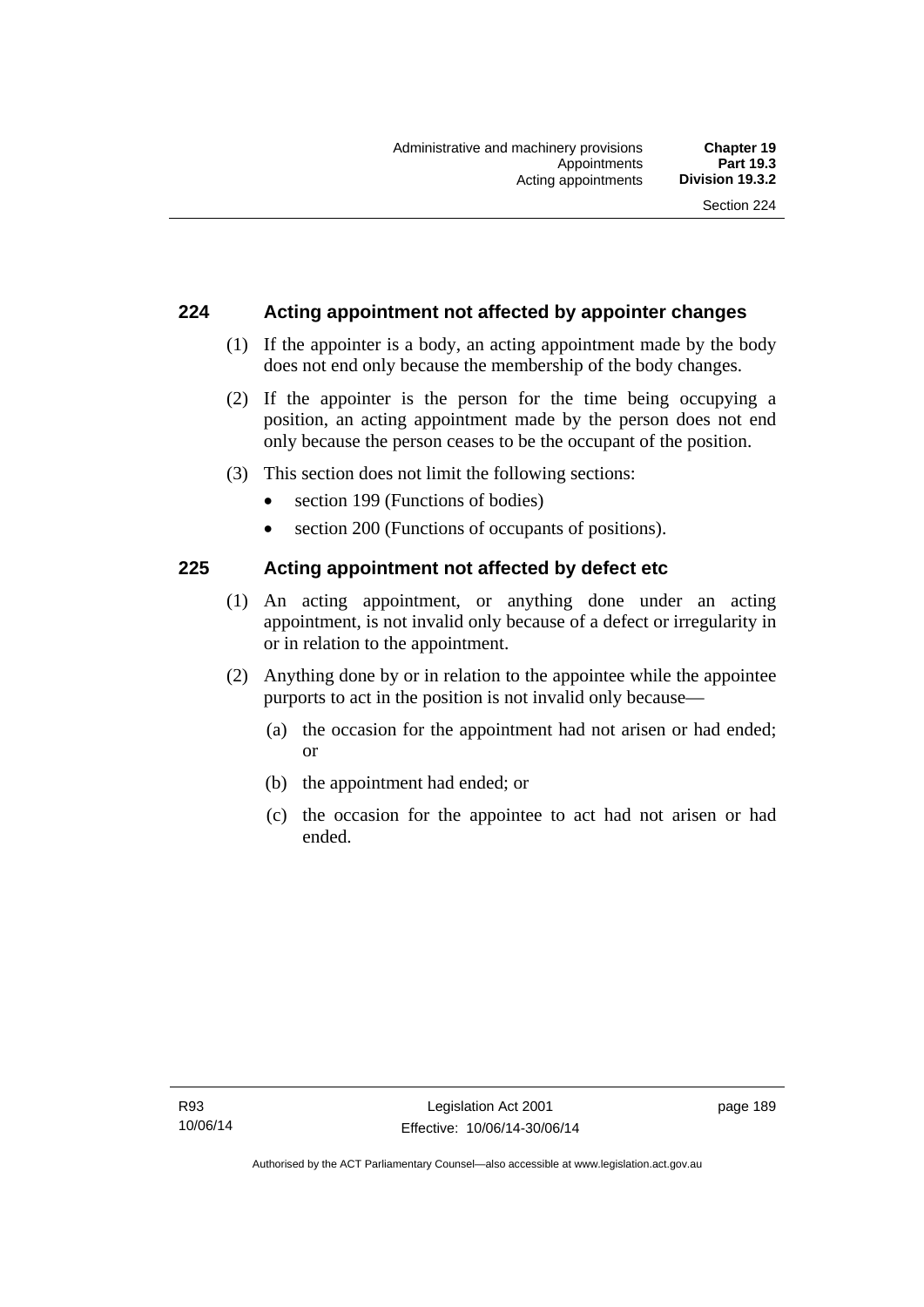Section 225A

# **Division 19.3.2A Standing acting arrangements**

### **225A Application—div 19.3.2A**

This division applies to a position if a law provides that a person acts in the position in stated circumstances.

#### **Example**

The *Hypothetical Act 2003* provides for the deputy director of the hypothetical entity to act in the position of director of the entity if the position is vacant or the director cannot for any reason exercise the functions of the position.

*Note* An example is part of the Act, is not exhaustive and may extend, but does not limit, the meaning of the provision in which it appears (see s 126 and s 132).

## **225B Person acting under standing acting arrangement may exercise functions etc**

- (1) A person acting in the position has, subject to the law providing for the acting or any other law, all the functions of the occupant of the position.
	- *Note Function* is defined in the dictionary, pt 1 to include authority, duty and power.
- (2) All territory laws apply in relation to the person as if the person were the occupant of the position.

# **Division 19.3.3 Appointments—Assembly consultation**

#### **226 Meaning of** *statutory position***—div 19.3.3**

In this division:

*statutory position* means a position (including as a member of a territory authority) established under an Act.

*Note Position* includes office (see dict, pt 1, def *position*).

page 190 Legislation Act 2001 Effective: 10/06/14-30/06/14

R93 10/06/14

Authorised by the ACT Parliamentary Counsel—also accessible at www.legislation.act.gov.au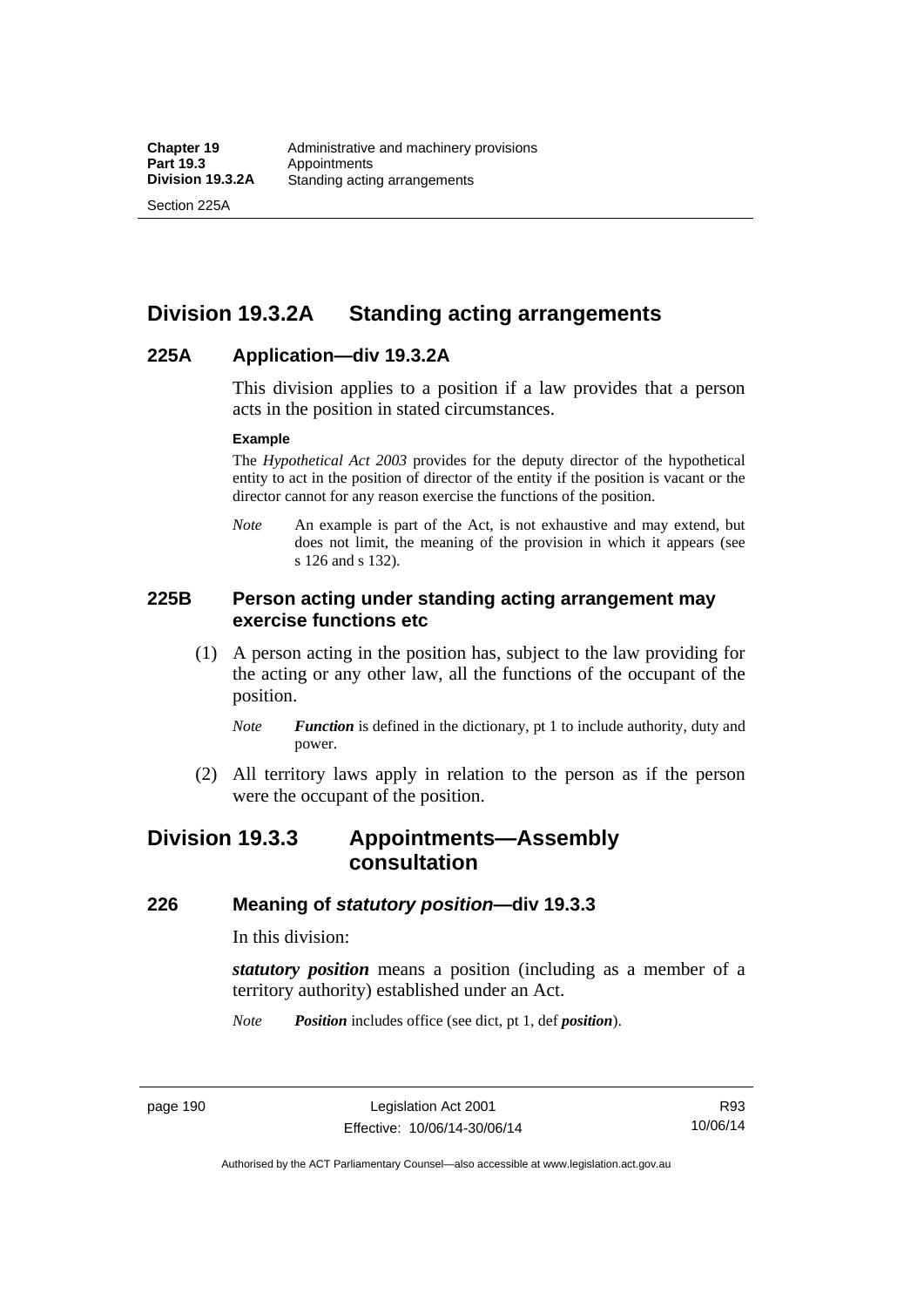## **227 Application—div 19.3.3**

- (1) This division applies if a Minister has the power under an Act to appoint a person to a statutory position.
- (2) However, this division does not apply to an appointment of—
	- (a) a public servant to a statutory position (whether or not the Act under which the appointment is made requires that the appointee be a public servant); or
	- (b) a person to, or to act in, a statutory position for not longer than 6 months, unless the appointment is of the person to, or to act in, the position for a 2nd or subsequent consecutive period; or
	- (c) a person to a statutory position if the only function of the position is to advise the Minister.

#### **228 Consultation with appropriate Assembly committee**

- (1) Before making an appointment to a statutory position, a Minister must consult—
	- (a) a standing committee of the Legislative Assembly nominated by the Speaker for the purpose; or
	- (b) if no nomination under paragraph (a) is in force—the standing committee of the Legislative Assembly responsible for the scrutiny of public accounts.
- (2) The committee may make a recommendation to the Minister about the proposed appointment.
- (3) The Minister must not make the appointment until the Minister has received a recommendation or 30 days have passed since the consultation took place, whichever happens first.
- (4) In making the appointment, the Minister must have regard to any recommendation received.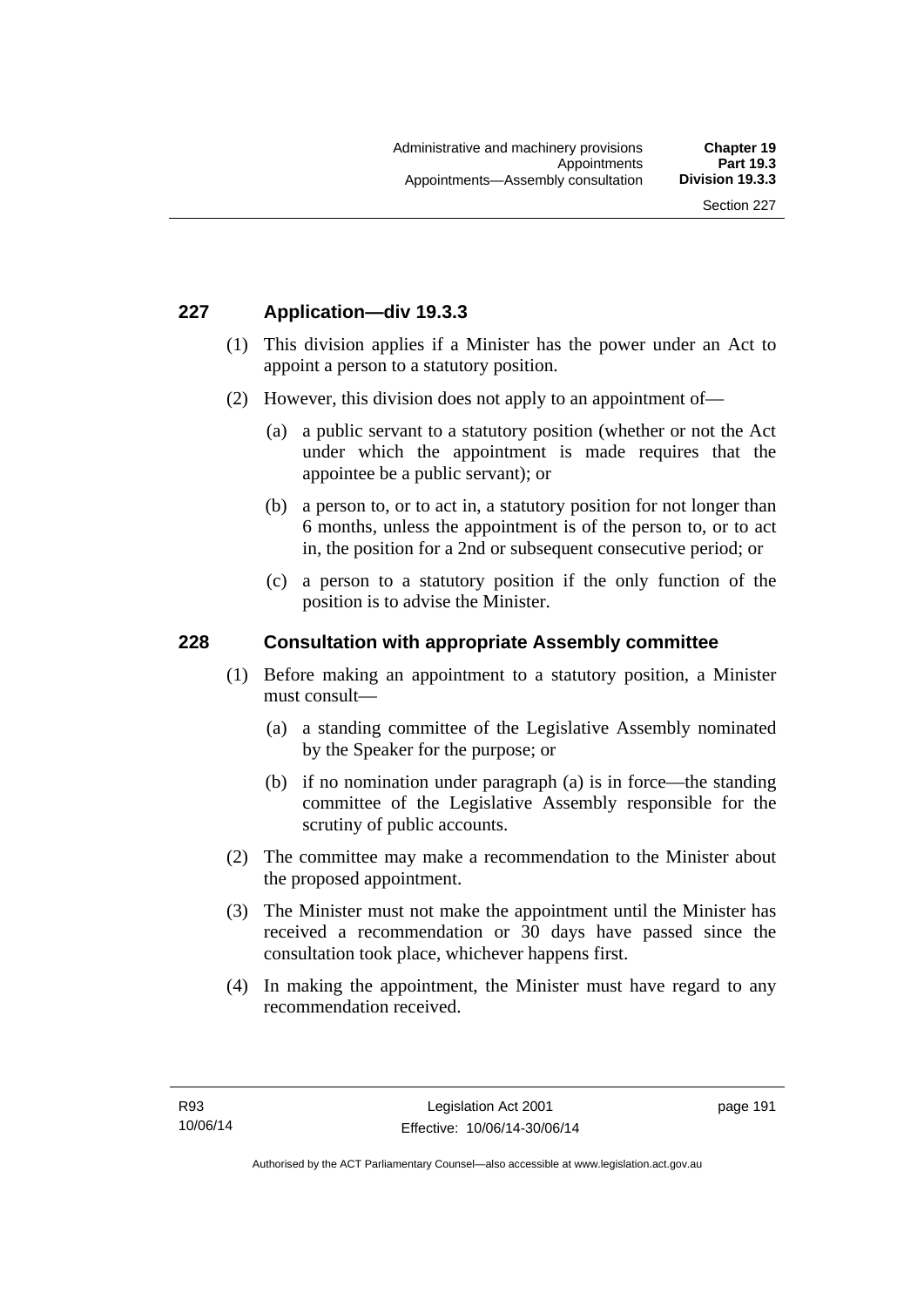Section 229

## **229 Appointment is disallowable instrument**

The instrument making, or evidencing, an appointment to which this division applies is a disallowable instrument.

*Note* A disallowable instrument must be notified and presented to the Legislative Assembly (see ch 7 (Presentation, amendment and disallowance of subordinate laws and disallowable instruments)).

page 192 Legislation Act 2001 Effective: 10/06/14-30/06/14

R93 10/06/14

Authorised by the ACT Parliamentary Counsel—also accessible at www.legislation.act.gov.au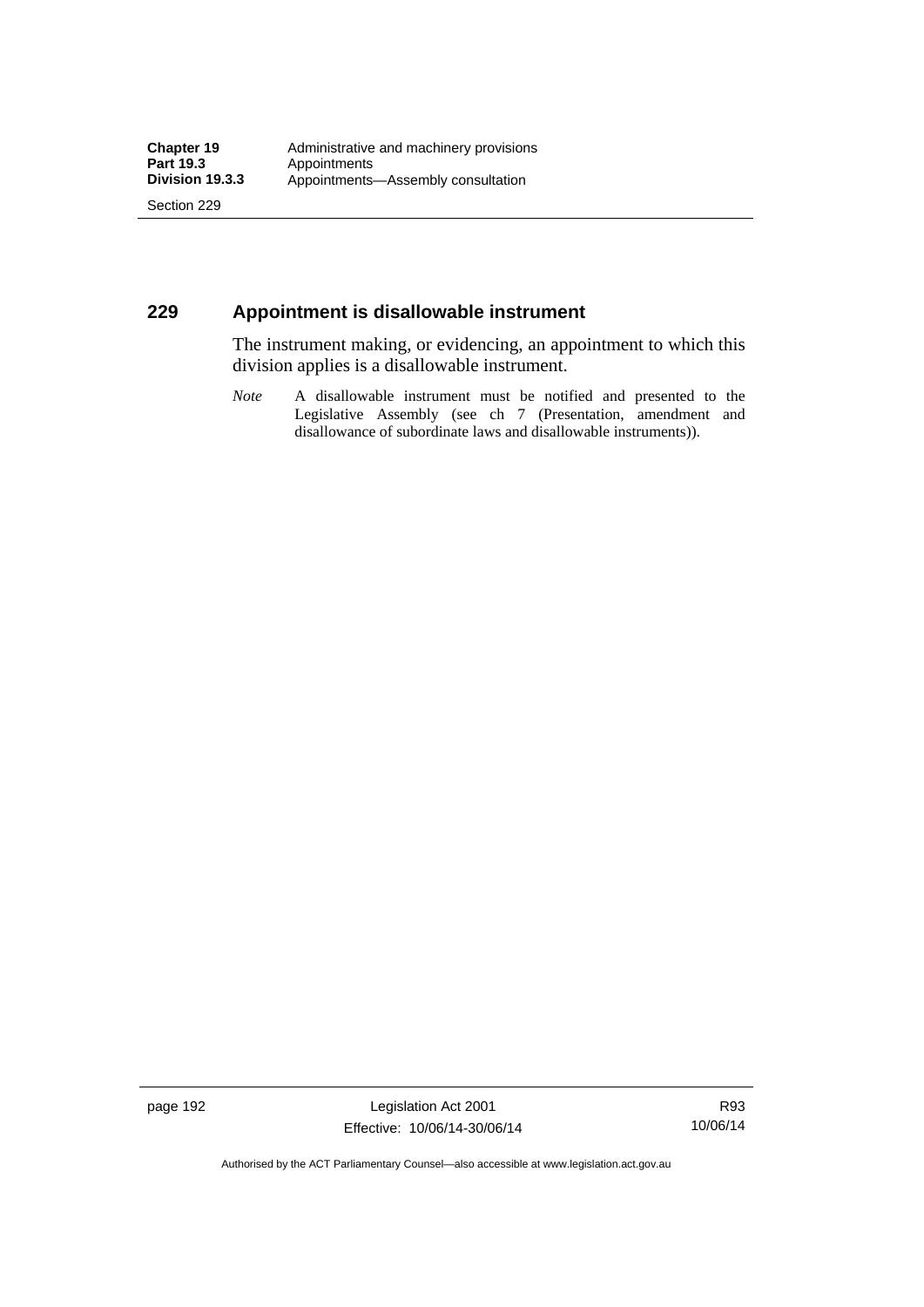# **Part 19.4 Delegations**

#### **230 Application—pt 19.4 generally**

This part applies if a law authorises or requires an entity (the *appointer*) to delegate (or subdelegate) a function.

*Note Function* is defined in the dictionary, pt 1 to include authority, duty and power.

### **231 Application—pt 19.4 to subdelegations**

- (1) This part applies to the subdelegation of a function in the same way as it applies to the delegation of the function.
- (2) However, if the appointer delegates a function to a delegate, the delegate may not subdelegate the function.
- (3) Subsection (2) is a determinative provision.

#### **Examples**

- 1 The *ABC Act 2003* provides that an appointer (X) may delegate X's functions to Y. The Act is silent on the subdelegation of the functions. Y may not subdelegate X's functions to Z.
- 2 The *ABC Act 2003* provides that an appointer (X) may delegate X's functions to Y, with authority for Y to subdelegate the functions. Because the Act authorises subdelegation, it expressly displaces this Act, section 231 (2) (see s 6). Y can therefore subdelegate  $\overline{X}$ 's functions to Z (compare s 236, which deals with the subdelegation of a power to delegate)*.*
- *Note 1* See s 5 for the meaning of determinative provisions, and s 6 for their displacement.
- *Note 2* An example is part of the Act, is not exhaustive and may extend, but does not limit, the meaning of the provision in which it appears (see s 126 and s 132).

### **232 Delegation must be in writing etc**

A delegation must be made, or evidenced, by writing signed by the appointer.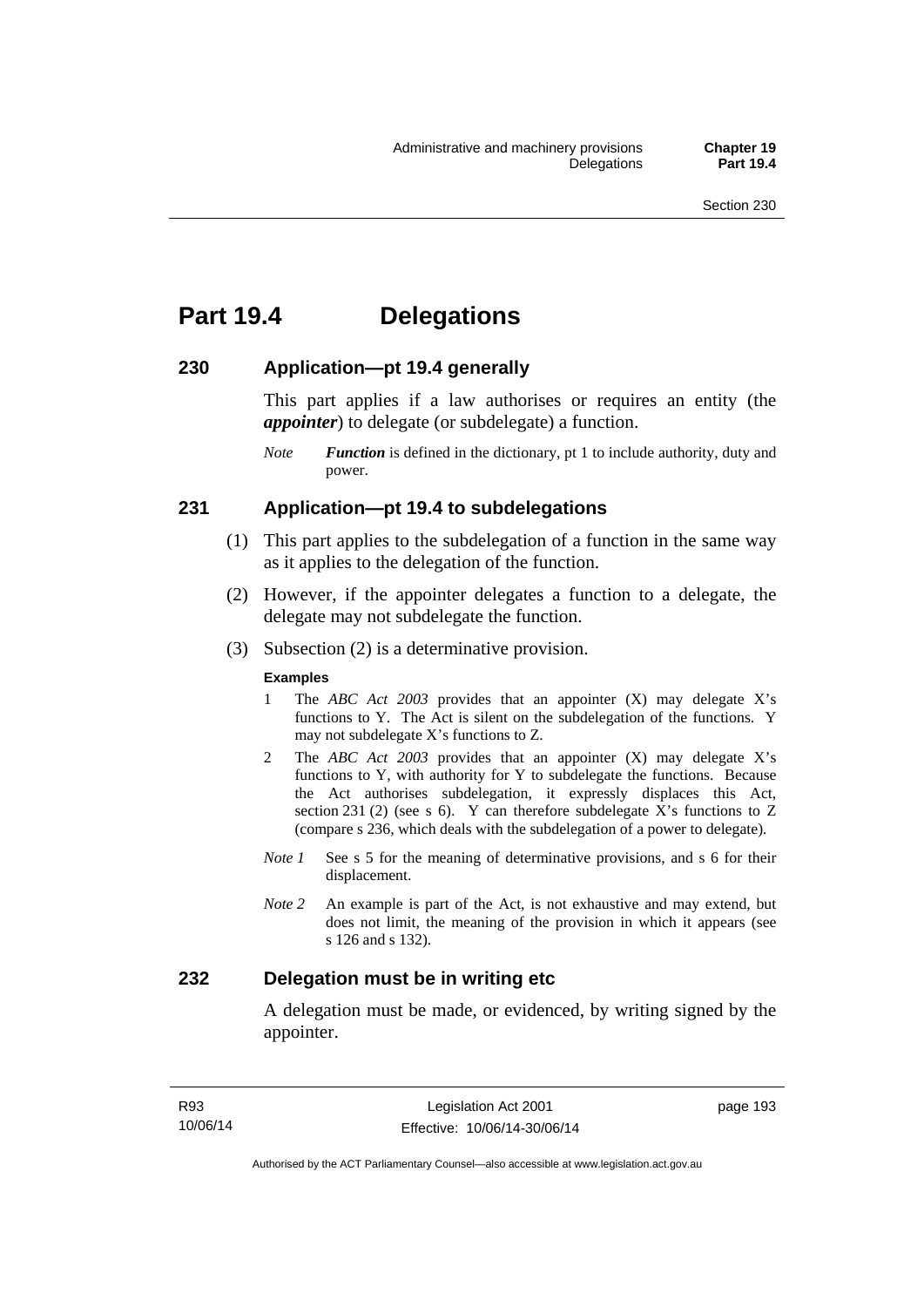#### **233 Delegation may be made by name or position**

- (1) The appointer may delegate by—
	- (a) naming the person to whom the delegation is made; or
	- (b) nominating the occupant of a position (however described), at a particular time or from time to time.
- (2) For this part, the person named, or the occupant of the position nominated, is the *delegate*.

#### **234 Instrument may provide when delegation has effect etc**

The instrument making or evidencing a delegation may provide—

- (a) that the delegation has effect only in stated circumstances or subject to stated conditions, limitations or directions; or
- (b) that all of a function, or a stated part of the function, is delegated.

#### **Examples**

- 1 The delegation provides that, when the appointer (Y) is outside Australia, the delegate (X) may exercise her functions except that stated functions may only be exercised with Y's approval.
- 2 The delegation provides that X may enter into a contract for the purchase of property of not more than \$50 000 in value.
- 3 The delegation provides that X may grant licences under a stated Act but that, in considering applications, X must take account of the policy of the agency (authorised by the Act) that there should not be more than 100 licences current at any time.
- *Note* An example is part of the Act, is not exhaustive and may extend, but does not limit, the meaning of the provision in which it appears (see s 126 and s 132).

## **235 Delegation may be made to 2 or more delegates**

The appointer may delegate the appointer's function, or any part of the function, to 2 or more delegates.

page 194 Legislation Act 2001 Effective: 10/06/14-30/06/14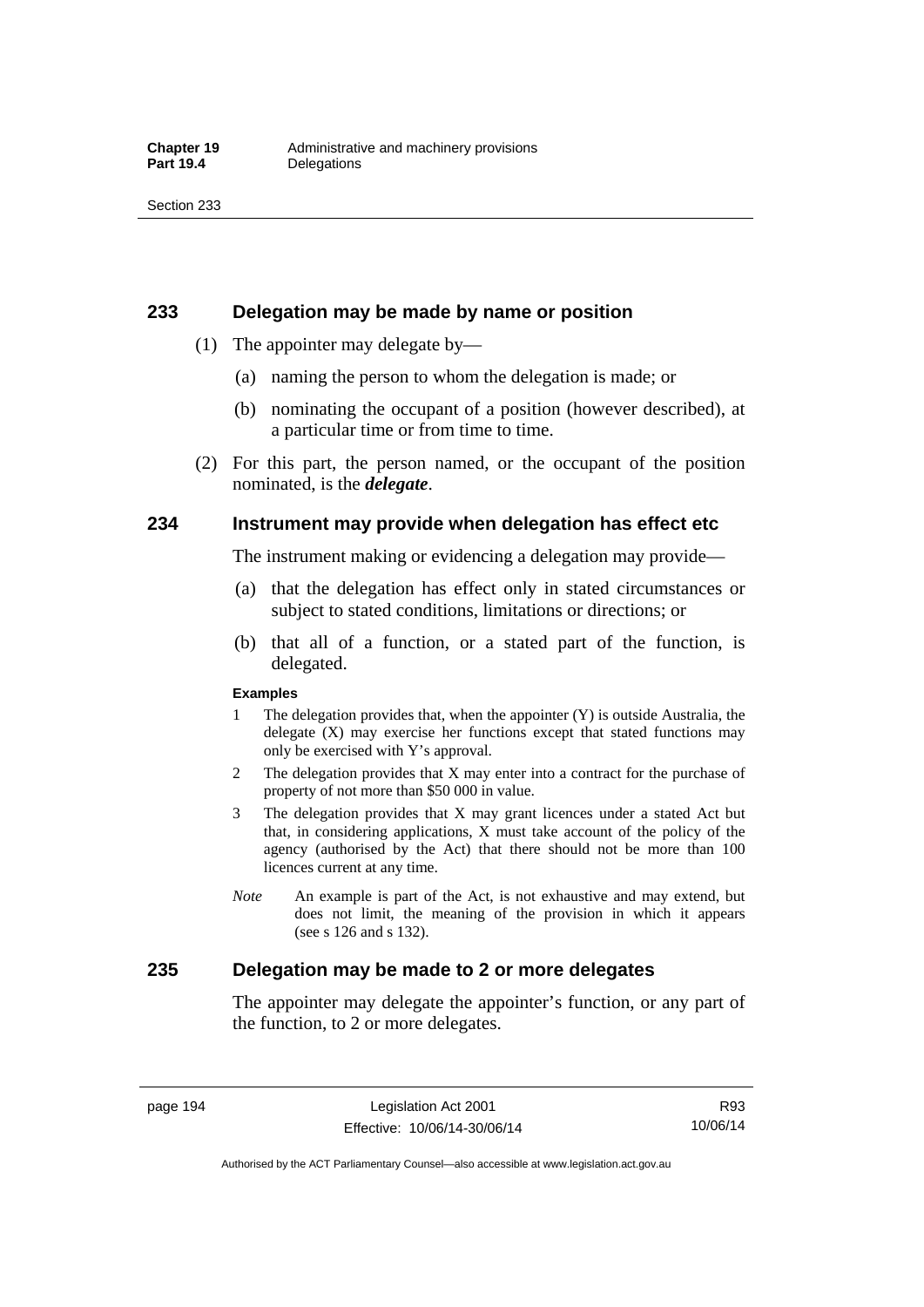#### **236 Power to delegate may not be delegated**

- (1) The appointer may not delegate the appointer's power to delegate.
- (2) Subsection (1) is a determinative provision.
	- *Note* See s 5 for the meaning of determinative provisions, and s 6 for their displacement.

#### **Examples**

- 1 The *ABC Act 2003* provides that an appointer (X) may delegate X's functions to Y. The Act is silent on X's power to delegate the power to delegate. X may not delegate X's power to delegate to Y.
- 2 The *ABC Act 2003* provides that an appointer (X) may delegate X's functions to Y, with authority for X to delegate X's power to delegate. Because the Act authorises the delegation of the power to delegate, it expressly displaces this Act, s 236 (1) (see s 6). X can therefore delegate X's power to delegate to Y (compare s 231, which deals with the subdelegation of a delegated function).
- *Note* An example is part of the Act, is not exhaustive and may extend, but does not limit, the meaning of the provision in which it appears (see s 126 and s 132).

#### **237 Delegation may be amended or revoked**

- (1) The appointer may amend a delegation or revoke it completely or partly.
- (2) The power to amend or revoke a delegation is exercisable in the same way, and subject to the same conditions, as the power to delegate.

#### **Example**

If the power to delegate is exercisable only with the Minister's approval, the power to revoke the delegation is exercisable only with the Minister's approval.

*Note* An example is part of the Act, is not exhaustive and may extend, but does not limit, the meaning of the provision in which it appears (see s 126 and s 132).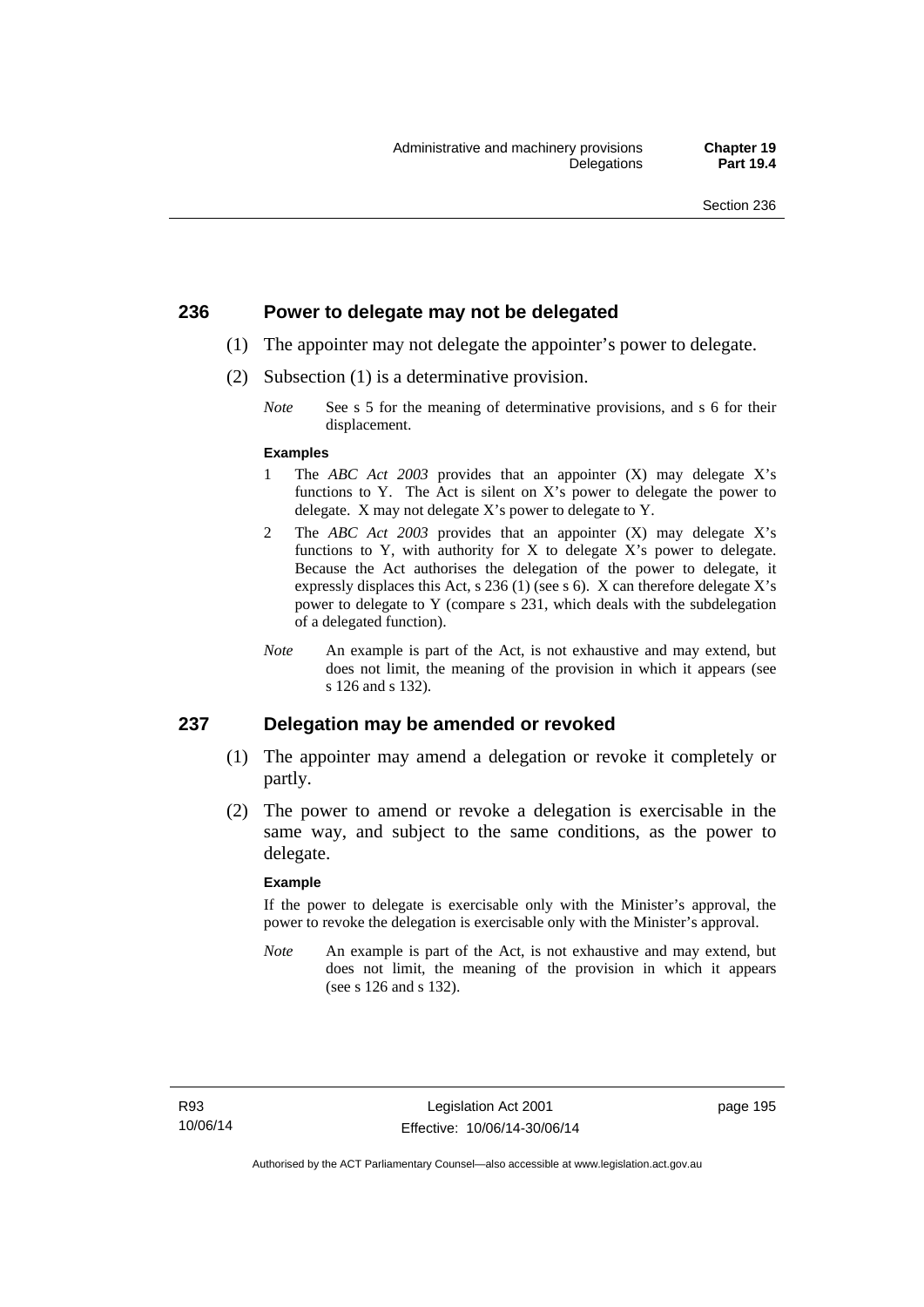## **238 Appointer responsible for delegated function**

The delegation of a function, or a part of a function, does not relieve the appointer of the appointer's obligation to ensure that the function is properly exercised.

### **239 Exercise of delegation by delegate**

- (1) A delegate must exercise the delegation subject to any conditions, limitations or directions in the instrument making or evidencing the delegation.
- (2) All territory laws apply to the delegate in the exercise of the delegation as if the delegate were the appointer.
- (3) Without limiting subsection (2), if the exercise of a function by the appointer is dependent on the appointer's state of mind and the function is delegated, the function may be exercised by the delegate on the delegate's state of mind.
- (4) Anything done by or in relation to the delegate in the exercise of the delegation is taken to have been done by or in relation to the appointer.
	- *Note 1* Section 94 provides that a delegation under a law that is in force immediately before an amendment of the law continues to have effect as if made under the amended law.
	- *Note 2* Section 196 gives a delegate the powers necessary or convenient to exercise a delegated function.
- (5) In this section:

*state of mind* includes knowledge, intention, opinion, belief or purpose.

## **240 Appointer may exercise delegated function**

A function that has been delegated may, despite the delegation, be exercised by the appointer.

page 196 Legislation Act 2001 Effective: 10/06/14-30/06/14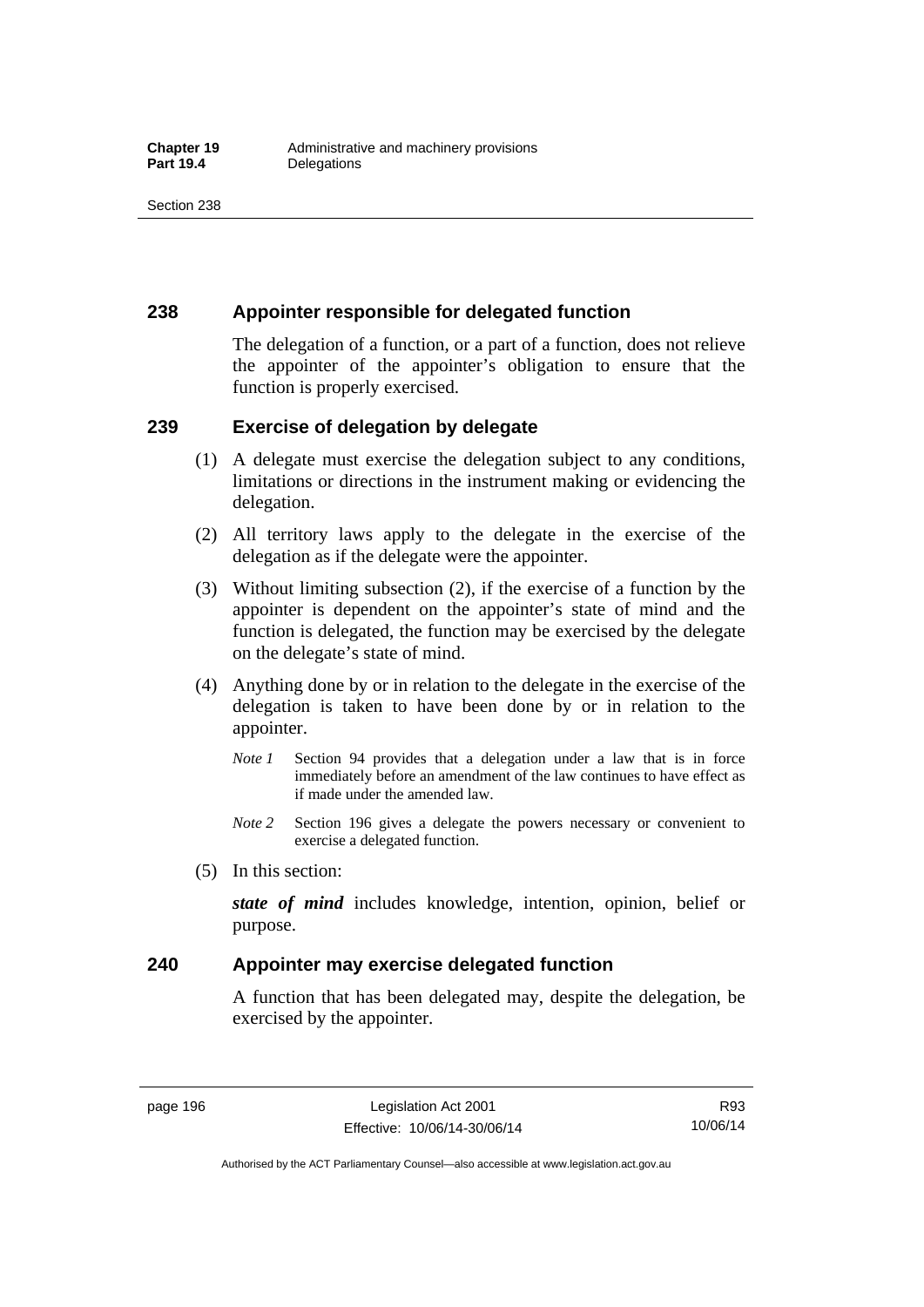# **241 Delegation not affected by appointer changes**

- (1) If the appointer is a body, a delegation made by the body does not end only because the membership of the body changes.
- (2) If the appointer is the person for the time being occupying a position, a delegation made by the person does not end only because the person ceases to be the occupant of the position.
- (3) This section does not limit the following sections:
	- section 199 (Functions of bodies)
	- section 200 (Functions of occupants of positions).

# **242 Delegation not affected by defect etc**

- (1) A delegation, or anything done under a delegation, is not invalid only because of a defect or irregularity in or in relation to the delegation.
- (2) Anything done by or in relation to the delegate while the delegate purports to exercise the delegation is not invalid only because—
	- (a) the delegation had been amended or revoked; or
	- (b) the occasion for the delegate to exercise the delegation had not arisen or had ended.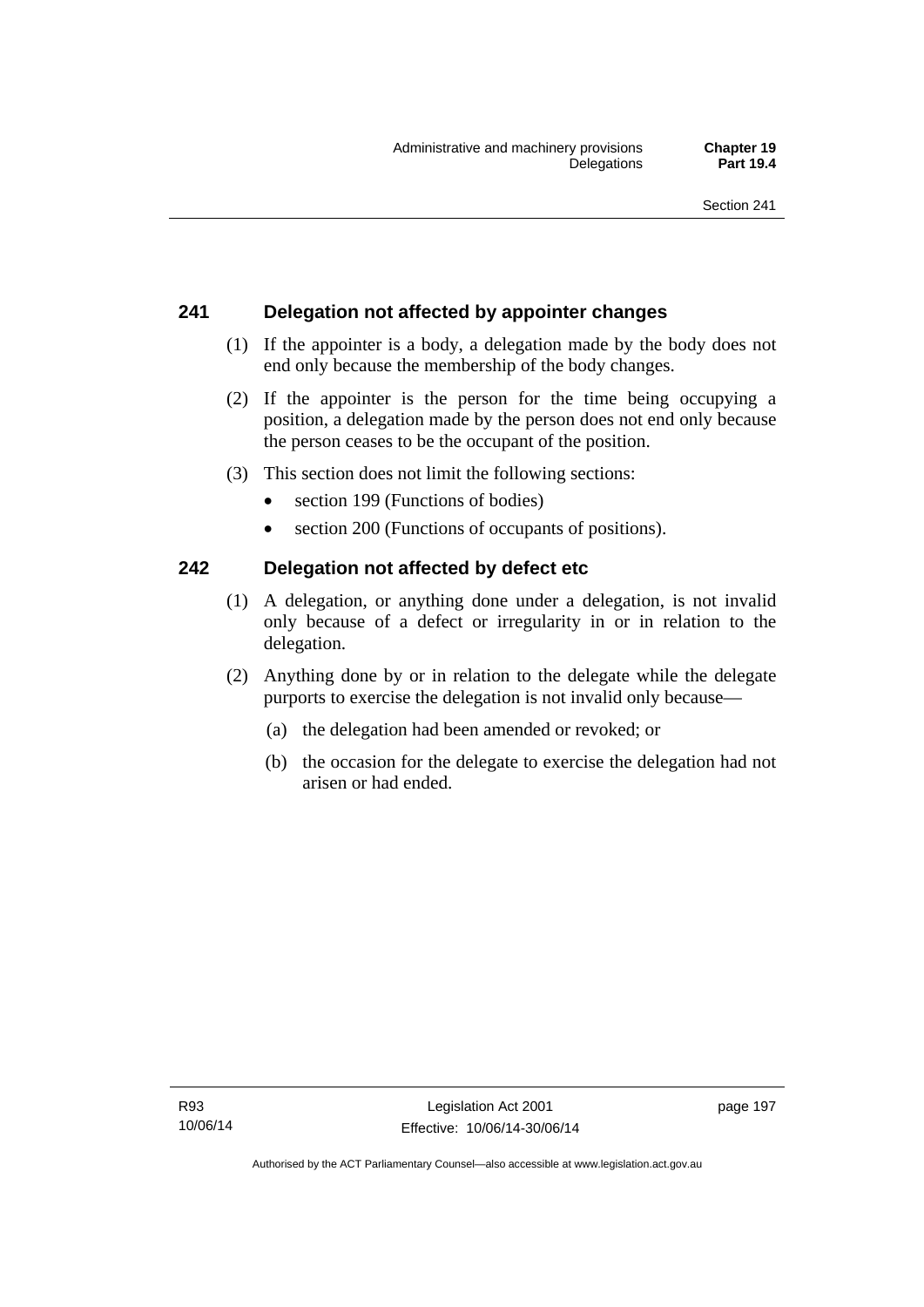Section 245

# **Part 19.5 Service of documents**

## **245 Application—pt 19.5**

This part applies to a document that is authorised or required under a law to be served (whether the word 'serve', 'give', 'notify', 'send' or 'tell' or any other word is used).

## **246 Definitions—pt 19.5**

In this part:

*administrator*, of a law, means the entity administering or responsible for the law.

*agency* means—

- (a) an administrative unit; or
- (b) a statutory office-holder; or
- (c) any other entity established for a public purpose under a law;

and includes a member of, or a member of the staff of, the agency.

*business address*, of an individual, corporation or agency in relation to anything done or to be done under a law, includes the latest business address, or address for service of notices (however described), of the individual, corporation or agency (if any) recorded in a register or other records kept by the administrator of the law.

*corporation* does not include an agency.

*document* includes a notice, an article that may be sent by post or anything else.

*email address*, of an individual, corporation or agency in relation to anything done or to be done under a law, includes the latest email address of the individual, corporation or agency (if any) recorded in a register or other records kept by the administrator of the law.

Authorised by the ACT Parliamentary Counsel—also accessible at www.legislation.act.gov.au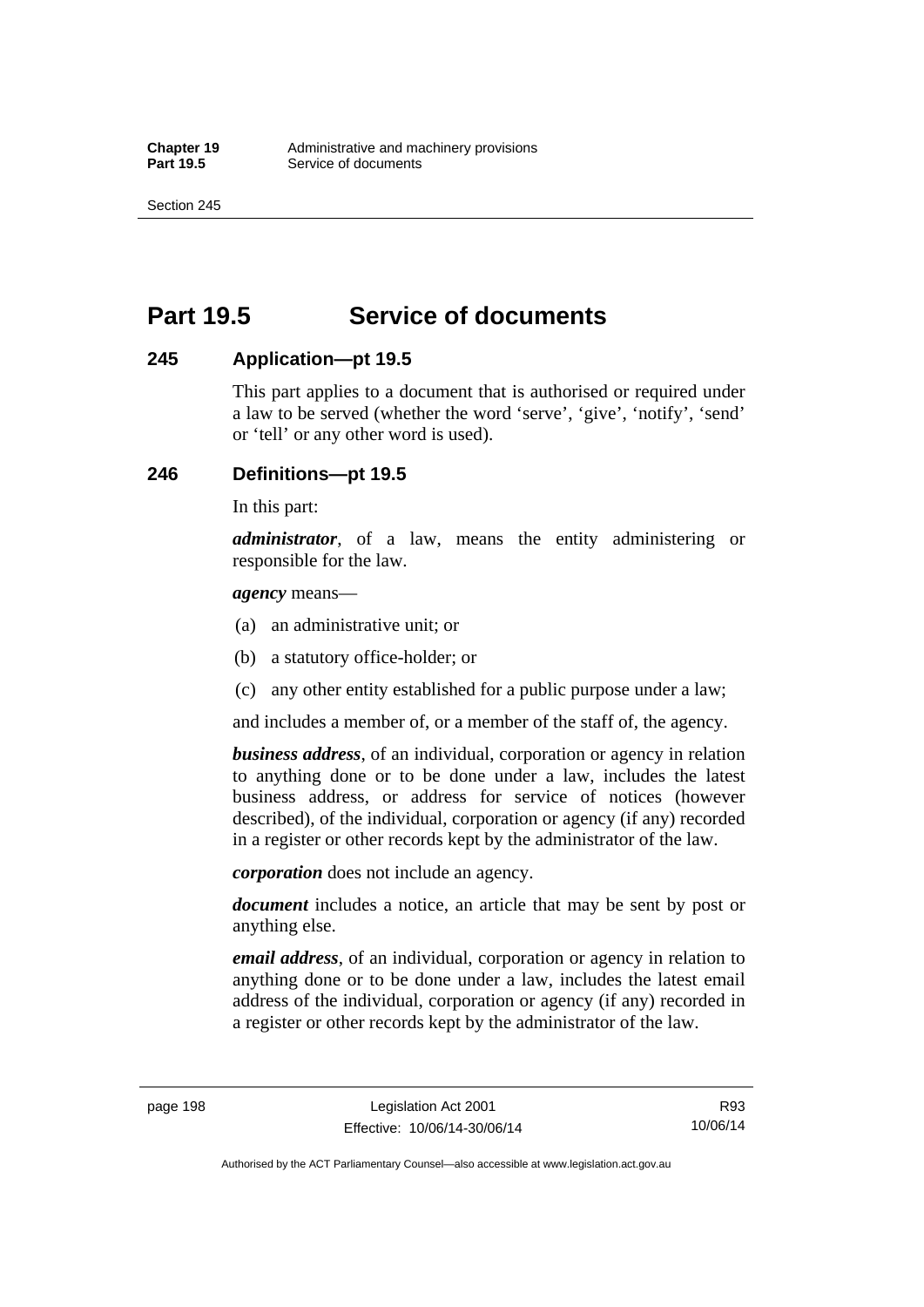#### *executive officer* means—

- (a) for a corporation—a person (however described and whether or not the person is a director of the corporation) who is concerned with, or takes part in, the corporation's management; or
- (b) for an agency that is an administrative unit—the director-general of the administrative unit; or
- (c) for an agency that is a statutory office-holder—the occupant of the position; or
- (d) for an agency constituted by 2 or more people—the person who is entitled, because of the position occupied by the person, to preside at any meeting of the agency at which the person is present; or
- (e) for any other agency—the chief executive officer (however described) of the agency; or
- (f) for any agency—a person (however described) who is concerned with, or takes part in, the agency's management.

*fax number*, of an individual, corporation or agency in relation to anything done or to be done under a law, includes the latest fax number of the individual, corporation or agency (if any) recorded in a register or other records kept by the administrator of the law.

*home address*, of an individual in relation to anything done or to be done under a law, includes the latest home address, or address for service of notices (however described), of the person (if any) recorded in a register or other records kept by the administrator of the law.

*responsible*, for a law, means allocated responsibility for the law under the *[Public Sector Management Act 1994](http://www.legislation.act.gov.au/a/1994-37)*, section 14 (1) (b) (Ministerial responsibility and functions of administrative units).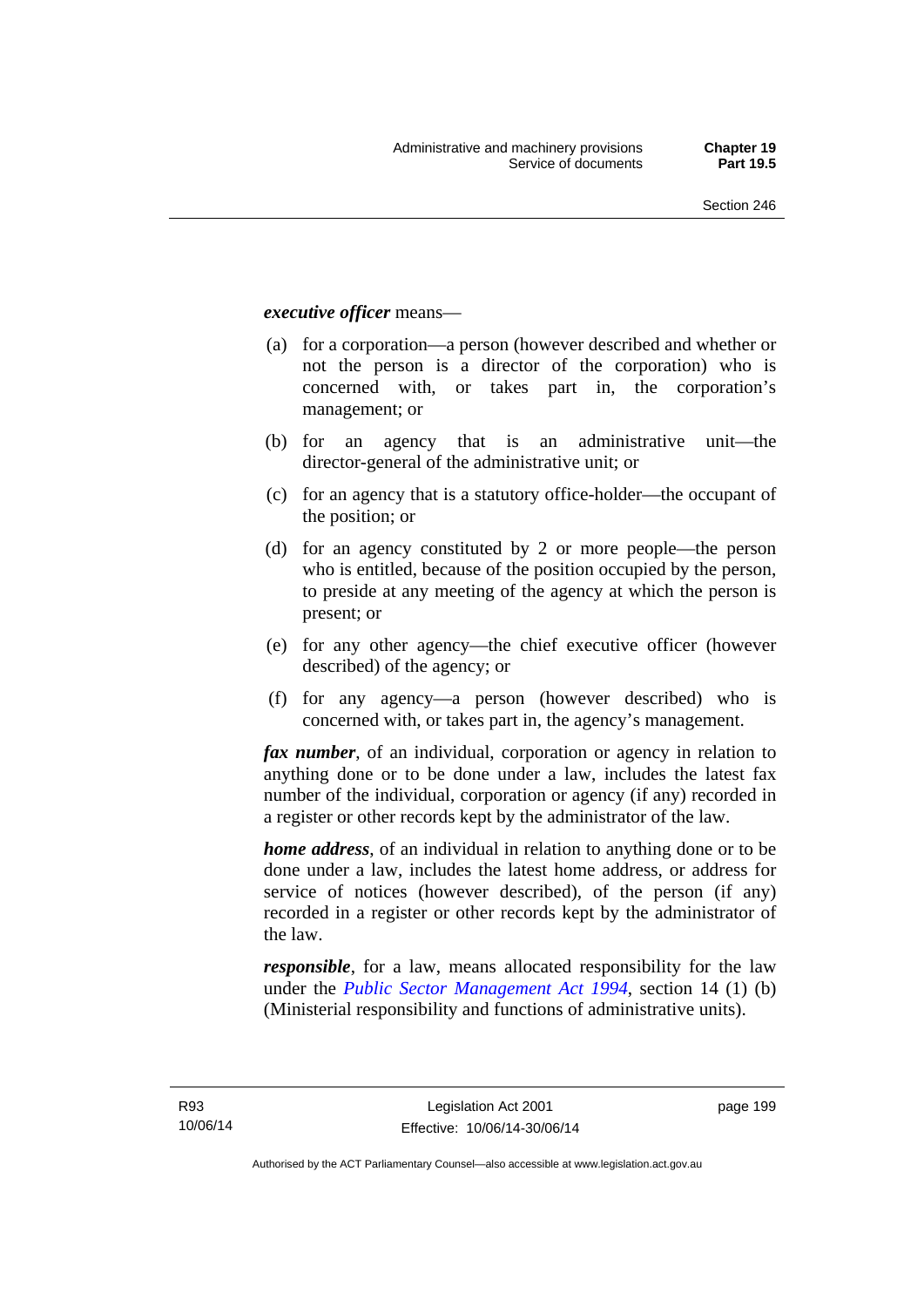### **247 Service of documents on individuals**

- (1) A document may be served on an individual—
	- (a) by giving it to the individual; or
	- (b) by sending it by prepaid post, addressed to the individual, to a home or business address of the individual; or
	- (c) by faxing it to a fax number of the individual; or
	- (d) by emailing it to an email address of the individual; or
	- (e) by leaving it, addressed to the individual, at a home or business address of the individual with someone who appears to be at least 16 years old and to live or be employed at the address.
	- *Note* See s 251 for service of documents under other laws.
- (2) This section applies to service of a document outside the ACT in the same way as it applies to service of the document in the ACT.

## **248 Service of documents on corporations**

- (1) A document may be served on a corporation—
	- (a) by giving it to an executive officer of the corporation; or
	- (b) by sending it by prepaid post, addressed to the corporation (or an executive officer of the corporation), to the address of any of its registered offices or any other business address of the corporation; or
	- (c) by faxing it to a fax number of the corporation; or
	- (d) by emailing it to an email address of the corporation; or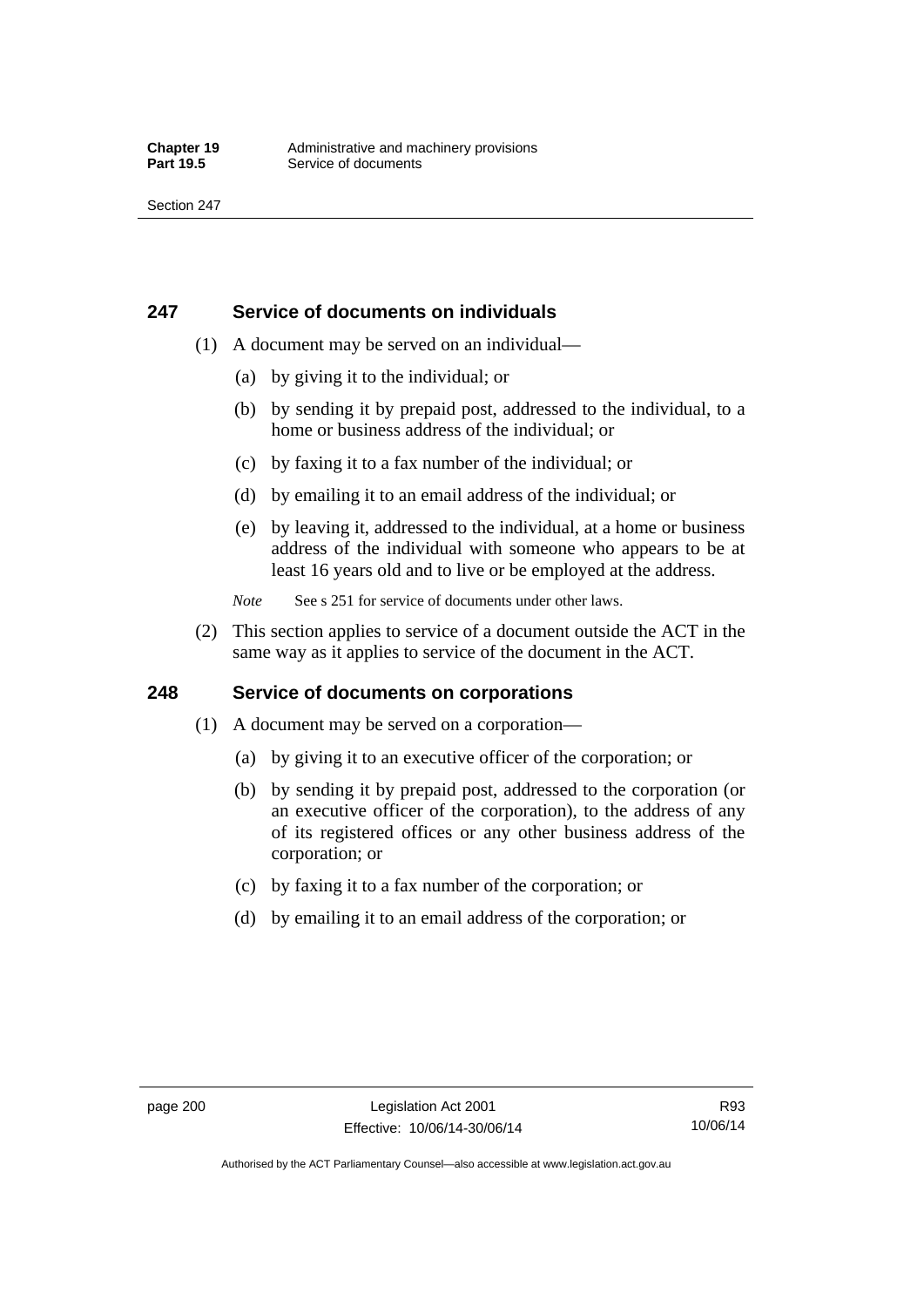(e) by leaving it, addressed to the corporation (or an executive officer of the corporation), at the address of any of the corporation's registered offices, or any other business address of the corporation, with someone who appears to be at least 16 years old and to be employed at the address.

*Note* See s 251 for service of documents under other laws.

 (2) This section applies to service of a document outside the ACT in the same way as it applies to service of the document in the ACT.

## **249 Service of documents on agencies**

A document may be served on an agency—

- (a) by giving it to an executive officer of the agency; or
- (b) by sending it by prepaid post, addressed to the agency (or an executive officer of the agency), to the address of any office of the agency or any other business address of the agency; or
- (c) by faxing it to a fax number of the agency; or
- (d) by emailing it to an email address of the agency; or
- (e) by leaving it, addressed to the agency (or an executive officer of the agency), at the address of any of the agency's offices or any other business address of the agency with someone who appears to be employed at the agency.
- *Note* See s 251 for service of documents under other laws.

### **250 When document taken to be served**

 (1) A document served by post under this part is taken to be served when the document would have been delivered in the ordinary course of post.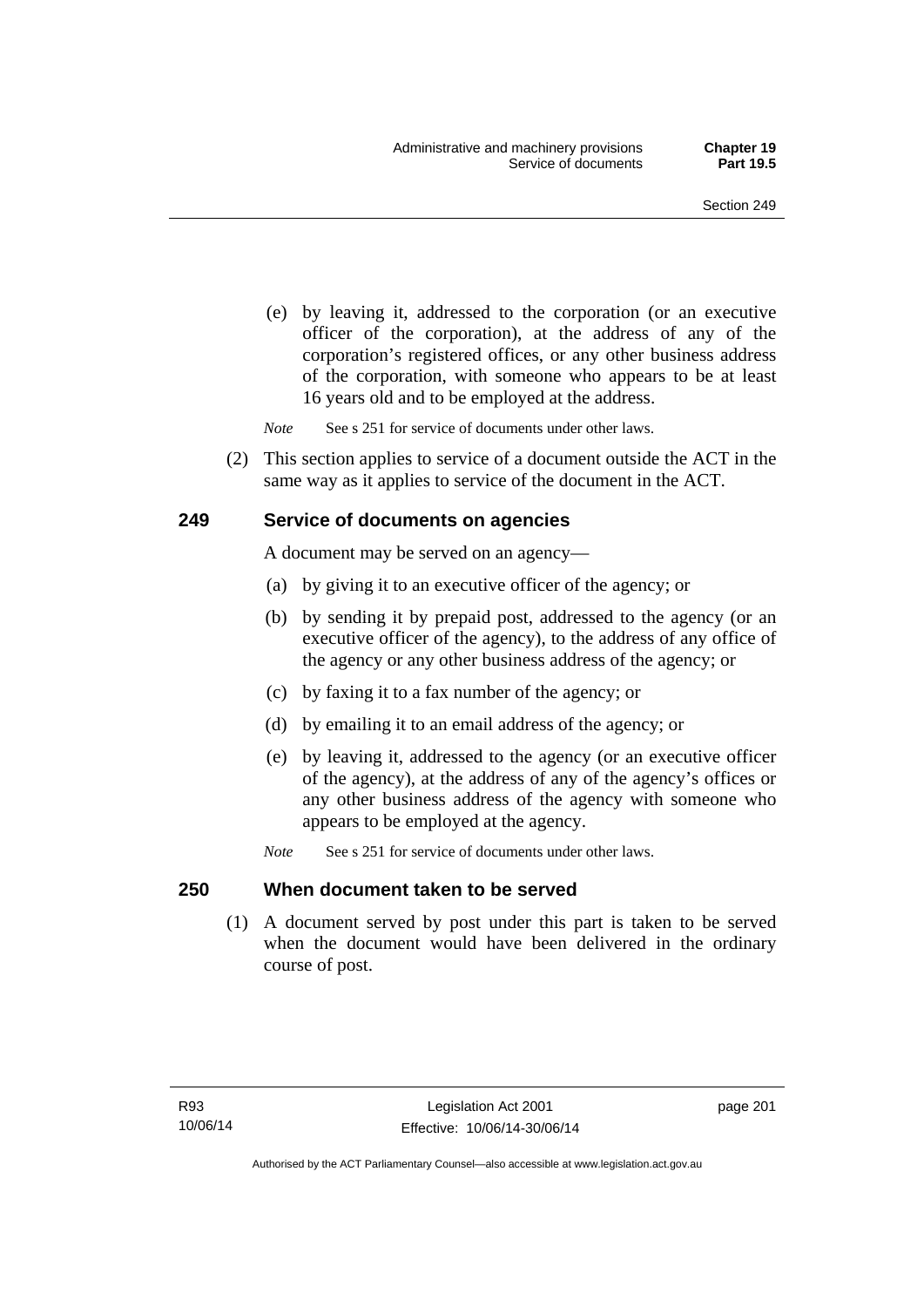- (2) However, subsection (1) does not affect the operation of the *[Evidence Act 2011](http://www.legislation.act.gov.au/a/2011-12)*, section 160 (Postal articles).
	- *Note* The *[Evidence Act 2011](http://www.legislation.act.gov.au/a/2011-12)*, s 160 provides a rebuttable presumption that a postal article sent by prepaid post addressed to a person at an address in Australia or an external territory was received on the 4th working day after posting.
- (3) If the sender has no reason to suspect that a document served by fax or email under this part was not received by the recipient when sent, the document is presumed to be served when sent unless evidence sufficient to raise doubt about the presumption is given.
- (4) For subsection (3), the sender has reason to suspect that a document served by fax or email under this part was not received by the recipient when sent only if, on the day the document was sent or on the next working day, the equipment the sender used to send the document indicated by way of a signal or other message that—
	- (a) the equipment did not send the document when the equipment was used to send the document; or
	- (b) for a fax—the number to which the fax was sent to the recipient was not a fax number of the recipient; or
	- (c) for an email—the address to which the email was sent was not an email address of the recipient.
- (5) A document addressed to the recipient, and left for the recipient as mentioned in section 247 (e), section 248 (e) or section 249 (e), is taken to be served when it was left.
- (6) In this section:

*recipient*, for a document, means the individual, corporation or agency on whom the document is intended to be served.

*sender*, for a document served, or to be served, by fax or email, means the person sending, or seeking to send, the document.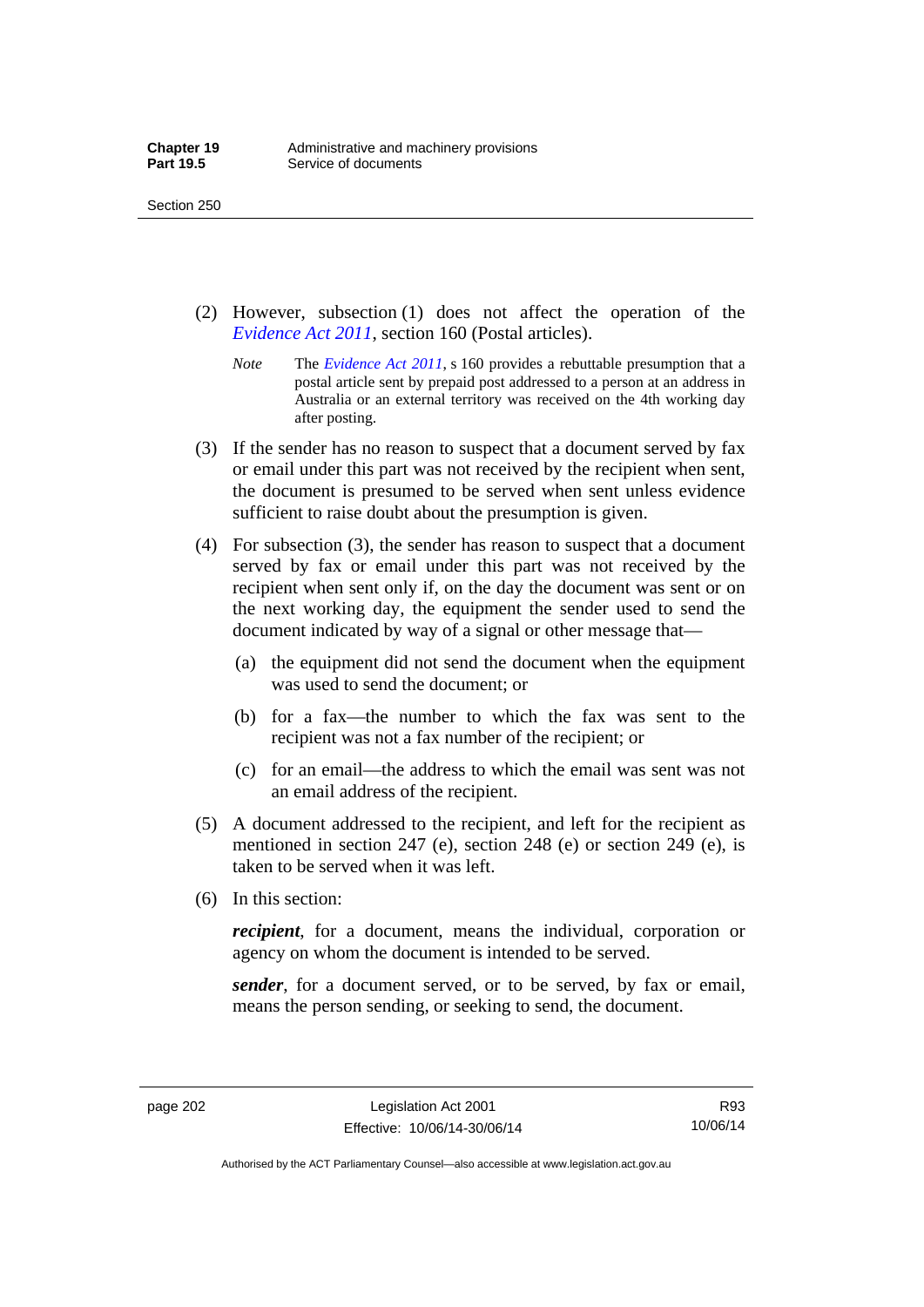## **251 Other laws not affected etc**

- (1) This part does not affect the operation of any other law that authorises or requires service of a document otherwise than as provided under this part.
- (2) Despite this part, a law (or, if the law is an Act, a regulation under the Act) may provide—
	- (a) that a document of a particular kind may or must be served (however described) only in a particular way or to a particular address or number; or
	- (b) for the date (or date and time) when service (however described) of a document is taken to have been made.

## **252 Powers of courts and tribunals not affected**

This part does not affect the power of a court or tribunal to authorise or require service of a document otherwise than as provided under this part.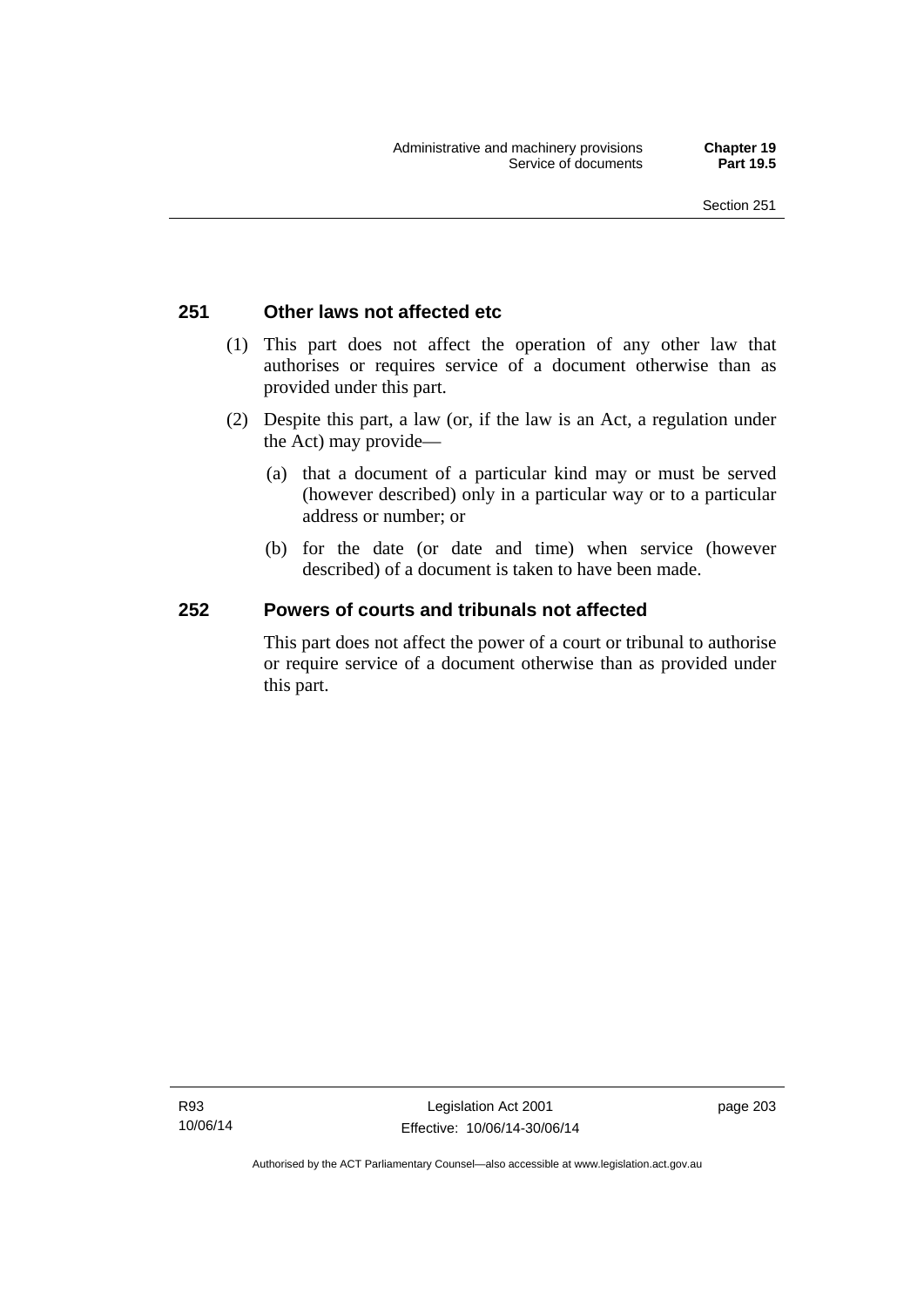Section 253

# **Part 19.6 Functions of Executive and Ministers**

## **253 Exercise of functions of Executive**

- (1) A function given to the Executive under an Act may be exercised by any 2 Ministers acting in concert.
- (2) The exercise of a function under subsection (1) is taken to be the exercise of the function by the Executive.
- (3) A statutory instrument (other than a subordinate law or disallowable instrument) is taken to be made by the Executive if it is signed by 2 or more Ministers who are members of the Executive.
- (4) A statutory instrument mentioned in subsection (3) made in accordance with the subsection is taken to be made when it is signed by the second Minister signing.
- (5) This section is subject to section 41 (Making of certain statutory instruments by Executive).
- (6) In this section:

Act includes an Act of the Commonwealth.

*statutory instrument* includes an instrument (whether or not legislative in nature) made under—

- (a) an Act of the Commonwealth; or
- (b) another statutory instrument of the Commonwealth ; or
- (c) power given by an Act or statutory instrument of the Commonwealth and also power given otherwise by law.

## **254 Administration of matters not allocated**

If a matter relating to the Executive's functions is not allocated under the [Self-Government Act,](http://www.comlaw.gov.au/Series/C2004A03699) section 43 (1), the Chief Minister administers the matter.

Authorised by the ACT Parliamentary Counsel—also accessible at www.legislation.act.gov.au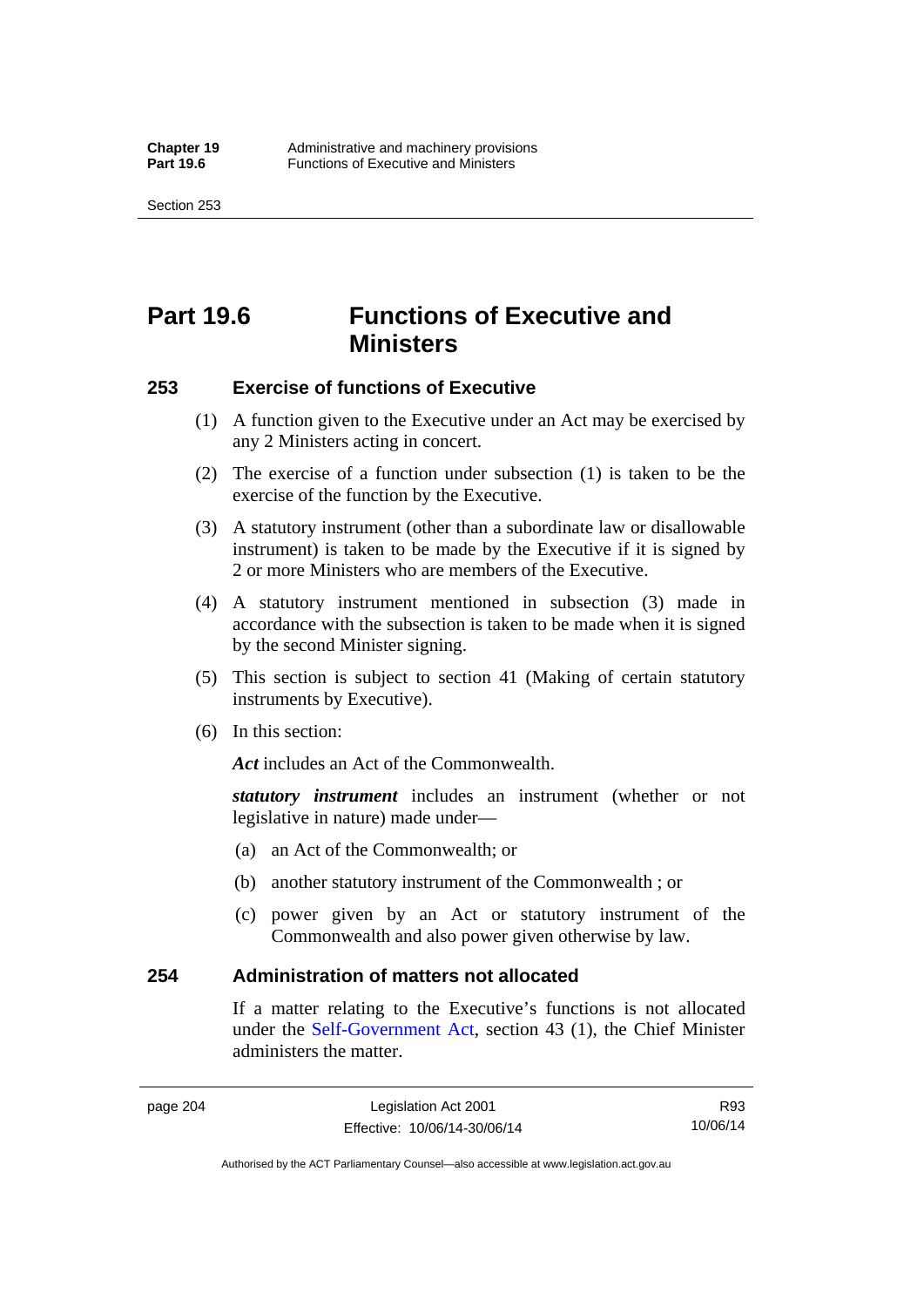# **254A Delegation by Minister**

A Minister may delegate the Minister's functions under an Act or statutory instrument to anyone else.

*Note* For the making of delegations and the exercise of delegated functions, see pt 19.4.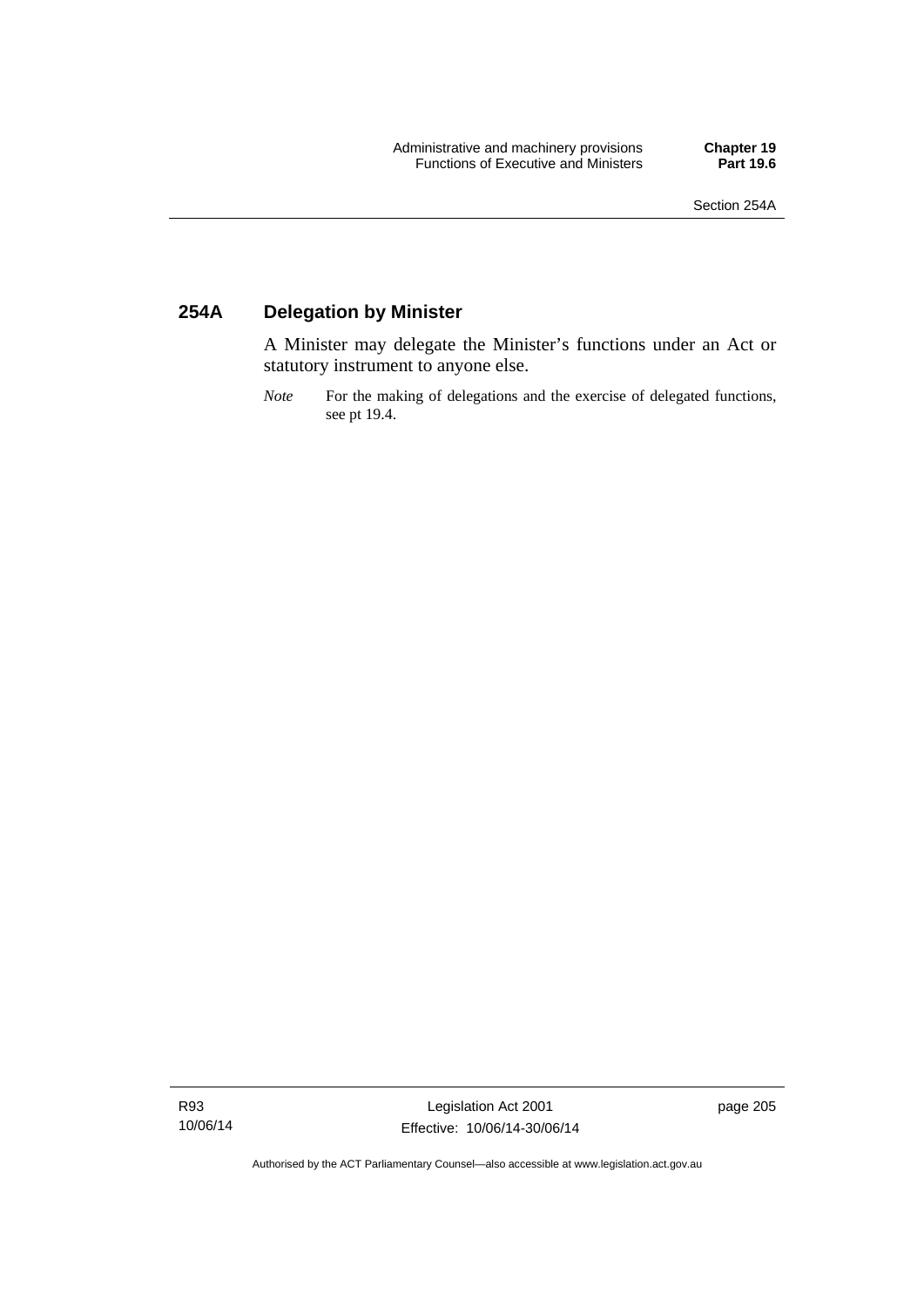# **Part 19.7 Other matters**

## **255 Forms**

- (1) This section applies if an Act, subordinate law or disallowable instrument (the *authorising law*) authorises or requires a form to be approved or prescribed under an Act or statutory instrument (the *relevant law*).
	- *Note* See also s 46 (3), which deals with the repeal and replacement of forms that are legislative instruments and prevents their amendment.
- (2) The authorising law authorises a form to be approved or prescribed in relation to any matter under or in relation to the relevant law.
- (3) To remove any doubt, a form may be approved or prescribed for a provision of the relevant law even though the provision does not mention a form.

### **Example**

The X Act, s 23 provides for a person to apply for registration but makes no mention of a form for the application. However, the Act, s 80 (1) provides:

(1) The Minister may approve forms for this Act.

Section 80 (3) provides that the approval of a form is a notifiable instrument.

Because s 80 (1) permits a form to be approved 'for this Act', this Act, s 255 applies in relation to s 23 and the Minister may, in writing, approve a form for the application.

- *Note 1* Because the approval is a notifiable instrument, it must be in writing (see s 42 (2)).
- *Note 2* An example is part of the Act, is not exhaustive and may extend, but does not limit, the meaning of the provision in which it appears (see s 126 and s 132).
- (4) Substantial compliance with a form is sufficient.
- (5) However, if a form requires—
	- (a) the form to be signed; or

R93 10/06/14

Authorised by the ACT Parliamentary Counsel—also accessible at www.legislation.act.gov.au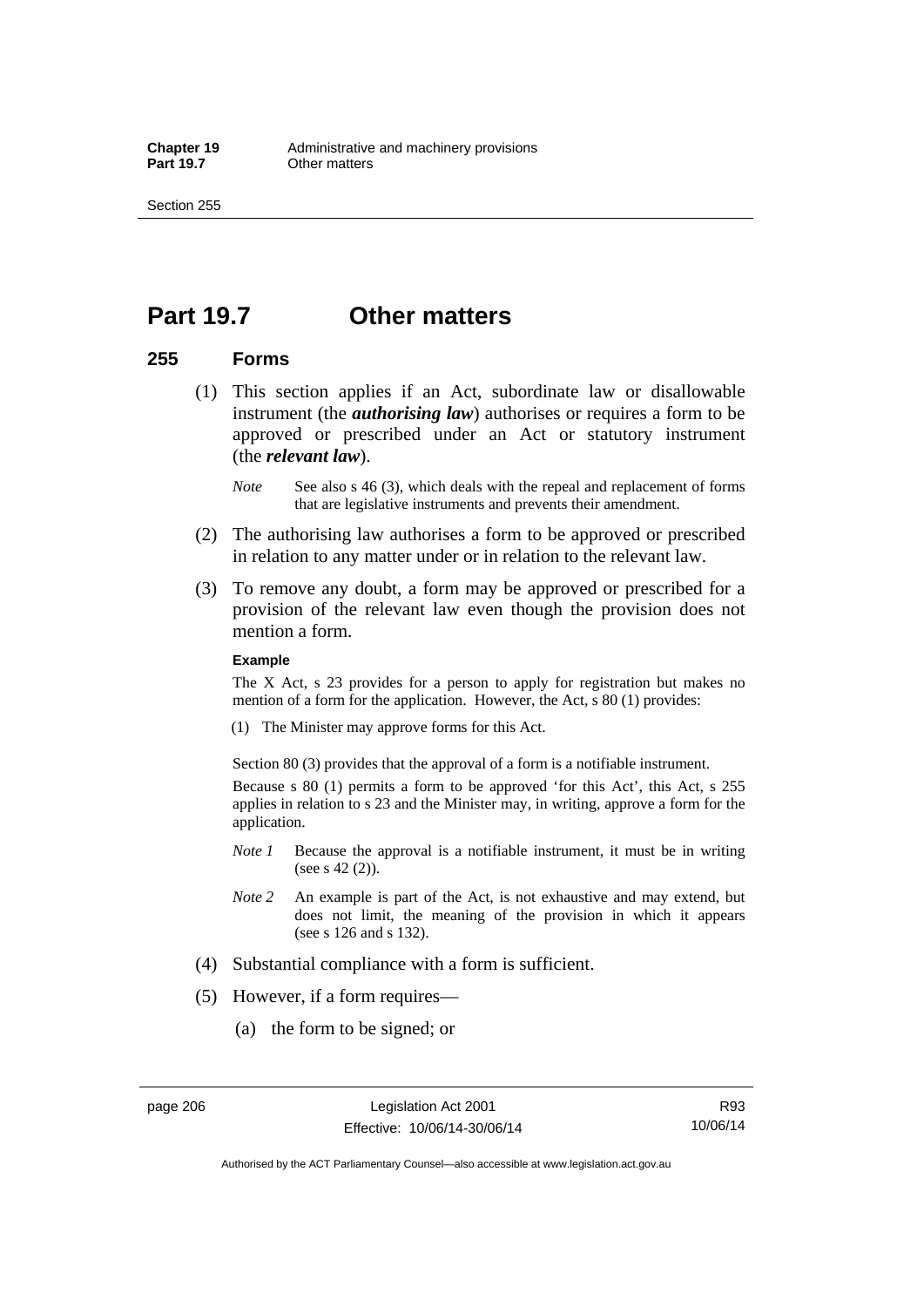- (b) the form to be prepared in a particular way (for example, on paper of a particular size or quality or in a particular electronic form); or
- (c) the form to be completed in a particular way; or
- (d) particular information to be included in the form, or a particular document to be attached to or given with the form; or
- (e) the form, information in the form, or a document attached to or given with the form, to be verified in a particular way (for example, by statutory declaration);

the form is properly completed only if the requirement is complied with.

- (6) Despite subsection (5), the person need not comply with the requirement mentioned in subsection (5) (d) (and the form is taken to be properly completed despite the noncompliance) if—
	- (a) the form is approved or prescribed for a purpose; and
	- (b) the information or document is not reasonably necessary for the purpose.

### **Examples**

- 1 A person need not comply with a requirement of an approved form to include personal information (eg marital status) irrelevant to a purpose for which the form is required.
- 2 A person need not comply with a requirement of an approved form that has some relevance to a purpose for which the form is required, but intrudes to an unreasonable extent on personal privacy.
- $(7)$  If—
	- (a) a form (*form 1*) may be approved or prescribed for a purpose; and
	- (b) another form (*form 2*) may be approved or prescribed for the same or another purpose; and

page 207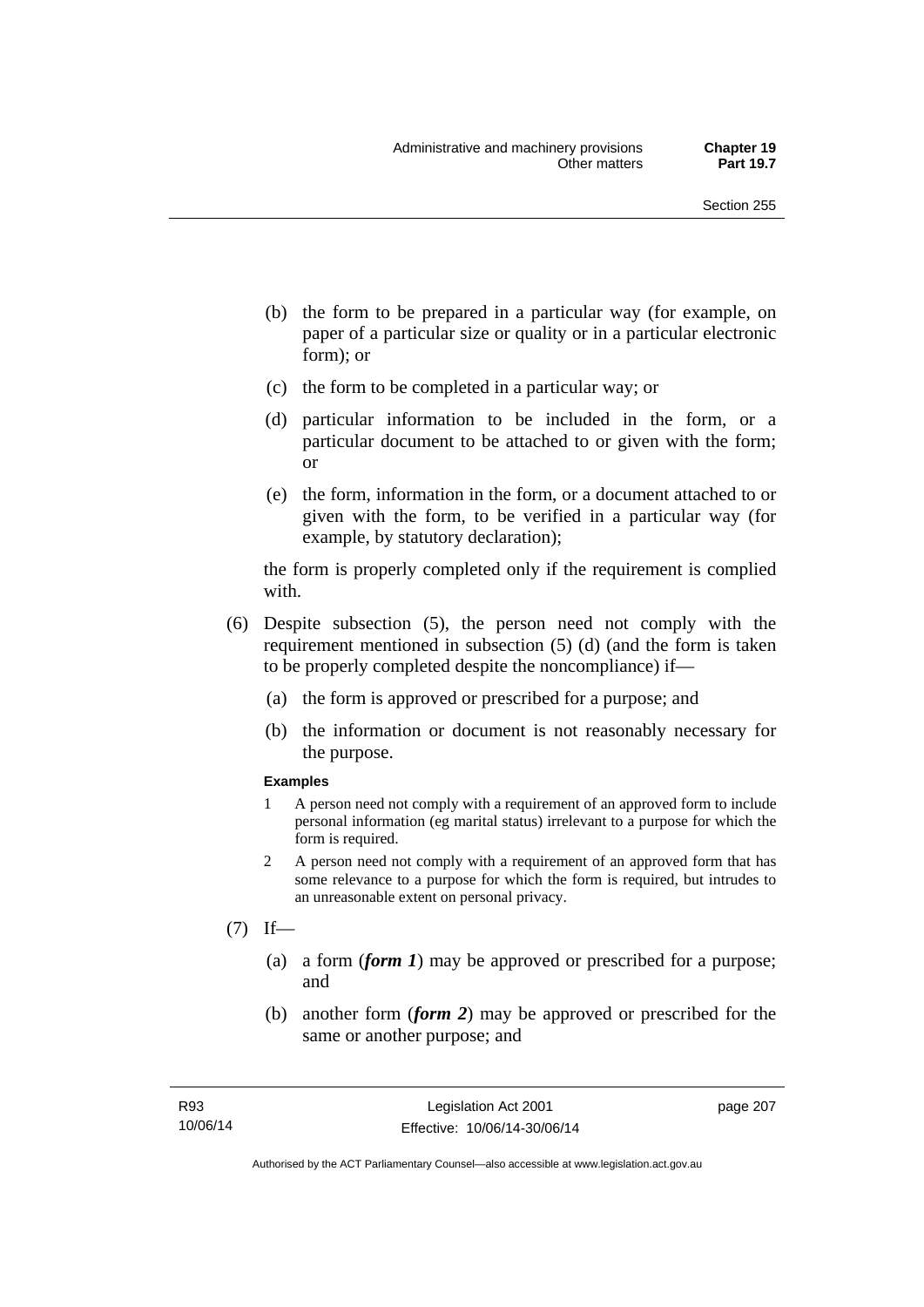(c) separate forms 1 and 2 are approved or prescribed;

a combination form, consisting of forms 1 and 2, may be approved or prescribed and used for the purpose or purposes.

- (8) If, under a law, a form is authorised or required to be filed with (however described), or served on (however described), a person, the form may be filed with, or served on, someone else under arrangements made between them.
- (9) This section is a determinative provision.
	- *Note* See s 5 for the meaning of determinative provisions, and s 6 for their displacement.

## **256 Production of records kept in computers etc**

- (1) This section applies if—
	- (a) a person uses an electronic or other device to keep a record of information; and
	- (b) the person is required under a law (however the law is expressed) to give the information, or a document containing the information, to an authority.
- (2) The requirement obliges the person to give to the authority a document that accurately reproduces or contains the information in a form that can be understood by the authority.
- (3) In this section:

*authority* means a court, tribunal or other entity.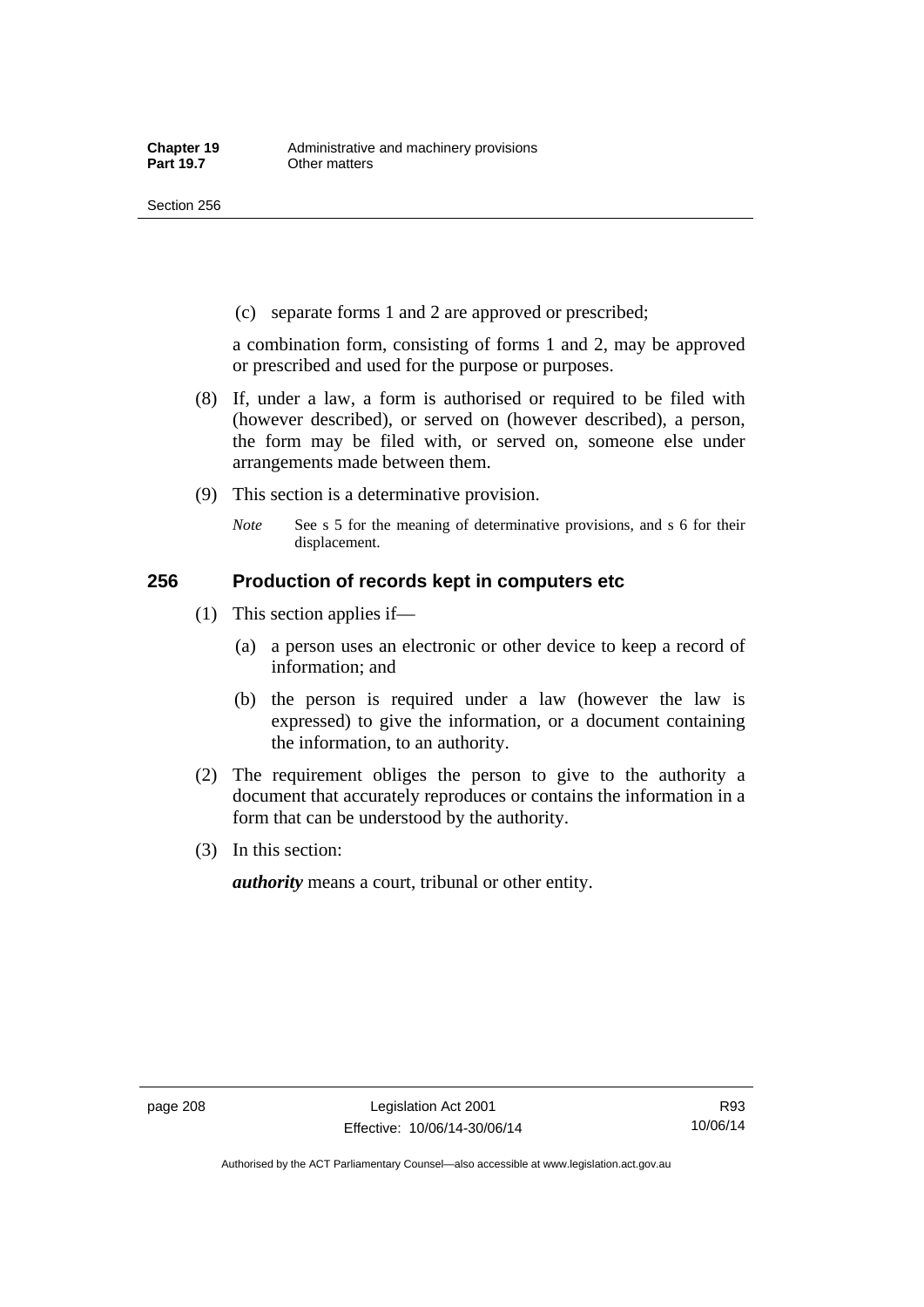# **Chapter 20 Miscellaneous**

## **300 Delegation by parliamentary counsel**

 (1) The parliamentary counsel may delegate the parliamentary counsel's functions under this Act or another territory law to a public servant.

- (2) However, the parliamentary counsel may only delegate a function under part 11.3 (Editorial changes) to—
	- (a) a person performing the duties of deputy parliamentary counsel in the public service; or
	- (b) a public servant prescribed by regulation.

## **301 References to Administration Act 1989 etc**

- (1) In any Act, statutory instrument or document, a reference to the *[Administration Act 1989](http://www.legislation.act.gov.au/a/alt_a1989-41co)*, the *[Interpretation Act 1967](http://www.legislation.act.gov.au/a/1967-48)*, the *[Legislation \(Republication\) Act 1996](http://www.legislation.act.gov.au/a/1996-51)* or the *[Subordinate Laws](http://www.legislation.act.gov.au/a/alt_a1989-24co)  [Act 1989](http://www.legislation.act.gov.au/a/alt_a1989-24co)* is, in relation to anything dealt with in this Act, a reference to this Act.
- (2) In any Act, statutory instrument or document, a reference to a particular provision of the *[Administration Act 1989](http://www.legislation.act.gov.au/a/alt_a1989-41co)*, the *[Interpretation Act 1967](http://www.legislation.act.gov.au/a/1967-48)*, the *[Legislation \(Republication\) Act 1996](http://www.legislation.act.gov.au/a/1996-51)* or the *[Subordinate Laws Act 1989](http://www.legislation.act.gov.au/a/alt_a1989-24co)* is, in relation to anything dealt with in this Act, a reference to the corresponding provision of this Act.

## **302 Regulation-making power**

The Executive may make regulations for this Act.

*Note* A regulation must be notified, and presented to the Legislative Assembly, under this Act.

page 209

*Note* For the making of delegations and the exercise of delegated functions, see pt 19.4.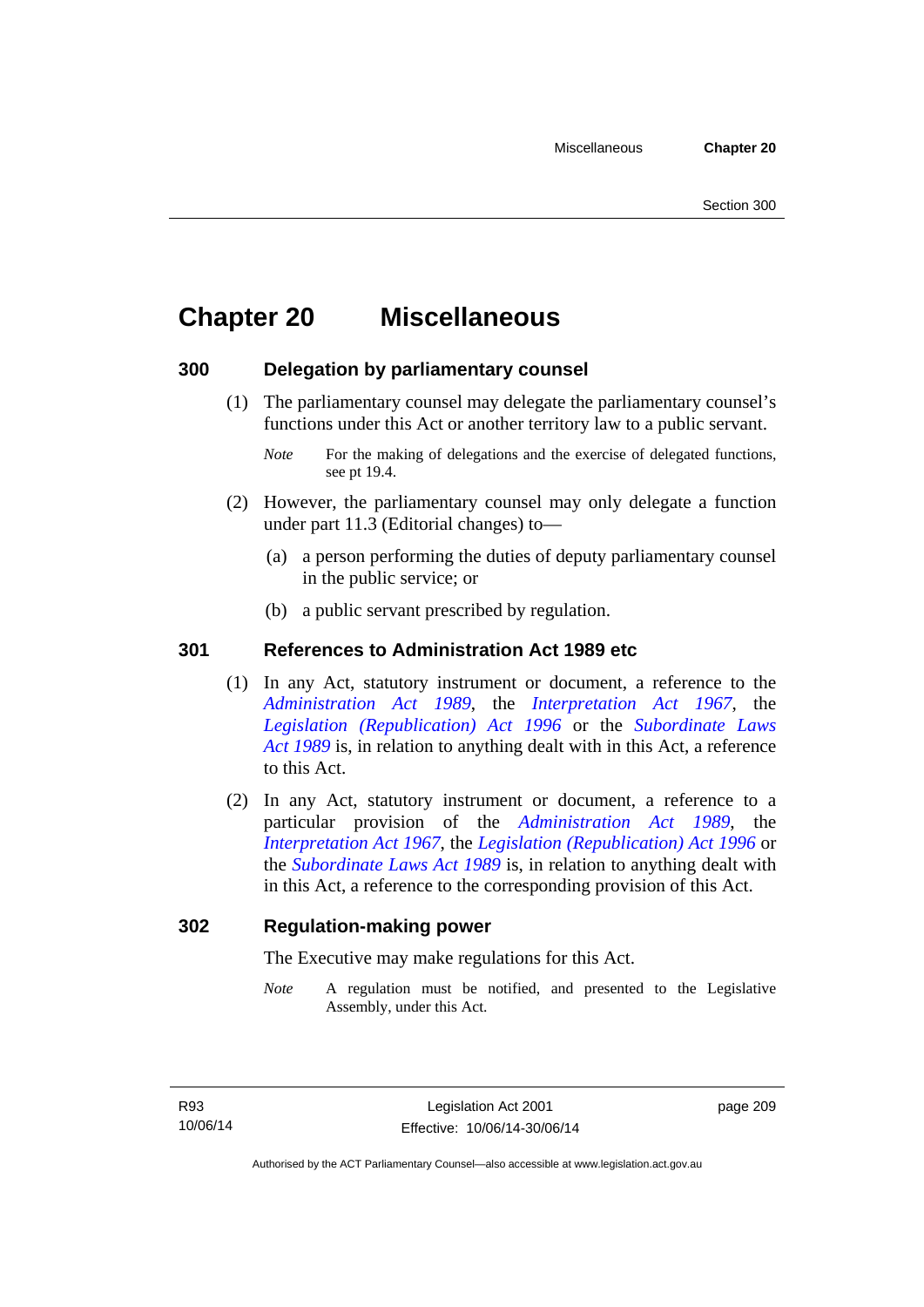# **Schedule 1 Acts included in sources of law in the ACT**

(see s 17)

# **Part 1.1 Former NSW and UK Acts in force before establishment of Territory**

| column 1 | column <sub>2</sub>                                                  | column 3                                              |
|----------|----------------------------------------------------------------------|-------------------------------------------------------|
| item     | name of Act                                                          | number or date of assent and<br>original jurisdiction |
| 1        | <b>Magna Carta</b>                                                   | $(1297)$ 25 Edw 1 c 29 (UK)                           |
| 2        | Criminal and Civil Justice Act 1351                                  | 25 Edw 3 St 5 c 4 (UK)                                |
| 3        | Due Process of Law Act 1354                                          | 28 Edw 3 c 3 (UK)                                     |
| 4        | Due Process of Law Act 1368                                          | 42 Edw 3 c 3 (UK)                                     |
| 5        | <b>Free Access to Courts Act 1400</b>                                | 2 Hen 4 c 1 (UK)                                      |
| 6        | <b>Petition of Right 1627</b>                                        | 3 Chas 1 c 1 (UK)                                     |
| 7        | <b>Bill of Rights 1688</b>                                           | 1 Will and Mary sess 2 c 2 (UK)                       |
| 8        | Act of Settlement 1700                                               | 12 and 13 Will 3 c 2 (UK)                             |
| 9        | <b>Royal Marriages Act 1772</b>                                      | 12 Geo 3 c 11 (UK)                                    |
| 10       | Crimes Act 1900                                                      | 1900 No 40 (NSW)                                      |
| 11       | Truck Act 1900                                                       | 1900 No 55 (NSW)                                      |
| 12       | Pawnbrokers Act 1902                                                 | 1902 No 66 (NSW)                                      |
| 13       | <b>Public Roads Act 1902</b>                                         | 1902 No 95 (NSW)                                      |
| 14       | <b>Anglican Church of Australia Constitutions</b><br><b>Act 1902</b> | 24 December 1902 (NSW)                                |
| 15       | Fertilisers (Labelling and Sale) Act 1904                            | 1904 No 33 (NSW)                                      |
| 16       | <b>Second-hand Dealers Act 1906</b>                                  | 1906 No 30 (NSW)                                      |

page 210 Legislation Act 2001 Effective: 10/06/14-30/06/14

R93 10/06/14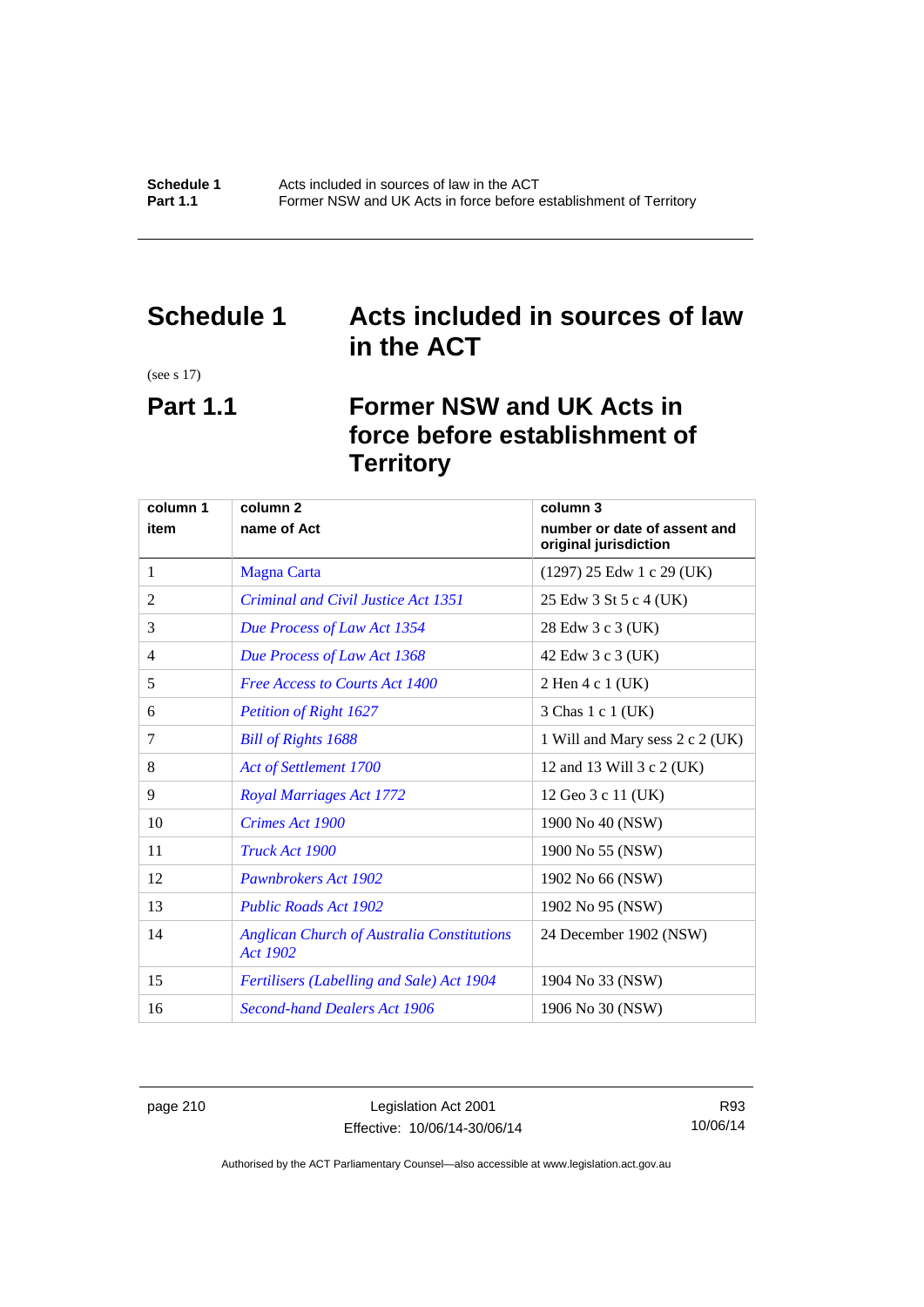# **Part 1.2 Former NSW Acts applied after establishment of Territory**

*Note* The former NSW Acts mentioned in this part are in force in the ACT as Acts of the Legislative Assembly

| column 1 | column <sub>2</sub>                                                   | column 3                                                       |
|----------|-----------------------------------------------------------------------|----------------------------------------------------------------|
| item     | name of NSW Act                                                       | applying Territory Act                                         |
|          | Scaffolding and Lifts Act 1912                                        | <i>Scaffolding and Lifts Act 1957</i> (repealed)               |
|          | <b>Anglican Church of Australia</b><br><b>Trust Property Act 1917</b> | <b>Anglican Church of Australia Trust Property</b><br>Act 1928 |
|          | <i>Trustee Act 1925</i>                                               | <i>Trustee Act 1957</i> (repealed)                             |
| 4        | <b>Anglican Church of Australia</b><br><b>Constitution Act 1961</b>   | <b>Anglican Church of Australia Trust Property</b><br>Act 1928 |

*Note* The written law of the ACT also includes the following Acts that may not be amended or repealed by the Assembly (see [Self-Government Act,](http://www.comlaw.gov.au/Series/C2004A03699) s 34):

- *[Life, Fire and Marine Insurance Act 1902](http://www.legislation.nsw.gov.au/maintop/scanact/sessional/NONE/0)* (NSW)
- *Demise of the Crown Act 1760* (UK)
- *[Naval Prize Act 1864](http://www.legislation.gov.uk/ukpga/Vict/27-28/25/contents)* (UK)
- *[Naval Prize \(Procedure\) Act 1916](http://www.legislation.gov.uk/ukpga/Geo5/6-7/2/contents)* (UK)
- *[Prize Act \(1939\)](http://www.legislation.gov.uk/ukpga/Geo6/2-3/65/contents)* (UK)
- *[Prize Courts Act 1894](http://www.legislation.gov.uk/ukpga/Vict/57-58/39/contents)* (UK)
- *[Prize Courts Act 1915](http://www.legislation.gov.uk/ukpga/Geo5/5-6/57/contents)* (UK)
- *[Prize Courts \(Procedure\) Act 1914](http://www.legislation.gov.uk/ukpga/Geo5/4-5/13/contents)* (UK)
- *[Territorial Waters Jurisdiction Act 1878](http://www.legislation.gov.uk/ukpga/Vict/41-42/73/contents)* (UK).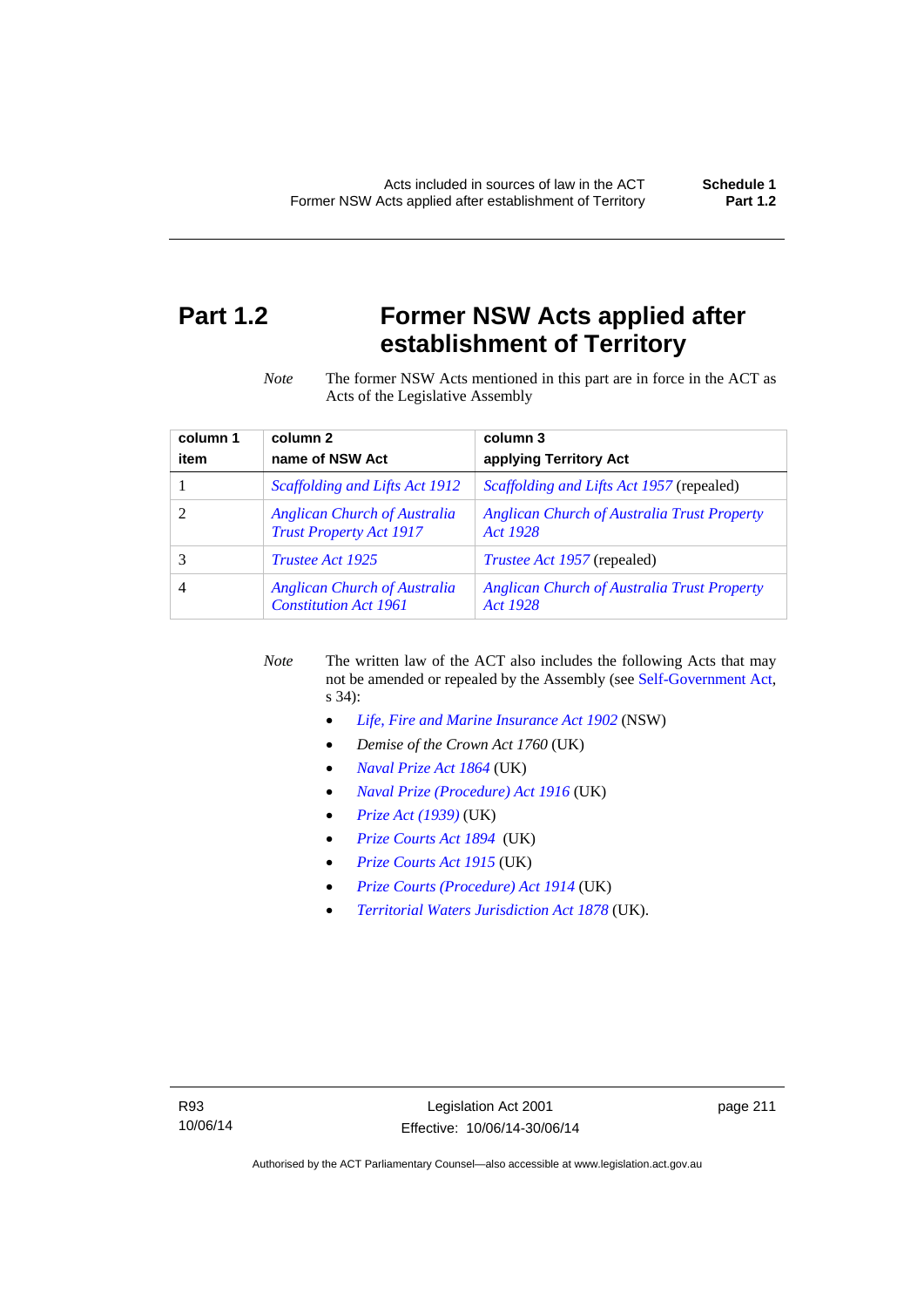**Dictionary** 

# **Dictionary**

(see s 2)

# **Part 1 Meaning of commonly-used terms**

(see s 144)

*Note* Terms that are defined only for this Act are set out in pt 2.

*ACAT* means the ACT Civil and Administrative Tribunal established under the *[ACT Civil and Administrative Tribunal](http://www.legislation.act.gov.au/a/2008-35)  [Act 2008](http://www.legislation.act.gov.au/a/2008-35)*.

*Act*—see the following sections:

- (a) section 7 (Meaning of *Act* generally);
- (b) section 17 (References to Acts include references to former Cwlth enactments etc).
- *Note* See also s 102 (References to laws include references to laws as in force from time to time) and s 104 (References to laws include references to instruments under laws).

*ACT* means the Australian Capital Territory.

*ADI*—see *authorised deposit-taking institution*.

*administrative unit* means an administrative unit for the time being established under the *[Public Sector Management Act 1994](http://www.legislation.act.gov.au/a/1994-37)*, section 13 (1).

*adult* means an individual who is at least 18 years old.

*ambulance service* means the ACT Ambulance Service established under the *[Emergencies Act 2004](http://www.legislation.act.gov.au/a/2004-28)*.

*amend* includes—

(a) for an Act or statutory instrument—omit, insert, substitute, renumber or relocate a provision of the Act or instrument; and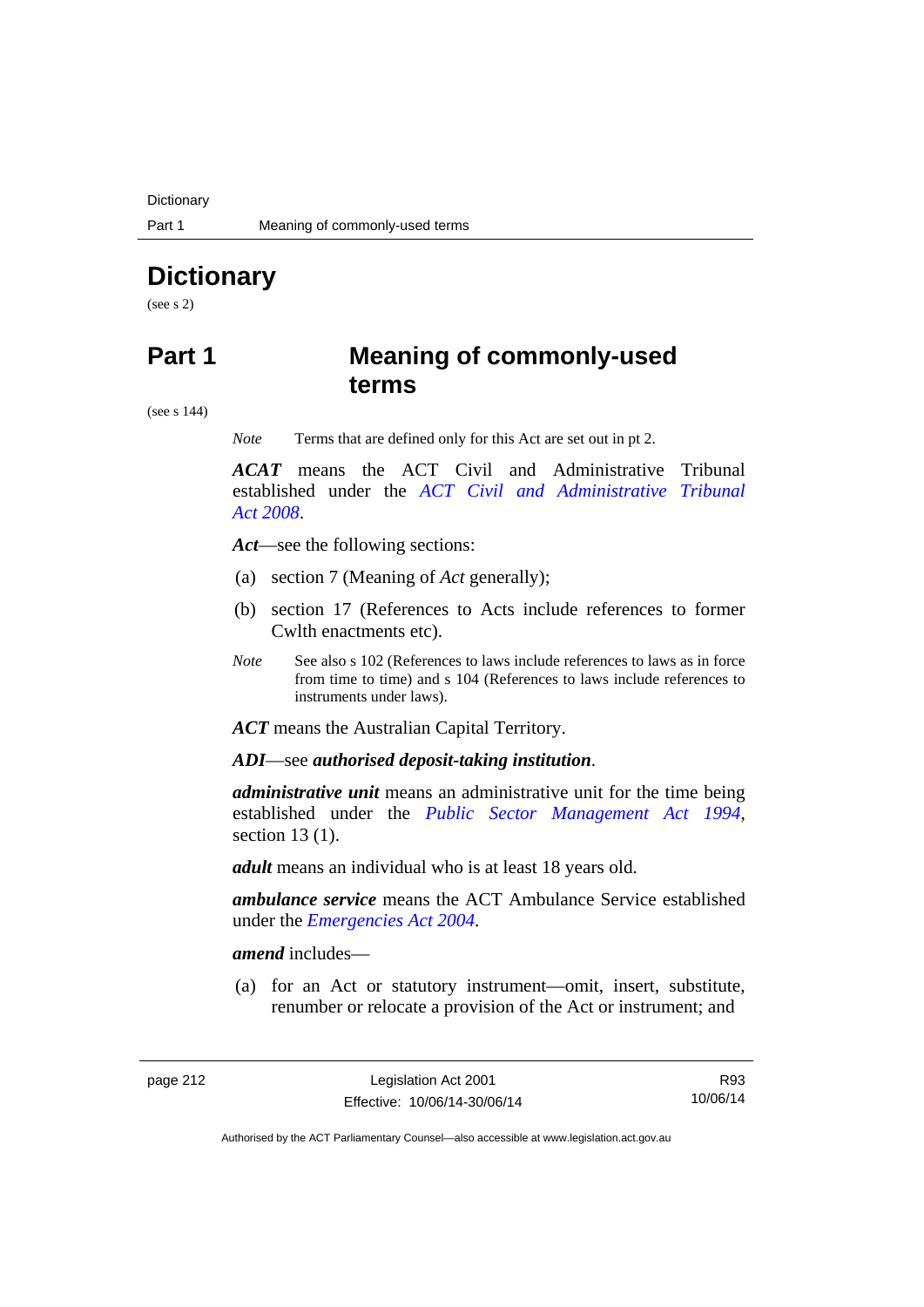- (b) for an Act or statutory instrument (or a provision of it)—amend by implication; and
- (c) for a provision of an Act or statutory instrument—omit the provision (or a part of it), substitute another provision for the provision (or a part of it), renumber the provision (or a part of it) or relocate the provision (or a part of it); and
- (d) for any other instrument, a provision of an instrument or a decision—change or alter.

*appoint* includes reappoint.

*AS*—see section 164 (1) (References to Australian Standards etc).

*AS/NZS*—see section 164 (2) (References to Australian Standards etc).

*asset* includes property of any kind.

*Attorney-General* means the Minister designated Attorney-General by the Chief Minister, and includes a Minister authorised by the Chief Minister to act on behalf of the Attorney-General.

*auditor-general* means the Auditor-General for the Territory under the *[Auditor-General Act 1996](http://www.legislation.act.gov.au/a/1996-23)*.

*Australia* means the Commonwealth of Australia and, when used in a geographical sense, does not include an external territory.

*Australian citizen* means a person who is an Australian citizen under the *[Australian Citizenship Act 2007](http://www.comlaw.gov.au/Series/C2007A00020)* (Cwlth).

*Australian Consumer Law (ACT)* means the provisions applying because of the *[Fair Trading \(Australian Consumer Law\) Act 1992](http://www.legislation.act.gov.au/a/1992-72)*, section 7 (Application of Australian Consumer Law).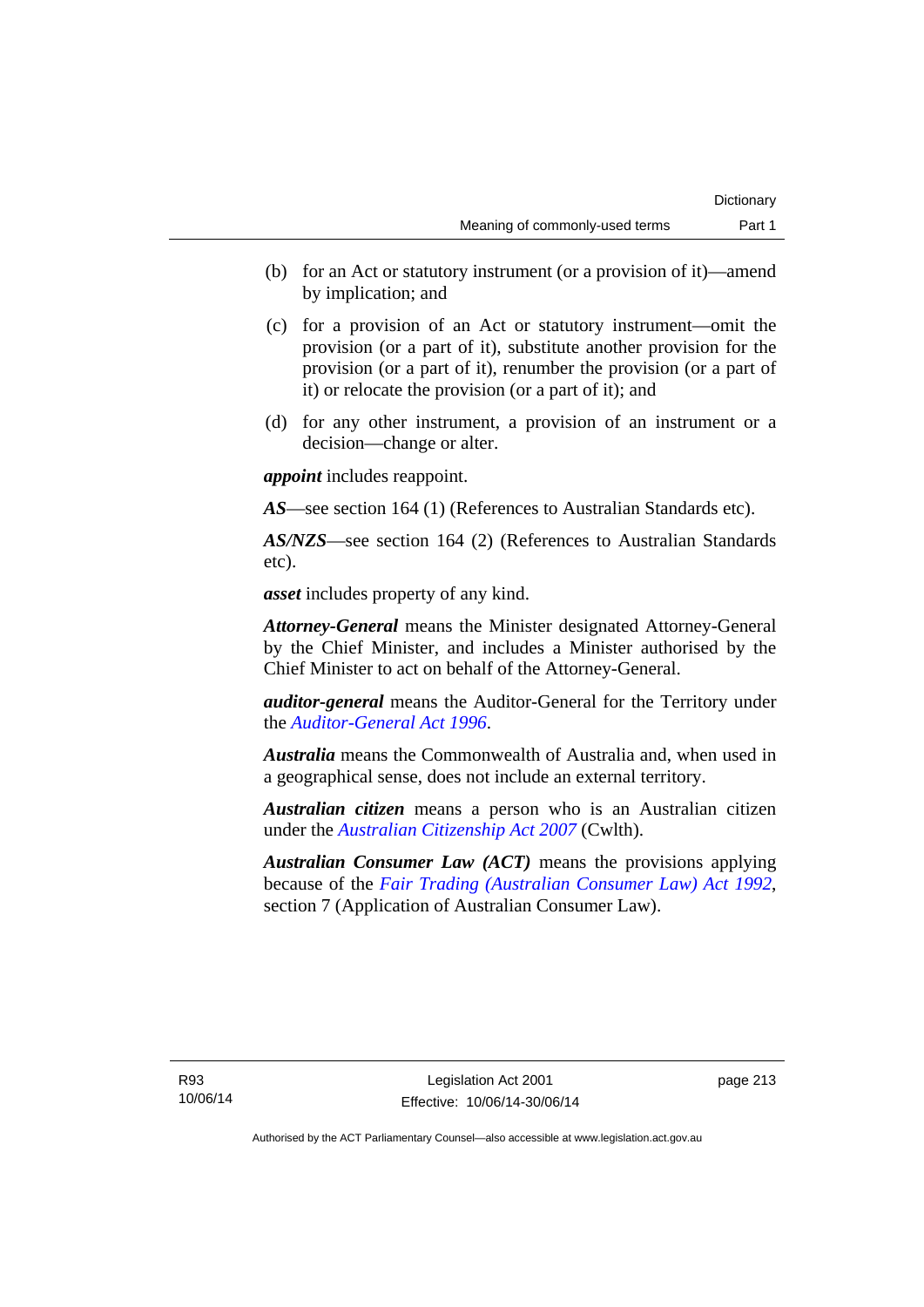*Australian driver licence* means an Australian driver licence under the *[Road Transport \(Driver Licensing\) Act 1999](http://www.legislation.act.gov.au/a/1999-78)*.

*Note Australian driver licence* is defined in that Act, dictionary to mean a driver licence of any kind issued under the law of the Commonwealth or a State or Territory. It includes a driver licence issued under ACT law (see also def *driver licence*).

*Australian/New Zealand Standard*—see section 164 (2) (References to Australian Standards etc).

*Australian Standard*—see section 164 (1) (References to Australian Standards etc).

*Australian statistician* means the Australian Statistician under the *[Australian Bureau of Statistics Act 1975](http://www.comlaw.gov.au/Series/C2004A00282)* (Cwlth).

*authorised deposit-taking institution* (or *ADI*) means an authorised deposit-taking institution under the *[Banking Act 1959](http://www.comlaw.gov.au/Series/C2004A07357)* (Cwlth).

**bank** means an authorised deposit-taking institution that is permitted under the *[Banking Act 1959](http://www.comlaw.gov.au/Series/C2004A07357)* (Cwlth) to assume or use—

- (a) the word 'bank', 'banker' or 'banking'; or
- (b) any other word (whether or not in English) similar in meaning to a word mentioned in paragraph (a).

*bank holiday* means a day that is a bank holiday in the ACT under the *[Holidays Act 1958](http://www.legislation.act.gov.au/a/1958-19)*, section 4.

*bankrupt or personally insolvent*—an individual is *bankrupt or personally insolvent* if the individual—

- (a) under the *[Bankruptcy Act 1966](http://www.comlaw.gov.au/Series/C2004A07422)* (Cwlth)—
	- (i) is bankrupt; or
	- (ii) is a party to a debt agreement as a debtor; or
	- (iii) is a party to a personal insolvency agreement as a debtor and the obligations created by the agreement remain undischarged; or

R93 10/06/14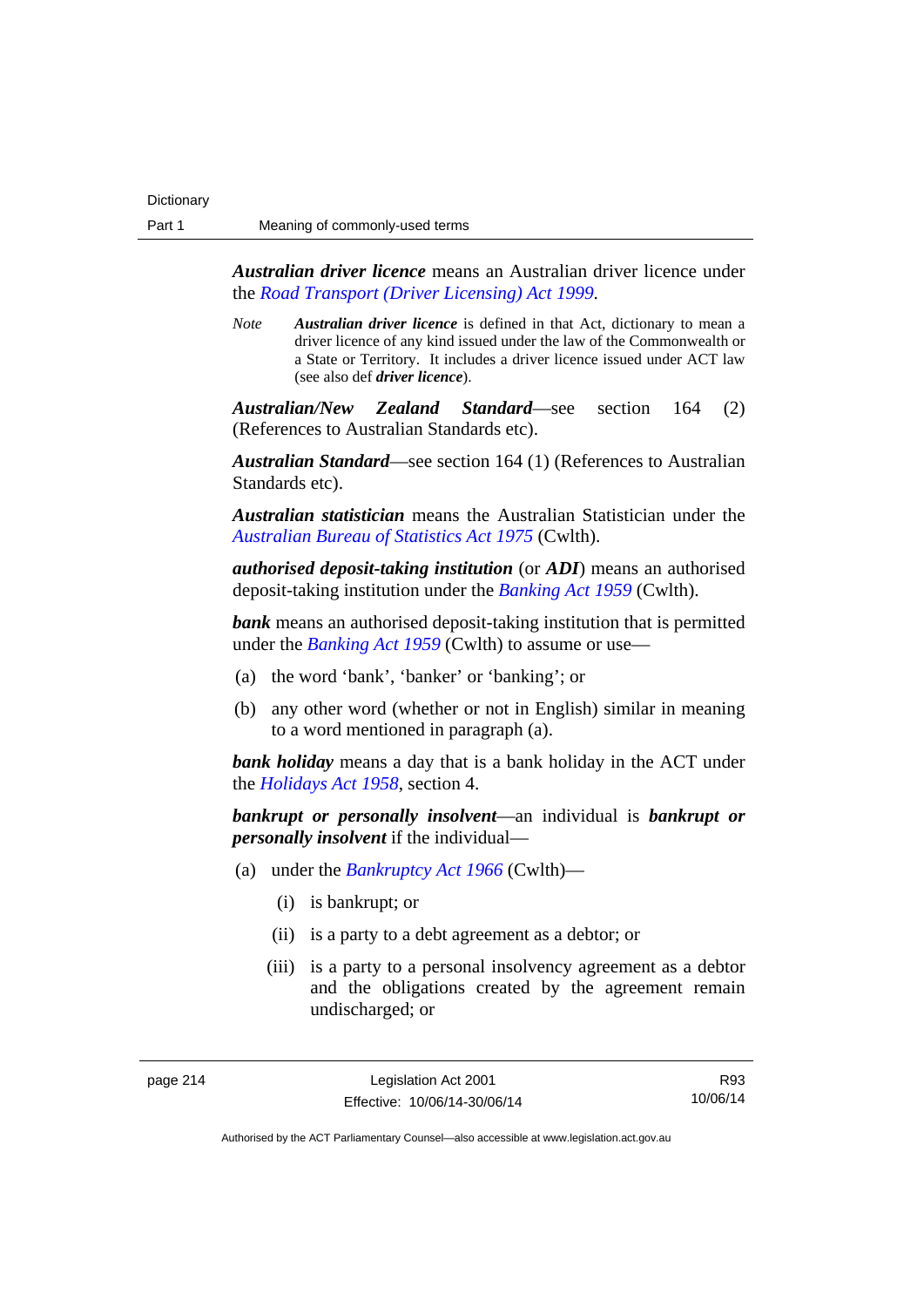- (iv) authorises a controlling trustee to control the individual's property, whether or not the individual has entered into a personal insolvency agreement as a debtor; or
- (b) has a status under a law of a foreign country substantially similar to an individual mentioned in paragraph (a); or
- (c) otherwise applies to take the benefit of any law for the relief of bankrupt or insolvent debtors.

*barrister* means a lawyer who practises as a barrister.

*body* includes any group of people joined together for a common purpose, whether or not incorporated.

### **Examples**

- 1 a company
- 2 a statutory corporation, whether or not it has members
- 3 an association, club or society
- 4 a partnership
- 5 a joint venture
- 6 a corporation sole
- *Note* An example is part of the Act, is not exhaustive and may extend, but does not limit, the meaning of the provision in which it appears (see s 126 and s 132).

*breach* includes contravene.

*building code* means the building code under the *[Building Act 2004](http://www.legislation.act.gov.au/a/2004-11)*, section 136.

*Note* The building code is the Building Code of Australia, as amended from time to time by the Australian Building Codes Board and the Australian Capital Territory Appendix to the Building Code of Australia.

*building society* means an authorised deposit-taking institution that is permitted under the *[Banking Act 1959](http://www.comlaw.gov.au/Series/C2004A07357)* (Cwlth) to assume or use—

- (a) the term 'building society'; or
- (b) any other term (whether or not in English) similar in meaning.

page 215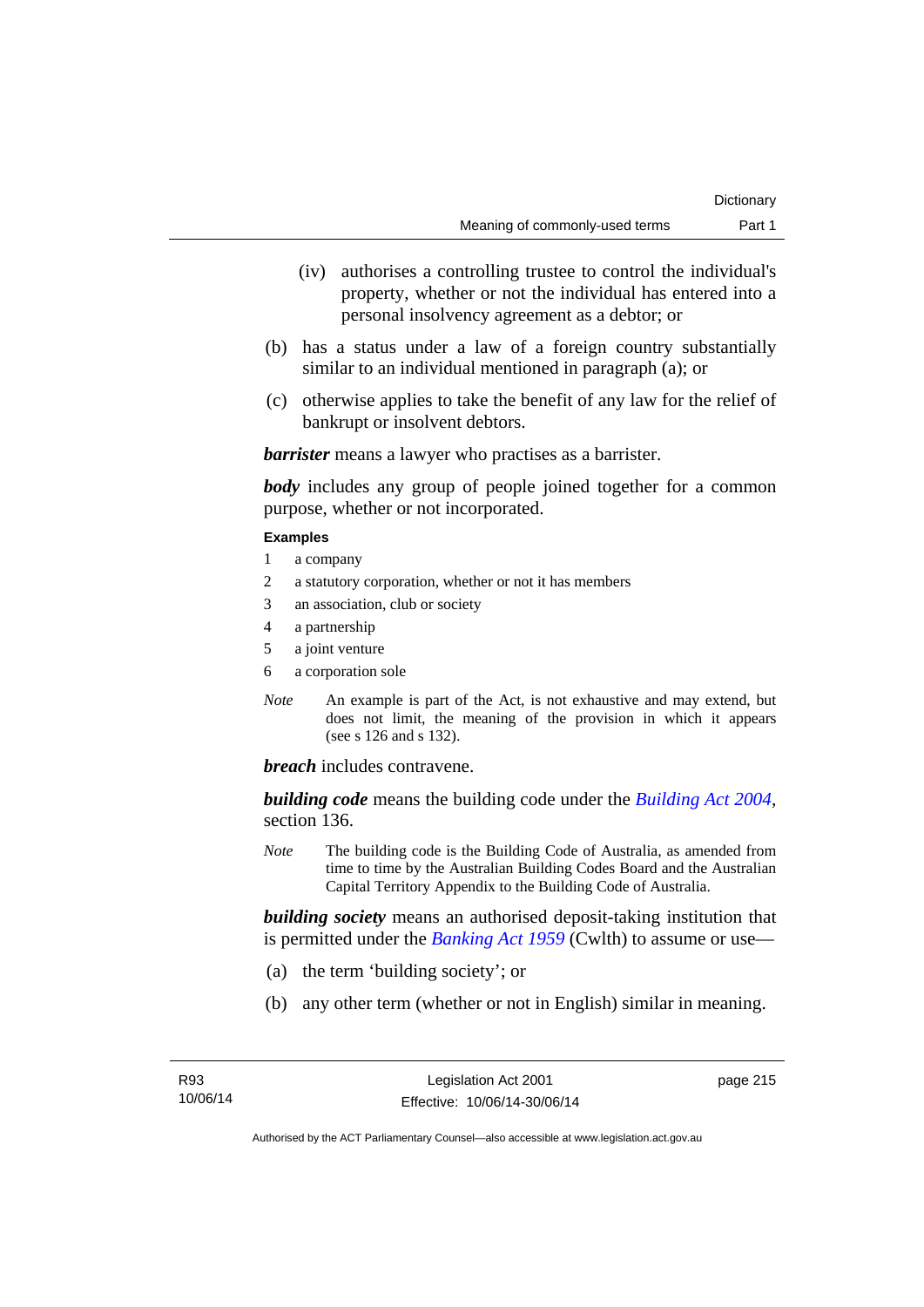*business day* means a day that is not—

- (a) a Saturday or Sunday; or
- (b) a public holiday or bank holiday in the ACT.

*by* regulation includes under a regulation.

*Note* See also def *under*, in relation to an Act or statutory instrument.

*by-law*, in relation to an Act, means a by-law made or in force under the Act.

*calendar month* means a period beginning at the start of any day of a named month and ending—

- (a) at the end of the day before the corresponding day of the next named month; or
- (b) if there is no such corresponding day—at the end of the last day of the next named month.

### **Examples**

- 1 The period beginning at the start of 5 July 2000 and ending at midnight on 4 August 2000 is a calendar month.
- 2 The period beginning at the start of 30 January 2001 and ending at midnight on 28 February 2001 is a calendar month. The calendar month ends on the last day of February because in that year February does not have a day corresponding to 29 January (because 2001 is not a leap year). If the period began at the start of 30 January 2004 (ie a leap year), the calendar month would end at midnight on 29 February 2004.
- *Note* An example is part of the Act, is not exhaustive and may extend, but does not limit, the meaning of the provision in which it appears (see s 126 and s 132).

*calendar year* means a period of 12 months beginning on 1 January.

*change* includes change by alteration, omission, substitution or addition.

*chief health officer* means the Chief Health Officer under the *[Public Health Act 1997](http://www.legislation.act.gov.au/a/1997-69)*.

*Chief Justice* means the Chief Justice of the Supreme Court.

R93 10/06/14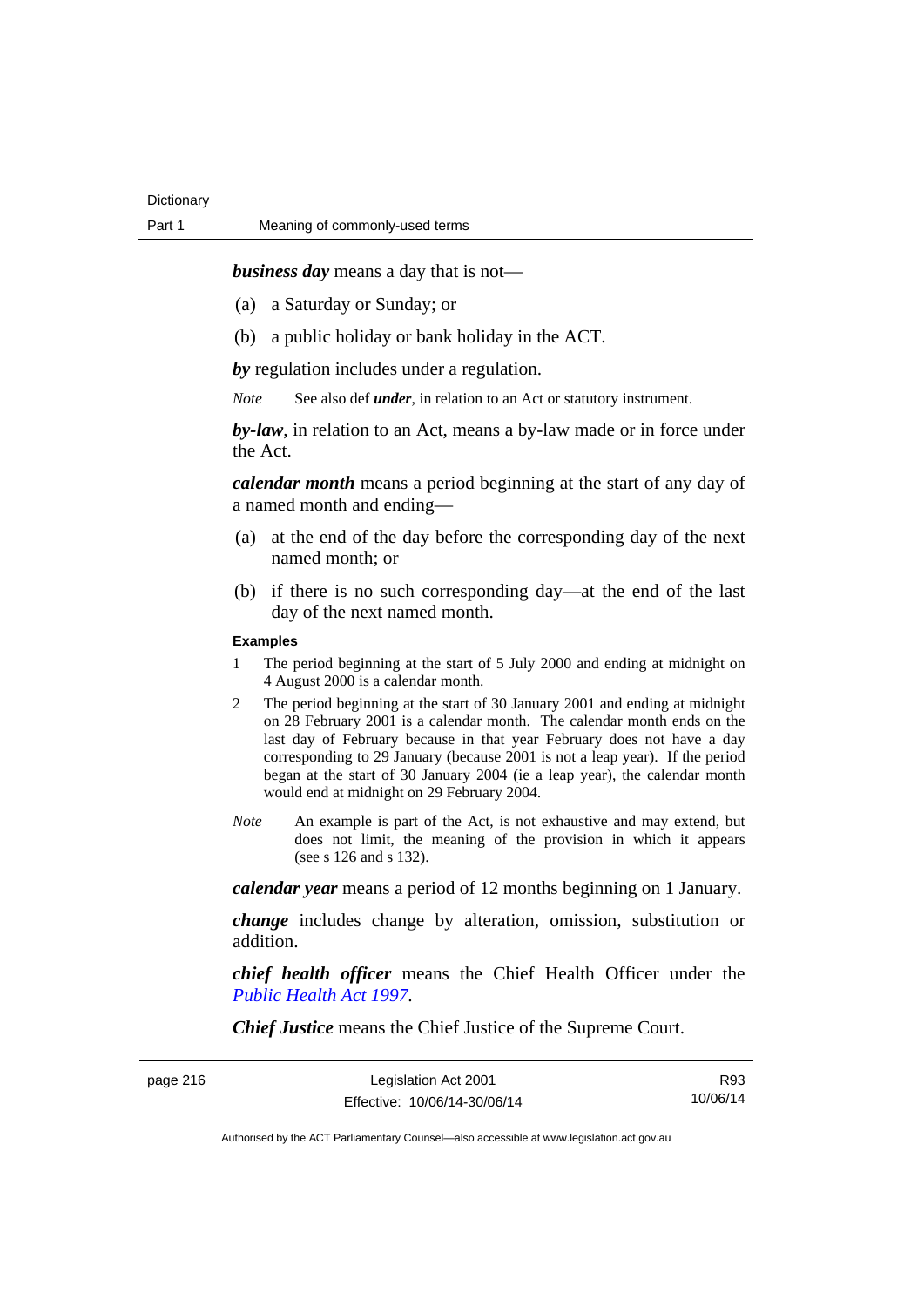*Chief Magistrate* means the Chief Magistrate of the Magistrates Court.

*Chief Minister* means the Chief Minister for the Territory.

*Note* The Chief Minister is elected under the [Self-Government Act](http://www.comlaw.gov.au/Series/C2004A03699), s 40.

*chief officer (ambulance service)* means the chief officer (ambulance service) under the *[Emergencies Act 2004](http://www.legislation.act.gov.au/a/2004-28)*.

*chief officer (fire and rescue)* means the chief officer (fire and rescue) under the *[Emergencies Act 2004](http://www.legislation.act.gov.au/a/2004-28)*.

*chief officer (rural fire service)* means the chief officer (rural fire service) under the *[Emergencies Act 2004](http://www.legislation.act.gov.au/a/2004-28)*.

*chief officer (SES)* means the chief officer (SES) under the *[Emergencies Act 2004](http://www.legislation.act.gov.au/a/2004-28)*.

*chief planning executive* means the Chief Planning Executive under the *[Planning and Development Act 2007](http://www.legislation.act.gov.au/a/2007-24)*.

*chief police officer* means the police officer responsible to the commissioner of police for the day-to-day administration and control of police services in the ACT.

*chief solicitor* means the chief solicitor under the *[Law Officers](http://www.legislation.act.gov.au/a/2011-30)  [Act 2011](http://www.legislation.act.gov.au/a/2011-30)*.

*child*, if age rather than descendancy is relevant, means an individual who is under 18 years old.

*children and young people commissioner* means the Children and Young People Commissioner under the *[Human Rights Commission](http://www.legislation.act.gov.au/a/2005-40)  [Act 2005](http://www.legislation.act.gov.au/a/2005-40)*.

*Childrens Court* means the Childrens Court under the *[Magistrates](http://www.legislation.act.gov.au/a/1930-21)  [Court Act 1930](http://www.legislation.act.gov.au/a/1930-21)*, section 287.

*city area* means the area that was *the City Area* under the *[City Area](http://www.legislation.act.gov.au/a/1936-31)  [Leases Act 1936](http://www.legislation.act.gov.au/a/1936-31)* (repealed).

*Note* See s 103 for the meaning of references to repealed laws.

page 217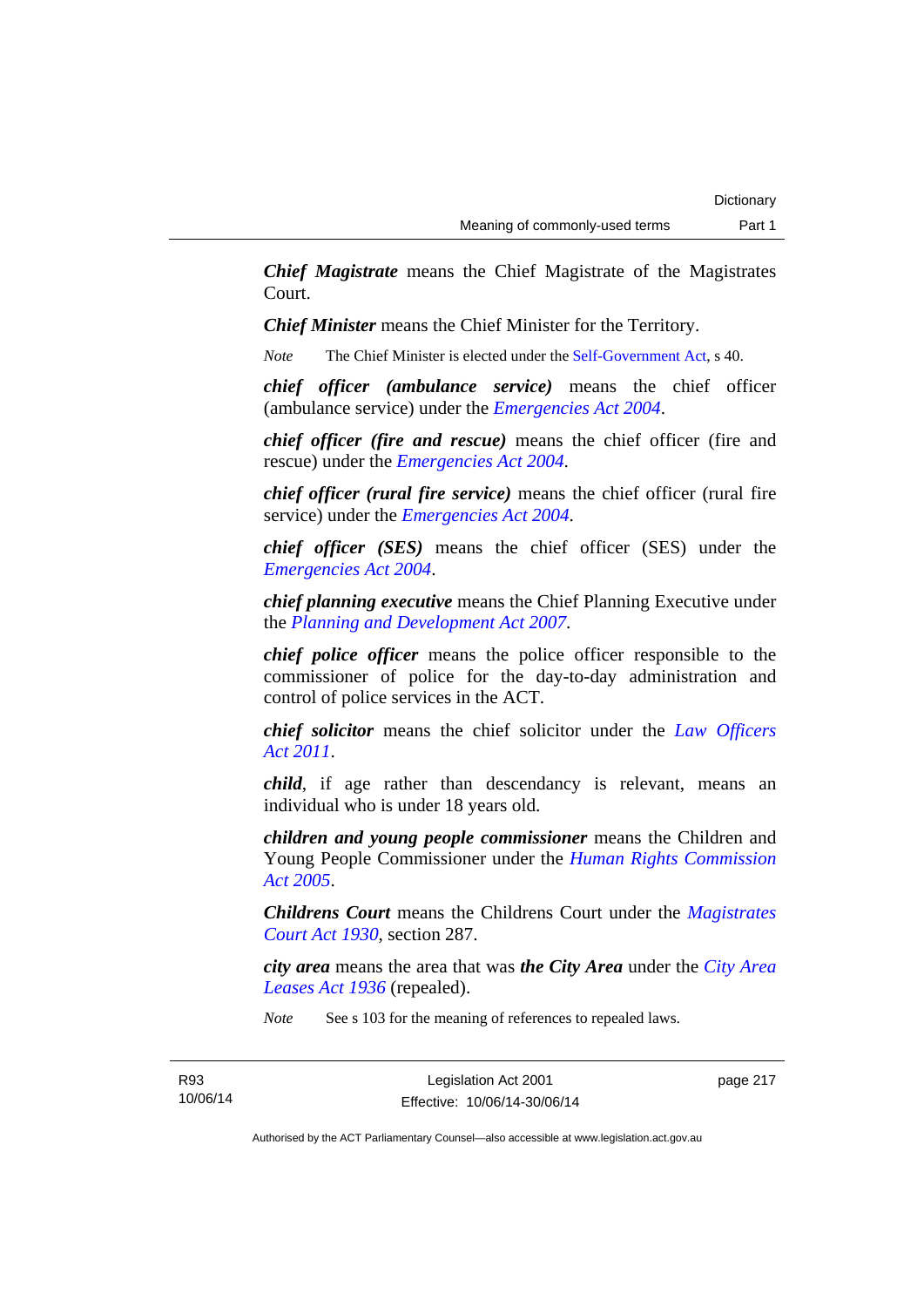*civil partner*—a person who is in a civil partnership with someone else is the *civil partner* of the other person.

*civil partnership* means a civil partnership under the *[Domestic](http://www.legislation.act.gov.au/a/1994-28)  [Relationships Act 1994](http://www.legislation.act.gov.au/a/1994-28)*.

*civil union* means a civil union under the *[Civil Unions Act 2012](http://www.legislation.act.gov.au/a/2012-40)*.

*civil union partner*—a person who is in a civil union with someone else is the *civil union partner* of the other person.

*clerk*, in relation to the Legislative Assembly, means the Clerk of the Legislative Assembly.

*Note* The clerk is appointed under the *[Legislative Assembly \(Office of the](http://www.legislation.act.gov.au/a/2012-26)  [Legislative Assembly\) Act 2012](http://www.legislation.act.gov.au/a/2012-26)*.

*commencement*, of an Act or statutory instrument—see section 80.

*commencement notice*—see section 11.

*commissioner for fair trading* means the Commissioner for Fair Trading of the Australian Capital Territory under the *[Fair Trading](http://www.legislation.act.gov.au/a/1992-72)  [\(Australian Consumer Law\) Act 1992](http://www.legislation.act.gov.au/a/1992-72)*.

*commissioner for public administration* means the Commissioner for Public Administration under the *[Public Sector Management](http://www.legislation.act.gov.au/a/1994-37)  [Act 1994](http://www.legislation.act.gov.au/a/1994-37)*.

*commissioner for revenue* means the Commissioner for Australian Capital Territory Revenue under the *[Taxation Administration](http://www.legislation.act.gov.au/a/1999-4)  [Act 1999](http://www.legislation.act.gov.au/a/1999-4)*.

*commissioner for sustainability and the environment* means the Commissioner for Sustainability and the Environment under the *[Commissioner for Sustainability and the Environment Act 1993](http://www.legislation.act.gov.au/a/1993-37)*.

*commissioner of police* means the Commissioner of Police of the Australian Federal Police.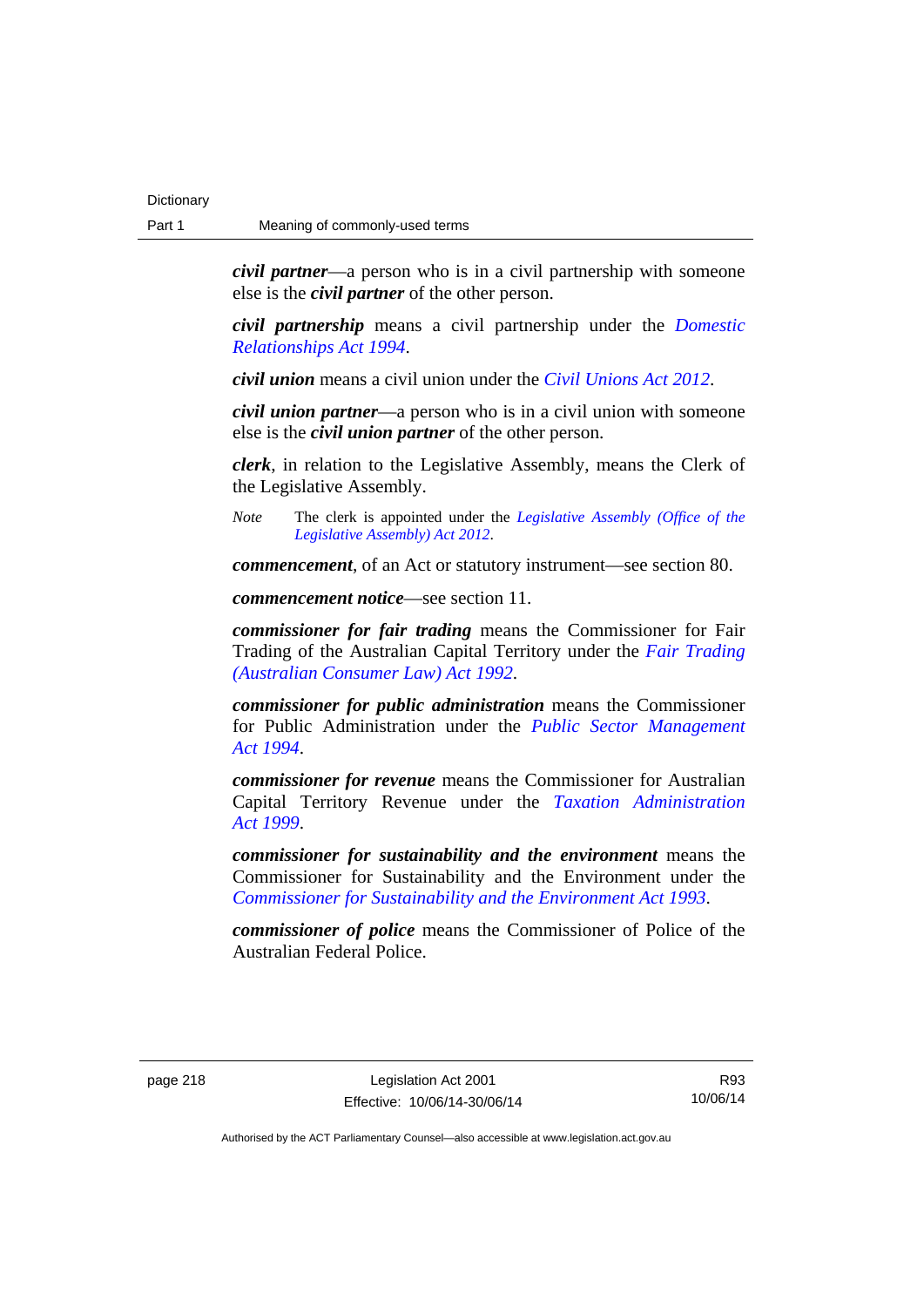*commit*, a person for trial, means—

- (a) to order that the person be remanded in custody until tried by the Supreme Court; or
- (b) to grant bail to the person to appear and be tried by the Supreme Court.

*Commonwealth* means the Commonwealth of Australia and, when used in a geographical sense, does not include an external territory.

*Commonwealth country* means a country that forms part of the Commonwealth of Nations, and includes a territory for the international relations of which a Commonwealth country is responsible.

*Commonwealth DPP* means the Director of Public Prosecutions under the *[Director of Public Prosecutions Act 1983](http://www.comlaw.gov.au/Series/C2004A02830)* (Cwlth).

*Commonwealth gazette* means the Commonwealth of Australia Gazette or the Australian Government Gazette.

*Note* The *Australian Government Gazette* was published from 1 July 1973 to 30 June 1976.

*confer*, in relation to a function, includes impose.

*conservator of flora and fauna* means the Conservator of Flora and Fauna under the *[Nature Conservation Act 1980](http://www.legislation.act.gov.au/a/1980-20)*.

*construction occupations registrar* means the Australian Capital Territory Construction Occupations Registrar under the *[Construction Occupations \(Licensing\) Act 2004](http://www.legislation.act.gov.au/a/2004-12)*.

*contravene* includes fail to comply with.

*converted ordinance* means an enactment that was an ordinance immediately before self-government day.

*coroner* means a coroner under the *[Coroners Act 1997](http://www.legislation.act.gov.au/a/1997-57)*.

*Coroner's Court* means the Coroner's Court under the *[Coroners](http://www.legislation.act.gov.au/a/1997-57)  [Act 1997](http://www.legislation.act.gov.au/a/1997-57)*.

page 219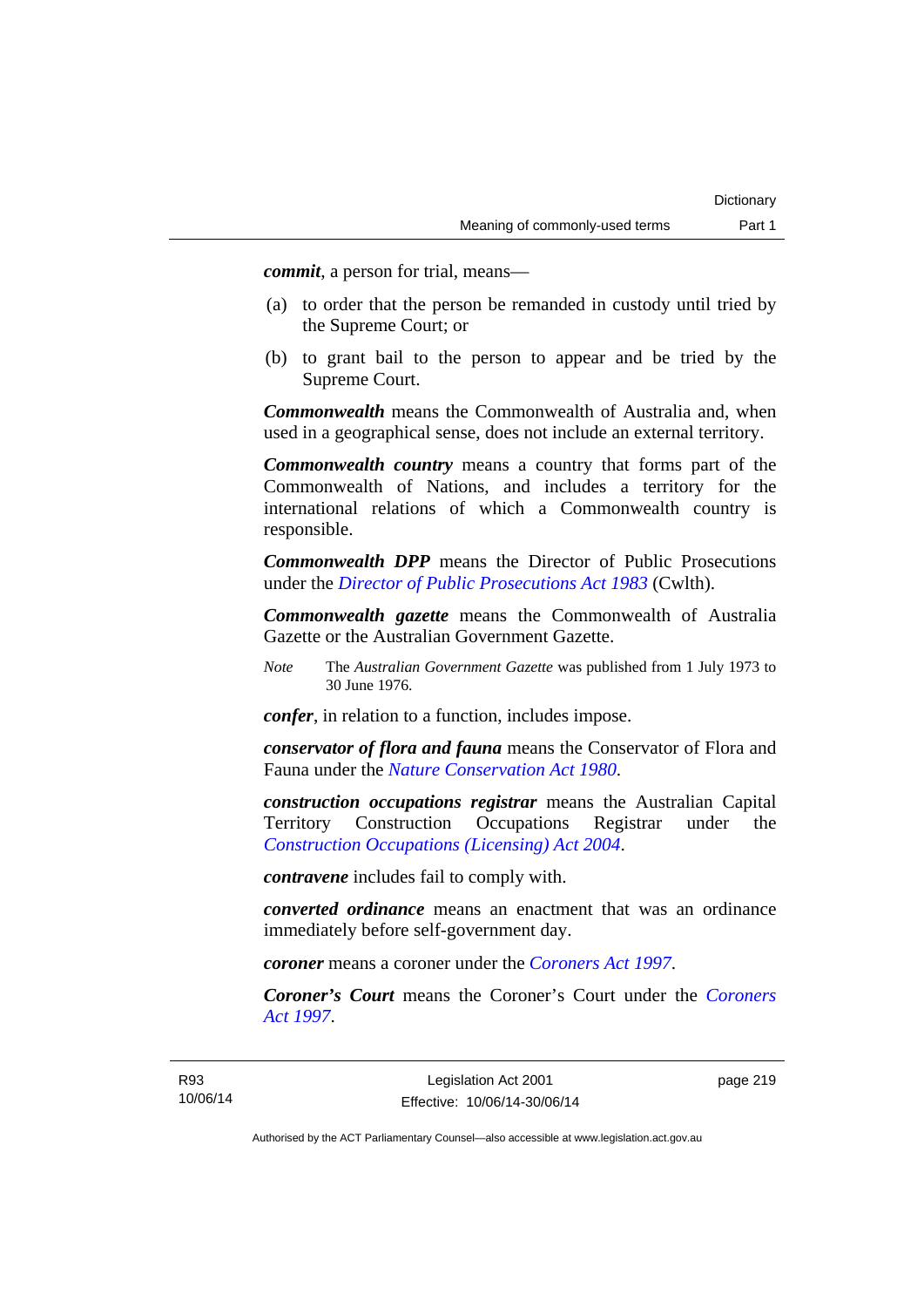*corporation* includes a body politic or corporate.

*Corporations Act* means the *[Corporations Act 2001](http://www.comlaw.gov.au/Series/C2004A00818)* (Cwlth).

*correctional centre* means a correctional centre under the *[Corrections Management Act 2007](http://www.legislation.act.gov.au/a/2007-15)*.

*corrections officer* means a corrections officer under the *[Corrections Management Act 2007](http://www.legislation.act.gov.au/a/2007-15)*.

*Court of Appeal* means the Court of Appeal constituted under the *[Supreme Court Act 1933](http://www.legislation.act.gov.au/a/1933-34)*.

*court of summary jurisdiction* means the Magistrates Court.

*credit union* means an authorised deposit-taking institution that is permitted under the *[Banking Act 1959](http://www.comlaw.gov.au/Series/C2004A07357)* (Cwlth) to assume or use—

- (a) the term 'credit union'; or
- (b) any other term (whether or not in English) similar in meaning.

*Criminal Code* means the *[Criminal Code 2002](http://www.legislation.act.gov.au/a/2002-51)*.

*CrimTrac* means the CrimTrac agency established under the *[Public](http://www.comlaw.gov.au/Series/C2004A00538)  [Service Act 1999](http://www.comlaw.gov.au/Series/C2004A00538)* (Cwlth), section 65 (Establishment etc. of Executive Agencies).

*daily newspaper* means a daily newspaper circulating generally in the ACT.

*daylight* means the period in a day from sunrise to sunset.

*definition*—see section 130.

### *dental prosthetist*—

- (a) means a person registered under the *[Health Practitioner](http://www.legislation.act.gov.au/a/db_39269/default.asp)  [Regulation National Law \(ACT\)](http://www.legislation.act.gov.au/a/db_39269/default.asp)* to practise the health profession of dental prosthetist (other than as a student); and
- (b) for an activity, includes a person mentioned in paragraph (a) holding limited or provisional registration, to the extent that the

R93 10/06/14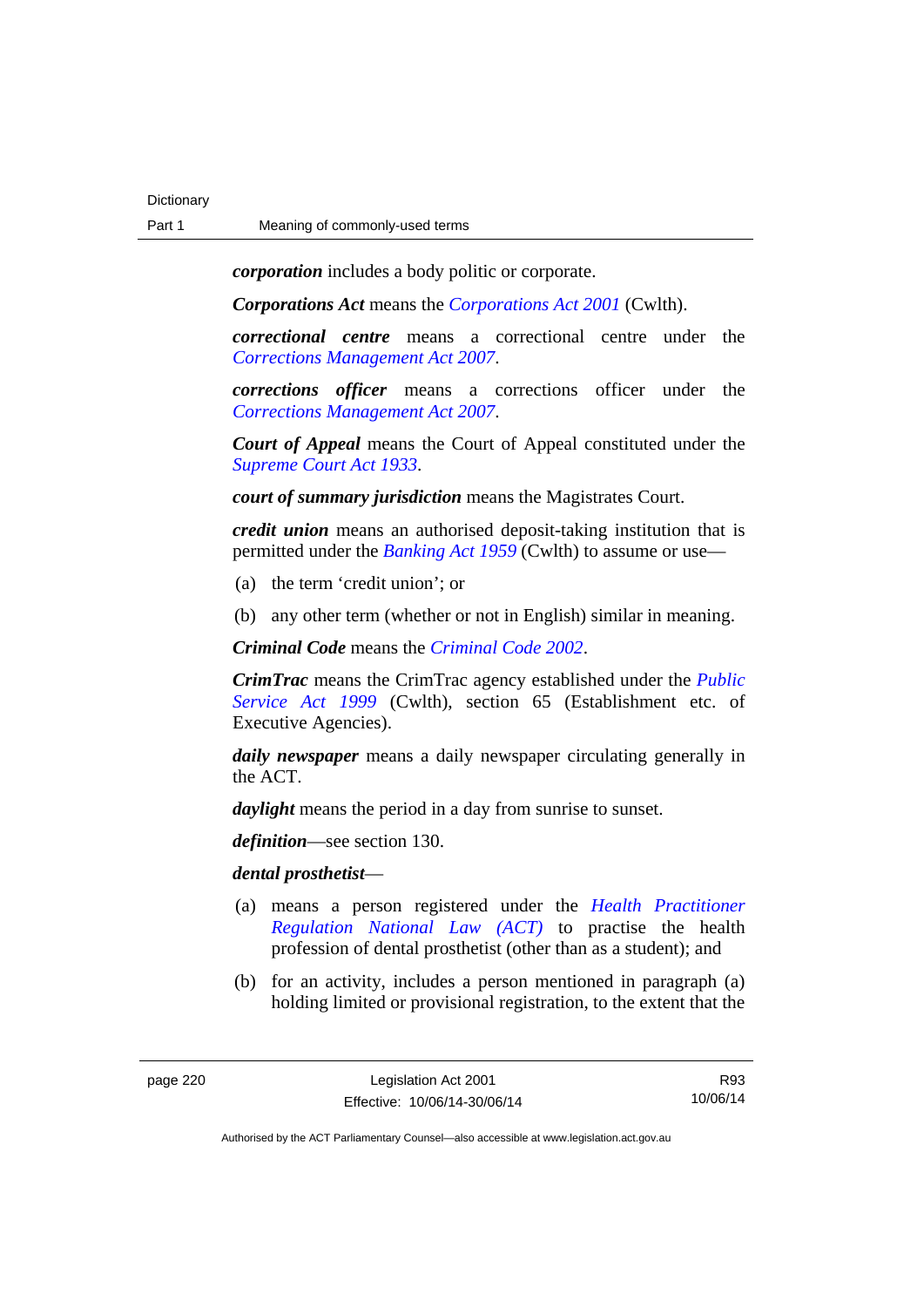person is allowed to do the activity under the person's registration.

## *dentist*—

- (a) means a person registered under the *[Health Practitioner](http://www.legislation.act.gov.au/a/db_39269/default.asp)  [Regulation National Law \(ACT\)](http://www.legislation.act.gov.au/a/db_39269/default.asp)* to practise the health profession of dentist (other than as a student); and
- (b) for an activity, includes a person mentioned in paragraph (a) holding limited or provisional registration, to the extent that the person is allowed to do the activity under the person's registration.

*Deputy Speaker* means the Deputy Presiding Officer of the Legislative Assembly.

*Note* The Deputy Presiding Officer is elected under the [Self-Government](http://www.comlaw.gov.au/Series/C2004A03699)  [Act](http://www.comlaw.gov.au/Series/C2004A03699), s 21 (2).

*designation*, of a position under the *[Public Sector Management](http://www.legislation.act.gov.au/a/1994-37)  [Act 1994](http://www.legislation.act.gov.au/a/1994-37)*, includes a designation given under that Act.

*detention place*—see the *[Children and Young People Act 2008](http://www.legislation.act.gov.au/a/2008-19)*, section 142.

*director-general*—see section 163.

*director of public prosecutions* (or *DPP*) means the Director of Public Prosecutions under the *[Director of Public Prosecutions](http://www.legislation.act.gov.au/a/1990-22)  [Act 1990](http://www.legislation.act.gov.au/a/1990-22)*.

*disability and community services commissioner* means the Disability and Community Services Commissioner under the *[Human Rights Commission Act 2005](http://www.legislation.act.gov.au/a/2005-40)*.

*disallowable instrument*—see section 9.

*discrimination commissioner* means the Discrimination Commissioner under the *[Human Rights Commission Act 2005](http://www.legislation.act.gov.au/a/2005-40)*.

*doctor*—

page 221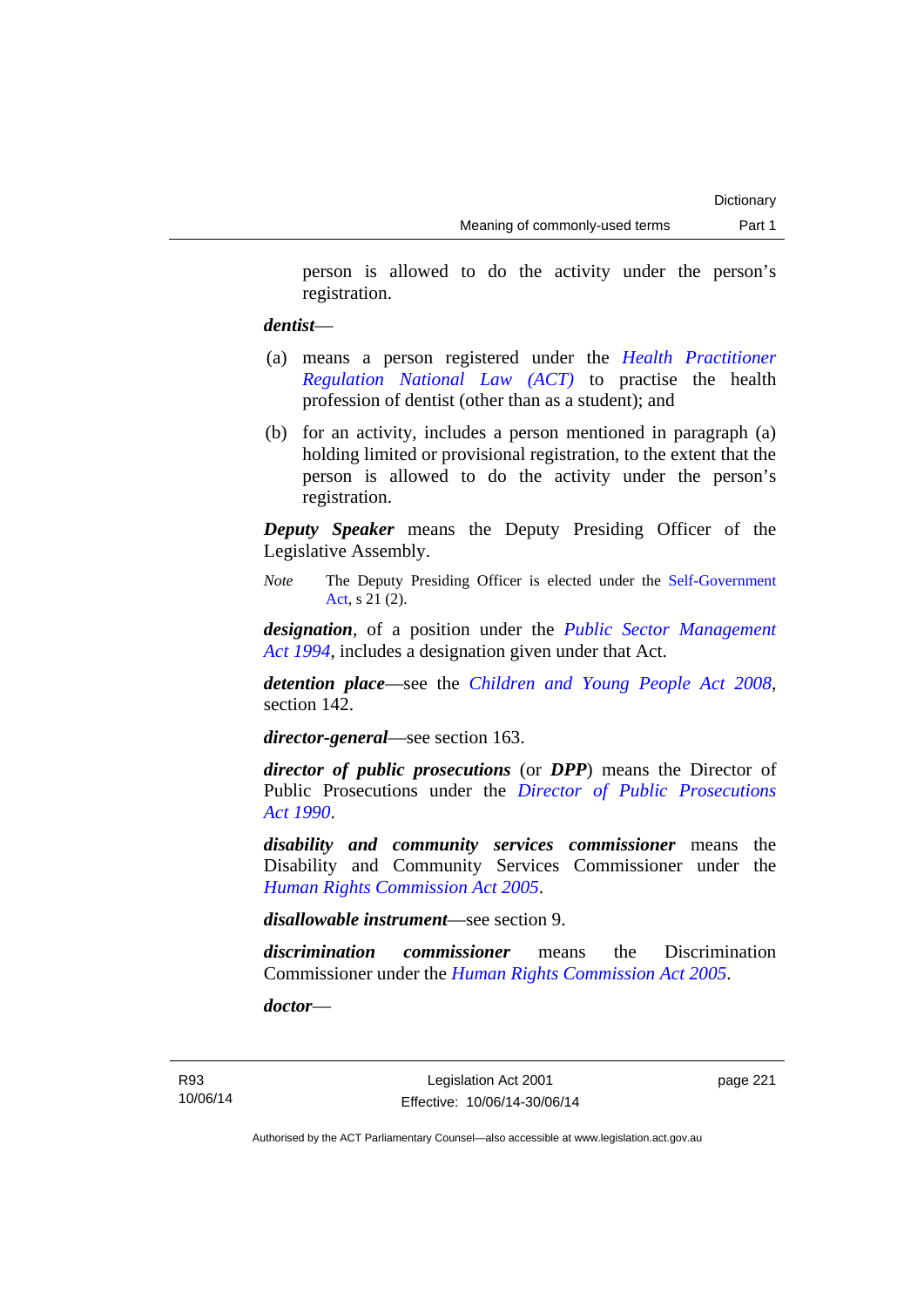| Part 1   |                                                                                                      | Meaning of commonly-used terms                                                                                                                                                                                       |                                                                                                                                                                     |  |
|----------|------------------------------------------------------------------------------------------------------|----------------------------------------------------------------------------------------------------------------------------------------------------------------------------------------------------------------------|---------------------------------------------------------------------------------------------------------------------------------------------------------------------|--|
|          |                                                                                                      | means a person registered under the <i>Health Practitioner</i><br>(a)<br>Regulation National Law (ACT) to practise in the medical<br>profession (other than as a student); and                                       |                                                                                                                                                                     |  |
|          |                                                                                                      | (b) for an activity, includes a person mentioned in paragraph (a)<br>holding limited or provisional registration, to the extent that the<br>person is allowed to do the activity under the person's<br>registration. |                                                                                                                                                                     |  |
|          |                                                                                                      | <i>document</i> means any record of information, and includes—                                                                                                                                                       |                                                                                                                                                                     |  |
|          | (a)                                                                                                  | anything on which there is writing; or                                                                                                                                                                               |                                                                                                                                                                     |  |
|          | (b)                                                                                                  | anything on which there are figures, marks, numbers,<br>perforations, symbols or anything else having a meaning for<br>people qualified to interpret them; or                                                        |                                                                                                                                                                     |  |
|          | (c)                                                                                                  | anything from which images, sounds, messages or writings can<br>be produced or reproduced, whether with or without the aid of<br>anything else; or                                                                   |                                                                                                                                                                     |  |
|          |                                                                                                      | (d) a drawing, map, photograph or plan.                                                                                                                                                                              |                                                                                                                                                                     |  |
|          | <i>domestic partner</i> —see section 169 (1).<br><i>domestic partnership</i> —see section $169(2)$ . |                                                                                                                                                                                                                      |                                                                                                                                                                     |  |
|          |                                                                                                      |                                                                                                                                                                                                                      |                                                                                                                                                                     |  |
|          |                                                                                                      | <i>driver licence</i> means a driver licence under the <i>Road Transport</i><br>(Driver Licensing) Act 1999.                                                                                                         |                                                                                                                                                                     |  |
|          |                                                                                                      | <b>Note</b>                                                                                                                                                                                                          | <b>Driver licence</b> is defined in that Act, dictionary to mean a driver licence<br>of any kind issued under that Act (see also def Australian driver<br>licence). |  |
|          |                                                                                                      | <i>electoral commission</i> means the Australian Capital Territory<br>Electoral Commission established under the <i>Electoral Act 1992</i> .                                                                         |                                                                                                                                                                     |  |
|          |                                                                                                      | electoral commissioner means the Electoral Commissioner under<br>the <i>Electoral Act 1992</i> .                                                                                                                     |                                                                                                                                                                     |  |
| page 222 |                                                                                                      | Legislation Act 2001<br>R93<br>10/06/14<br>Effective: 10/06/14-30/06/14                                                                                                                                              |                                                                                                                                                                     |  |

Dictionary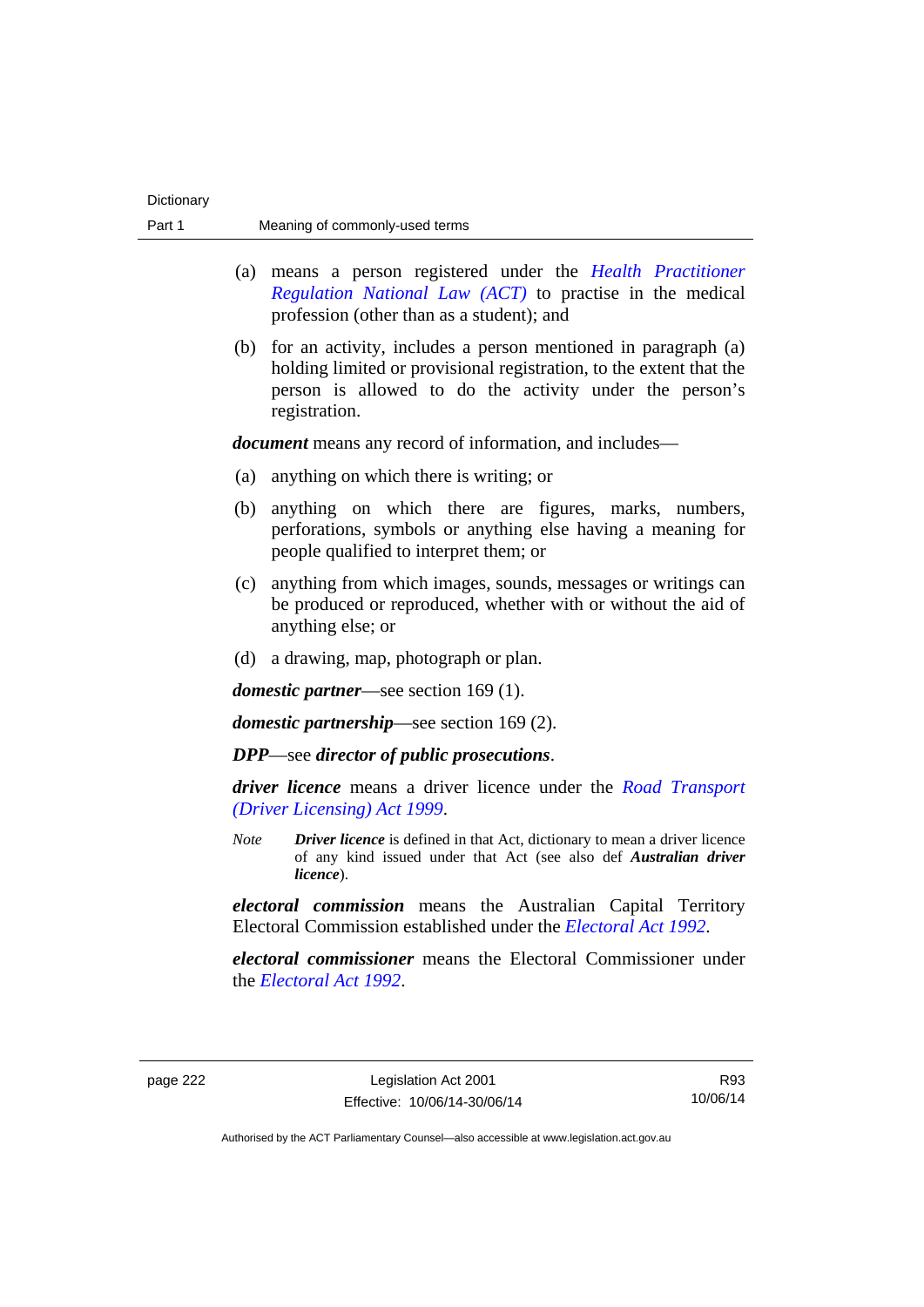*emergency service* means the ambulance service, fire and rescue, the rural fire service or the SES.

*emergency services commissioner* means the ACT Emergency Services Commissioner under the *[Emergencies Act 2004](http://www.legislation.act.gov.au/a/2004-28)*.

*enactment*, of an Act—see section 29 (References to *enactment* or *passing* of Acts).

*enrolled nurse*—

- (a) means a person registered under the *[Health Practitioner](http://www.legislation.act.gov.au/a/db_39269/default.asp)  [Regulation National Law \(ACT\)](http://www.legislation.act.gov.au/a/db_39269/default.asp)*—
	- (i) to practise in the nursing and midwifery profession (other than as a student); and
	- (ii) in the enrolled nurses (division 2) division; and
- (b) for an activity, includes a person mentioned in paragraph (a) holding limited or provisional registration, to the extent that the person is allowed to do the activity under the person's registration.

*entity* includes an unincorporated body and a person (including a person occupying a position).

*environment protection authority* means the Environment Protection Authority established under the *[Environment Protection](http://www.legislation.act.gov.au/a/1997-92)  [Act 1997](http://www.legislation.act.gov.au/a/1997-92)*.

*establish* includes constitute and continue in existence.

*estate* includes any charge, claim, demand, easement, encumbrance, lien, right and title, whether at law or in equity.

*Executive* means the Australian Capital Territory Executive.

*Note* The Executive is established by the [Self-Government Act](http://www.comlaw.gov.au/Series/C2004A03699), s 36.

*exercise* a function includes perform the function.

*expire* includes lapse or otherwise cease to have effect.

R93 10/06/14 page 223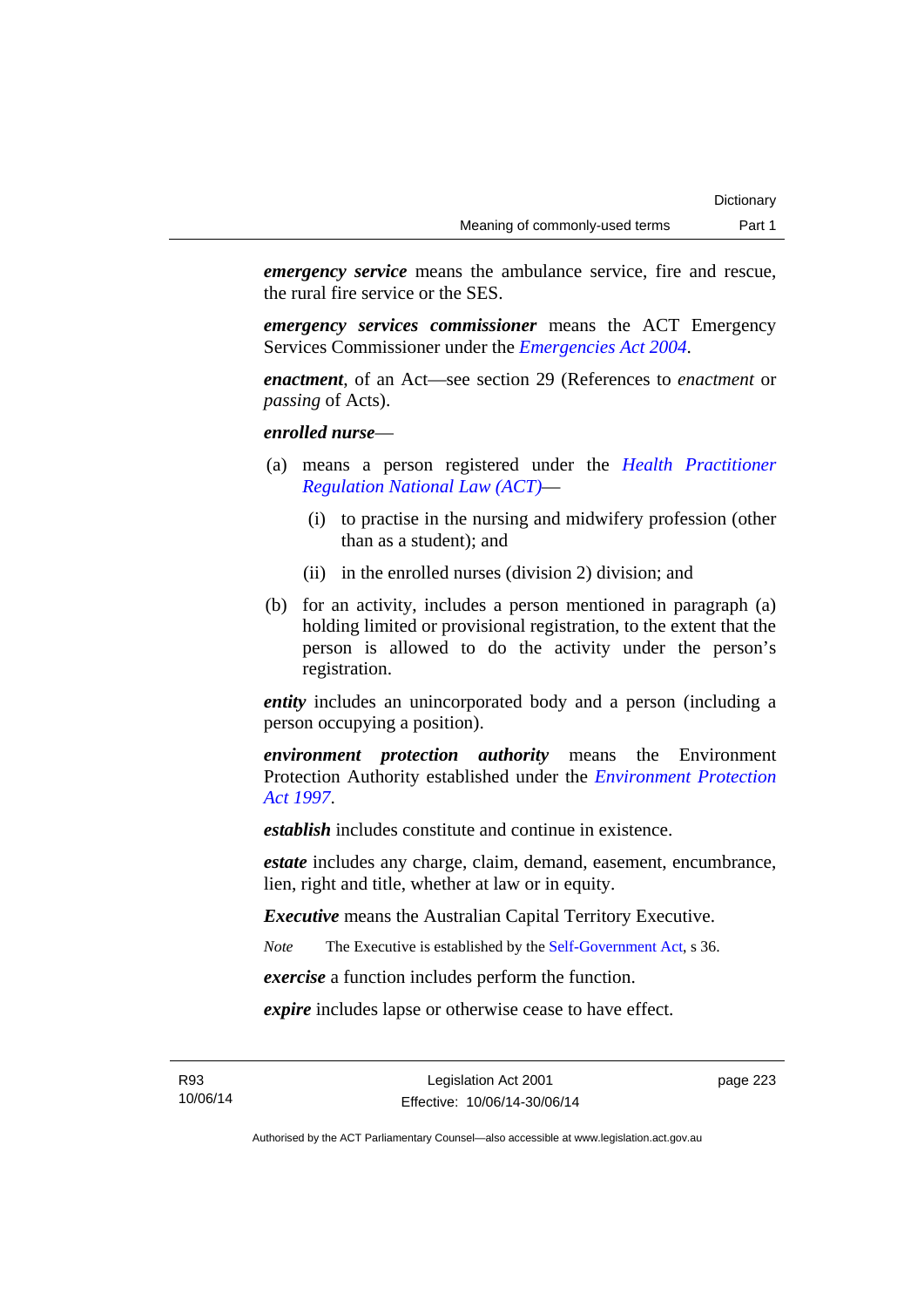*external territory* means a Commonwealth territory, other than an internal territory.

*fail* includes refuse.

*Federal Court* means the Federal Court of Australia.

*file* includes lodge.

*financial year* means a period of 12 months beginning on 1 July.

*fire and rescue* means ACT Fire and Rescue established under the *[Emergencies Act 2004](http://www.legislation.act.gov.au/a/2004-28)*.

*for*, in relation to an Act or statutory instrument, includes for the purposes of the Act or statutory instrument.

*Note* Under s 7 (3) and s 13 (3) a reference to an Act or statutory instrument includes a reference to a provision of an Act or statutory instrument.

*foreign country* means a country (whether or not an independent sovereign country) outside Australia and the external territories, and includes a state, province or other part of such a country.

*former NSW Act* means an Act corresponding to a NSW Act mentioned in schedule 1.

- *Note 1* The *[Crimes Act 1900](http://www.legislation.act.gov.au/a/1900-40)* is taken to have been enacted by the Legislative Assembly because of the *[Crimes Legislation \(Status and Citation\)](http://www.legislation.act.gov.au/a/1992-6)  [Act 1992](http://www.legislation.act.gov.au/a/1992-6)*. The 1992 Act was repealed by the *[Law Reform](http://www.legislation.act.gov.au/a/1999-66)  [\(Miscellaneous Provisions\) Act 1999](http://www.legislation.act.gov.au/a/1999-66)*, but its previous operation was saved (see s  $5(2)$ ).
- *Note 2* The other former NSW Acts are taken to have been enacted by the Legislative Assembly because of the *[Interpretation Act 1967](http://www.legislation.act.gov.au/a/1967-48)*, s 65. Section 65 has expired, but its previous operation was saved (see s 65 (3)).

*former UK Act* means an Act corresponding to a UK Act mentioned in schedule 1.

*Note* Former UK Acts are also taken to have been enacted by the Legislative Assembly because of the *[Interpretation Act 1967](http://www.legislation.act.gov.au/a/1967-48)*, s 65. Section 65 has expired, but its previous operation was saved (see s 65 (3)).

page 224 Legislation Act 2001 Effective: 10/06/14-30/06/14

R93 10/06/14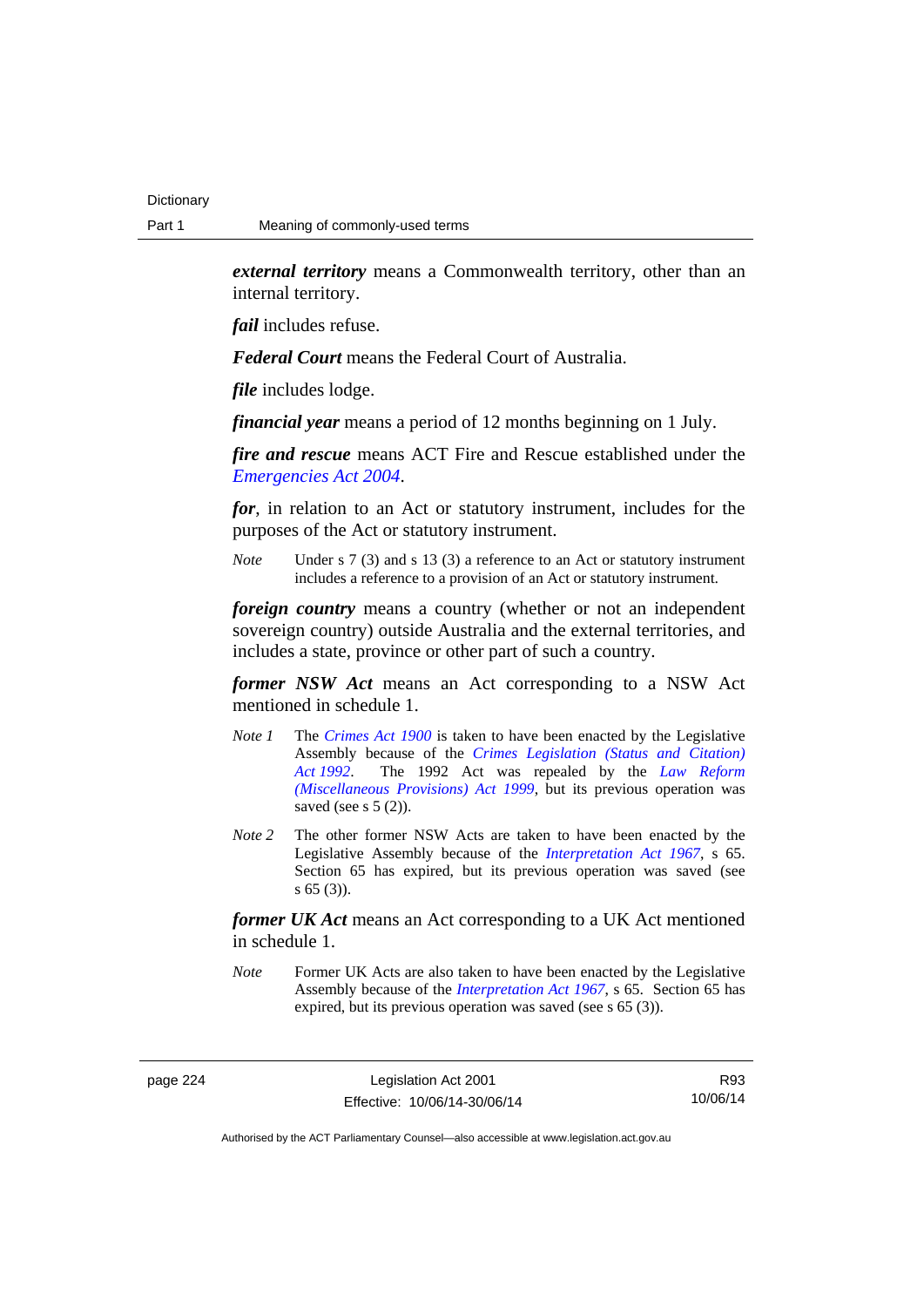*found guilty*, of an offence, includes—

- (a) having an order made for the offence under the *[Crimes](http://www.legislation.act.gov.au/a/2005-58)  [\(Sentencing\) Act 2005](http://www.legislation.act.gov.au/a/2005-58)*, section 17 (Non-conviction orders general); and
- (b) having the offence taken into account under the *[Crimes](http://www.legislation.act.gov.au/a/2005-58)  [\(Sentencing\) Act 2005](http://www.legislation.act.gov.au/a/2005-58)*, section 57 (Outstanding additional offences taken into account in sentencing).

*function* includes authority, duty and power.

*gambling and racing commission* means the Gambling and Racing Commission established under the *[Gambling and Racing Control](http://www.legislation.act.gov.au/a/1999-46)  [Act 1999](http://www.legislation.act.gov.au/a/1999-46)*.

*gazette* means—

- (a) the Australian Capital Territory Gazette; or
- (b) for a notice or other information that must or may be notified or published in the gazette under the *[Public Sector](http://www.legislation.act.gov.au/a/1994-37)  [Management Act 1994](http://www.legislation.act.gov.au/a/1994-37)*—an internet site approved by the commissioner for public administration.

*give*, in relation to a function, includes impose.

*government printer* includes anyone printing for or by the authority of the Executive.

*government solicitor* means the Government Solicitor for the Territory under the *[Law Officers Act 2011](http://www.legislation.act.gov.au/a/2011-30)*.

*Governor* means—

- (a) for a State (other than the Northern Territory)—the Governor of the State, and includes a person administering the Government of the State; or
- (b) for the Northern Territory—the Administrator of the Northern Territory, and includes a person administering the Government of the Northern Territory.

page 225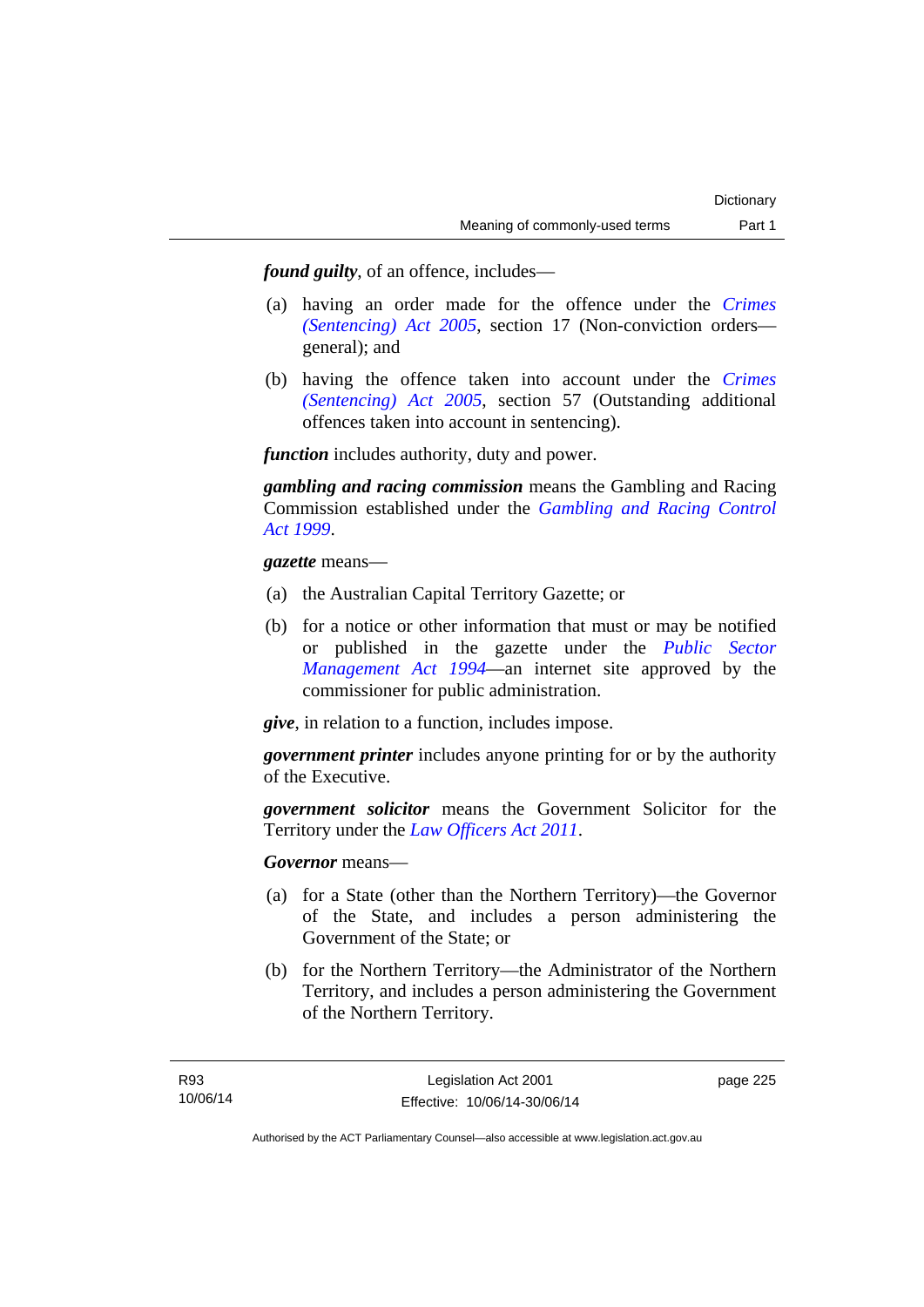*Governor-General* means the Governor-General of the Commonwealth, and includes a person administering the Government of the Commonwealth.

*GST*—see the *[A New Tax System \(Goods and Services Tax\)](http://www.comlaw.gov.au/Series/C2004A00446)  [Act 1999](http://www.comlaw.gov.au/Series/C2004A00446)* (Cwlth), dictionary.

*health practitioner* means a person registered under the *Health Practitioner Regulation National Law (ACT)* to practise a health profession (other than as a student).

*Health Practitioner Regulation National Law (ACT)* means the provisions applying because of the *[Health Practitioner Regulation](http://www.legislation.act.gov.au/a/2010-10)  [National Law \(ACT\) Act 2010](http://www.legislation.act.gov.au/a/2010-10)*, section 6 (Application of Health Practitioner Regulation National Law).

*health services commissioner* means the Health Services Commissioner under the *[Human Rights Commission Act 2005](http://www.legislation.act.gov.au/a/2005-40)*.

*Heavy Vehicle National Law (ACT)* means the provisions applying in the ACT because of the *[Heavy Vehicle National Law \(ACT\)](http://www.legislation.act.gov.au/a/2013-51/default.asp)  [Act 2013](http://www.legislation.act.gov.au/a/2013-51/default.asp)*, section 7 (Application of Heavy Vehicle National Law).

*heritage council* means the Australian Capital Territory Heritage Council under the *[Heritage Act 2004](http://www.legislation.act.gov.au/a/2004-57)*.

*heritage register* means the heritage register under the *[Heritage](http://www.legislation.act.gov.au/a/2004-57)  [Act 2004](http://www.legislation.act.gov.au/a/2004-57)*.

*High Court* means the High Court of Australia.

*Note* The High Court is established by the Commonwealth Constitution, s 71 and provided for under the *[High Court of Australia Act 1979](http://www.comlaw.gov.au/Series/C2004A02147)* (Cwlth).

*home address*, for an individual, means the address of the place where the individual usually lives.

*housing commissioner* means the Commissioner for Social Housing under the *[Housing Assistance Act 2007](http://www.legislation.act.gov.au/a/2007-8)*.

*human rights commission* means the Human Rights Commission established under the *[Human Rights Commission Act 2005](http://www.legislation.act.gov.au/a/2005-40)*.

R93 10/06/14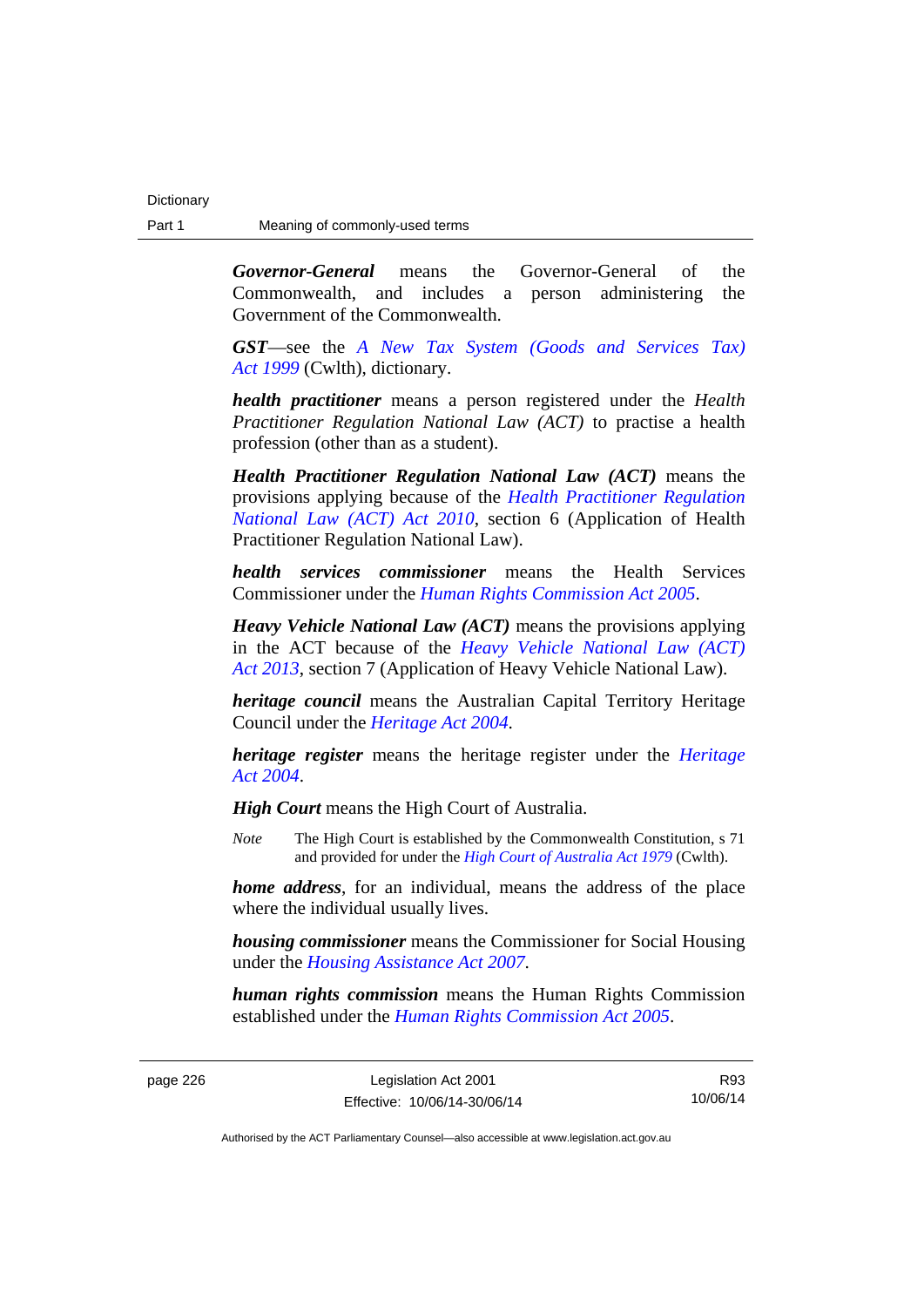*human rights commissioner* means the Human Rights Commissioner under the *[Human Rights Commission Act 2005](http://www.legislation.act.gov.au/a/2005-40)*.

*Imperial Act* means an Act of the United Kingdom Parliament.

*independent competition and regulatory commission* means the Independent Competition and Regulatory Commission for the Australian Capital Territory established under the *[Independent](http://www.legislation.act.gov.au/a/1997-77)  [Competition and Regulatory Commission Act 1997](http://www.legislation.act.gov.au/a/1997-77)*.

*indictable offence*—see section 190.

*indictment* includes information.

*individual* means a natural person.

*Industrial Court* means the Industrial Court under the *[Magistrates](http://www.legislation.act.gov.au/a/1930-21)  [Court Act 1930](http://www.legislation.act.gov.au/a/1930-21)*, section 291P.

*infringement notice* includes an infringement notice under the *[Magistrates Court Act 1930](http://www.legislation.act.gov.au/a/1930-21)* or the *[Road Transport \(General\)](http://www.legislation.act.gov.au/a/1999-77)  [Act 1999](http://www.legislation.act.gov.au/a/1999-77)*.

*in relation to* includes the following:

- (a) in respect of;
- (b) with respect to;
- (c) in connection with;
- (d) in regard to;
- (e) with reference to;
- (f) relating to;
- (g) for or with respect to.

*institute of technology* means the Canberra Institute of Technology under the *[Canberra Institute of Technology Act 1987](http://www.legislation.act.gov.au/a/1987-71)*.

*instrument*—see section 14.

*interest*, in relation to land or other property, means—

page 227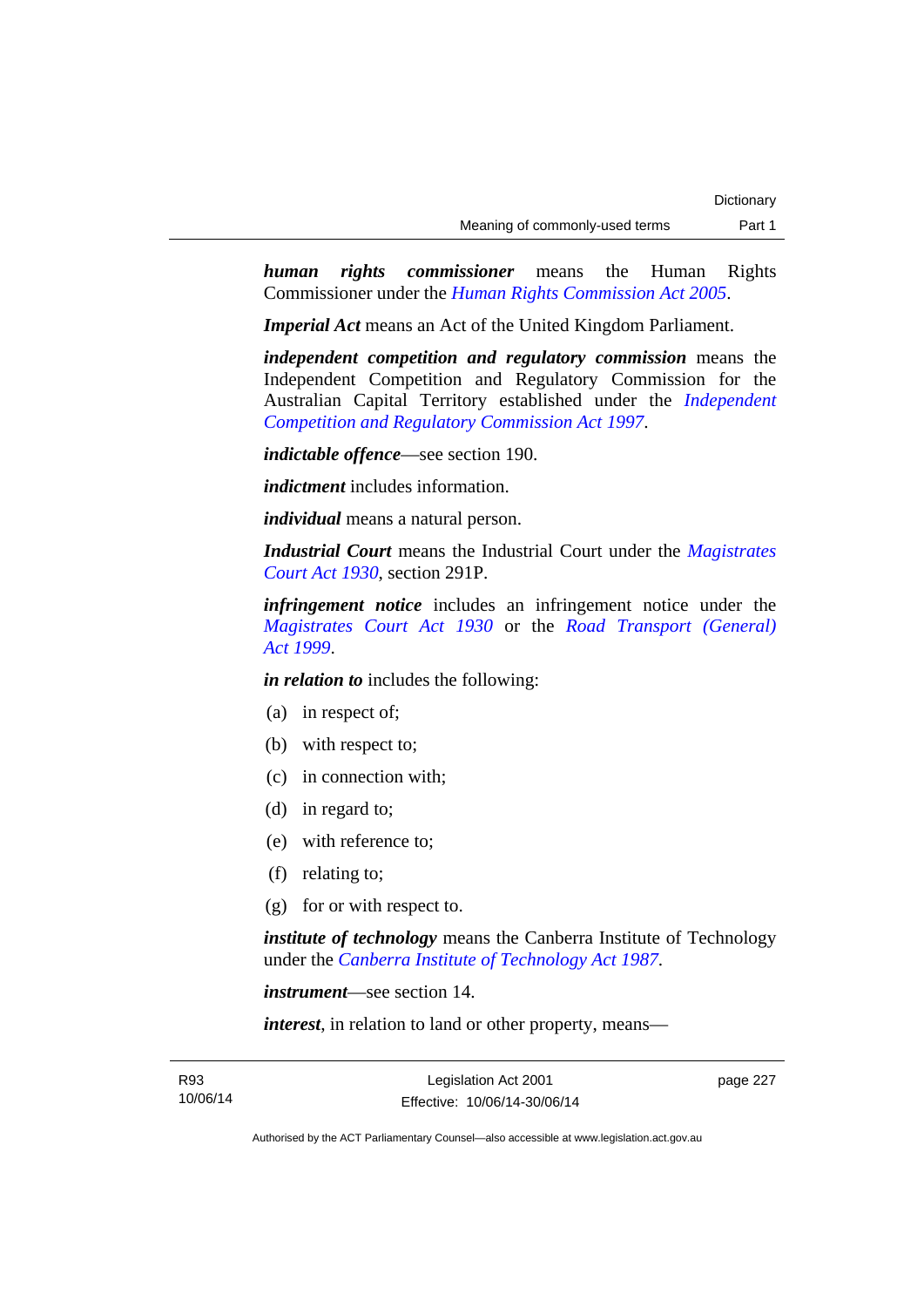- (a) a legal or equitable estate in the land or other property; or
- (b) a right, power or privilege over, or in relation to, the land or other property.

*internal territory* means the Australian Capital Territory, the Jervis Bay Territory or the Northern Territory.

*intersex person*—see section 169B.

*Jervis Bay Territory* means the Territory accepted by the Commonwealth under the *[Jervis Bay Territory Acceptance Act 1915](http://www.comlaw.gov.au/Series/C2004A07489)* (Cwlth).

*Note* The Jervis Bay Territory is described in the agreement set out in that Act, sch.

*judge* means a resident judge, additional judge or acting judge under the *[Supreme Court Act 1933](http://www.legislation.act.gov.au/a/1933-34)*.

*Lake Burley Griffin* means Lake Burley Griffin as defined in the *[Lakes Act 1976](http://www.legislation.act.gov.au/a/1976-65)*.

*Lake Ginninderra* means Lake Ginninderra as defined in the *[Lakes](http://www.legislation.act.gov.au/a/1976-65)  [Act 1976](http://www.legislation.act.gov.au/a/1976-65)*.

*land* includes messuages, tenements and hereditaments, corporeal or incorporeal, of any tenure or description, whatever the interest in the land.

*Note* A number of the terms mentioned in the definition of *land* have a technical meaning at law. A *messuage* is a house together with its gardens, orchards and outbuildings. The term *tenement* signifies land capable of being held in freehold. *Hereditament* refers to real property that can be inherited. Hereditaments may be *corporeal*, that is, tangible things such as lands and buildings, or *incorporeal*, that is, intangible rights attaching to land such as rents, easements, tithes and profits a prendre. (Profits a prendre are the right to take some product of, or part of the soil from, the land of someone else.)

*land development agency* means the Land Development Agency established under the *[Planning and Development Act 2007](http://www.legislation.act.gov.au/a/2007-24)*.

*law*, of the Territory, means—

page 228 Legislation Act 2001 Effective: 10/06/14-30/06/14

R93 10/06/14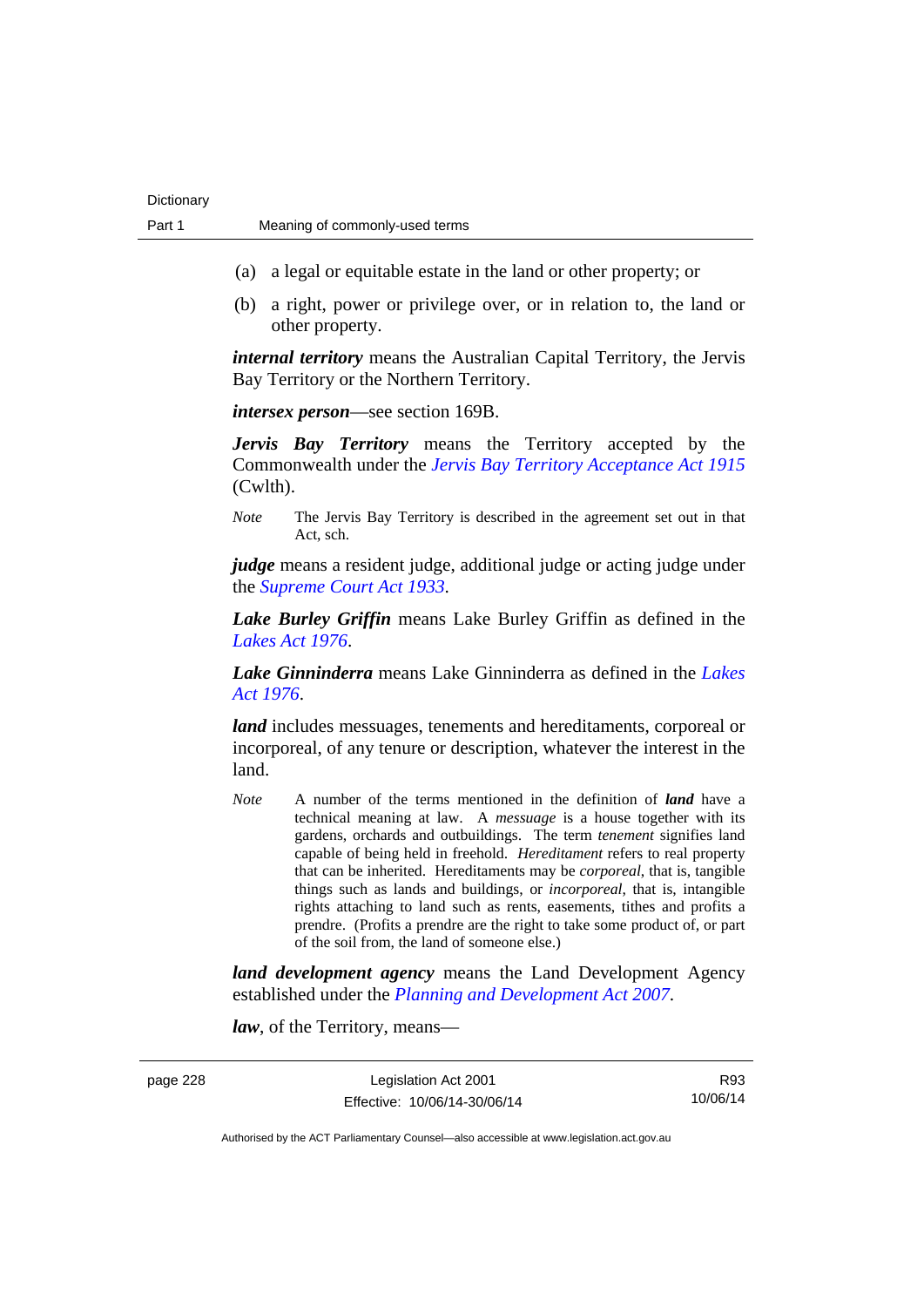- (a) an Act; or
- (b) a subordinate law; or
- (c) any other statutory instrument of a legislative nature; or
- (d) the common law.

*lawyer* means a legal practitioner.

*legal aid commission* means the Legal Aid Commission (A.C.T.) established under the *[Legal Aid Act 1977](http://www.legislation.act.gov.au/a/1977-31)*.

*legal practitioner* means a person who is admitted to the legal profession under the *[Legal Profession Act 2006](http://www.legislation.act.gov.au/a/2006-25)* or a law that is a corresponding law for that Act.

*Legislation Act* means the *[Legislation Act 2001](http://www.legislation.act.gov.au/a/2001-14)*.

*Legislative Assembly* means the Legislative Assembly for the Australian Capital Territory.

*Note* The Assembly is established by the [Self-Government Act](http://www.comlaw.gov.au/Series/C2004A03699), s 8 (1).

*legislative instrument*—see section 12.

*liability* means any liability or obligation (whether liquidated or unliquidated, certain or contingent, or accrued or accruing).

*magistrate* means a Magistrate under the *[Magistrates Court](http://www.legislation.act.gov.au/a/1930-21)  [Act 1930](http://www.legislation.act.gov.au/a/1930-21)*.

*Magistrates Court* means the Magistrates Court established under the *[Magistrates Court Act 1930](http://www.legislation.act.gov.au/a/1930-21)*.

*make* an instrument includes issue and grant the instrument.

*making*, of a statutory instrument, means the signing, sealing, approval or other endorsement of the instrument by the entity authorised or required to make it.

*master*, in relation to the Supreme Court, means the Master of the Supreme Court.

*Note* The office of master is established under the *[Supreme Court Act 1933](http://www.legislation.act.gov.au/a/1933-34)*.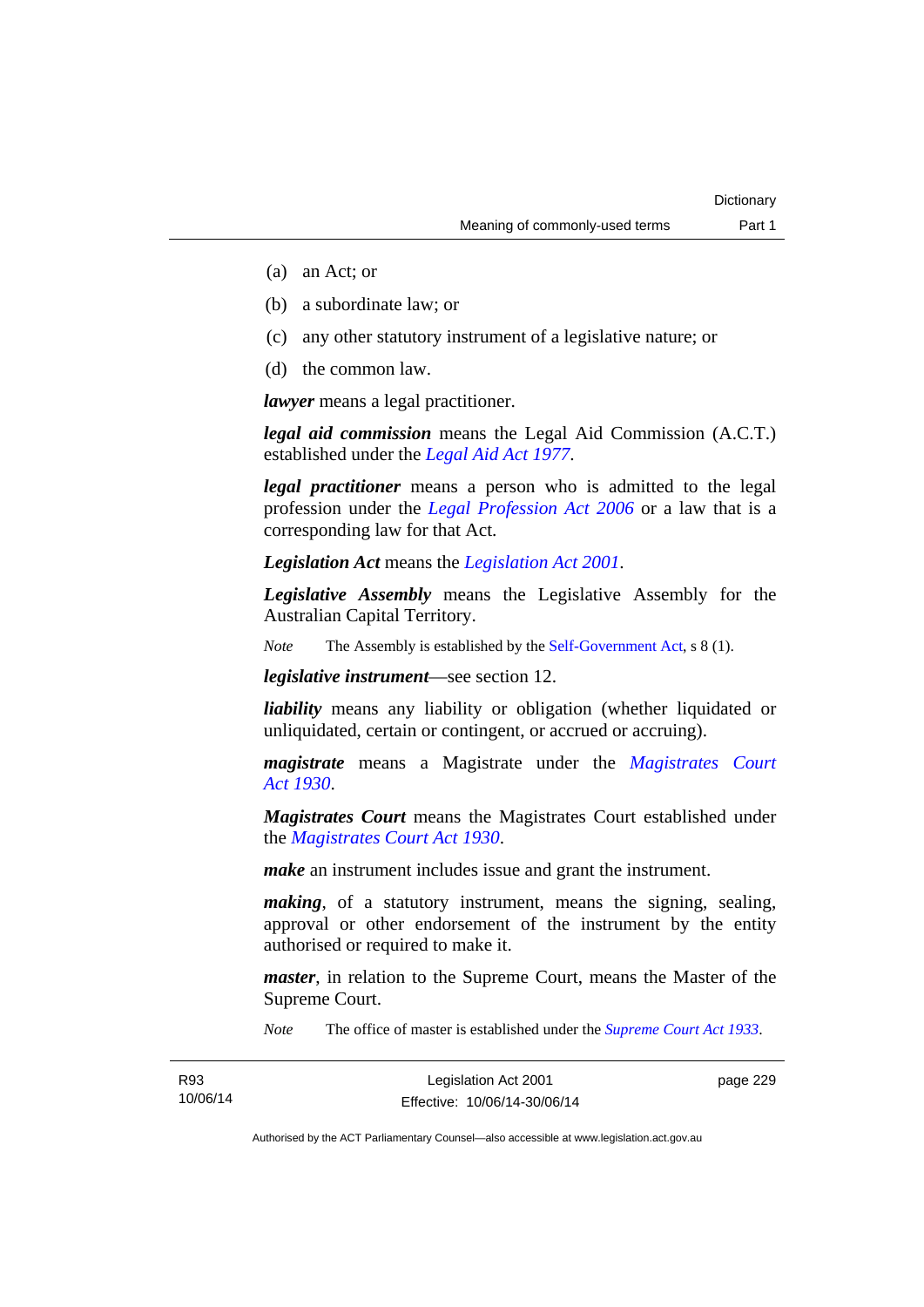*may*—see section 146.

*medical practitioner* means a doctor.

*midnight*, in relation to a particular day, means the time when the day ends.

*midwife*—

- (a) means a person registered under the *[Health Practitioner](http://www.legislation.act.gov.au/a/db_39269/default.asp)  [Regulation National Law \(ACT\)](http://www.legislation.act.gov.au/a/db_39269/default.asp)* to practise in the nursing and midwifery profession as a midwife (other than as a student); and
- (b) for an activity, includes a person mentioned in paragraph (a) holding limited or provisional registration, to the extent that the person is allowed to do the activity under the person's registration.

*Minister*—see section 162.

*modification* includes modification by alteration, omission, substitution and addition.

*month* means calendar month.

*must*—see section 146.

*name* includes—

- (a) for an Act—the Act's short title; and
- (b) for an instrument—the instrument's citation; and
- (c) for a position—the position's title or designation.

*named month* means one of the 12 months of the year.

*national capital authority* means the National Capital Authority established under the *[Australian Capital Territory \(Planning and](http://www.comlaw.gov.au/Series/C2004A03701)  [Land Management\) Act 1988](http://www.comlaw.gov.au/Series/C2004A03701)* (Cwlth).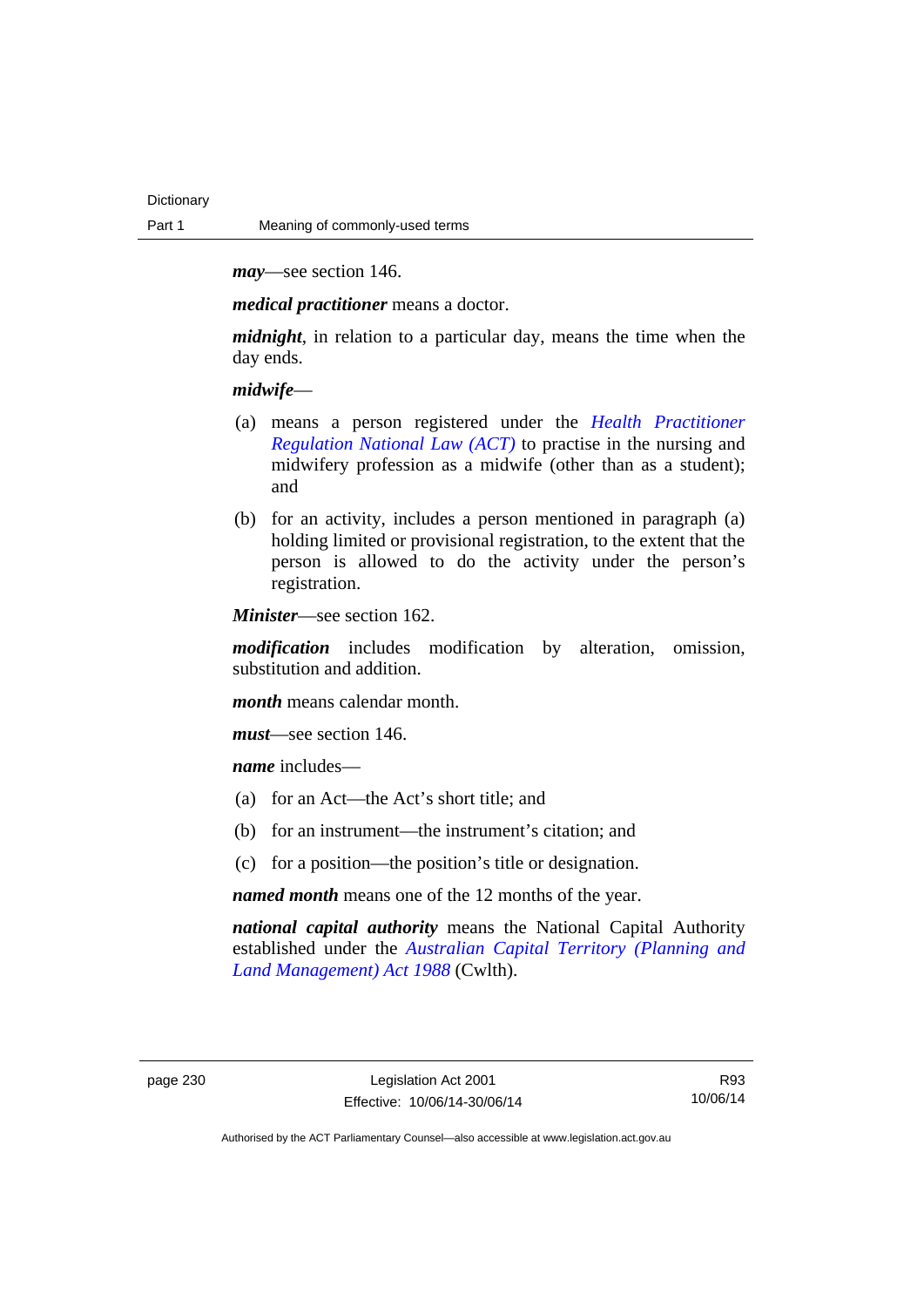*national capital plan* means the National Capital Plan under the *[Australian Capital Territory \(Planning and Land Management\) Act](http://www.comlaw.gov.au/Series/C2004A03701)  [1988](http://www.comlaw.gov.au/Series/C2004A03701)* (Cwlth).

*National Credit Code*—see the *[National Consumer Credit](http://www.comlaw.gov.au/Series/C2009A00134)  [Protection Act 2009](http://www.comlaw.gov.au/Series/C2009A00134)* (Cwlth), section 5.

*National Electricity (ACT) Law* means the provisions applying in the ACT because of the *[Electricity \(National Scheme\) Act 1997](http://www.legislation.act.gov.au/a/1997-79)*, section 5 (Application in ACT of National Electricity Law).

*National Electricity (ACT) Regulation* means the provisions applying because of the *[Electricity \(National Scheme\) Act 1997](http://www.legislation.act.gov.au/a/1997-79)*, section 6 (Application of regulations under National Electricity Law).

*National Energy Retail Law (ACT)* means the provisions applying because of the *[National Energy Retail Law \(ACT\) Act 2012](http://www.legislation.act.gov.au/a/2012-31)*, section 6 (Application of National Energy Retail Law).

*National Energy Retail Regulation (ACT)* means the provisions applying because of the *[National Energy Retail Law \(ACT\)](http://www.legislation.act.gov.au/a/2012-31)  [Act 2012](http://www.legislation.act.gov.au/a/2012-31)*, section 7 (Application of regulations under National Energy Retail Law).

*National Gas (ACT) Law* means the provisions applying because of the *[National Gas \(ACT\) Act 2008](http://www.legislation.act.gov.au/a/2008-15)*, section 8 (Application in the ACT of National Gas Law).

*National Gas (ACT) Regulation* means the provisions applying because of the *[National Gas \(ACT\) Act 2008](http://www.legislation.act.gov.au/a/2008-15)*, section 9 (Application in the ACT of regulations under National Gas Law).

*national land* means National Land under the *[Australian Capital](http://www.comlaw.gov.au/Series/C2004A03701)  [Territory \(Planning and Land Management\) Act 1988](http://www.comlaw.gov.au/Series/C2004A03701)* (Cwlth).

*Note* If an area of land in the ACT is, or is intended to be, used by or on behalf of the Commonwealth, it may be declared National Land under the *[Australian Capital Territory \(Planning and Land Management\) Act](http://www.comlaw.gov.au/Series/C2004A03701)  [1988](http://www.comlaw.gov.au/Series/C2004A03701)* (Cwlth), s 27.

R93 10/06/14 page 231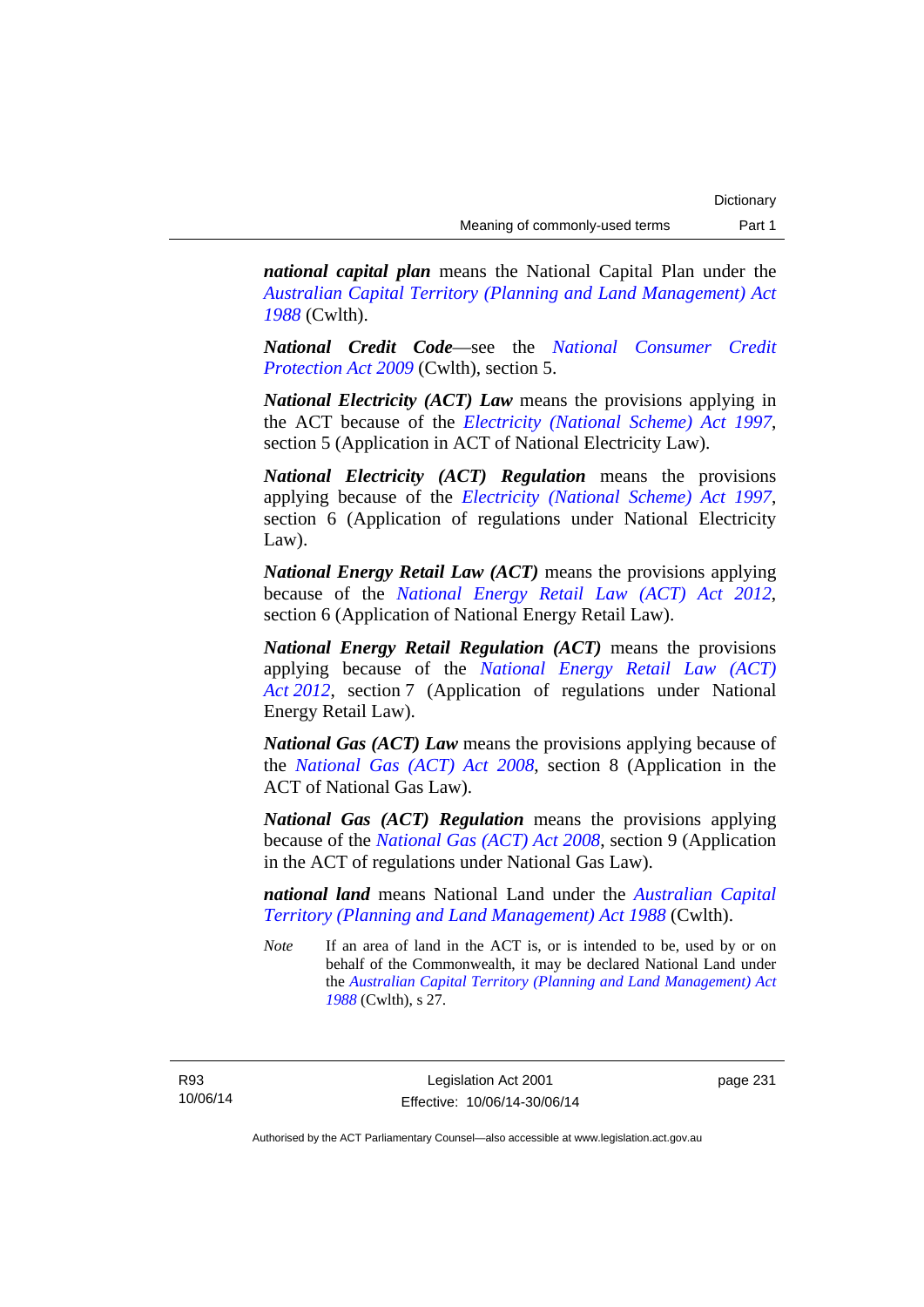*night* means the period between sunset on one day and sunrise on the next day.

*Northern Territory* means the Northern Territory of Australia.

*notifiable instrument*—see section 10.

## *notification*—

- (a) of an Act—see section 30; and
- (b) of a legislative instrument—see section 63.

*notification day*, for an Act or statutory instrument, means the day the Act or instrument is notified.

*NSW Act* means an Act of the New South Wales Parliament.

*NSW correctional centre* means a correctional centre (however described) under the *[Crimes \(Administration of Sentences\) Act 1999](http://www.legislation.nsw.gov.au/maintop/view/inforce/act+93+1999+cd+0+N)* (NSW).

*number* means—

- (a) a number expressed in figures or words; or
- (b) a combination of a number expressed in figures or words and of a letter of the alphabet.

## *nurse*—

- (a) means a person registered under the *[Health Practitioner](http://www.legislation.act.gov.au/a/db_39269/default.asp)  [Regulation National Law \(ACT\)](http://www.legislation.act.gov.au/a/db_39269/default.asp)* to practise in the nursing and midwifery profession as a nurse (other than as a student); and
- (b) for an activity, includes a person mentioned in paragraph (a) holding limited or provisional registration, to the extent that the person is allowed to do the activity under the person's registration; and
- (c) does not include an enrolled nurse.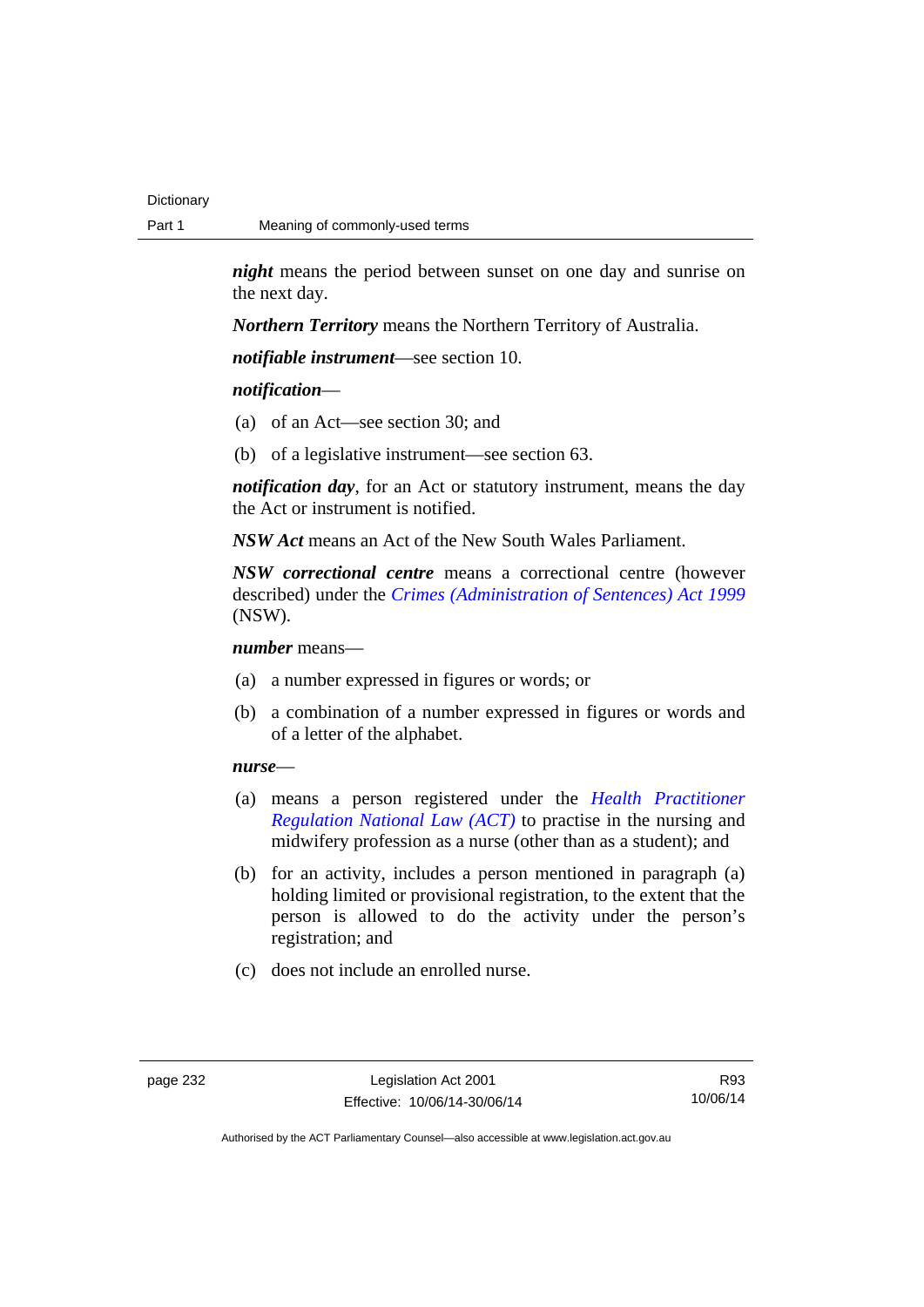### *nurse practitioner*—

- (a) means a person whose registration as a registered health practitioner under the *[Health Practitioner Regulation National](http://www.legislation.act.gov.au/a/db_39269/default.asp)  [Law \(ACT\)](http://www.legislation.act.gov.au/a/db_39269/default.asp)* is endorsed as being qualified to practise as a nurse practitioner; and
- (b) for an activity, includes a person mentioned in paragraph (a) holding limited or provisional registration, to the extent that the person is allowed to do the activity under the person's registration.

*oath* includes affirmation.

*Note* The *[Evidence Act 2011](http://www.legislation.act.gov.au/a/2011-12)*, div 2.1.2 and the *[Oaths and Affirmations](http://www.legislation.act.gov.au/a/1984-79)  [Act 1984](http://www.legislation.act.gov.au/a/1984-79)* deal with oaths and affirmations.

*occupational discipline order* means an order for occupational discipline made by the ACAT.

*Note* Occupational discipline orders are made under the *[ACT Civil and](http://www.legislation.act.gov.au/a/2008-35)  [Administrative Tribunal Act 2008](http://www.legislation.act.gov.au/a/2008-35)*, s 66 and under authorising laws (*authorising law*—see *[ACT Civil and Administrative Tribunal](http://www.legislation.act.gov.au/a/2008-35)  [Act 2008](http://www.legislation.act.gov.au/a/2008-35)*, dict).

*occupy* a position includes hold the position, act in the position or exercise functions of the position (including under a delegation or subdelegation).

*office* includes position.

*Office of the Legislative Assembly* means the Office of the Legislative Assembly established under the *[Legislative Assembly](http://www.legislation.act.gov.au/a/2012-26)  [\(Office of the Legislative Assembly\) Act 2012](http://www.legislation.act.gov.au/a/2012-26)*.

*official visitor* means an official visitor appointed under the *[Official](http://www.legislation.act.gov.au/a/2012-33)  [Visitor Act 2012](http://www.legislation.act.gov.au/a/2012-33)*, section 10.

*ombudsman* means the Ombudsman under the *[Ombudsman](http://www.legislation.act.gov.au/a/alt_a1989-45co)  [Act 1989](http://www.legislation.act.gov.au/a/alt_a1989-45co)*.

*omit*, in relation to a provision of an Act or statutory instrument, includes repeal.

page 233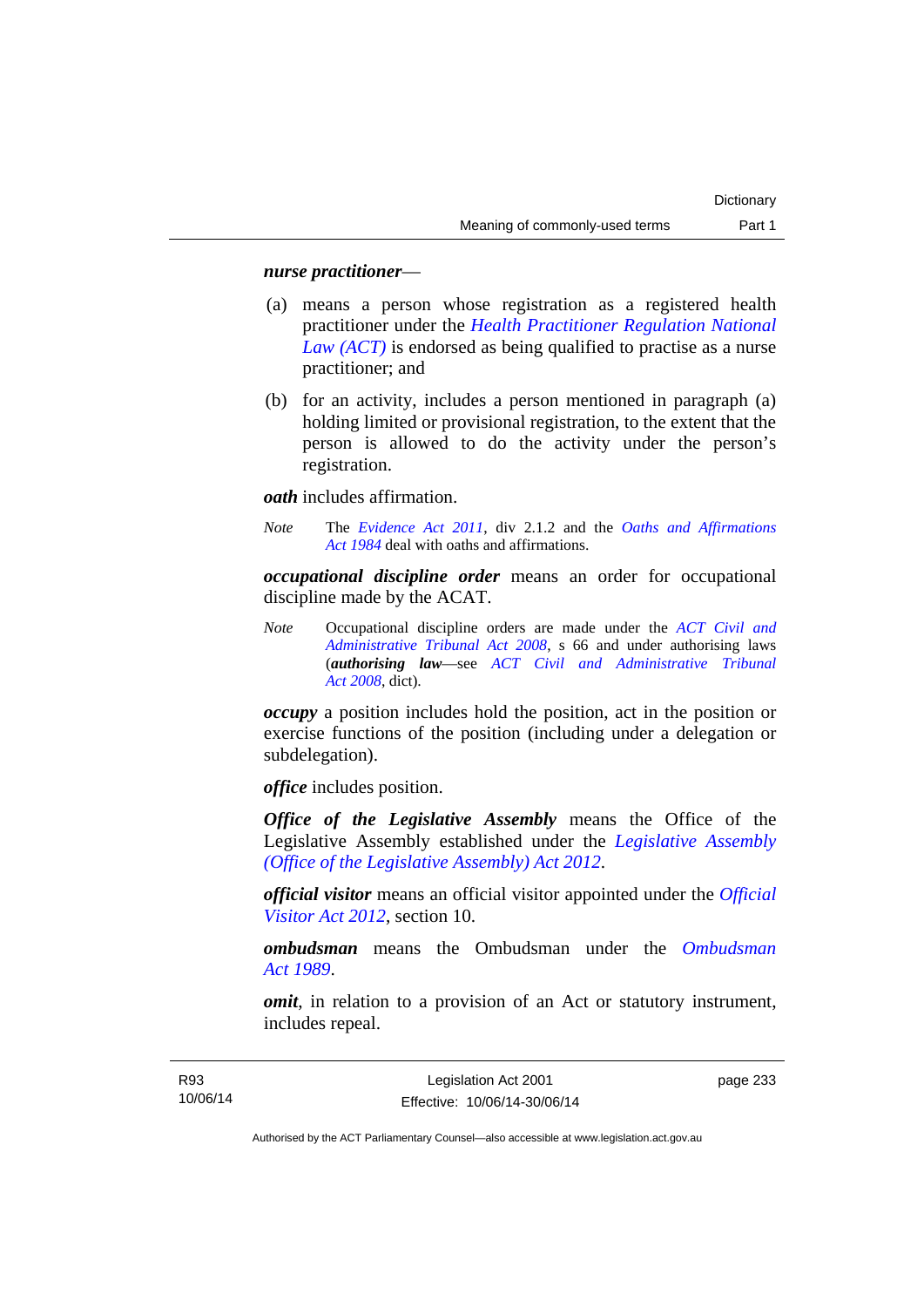### *optometrist*—

- (a) means a person registered under the *[Health Practitioner](http://www.legislation.act.gov.au/a/db_39269/default.asp)  [Regulation National Law \(ACT\)](http://www.legislation.act.gov.au/a/db_39269/default.asp)* to practise in the optometry profession (other than as a student); and
- (b) for an activity, includes a person mentioned in paragraph (a) holding limited or provisional registration, to the extent that the person is allowed to do the activity under the person's registration.

*ordinance* means an ordinance made under the *[Seat of Government](http://www.comlaw.gov.au/Series/C2004A07446)  [\(Administration\) Act 1910](http://www.comlaw.gov.au/Series/C2004A07446)* (Cwlth), section 12.

*parent*, of a child, means—

- (a) the child's mother; or
- (b) the child's father; or
- (c) someone else who is presumed under the *[Parentage Act 2004](http://www.legislation.act.gov.au/a/2004-1)*, part 2 to be a parent of the child.
- *Note* A child cannot have more than 2 parents at any one time (see *[Parentage](http://www.legislation.act.gov.au/a/2004-1)  [Act 2004](http://www.legislation.act.gov.au/a/2004-1)*, s 14).

*parliamentary counsel* means the person performing the duties of Parliamentary Counsel in the public service.

*passing*, of an Act—see section 29.

*penalty unit*—see section 133.

*person—*see section 160 (References to people generally).

### *pharmacist***—**

- (a) means a person registered under the *[Health Practitioner](http://www.legislation.act.gov.au/a/db_39269/default.asp)  [Regulation National Law \(ACT\)](http://www.legislation.act.gov.au/a/db_39269/default.asp)* to practise in the pharmacy profession (other than as a student); and
- (b) for an activity, includes a person mentioned in paragraph (a) holding limited or provisional registration, to the extent that the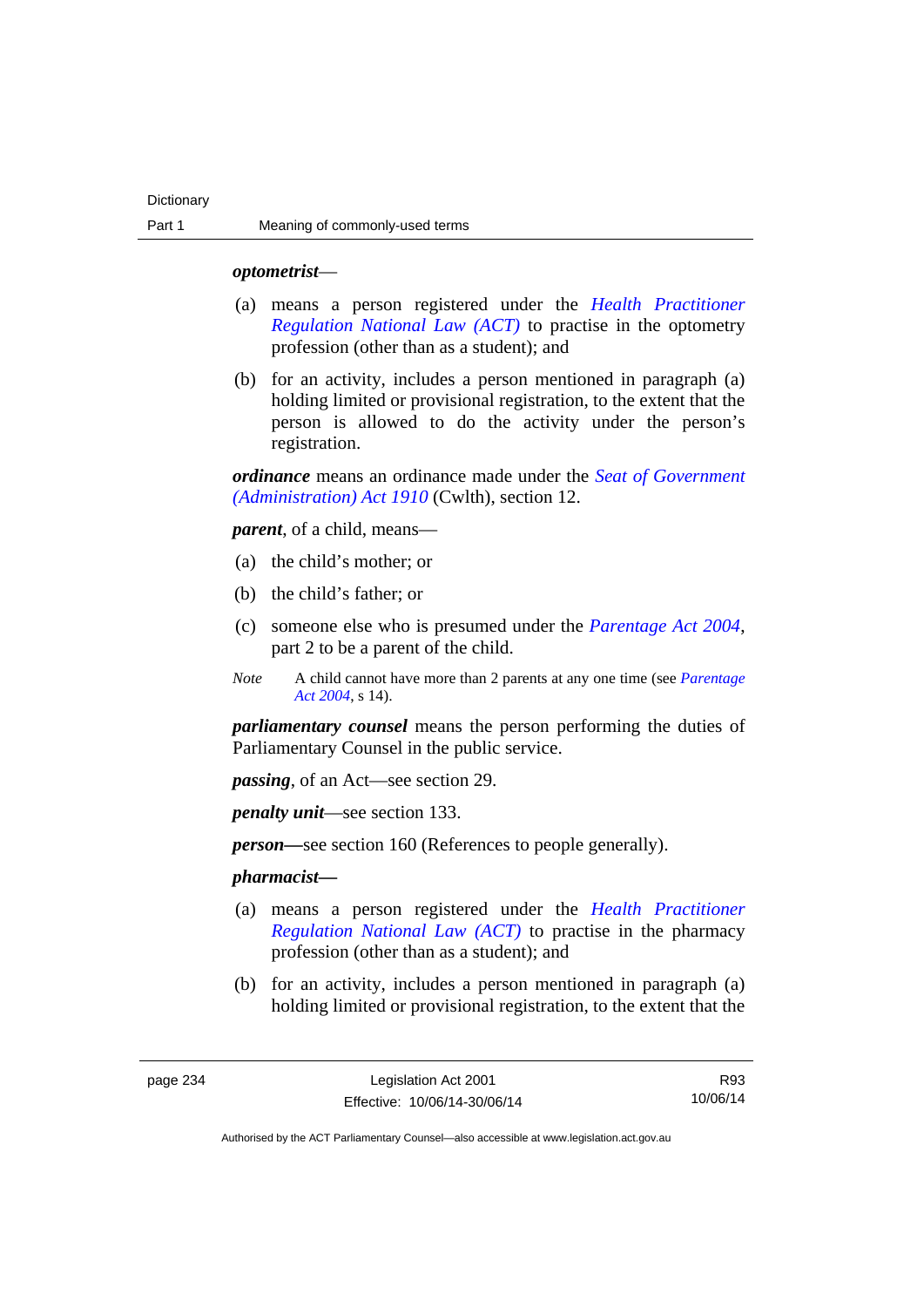person is allowed to do the activity under the person's registration.

*planning and land authority* means the Planning and Land Authority established under the *[Planning and Development](http://www.legislation.act.gov.au/a/2007-24)  [Act 2007](http://www.legislation.act.gov.au/a/2007-24)*.

*police officer* means a member or special member of the Australian Federal Police.

*position* includes office.

*power* includes authority.

*prescribed*, in an Act, means prescribed by the Act or by regulation under the Act.

*present* an indictment includes lay an information.

*privacy commissioner* means the Privacy Commissioner under the *[Privacy Act 1998](http://www.comlaw.gov.au/Series/C2004A03712)* (Cwlth).

*proceeding* means a legal or other action or proceeding.

*property* means any legal or equitable estate or interest (whether present or future, vested or contingent, or tangible or intangible) in real or personal property of any description (including money), and includes a thing in action.

*Note* A *thing in action* is an intangible personal property right recognised and protected by the law. Examples include debts, money held in a bank, shares, rights under a trust, copyright and right to sue for breach of contract.

*provision*, of an Act or instrument—see section 16.

*public advocate* means the Public Advocate under the *[Public](http://www.legislation.act.gov.au/a/2005-47)  [Advocate Act 2005](http://www.legislation.act.gov.au/a/2005-47)*.

*public employee* means—

- (a) a public servant; or
- (b) a person employed by a territory instrumentality; or

page 235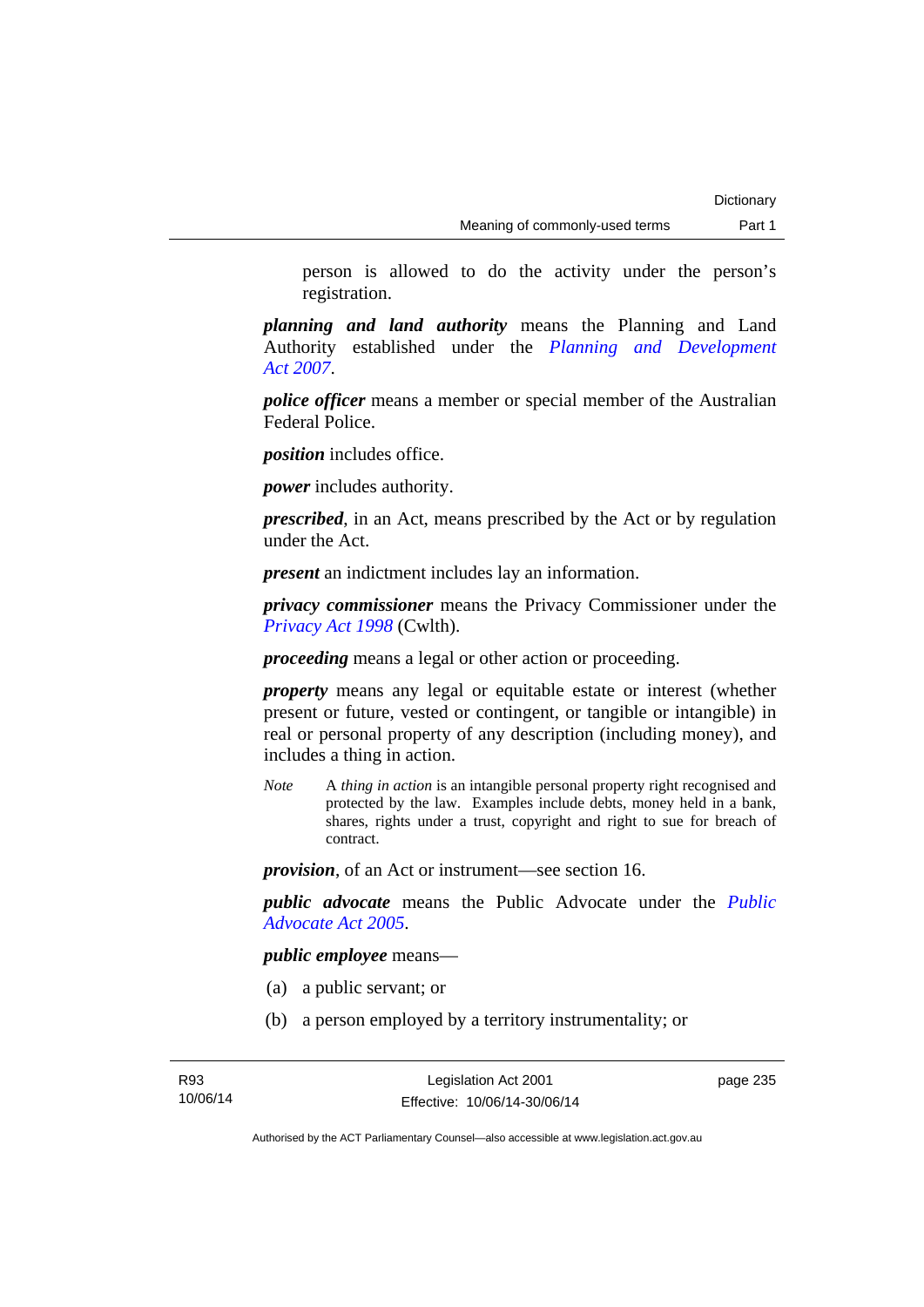(c) a statutory office-holder or a person employed by a statutory office-holder.

*public health officer* means a public health officer under the *[Public](http://www.legislation.act.gov.au/a/1997-69)  [Health Act 1997.](http://www.legislation.act.gov.au/a/1997-69)*

*public holiday* means a day that is a public holiday in the ACT under the *[Holidays Act 1958](http://www.legislation.act.gov.au/a/1958-19)*, section 3.

*public money*, of the Territory, means revenues, loans and other money received by the Territory.

*public servant* means a person employed in the public service.

*public service* means the Australian Capital Territory Public Service.

*Note* The *[Public Sector Management Act 1994](http://www.legislation.act.gov.au/a/1994-37)*, s 12 deals with the constitution of the public service.

*public trustee* means the Public Trustee for the Australian Capital Territory under the *[Public Trustee Act 1985](http://www.legislation.act.gov.au/a/1985-8)*.

*quarter* means a period of 3 months beginning on 1 January, 1 April, 1 July or 1 October in any year.

*recognised transgender person*—see section 169A (3).

*registered surveyor* means a surveyor under the *[Surveyors Act 2007](http://www.legislation.act.gov.au/a/2007-33)*.

*registrar* means—

- (a) in relation to the Supreme Court—the Registrar of the Supreme Court; or
- (b) in relation to the Magistrates Court—the Registrar of the Magistrates Court; or
- (c) in relation to a tribunal—the registrar of the tribunal.

*registrar-general* means the Registrar-General under the *[Registrar-](http://www.legislation.act.gov.au/a/1993-63)[General Act 1993](http://www.legislation.act.gov.au/a/1993-63)*.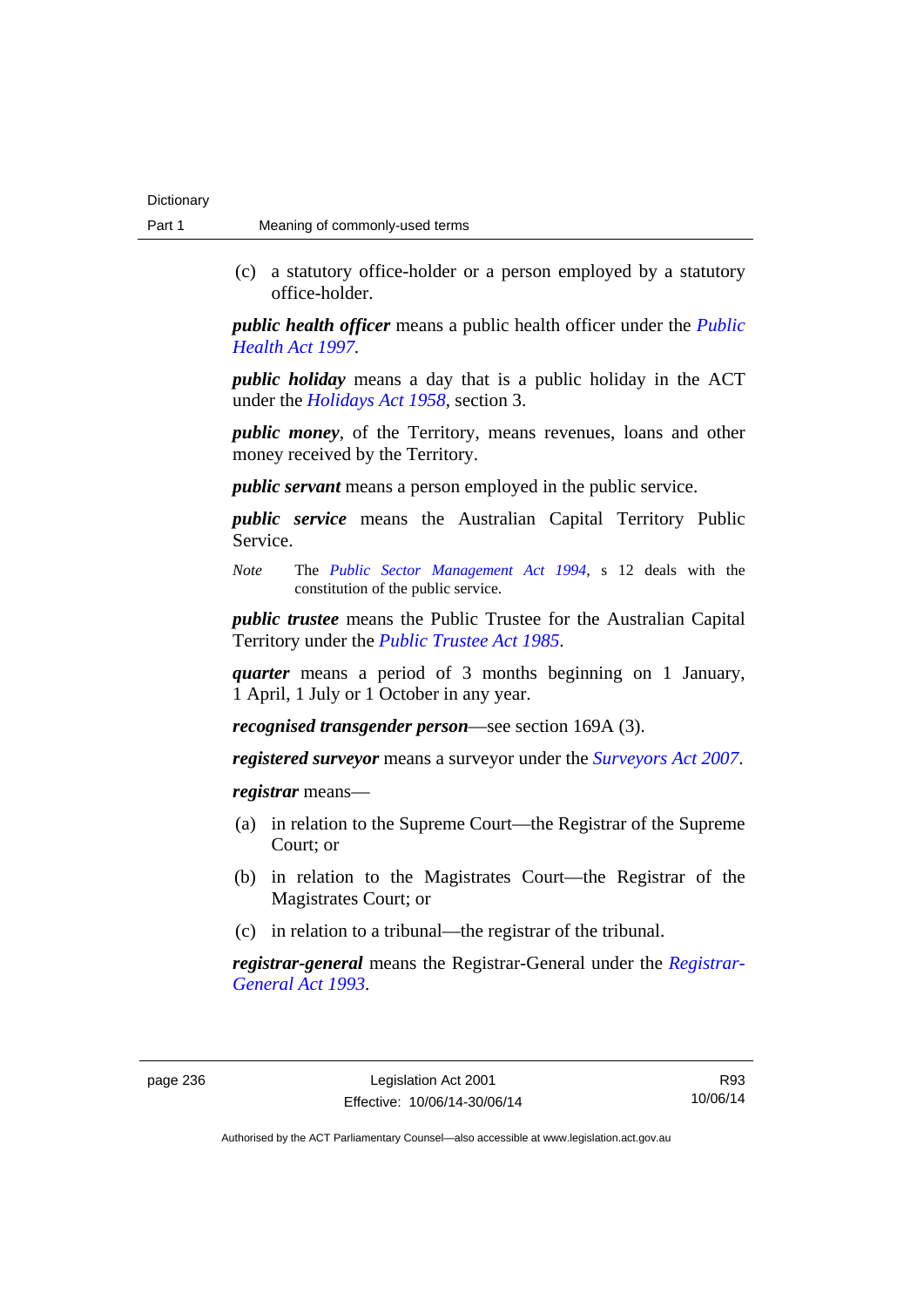*registrar of firearms* means the Registrar of Firearms under the *[Firearms Act 1996](http://www.legislation.act.gov.au/a/1996-74)*.

*regulation*, in relation to an Act, means a regulation made or in force under the Act.

*remuneration tribunal* means the Remuneration Tribunal established under the *[Remuneration Tribunal Act 1995](http://www.legislation.act.gov.au/a/1995-55)*.

*repeal* includes—

- (a) for an Act or statutory instrument—omit a provision of the Act or instrument; and
- (b) for a provision of an Act or statutory instrument—omit the provision (or a part of it); and
- (c) for an Act or statutory instrument (or a provision of it) abrogate or limit its effect, or exclude from its application any circumstance, matter, person, place or purpose; and
- (d) for an Act or statutory instrument (or a provision of it)—any other implied repeal; and
- (e) for a statutory instrument—revoke the instrument (or part of it); and
- (f) for a decision—revoke it or cancel it.

*resident judge* means a resident judge under the *[Supreme Court](http://www.legislation.act.gov.au/a/1933-34)  [Act 1933](http://www.legislation.act.gov.au/a/1933-34)*.

*retrospectively*, for the commencement of legislation—see section 75A.

*reviewable decision notice*—see the *[ACT Civil and Administrative](http://www.legislation.act.gov.au/a/2008-35)  [Tribunal Act 2008](http://www.legislation.act.gov.au/a/2008-35)*, section 67A.

*road transport authority* means the Australian Capital Territory Road Transport Authority.

*Note 1* In relation to the exercise of a function by the road transport authority under a provision of the road transport legislation, the director-general

page 237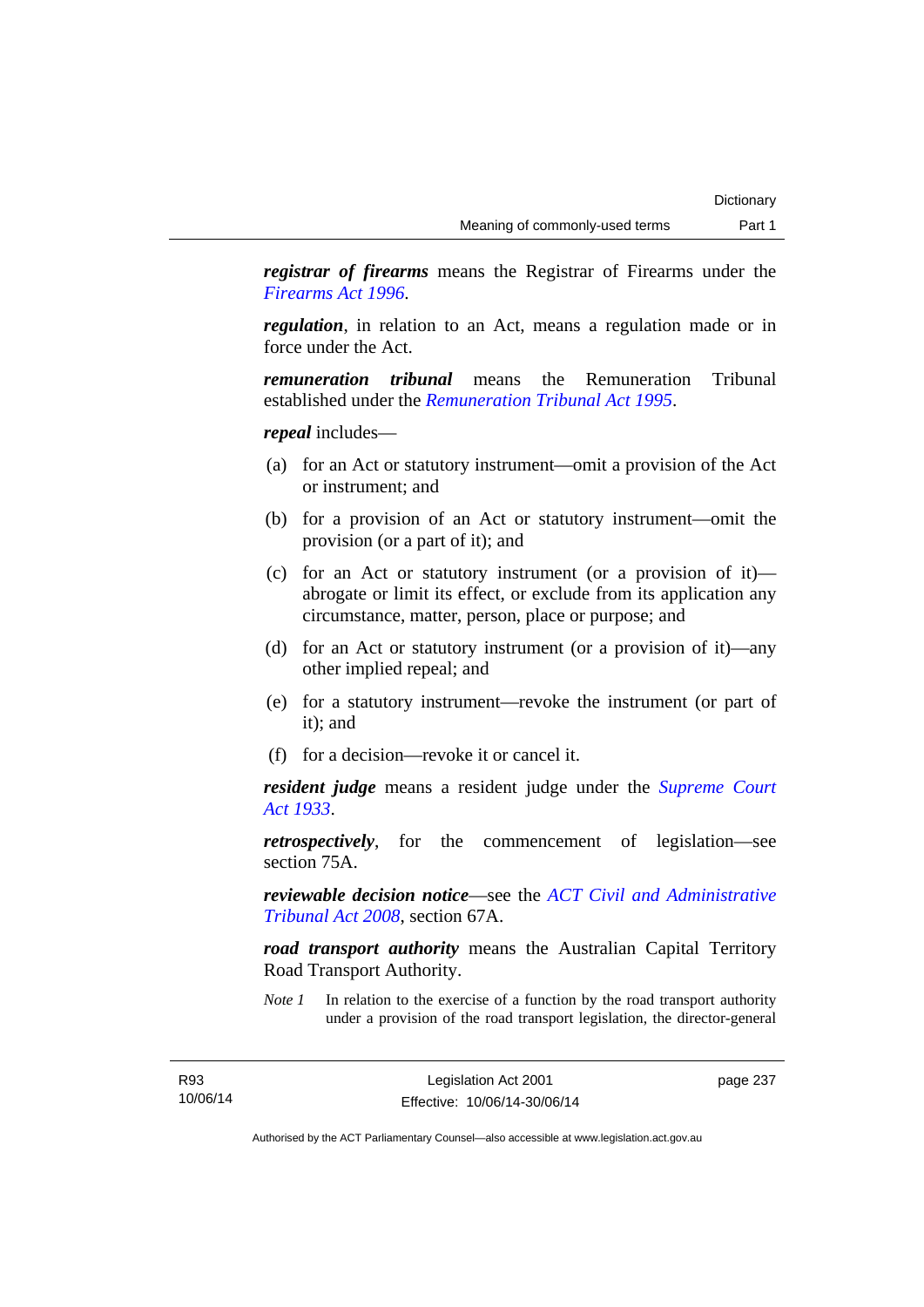of the administrative unit responsible for the provision is the road transport authority.

*Note 2 Road transport legislation––*see the *[Road Transport \(General\)](http://www.legislation.act.gov.au/a/1999-77)  [Act 1999](http://www.legislation.act.gov.au/a/1999-77)*, s 6.

#### *rules* means—

- (a) of a court or tribunal—rules made by the entity having power to make rules (however described) regulating the practice and procedure of the court or tribunal; and
- (b) in relation to an Act—rules made or in force under the Act.

*rural fire service* means the ACT Rural Fire Service under the *[Emergencies Act 2004](http://www.legislation.act.gov.au/a/2004-28)*.

*Self-Government Act* means the *[Australian Capital Territory](http://www.comlaw.gov.au/Series/C2004A03699)  [\(Self-Government\) Act 1988](http://www.comlaw.gov.au/Series/C2004A03699)* (Cwlth).

*self-government day* means 11 May 1989.

*Note* This is the day when the remaining provisions of the Self-Government [Act](http://www.comlaw.gov.au/Series/C2004A03699) commenced and, in particular, the Australian Capital Territory was established as a body politic, the Legislative Assembly was empowered to make laws for the ACT and the Executive was established.

*sentence administration board* means the Sentence Administration Board under the *[Crimes \(Sentence Administration\) Act 2005](http://www.legislation.act.gov.au/a/2005-59)*.

*SES* means the ACT State Emergency Service established under the *[Emergencies Act 2004](http://www.legislation.act.gov.au/a/2004-28)*.

*sign* includes attach a seal and make a mark.

*signpost definition*—see section 131 (Signpost definition).

*sitting day*, of the Legislative Assembly, means a period that commences on a day the Assembly meets and continues until the Assembly next adjourns.

*Note* A sitting day may continue for 1 or more days.

*solicitor* means a lawyer who practises as a solicitor.

page 238 Legislation Act 2001 Effective: 10/06/14-30/06/14

R93 10/06/14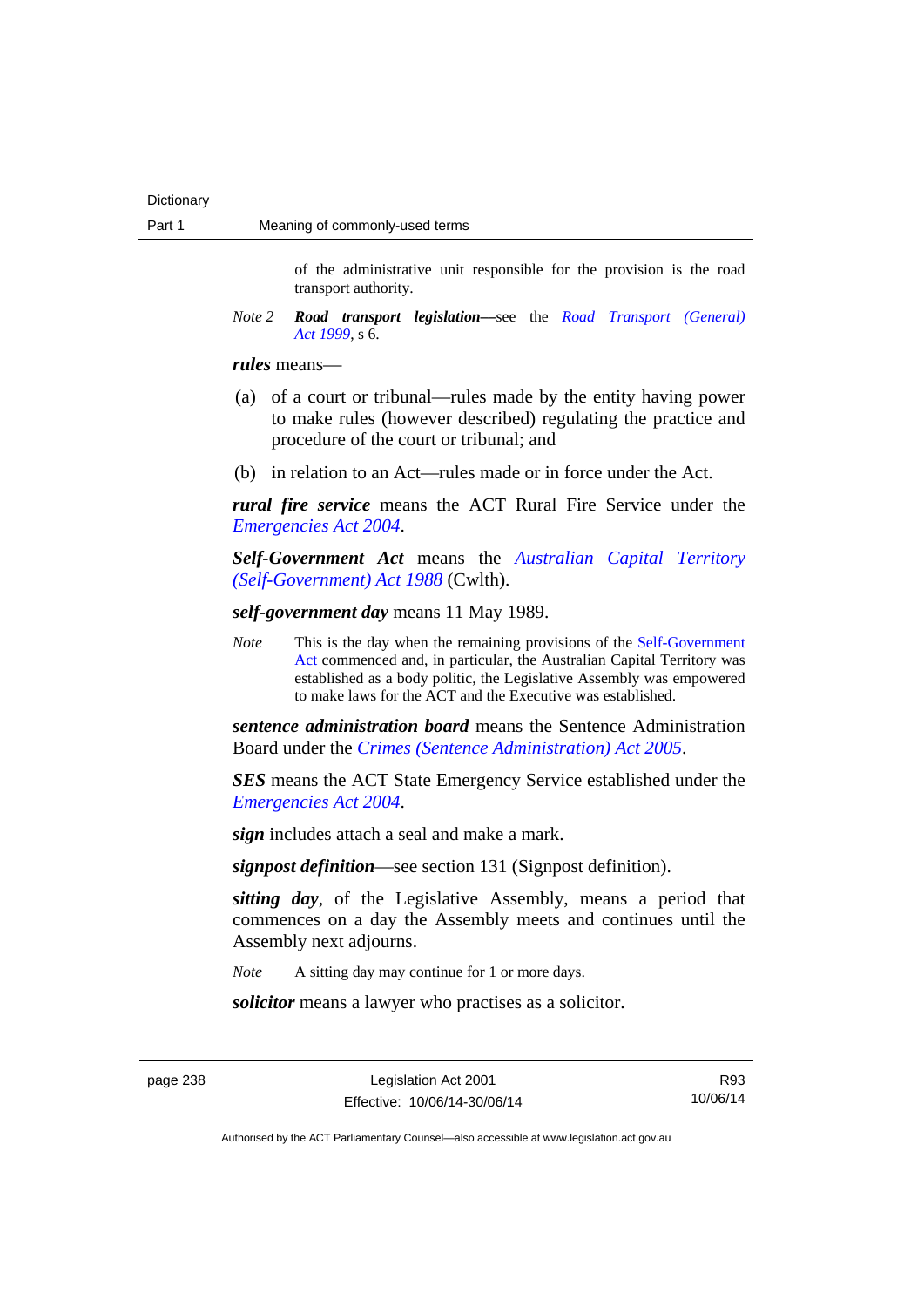*solicitor-general* means the Solicitor-General for the Territory under the *[Law Officers Act 2011](http://www.legislation.act.gov.au/a/2011-30)*.

*Speaker* means the Presiding Officer of the Legislative Assembly.

*Note* The Presiding Officer is elected under the [Self-Government Act](http://www.comlaw.gov.au/Series/C2004A03699), s 11.

*Standards Australia* means the company named Standards Australia Limited (ACN 087 326 690).

*State* means a State of the Commonwealth, and includes the Northern Territory.

*statutory declaration* means a statutory declaration made under the *[Statutory Declarations Act 1959](http://www.comlaw.gov.au/Series/C2004A07365)* (Cwlth).

*statutory instrument*—see section 13.

*statutory office-holder* means a person occupying a position under an Act or statutory instrument (other than a position in the public service).

*subordinate law*—see section 8.

*summary offence*—see section 190.

*Supreme Court* means the Supreme Court of the Australian Capital Territory.

*Note* The Supreme Court is established by the *[Supreme Court Act 1933](http://www.legislation.act.gov.au/a/1933-34)*, s 3. The [Self-Government Act](http://www.comlaw.gov.au/Series/C2004A03699), s 48A deals with the jurisdiction and powers of the court.

*surveyor-general* means the surveyor-general under the *[Surveyors](http://www.legislation.act.gov.au/a/2007-33)  [Act 2007](http://www.legislation.act.gov.au/a/2007-33)*.

*swear* an oath includes make an affirmation.

*take* an oath includes make an affirmation.

*territory authority* means a body established for a public purpose under an Act, but does not include a body declared by regulation not to be a territory authority.

*territory instrumentality* means a corporation that—

| R93      | Legislation Act 2001         | page 239 |
|----------|------------------------------|----------|
| 10/06/14 | Effective: 10/06/14-30/06/14 |          |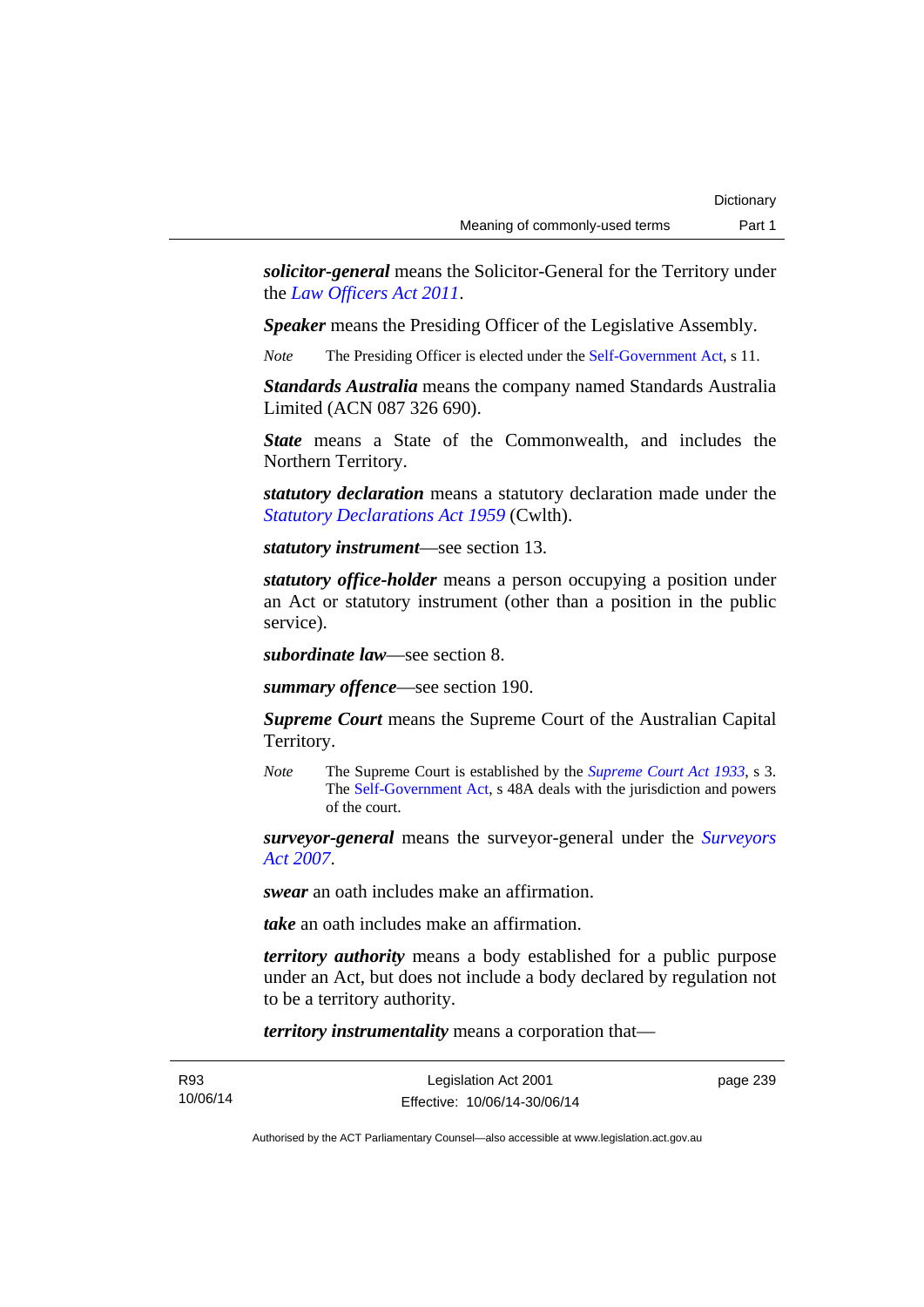- (a) is established under an Act or statutory instrument, or under the Corporations Act; and
- (b) is a territory instrumentality under the *[Public Sector](http://www.legislation.act.gov.au/a/1994-37)  [Management Act 1994](http://www.legislation.act.gov.au/a/1994-37)*.
- *Note Territory instrumentality* is defined in the *[Public Sector Management](http://www.legislation.act.gov.au/a/1994-37)  [Act 1994](http://www.legislation.act.gov.au/a/1994-37)*, dict.

*territory land* means Territory Land under the *[Australian Capital](http://www.comlaw.gov.au/Series/C2004A03701)  [Territory \(Planning and Land Management\) Act 1988](http://www.comlaw.gov.au/Series/C2004A03701)* (Cwlth).

*Note* The *[Australian Capital Territory \(Planning and Land Management\) Act](http://www.comlaw.gov.au/Series/C2004A03701)  [1988](http://www.comlaw.gov.au/Series/C2004A03701)* (Cwlth), s 28 provides that if land in the ACT is not national land it is territory land.

*territory law*—see *law*, of the Territory.

# *territory lease*—

- (a) means—
	- (i) a lease granted under the *[Planning and Development](http://www.legislation.act.gov.au/a/2007-24)  [Act 2007](http://www.legislation.act.gov.au/a/2007-24)*; or
	- (ii) a lease under the *[Unit Titles Act 2001](http://www.legislation.act.gov.au/a/2001-16)*; but
- (b) does not include a sublease.

*territory-owned corporation* means a Territory owned corporation under the *[Territory-owned Corporations Act 1990](http://www.legislation.act.gov.au/a/1990-53)*.

*territory plan* means the territory plan under the *[Planning and](http://www.legislation.act.gov.au/a/2007-24)  [Development Act 2007](http://www.legislation.act.gov.au/a/2007-24)*.

#### *the Territory* means—

- (a) when used in a geographical sense—the Australian Capital Territory; or
- (b) in any other case—the body politic established by the [Self-Government Act,](http://www.comlaw.gov.au/Series/C2004A03699) section 7.

*transgender person*—see section 169A (1) and (2).

page 240 Legislation Act 2001 Effective: 10/06/14-30/06/14

R93 10/06/14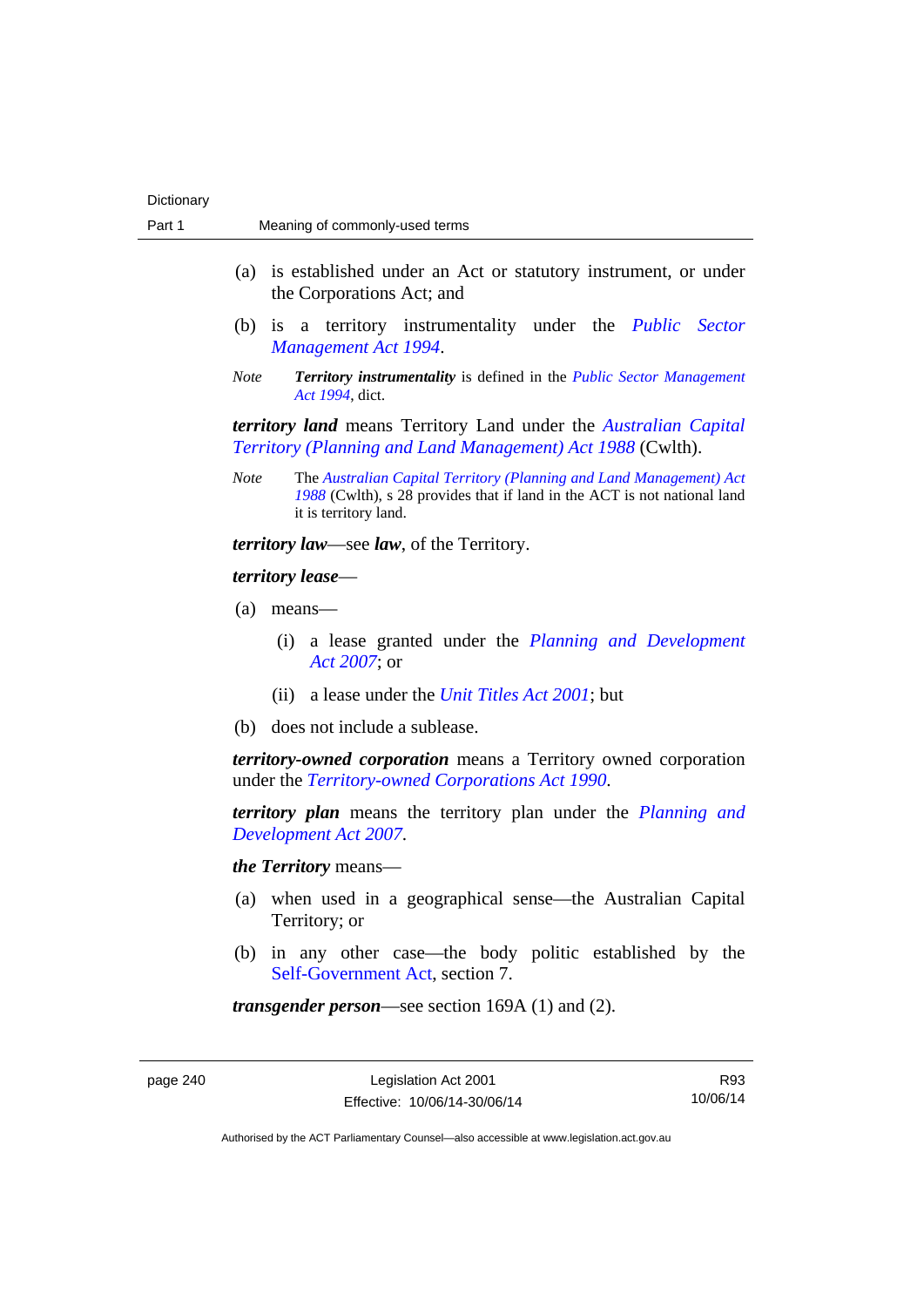*transitional* includes application and saving.

*Treasurer* means the Minister designated Treasurer by the Chief Minister, and includes a Minister authorised by the Chief Minister to act on behalf of the Treasurer.

*tribunal* includes any entity that is authorised to hear, receive and examine evidence.

*UK Act* means an Act of the United Kingdom Parliament.

*under*, in relation to an Act or statutory instrument, includes the following:

- (a) by;
- (b) by virtue of;
- (c) for or for the purposes of;
- (d) in accordance with;
- (e) in pursuance of;
- (f) pursuant to;
- (g) within the meaning of.
- *Note* A reference to an Act or statutory instrument includes a reference to a provision of the Act or instrument (see s 7 and s 13).

*United Kingdom* means the United Kingdom of Great Britain and Northern Ireland.

*United Kingdom Parliament* means—

- (a) the Parliament of England; or
- (b) the Parliament of Great Britain; or
- (c) the Parliament of the United Kingdom of Great Britain and Ireland; or
- (d) the Parliament of the United Kingdom of Great Britain and Northern Ireland.

page 241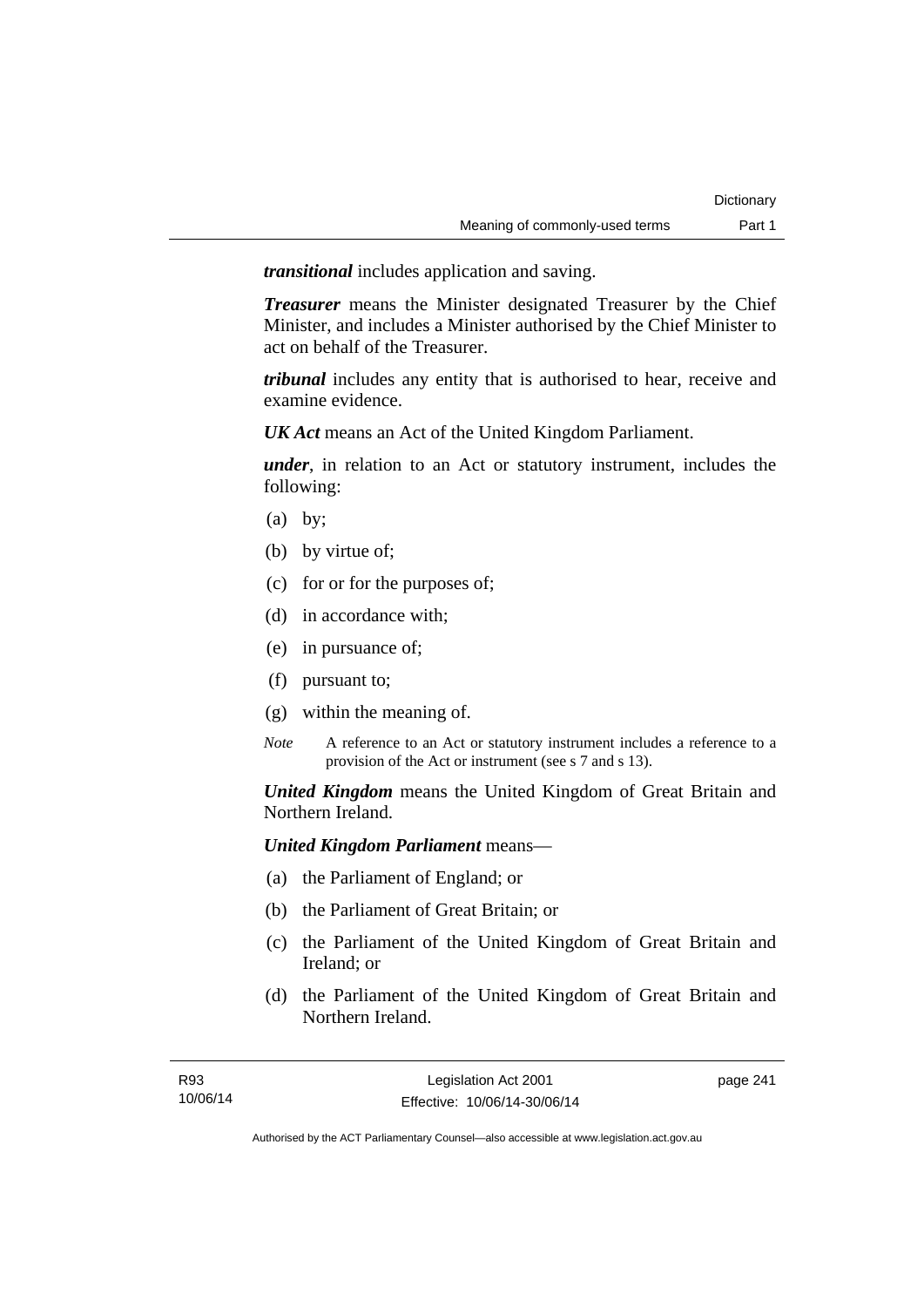#### *veterinary surgeon*—

- (a) means a person unconditionally registered as a veterinary surgeon under the *[Health Professionals Act 2004](http://www.legislation.act.gov.au/a/2004-38)*; and
- (b) for an activity, includes a person conditionally registered as a veterinary surgeon under the *[Health Professionals Act 2004](http://www.legislation.act.gov.au/a/2004-38)* to the extent that the person is allowed to do the activity under the person's conditional registration.

*will* includes a codicil.

*word* includes any drawing, figure, number and symbol.

*working day* means a day that is not—

- (a) a Saturday or Sunday; or
- (b) a public holiday in the ACT.

*work safety commissioner* means the work safety commissioner under the *[Work Health and Safety Act 2011](http://www.legislation.act.gov.au/a/2011-35)*.

*writing* includes any way of representing or reproducing words in visible form.

### **Examples**

printing, photocopying, photography, typewriting

*Note* An example is part of the Act, is not exhaustive and may extend, but does not limit, the meaning of the provision in which it appears (see s 126 and s 132).

*year*, without specifying the kind of year, means calendar year.

page 242 Legislation Act 2001 Effective: 10/06/14-30/06/14

R93 10/06/14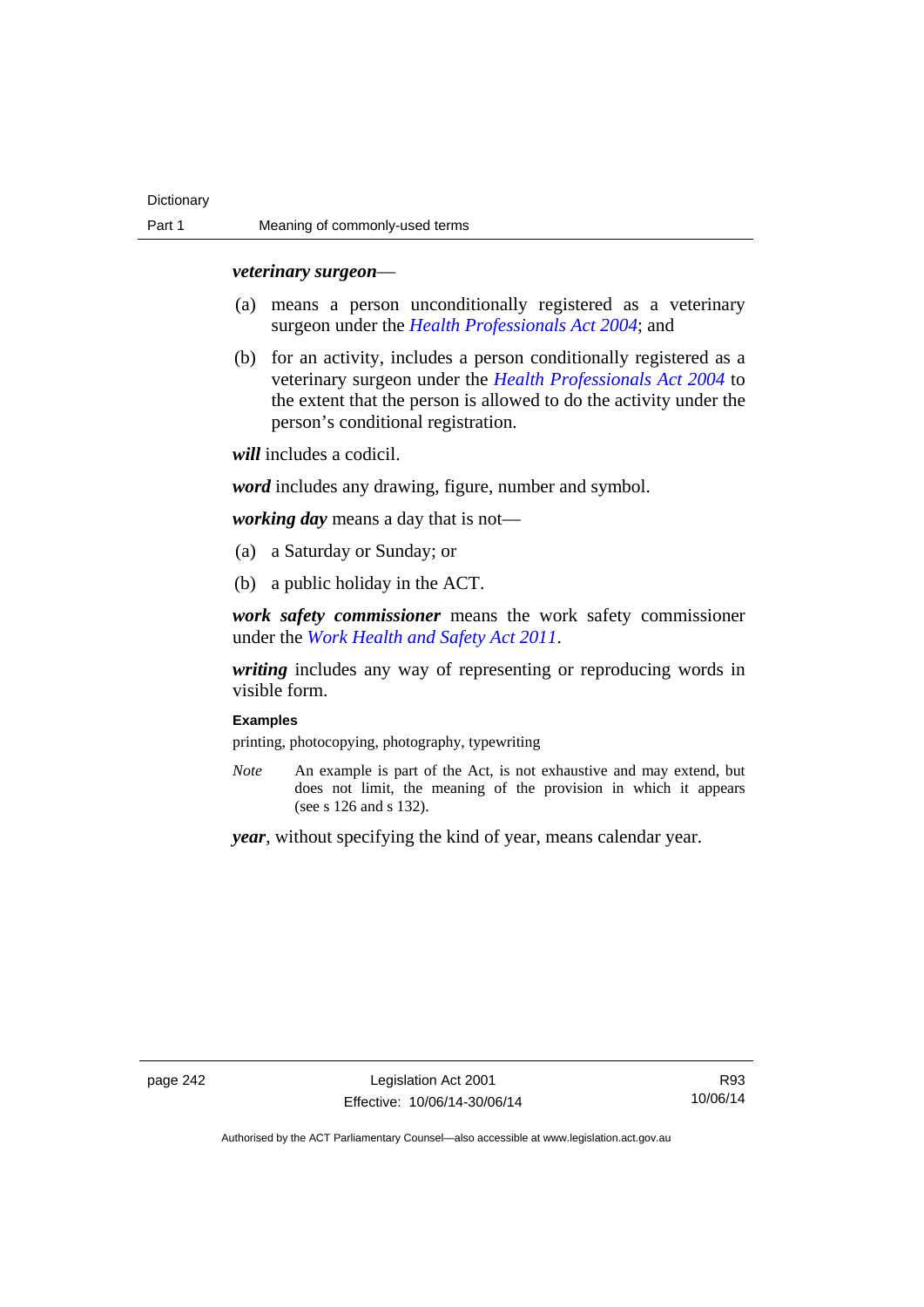# **Part 2 Terms for Legislation Act 2001 only**

*Note* Terms that apply to all Acts and statutory instruments are set out in pt 1.

*Act*, for chapter 14 (Interpretation of Acts and statutory instruments)—see section 136.

*Note* See also def *Act* in the dictionary, pt 1.

### *ACT law*—

- (a) for chapter 10 (Referring to laws)—see section 97 (1); and
- (b) for chapter 18 (Offences)—see section 188.

*administrator*, for part 19.5 (Service of documents)—see section 246.

*agency*, for part 19.5 (Service of documents)—see section 246.

*amend*, for chapter 9 (Repeal and amendment of laws)—see section 82.

*another jurisdiction* means the Commonwealth, a State, another Territory, the United Kingdom or New Zealand.

### *appointee*—

- (a) for division 19.3.1 (Appointments—general)—see section 207 (2); and
- (b) for division 19.3.2 (Acting appointments)—see section 217 (2).

# *appointer*—

- (a) for division 19.3.1 (Appointments—general)—see section 205; and
- (b) for division 19.3.2 (Acting appointments)—see section 215; and
- (c) for part 19.4 (Delegations)—see section 230 (1).

| R93      | Legislation Act 2001         | page 243 |
|----------|------------------------------|----------|
| 10/06/14 | Effective: 10/06/14-30/06/14 |          |

Authorised by the ACT Parliamentary Counsel—also accessible at www.legislation.act.gov.au

**Dictionary**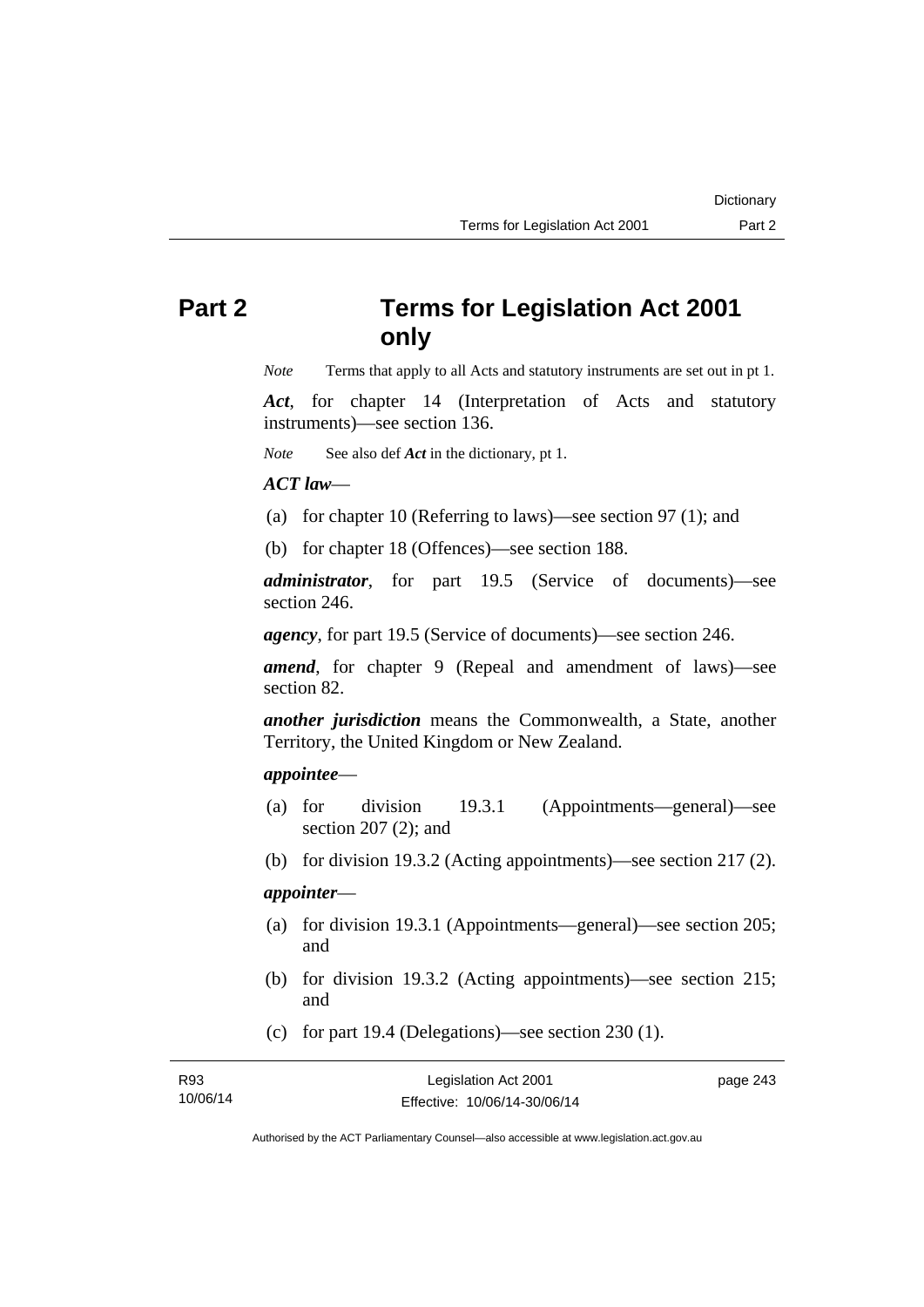*approved website* means an internet site approved under section 21.

*authorised republication*—see section 15.

*authorising law*, for chapter 5 (Regulatory impact statements for subordinate laws and disallowable instruments)—see section 31.

*benefits*, for chapter 5 (Regulatory impact statements for subordinate laws and disallowable instruments)—see section 31.

*business address*, for part 19.5 (Service of documents)—see section 246.

*corporation*, for part 19.5 (Service of documents)—see section 246.

*costs*, for chapter 5 (Regulatory impact statements for subordinate laws and disallowable instruments)—see section 31.

*current legislative drafting practice* means the legislative drafting practices from time to time used in the Parliamentary Counsel's Office.

*delegate*, for part 19.4 (Delegations)—see section 233 (2).

*determinative provision*—see section 5 (2).

*document*, for part 19.5 (Service of documents)—see section 246.

*Note* See also def *document* in the dictionary, pt 1

*editorial amendment*, of a law—see section 116.

*email address*, for part 19.5 (Service of documents)—see section 246.

*executive officer*, for part 19.5 (Service of documents)—see section 246.

*fax number*, for part 19.5 (Service of documents)—see section 246.

*fee*, for part 6.3 (Making of certain statutory instruments about fees)—see section 55.

*home address*, for part 19.5 (Service of documents)—see section 246.

page 244 Legislation Act 2001 Effective: 10/06/14-30/06/14 R93 10/06/14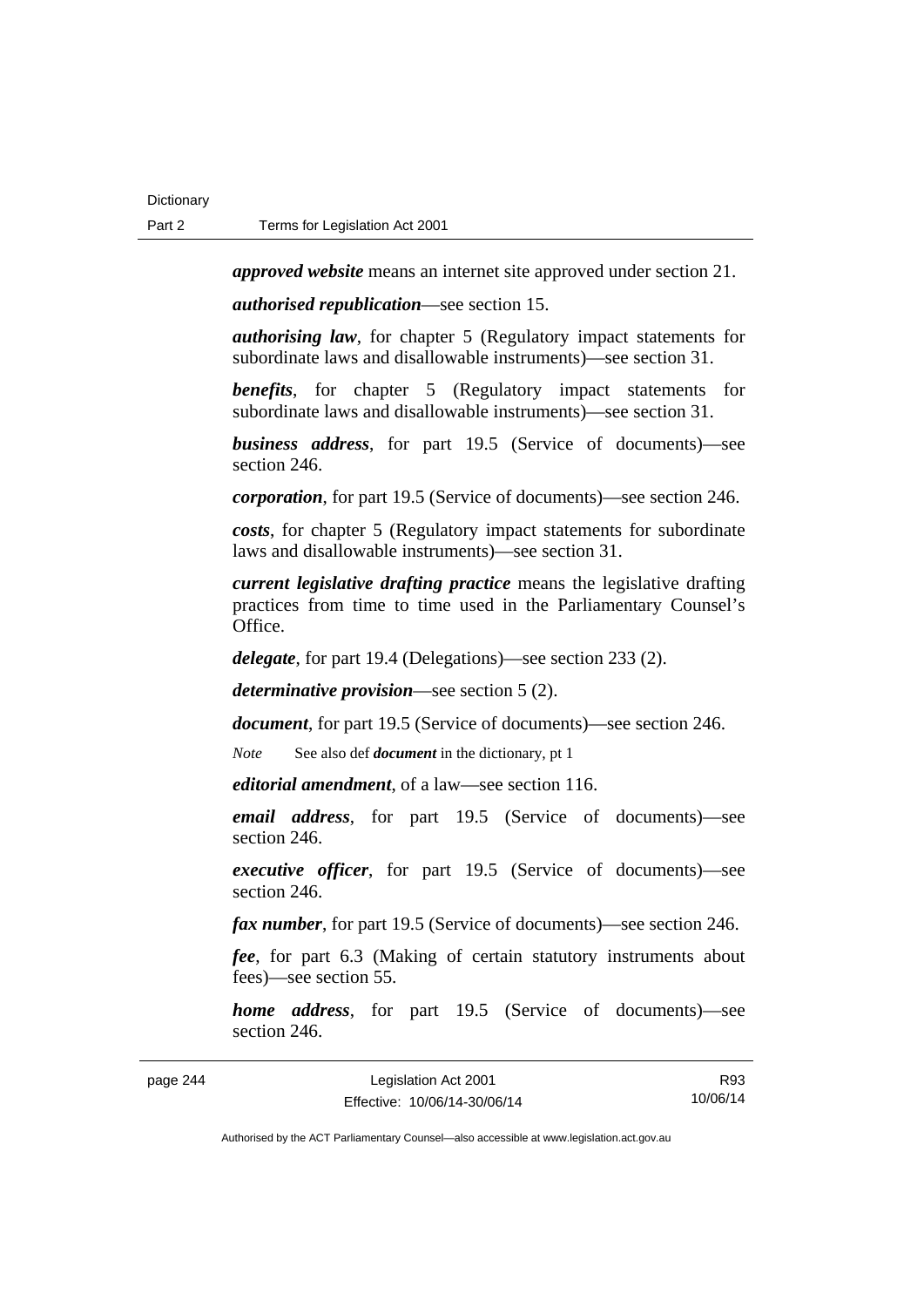### *law*—

- (a) for chapter 3 (Authorised versions and evidence of laws and legislative material)—see section 22A; and
- (b) for chapter 8 (Commencement and exercise of powers before commencement)—see section 72; and
- (c) for chapter 9 (Repeal and amendment of laws)—see section 82; and
- (d) for chapter 10 (Referring to laws)—see section 97 (1); and
- (e) for chapter 11 (Republication of Acts and statutory instruments)—see section 107; and
- (f) for chapter 13 (Structure of Acts and statutory instruments) see section 125; and
- (g) for chapter 16 (Courts, tribunals and other decision-makers) see section 175; and
- (h) for chapter 17 (Entities and positions)—see section 182; and
- (i) for chapter 19 (Administrative and machinery provisions)—see section 195.

*law of another jurisdiction*, for chapter 10 (Referring to laws)—see section 97 (1).

*legislative material*, for chapter 3 (Authorised versions and evidence of laws and legislative material)—see section 22A.

*non-determinative provision*—see section 5 (3).

*provide* a service, for part 6.3 (Making of certain statutory instruments about fees)—see section 55.

*register* means the ACT legislation register.

*repeal*, for chapter 9 (Repeal and amendment of laws)—see section 82.

page 245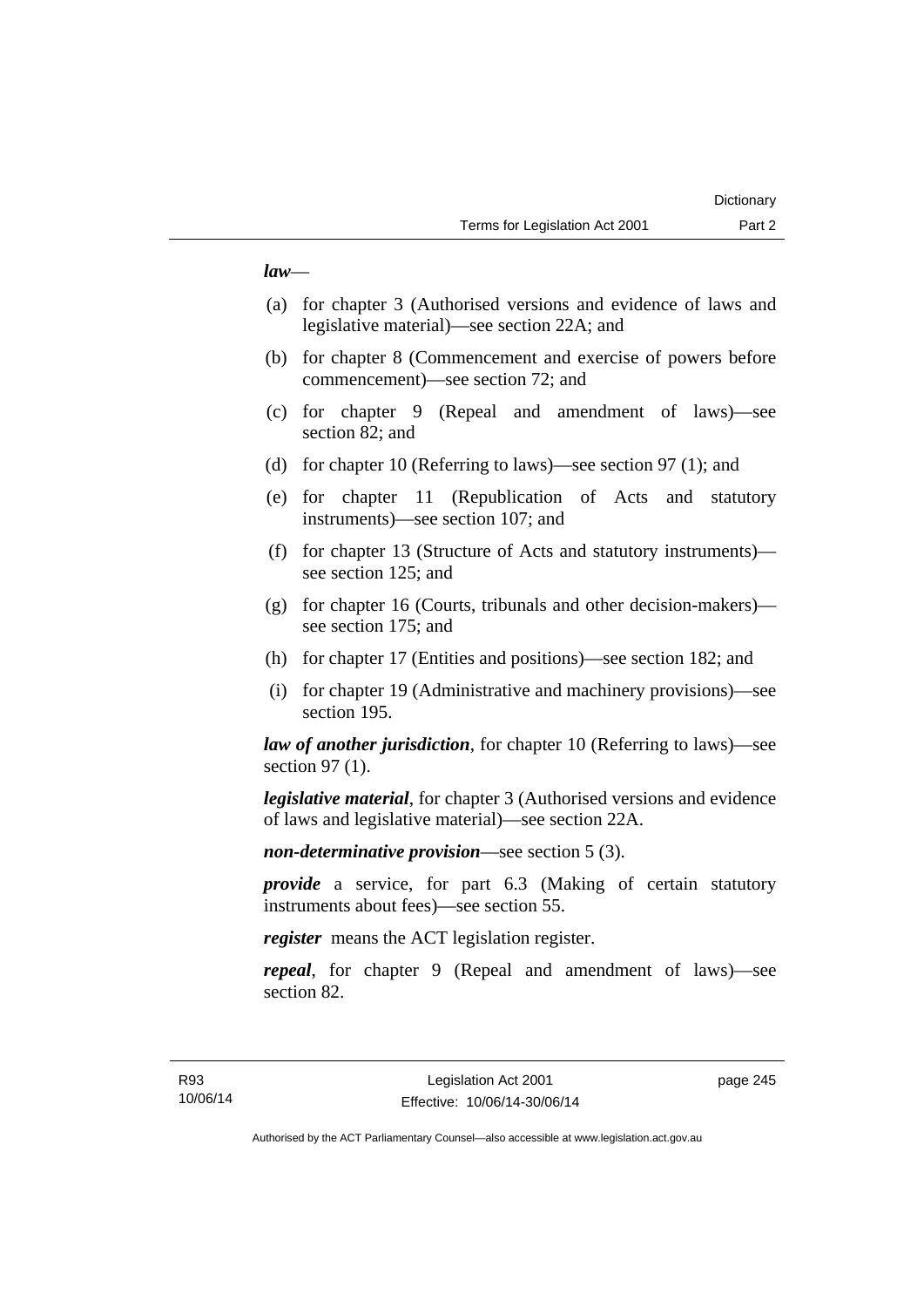### *republication—*

- (a) for chapter 3 (Authorised versions and evidence of laws and legislative material)—see section 22A; and
- (b) for chapter 11 (Republication of Acts and statutory instruments)—see section 107.

*republication date*, for an authorised republication, means the date stated in the republication as the republication date.

*responsible*, for part 19.5 (Service of documents)—see section 246.

*scrutiny committee principles*, for chapter 5 (Regulatory impact statements for subordinate laws and disallowable instruments)—see section 31.

*service*, for part 6.3 (Making of certain statutory instruments about fees)—see section 55.

*working out the meaning of an Act*, for part 14.2 (Key principles of interpretation)—see section 138.

page 246 Legislation Act 2001 Effective: 10/06/14-30/06/14

R93 10/06/14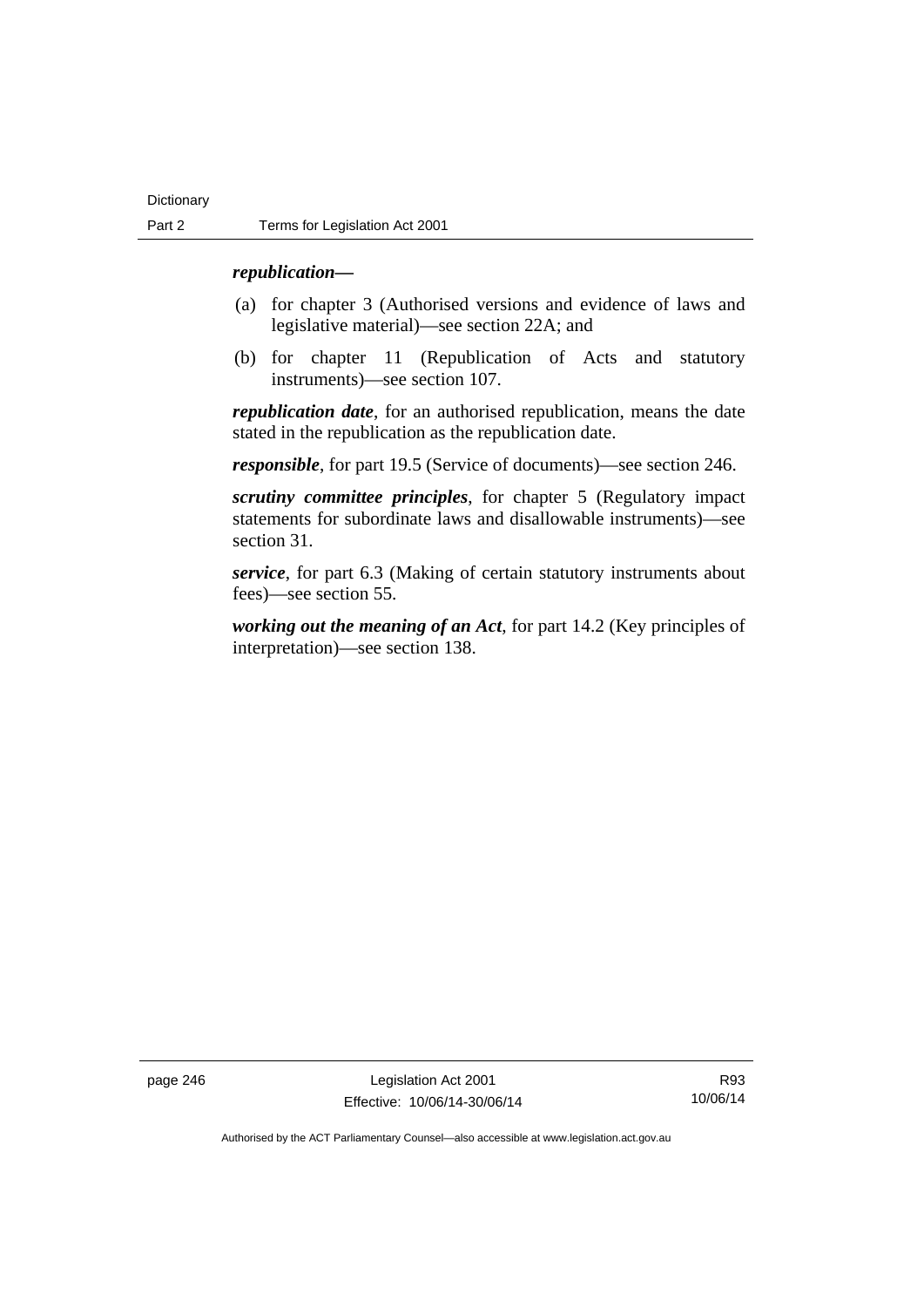# **Endnotes**

# **1 About the endnotes**

Amending and modifying laws are annotated in the legislation history and the amendment history. Current modifications are not included in the republished law but are set out in the endnotes.

Not all editorial amendments made under the *Legislation Act 2001*, part 11.3 are annotated in the amendment history. Full details of any amendments can be obtained from the Parliamentary Counsel's Office.

Uncommenced amending laws are not included in the republished law. The details of these laws are underlined in the legislation history. Uncommenced expiries are underlined in the legislation history and amendment history.

If all the provisions of the law have been renumbered, a table of renumbered provisions gives details of previous and current numbering.

The endnotes also include a table of earlier republications.

| $AF =$ Approved form<br>$am = amended$<br>$amdt = amendment$<br>$AR = Assembly resolution$<br>$ch = chapter$<br>$CN =$ Commencement notice<br>$def = definition$<br>$DI = Disallowable instrument$<br>$dict = dictionary$<br>disallowed = disallowed by the Legislative<br>Assembly<br>$div = division$ | $NI =$ Notifiable instrument<br>$o = order$<br>$om = omitted/repealed$<br>$ord = ordinance$<br>orig = original<br>par = paragraph/subparagraph<br>$pres = present$<br>$prev = previous$<br>$(\text{prev}) = \text{previously}$<br>$pt = part$<br>$r = rule/subrule$<br>$reloc = relocated$<br>$renum = renumbered$ |
|---------------------------------------------------------------------------------------------------------------------------------------------------------------------------------------------------------------------------------------------------------------------------------------------------------|--------------------------------------------------------------------------------------------------------------------------------------------------------------------------------------------------------------------------------------------------------------------------------------------------------------------|
|                                                                                                                                                                                                                                                                                                         |                                                                                                                                                                                                                                                                                                                    |
|                                                                                                                                                                                                                                                                                                         |                                                                                                                                                                                                                                                                                                                    |
|                                                                                                                                                                                                                                                                                                         |                                                                                                                                                                                                                                                                                                                    |
|                                                                                                                                                                                                                                                                                                         |                                                                                                                                                                                                                                                                                                                    |
|                                                                                                                                                                                                                                                                                                         |                                                                                                                                                                                                                                                                                                                    |
|                                                                                                                                                                                                                                                                                                         |                                                                                                                                                                                                                                                                                                                    |
|                                                                                                                                                                                                                                                                                                         |                                                                                                                                                                                                                                                                                                                    |
| $exp = expires/expired$                                                                                                                                                                                                                                                                                 | $R[X]$ = Republication No                                                                                                                                                                                                                                                                                          |
| $Gaz = gazette$                                                                                                                                                                                                                                                                                         | $RI = reissue$                                                                                                                                                                                                                                                                                                     |
| $hdg = heading$                                                                                                                                                                                                                                                                                         | $s = section/subsection$                                                                                                                                                                                                                                                                                           |
| $IA = Interpretation Act 1967$                                                                                                                                                                                                                                                                          | $sch = schedule$                                                                                                                                                                                                                                                                                                   |
| $ins = inserted/added$                                                                                                                                                                                                                                                                                  | $sdiv = subdivision$                                                                                                                                                                                                                                                                                               |
| $LA =$ Legislation Act 2001                                                                                                                                                                                                                                                                             | $SL = Subordinate$ law                                                                                                                                                                                                                                                                                             |
| $LR =$ legislation register                                                                                                                                                                                                                                                                             | $sub =$ substituted                                                                                                                                                                                                                                                                                                |
| $LRA =$ Legislation (Republication) Act 1996                                                                                                                                                                                                                                                            | $underlining = whole or part not commenced$                                                                                                                                                                                                                                                                        |
| $mod = modified/modification$                                                                                                                                                                                                                                                                           | or to be expired                                                                                                                                                                                                                                                                                                   |

# **2 Abbreviation key**

R93 10/06/14

Legislation Act 2001 Effective: 10/06/14-30/06/14 page 247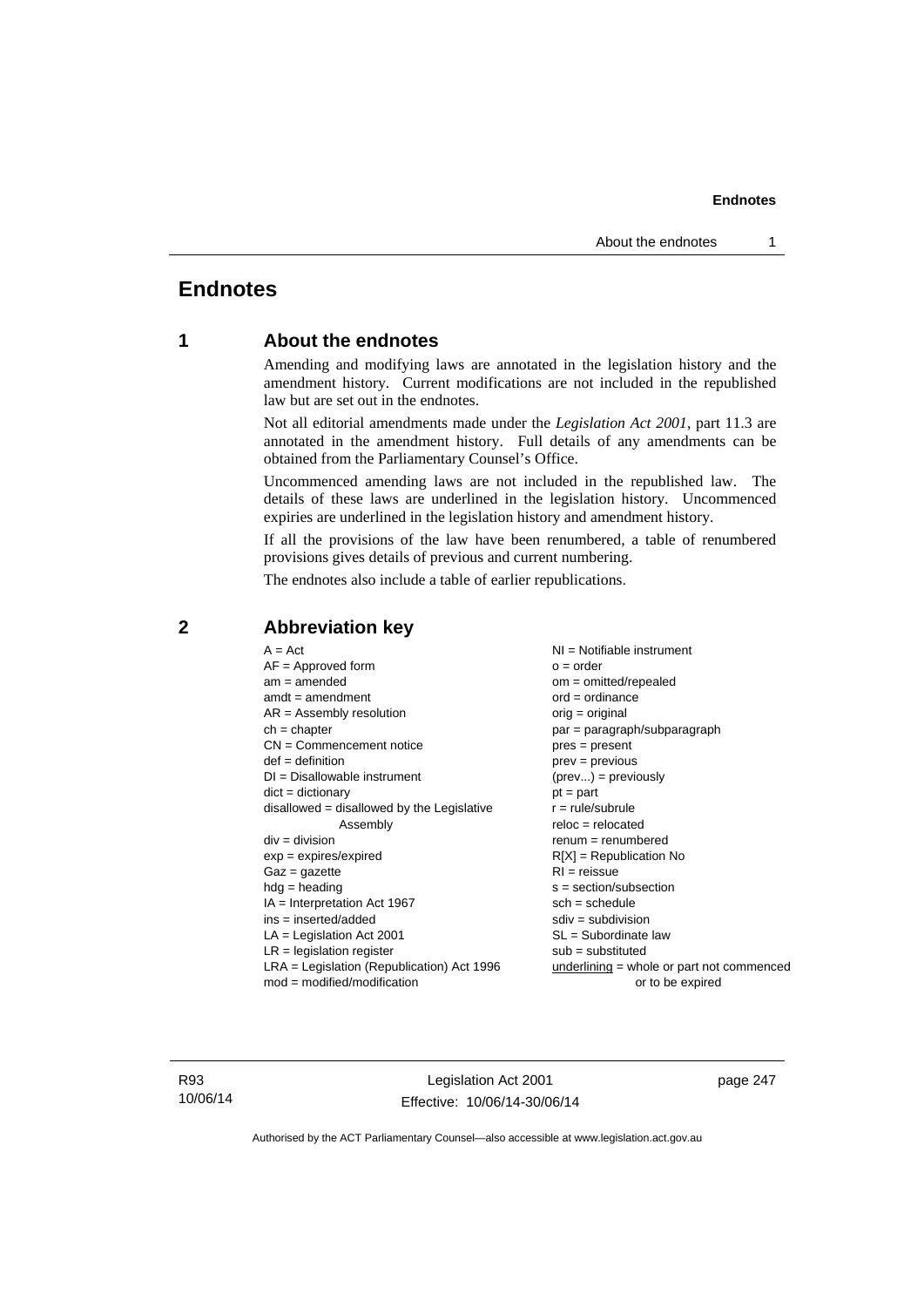3 Legislation history

# **3 Legislation history**

### **Legislation Act 2001 A2001-14**

notified 5 April 2001 ([Gaz 2001 No 14](http://www.legislation.act.gov.au/gaz/2001-14/default.asp)) s 1, s 2 commenced 5 April 2001 (IA s 10B) remainder commenced 12 September 2001 (s 2 and [Gaz 2001](http://www.legislation.act.gov.au/gaz/2001-S65/default.asp)  [No S65](http://www.legislation.act.gov.au/gaz/2001-S65/default.asp))

as amended by

### **[Legislation \(Consequential Amendments\) Act 2001](http://www.legislation.act.gov.au/a/2001-44) A2001-44 pt 220**

notified 26 July 2001 ([Gaz 2001 No 30\)](http://www.legislation.act.gov.au/gaz/2001-30/default.asp) s 1, s 2 commenced 26 July 2001 (IA s 10B) pt 220 commenced 12 September 2001 (s 2 and see [Gaz 2001](http://www.legislation.act.gov.au/gaz/2001-S65/default.asp)  [No S65](http://www.legislation.act.gov.au/gaz/2001-S65/default.asp))

#### **[Statute Law Amendment Act 2001 \(No 2\)](http://www.legislation.act.gov.au/a/2001-56) A2001-56 pt 2.2**

notified 5 September 2001 [\(Gaz 2001 No S65\)](http://www.legislation.act.gov.au/gaz/2001-S65/default.asp) s 1, s 2 commenced 5 September 2001 (IA s 10B) amdts 2.67, 2.69, 2.78, 2.81 commenced 12 September 2001 (s 2 (2)) pt 2.2 remainder commenced 5 September 2001 (s 2 (1))

as modified by

#### **[Legislation Regulations 2001](http://www.legislation.act.gov.au/sl/2001-34) SL2001-34 reg 6**

notified LR 13 September 2001 commenced 13 September 2001 (reg 2)

as amended by

### **[Justice and Community Safety Legislation Amendment Act 2001](http://www.legislation.act.gov.au/a/2001-70) A2001-70 sch 1**  notified LR 14 September 2001

amdt commenced 14 September 2001 (s 2 (5))

### **[Defamation Act 2001](http://www.legislation.act.gov.au/a/2001-88) A2001-88 s 43 (2)**

notified LR 24 September 2001

s 1, s 2 commenced 24 September 2001 (LA s 75)

s 43 (2) commenced 1 July 2002 (s 2)

page 248 Legislation Act 2001 Effective: 10/06/14-30/06/14

R93 10/06/14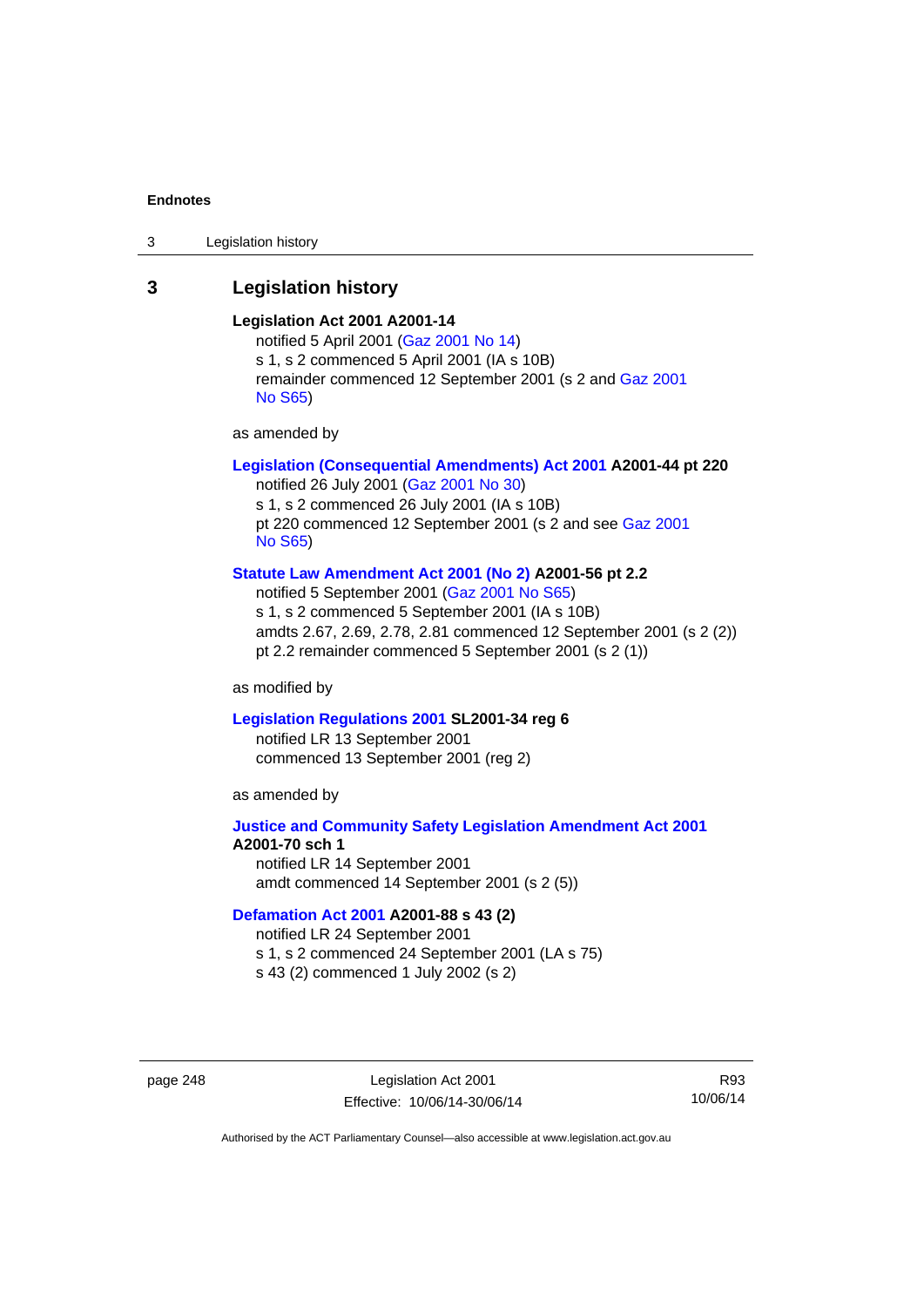### **[Legislation Amendment Act 2002](http://www.legislation.act.gov.au/a/2002-11) A2002-11 ss 3-29, sch 1, pt 2.29**

notified LR 27 May 2002 s 1, s 2 commenced 27 May 2002 (LA s 75) ss 3-29, sch 1, pt 2.29 commenced 28 May 2002 (s 2 (1))

#### **[Justice and Community Safety Legislation Amendment Act 2002](http://www.legislation.act.gov.au/a/2002-27) A2002-27 pt 8**

notified LR 9 September 2002 s 1, s 2 commenced 9 September 2002 (LA s 75) pt 8 commenced 7 October 2002 (s 2 (2))

#### **[Statute Law Amendment Act 2002](http://www.legislation.act.gov.au/a/2002-30) A2002-30 pt 2.1**

notified LR 16 September 2002 s 1, s 2 taken to have commenced 19 May 1997 (LA s 75 (2)) amdt 2.3 taken to have commenced 12 September 2001 (s 2 (2)) pt 2.1 remainder commenced 17 September 2002 (s 2 (1))

### **[Civil Law \(Wrongs\) Act 2002](http://www.legislation.act.gov.au/a/2002-40) A2002-40 div 3.2.8**

notified LR 10 October 2002 s 1, s 2 commenced 10 October 2002 (LA s 75 (1)) div 3.2.8 commenced 1 November 2002 (s 2 (2) and [CN2002-13](http://www.legislation.act.gov.au/cn/2002-13/default.asp))

#### **[Statute Law Amendment Act 2002 \(No 2\)](http://www.legislation.act.gov.au/a/2002-49) A2002-49 pt 2.1**

notified LR 20 December 2002

s 1, s 2 taken to have commenced 7 October 1994 (LA s 75 (2)) pt 2.1 commenced 17 January 2003 (s 2 (1))

### **[Criminal Code 2002](http://www.legislation.act.gov.au/a/2002-51) No 51 pt 1.12**

notified LR 20 December 2002

s 1, s 2 commenced 20 December 2002 (LA 75 (1))

pt 1.12 commenced 1 January 2003 (s 2 (1))

### **[Planning and Land \(Consequential Amendments\) Act 2002](http://www.legislation.act.gov.au/a/2002-56) A2002-56 pt 3.13**

#### notified LR 20 December 2002

s 1, s 2 commenced 20 December 2002 (LA s 75 (1)) sch 3 pt 3.13 commenced 1 July 2003 (s 2 and see Planning and Land [Act 2002](http://www.legislation.act.gov.au/a/2002-55) A2002-55, s 2)

page 249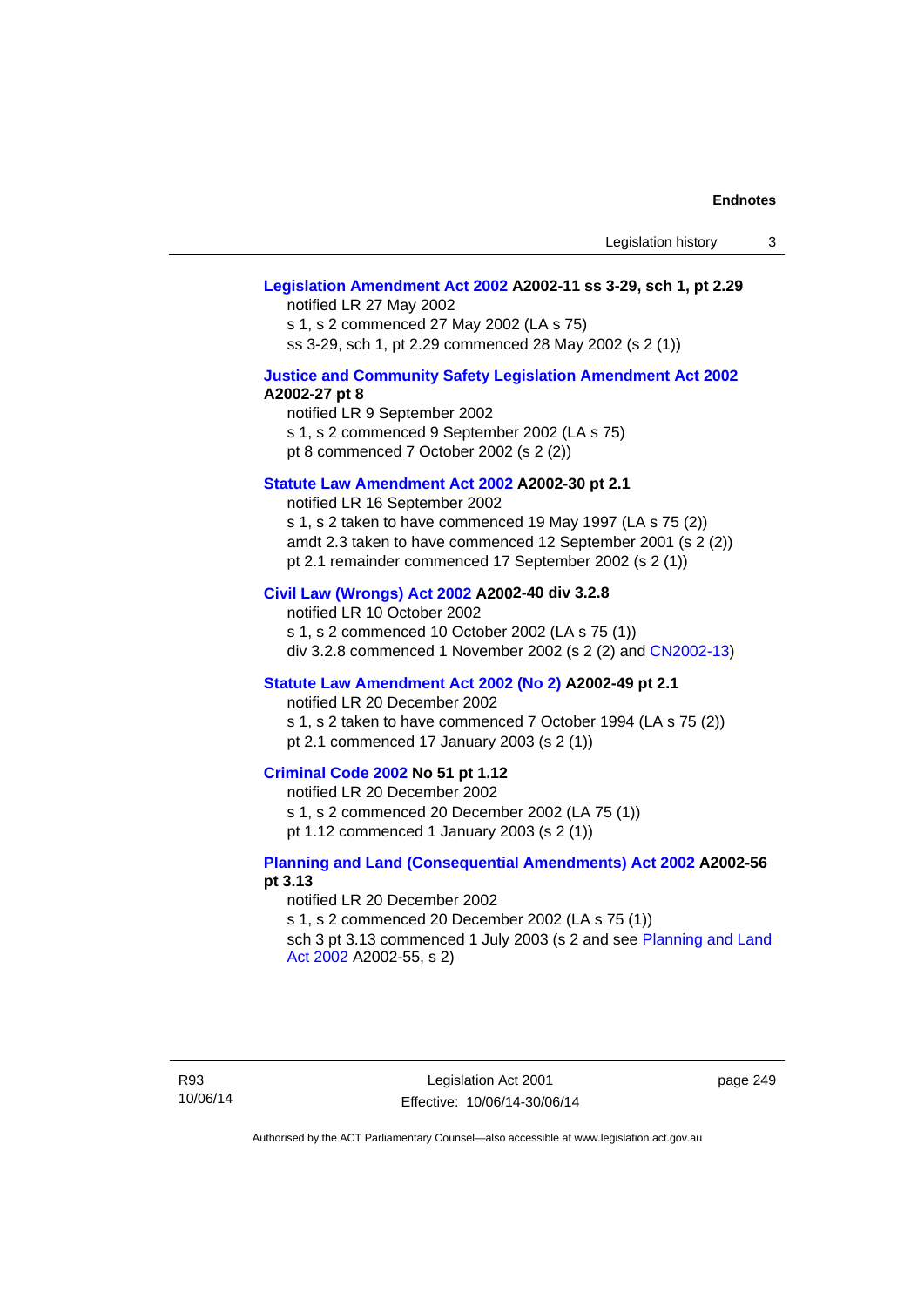| 3 | Legislation history |  |
|---|---------------------|--|
|   |                     |  |

| <b>Legislation (Gay, Lesbian and Transgender) Amendment Act 2003</b><br>A2003-14 pt 2<br>notified LR 27 March 2003<br>s 1, s 2 commenced 27 March 2003 (LA s 75 (1))<br>pt 2 commenced 28 March 2003 (s 2) |  |
|------------------------------------------------------------------------------------------------------------------------------------------------------------------------------------------------------------|--|
| <b>Consumer and Trader Tribunal Act 2003 A2003-16 s 70</b><br>notified LR 9 April 2003<br>s 1, s 2 commenced 9 April 2003 (LA s 75 (1))<br>s 70 commenced 9 October 2003 (s 2 and LA s 79)                 |  |
| Legislation (Statutory Interpretation) Amendment Act 2003 A2003-18<br>notified LR 9 April 2003<br>s 1, s 2 commenced 9 April 2003 (LA s 75 (1))<br>remainder commenced 10 April 2003 (s 2)                 |  |
| Statute Law Amendment Act 2003 A2003-41 sch 2 pt 2.1<br>notified LR 11 September 2003<br>s 1, s 2 commenced 11 September 2003 (LA s 75 (1))<br>sch 2 pt 2.1 commenced 9 October 2003 (s 2 (1))             |  |
| Statute Law Amendment Act 2003 (No 2) A2003-56 sch 2 pt 2.1<br>notified LR 5 December 2003<br>s 1, s 2 commenced 5 December 2003 (LA s 75 (1))<br>sch 2 pt 2.1 commenced 19 December 2003 (s 2)            |  |
| Parentage Act 2004 A2004-1 sch 1 pt 1.7<br>notified LR 18 February 2004<br>s 1, s 2 commenced 18 February 2004 (LA s 75 (1))<br>sch 1 pt 1.7 commenced 22 March 2004 (s 2 and CN2004-3)                    |  |
| Human Rights Act 2004 A2004-5 sch 2 pt 2.3<br>notified LR 10 March 2004<br>s 1, s 2 commenced 10 March 2004 (LA s 75 (1))<br>sch 2 pt 2.3 commenced 1 July 2004 (s 2)                                      |  |
| Dangerous Substances Act 2004 A2004-7 sch 1 pt 1.4<br>notified LR 19 March 2004                                                                                                                            |  |

s 1, s 2 commenced 19 March 2004 (LA s 75 (1)) sch 1 pt 1.4 commenced 5 April 2004 (s 2 and [CN2004-6](http://www.legislation.act.gov.au/cn/2004-6/default.asp))

page 250 Legislation Act 2001 Effective: 10/06/14-30/06/14

R93 10/06/14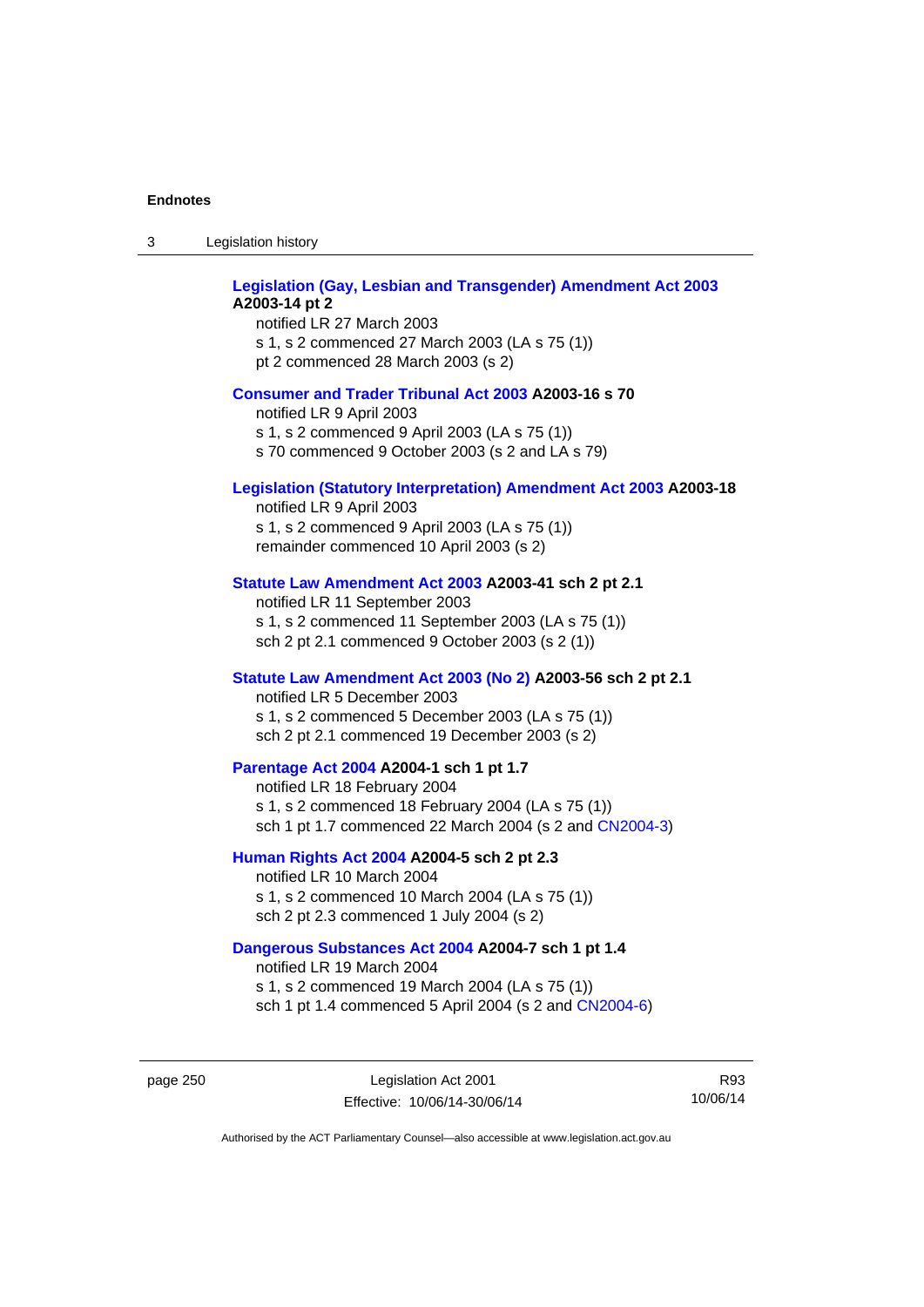### **[Nurse Practitioners Legislation Amendment Act 2004](http://www.legislation.act.gov.au/a/2004-10) A2004-10 pt 3**

notified LR 19 March 2004

s 1, s 2 commenced 19 March 2004 (LA s 75 (1))

pt 3 commenced 27 May 2004 (s 2 and [CN2004-9\)](http://www.legislation.act.gov.au/cn/2004-9/default.asp)

# **[Construction Occupations Legislation Amendment Act 2004](http://www.legislation.act.gov.au/a/2004-13)**

# **A2004-13 sch 2 pt 2.20**

notified LR 26 March 2004 s 1, s 2 commenced 26 March 2004 (LA s 75 (1)) sch 2 pt 2.20 commenced 1 September 2004 (s 2 and see [Construction Occupations \(Licensing\) Act 2004](http://www.legislation.act.gov.au/a/2004-12) A2004-12, s 2 and [CN2004-8\)](http://www.legislation.act.gov.au/cn/2004-8/default.asp)

### **[Education Act 2004](http://www.legislation.act.gov.au/a/2004-17) A2004-17 sch 2 pt 2.5**

notified LR 8 April 2004 s 1, s 2 commenced 8 April 2004 (LA s 75 (1)) sch 2 pt 2.5 commenced 1 January 2005 (s 2)

### **[Emergencies Act 2004](http://www.legislation.act.gov.au/a/2004-28) A2004-28 sch 3 pt 3.12**

notified LR 29 June 2004 s 1, s 2 commenced 29 June 2004 (LA s 75 (1)) sch 3 pt 3.12 commenced 1 July 2004 (s 2 (1) and [CN2004-11](http://www.legislation.act.gov.au/cn/2004-11/default.asp))

#### **[Justice and Community Safety Legislation Amendment Act 2004](http://www.legislation.act.gov.au/a/2004-32)  [\(No 2\)](http://www.legislation.act.gov.au/a/2004-32) A2004-32 pt 13**

notified LR 29 June 2004 s 1, s 2 commenced 29 June 2004 (LA s 75 (1)) pt 13 commenced 13 July 2004 (s 2 (3))

**[Health Professionals Legislation Amendment Act 2004](http://www.legislation.act.gov.au/a/2004-39) A2004-39 sch 3 pt 3.1, sch 4 pt 4.3, sch 5 pt 5.9, sch 6 pt 6.6, sch 8 pt 8.2, sch 11A pt 11A.1 (as am by [A2005-28](http://www.legislation.act.gov.au/a/2005-28) amdt 1.61)**  notified LR 8 July 2004 s 1, s 2 commenced 8 July 2004 (LA s 75 (1)) sch 5 pt 5.9 commenced 7 July 2005 (s 2 and see [Health Professionals](http://www.legislation.act.gov.au/a/2004-38)  [Act 2004](http://www.legislation.act.gov.au/a/2004-38) A2004-38, s 2 and [CN2005-11\)](http://www.legislation.act.gov.au/cn/2005-11/default.asp) sch 6 pt 6.6 commenced 17 January 2006 (s 2 and see [Health](http://www.legislation.act.gov.au/a/2004-38)  [Professionals Act 2004](http://www.legislation.act.gov.au/a/2004-38) A2004-38, s 2 (as am by [A2005-28](http://www.legislation.act.gov.au/a/2005-28) amdt 1.1) and [CN2006-2](http://www.legislation.act.gov.au/cn/2006-2/default.asp)) sch 3 pt 3.1, sch 4 pt 4.3, sch 8 pt 8.2, sch 11A pt 11A.1 commenced 9 January 2007 (s 2 and see [Health Professionals Act 2004](http://www.legislation.act.gov.au/a/2004-38) A2004-38, s 2 (as am by [A2005-28](http://www.legislation.act.gov.au/a/2005-28) amdt 1.1; [A2006-27](http://www.legislation.act.gov.au/a/2006-27) s 12))

page 251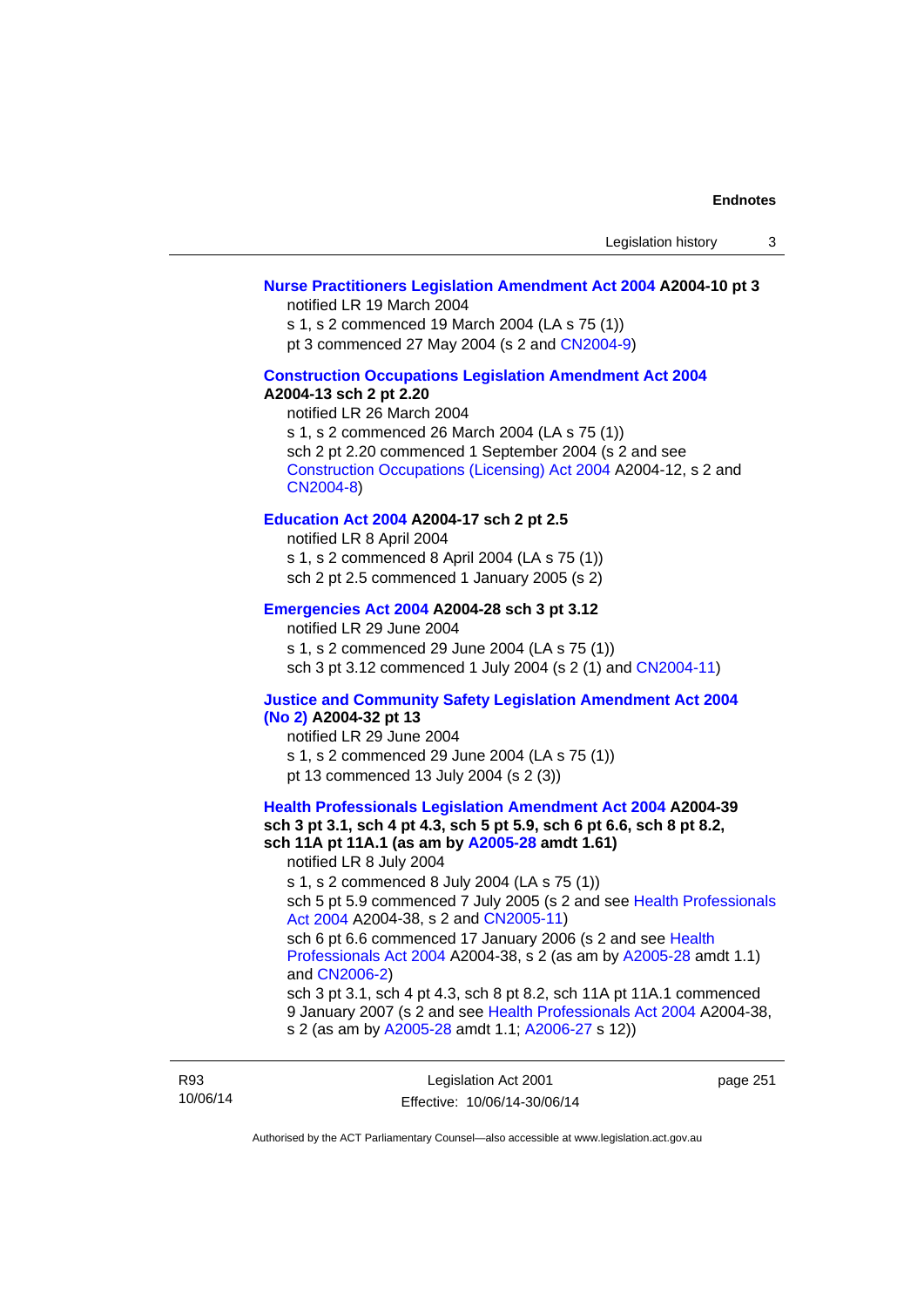3 Legislation history

#### **[Statute Law Amendment Act 2004](http://www.legislation.act.gov.au/a/2004-42) A2004-42 sch 2 pt 2.1**

notified LR 11 August 2004 s 1, s 2 commenced 11 August 2004 (LA s 75 (1)) sch 2 pt 2.1 commenced 25 August 2004 (s 2 (1))

# **[Heritage Act 2004](http://www.legislation.act.gov.au/a/2004-57) A2004-57 sch 1 pt 1.8**

notified LR 9 September 2004

s 1, s 2 commenced 9 September 2004 (LA s 75 (1))

sch 1 pt 1.8 commenced 9 March 2005 (s 2 and LA s 79)

### **[Court Procedures \(Consequential Amendments\) Act 2004](http://www.legislation.act.gov.au/a/2004-60) A2004-60 sch 1 pt 1.37**

notified LR 2 September 2004 s 1, s 2 commenced 2 September 2004 (LA s 75 (1)) sch 1 pt 1.37 commenced 10 January 2005 (s 2 and see Court [Procedures Act 2004](http://www.legislation.act.gov.au/a/2004-59) A2004-59, s 2 and [CN2004-29\)](http://www.legislation.act.gov.au/cn/2004-29/default.asp)

#### **[Justice and Community Safety Legislation Amendment Act 2005](http://www.legislation.act.gov.au/a/2005-5) A2005-5 pt 7**

notified LR 23 February 2005 s 1, s 2 commenced 23 February 2005 (LA s 75 (1)) pt 7 commenced 24 February 2005 (s 2 (2))

### **[Optometrists Legislation Amendment Act 2005](http://www.legislation.act.gov.au/a/2005-9) A2005-9 sch 1 pt 1.1**

notified LR 14 March 2005 s 1, s 2 commenced 14 March 2005 (LA s 75 (1)) sch 1 pt 1.1 commenced 14 September 2005 (s 2 and LA s 79)

# **[Statute Law Amendment Act 2005](http://www.legislation.act.gov.au/a/2005-20) A2005-20 sch 2 pt 2.1**

notified LR 12 May 2005 s 1, s 2 taken to have commenced 8 March 2005 (LA s 75 (2)) sch 2 pt 2.1 commenced 2 June 2005 (s 2 (1))

### **[Health Legislation Amendment Act 2005](http://www.legislation.act.gov.au/a/2005-28) A2005-28 amdt 1.61**

notified LR 6 July 2005 s 1, s 2 commenced 6 July 2005 (LA s 75 (1)) amdt 1.61 commenced 9 January 2007 (LA s 79A) *Note* This Act only amends the [Health Professionals Legislation](http://www.legislation.act.gov.au/a/2004-39) 

[Amendment Act 2004](http://www.legislation.act.gov.au/a/2004-39) A2004-39.

page 252 Legislation Act 2001 Effective: 10/06/14-30/06/14

R93 10/06/14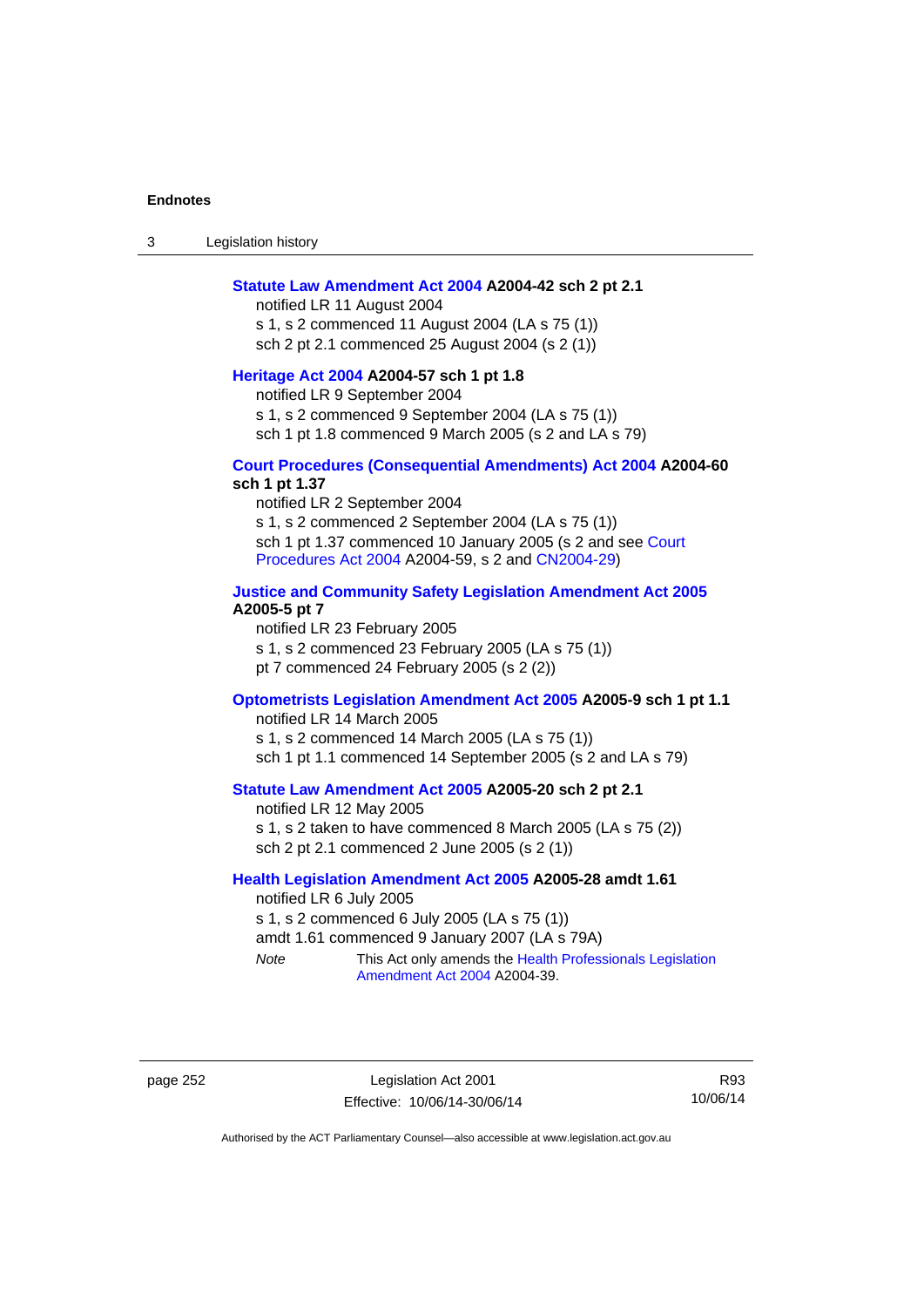| Legislation history |  |
|---------------------|--|
|---------------------|--|

# **[Human Rights Commission Legislation Amendment Act 2005](http://www.legislation.act.gov.au/a/2005-41) A2005-41 sch 1 pt 1.8 (as am by [A2006-3](http://www.legislation.act.gov.au/a/2006-3) amdt 1.3)**

notified LR 1 September 2005

s 1, s 2 commenced 1 September 2005 (LA s 75 (1)) sch 1 pt 1.8 commenced 1 November 2006 (s 2 (3) (as am by [A2006-3](http://www.legislation.act.gov.au/a/2006-3) amdt 1.3) and see [Human Rights Commission Act 2005](http://www.legislation.act.gov.au/a/2005-40) A2005-40, s 2 (as am by [A2006-3](http://www.legislation.act.gov.au/a/2006-3) s 4) and [CN2006-21](http://www.legislation.act.gov.au/cn/2006-21/default.asp))

### **[Public Sector Management Amendment Act 2005 \(No 2\)](http://www.legislation.act.gov.au/a/2005-44) A2005-44 sch 1 pt 1.4**

notified LR 30 August 2005

s 1, s 2 commenced 30 August 2005 (LA s 75 (1))

sch 1 pt 1.4 commenced 8 September 2005 (s 2 and [CN2005-19\)](http://www.legislation.act.gov.au/cn/2005-19/default.asp)

#### **[Human Rights Commission \(Children and Young People](http://www.legislation.act.gov.au/a/2005-46)  [Commissioner\) Amendment Act 2005](http://www.legislation.act.gov.au/a/2005-46) A2005-46 sch 1 pt 1.1 (as am by**

### **[A2006-3](http://www.legislation.act.gov.au/a/2006-3) amdt 1.2)**

notified LR 2 September 2005

s 1, s 2 commenced 2 September 2005 (LA s 75 (1)) sch 1 pt 1.1 commenced 1 November 2006 (s 2 (as am by [A2006-3](http://www.legislation.act.gov.au/a/2006-3) amdt 1.2) and see [Human Rights Commission Act 2005](http://www.legislation.act.gov.au/a/2005-40) A2005-40, s 2 (as am by [A2006-3](http://www.legislation.act.gov.au/a/2006-3) s 4) and [CN2006-21](http://www.legislation.act.gov.au/cn/2006-21/default.asp))

### **[Public Advocate Act 2005](http://www.legislation.act.gov.au/a/2005-47) A2005-47 sch 1 pt 1.6 (as am by [A2006-3](http://www.legislation.act.gov.au/a/2006-3) amdt 1.8)**

notified LR 2 September 2005

s 1, s 2 commenced 2 September 2005 (LA s 75 (1)) sch 1 pt 1.6 commenced 1 March 2006 (s 2 (1) as am by [A2006-3](http://www.legislation.act.gov.au/a/2006-3)

amdt 1.8)

### **[Criminal Code \(Administration of Justice Offences\) Amendment](http://www.legislation.act.gov.au/a/2005-53)**

**[Act 2005](http://www.legislation.act.gov.au/a/2005-53) A2005-53 sch 1 pt 1.18** 

notified LR 26 October 2005

s 1, s 2 commenced 26 October 2005 (LA s 75 (1)) sch 1 pt 1.18 commenced 23 November 2005 (s 2)

# **[Statute Law Amendment Act 2005 \(No 2\)](http://www.legislation.act.gov.au/a/2005-62) A2005-62 sch 2 pt 2.1**

notified LR 21 December 2005

s 1, s 2 commenced 21 December 2005 (LA s 75 (1)) sch 2 pt 2.1 commenced 11 January 2006 (s 2 (1))

R93 10/06/14 page 253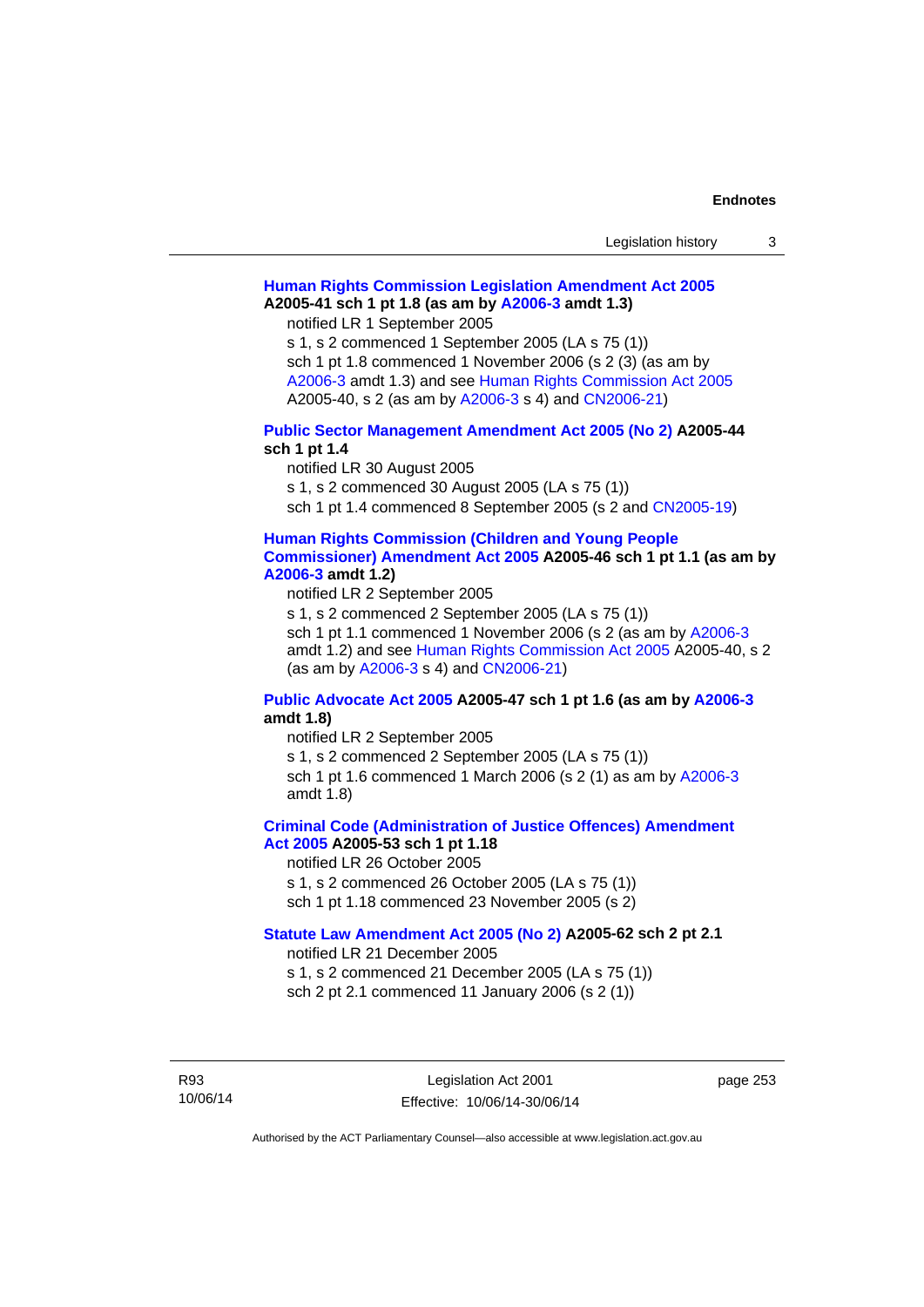| 3 | Legislation history |  |
|---|---------------------|--|
|   |                     |  |

# **[Human Rights Commission Legislation Amendment Act 2006](http://www.legislation.act.gov.au/a/2006-3) A2006-3 amdts 1.2, 1.3, 1.8**

notified LR 22 February 2006

s 1, s 2 commenced 22 February 2006 (LA s 75 (1))

amdts 1.2, 1.3, 1.8 commenced 23 February 2006 (s 2)

*Note* This Act only amends the [Human Rights Commission](http://www.legislation.act.gov.au/a/2005-41)  [Legislation Amendment Act 2005](http://www.legislation.act.gov.au/a/2005-41) A2005-41, [Human Rights](http://www.legislation.act.gov.au/a/2005-46)  [Commission \(Children and Young People Commissioner\)](http://www.legislation.act.gov.au/a/2005-46)  [Amendment Act 2005](http://www.legislation.act.gov.au/a/2005-46) A2005-46 and the [Public Advocate Act](http://www.legislation.act.gov.au/a/2005-47)  [2005](http://www.legislation.act.gov.au/a/2005-47) A2005-47

#### **[Civil Unions Act 2006](http://www.legislation.act.gov.au/a/2006-22) A2006-22 sch 1 pt 1.21**

notified LR 19 May 2006

s 1, s 2 commenced 19 May 2006 (LA s 75 (1))

sch 1 pt 1.21 never commenced

*Note* **Act repealed by disallowance 14 June 2006 (see Cwlth Gaz** 2006 No S93)

#### **[Sentencing Legislation Amendment Act 2006](http://www.legislation.act.gov.au/a/2006-23) A2006-23 sch 1 pt 1.26**

notified LR 18 May 2006

s 1, s 2 commenced 18 May 2006 (LA s 75 (1)) sch 1 pt 1.26 commenced 2 June 2006 (s 2 (1) and see [Crimes](http://www.legislation.act.gov.au/a/2005-59)  [\(Sentence Administration\) Act 2005](http://www.legislation.act.gov.au/a/2005-59) A2005-59 s 2, [Crimes](http://www.legislation.act.gov.au/a/2005-58)  [\(Sentencing\) Act 2005](http://www.legislation.act.gov.au/a/2005-58) A2005-58, s 2 and LA s 79)

#### **[Legal Profession Act 2006](http://www.legislation.act.gov.au/a/2006-25) A2006-25 sch 2 pt 2.8**

notified LR 21 June 2006 s 1, s 2 commenced 21 June 2006 (LA s 75 (1)) sch 2 pt 2.8 commenced 1 July 2006 (s 2)

#### **[Administrative \(Miscellaneous Amendments\) Act 2006](http://www.legislation.act.gov.au/a/2006-30) A2006-30 sch 1 pt 1.7**

notified LR 16 June 2006 s 1, s 2 commenced 16 June 2006 (LA s 75 (1)) sch 1 pt 1.7 commenced 1 July 2006 (s 2 (1))

#### **[Civil Law \(Property\) Act 2006](http://www.legislation.act.gov.au/a/2006-38) A2006-38 sch 1 pt 1.6**

notified LR 28 September 2006

s 1, s 2 commenced 28 September 2006 (LA s 75 (1))

sch 1 pt 1.6 commenced 28 March 2007 (s 2 and LA s 79)

page 254 Legislation Act 2001 Effective: 10/06/14-30/06/14

R93 10/06/14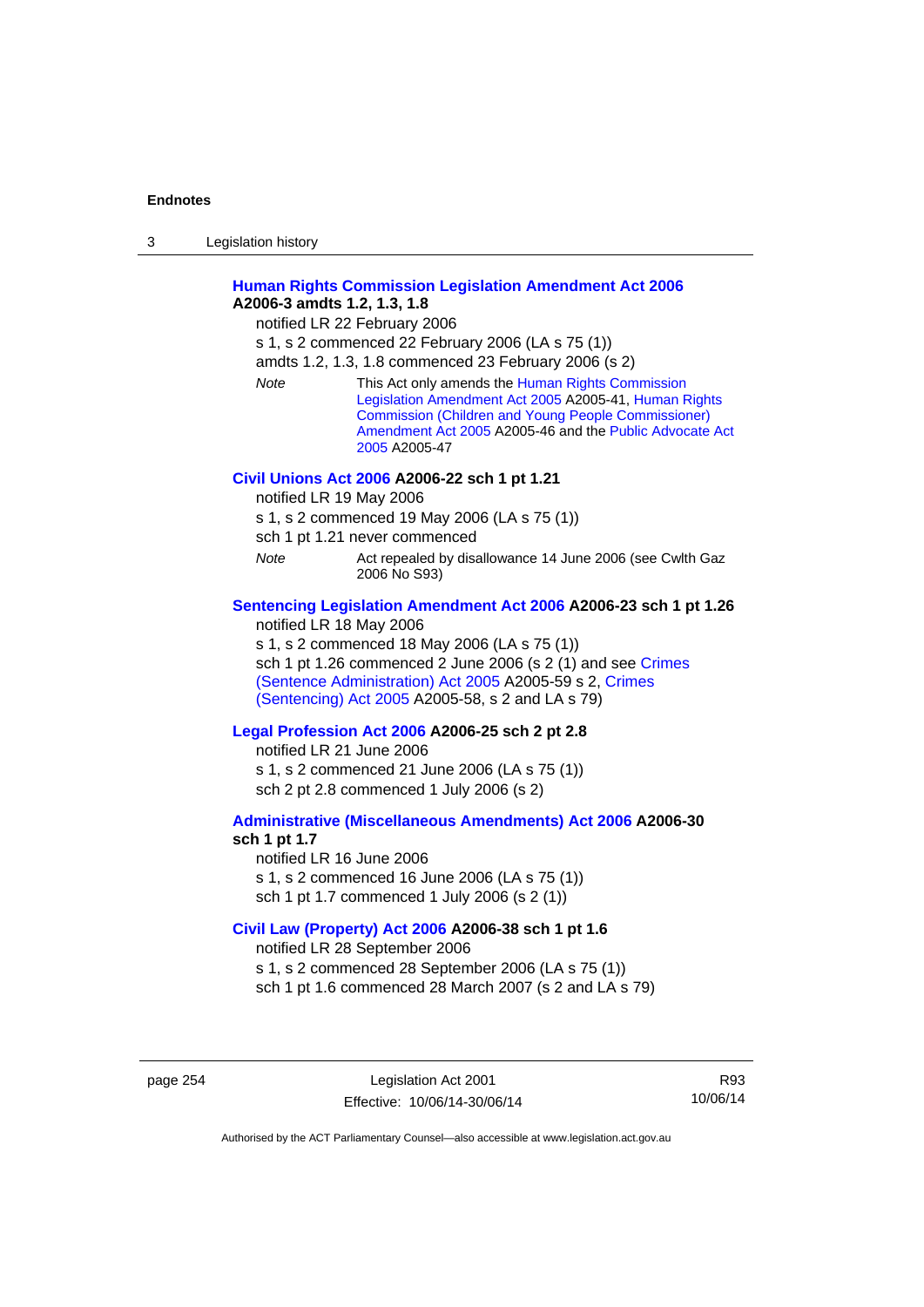#### **[Statute Law Amendment Act 2006](http://www.legislation.act.gov.au/a/2006-42) A2006-42 sch 2 pt 2.1**

notified LR 26 October 2006

s 1, s 2 taken to have commenced 12 November 2005 (LA s 75 (2)) sch 2 pt 2.1 commenced 16 November 2006 (s 2 (1))

#### **[Health Legislation Amendment Act 2006 \(No 2\)](http://www.legislation.act.gov.au/a/2006-46) A2006-46 sch 2 pt 2.11**

notified LR 17 November 2006 s 1, s 2 commenced 17 November 2006 (LA s 75 (1)) sch 2 pt 2.11 commenced 18 November 2006 (s 2 (1))

### **[Statute Law Amendment Act 2007](http://www.legislation.act.gov.au/a/2007-3) A2007-3 sch 2 pt 2.1**

notified LR 22 March 2007 s 1, s 2 taken to have commenced 1 July 2006 (LA s 75 (2)) sch 2 pt 2.1 commenced 12 April 2007 (s 2 (1))

### **[Housing Assistance Act 2007](http://www.legislation.act.gov.au/a/2007-8) A2007-8 sch 1 pt 1.6**

notified LR 10 May 2007 s 1, s 2 commenced 10 May 2007 (LA s 75 (1)) sch 1 pt 1.6 commenced 10 November 2007 (s 2 and LA s 79)

### **[Statute Law Amendment Act 2007 \(No 2\)](http://www.legislation.act.gov.au/a/2007-16) A2007-16 sch 2**

notified LR 20 June 2007 s 1, s 2 taken to have commenced 12 April 2007 (LA s 75 (2)) sch 2 commenced 11 July 2007 (s 2 (1))

# **[Planning and Development \(Consequential Amendments\) Act 2007](http://www.legislation.act.gov.au/a/2007-25)**

**A2007-25 sch 1 pt 1.22** 

notified LR 13 September 2007 s 1, s 2 commenced 13 September 2007 (LA s 75 (1)) sch 1 pt 1.22 commenced 31 March 2008 (s 2 and see [Planning and](http://www.legislation.act.gov.au/a/2007-24)  [Development Act 2007](http://www.legislation.act.gov.au/a/2007-24) A2007-24, s 2 and [CN2008-1](http://www.legislation.act.gov.au/cn/2008-1/default.asp))

### **[Surveyors Act 2007](http://www.legislation.act.gov.au/a/2007-33) A2007-33 sch 1 pt 1.4**

notified LR 25 October 2007 s 1, s 2 commenced 25 October 2007 (LA s 75 (1)) sch 1 pt 1.4 commenced 14 November 2007 (s 2 and [CN2007-15\)](http://www.legislation.act.gov.au/cn/2007-15/default.asp)

#### **[Civil Partnerships Act 2008](http://www.legislation.act.gov.au/a/2008-14) A2008-14 sch 1 pt 1.17**

notified LR 15 May 2008

s 1, s 2 commenced 15 May 2008 (LA s 75 (1)) sch 1 pt 1.17 commenced 19 May 2008 (s 2 and [CN2008-8](http://www.legislation.act.gov.au/cn/2008-8/default.asp))

R93 10/06/14 page 255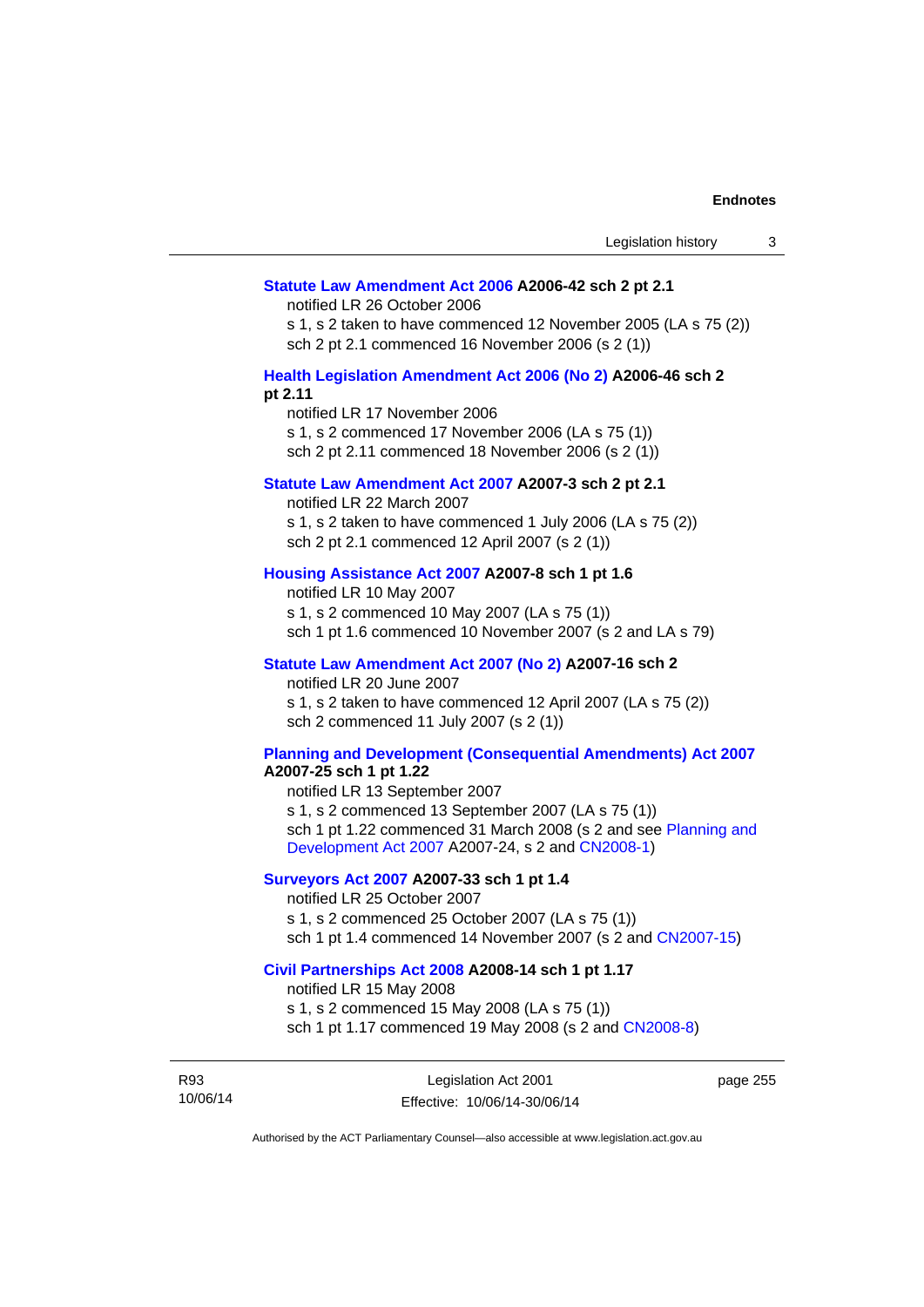3 Legislation history

### **[National Gas \(ACT\) Act 2008](http://www.legislation.act.gov.au/a/2008-15) A2008-15 sch 2 pt 2.3**

notified LR 30 June 2008

s 1, s 2 commenced 30 June 2008 (LA s 75 (1)) sch 2 pt 2.3 commenced 1 July 2008 (s 2 (1) and see National Gas [\(South Australia\) Act 2008](http://www.legislation.sa.gov.au/LZ/C/A/NATIONAL GAS (SOUTH AUSTRALIA) ACT 2008.aspx) (SA), s 7)

### **[Children and Young People \(Consequential Amendments\) Act 2008](http://www.legislation.act.gov.au/a/2008-20) A2008-20 sch 2 pt 2.11, sch 4 pt 4.18**

notified LR 17 July 2008 s 1, s 2 commenced 17 July 2008 (LA s 75 (1)) s 3 commenced 18 July 2008 (s 2 (1)) sch 2 pt 2.11 commenced 9 September 2008 (s 2 (3) and see Children [and Young People Act 2008](http://www.legislation.act.gov.au/a/2008-19) A2008-19, s 2 and [CN2008-13\)](http://www.legislation.act.gov.au/cn/2008-13/default.asp) sch 4 pt 4.18 commenced 27 February 2009 (s 2 (5) and see [Children](http://www.legislation.act.gov.au/a/2008-19)  [and Young People Act 2008](http://www.legislation.act.gov.au/a/2008-19) A2008-19, s 2 and [CN2008-17 \(](http://www.legislation.act.gov.au/cn/2008-17/default.asp)and see [CN2008-13](http://www.legislation.act.gov.au/cn/2008-13/default.asp)))

#### **[Statute Law Amendment Act 2008](http://www.legislation.act.gov.au/a/2008-28) A2008-28 sch 2**

notified LR 12 August 2008 s 1, s 2 commenced 12 August 2008 (LA s 75 (1)) sch 2 commenced 26 August 2008 (s 2)

#### **[ACT Civil and Administrative Tribunal Legislation Amendment](http://www.legislation.act.gov.au/a/2008-36)**

# **[Act 2008](http://www.legislation.act.gov.au/a/2008-36) A2008-36 sch 1 pt 1.34**

notified LR 4 September 2008 s 1, s 2 commenced 4 September 2008 (LA s 75 (1)) sch 1 pt 1.34 commenced 2 February 2009 (s 2 (1) and see [ACT Civil](http://www.legislation.act.gov.au/a/2008-35)  [and Administrative Tribunal Act 2008](http://www.legislation.act.gov.au/a/2008-35) A2008-35, s 2 (1) and [CN2009-2](http://www.legislation.act.gov.au/cn/2009-2/default.asp))

**[ACT Civil and Administrative Tribunal Legislation Amendment](http://www.legislation.act.gov.au/a/2008-37)** 

# **[Act 2008 \(No 2\)](http://www.legislation.act.gov.au/a/2008-37) A2008-37 sch 1 pt 1.66**

notified LR 4 September 2008

s 1, s 2 commenced 4 September 2008 (LA s 75 (1)) sch 1 pt 1.66 commenced 2 February 2009 (s 2 (1) and see [ACT Civil](http://www.legislation.act.gov.au/a/2008-35) 

[and Administrative Tribunal Act 2008](http://www.legislation.act.gov.au/a/2008-35) A2008-35, s 2 (1) and [CN2009-2](http://www.legislation.act.gov.au/cn/2009-2/default.asp))

# **[Crimes Legislation Amendment Act 2008](http://www.legislation.act.gov.au/a/2008-44) A2008-44 sch 1 pt 1.10**

notified LR 9 September 2008

s 1, s 2 commenced 9 September 2008 (LA s 75 (1))

sch 1 pt 1.10 commenced 30 May 2009 (s 2 and [CN2009-4](http://www.legislation.act.gov.au/cn/2009-4/default.asp))

page 256 Legislation Act 2001 Effective: 10/06/14-30/06/14

R93 10/06/14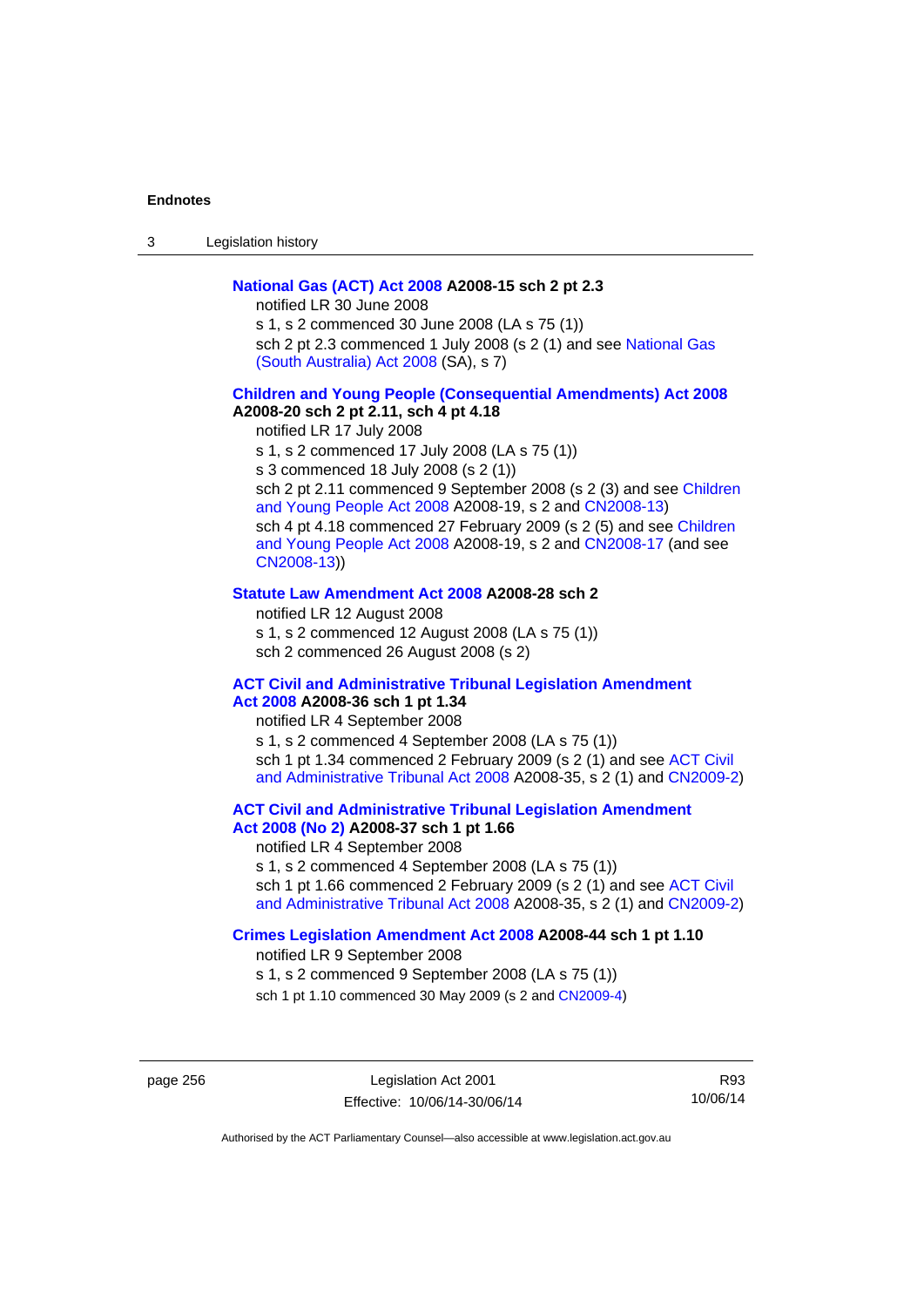#### **[Statute Law Amendment Act 2009](http://www.legislation.act.gov.au/a/2009-20) A2009-20 sch 2**

notified LR 1 September 2009 s 1, s 2 commenced 1 September 2009 (LA s 75 (1)) sch 2 commenced 22 September 2009 (s 2)

#### **[Work Safety Legislation Amendment Act 2009](http://www.legislation.act.gov.au/a/2009-28) A2009-28 sch 2 pt 2.8**

notified LR 9 September 2009 s 1, s 2 commenced 9 September 2009 (LA s 75 (1)) sch 2 pt 2.8 commenced 1 October 2009 (s 2 and see [Work Safety](http://www.legislation.act.gov.au/a/2008-51)  [Act 2008](http://www.legislation.act.gov.au/a/2008-51) A2008-51 s 2 (1) (b) and [CN2009-11](http://www.legislation.act.gov.au/cn/2009-11/default.asp))

#### **[Legislation \(Penalty Units\) Amendment Act 2009](http://www.legislation.act.gov.au/a/2009-35) A2009-35**

notified LR 20 October 2009 s 1, s 2 commenced 20 October 2009 (LA s 75 (1)) remainder commenced 21 October 2009 (s 2)

### **[Unlawful Gambling Act 2009](http://www.legislation.act.gov.au/a/2009-39) A2009-39 sch 2 pt 2.2**

notified LR 17 November 2009 s 1, s 2 commenced 17 November 2009 (LA s 75 (1)) sch 2 pt 2.2 commenced 22 March 2010 (s 2 and [CN2010-2\)](http://www.legislation.act.gov.au/cn/2010-2/default.asp)

#### **[Statute Law Amendment Act 2009 \(No 2\)](http://www.legislation.act.gov.au/a/2009-49) A2009-49 sch 2**

notified LR 26 November 2009 s 1, s 2 commenced 26 November 2009 (LA s 75 (1)) sch 2 commenced 17 December 2009 (s 2)

#### **[Building and Construction Industry \(Security of Payment\) Act 2009](http://www.legislation.act.gov.au/a/2009-50) A2009-50 s 50**

notified LR 15 October 2009

- s 1, s 2 commenced 15 October 2009 (LA s 75 (1))
- s 50 commenced 1 July 2010 (s 2)

#### **[Surveyors Amendment Act 2010](http://www.legislation.act.gov.au/a/2010-6) A2010-6 sch 1 pt 1.4**

notified LR 2 March 2010 s 1, s 2 commenced 2 March 2010 (LA s 75 (1)) sch 1 pt 1.4 commenced 3 March 2010 (s 2)

#### **[Health Practitioner Regulation National Law \(ACT\) Act 2010](http://www.legislation.act.gov.au/a/2010-10) A2010-10 sch 2 pt 2.13**

notified LR 31 March 2010

s 1, s 2 commenced 31 March 2010 (LA s 75 (1)) sch 2 pt 2.13 commenced 1 July 2010 (s 2 (1) (a))

R93 10/06/14 page 257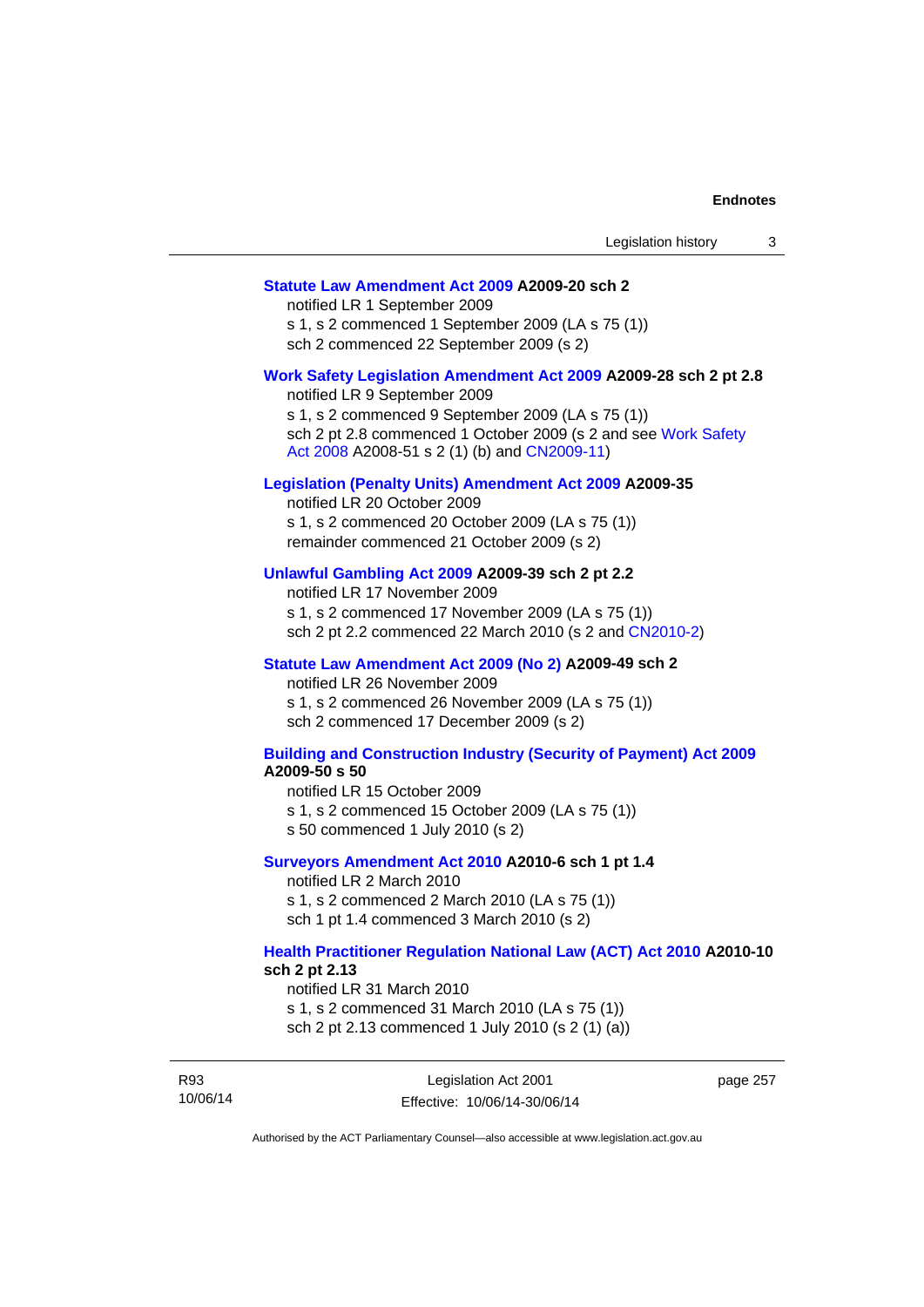# **[Justice and Community Safety Legislation Amendment Act 2010](http://www.legislation.act.gov.au/a/2010-40)  [\(No 3\)](http://www.legislation.act.gov.au/a/2010-40) A2010-40 sch 1 pt 1.8**

notified LR 5 October 2010 s 1, s 2 commenced 5 October 2010 (LA s 75 (1)) s 3, sch 1 pt 1.8 commenced 6 October 2010 (s 2 (1))

### **[Fair Trading \(Australian Consumer Law\) Amendment Act 2010](http://www.legislation.act.gov.au/a/2010-54) A2010-54 sch 3 pt 3.15**

notified LR 16 December 2010 s 1, s 2 commenced 16 December 2010 (LA s 75 (1)) sch 3 pt 3.15 commenced 1 January 2011 (s 2 (1))

# **[Administrative \(One ACT Public Service Miscellaneous Amendments\)](http://www.legislation.act.gov.au/a/2011-22)**

# **[Act 2011](http://www.legislation.act.gov.au/a/2011-22) A2011-22 sch 1 pt 1.91**

notified LR 30 June 2011 s 1, s 2 commenced 30 June 2011 (LA s 75 (1)) sch 1 pt 1.91 commenced 1 July 2011 (s 2 (1))

#### **[Statute Law Amendment Act 2011 \(No 2\)](http://www.legislation.act.gov.au/a/2011-28) A2011-28 sch 2**

notified LR 31 August 2011 s 1, s 2 commenced 31 August 2011 (LA s 75 (1)) sch 2 commenced 21 September 2011 (s 2 (1))

### **[Law Officers Act 2011](http://www.legislation.act.gov.au/a/2011-30) A2011-30 sch 1 pt 1.4**

notified LR 29 August 2011 s 1, s 2 commenced 29 August 2011 (LA s 75 (1)) sch 1 pt 1.4 commenced 31 August 2011 (s 2 and [CN2011-9](http://www.legislation.act.gov.au/cn/2011-9/default.asp))

**[Evidence \(Consequential Amendments\) Act 2011](http://www.legislation.act.gov.au/a/2011-48) A2011-48 sch 1 pt 1.22** 

notified LR 22 November 2011 s 1, s 2 commenced 22 November 2011 (LA s 75 (1)) sch 1 pt 1.22 commenced 1 March 2012 (s 2 (1) and see [Evidence Act](http://www.legislation.act.gov.au/a/2011-12)  [2011](http://www.legislation.act.gov.au/a/2011-12) A2011-12, s 2 and [CN2012-4](http://www.legislation.act.gov.au/cn/2012-4/default.asp))

### **[Justice and Community Safety Legislation Amendment Act 2011](http://www.legislation.act.gov.au/a/2011-49)  [\(No 3\)](http://www.legislation.act.gov.au/a/2011-49) A2011-49 sch 1 pt 1.5**

notified LR 22 November 2011 s 1, s 2 commenced 22 November 2011 (LA s 75 (1)) sch 1 pt 1.5 commenced 23 November 2011 (s 2 (1))

page 258 Legislation Act 2001 Effective: 10/06/14-30/06/14

R93 10/06/14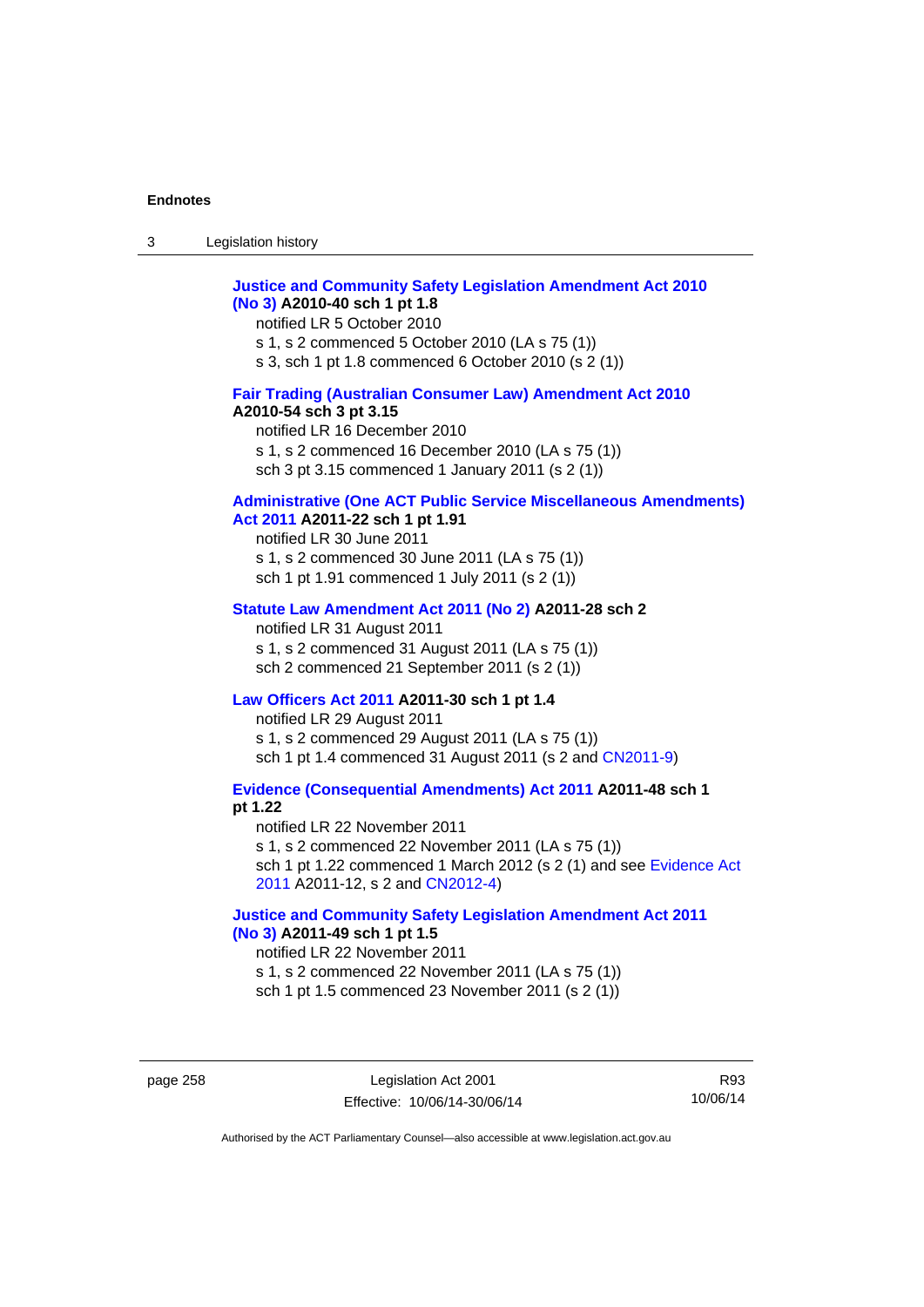#### **[Statute Law Amendment Act 2011 \(No 3\)](http://www.legislation.act.gov.au/a/2011-52) A2011-52 sch 2**

notified LR 28 November 2011

s 1, s 2 commenced 28 November 2011 (LA s 75 (1)) sch 2 commenced 12 December 2011 (s 2)

### **[Work Health and Safety \(Consequential Amendments\) Act 2011](http://www.legislation.act.gov.au/a/2011-55)**

#### **A2011-55 sch 1 pt 1.9**

notified LR 14 December 2011 s 1, s 2 commenced 14 December 2011 (LA s 75 (1)) sch 1 pt 1.9 commenced 1 January 2012 (s 2 and see Work Health [and Safety Act 2011](http://www.legislation.act.gov.au/a/2011-35) A2011-35, s 2 and [CN2011-12\)](http://www.legislation.act.gov.au/cn/2011-12/default.asp)

# **[Statute Law Amendment Act 2012](http://www.legislation.act.gov.au/a/2012-21) A2012-21 sch 2**

notified LR 22 May 2012 s 1, s 2 commenced 22 May 2012 (LA s 75 (1)) amdt 2.1 commenced 5 June 2012 (s 2 (1)) sch 2 remainder commenced 5 June 2012 (s 2 (2))

#### **[Commissioner for the Environment Amendment Act 2012](http://www.legislation.act.gov.au/a/2012-25) A2012-25 sch 1 pt 1.2**

notified LR 28 May 2012 s 1, s 2 commenced 28 May 2012 (LA s 75 (1)) sch 1 pt 1.2 commenced 29 May 2012 (s 2)

# **[Legislative Assembly \(Office of the Legislative Assembly\) Act 2012](http://www.legislation.act.gov.au/a/2012-26)**

# **A2012-26 sch 1 pt 1.6**

notified LR 24 May 2012 s 1, s 2 commenced 24 May 2012 (LA s 75 (1)) sch 1 pt 1.6 commenced 1 July 2012 (s 2)

### **[National Energy Retail Law \(Consequential Amendments\) Act 2012](http://www.legislation.act.gov.au/a/2012-32) A2012-32 pt 11**

notified LR 14 June 2012 s 1, s 2 commenced 14 June 2012 (LA s 75 (1)) pt 11 commenced 1 July 2012 (s 2 (1) and see [National Energy Retail](http://www.legislation.act.gov.au/a/2012-31)  [Law \(ACT\) Act 2012](http://www.legislation.act.gov.au/a/2012-31) A2012-31, s 2 (1) and [CN2012-12\)](http://www.legislation.act.gov.au/cn/2012-12/default.asp)

#### **[Official Visitor Act 2012](http://www.legislation.act.gov.au/a/2012-33) A2012-33 sch 1 pt 1.5**

notified LR 15 June 2012

s 1, s 2 commenced 15 June 2012 (LA s 75 (1)) sch 1 pt 1.5 commenced 1 September 2013 (s 2 (as am by [A2013-22](http://www.legislation.act.gov.au/a/2013-22) s 4))

R93 10/06/14 page 259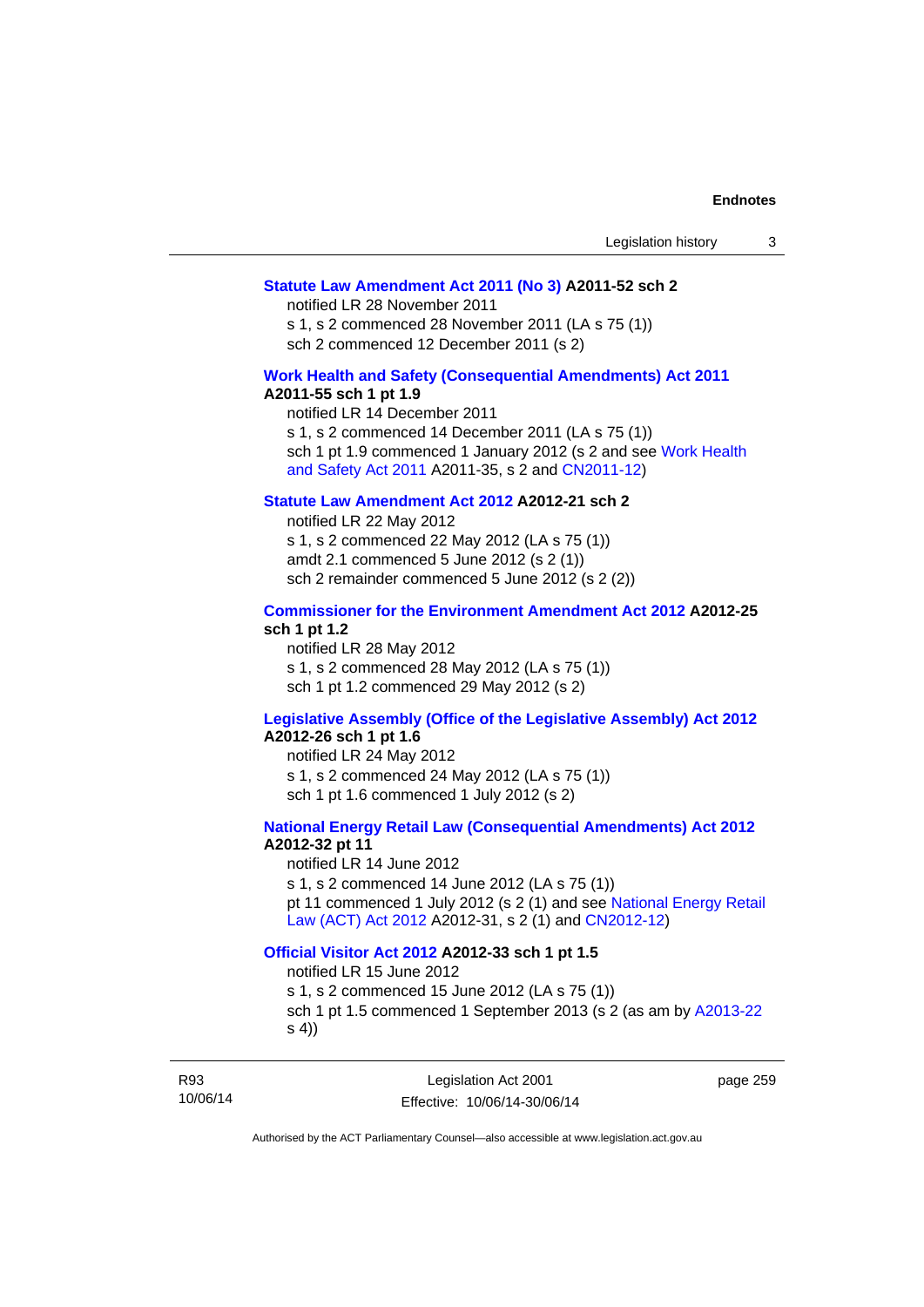3 Legislation history

### **[Civil Unions Act 2012](http://www.legislation.act.gov.au/a/2012-40) A2012-40 sch 3 pt 3.19**

notified LR 4 September 2012 s 1, s 2 commenced 4 September 2012 (LA s 75 (1)) sch 3 pt 3.19 commenced 11 September 2012 (s 2)

### **[Statute Law Amendment Act 2013](http://www.legislation.act.gov.au/a/2013-19) A2013-19 sch 2**

notified LR 24 May 2013 s 1, s 2 commenced 24 May 2013 (LA s 75 (1)) sch 2 commenced 14 June 2013 (s 2)

#### **[Legislation \(Penalty Units\) Amendment Act 2013](http://www.legislation.act.gov.au/a/2013-30) A2013-30**

notified LR 22 August 2013 s 1, s 2 commenced 22 August 2013 (LA s 75 (1)) remainder commenced 23 August 2013 (s 2)

#### **[Marriage Equality \(Same Sex\) Act 2013](http://www.legislation.act.gov.au/a/2013-39) A2013-39 sch 2 pt 2.17**

notified LR 4 November 2013 s 1, s 2 commenced 4 November 2013 (LA s 75 (1)) sch 2 pt 2.17 commenced 7 November 2013 (s 2 and [CN2013-11\)](http://www.legislation.act.gov.au/cn/2013-11) *Note* The High Court held this Act to be of no effect (see *Commonwealth v Australian Capital Territory* [2013] HCA 55)

#### **[Officers of the Assembly Legislation Amendment Act 2013](http://www.legislation.act.gov.au/a/2013-41) A2013-41 sch 1 pt 1.5**

notified LR 7 November 2013 s 1, s 2 commenced 7 November 2013 (LA s 75 (1)) sch 1 pt 1.5 commences 1 July 2014 (s 2)

**[Magistrates Court \(Industrial Proceedings\) Amendment Act 2013](http://www.legislation.act.gov.au/a/2013-43) A2013-43 sch 1 pt 1.3**  notified LR 7 November 2013

s 1, s 2 commenced 7 November 2013 (LA s 75 (1))

sch 1 pt 1.3 commenced 8 November 2013 (s 2)

#### **[Statute Law Amendment Act 2013 \(No 2\)](http://www.legislation.act.gov.au/a/2013-44) A2013-44 sch 2**  notified LR 11 November 2013

s 1, s 2 commenced 11 November 2013 (LA s 75 (1)) sch 2 commenced 25 November 2013 (s 2)

page 260 Legislation Act 2001 Effective: 10/06/14-30/06/14

R93 10/06/14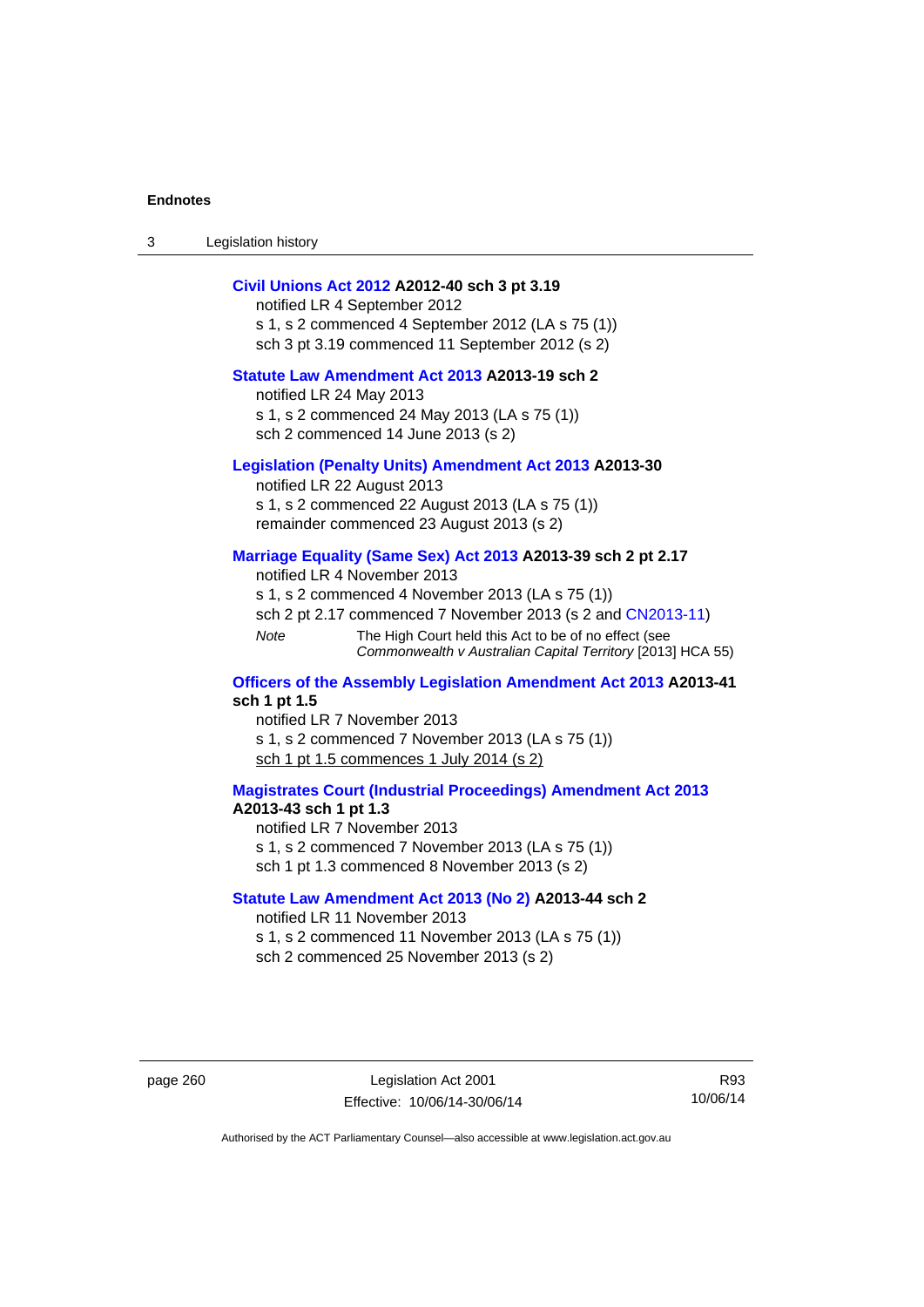Legislation history 3

### **[Heavy Vehicle National Law \(Consequential Amendments\) Act 2013](http://www.legislation.act.gov.au/a/2013-52) A2013-52 pt 3**

notified LR 9 December 2013

s 1, s 2 commenced 9 December 2013 (LA s 75 (1)) pt 3 commenced 10 February 2014 (s 2 and see [Heavy Vehicle](http://www.legislation.act.gov.au/a/2013-51/default.asp) 

[National Law \(ACT\) Act 2013](http://www.legislation.act.gov.au/a/2013-51/default.asp) A2013-51, s 2 (1) and [CN2014-2](http://www.legislation.act.gov.au/cn/2014-2/default.asp))

#### **[Births, Deaths and Marriages Registration Amendment Act 2014](http://www.legislation.act.gov.au/a/2014-8) A2014-8 sch 1 pt 1.2**

notified LR 27 March 2014 s 1, s 2 commenced 27 March 2014 (LA s 75 (1)) sch 1 pt 1.2 commenced 26 April 2014 (s 2)

# **[Statute Law Amendment Act 2014](http://www.legislation.act.gov.au/a/2014-18) A2014-18 sch 2**

notified LR 20 May 2014 s 1, s 2 commenced 20 May 2014 (LA s 75 (1))

sch 2 commenced 10 June 2014 (s 2 (1))

R93 10/06/14

Legislation Act 2001 Effective: 10/06/14-30/06/14 page 261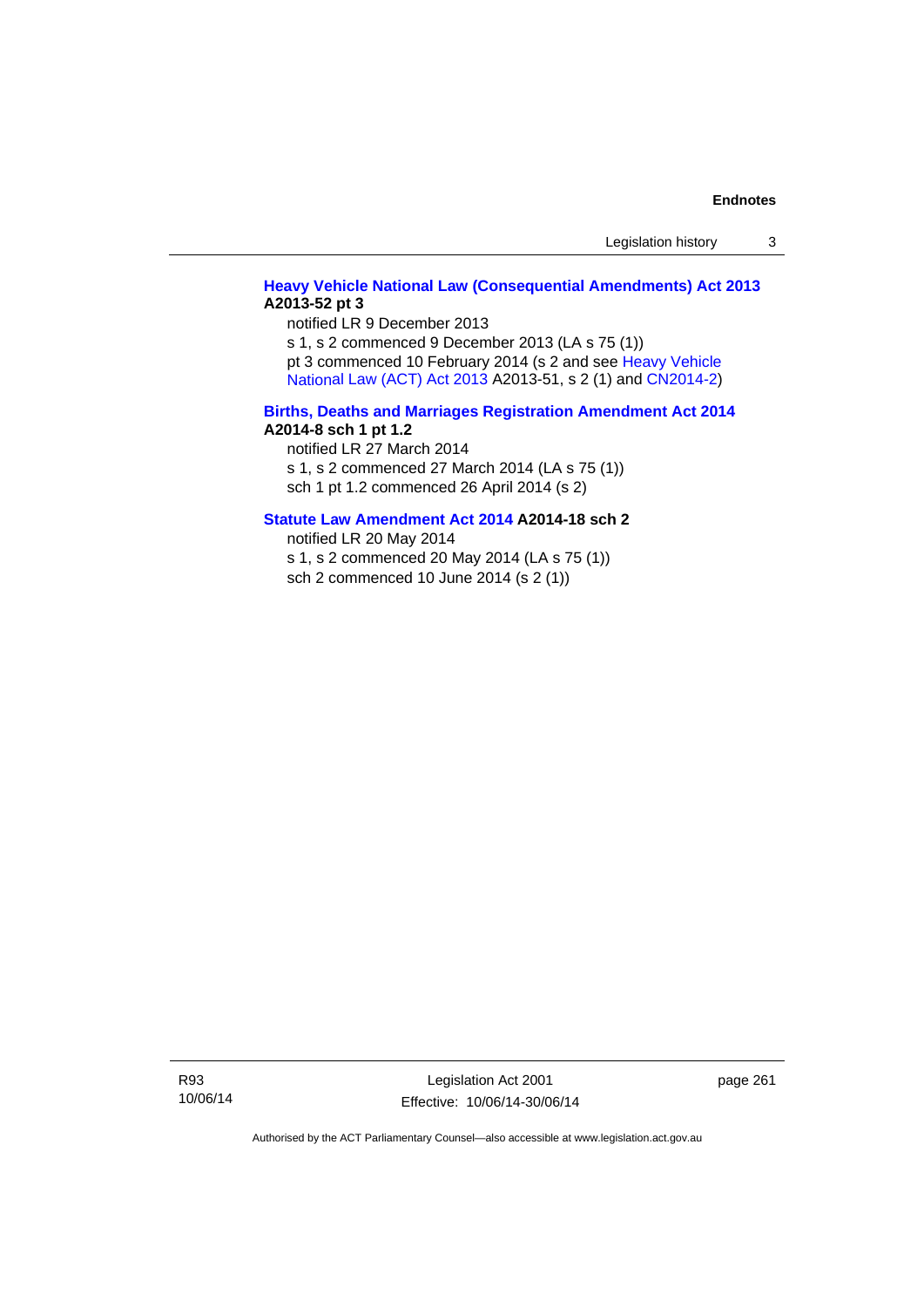| 4 | Amendment history                                |                                                                                                                                                                                                                                                                                                              |
|---|--------------------------------------------------|--------------------------------------------------------------------------------------------------------------------------------------------------------------------------------------------------------------------------------------------------------------------------------------------------------------|
| 4 | <b>Amendment history</b>                         |                                                                                                                                                                                                                                                                                                              |
|   | <b>Dictionary</b><br>s 2                         | orig s 2 om LA s 89 (4)<br>(prev s 3) am A2001-56 amdt 2.18<br>renum A2002-11 s 5<br>am A2003-56 amdt 2.1                                                                                                                                                                                                    |
|   | <b>Notes</b><br>s 2A                             | (prev s 4) am A2001-56 amdt 2.19; A2002-11 amdt 1.1<br>renum A2002-11 s 5<br>(2), (3) exp 2 September 2003 (s 2A (3))                                                                                                                                                                                        |
|   | <b>Objects</b><br>s 3                            | orig s 3 renum as s 2<br>(prev s 5) am A2002-11 s 4<br>renum A2002-11 s 5                                                                                                                                                                                                                                    |
|   | <b>Application of Act</b><br>s 4                 | orig s 4 renum as s 2A<br>ins A2002-11 s 6<br>am A2006-42 amdt 2.1, amdt 2.2                                                                                                                                                                                                                                 |
|   | s <sub>5</sub>                                   | Determinative and non-determinative provisions<br>orig s 5 renum as s 3<br>ins A2002-11 s 6                                                                                                                                                                                                                  |
|   | s 6                                              | Legislation Act provisions must be applied<br>sub A2002-11 s 6                                                                                                                                                                                                                                               |
|   | <b>Meaning of Act generally</b><br>s 7           | am A2005-20 amdt 2.1                                                                                                                                                                                                                                                                                         |
|   | <b>Meaning of legislative instrument</b><br>s 12 | sub A2006-42 amdt 2.3                                                                                                                                                                                                                                                                                        |
|   | <b>Meaning of instrument</b><br>s 14             | am A2001-56 amdt 2.20                                                                                                                                                                                                                                                                                        |
|   | <b>Meaning of provision</b><br>s 16              | am A2001-56 amdt 2.21                                                                                                                                                                                                                                                                                        |
|   | <b>ACT legislation register</b><br>s 18          | am A2001-56 amdt 2.22                                                                                                                                                                                                                                                                                        |
|   | <b>Contents of register</b><br>s 19              | sub A2001-56 amdt 2.23<br>am A2002-11 s 7; A2002-11 amdt 1.2; ss renum R5 LA (see<br>A2002-11 amdt 1.3); A2002-49 amdt 2.1, amdt 2.1; pars<br>renum R13 LA (see A2002-49 amdt 2.3); A2003-41 amdt 2.1,<br>amdt 2.2; A2004-5 amdt 2.6; A2004-42 amdt 2.1; A2005-20<br>amdt 2.2; A2006-42 amdt 2.18, amdt 2.19 |

page 262 Legislation Act 2001 Effective: 10/06/14-30/06/14 R93 10/06/14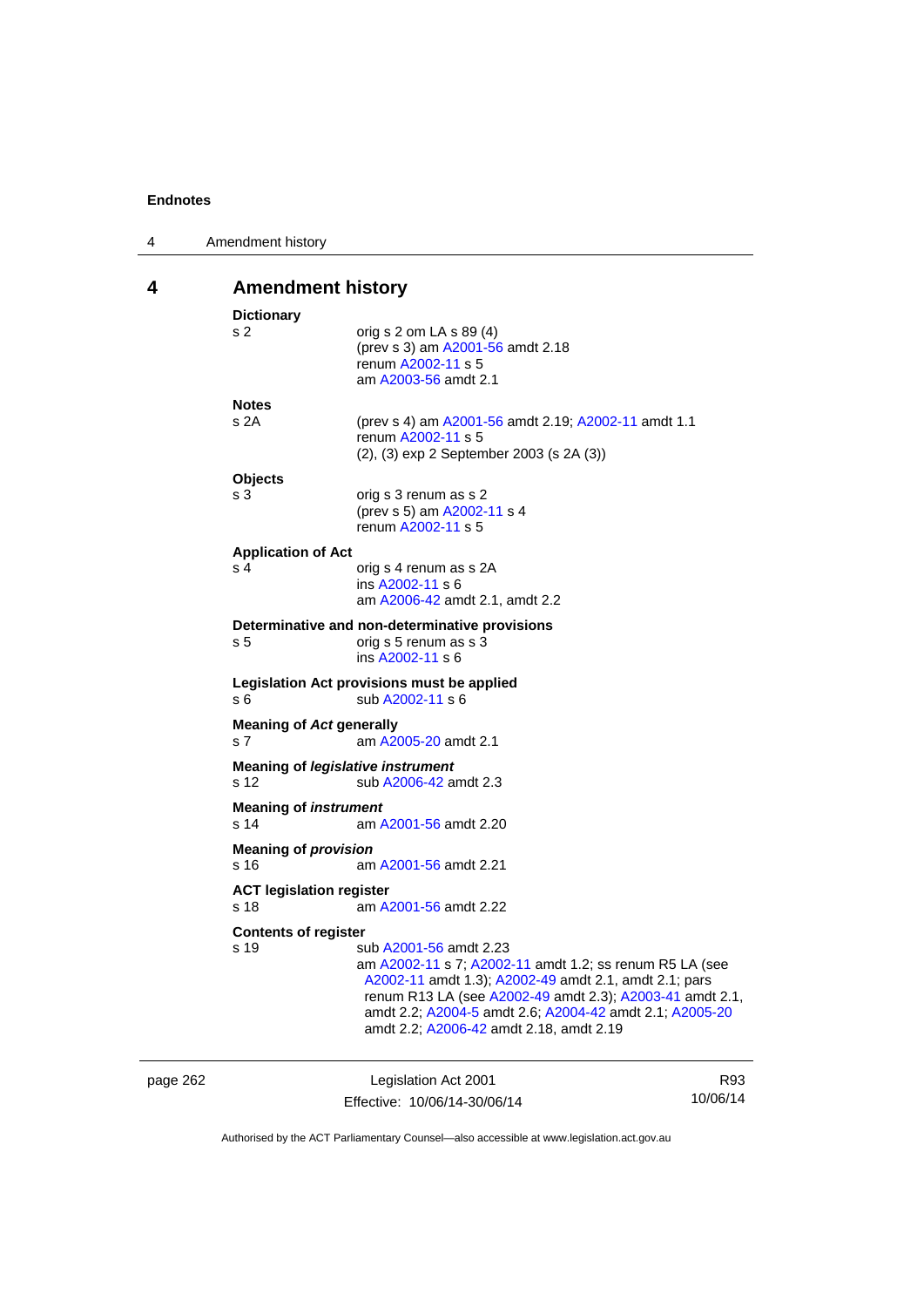```
Access to registered material at approved website 
s 22 am A2001-56 amdt 2.24
Authorised versions and evidence of laws and legislative material 
A2003-41 amdt 2.3
Definitions—ch 3 
                 A2003-41 amdt 2.4
                  def law ins A2003-41 amdt 2.4 
                  def legislative material ins A2003-41 amdt 2.4 
                     am A2005-20 amdt 2.3
                  def republication ins A2003-41 amdt 2.4
Authorisation of versions by parliamentary counsel 
s 23 sub A2003-41 amdt 2.5 
Authorised electronic versions 
s 24 am A2001-56 amdt 2.25, amdt 2.26; A2002-11 amdt 1.4
                  sub A2003-41 amdt 2.6 
Authorised written versions 
s 25 sub A2003-41 amdt 2.7 
Judicial notice of certain matters 
s 26 am A2003-41 amdt 2.8, amdt 2.9; A2005-20 amdt 2.4; 
                 A2011-28 amdt 2.1, amdt 2.2 
Notification of Acts 
s 28 am A2001-56 amdts 2.27-2.29; A2002-11 amdt 1.5; A2003-41
                 amdt 2.10, amdt 2.11; ss renum R20 LA (see A2003-41 amdt 
                 2.12); A2005-62 amdt 2.1, amdt 2.2; A2011-28 amdt 2.3, 
                 amdt 2.4
References to enactment or passing of Acts 
s 29 am A2011-28 amdt 2.5
References to notification of Acts 
s 30 am A2001-56 amdt 2.30, amdt 2.31; A2011-28 amdt 2.5
Definitions—ch 5 
s 31 def scrutiny committee principles sub A2013-19 amdt 2.1
Guidelines about costs of proposed subordinate laws and disallowable 
instruments 
s 33 (3), (4) exp 12 March 2002 (s 33 (4)) 
                  am A2005-20 amdt 2.5, amdt 2.6 
Preparation of regulatory impact statements 
s 34 am A2005-20 amdts 2.7-2.9; A2005-62 amdt 2.3 
When is preparation of regulatory impact statement unnecessary? 
s 36 am A2002-30 amdt 2.1; A2005-20 amdt 2.10
```
R93 10/06/14

Legislation Act 2001 Effective: 10/06/14-30/06/14 page 263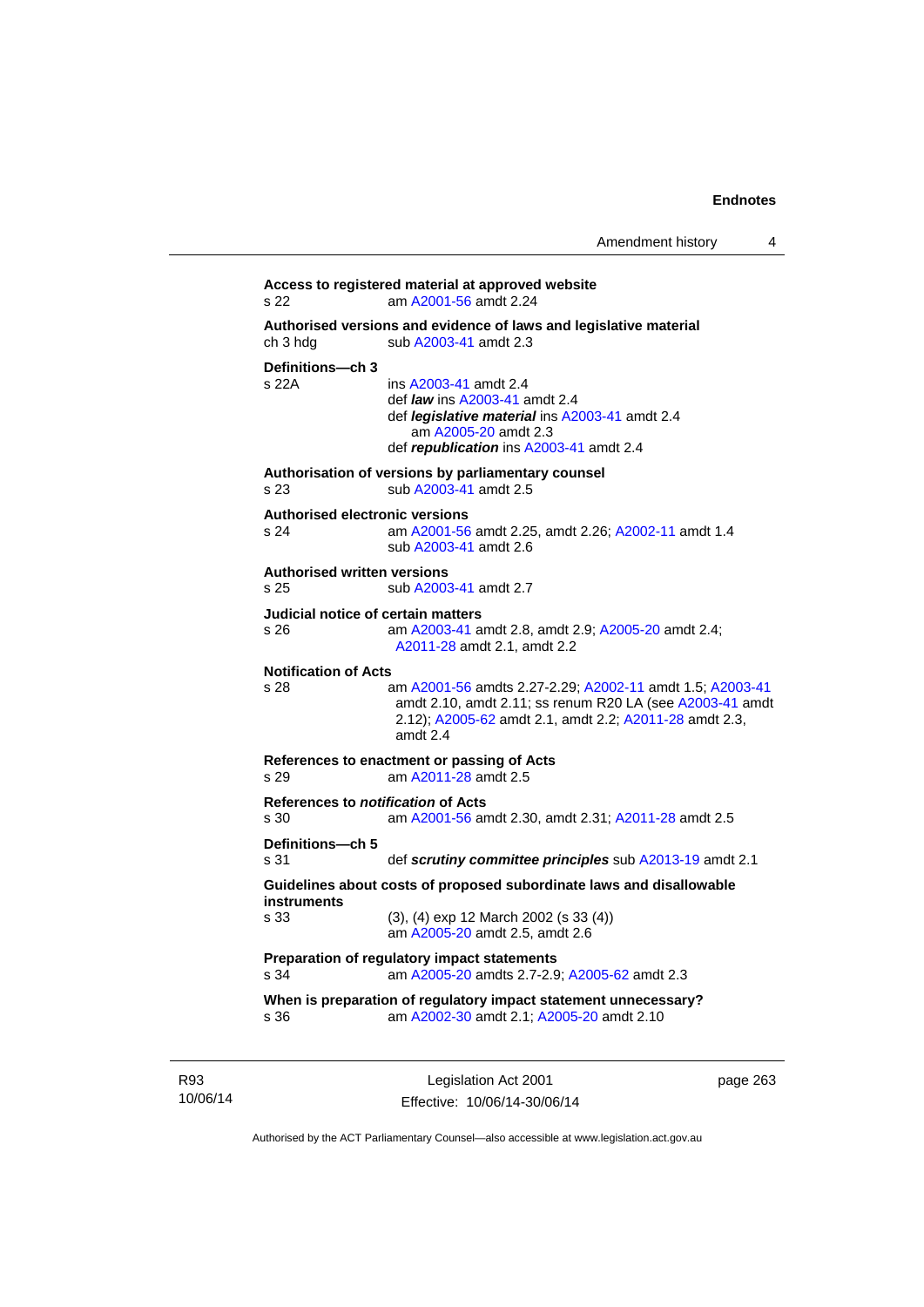| 4        | Amendment history                 |                                                                                                                                                                        |     |
|----------|-----------------------------------|------------------------------------------------------------------------------------------------------------------------------------------------------------------------|-----|
|          | s 37                              | When must regulatory impact statement be presented?<br>am A2005-20 amdt 2.11                                                                                           |     |
|          | s 41 hdg                          | Making of certain statutory instruments by Executive<br>sub A2001-56 amdt 2.32<br>sub A2002-11 s 8                                                                     |     |
|          | s 41                              | am A2001-56 amdts 2.33-2.36<br>sub A2002-11 s 8                                                                                                                        |     |
|          | s 42                              | Power to make statutory instruments<br>am A2002-11 amdt 1.6; A2005-20 amdt 2.12, amdt 2.13;<br>A2006-42 amdt 2.18                                                      |     |
|          | authorising law                   | Statutory instruments to be interpreted not to exceed powers under                                                                                                     |     |
|          | s 43                              | am A2002-11 amdt 1.7; A2003-56 amdt 2.2, amdt 2.3                                                                                                                      |     |
|          | s 44                              | Power to make statutory instruments for Act etc<br>am A2002-11 amdt 1.8, amdt 1.9; A2002-49 amdt 2.54;<br>A2005-20 amdt 2.14                                           |     |
|          | Power to make court rules<br>s 45 | sub A2002-11 s 9<br>am A2002-49 amdt 2.4, amdt 2.54; A2005-20 amdt 2.15, amdt<br>2.16                                                                                  |     |
|          | s 46                              | Power to make instrument includes power to amend or repeal<br>am A2002-11 s 10; A2006-42 amdt 2.18                                                                     |     |
|          | s 47                              | Statutory instrument may make provision by applying law or instrument<br>sub A2002-11 s 11<br>am A2002-49 amdt 2.5; A2003-56 amdt 2.4; A2005-20 amdts<br>$2.17 - 2.19$ |     |
|          | different categories etc<br>s 48  | Power to make instrument includes power to make different provision for<br>am A2002-11 amdt 1.10; A2002-49 amdt 2.54                                                   |     |
|          | requirements                      | Single instrument may exercise several powers or satisfy several                                                                                                       |     |
|          | s 49                              | am A2002-11 amdt 1.11                                                                                                                                                  |     |
|          | matter                            | Relationship between authorising law and instrument dealing with same                                                                                                  |     |
|          | s 50                              | am A2002-11 amdt 1.12, amdt 1.13; A2002-49 amdt 2.54                                                                                                                   |     |
|          | s 51                              | Instrument may make provision in relation to land by reference to map etc<br>am A2005-20 amdt 2.20                                                                     |     |
|          | s 52                              | Instrument may authorise determination of matter etc<br>am A2002-11 amdt 1.14; ss renum R5 LA (see A2002-11<br>amdt 1.15)                                              |     |
| page 264 |                                   | Legislation Act 2001                                                                                                                                                   | R93 |

Authorised by the ACT Parliamentary Counsel—also accessible at www.legislation.act.gov.au

10/06/14

Effective: 10/06/14-30/06/14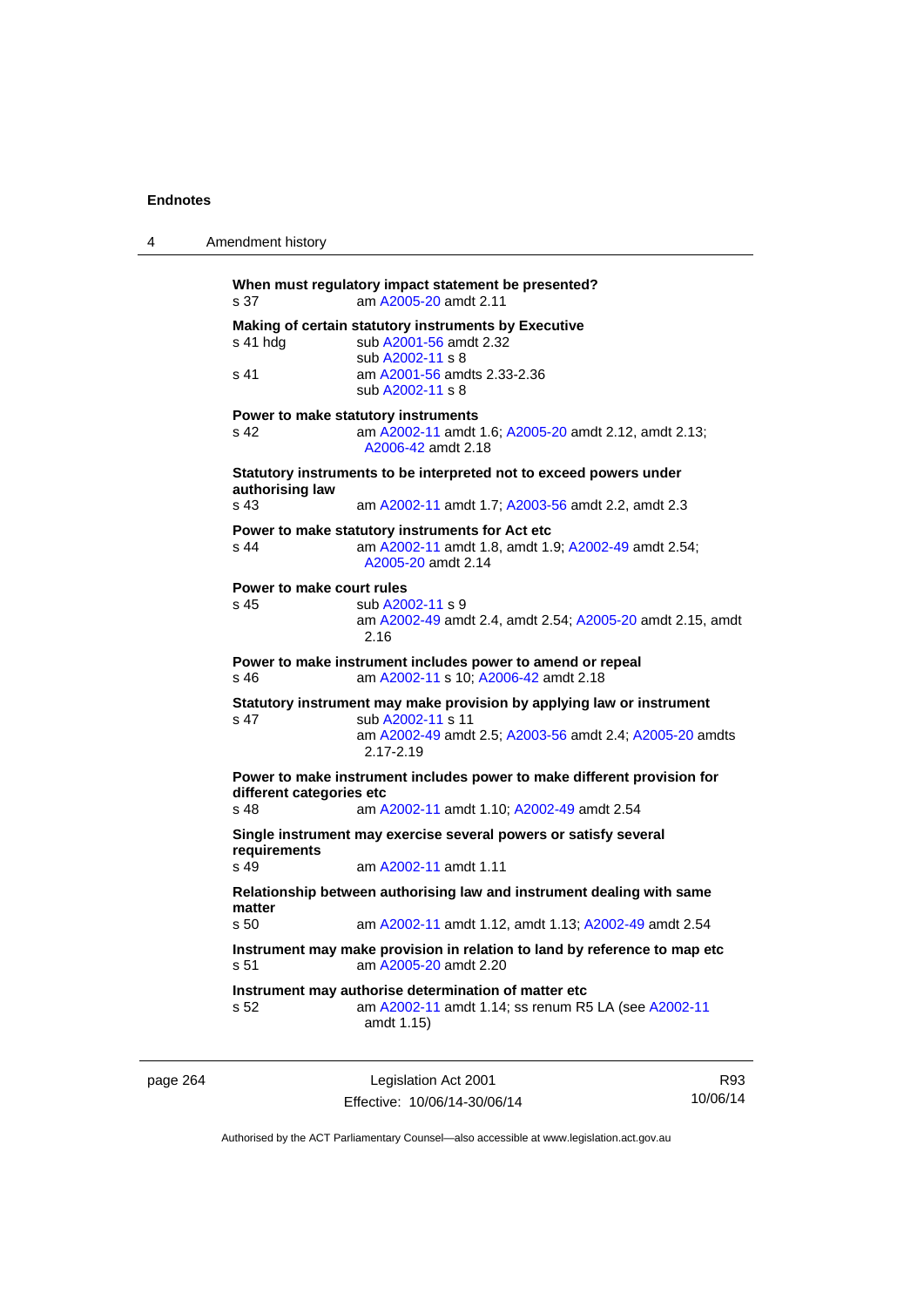|                 | Instrument may prohibit<br>s 53 | am A2002-11 amdt 1.16, amdt 1.17                                                                                                                                                                                                                                                                                                                                                                           |          |
|-----------------|---------------------------------|------------------------------------------------------------------------------------------------------------------------------------------------------------------------------------------------------------------------------------------------------------------------------------------------------------------------------------------------------------------------------------------------------------|----------|
|                 | s 54                            | Instrument may require making of statutory declaration<br>am A2002-11 amdt 1.18; A2002-30 amdt 2.2                                                                                                                                                                                                                                                                                                         |          |
|                 | s 56                            | Determination of fees by disallowable instrument<br>am A2001-56 amdt 2.37, amdt 2.38; ss renum R1 LA (see<br>A2001-56 amdt 2.39); A2002-11 amdt 1.19, amdt 1.20;<br>A2002-49 amdt 2.54; A2005-20 amdts 2.21-2.27; A2006-42<br>amdt 2.4                                                                                                                                                                     |          |
|                 | s 57                            | Fees payable in accordance with determination etc<br>am A2002-11 amdt 1.21                                                                                                                                                                                                                                                                                                                                 |          |
|                 | s 58                            | Regulations may make provision about fees<br>am A2001-56 amdt 2.40; A2002-11 amdt 1.22; ss renum R5<br>LA (see A2002-11 amdt 1.23); A2005-20 amdt 2.28                                                                                                                                                                                                                                                     |          |
|                 | pt 6.4 hdg                      | Numbering and notification of legislative instruments<br>am A2006-42 amdt 2.19                                                                                                                                                                                                                                                                                                                             |          |
|                 | <b>Numbering</b><br>s 59        | am A2001-56 amdt 2.41; A2003-41 amdt 2.13; A2005-20 amdt<br>2.29; A2006-42 amdt 2.18, amdt 2.19                                                                                                                                                                                                                                                                                                            |          |
|                 | $s60h$ dg<br>s 60               | Correction etc of name of instrument<br>sub A2003-41 amdt 2.14<br>am A2006-42 amdt 2.18<br>sub A2009-20 amdt 2.1<br>am A2001-56 amdt 2.42, amdt 2.43; A2001-70 amdt 1.8;                                                                                                                                                                                                                                   |          |
|                 |                                 | A2002-49 amdt 2.6, amdt 2.7; A2003-41 amdt 2.15;<br>A2004-42 amdt 2.2, amdt 2.3; A2006-42 amdt 2.18,<br>amdt 2.19; A2009-20 amdts 2.1-2.5                                                                                                                                                                                                                                                                  |          |
|                 |                                 | Correction of name of explanatory statement etc                                                                                                                                                                                                                                                                                                                                                            |          |
|                 | s 60A                           | ins A2004-42 amdt 2.4<br>am A2006-42 amdt 2.18                                                                                                                                                                                                                                                                                                                                                             |          |
|                 | s 61 hdg<br>s 61                | Notification of legislative instruments<br>am A2006-42 amdt 2.19<br>sub A2001-56 amdt 2.44<br>am A2002-11 s 12, amdt 1.24; ss renum R5 LA (see A2002-11<br>amdt 1.25); A2003-41 amdts 2.16-2.19; A2004-60 amdt<br>1.173; pars renum R31 LA (see A2004-60 amdt 1.174);<br>A2005-20 amdts 2.30-2.33; A2005-62 amdt 2.4, amdt 2.5;<br>A2006-42 amdt 2.18; A2011-22 amdt 1.275; A2011-28 amdt<br>2.6, amdt 2.7 |          |
|                 | s 62 hdg<br>s 62                | Effect of failure to notify legislative instrument<br>am A2006-42 amdt 2.18<br>am A2002-11 amdt 1.26, amdt 1.27; A2006-42 amdt 2.18                                                                                                                                                                                                                                                                        |          |
| R93<br>10/06/14 |                                 | Legislation Act 2001<br>Effective: 10/06/14-30/06/14                                                                                                                                                                                                                                                                                                                                                       | page 265 |

Authorised by the ACT Parliamentary Counsel—also accessible at www.legislation.act.gov.au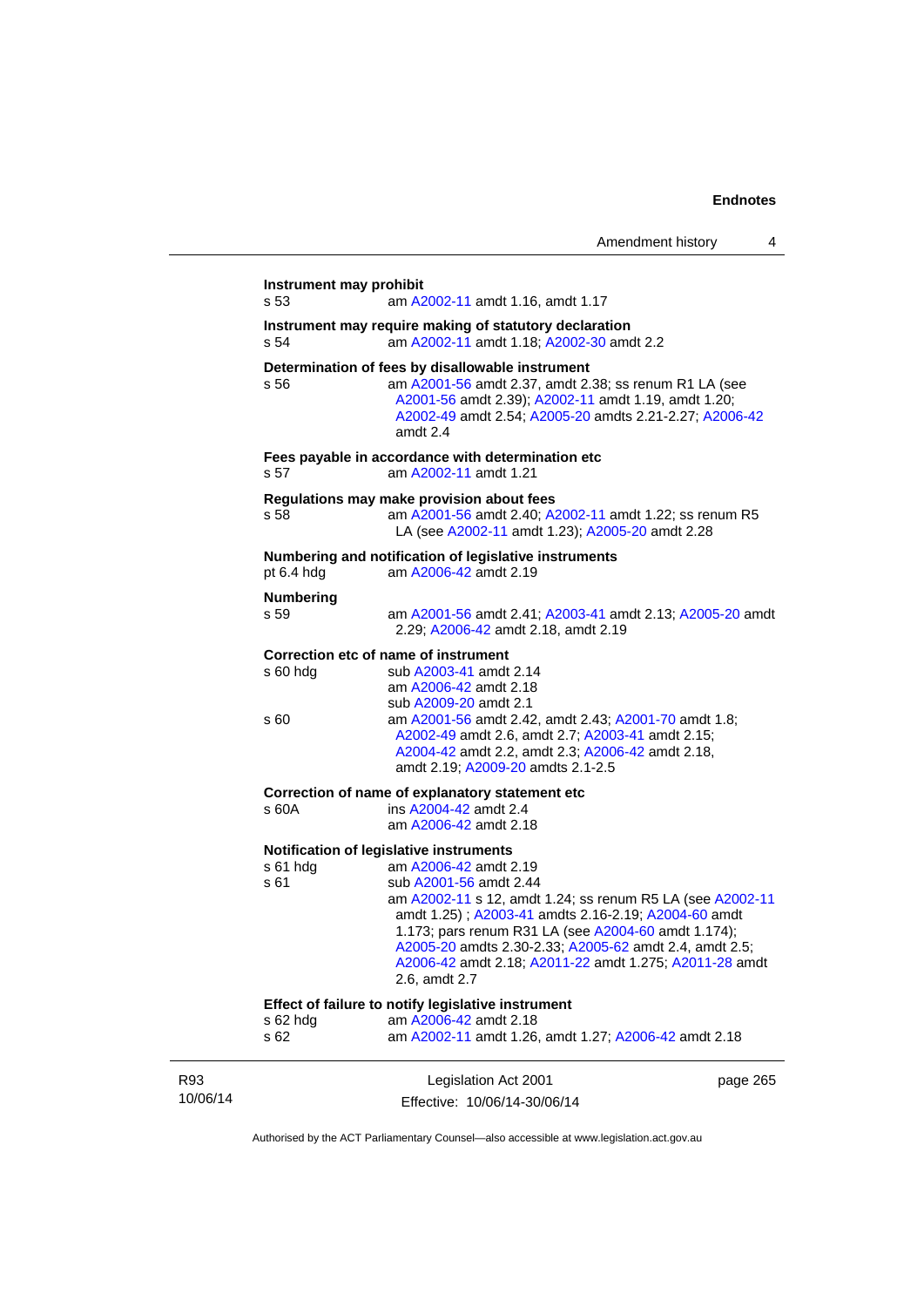| 4        | Amendment history                       |                                                                                                                                                                                                                                                                   |     |
|----------|-----------------------------------------|-------------------------------------------------------------------------------------------------------------------------------------------------------------------------------------------------------------------------------------------------------------------|-----|
|          | $s$ 63 hdg<br>s 63                      | References to notification of legislative instruments<br>am A2006-42 amdt 2.19<br>am A2001-56 amdt 2.45, amdt 2.46; A2006-42 amdt 2.18;<br>A2011-28 amdt 2.8                                                                                                      |     |
|          | s 64 hdg<br>s 64                        | Presentation of subordinate laws and disallowable instruments<br>sub A2002-11 amdt 1.28<br>am A2002-11 amdt 1.29; A2005-20 amdt 2.34; A2005-62 amdt<br>2.6                                                                                                        |     |
|          | s 65 hdg<br>s 65                        | Disallowance by resolution of Assembly<br>sub A2001-56 amdt 2.47<br>am A2001-56 amdt 2.48, amdt 2.49; A2002-11 amdt 1.30;<br>A2003-56 amdt 2.5; ss renum R21 LA (see A2003-56<br>amdt 2.6); A2004-42 amdt 2.5, amdt 2.6; A2005-20<br>amdt 2.35; A2005-62 amdt 2.7 |     |
|          | s 65A                                   | Notification of disallowance by resolution of Assembly<br>ins A2001-56 amdt 2.50<br>am A2002-11 amdt 1.31; A2003-41 amdt 2.20; A2005-62 amdt<br>2.8; A2011-28 amdts 2.9-2.12                                                                                      |     |
|          | <b>Revival of affected laws</b><br>s 66 | am A2002-11 amdt 1.32                                                                                                                                                                                                                                             |     |
|          | s 67                                    | Making of instrument same in substance within 6 months after disallowance<br>am A2002-11 amdt 1.33; A2005-20 amdt 2.36; A2005-62 amdt<br>2.9                                                                                                                      |     |
|          | s 68                                    | Amendment by resolution of Assembly<br>am A2001-56 amdts 2.51-2.53; ss renum R1 LA (see<br>A2001-56 amdt 2.54); A2002-11 amdt 1.34; A2004-42<br>amdt 2.7, amdt 2.8; A2005-20 amdt 2.37; A2005-62<br>amdt 2.10                                                     |     |
|          | s 69                                    | Notification of amendments made by resolution of Assembly<br>am A2001-56 amdt 2.55, amdt 2.56; A2002-11 amdt 1.35;<br>A2002-49 amdt 2.8; A2005-62 amdt 2.11; A2011-28<br>amdts 2.13-2.16                                                                          |     |
|          | amendment                               | Making of amendment restoring effect of law within 6 months after                                                                                                                                                                                                 |     |
|          | s 70                                    | am A2002-11 amdt 1.36; A2005-20 amdt 2.38; A2005-62 amdt<br>2.12                                                                                                                                                                                                  |     |
|          | s 71                                    | Effect of dissolution or expiry of Assembly on notice of motion<br>am A2002-11 amdt 1.37; A2005-20 amdt 2.39, amdt 2.40;<br>A2005-62 amdt 2.13                                                                                                                    |     |
|          | Meaning of law-ch 8<br>s 72             | am A2004-42 amdt 2.9; A2005-20 amdt 2.41                                                                                                                                                                                                                          |     |
| page 266 |                                         | Legislation Act 2001                                                                                                                                                                                                                                              | R93 |

Authorised by the ACT Parliamentary Counsel—also accessible at www.legislation.act.gov.au

10/06/14

Effective: 10/06/14-30/06/14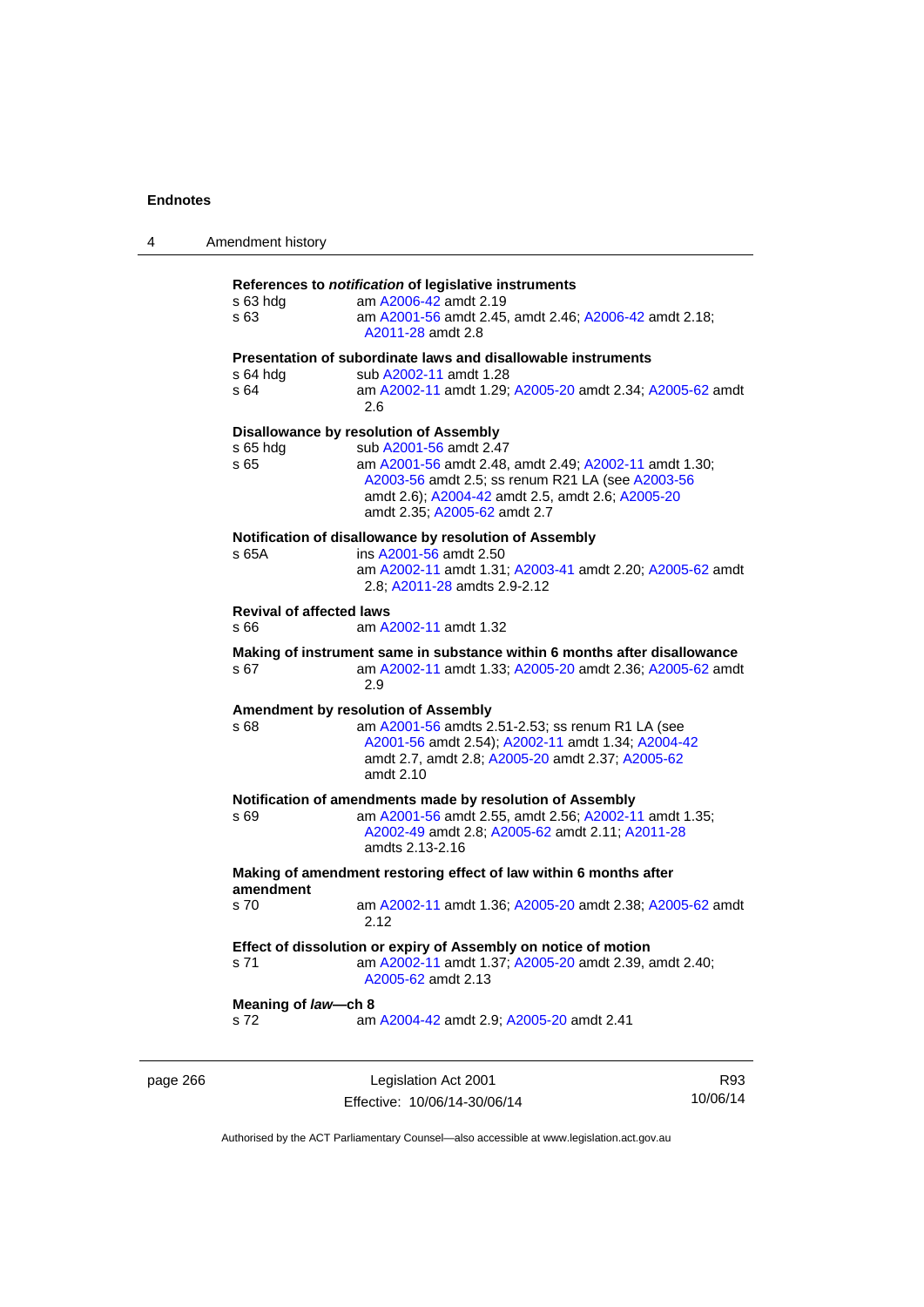**General rules about commencement**  s 73 am [A2002-11](http://www.legislation.act.gov.au/a/2002-11) s 13, s 14, amdt 1.38, amdt 1.39; [A2003-41](http://www.legislation.act.gov.au/a/2003-41) amdt 2.21; [A2003-56](http://www.legislation.act.gov.au/a/2003-56) amdts 2.7-2.9; [A2004-42](http://www.legislation.act.gov.au/a/2004-42) amdt 2.10; [A2005-20](http://www.legislation.act.gov.au/a/2005-20) amdt 2.42; [A2006-42](http://www.legislation.act.gov.au/a/2006-42) amdt 2.18 **Time of commencement**  s 74 sub [A2002-11](http://www.legislation.act.gov.au/a/2002-11) s 15 **Commencement of naming and commencement provisions**  s 75 hdg sub [A2004-42](http://www.legislation.act.gov.au/a/2004-42) amdt 2.11<br>s 75 straam A2002-11 s 16: A200 s 75 am [A2002-11](http://www.legislation.act.gov.au/a/2002-11) s 16; [A2002-49](http://www.legislation.act.gov.au/a/2002-49) amdt 2.9, amdt 2.10; [A2003-56](http://www.legislation.act.gov.au/a/2003-56) amdt 2.10, amdt 2.11; [A2004-42](http://www.legislation.act.gov.au/a/2004-42) amdt 2.12; ss renum R27 LA (see [A2004-42](http://www.legislation.act.gov.au/a/2004-42) amdt 2.13) ; [A2006-42](http://www.legislation.act.gov.au/a/2006-42) amdt 2.18 **Commencement of provisions identifying amended laws**  s 75AA ins [A2006-42](http://www.legislation.act.gov.au/a/2006-42) amdt 2.5 **Meaning of commences** *retrospectively*  s 75A ins [A2003-56](http://www.legislation.act.gov.au/a/2003-56) amdt 2.12 am [A2006-42](http://www.legislation.act.gov.au/a/2006-42) amdt 2.18 **Retrospective commencement requires clear indication**  s 75B ins [A2003-56](http://www.legislation.act.gov.au/a/2003-56) amdt 2.12 am [A2004-42](http://www.legislation.act.gov.au/a/2004-42) amdt 2.14; ss renum R27 LA (see [A2004-42](http://www.legislation.act.gov.au/a/2004-42) amdt 2.15) **Non-prejudicial provision may commence retrospectively**  s 76 am [A2002-11](http://www.legislation.act.gov.au/a/2002-11) amdt 1.40; ss renum R5 LA (see [A2002-11](http://www.legislation.act.gov.au/a/2002-11) amdt 1.41); [A2003-56](http://www.legislation.act.gov.au/a/2003-56) amdt 2.13, amdt 2.14; [A2005-20](http://www.legislation.act.gov.au/a/2005-20) amdt 2.46 **Commencement by commencement notice**  s 77 am [A2002-11](http://www.legislation.act.gov.au/a/2002-11) s 17, amdt 1.42; [A2002-49](http://www.legislation.act.gov.au/a/2002-49) amdt 2.11; [A2004-42](http://www.legislation.act.gov.au/a/2004-42) amdts 2.16-2.18 **Separate commencement of amendments**  s 78 sub [A2002-11](http://www.legislation.act.gov.au/a/2002-11) amdt 1.43 **Automatic commencement of postponed law**  s 79 am [A2002-11](http://www.legislation.act.gov.au/a/2002-11) amdt 1.44; [A2002-49](http://www.legislation.act.gov.au/a/2002-49) amdt 2.12; [A2003-41](http://www.legislation.act.gov.au/a/2003-41) amdt 2.22; [A2003-56](http://www.legislation.act.gov.au/a/2003-56) amdt 2.15, amdt 2.16; ss renum R21 LA (see [A2003-56](http://www.legislation.act.gov.au/a/2003-56) amdt 2.17); [A2004-42](http://www.legislation.act.gov.au/a/2004-42) amdt 2.19; [A2005-20](http://www.legislation.act.gov.au/a/2005-20) amdt 2.44, amdt 2.45 **Commencement of amendment of uncommenced law**  s 79A ins [A2003-41](http://www.legislation.act.gov.au/a/2003-41) amdt 2.23 **References to** *commencement* **of law**  s 80 am [A2002-49](http://www.legislation.act.gov.au/a/2002-49) amdt 2.13

R93 10/06/14

Legislation Act 2001 Effective: 10/06/14-30/06/14 page 267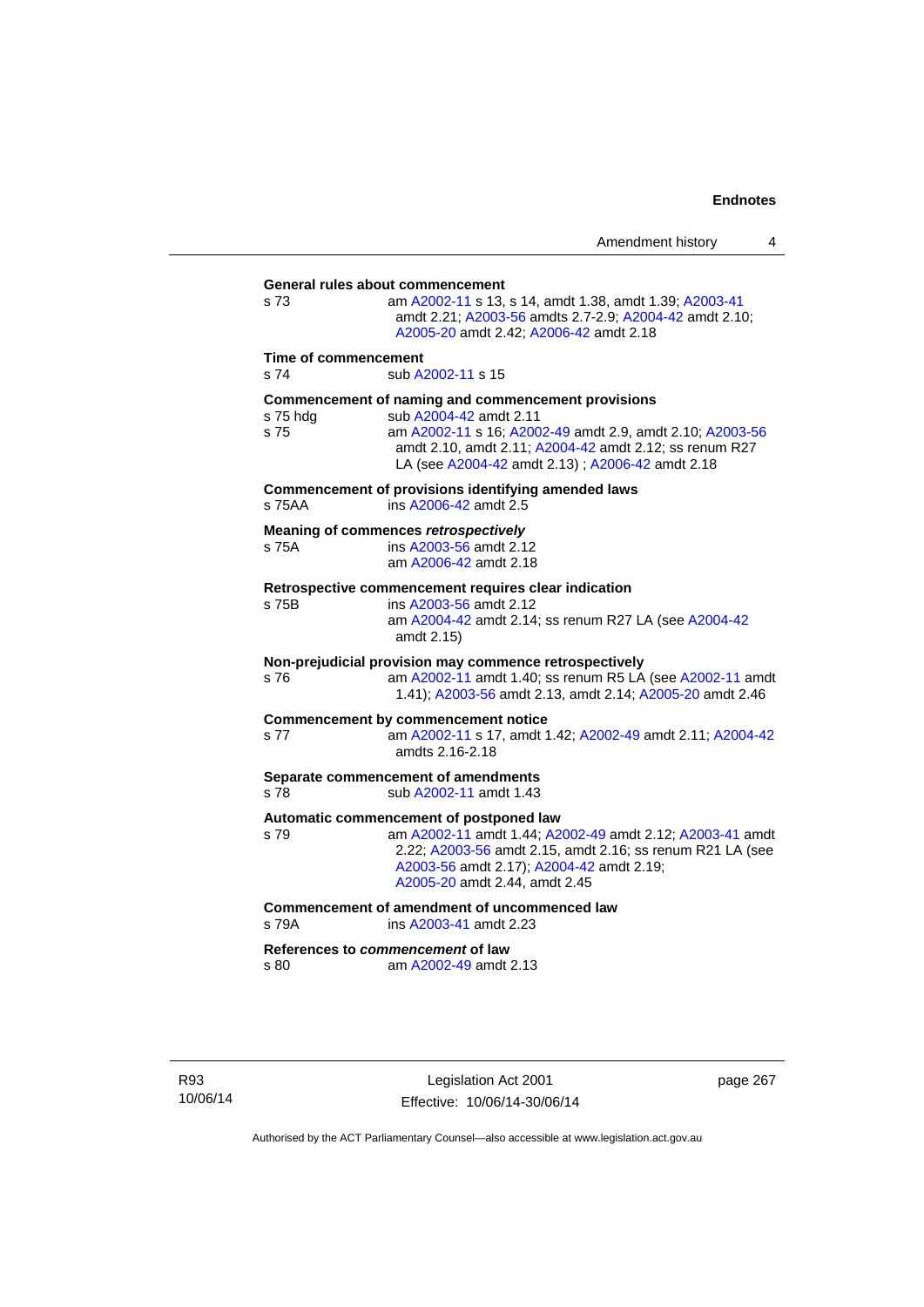| 4 | Amendment history                                                                                                                                                                                                                                                                                                                                                                                                                                                            |
|---|------------------------------------------------------------------------------------------------------------------------------------------------------------------------------------------------------------------------------------------------------------------------------------------------------------------------------------------------------------------------------------------------------------------------------------------------------------------------------|
|   | Exercise of powers between notification and commencement<br>am A2002-11 amdts 1.45-1.47; A2004-42 amdt 2.20,<br>s 81<br>amdt 2.21; ss renum R27 LA (see A2004-42 amdt 2.22);<br>A2005-5 s 25; ss renum R32 LA (see A2005-5 s 26);<br>A2005-20 amdt 2.46; A2006-42 amdt 2.18                                                                                                                                                                                                  |
|   | Definitions-ch 9<br>s 82<br>def law sub A2004-42 amdt 2.23; A2005-20 amdt 2.47<br>def repeal sub A2002-49 amdt 2.14<br>am A2004-42 amdt 2.24                                                                                                                                                                                                                                                                                                                                 |
|   | Consequences of amendment of statutory instrument by Act<br>am A2002-11 amdt 1.48, amdt 1.49<br>s 83                                                                                                                                                                                                                                                                                                                                                                         |
|   | Saving of operation of repealed and amended laws<br>am A2002-11 amdt 1.50; ss renum R5 LA (see A2002-11 amdt<br>s 84<br>1.51); A2005-20 amdt 2.48                                                                                                                                                                                                                                                                                                                            |
|   | Creation of offences and changes in penalties<br>ins A2001-56 amdt 2.57<br>s 84A<br>am A2002-11 amdt 1.52; A2004-42 amdt 2.25; ss renum R27<br>LA (see A2004-42 amdt 2.26); A2005-20 amdt 2.49                                                                                                                                                                                                                                                                               |
|   | When repeal takes effect<br>s 85<br>sub A2002-11 s 18                                                                                                                                                                                                                                                                                                                                                                                                                        |
|   | Repealed and amended laws not revived on repeal of repealing and<br>amending laws<br>s 86<br>am A2002-11 amdt 1.53; ss renum R5 LA (see A2002-11 amdt<br>1.54)                                                                                                                                                                                                                                                                                                               |
|   | Commencement not undone if repealed<br>am A2002-11 amdt 1.55<br>s 87                                                                                                                                                                                                                                                                                                                                                                                                         |
|   | Repeal does not end effect of transitional laws etc<br>s 88 hdg<br>sub A2002-49 amdt 2.15<br>am A2002-11 amdt 1.56; A2003-56 amdt 2.18; A2005-20 amdt<br>s 88<br>2.50, amdt 2.51; ss renum R34 LA (see A2005-20<br>amdt 2.52); A2006-42 amdt 2.6, amdt 2.7                                                                                                                                                                                                                   |
|   | Automatic repeal of certain laws and provisions<br>am A2002-11 amdts 1.57-1.59; ss renum R5 LA (see<br>s 89<br>A2002-11 amdt 1.60); A2002-30 amdt 2.3; A2002-49<br>amdts 2.16-2.18, 2.20-2.23; ss renum R13 LA (see A2002-49<br>amdt 2.19); A2003-56 amdts 2.19-2.23; ss renum R21 LA<br>(see A2003-56 amdt 2.24); A2004-42 amdt 2.27, amdt 2.28,<br>amdts 2.30-2.32; ss renum R27 LA (see A2004-42<br>amdt 2.29); A2005-20 amdts 2.53-2.56; A2006-42 amdt 2.8,<br>amdt 2.18 |

page 268 Legislation Act 2001 Effective: 10/06/14-30/06/14

R93 10/06/14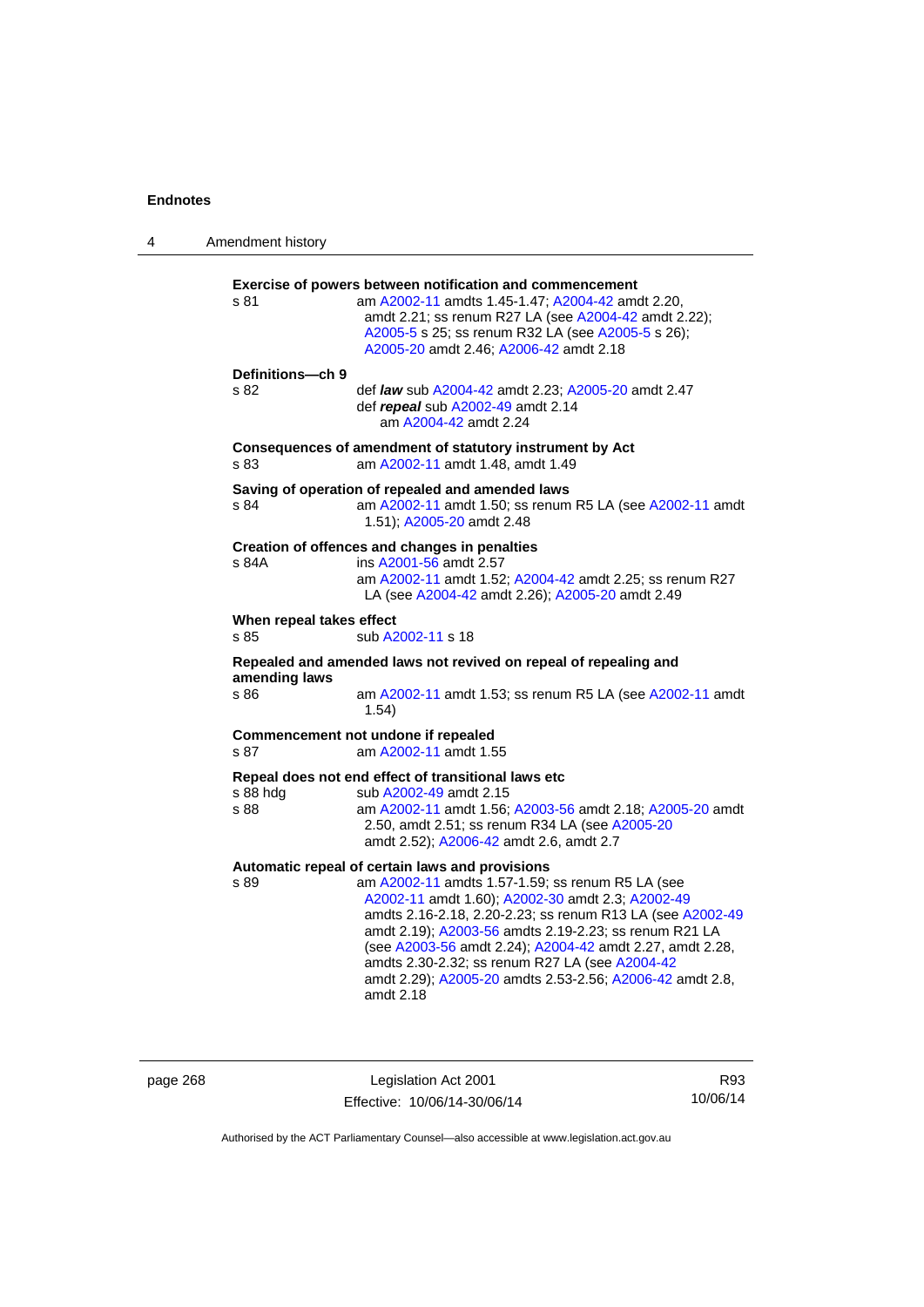| Amendment history |  |  |
|-------------------|--|--|
|-------------------|--|--|

**Insertion of provisions by amending law**  s 91 am [A2001-56](http://www.legislation.act.gov.au/a/2001-56) amdt 2.58; [A2002-11](http://www.legislation.act.gov.au/a/2002-11) amdts 1.61-1.63; ss renum R5 LA (see [A2002-11](http://www.legislation.act.gov.au/a/2002-11) amdt 1.64) ; [A2003-41](http://www.legislation.act.gov.au/a/2003-41) amdt 2.24; [A2004-42](http://www.legislation.act.gov.au/a/2004-42) amdt 2.33, amdt 2.34; [A2005-20](http://www.legislation.act.gov.au/a/2005-20) amdt 2.57; [A2009-20](http://www.legislation.act.gov.au/a/2009-20) amdt 2.6 **Amendment to be made whenever possible**  s 92 am [A2002-11](http://www.legislation.act.gov.au/a/2002-11) amdts 1.65-1.68; [A2005-20](http://www.legislation.act.gov.au/a/2005-20) amdt 2.58 **Provisions included in another provision for amendment purposes**  s 93 am [A2001-56](http://www.legislation.act.gov.au/a/2001-56) amdt 2.59, amdt 2.60; [A2002-11](http://www.legislation.act.gov.au/a/2002-11) amdt 1.69; [A2004-42](http://www.legislation.act.gov.au/a/2004-42) amdt 2.35, amdt 2.36; [A2005-20](http://www.legislation.act.gov.au/a/2005-20) amdt 2.59 **Continuance of appointments etc made under amended provisions**  s 94 am [A2002-11](http://www.legislation.act.gov.au/a/2002-11) amdt 1.70; ss renum R5 LA (see [A2002-11](http://www.legislation.act.gov.au/a/2002-11) amdt 1.71); [A2002-49](http://www.legislation.act.gov.au/a/2002-49) amdt 2.24; [A2003-41](http://www.legislation.act.gov.au/a/2003-41) amdt 2.25 **Status of modifications**  s 95 am [A2002-11](http://www.legislation.act.gov.au/a/2002-11) amdt 1.72, amdt 1.73 **Relocated provisions**  s 96 am [A2002-11](http://www.legislation.act.gov.au/a/2002-11) amdt 1.74; [A2005-20](http://www.legislation.act.gov.au/a/2005-20) amdt 2.60 **Referring to laws**  ch 10 hdg sub [A2005-20](http://www.legislation.act.gov.au/a/2005-20) amdt 2.61 **Definitions—ch 10**  sub [A2001-56](http://www.legislation.act.gov.au/a/2001-56) amdt 2.61 s 97 am [A2001-56](http://www.legislation.act.gov.au/a/2001-56) amdt 2.62 sub [A2005-20](http://www.legislation.act.gov.au/a/2005-20) amdt 2.61 def *ACT law* ins [A2005-20](http://www.legislation.act.gov.au/a/2005-20) amdt 2.61 def *law* ins [A2005-20](http://www.legislation.act.gov.au/a/2005-20) amdt 2.61 def *law of another jurisdiction* ins [A2005-20](http://www.legislation.act.gov.au/a/2005-20) amdt 2.61 **References to ACT law include law containing reference**  s 98 am [A2002-11](http://www.legislation.act.gov.au/a/2002-11) amdt 1.75 sub [A2005-20](http://www.legislation.act.gov.au/a/2005-20) amdt 2.61 **References in ACT statutory instruments to** *the Act* s 99 am [A2003-56](http://www.legislation.act.gov.au/a/2003-56) amdt 2.25 sub [A2005-20](http://www.legislation.act.gov.au/a/2005-20) amdt 2.61 **Referring to particular ACT laws**<br>s 100 am A2003-56 am am [A2003-56](http://www.legislation.act.gov.au/a/2003-56) amdt 2.26 sub [A2005-20](http://www.legislation.act.gov.au/a/2005-20) amdt 2.61 am [A2011-28](http://www.legislation.act.gov.au/a/2011-28) amdt 2.17 **Referring to particular laws of other jurisdictions etc**  s 101 am [A2002-49](http://www.legislation.act.gov.au/a/2002-49) amdt 2.25 sub [A2005-20](http://www.legislation.act.gov.au/a/2005-20) amdt 2.61

R93 10/06/14

Legislation Act 2001 Effective: 10/06/14-30/06/14 page 269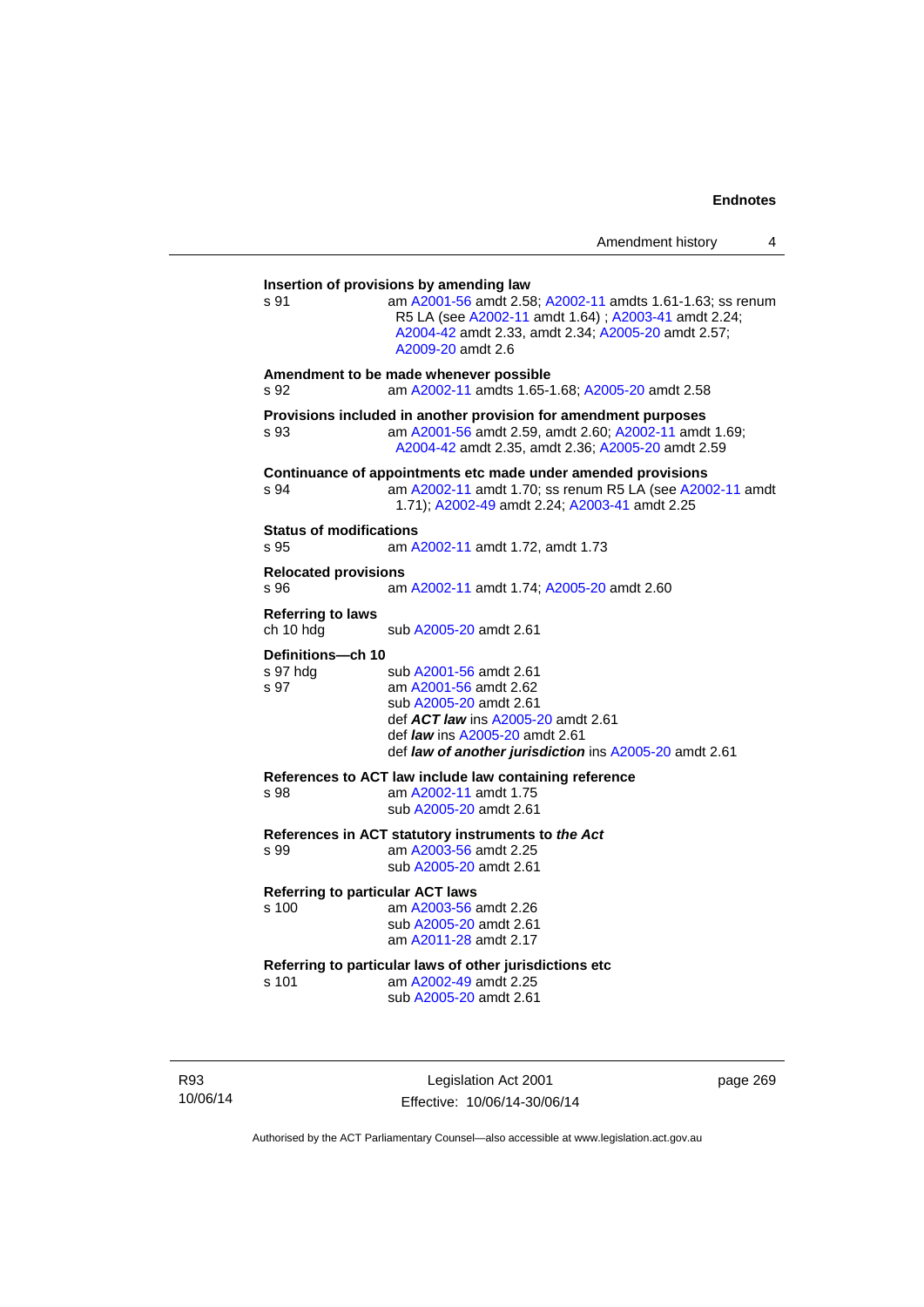| 4 | Amendment history                                                                                                                                                                                                   |  |
|---|---------------------------------------------------------------------------------------------------------------------------------------------------------------------------------------------------------------------|--|
|   | Reference to provisions of law or instrument is inclusive<br>s 101A<br>ins A2001-56 amdt 2.63<br>om A2005-20 amdt 2.61                                                                                              |  |
|   | References to paragraphs etc<br>ins A2001-56 amdt 2.63<br>s 101B<br>om A2005-20 amdt 2.61                                                                                                                           |  |
|   | References to laws include references to laws as in force from time to time<br>am A2002-11 amdt 1.76, amdt 1.77; A2003-56 amdt 2.27;<br>s 102<br>ss renum R21 LA (see A2003-56 amdt 2.28)<br>sub A2005-20 amdt 2.61 |  |
|   | References to repealed laws<br>sub A2005-20 amdt 2.61<br>s 103                                                                                                                                                      |  |
|   | References to laws include references to instruments under laws<br>am A2001-56 amdt 2.64<br>s 104<br>sub A2005-20 amdt 2.61                                                                                         |  |
|   | Referring to provisions of laws<br>am A2002-11 amdt 1.78, amdt 1.79<br>s 105<br>sub A2005-20 amdt 2.61                                                                                                              |  |
|   | References to provisions of laws are inclusive<br>s 106<br>am A2002-30 amdt 2.4<br>sub A2005-20 amdt 2.61                                                                                                           |  |
|   | References to paragraphs etc of laws<br>ins A2005-20 amdt 2.61<br>s 106A                                                                                                                                            |  |
|   | Meaning of law-ch 11<br>s 107 hdg<br>sub A2004-42 amdt 2.37<br>s 107<br>def <i>law</i> am A2003-41 amdt 2.26; A2005-20 amdt 2.62<br>def republication ins A2004-42 amdt 2.38                                        |  |
|   | <b>Republication in register</b><br>s 108<br>am A2001-56 amdt 2.65<br>Republications may be published with other information<br>s 109<br>am A2003-41 amdt 2.27                                                      |  |
|   |                                                                                                                                                                                                                     |  |
|   | <b>Incorporation of amendments</b><br>s 111<br>am A2005-20 amdt 2.63, amdt 2.64                                                                                                                                     |  |
|   | Authorisation for parliamentary counsel<br>s 114<br>am A2001-70 amdt 1.8                                                                                                                                            |  |
|   | Ambit of editorial amendments<br>s 116<br>am A2003-56 amdt 2.29; A2005-20 amdts 2.65-2.68,<br>amdt 2.146                                                                                                            |  |

page 270 Legislation Act 2001 Effective: 10/06/14-30/06/14

R93 10/06/14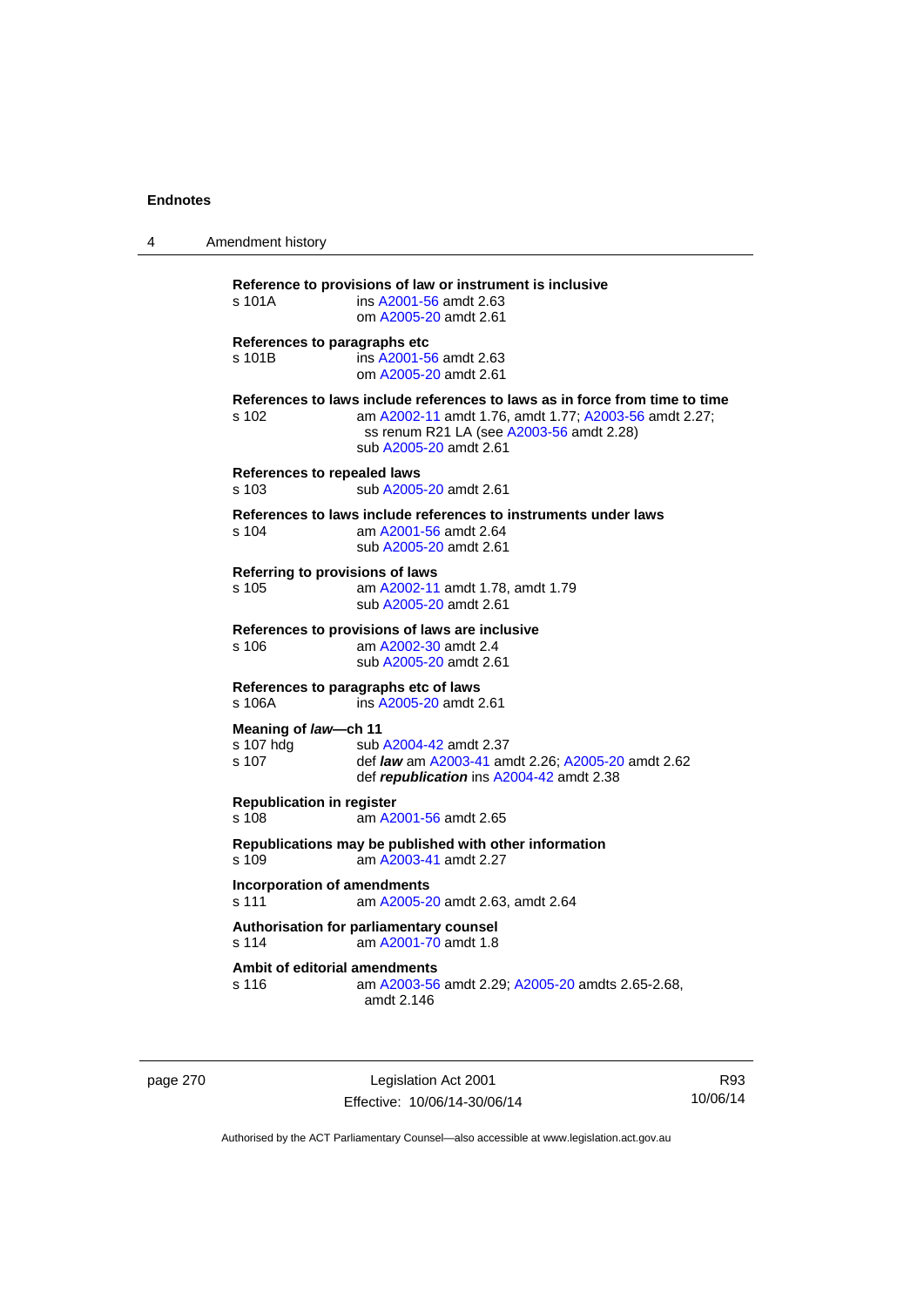| s 119                                    | renum as s 260                                                                                                                                                                                                                                                   |
|------------------------------------------|------------------------------------------------------------------------------------------------------------------------------------------------------------------------------------------------------------------------------------------------------------------|
| ch 12 hdg                                | Scope of Acts and statutory instruments<br>orig ch 12 hdg renum as ch 19 hdg and then ch 20 hdg<br>ins A2001-56 amdt 2.68                                                                                                                                        |
| s 120                                    | Act to be interpreted not to exceed legislative powers of Assembly<br>orig s 120 renum as s 261<br>ins A2001-56 amdt 2.68<br>am A2002-11 amdt 1.80                                                                                                               |
| <b>Binding effect of Acts</b><br>s 121   | orig s 121 renum as s 262 and then s 302<br>ins A2002-11 s 19<br>am A2006-38 amdt 1.8                                                                                                                                                                            |
| <b>Application to Territory</b><br>s 122 | orig s 122 renum as s 263<br>ins A2001-56 amdt 2.68<br>am A2002-11 amdt 1.81                                                                                                                                                                                     |
| s 122A                                   | Application of s 47 (2) and (3)<br>renum as s 264 and then s 304                                                                                                                                                                                                 |
| Application of s 61 and s 62<br>s 123    | renum as s 265 and then s 305                                                                                                                                                                                                                                    |
| <b>Application of s 69</b><br>s 124      | renum as s 266                                                                                                                                                                                                                                                   |
| ch 13 hdg                                | <b>Structure of Acts and statutory instruments</b><br>orig ch 13 hdg renum as ch 20 hdg and then ch 21 hdg<br>ins A2001-56 amdt 2.68                                                                                                                             |
| General<br>pt 13.1 hdg                   | ins A2001-56 amdt 2.68                                                                                                                                                                                                                                           |
| Meaning of law—ch 13                     |                                                                                                                                                                                                                                                                  |
| s 125                                    | orig s 125 renum as s 267 and then s 306<br>ins A2001-56 amdt 2.68<br>am A2005-20 amdt 2.69                                                                                                                                                                      |
| s 126                                    | Material that is part of Act or statutory instrument<br>orig s 126 renum as s 268 and then s 307<br>ins A2001-56 amdt 2.68<br>am A2002-11 amdt 1.82; A2002-30 amdt 2.5; A2003-56 amdt<br>2.30; ss renum R21 LA (see A2003-56 amdt 2.31); A2005-20<br>amdt $2.70$ |

R93 10/06/14

Legislation Act 2001 Effective: 10/06/14-30/06/14 page 271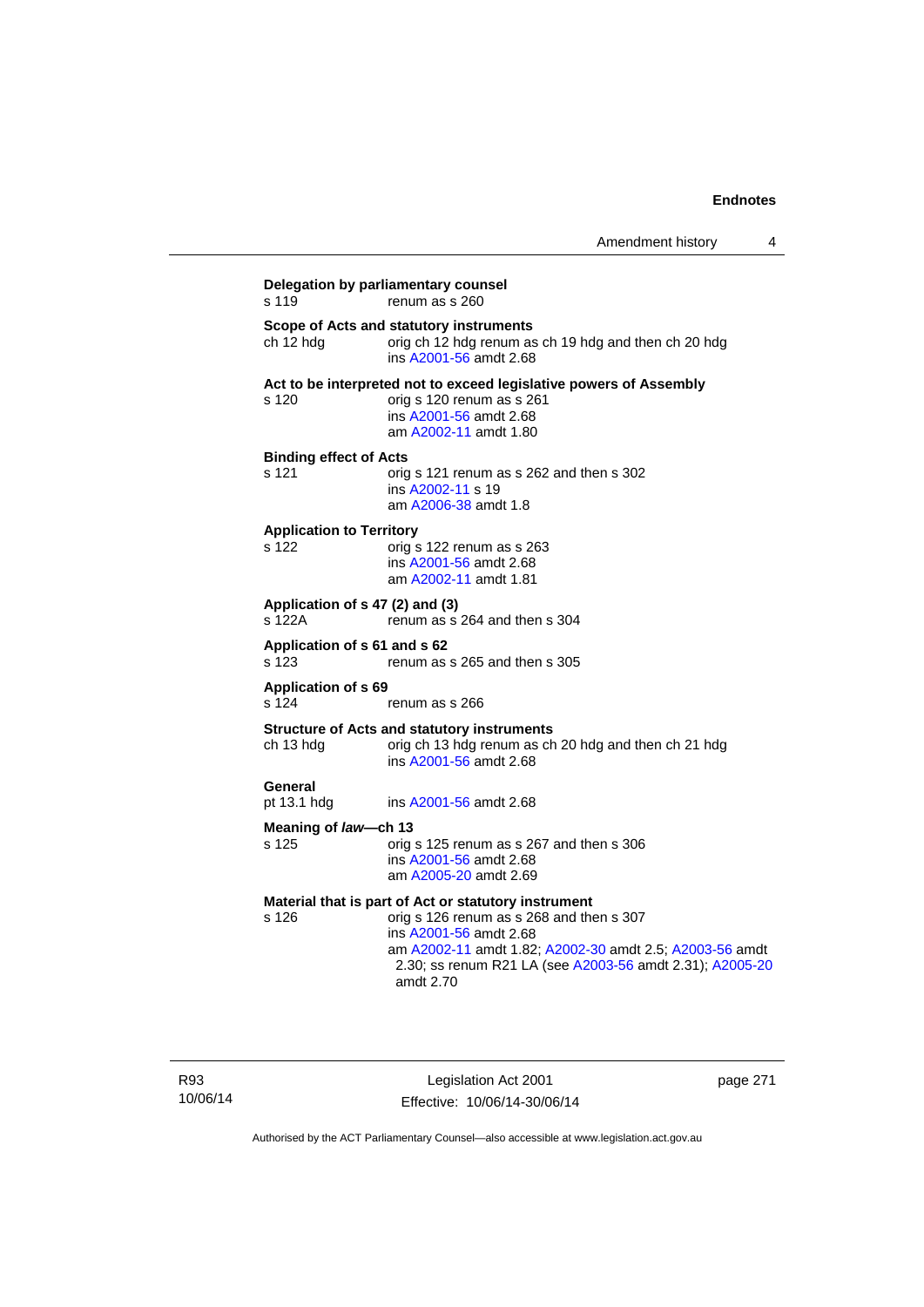| 4 | Amendment history                                                                                      |                                                                                                                                                                                  |  |
|---|--------------------------------------------------------------------------------------------------------|----------------------------------------------------------------------------------------------------------------------------------------------------------------------------------|--|
|   | s 127                                                                                                  | Material that is not part of Act or statutory instrument<br>orig s 127 renum as s 269 and then s 308<br>ins A2001-56 amdt 2.68<br>am A2002-11 amdt 1.83; A2005-20 amdt 2.71      |  |
|   | Status of certain instruments as notifiable instruments<br>s 128<br>renum as s 270 and then s 309      |                                                                                                                                                                                  |  |
|   | gazette<br>s 129                                                                                       | Compliance with authorisation or requirement to do something by notice in<br>renum as s 271 and then s 310                                                                       |  |
|   | <b>Particular kinds of provisions</b><br>pt 13.2 hdg<br>ins A2001-56 amdt 2.68                         |                                                                                                                                                                                  |  |
|   | What is a definition?<br>s 130                                                                         | orig s 130 renum as s 272 and then s 313<br>ins A2001-56 amdt 2.68<br>am A2003-56 amdts 2.32-2.34                                                                                |  |
|   | <b>Signpost definitions</b><br>s 131                                                                   | ins A2001-56 amdt 2.68<br>am A2002-49 amdt 2.26, amdt 2.27; A2003-56 amdt 2.35,<br>amdt 2.36; ss renum R21 LA (see A2003-56 amdt 2.37);<br>A2009-20 amdt 2.7; A2009-28 amdt 2.20 |  |
|   | <b>Examples</b><br>$s$ 132                                                                             | ins A2001-56 amdt 2.68<br>am A2002-11 amdt 1.84                                                                                                                                  |  |
|   | <b>Penalty units</b><br>s 133                                                                          | ins A2001-56 amdt 2.68<br>am A2002-11 amdt 1.85; A2009-35 s 4; ss renum R67 LA;<br>A2013-30 s 4; ss renum R86 LA                                                                 |  |
|   | s 134                                                                                                  | Penalties at end of sections and subsections<br>ins A2001-56 amdt 2.68<br>am A2002-11 amdt 1.86; A2002-49 amdt 2.28; A2005-20 amdt<br>2.72; amdt 2.73                            |  |
|   | s 135                                                                                                  | Penalties not at end of sections and subsections<br>ins A2001-56 amdt 2.68<br>am A2002-11 amdt 1.87; A2002-49 amdt 2.29; A2005-20 amdt<br>2.74, amdt 2.75                        |  |
|   | Interpretation of Acts and statutory instruments<br>ch 14 hdg<br>ins A2002-11 s 20<br>sub A2003-18 s 4 |                                                                                                                                                                                  |  |
|   | <b>Purpose and scope</b><br>pt 14.1 hdg                                                                | ins A2003-18 s 4                                                                                                                                                                 |  |

page 272 Legislation Act 2001 Effective: 10/06/14-30/06/14

R93 10/06/14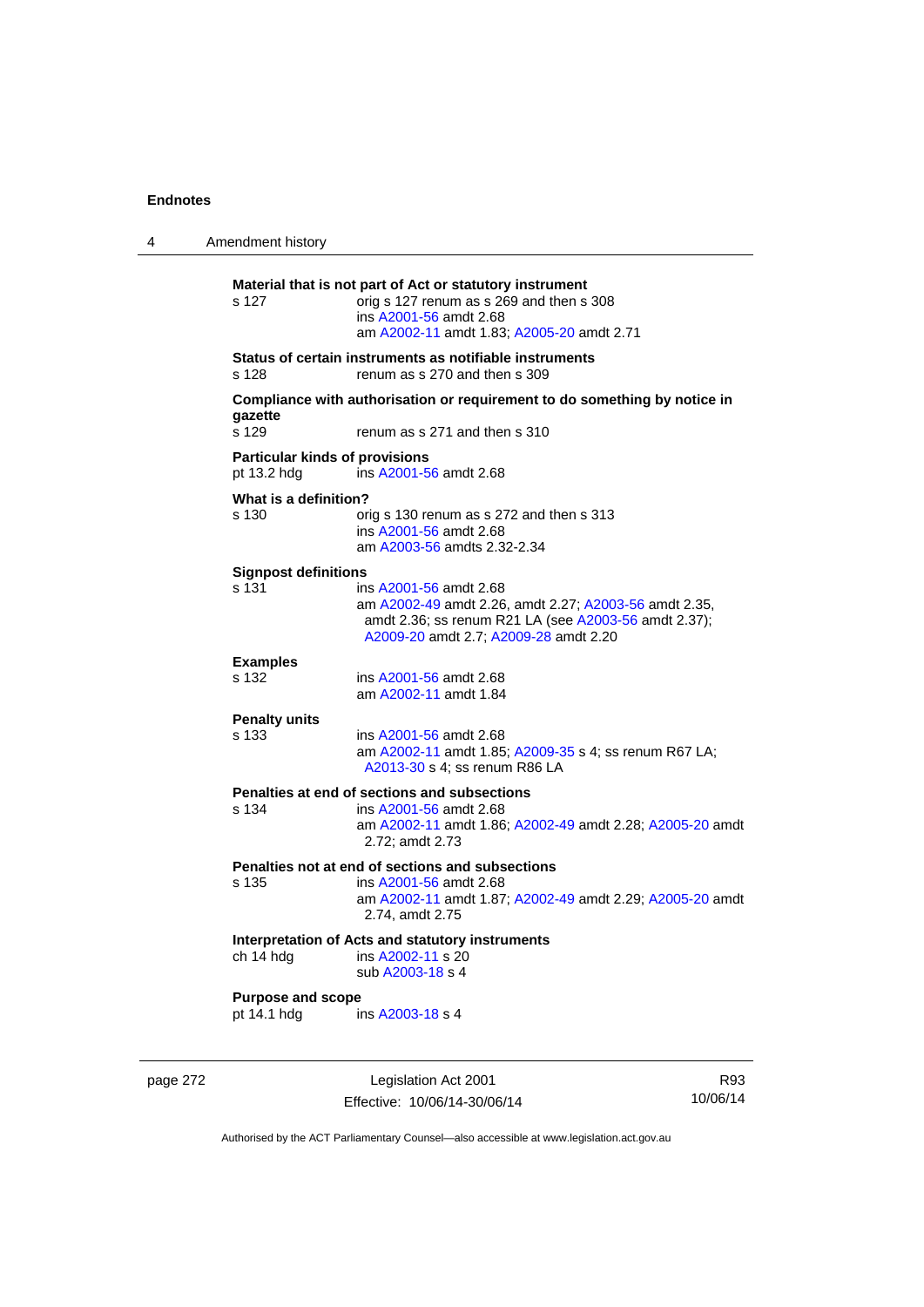**Meaning of** *Act***—ch 14**  s 136 ins [A2001-56](http://www.legislation.act.gov.au/a/2001-56) amdt 2.68 om [A2002-11](http://www.legislation.act.gov.au/a/2002-11) amdt 1.88 ins [A2003-18](http://www.legislation.act.gov.au/a/2003-18) s 4 **Purpose and scope—ch 14**  s 137 ins [A2002-11](http://www.legislation.act.gov.au/a/2002-11) s 20 sub [A2003-18](http://www.legislation.act.gov.au/a/2003-18) s 4 **Key principles of interpretation**<br>pt 14.2 hdg ins A2003-18 ins [A2003-18](http://www.legislation.act.gov.au/a/2003-18) s 4 **Meaning of** *working out the meaning of an Act***—pt 14.2**  s 138 reloc from IA [A2002-11](http://www.legislation.act.gov.au/a/2002-11) amdt 2.63 sub [A2003-18](http://www.legislation.act.gov.au/a/2003-18) s 4 **Interpretation best achieving Act's purpose**  s 139 reloc from IA [A2002-11](http://www.legislation.act.gov.au/a/2002-11) amdt 2.63 pars renum R5 LA am [A2002-49](http://www.legislation.act.gov.au/a/2002-49) amdt 2.30 sub [A2003-18](http://www.legislation.act.gov.au/a/2003-18) s 4 am [A2004-5](http://www.legislation.act.gov.au/a/2004-5) amdt 2.7 **Legislative context**  ins [A2003-18](http://www.legislation.act.gov.au/a/2003-18) s 4 am [A2006-23](http://www.legislation.act.gov.au/a/2006-23) amdt 1.211 **Non-legislative context generally**<br>s 141 **ins A2003-18 s** s 141 **ins [A2003-18](http://www.legislation.act.gov.au/a/2003-18) s** 4 am [A2003-41](http://www.legislation.act.gov.au/a/2003-41) amdt 2.28 **Non-legislative context—material that may be considered**  s 142 ins [A2003-18](http://www.legislation.act.gov.au/a/2003-18) s 4 am [A2003-41](http://www.legislation.act.gov.au/a/2003-41) amdt 2.29; table renum R22 LA; [A2005-20](http://www.legislation.act.gov.au/a/2005-20) amdt 2.76 **Law stating material for consideration in working out meaning**  ins [A2003-18](http://www.legislation.act.gov.au/a/2003-18) s 4 **Aids to interpretation**  ch 15 hdg ins [A2001-56](http://www.legislation.act.gov.au/a/2001-56) amdt 2.68 ch 15 hdg note om [A2002-11](http://www.legislation.act.gov.au/a/2002-11) amdt 1.89 General<br>pt 15.1 hdg ins [A2001-56](http://www.legislation.act.gov.au/a/2001-56) amdt 2.68 **Meaning of commonly-used terms**  s 144 hdg sub [A2003-56](http://www.legislation.act.gov.au/a/2003-56) amdt 2.38<br>s 144 ins A2001-56 amdt 2.68 ins [A2001-56](http://www.legislation.act.gov.au/a/2001-56) amdt 2.68

R93 10/06/14

Legislation Act 2001 Effective: 10/06/14-30/06/14 page 273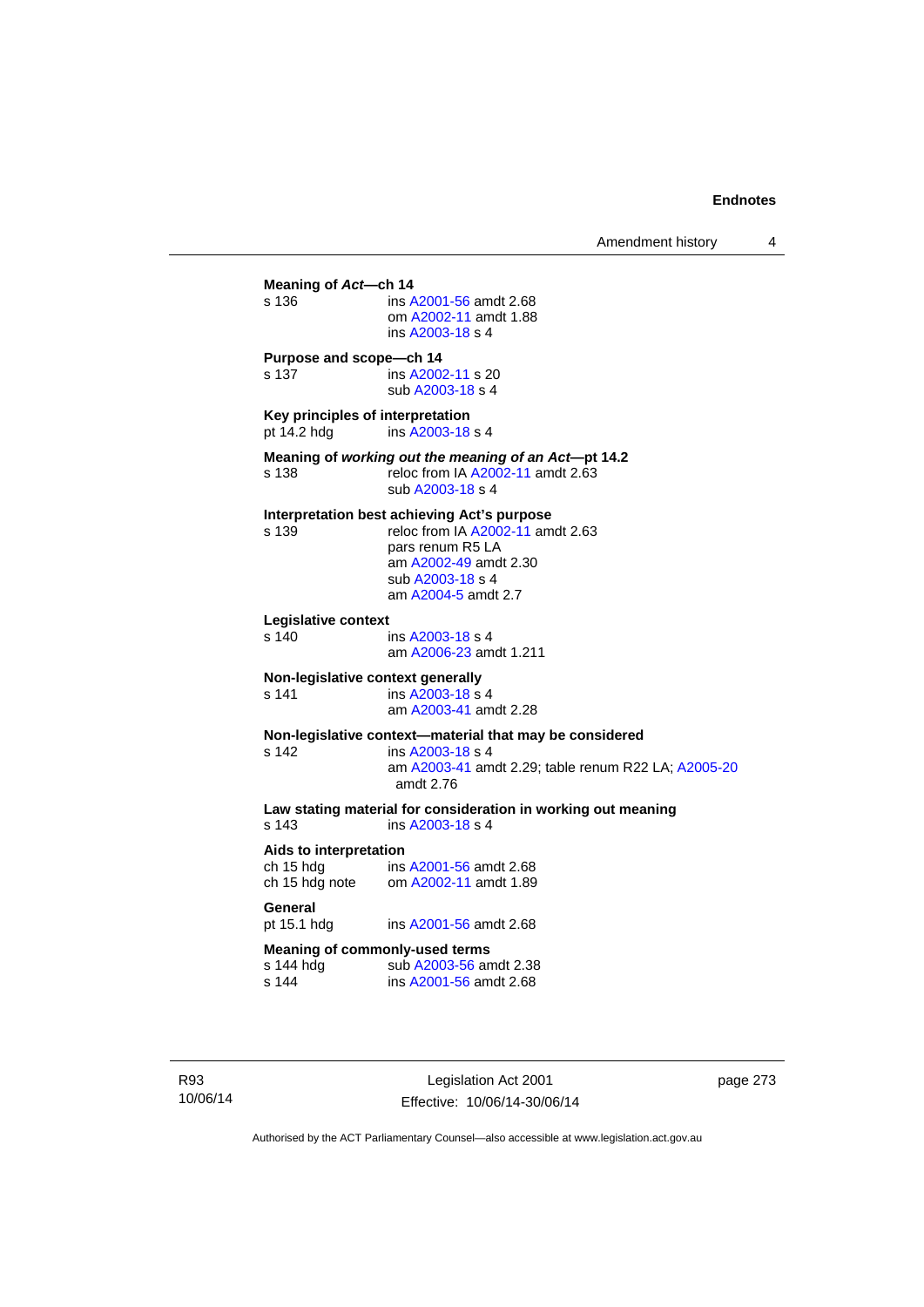| 4 | Amendment history                                |                                                                                                                                                                                                                                     |
|---|--------------------------------------------------|-------------------------------------------------------------------------------------------------------------------------------------------------------------------------------------------------------------------------------------|
|   | Gender and number<br>s 145                       | ins A2001-56 amdt 2.68<br>am A2002-11 amdt 1.90                                                                                                                                                                                     |
|   | Meaning of <i>may</i> and <i>must</i><br>s 146   | ins A2001-56 amdt 2.68<br>am A2002-11 amdt 1.91, amdt 1.92; A2002-30 amdt 2.6;<br>A2003-56 amdt 2.39; A2005-20 amdt 2.77                                                                                                            |
|   | s 147                                            | Changes of drafting practice not to affect meaning<br>ins A2001-56 amdt 2.68<br>am A2002-11 amdt 1.93                                                                                                                               |
|   | s 148                                            | Terms used in instruments have same meanings as in authorising laws<br>ins A2001-56 amdt 2.68<br>am A2002-11 amdt 1.94; A2003-56 amdt 2.40                                                                                          |
|   | Age in years<br>s 149                            | ins A2001-56 amdt 2.68<br>am A2002-11 amdt 1.95                                                                                                                                                                                     |
|   | <b>Measurement of distance</b><br>s 150          | ins A2001-56 amdt 2.68<br>am A2002-11 amdt 1.96                                                                                                                                                                                     |
|   | s 151                                            | Working out periods of time generally<br>ins A2002-11 s 21<br>am A2002-49 amdt 2.31; A2003-56 amdt 2.41<br>sub A2005-62 amdt 2.14<br>am A2006-42 amdt 2.9, amdt 2.10; ss renum R47 LA<br>(10)-(12) exp 11 January 2007 (s 151 (12)) |
|   | s 151A                                           | Periods of time ending on non-working days<br>ins A2005-62 amdt 2.14<br>am A2006-42 amdt 2.11<br>$(5)-(7)$ exp 11 January 2007 (s 151A $(7)$ )                                                                                      |
|   | s 151B                                           | Doing things for which no time is fixed<br>ins A2005-62 amdt 2.14                                                                                                                                                                   |
|   | <b>Power to extend time</b><br>s 151C            | ins A2005-62 amdt 2.14                                                                                                                                                                                                              |
|   | <b>Continuing effect of obligations</b><br>s 152 | ins A2002-11 s 21<br>sub A2002-49 amdt 2.32                                                                                                                                                                                         |
|   | <b>Definitions</b><br>pt 15.2 hdg                | ins A2001-56 amdt 2.68                                                                                                                                                                                                              |

page 274 Legislation Act 2001 Effective: 10/06/14-30/06/14

R93 10/06/14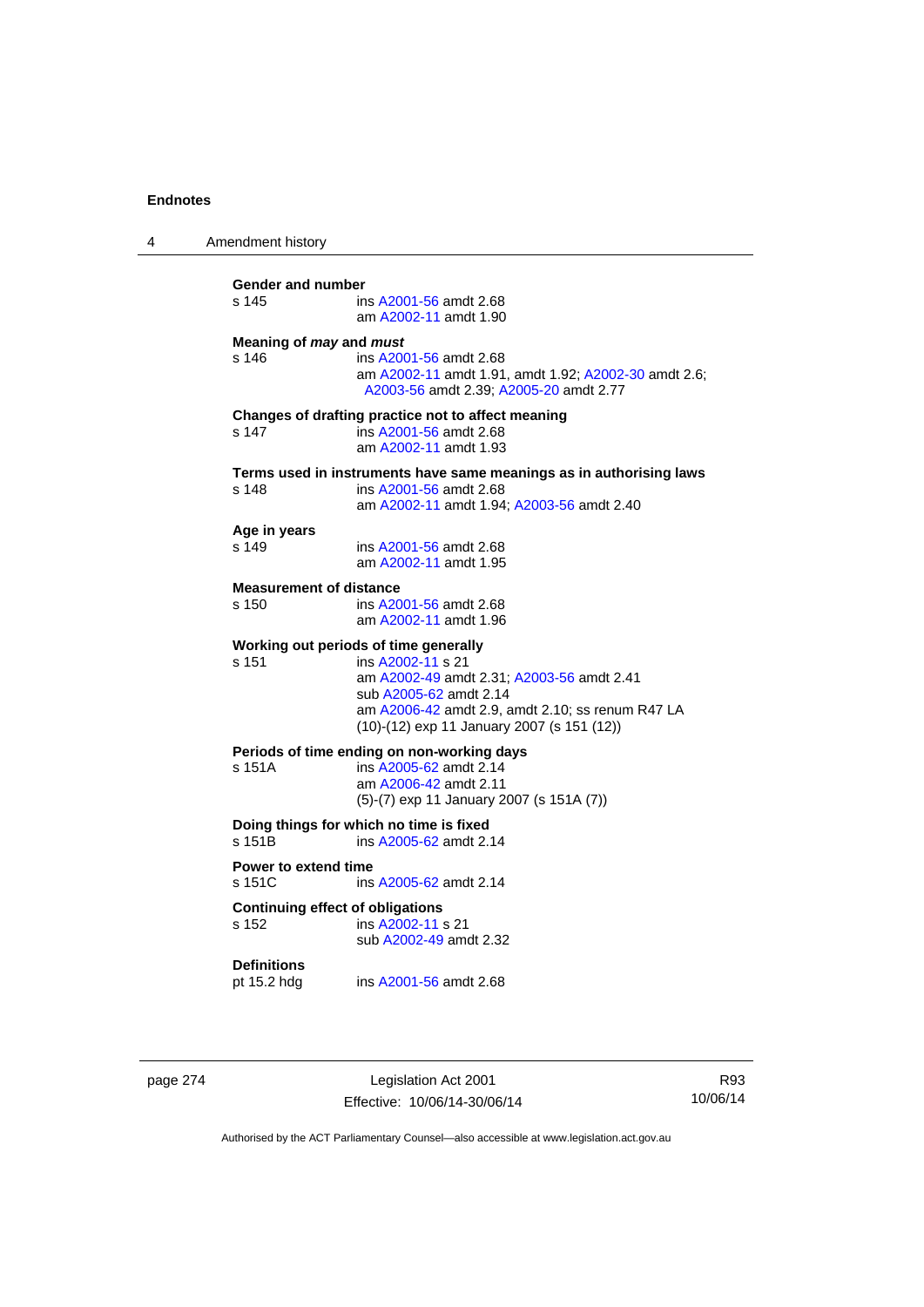|                    | Definitions apply subject to contrary intention             |
|--------------------|-------------------------------------------------------------|
| s 155              | ins A2001-56 amdt 2.68                                      |
|                    | am A2002-11 amdt 1.97, amdt 1.98                            |
|                    | Application of definitions in dictionaries and sections     |
| s 156              | ins A2001-56 amdt 2.68                                      |
|                    | am A2003-56 amdt 2.42; A2005-20 amdts 2.78-2.80             |
|                    | Defined terms-other parts of speech and grammatical forms   |
| s 157              | ins A2001-56 amdt 2.68                                      |
|                    | sub A2002-11 amdt 1.99                                      |
|                    | am A2003-56 amdt 2.43                                       |
|                    |                                                             |
|                    | References to various entities and things                   |
| pt 15.3 hdg        | ins A2001-56 amdt 2.68                                      |
|                    | References to people generally                              |
| s 160              | ins A2001-56 amdt 2.68                                      |
|                    | am A2002-11 amdt 1.100, amdt 1.101; A2009-20 amdt 2.8       |
|                    | <b>Corporations liable to offences</b>                      |
| s 161              | ins A2001-56 amdt 2.68                                      |
|                    | am A2002-11 amdt 1.102; A2002-51 amdt 1.23; A2002-49        |
|                    | amdt 2.33                                                   |
|                    | References to a Minister or the Minister                    |
| $s$ 162            | ins A2001-56 amdt 2.68                                      |
|                    | References to a director-general or the director-general    |
| s 163              | ins A2001-56 amdt 2.68                                      |
|                    | am A2005-44 amdt 1.5                                        |
|                    | sub A2011-22 amdt 1.276                                     |
|                    |                                                             |
|                    | <b>References to Australian Standards etc</b>               |
| s 164              | ins A2001-56 amdt 2.68                                      |
|                    | sub A2003-56 amdt 2.44                                      |
|                    | References to Assembly committees that no longer exist      |
| s 165              | ins A2001-56 amdt 2.68                                      |
|                    | References to person with interest in land include personal |
| representative etc |                                                             |
| s 168              | ins A2001-56 amdt 2.68                                      |
|                    | am A2002-11 amdt 1.103                                      |
|                    | References to domestic partner and domestic partnership     |
| s 169              | ins A2003-14 s 4                                            |
|                    | am A2006-22 amdt 1.72, amdt 1.73 (A2006-22 rep before       |
|                    | commenced by disallowance (see Cwlth Gaz 2006 No S93));     |
|                    | A2008-14 amdt 1.42, amdt 1.43; A2012-40 amdt 3.63,          |
|                    | amdt 3.64; A2013-39 amdt 2.36 (A2013-39 never effective     |
|                    |                                                             |
|                    |                                                             |

R93 10/06/14

Legislation Act 2001 Effective: 10/06/14-30/06/14 page 275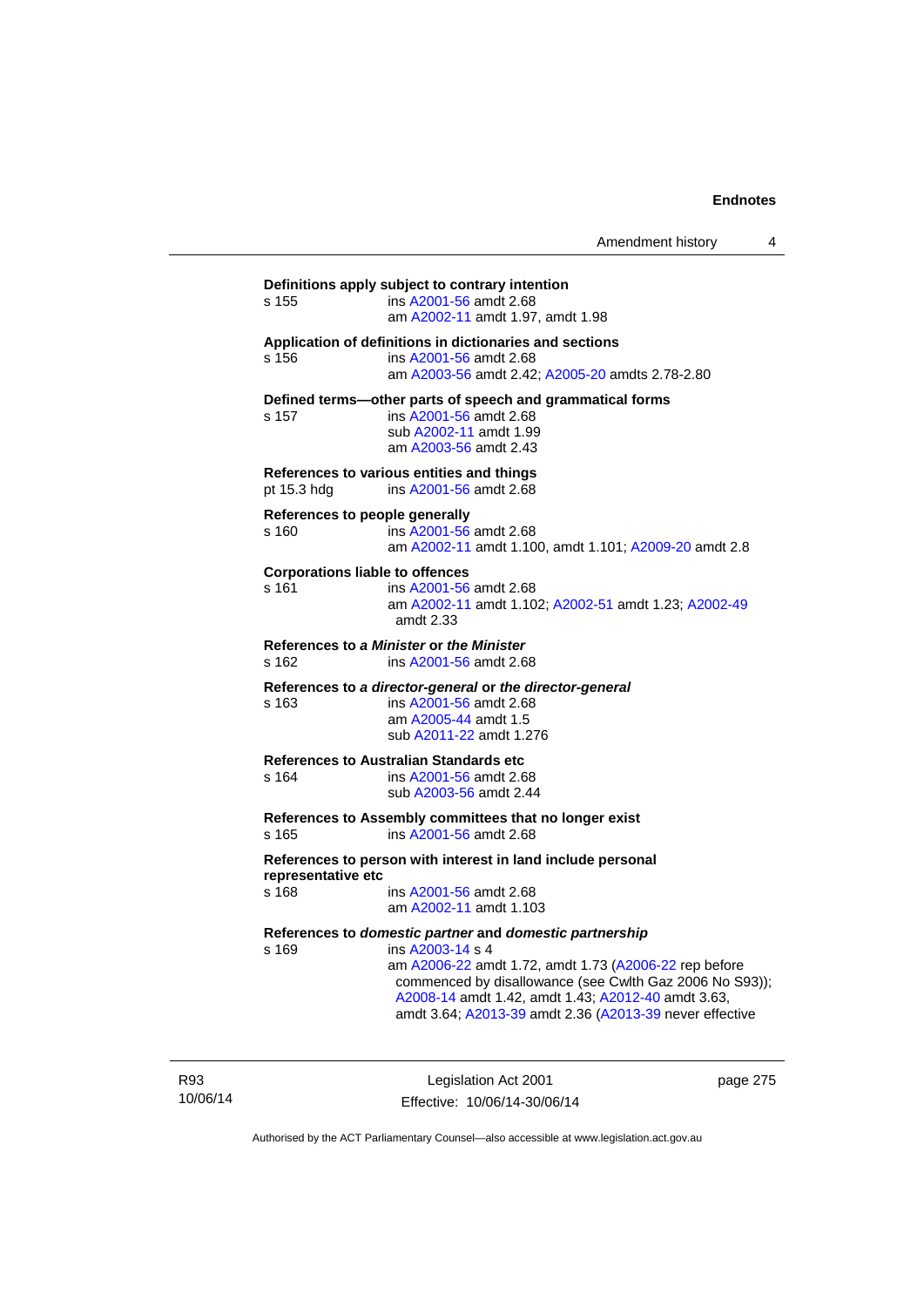4 Amendment history page 276 Legislation Act 2001 Effective: 10/06/14-30/06/14 R93 10/06/14 (see *Commonwealth v Australian Capital Territory* [2013] HCA 55)) **References to** *transgender people*  ins [A2003-14](http://www.legislation.act.gov.au/a/2003-14) s 4 **References to** *intersex people*  ins [A2003-14](http://www.legislation.act.gov.au/a/2003-14) s 4 sub [A2014-8](http://www.legislation.act.gov.au/a/2014-8) amdt 1.6 **Preservation of certain common law privileges**  pt 15.4 hdg ins [A2002-11](http://www.legislation.act.gov.au/a/2002-11) s 22 **Privileges against self-incrimination and exposure to civil penalty**  s 170 ins [A2002-11](http://www.legislation.act.gov.au/a/2002-11) s 22 am [A2011-48](http://www.legislation.act.gov.au/a/2011-48) amdt 1.34 **Client legal privilege**  s 171 ins [A2002-11](http://www.legislation.act.gov.au/a/2002-11) s 22 am [A2011-48](http://www.legislation.act.gov.au/a/2011-48) amdt 1.35 **Courts, tribunals and other decision-makers**  ch 16 hdg ins [A2001-56](http://www.legislation.act.gov.au/a/2001-56) amdt 2.68 **Meaning of** *law***—ch 16**  s 175 ins [A2001-56](http://www.legislation.act.gov.au/a/2001-56) amdt 2.68 am [A2005-20](http://www.legislation.act.gov.au/a/2005-20) amdt 2.81 **Jurisdiction of courts and tribunals**  s 176 ins [A2001-56](http://www.legislation.act.gov.au/a/2001-56) amdt 2.68 am [A2002-11](http://www.legislation.act.gov.au/a/2002-11) amdt 1.104 **Recovery of amounts owing under laws**  s 177 ins [A2001-56](http://www.legislation.act.gov.au/a/2001-56) amdt 2.68 am [A2002-11](http://www.legislation.act.gov.au/a/2002-11) amdt 1.105 sub [A2008-37](http://www.legislation.act.gov.au/a/2008-37) amdt 1.296 **Power to decide includes power to take evidence etc**  s 178 hdg am [A2003-41](http://www.legislation.act.gov.au/a/2003-41) amdt 2.30 s 178 ins [A2001-56](http://www.legislation.act.gov.au/a/2001-56) amdt 2.68 am [A2002-11](http://www.legislation.act.gov.au/a/2002-11) amdt 1.106, amdt 1.107; [A2003-41](http://www.legislation.act.gov.au/a/2003-41) amdt 2.31 sub [A2005-53](http://www.legislation.act.gov.au/a/2005-53) amdt 1.92 **Content of statements of reasons for decisions**  s 179 ins [A2001-56](http://www.legislation.act.gov.au/a/2001-56) amdt 2.68 am [A2002-11](http://www.legislation.act.gov.au/a/2002-11) amdt 1.108; [A2003-56](http://www.legislation.act.gov.au/a/2003-56) amdt 2.45 **Power to make decision includes power to reverse or change**  s 180 ins [A2001-56](http://www.legislation.act.gov.au/a/2001-56) amdt 2.68 am [A2002-11](http://www.legislation.act.gov.au/a/2002-11) amdt 1.109 **Entities and positions**  ch 17 hdg ins [A2001-56](http://www.legislation.act.gov.au/a/2001-56) amdt 2.68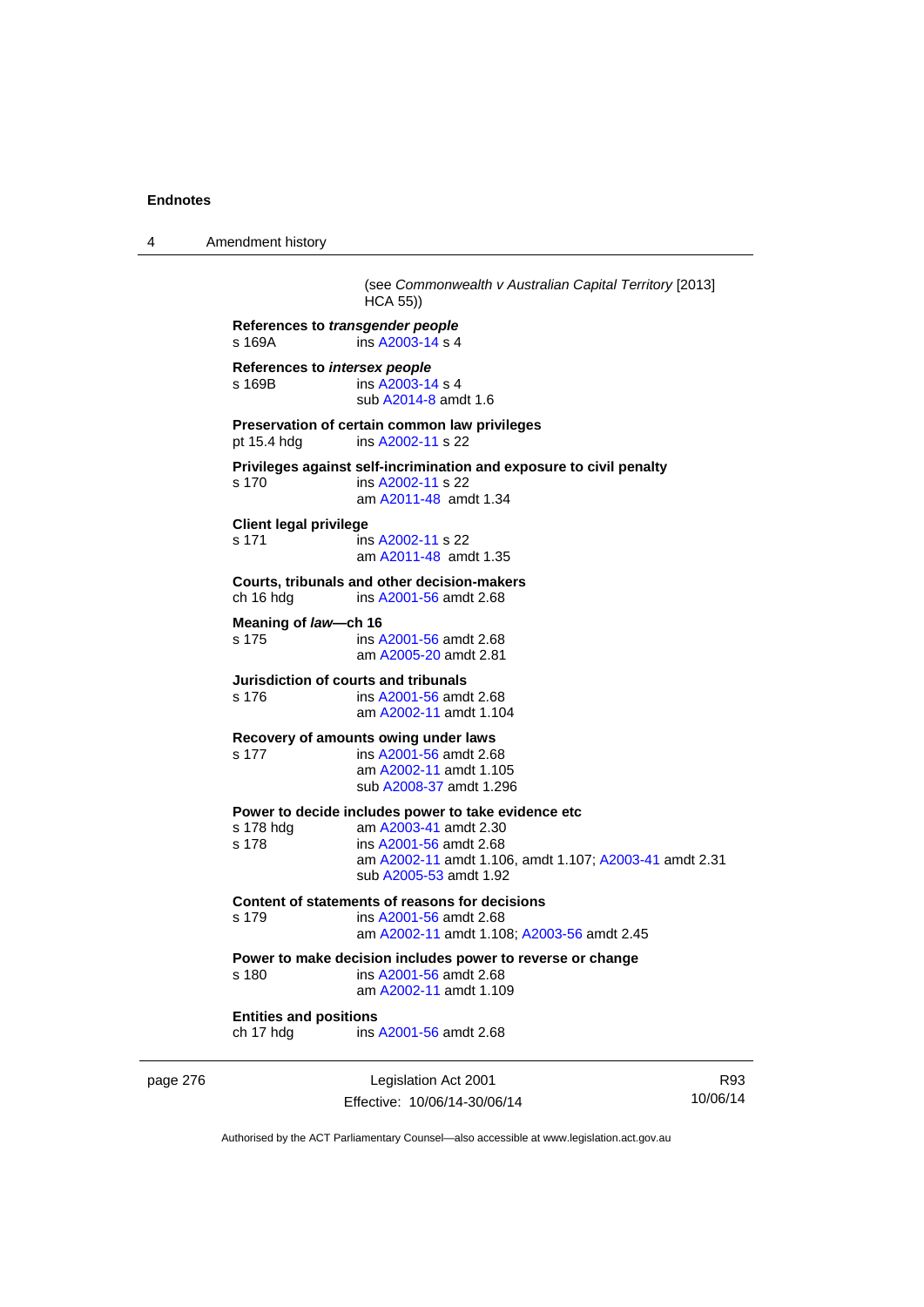### **Meaning of** *law***—ch 17**<br>s 182 (prev s 182 (prev s 185) ins [A2001-56](http://www.legislation.act.gov.au/a/2001-56) amdt 2.68 renum [A2002-11](http://www.legislation.act.gov.au/a/2002-11) amdt 1.110 sub [A2003-56](http://www.legislation.act.gov.au/a/2003-56) amdt 2.46 am [A2005-20](http://www.legislation.act.gov.au/a/2005-20) amdt 2.81 **Change of name of entity**  s 183 (prev s 187) ins [A2001-56](http://www.legislation.act.gov.au/a/2001-56) amdt 2.68 renum [A2002-11](http://www.legislation.act.gov.au/a/2002-11) amdt 1.112 am [A2003-56](http://www.legislation.act.gov.au/a/2003-56) amdt 2.47 sub [A2005-20](http://www.legislation.act.gov.au/a/2005-20) amdt 2.83 **Change in constitution of entity**  s 184 (prev s 188) ins [A2001-56](http://www.legislation.act.gov.au/a/2001-56) amdt 2.68 renum [A2002-11](http://www.legislation.act.gov.au/a/2002-11) amdt 1.112 **References to entity**  ins [A2005-20](http://www.legislation.act.gov.au/a/2005-20) amdt 2.84 **References to occupant of position**  s 185 orig s 185 renum as s 182 (prev s 189) ins [A2001-56](http://www.legislation.act.gov.au/a/2001-56) amdt 2.68 renum [A2002-11](http://www.legislation.act.gov.au/a/2002-11) amdt 1.112 am [A2003-56](http://www.legislation.act.gov.au/a/2003-56) amdt 2.48; [A2005-20](http://www.legislation.act.gov.au/a/2005-20) amdt 2.85, amdt 2.86 **Change of name of position**  s 186 (orig s 186) ins [A2001-56](http://www.legislation.act.gov.au/a/2001-56) amdt 2.68 om [A2002-11](http://www.legislation.act.gov.au/a/2002-11) amdt 1.111 (prev s 190) ins [A2001-56](http://www.legislation.act.gov.au/a/2001-56) amdt 2.68 renum [A2002-11](http://www.legislation.act.gov.au/a/2002-11) amdt 1.112 am [A2003-56](http://www.legislation.act.gov.au/a/2003-56) amdt 2.49 sub [A2005-20](http://www.legislation.act.gov.au/a/2005-20) amdt 2.87 **Chair and deputy chair etc**<br>s 187 orig s 18 orig s 187 renum as s 183 (prev s 191) ins [A2001-56](http://www.legislation.act.gov.au/a/2001-56) amdt 2.68 renum [A2002-11](http://www.legislation.act.gov.au/a/2002-11) amdt 1.112 sub [A2005-20](http://www.legislation.act.gov.au/a/2005-20) amdt 2.88 **Offences**  ch 18 hdg orig ch 18 hdg renum as ch 19 hdg ins [A2002-11](http://www.legislation.act.gov.au/a/2002-11) s 23 **Introductory**  pt 18.1 hdg renum as pt 19.1 hdg **Functions**  pt 18.2 hdg renum as pt 19.2 hdg **Appointments**  pt 18.3 hdg renum as pt 19.3 hdg

R93 10/06/14

Legislation Act 2001 Effective: 10/06/14-30/06/14 page 277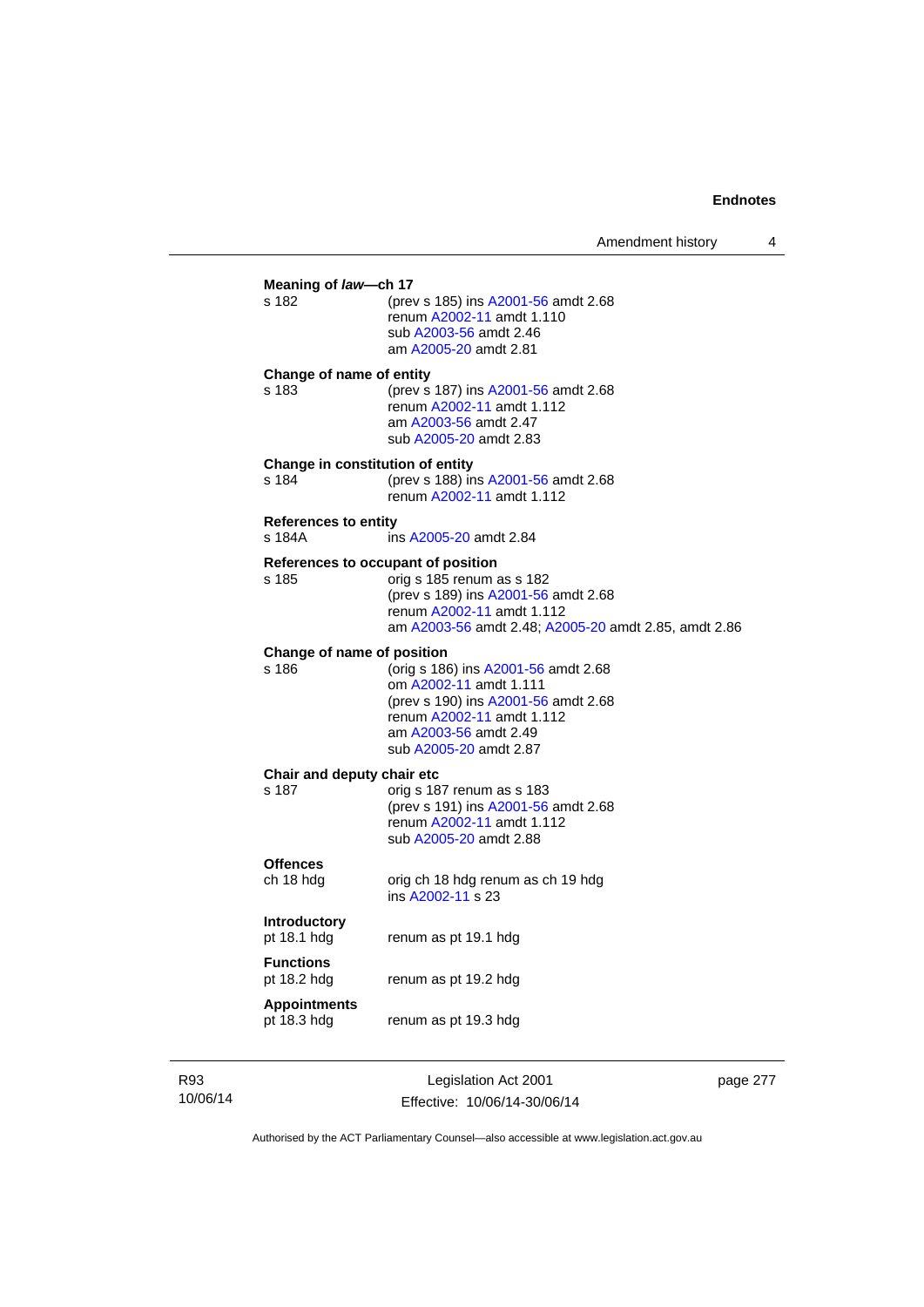| 4 | Amendment history |
|---|-------------------|
|---|-------------------|

## **Appointments—other than acting appointments**

 $div 18.3.1$  hdg renum as div  $19.3.1$ .hdg

**Acting appointments**  div 18.3.2 hdg renum as div 19.3.2 hdg

### **Delegations**

pt 18.4 hdg renum as pt 19.4 hdg

### **Service of documents**

pt 18.5 hdg renum as pt 19.5 hdg

# **Other matters**<br>pt 18.6 hdg

renum as pt 19.7 hdg

#### **Meaning of** *ACT law***—ch 18**

s 188 orig s 188 renum as s 184 ins [A2002-11](http://www.legislation.act.gov.au/a/2002-11) s 23 sub [A2005-20](http://www.legislation.act.gov.au/a/2005-20) amdt 2.89

#### **Reference to offence includes reference to related ancillary offences**

s 189 orig s 189 renum as s 185 ins [A2002-11](http://www.legislation.act.gov.au/a/2002-11) s 23 am [A2002-51](http://www.legislation.act.gov.au/a/2002-51) amdt 1.24, amdt 1.25; [A2005-20](http://www.legislation.act.gov.au/a/2005-20) amdt 2.90, amdt 2.91; [A2005-53](http://www.legislation.act.gov.au/a/2005-53) amdt 1.93

# **Indictable and summary offences**

orig s 190 renum as s 186 ins [A2002-11](http://www.legislation.act.gov.au/a/2002-11) s 23 am [A2003-56](http://www.legislation.act.gov.au/a/2003-56) amdt 2.50; ss renum R21 LA (see [A2003-56](http://www.legislation.act.gov.au/a/2003-56) amdt 2.51); [A2005-20](http://www.legislation.act.gov.au/a/2005-20) amdt 2.92; [A2008-44](http://www.legislation.act.gov.au/a/2008-44) amdt 1.62

#### **Offences against 2 or more laws**

s 191 orig s 191 renum as s 187 ins [A2002-11](http://www.legislation.act.gov.au/a/2002-11) s 23 am [A2005-20](http://www.legislation.act.gov.au/a/2005-20) amdts 2.93-2.96

#### **When must prosecutions begin?**

s 192 ins [A2002-11](http://www.legislation.act.gov.au/a/2002-11) s 23 am [A2002-51](http://www.legislation.act.gov.au/a/2002-51) amdt 1.26; [A2004-32](http://www.legislation.act.gov.au/a/2004-32) s 90; [A2005-5](http://www.legislation.act.gov.au/a/2005-5) s 27; [A2005-20](http://www.legislation.act.gov.au/a/2005-20) amdt 2.97; [A2005-53](http://www.legislation.act.gov.au/a/2005-53) amdt 1.94; [A2005-62](http://www.legislation.act.gov.au/a/2005-62) amdt 2.15, amdt 2.16; [A2007-16](http://www.legislation.act.gov.au/a/2007-16) amdt 2.1, amdt 2.2

# **Continuing offences**

ins [A2002-11](http://www.legislation.act.gov.au/a/2002-11) s 23 am [A2005-20](http://www.legislation.act.gov.au/a/2005-20) amdt 2.98

### **Administrative and machinery provisions**

ch 19 hdg (prev ch 12 hdg) renum as ch 19 hdg and then ch 20 hdg (prev ch 18 hdg) ins [A2001-56](http://www.legislation.act.gov.au/a/2001-56) amdt 2.68 renum as ch 19 hdg [A2002-11](http://www.legislation.act.gov.au/a/2002-11) s 24

page 278 Legislation Act 2001 Effective: 10/06/14-30/06/14

R93 10/06/14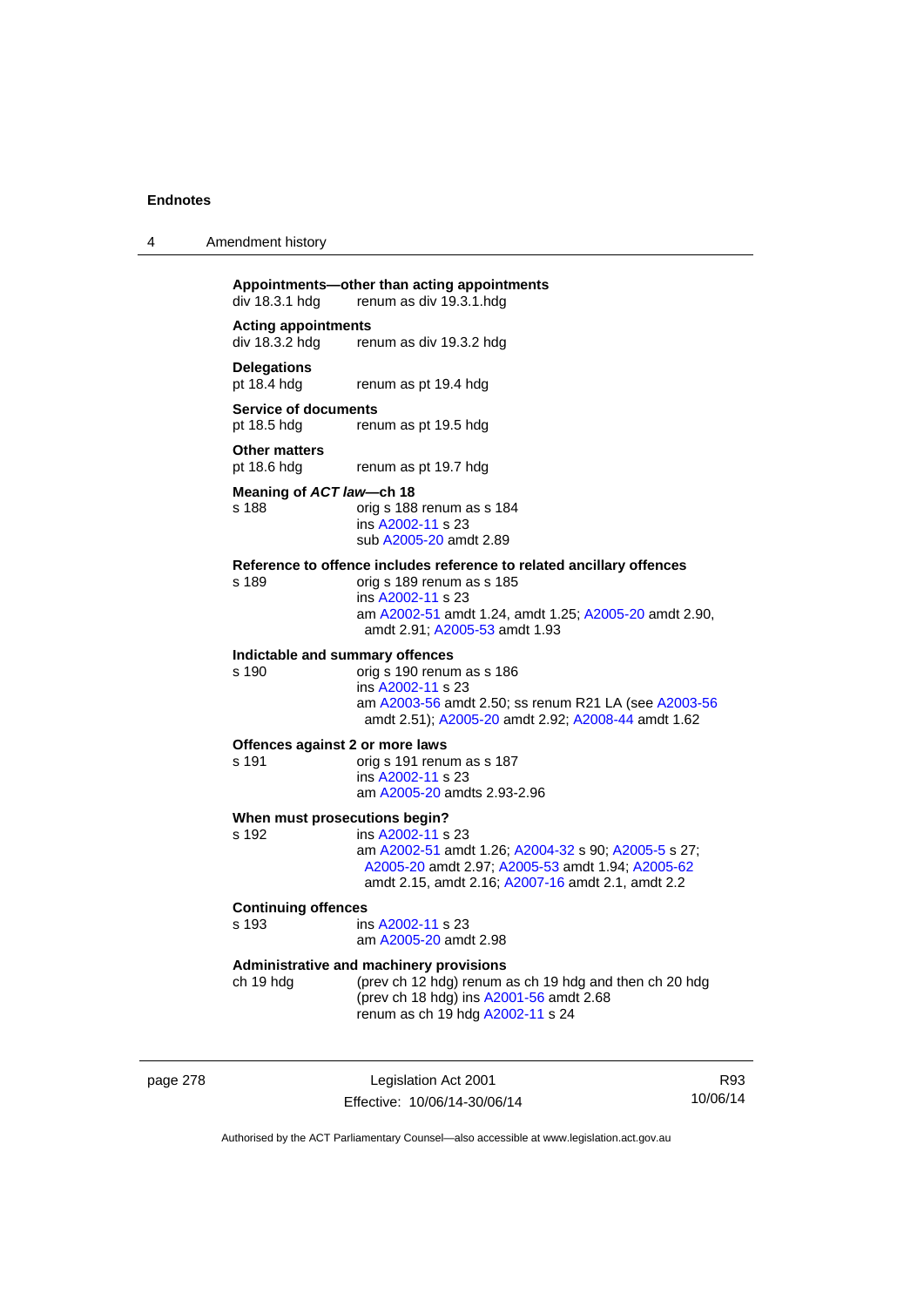Amendment history 4

10/06/14 Legislation Act 2001 Effective: 10/06/14-30/06/14 page 279 **Introductory**  (prev pt 18.1 hdg) ins  $A2001 - 56$  amdt 2.68 renum [A2002-11](http://www.legislation.act.gov.au/a/2002-11) s 24 **Meaning of** *law***—ch 19**  s 195 ins [A2001-56](http://www.legislation.act.gov.au/a/2001-56) amdt 2.68 am [A2005-20](http://www.legislation.act.gov.au/a/2005-20) amdt 2.99 **Functions**  pt 19.2 hdg (prev pt 18.2 hdg) ins [A2001-56](http://www.legislation.act.gov.au/a/2001-56) amdt 2.68 renum [A2002-11](http://www.legislation.act.gov.au/a/2002-11) s 24 **Provision giving function gives power to exercise function**  s 196 ins [A2001-56](http://www.legislation.act.gov.au/a/2001-56) amdt 2.68 **Statutory functions may be exercised from time to time**  s 197 ins [A2001-56](http://www.legislation.act.gov.au/a/2001-56) amdt 2.68 am [A2002-11](http://www.legislation.act.gov.au/a/2002-11) amdt 1.113, amdt 1.114; [A2005-20](http://www.legislation.act.gov.au/a/2005-20) amdt 2.100 **Functions of bodies**<br>s 199 s 199 ins [A2001-56](http://www.legislation.act.gov.au/a/2001-56) amdt 2.68 am [A2002-11](http://www.legislation.act.gov.au/a/2002-11) amdt 1.115, amdt 1.116; ss renum R5 LA (see [A2002-11](http://www.legislation.act.gov.au/a/2002-11) amdt 1.117); [A2003-41](http://www.legislation.act.gov.au/a/2003-41) amdt 2.32, amdt 2.33; ss renum R20 LA (see [A2003-41](http://www.legislation.act.gov.au/a/2003-41) amdt 2.34) **Functions of occupants of positions**  s 200 ins [A2001-56](http://www.legislation.act.gov.au/a/2001-56) amdt 2.68 **Appointments**  pt 19.3 hdg (prev pt 18.3 hdg) ins [A2001-56](http://www.legislation.act.gov.au/a/2001-56) amdt 2.68 renum [A2002-11](http://www.legislation.act.gov.au/a/2002-11) s 24 **Appointments—general**  div 19.3.1 hdg (prev div 18.3.1 hdg) ins [A2001-56](http://www.legislation.act.gov.au/a/2001-56) amdt 2.68 renum [A2002-11](http://www.legislation.act.gov.au/a/2002-11) s 24 sub [A2003-56](http://www.legislation.act.gov.au/a/2003-56) amdt 2.52<br>div 19.3.1 note ins A2002-11 amdt 1.118 ins [A2002-11](http://www.legislation.act.gov.au/a/2002-11) amdt 1.118 **Application—div 19.3.1**  s 205 ins [A2001-56](http://www.legislation.act.gov.au/a/2001-56) amdt 2.68 am [A2002-11](http://www.legislation.act.gov.au/a/2002-11) amdt 1.119, amdt 1.120 **Appointments must be in writing etc**  s 206 ins [A2001-56](http://www.legislation.act.gov.au/a/2001-56) amdt 2.68 sub [A2002-11](http://www.legislation.act.gov.au/a/2002-11) s 25 **Appointment may be by name or position**  s 207 ins [A2001-56](http://www.legislation.act.gov.au/a/2001-56) amdt 2.68 **Power of appointment includes power to suspend etc**  s 208 ins [A2001-56](http://www.legislation.act.gov.au/a/2001-56) amdt 2.68 am [A2005-20](http://www.legislation.act.gov.au/a/2005-20) amdt 2.101

Authorised by the ACT Parliamentary Counsel—also accessible at www.legislation.act.gov.au

R93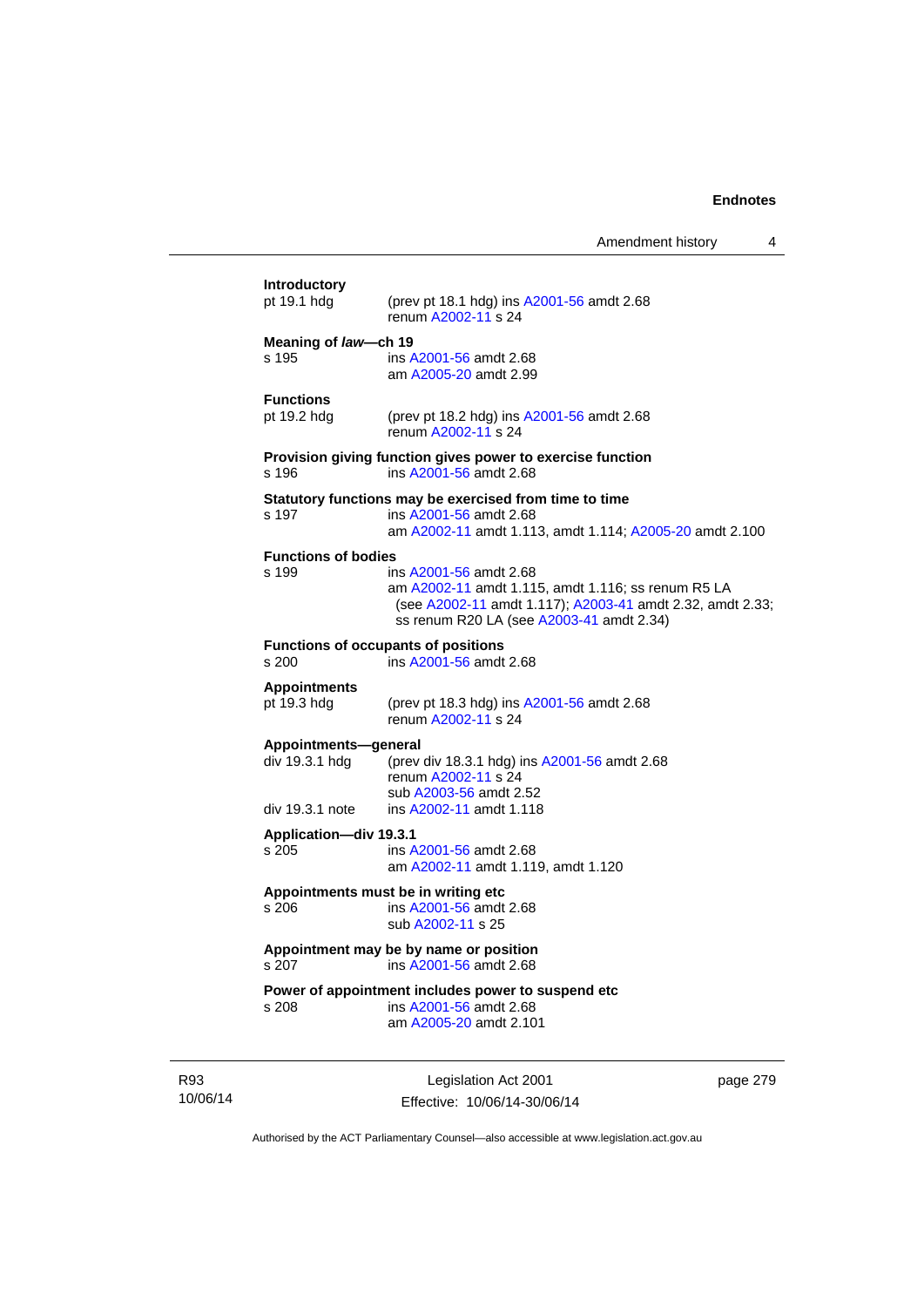4 Amendment history

| s 209                                                                                            | Power of appointment includes power to make acting appointment<br>ins A2001-56 amdt 2.68                 |  |
|--------------------------------------------------------------------------------------------------|----------------------------------------------------------------------------------------------------------|--|
| <b>Resignation of appointment</b><br>s 210<br>ins A2001-56 amdt 2.68                             |                                                                                                          |  |
| s 211                                                                                            | Appointment not affected by appointer changes<br>ins A2001-56 amdt 2.68                                  |  |
| Appointment not affected by defect etc<br>s 212                                                  | ins A2001-56 amdt 2.68                                                                                   |  |
| <b>Acting appointments</b><br>div 19.3.2 hdg                                                     | (prev div 18.3.2 hdg) ins A2001-56 amdt 2.68<br>renum A2002-11 s 24                                      |  |
| Application-div 19.3.2<br>s 215                                                                  | ins A2001-56 amdt 2.68<br>am A2002-11 amdt 1.121, amdt 1.122                                             |  |
| s 216                                                                                            | Acting appointments must be in writing etc<br>ins A2001-56 amdt 2.68<br>sub A2002-11 s 26                |  |
| s 217                                                                                            | Acting appointment may be made by name or position<br>ins A2001-56 amdt 2.68                             |  |
| Instrument may provide when acting appointment has effect etc<br>s 218<br>ins A2001-56 amdt 2.68 |                                                                                                          |  |
| s 219                                                                                            | Appointer may decide terms of acting appointment etc<br>ins A2001-56 amdt 2.68<br>am A2002-11 amdt 1.123 |  |
| s 220                                                                                            | Appointee may exercise functions under acting appointment etc<br>ins A2001-56 amdt 2.68                  |  |
| s 221                                                                                            | How long does an acting appointment operate?<br>ins A2001-56 amdt 2.68<br>am A2002-11 amdt 1.124         |  |
| <b>Resignation of acting appointment</b><br>ins A2001-56 amdt 2.68<br>s 222                      |                                                                                                          |  |
| s 223                                                                                            | Effect of acting appointment on substantive appointment etc<br>ins A2001-56 amdt 2.68                    |  |
| s 224                                                                                            | Acting appointment not affected by appointer changes<br>ins A2001-56 amdt 2.68                           |  |
| s 225                                                                                            | Acting appointment not affected by defect etc<br>ins A2001-56 amdt 2.68                                  |  |

page 280 **Legislation Act 2001** Effective: 10/06/14-30/06/14

R93 10/06/14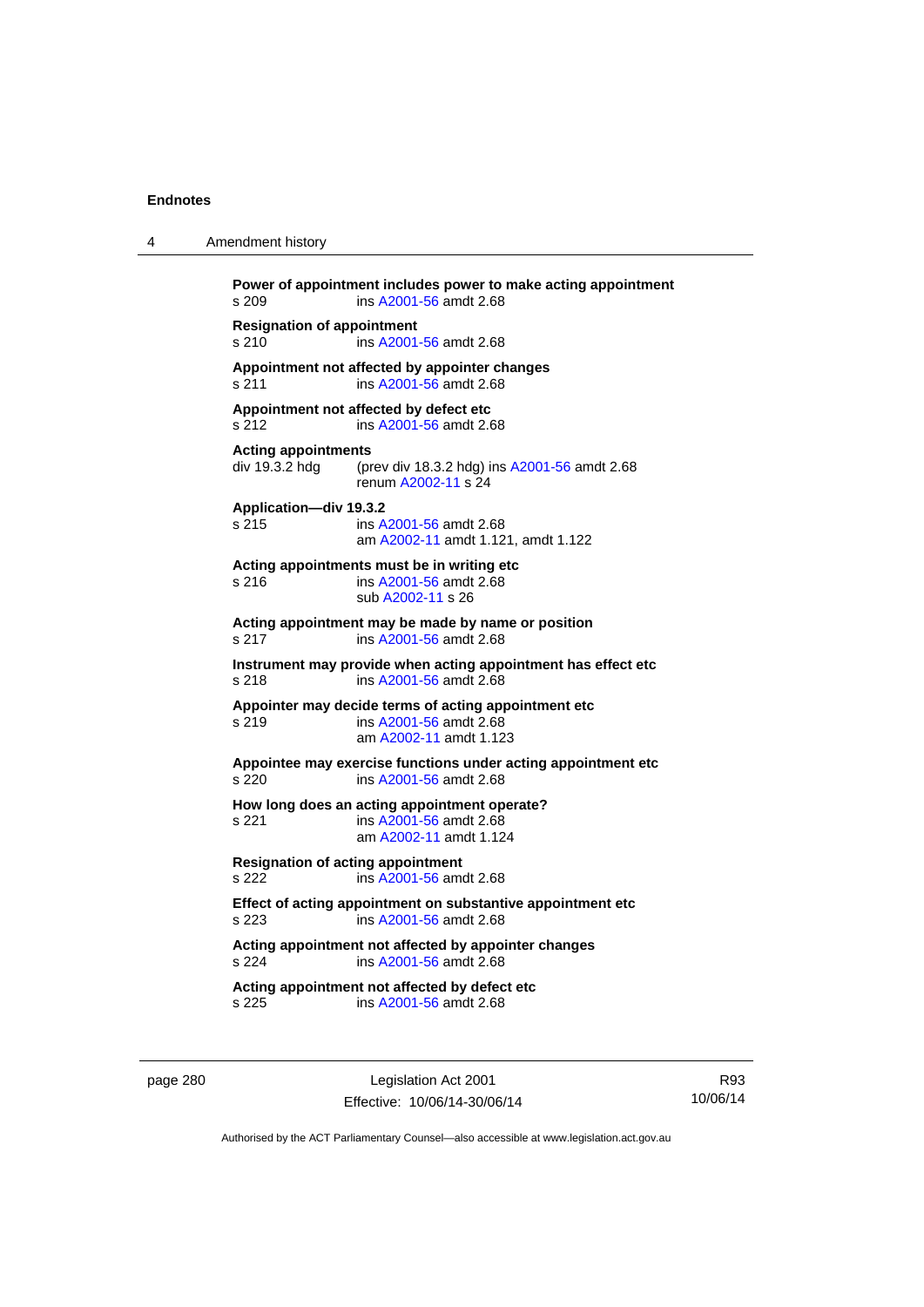## **Standing acting arrangements**<br>div 19.3.2A hdg ins A2003-41 ins [A2003-41](http://www.legislation.act.gov.au/a/2003-41) amdt 2.35 **Application—div 19.3.2A**  s 225A ins [A2003-41](http://www.legislation.act.gov.au/a/2003-41) amdt 2.35 **Person acting under standing acting arrangement may exercise functions etc**  s 225B hdg sub [A2005-20](http://www.legislation.act.gov.au/a/2005-20) amdt 2.102<br>s 225B ins A2003-41 amdt 2.35 ins [A2003-41](http://www.legislation.act.gov.au/a/2003-41) amdt 2.35 **Appointments—Assembly consultation**  div 19.3.3 hdg ins [A2002-11](http://www.legislation.act.gov.au/a/2002-11) s 27 **Meaning of** *statutory position***—div 19.3.3**  s 226 ins [A2002-11](http://www.legislation.act.gov.au/a/2002-11) s 27 **Application—div 19.3.3**  s 227 ins [A2002-11](http://www.legislation.act.gov.au/a/2002-11) s 27 am [A2002-49](http://www.legislation.act.gov.au/a/2002-49) amdt 2.34; [A2004-28](http://www.legislation.act.gov.au/a/2004-28) amdt 3.32 (3), (4) exp 22 December 2004 (s 227 (4) and see [A2004-28](http://www.legislation.act.gov.au/a/2004-28), s 211 (1) and [NI2004-486\)](http://www.legislation.act.gov.au/ni/2004-486/default.asp) am [A2007-3](http://www.legislation.act.gov.au/a/2007-3) amdt 2.1 **Consultation with appropriate Assembly committee**  s 228 ins [A2002-11](http://www.legislation.act.gov.au/a/2002-11) s 27 **Appointment is disallowable instrument**  s 229 hdg sub [A2002-49](http://www.legislation.act.gov.au/a/2002-49) amdt 2.35<br>s 229 s ins A2002-11 s 27 ins [A2002-11](http://www.legislation.act.gov.au/a/2002-11) s 27 **Delegations**  pt 19.4 hdg (prev pt 18.4 hdg) ins [A2001-56](http://www.legislation.act.gov.au/a/2001-56) amdt 2.68 renum [A2002-11](http://www.legislation.act.gov.au/a/2002-11) s 24 **Application—pt 19.4 generally**  s 230 ins [A2001-56](http://www.legislation.act.gov.au/a/2001-56) amdt 2.68 am [A2002-11](http://www.legislation.act.gov.au/a/2002-11) amdt 1.125; [A2005-20](http://www.legislation.act.gov.au/a/2005-20) amdt 2.103, amdt 2.104 **Application—pt 19.4 to subdelegations**  s 231 ins [A2001-56](http://www.legislation.act.gov.au/a/2001-56) amdt 2.68 am [A2002-11](http://www.legislation.act.gov.au/a/2002-11) amdt 1.126; [A2003-56](http://www.legislation.act.gov.au/a/2003-56) amdt 2.53, amdt 2.54 **Delegation must be in writing etc**  s 232 ins [A2001-56](http://www.legislation.act.gov.au/a/2001-56) amdt 2.68 **Delegation may be made by name or position**  s 233 ins [A2001-56](http://www.legislation.act.gov.au/a/2001-56) amdt 2.68 **Instrument may provide when delegation has effect etc**  s 234 ins [A2001-56](http://www.legislation.act.gov.au/a/2001-56) amdt 2.68 am [A2003-41](http://www.legislation.act.gov.au/a/2003-41) amdt 2.36

R93 10/06/14

Legislation Act 2001 Effective: 10/06/14-30/06/14 page 281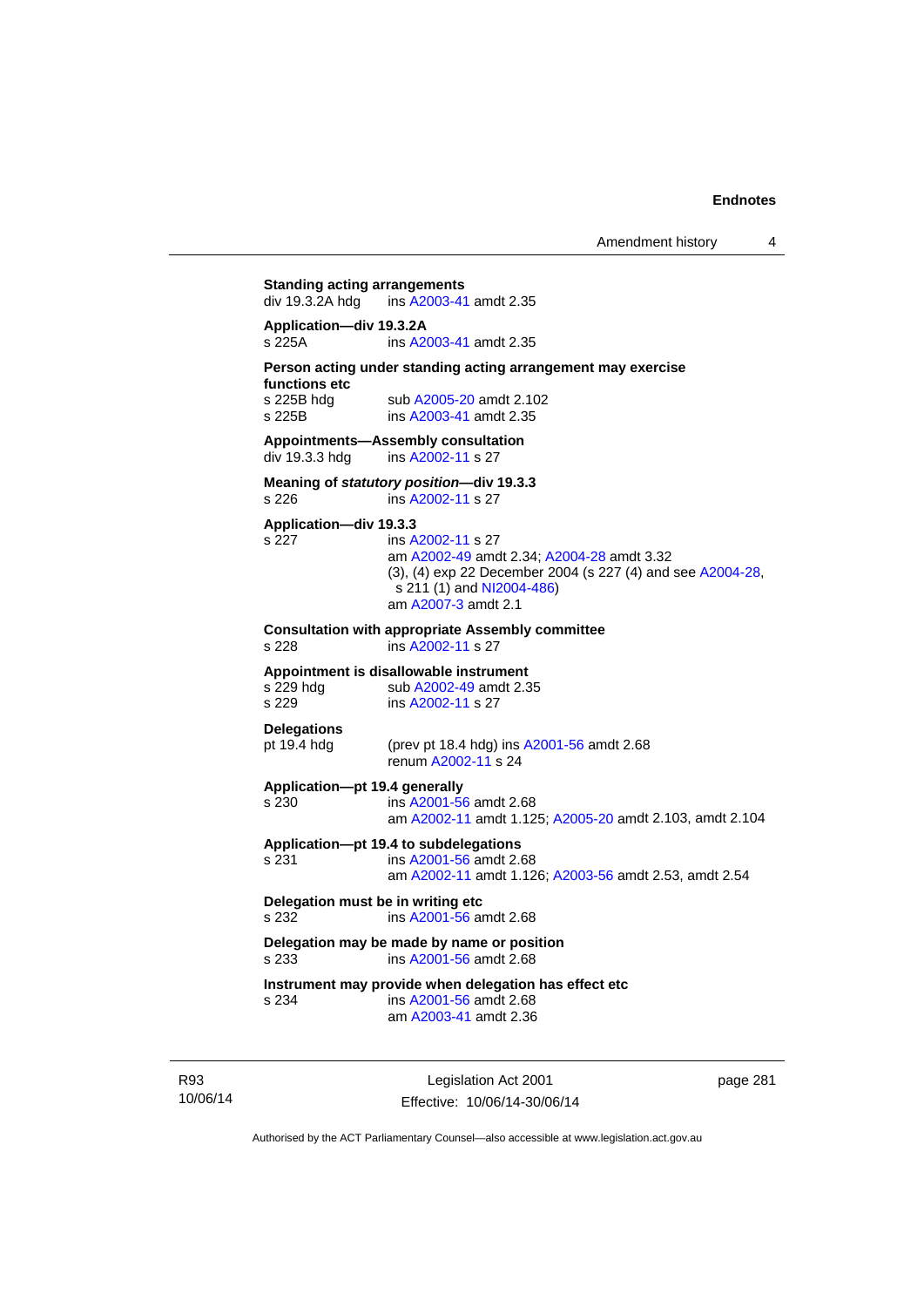| 4 | Amendment history                                                                                                                                      |
|---|--------------------------------------------------------------------------------------------------------------------------------------------------------|
|   | Delegation may be made to 2 or more delegates<br>ins A2001-56 amdt 2.68<br>s 235                                                                       |
|   | Power to delegate may not be delegated<br>ins A2001-56 amdt 2.68<br>s 236<br>am A2002-11 amdt 1.127<br>sub A2003-56 amdt 2.55                          |
|   | Delegation may be amended or revoked<br>s 237<br>ins A2001-56 amdt 2.68<br>am A2005-20 amdt 2.105                                                      |
|   | Appointer responsible for delegated function<br>s 238<br>ins A2001-56 amdt 2.68                                                                        |
|   | <b>Exercise of delegation by delegate</b><br>ins A2001-56 amdt 2.68<br>s 239<br>am A2002-49 amdt 2.36, amdt 2.37; A2003-56 amdt 2.56                   |
|   | Appointer may exercise delegated function<br>s 240<br>ins A2001-56 amdt 2.68                                                                           |
|   | Delegation not affected by appointer changes<br>s 241<br>ins A2001-56 amdt 2.68                                                                        |
|   | Delegation not affected by defect etc<br>s 242<br>ins A2001-56 amdt 2.68                                                                               |
|   | <b>Service of documents</b><br>pt 19.5 hdg<br>(prev pt 18.5 hdg) ins A2001-56 amdt 2.68<br>renum A2002-11 s 24                                         |
|   | <b>Application-pt 19.5</b><br>s 245<br>ins A2001-56 amdt 2.68                                                                                          |
|   | Definitions-pt 19.5<br>s 246<br>ins A2001-56 amdt 2.68<br>def executive officer am A2011-22 amdt 1.277<br>def <i>home address</i> am A2002-30 amdt 2.7 |
|   | Service of documents on individuals<br>s 247<br>ins A2001-56 amdt 2.68<br>am A2002-49 amdt 2.38, amdt 2.39                                             |
|   | Service of documents on corporations<br>ins A2001-56 amdt 2.68<br>s 248<br>am A2002-49 amdt 2.40, amdt 2.41                                            |
|   | Service of documents on agencies<br>ins A2001-56 amdt 2.68<br>s 249                                                                                    |
|   |                                                                                                                                                        |

page 282 Legislation Act 2001 Effective: 10/06/14-30/06/14

R93 10/06/14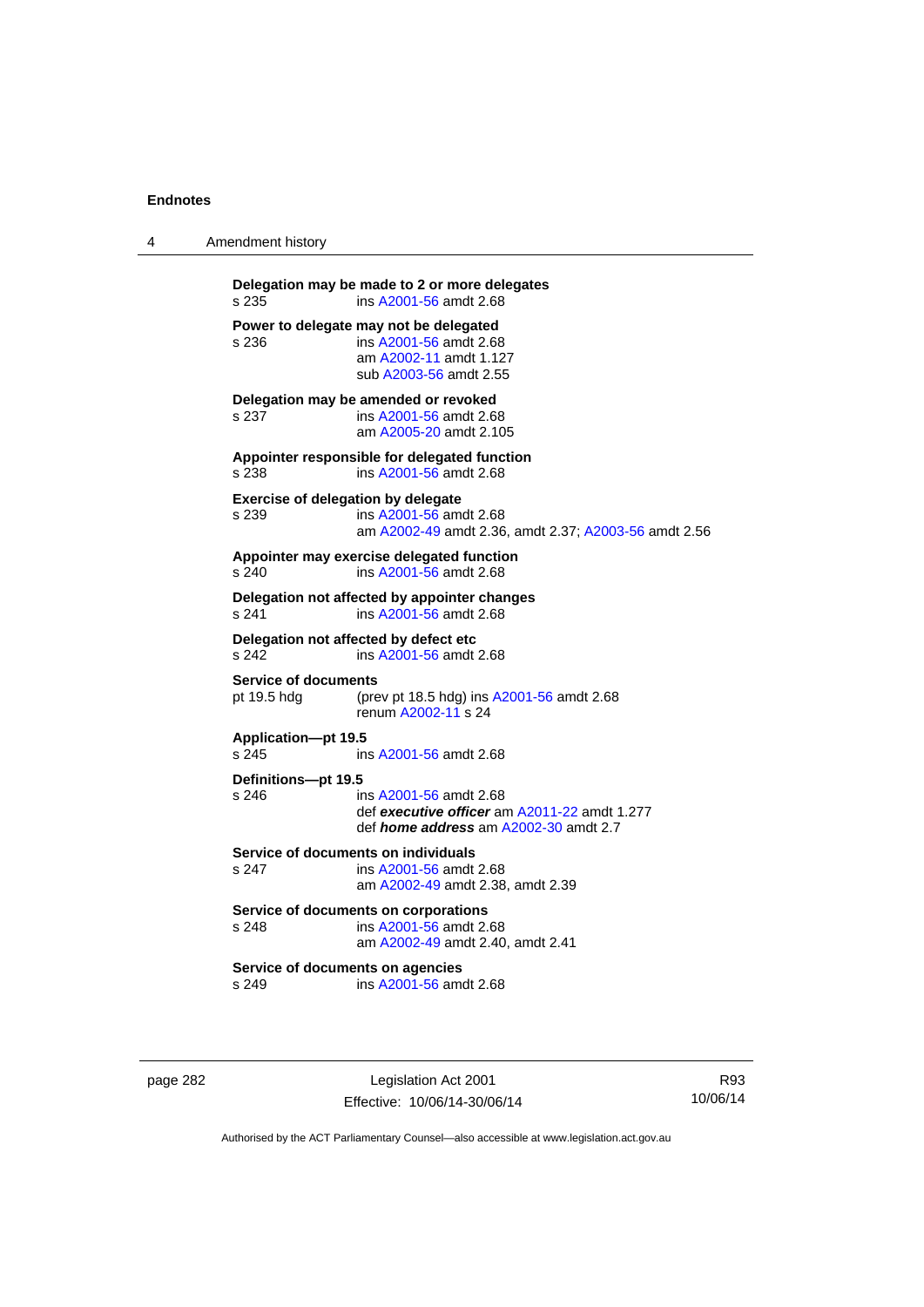Amendment history 4 Legislation Act 2001 **When document taken to be served**  s 250 hdg sub [A2005-20](http://www.legislation.act.gov.au/a/2005-20) amdt 2.106 s 250 ins [A2001-56](http://www.legislation.act.gov.au/a/2001-56) amdt 2.68 am [A2002-11](http://www.legislation.act.gov.au/a/2002-11) amdt 1.128; [A2011-48](http://www.legislation.act.gov.au/a/2011-48) amdt 1.36 **Other laws not affected etc**  s 251 ins [A2001-56](http://www.legislation.act.gov.au/a/2001-56) amdt 2.68 am [A2002-11](http://www.legislation.act.gov.au/a/2002-11) amdt 1.129 **Powers of courts and tribunals not affected**  s 252 ins [A2001-56](http://www.legislation.act.gov.au/a/2001-56) amdt 2.68 **Functions of Executive and Ministers**  pt 19.6 hdg ins [A2002-11](http://www.legislation.act.gov.au/a/2002-11) s 29 **Exercise of functions of Executive**  s 253 ins [A2002-11](http://www.legislation.act.gov.au/a/2002-11) s 29 am [A2003-41](http://www.legislation.act.gov.au/a/2003-41) amdt 2.37; [A2005-62](http://www.legislation.act.gov.au/a/2005-62) amdt 2.17 **Administration of matters not allocated**  s 254 ins [A2002-11](http://www.legislation.act.gov.au/a/2002-11) s 29 **Delegation by Minister**  s 254A ins [A2002-11](http://www.legislation.act.gov.au/a/2002-11) s 29 **Other matters**<br>pt 19.7 hdg (prev pt 18.6 hdg) ins  $A2001-56$  amdt 2.68 sub [A2002-11](http://www.legislation.act.gov.au/a/2002-11) s 28 **Forms**  s 255 ins [A2001-56](http://www.legislation.act.gov.au/a/2001-56) amdt 2.68 am [A2002-11](http://www.legislation.act.gov.au/a/2002-11) amdt 1.130, amdt 1.131; [A2002-49](http://www.legislation.act.gov.au/a/2002-49) amdt 2.42; [A2003-41](http://www.legislation.act.gov.au/a/2003-41) amdt 2.38; [A2005-20](http://www.legislation.act.gov.au/a/2005-20) amdt 2.107, amdt 2.108; [A2006-42](http://www.legislation.act.gov.au/a/2006-42) amdt 2.12, amdt 2.19 **Production of records kept in computers etc**  s 256 ins [A2001-56](http://www.legislation.act.gov.au/a/2001-56) amdt 2.68 am [A2005-20](http://www.legislation.act.gov.au/a/2005-20) amdt 2.109 **Delegation by parliamentary counsel**<br>s 260 (prev s 119) renum (prev s 119) renum [A2001-56](http://www.legislation.act.gov.au/a/2001-56) amdt 2.67 om [A2002-11](http://www.legislation.act.gov.au/a/2002-11) amdt 1.132 **References to Administration Act 1989 etc**  s 261 (prev s 120) renum [A2001-56](http://www.legislation.act.gov.au/a/2001-56) amdt 2.67 om [A2002-11](http://www.legislation.act.gov.au/a/2002-11) amdt 1.132 **Regulation-making power**  s 262 (prev s 121) renum as s 262 and then s 302 **Application of s 28**  s 263 (prev s 122) renum [A2001-56](http://www.legislation.act.gov.au/a/2001-56) amdt 2.67 exp 12 March 2002 (s 263 (2))

R93 10/06/14

Effective: 10/06/14-30/06/14

page 283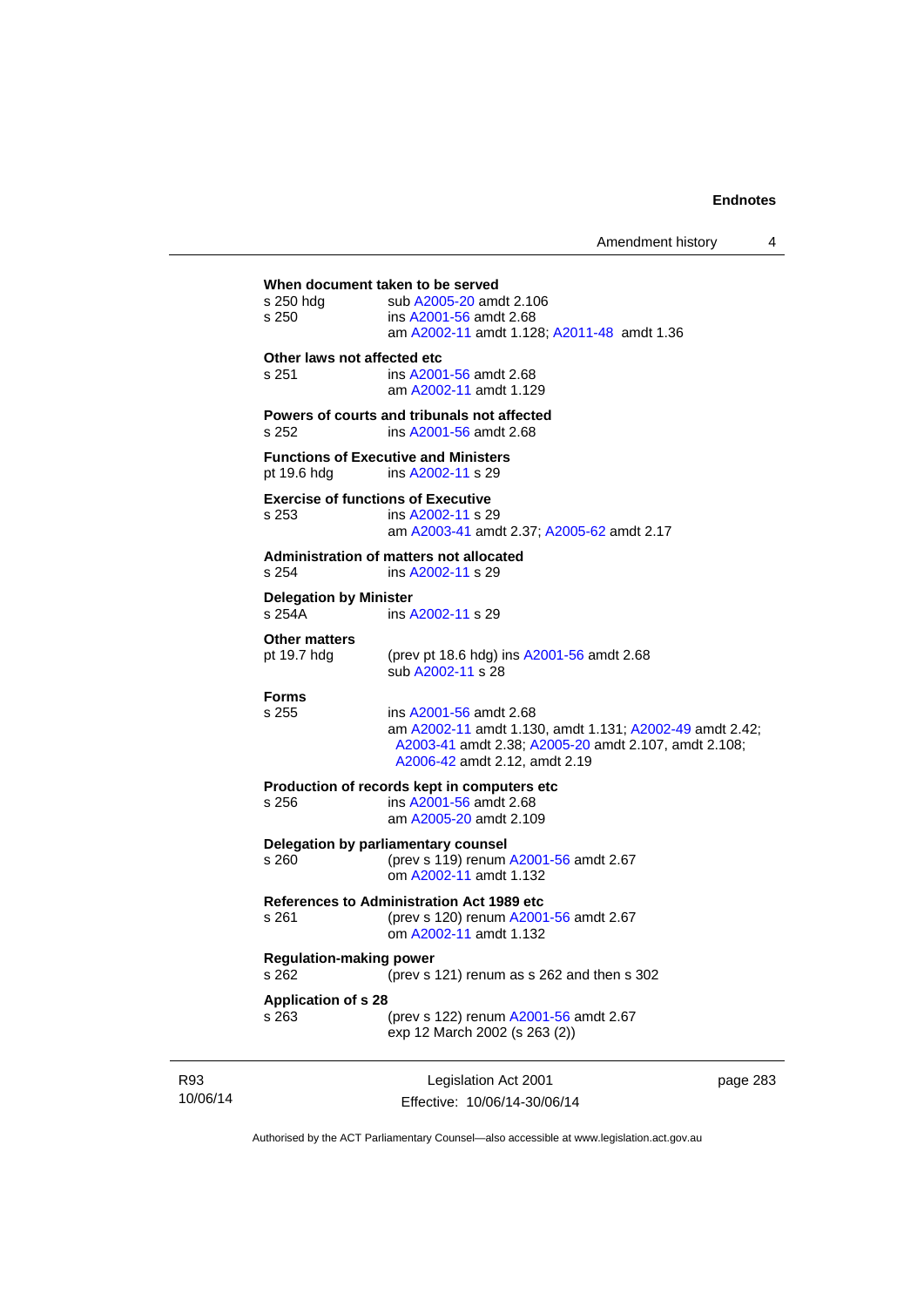| 4 | Amendment history                                                                                                                                                                         |
|---|-------------------------------------------------------------------------------------------------------------------------------------------------------------------------------------------|
|   | Application of s 47 (2) to (6)<br>s 264<br>(prev s 122A) renum as s 264 and then s 304                                                                                                    |
|   | Application of s 61 and s 62<br>(prev s 123) renum as s 265 and then s 305<br>s 265                                                                                                       |
|   | <b>Application of s 69</b><br>s 266<br>(prev s 124) renum A2001-56 amdt 2.67<br>exp 12 March 2002 (s 266 (2))                                                                             |
|   | <b>Transitional regulations</b><br>s 267<br>(prev s $125$ ) renum as s $267$ and then s $306$                                                                                             |
|   | Modification of ch 20's operation<br>s 268<br>(prev s 126) renum as s 268 and then s 307                                                                                                  |
|   | Status of certain instruments as disallowable instruments<br>(prev s 127) renum as s 269 and then s 308<br>s 269                                                                          |
|   | Status of certain instruments as notifiable instruments<br>s 270<br>(prev s 128) renum as s 270 and then s 309                                                                            |
|   | Compliance with authorisation or requirement to do something by notice in<br>gazette                                                                                                      |
|   | s 271<br>(prev s $129$ ) renum as s 271 and then s 310                                                                                                                                    |
|   | Commencement of Acts that refer to notification or notice in the gazette<br>s 271B<br>renum as s 311                                                                                      |
|   | Commencement of registrable instruments that refer to notification or notice<br>in the gazette                                                                                            |
|   | s 271C<br>renum as s 312                                                                                                                                                                  |
|   | Status of republications under Legislation (Republication) Act 1996<br>s 272<br>(prev s 130) renum as s 272 and then s 313                                                                |
|   | <b>Transitional provisions about penalties</b><br>s 273<br>renum as s 314                                                                                                                 |
|   | <b>Status of certain determinations</b><br>s 274<br>renum as s 315                                                                                                                        |
|   | <b>Miscellaneous</b><br>ch 20 hdg<br>(prev ch 13 hdg) renum as ch 20 hdg and then ch 21 hdg<br>(prev ch 12 hdg) renum as ch 19 hdg A2001-56 amdt 2.66<br>renum as ch 20 hdg A2002-11 s 24 |
|   | Delegation by parliamentary counsel<br>ins A2002-11 amdt 1.132<br>s 300<br>am A2004-60 amdt 1.175                                                                                         |
|   | <b>References to Administration Act 1989 etc</b><br>s 301<br>ins A2002-11 amdt 1.132                                                                                                      |
|   |                                                                                                                                                                                           |

page 284 Legislation Act 2001 Effective: 10/06/14-30/06/14

R93 10/06/14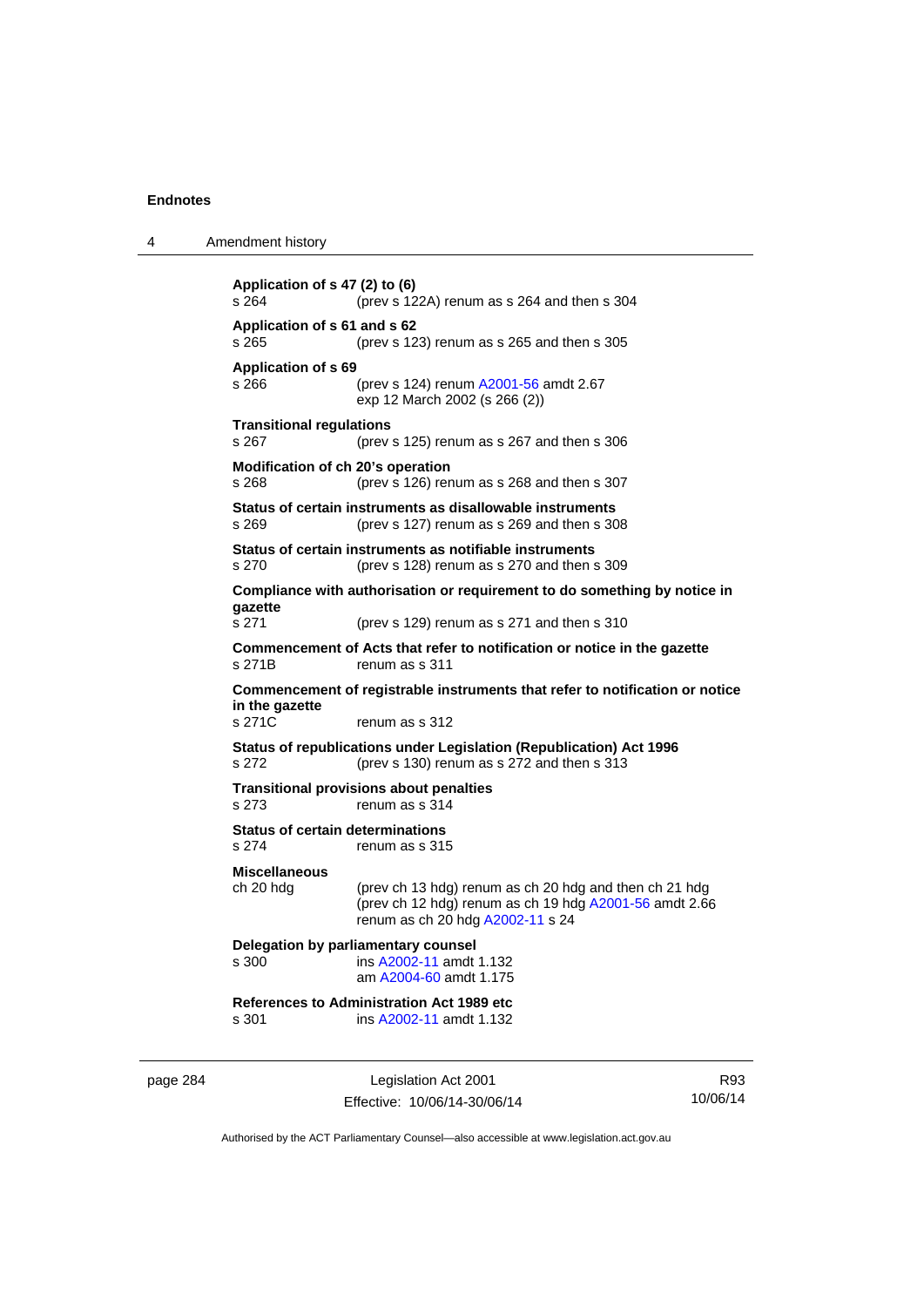|                                                         | Amendment history                                                                                                                                                                                                                                                                  | 4        |
|---------------------------------------------------------|------------------------------------------------------------------------------------------------------------------------------------------------------------------------------------------------------------------------------------------------------------------------------------|----------|
| <b>Regulation-making power</b><br>s 302                 | (prev s 121) renum as s 262 A2001-56 amdt 2.67<br>renum as s 302 R5 LA (see A2002-11 amdt 1.133)<br>sub A2003-41 amdt 2.39<br>am A2006-42 amdt 2.19; A2011-28 amdt 2.18                                                                                                            |          |
| Transitional<br>ch 21 hdg                               | (prev ch 13 hdg) renum as ch 20 hdg A2001-56 amdt 2.66<br>renum as ch 21 hdg A2002-11 s 24<br>om R29 LA                                                                                                                                                                            |          |
| s 303                                                   | Transitional-meaning of optometrist<br>ins A2005-9 amdt 1.1<br>exp 9 January 2007 (see the Health Professionals Act 2004<br>s 136 (1) (h)) (s 303 (2))                                                                                                                             |          |
| Application of s 47 (2) to (6)<br>s 304 hdg<br>s 304    | (prev s 122A hdg) renum as s 264 hdg and then s 304 hdg<br>sub A2002-11 amdt 1.134<br>(prev s 122A) ins A2001-44 amdt 1.2623<br>renum as s 264 A2001-56 amdt 2.67<br>am A2002-11 amdt 1.135<br>renum as s 304 R5 LA (see A2002-11 amdt 1.136)<br>exp 12 September 2004 (s 304 (4)) |          |
| Application of s 61 and s 62<br>s 305                   | (prev s 123) renum as s 265 A2001-56 amdt 2.67<br>renum as s 305 R5 LA (see A2002-11 amdt 1.136)<br>exp 12 September 2002 (s 305 (3))                                                                                                                                              |          |
| <b>Transitional regulations</b><br>s 306                | (prev s 125) am A2001-44 amdt 1.2624<br>renum as s 267 A2001-56 amdt 2.67<br>am A2001-56 amdts 2.69-2.71; A2002-11<br>amdts 1.137-1.140<br>renum as s 306 R5 LA (see A2002-11 amdt 1.136)<br>exp 28 May 2003 (s 306 (5))                                                           |          |
| Modification of ch 20's operation<br>s 307 hdg<br>s 307 | (prev s 268 hdg) sub A2001-56 amdt 2.72<br>(prev s 126) renum as s 268 A2001-56 amdt 2.67<br>am A2002-11 amdt 1.141<br>renum as s 307 R5 LA (see A2002-11 amdt 1.13)<br>am A2002-49 amdt 2.54<br>exp 28 May 2003 (s 307 (2))                                                       |          |
| s 308                                                   | Status of certain instruments as disallowable instruments<br>(prev s 127) renum as s 269 A2001-56 amdt 2.67<br>renum as s 308 R5 LA (see A2002-11 amdt 1.136)<br>exp 12 September 2004 (s 308 (4))                                                                                 |          |
|                                                         | Legislation Act 2001                                                                                                                                                                                                                                                               | page 285 |

Authorised by the ACT Parliamentary Counsel—also accessible at www.legislation.act.gov.au

Effective: 10/06/14-30/06/14

R93 10/06/14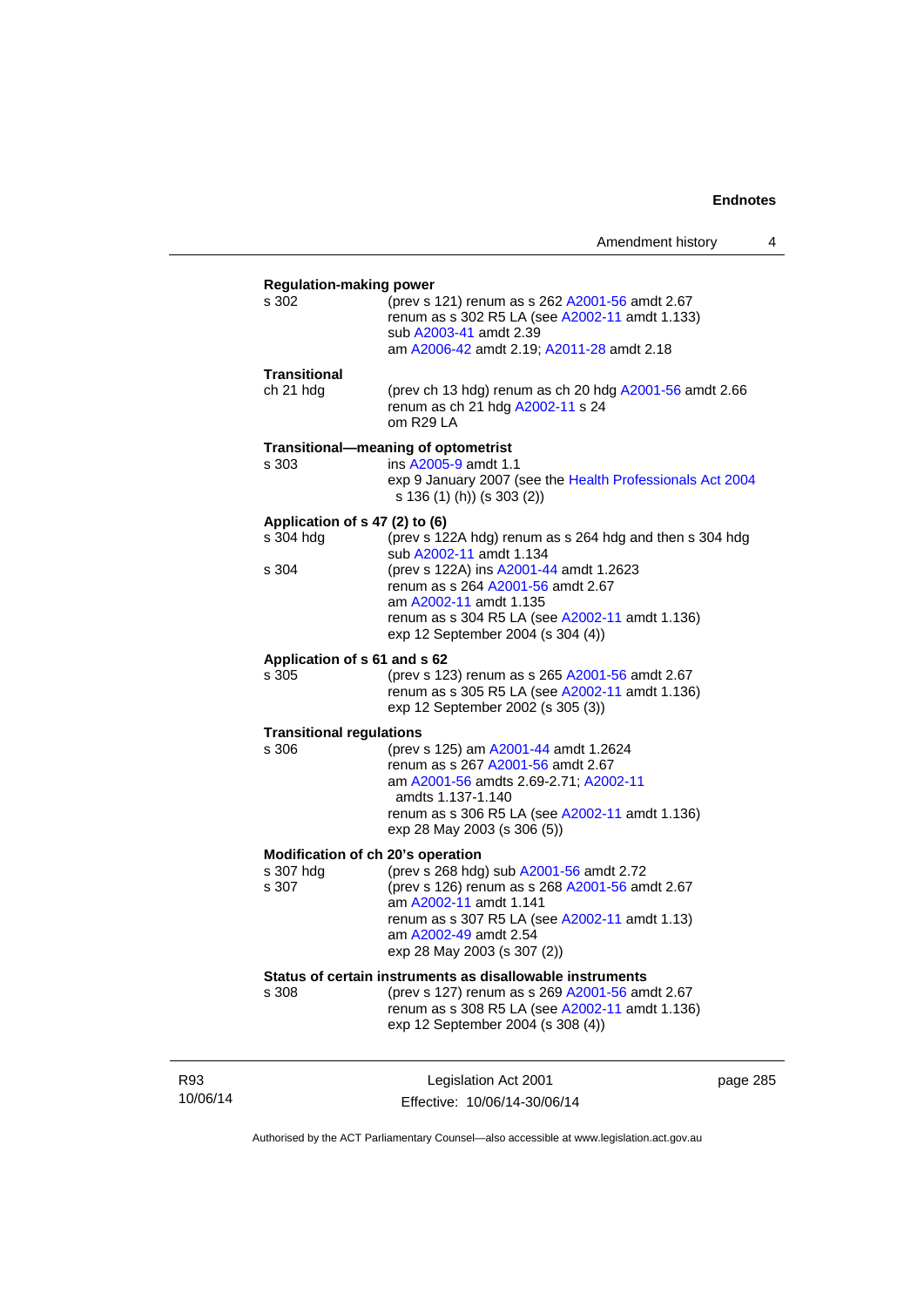| 4 | Amendment history |                                                                                                                                                                                                              |
|---|-------------------|--------------------------------------------------------------------------------------------------------------------------------------------------------------------------------------------------------------|
|   | s 309             | Status of certain instruments as notifiable instruments<br>(prev s 128) renum as s 270 A2001-56 amdt 2.67<br>renum as s 309 R5 LA (see A2002-11 amdt 1.136)<br>exp 12 September 2004 (s 309 (7))             |
|   |                   | Compliance with authorisation or requirement to do something by notice in                                                                                                                                    |
|   | gazette<br>s 310  | (prev s 129) renum as s 271 A2001-56 amdt 2.67<br>am A2001-56 amdt 2.73<br>renum as s 310 R5 LA (see A2002-11 amdt 1.136)<br>exp 12 September 2004 (s 310 (5))                                               |
|   | s 310A            | Application of s 89 to registrable instrument<br>ins A2003-56 amdt 2.57<br>exp 12 September 2004 (s 310A (2))                                                                                                |
|   | s 311             | Commencement of Acts that refer to notification or notice in the gazette<br>(prev s 271B) ins as mod SL2001-34 reg 6<br>renum R5 LA (see A2002-11 amdt 1.136)<br>exp 13 September 2002 (s 311 (5))           |
|   | in the gazette    | Commencement of registrable instruments that refer to notification or notice                                                                                                                                 |
|   | s 312             | (prev s $271C$ ) ins as mod $SL2001-34$ reg 6<br>renum R5 LA (see A2002-11 amdt 1.136)<br>exp 13 September 2002 (s 312 (5))                                                                                  |
|   | s 313             | Status of republications under Legislation (Republication) Act 1996<br>(prev s 130) renum as s 272 A2001-56 amdt 2.67<br>renum as s 313 R5 LA (see A2002-11 amdt 1.136)<br>exp 12 September 2004 (s 313 (3)) |
|   | s 314             | <b>Transitional provisions about penalties</b><br>(prev s 273) ins A2001-56 amdt 2.74<br>renum R5 LA (see A2002-11 amdt 1.136)<br>exp 12 September 2003 (s 314 (5))                                          |
|   | s 315             | <b>Status of certain determinations</b><br>(prev s 274) ins A2001-56 amdt 2.74<br>renum R5 LA (see A2002-11 amdt 1.136)<br>exp 12 September 2003 (s 315 (6))                                                 |
|   | s 316             | <b>Delegations under Administration Act 1989</b><br>ins A2003-56 amdt 2.58<br>exp 12 September 2004 (s 316 (3))                                                                                              |

page 286 Legislation Act 2001 Effective: 10/06/14-30/06/14

R93 10/06/14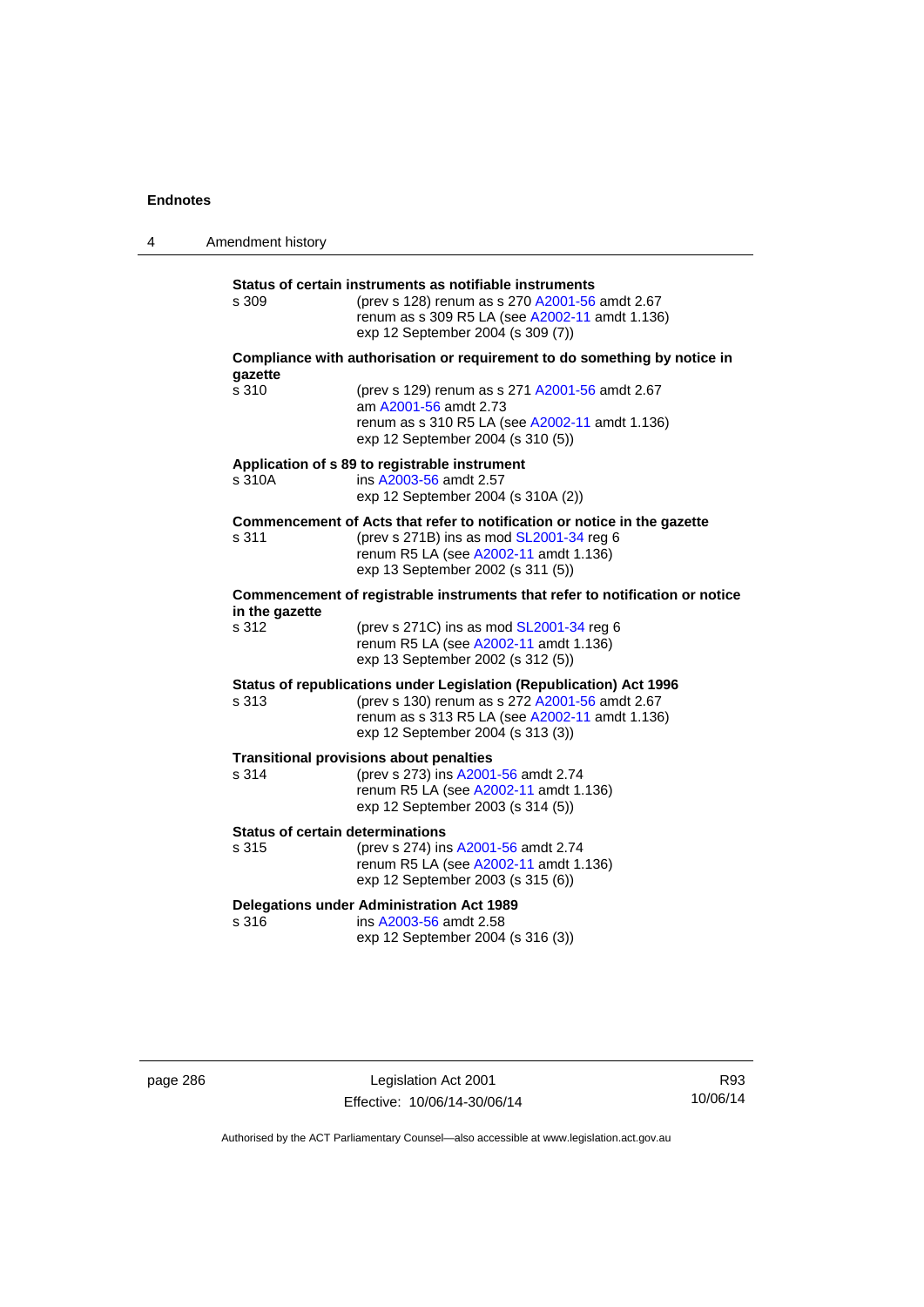### **Former NSW and UK Acts in force before establishment of Territory**

| sch 1 pt 1.1 hdg<br>sch 1 pt 1.1      | (prev sch 1 pt 1 hdg) sub and renum A2001-56 amdt 2.75<br>am A2001-44 amdt 1.2625; A2001-56 amdts 2.76-2.79;<br>A2001-88 s 43 (2); A2002-40 amdt 3.28; items renum R11<br>LA (see A2002-40 amdt 3.29)<br>sub A2002-49 amdt 2.43<br>am A2003-56 amdt 2.59; items renum R21 LA (see A2003-56<br>amdt 2.60); A2004-17 amdt 2.10; items renum R30 LA (see<br>A2004-17 amdt 2.11); A2004-60 amdt 1.176; items renum<br>R31 LA (see A2004-60 amdt 1.177); A2006-38 amdt 1.9;<br>items renum R52 LA (see A2006-38 amdt 1.10); A2009-39<br>amdt 2.5; items renum R70 LA; A2009-50 s 50; items renum<br><b>R71 LA</b> |
|---------------------------------------|--------------------------------------------------------------------------------------------------------------------------------------------------------------------------------------------------------------------------------------------------------------------------------------------------------------------------------------------------------------------------------------------------------------------------------------------------------------------------------------------------------------------------------------------------------------------------------------------------------------|
|                                       | Former NSW Acts applied after establishment of Territory                                                                                                                                                                                                                                                                                                                                                                                                                                                                                                                                                     |
| sch 1 pt 1.2 hdg<br>sch 1 pt 1.2      | (prev sch 1 pt 2 hdg) sub and renum A2001-56 amdt 2.80<br>am A2001-44 amdt 1.2626, amdt 1.2627; A2001-56<br>amdt 2.81; A2004-7 amdt 1.5; A2006-38 amdt 1.11; items<br>renum R52 LA (see A2006-38 amdt 1.12)                                                                                                                                                                                                                                                                                                                                                                                                  |
| <b>Meaning of commonly-used terms</b> |                                                                                                                                                                                                                                                                                                                                                                                                                                                                                                                                                                                                              |
| dict pt 1 hdg                         | sub A2003-56 amdt 2.61                                                                                                                                                                                                                                                                                                                                                                                                                                                                                                                                                                                       |
| dict pt 1 note                        | sub A2003-56 amdt 2.61                                                                                                                                                                                                                                                                                                                                                                                                                                                                                                                                                                                       |
| dict pt 1                             | def $AAT$ ins $A2002-49$ amdt 2.44                                                                                                                                                                                                                                                                                                                                                                                                                                                                                                                                                                           |
|                                       | om A2008-37 amdt 1.297                                                                                                                                                                                                                                                                                                                                                                                                                                                                                                                                                                                       |
|                                       | def ACAT ins A2008-36 amdt 1.409                                                                                                                                                                                                                                                                                                                                                                                                                                                                                                                                                                             |
|                                       | def Act sub A2001-56 amdt 2.82                                                                                                                                                                                                                                                                                                                                                                                                                                                                                                                                                                               |
|                                       | am A2005-20 amdt 2.110                                                                                                                                                                                                                                                                                                                                                                                                                                                                                                                                                                                       |
|                                       | def ACT reloc from IA A2001-56 amdt 2.16                                                                                                                                                                                                                                                                                                                                                                                                                                                                                                                                                                     |
|                                       | def ADI reloc from IA A2001-56 amdt 2.16                                                                                                                                                                                                                                                                                                                                                                                                                                                                                                                                                                     |
|                                       | sub A2002-49 amdt 2.45                                                                                                                                                                                                                                                                                                                                                                                                                                                                                                                                                                                       |
|                                       | def administrative appeals tribunal reloc from IA A2001-56                                                                                                                                                                                                                                                                                                                                                                                                                                                                                                                                                   |
|                                       | amdt 2.16                                                                                                                                                                                                                                                                                                                                                                                                                                                                                                                                                                                                    |
|                                       | om A2008-37 amdt 1.297                                                                                                                                                                                                                                                                                                                                                                                                                                                                                                                                                                                       |
|                                       | def <i>administrative unit</i> reloc from IA A2001-56 amdt 2.16                                                                                                                                                                                                                                                                                                                                                                                                                                                                                                                                              |
|                                       | def <i>adult</i> reloc from IA A2001-56 amdt 2.16                                                                                                                                                                                                                                                                                                                                                                                                                                                                                                                                                            |
|                                       | def <b>affidavit</b> reloc from IA A2001-56 amdt 2.16                                                                                                                                                                                                                                                                                                                                                                                                                                                                                                                                                        |
|                                       | om A2005-53 amdt 1.95                                                                                                                                                                                                                                                                                                                                                                                                                                                                                                                                                                                        |
|                                       | def <i>ambulance service</i> reloc from IA A2001-56 amdt 2.16<br>sub A2004-28 amdt 3.33                                                                                                                                                                                                                                                                                                                                                                                                                                                                                                                      |
|                                       | def <b>amend</b> sub A2001-56 amdt 2.82                                                                                                                                                                                                                                                                                                                                                                                                                                                                                                                                                                      |
|                                       | am A2005-20 amdt 2.111, amdt 2.112                                                                                                                                                                                                                                                                                                                                                                                                                                                                                                                                                                           |
|                                       | def appoint reloc from IA A2001-56 amdt 2.16                                                                                                                                                                                                                                                                                                                                                                                                                                                                                                                                                                 |
|                                       | def AS ins A2009-20 amdt 2.9                                                                                                                                                                                                                                                                                                                                                                                                                                                                                                                                                                                 |
|                                       | def AS/NZS ins A2009-20 amdt 2.9                                                                                                                                                                                                                                                                                                                                                                                                                                                                                                                                                                             |
|                                       | def asset reloc from IA A2001-56 amdt 2.16                                                                                                                                                                                                                                                                                                                                                                                                                                                                                                                                                                   |
|                                       | def Attorney-General ins A2001-56 amdt 2.82                                                                                                                                                                                                                                                                                                                                                                                                                                                                                                                                                                  |
|                                       |                                                                                                                                                                                                                                                                                                                                                                                                                                                                                                                                                                                                              |

R93 10/06/14

Legislation Act 2001 Effective: 10/06/14-30/06/14 page 287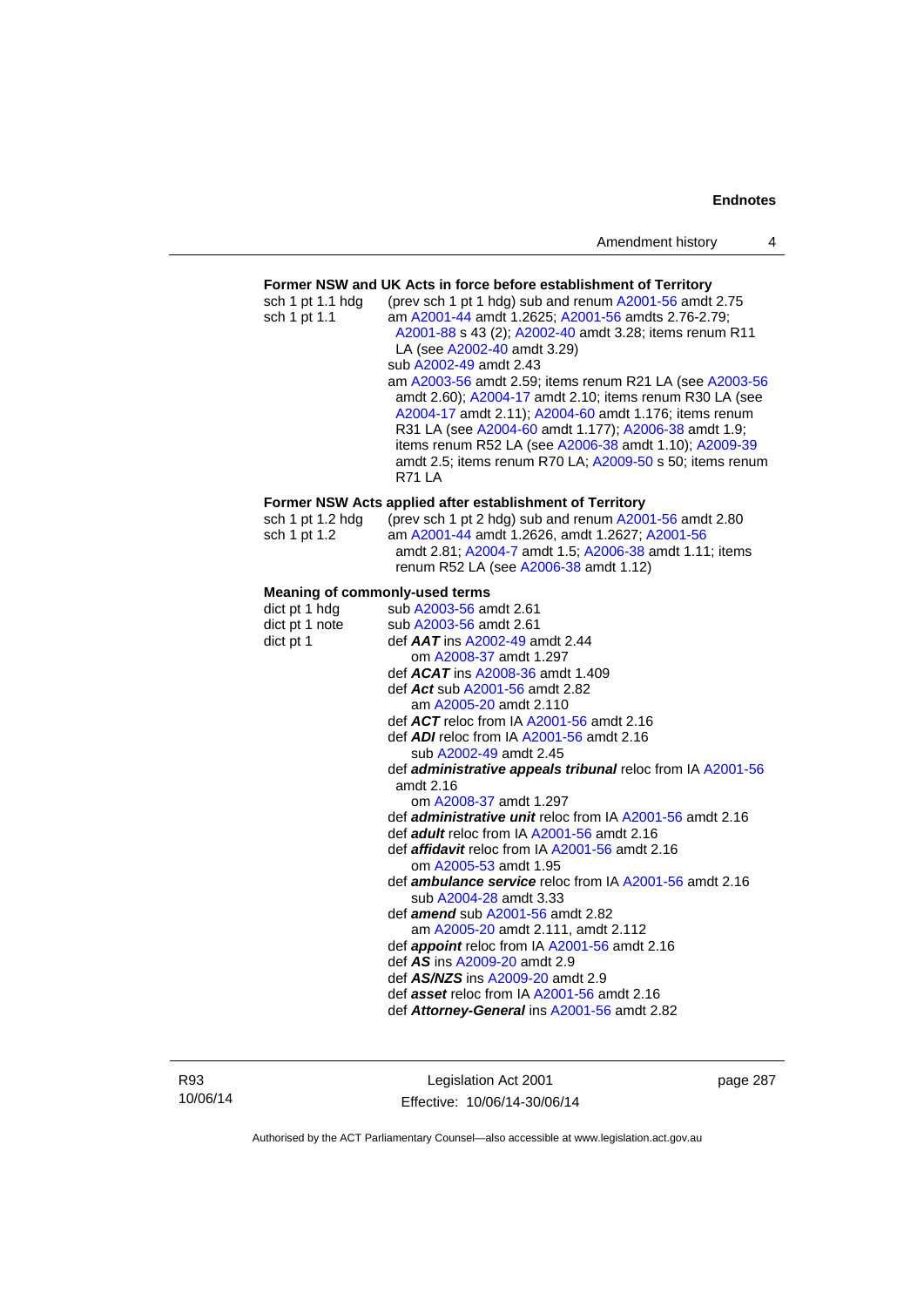| Amendment history |
|-------------------|
|                   |

| def auditor-general reloc from IA A2001-56 amdt 2.16             |
|------------------------------------------------------------------|
| sub A2005-20 amdt 2.113                                          |
| def <b>Australia</b> reloc from IA A2001-56 amdt 2.16            |
| def Australian citizen ins A2012-21 amdt 2.1                     |
| def Australian Consumer Law (ACT) ins A2010-54                   |
| amdt 3.38                                                        |
| def <b>Australian driver licence</b> reloc from IA A2001-56      |
| amdt 2.16                                                        |
| def Australian/New Zealand Standard ins A2009-20                 |
| amdt 2.9                                                         |
| def <b>Australian Standard</b> ins A2009-20 amdt 2.9             |
| def Australian Statistician ins A2005-20 amdt 2.114              |
| def authorised deposit-taking institution reloc from IA          |
| A2001-56 amdt 2.16                                               |
| sub A2002-49 amdt 2.46                                           |
| def bank reloc from IA A2001-56 amdt 2.16                        |
| def bank holiday ins A2011-28 amdt 2.19                          |
| def bankrupt or personally insolvent ins A2009-49 amdt 2.1       |
| def barrister reloc from IA A2001-56 amdt 2.16                   |
| def body reloc from IA A2001-56 amdt 2.16                        |
| def <b>breach</b> reloc from IA A2001-56 amdt 2.16               |
| def building code ins A2004-13 amdt 2.79                         |
| def building society reloc from IA A2001-56 amdt 2.16            |
| sub A2003-56 amdt 2.62                                           |
| def business day reloc from IA A2001-56 amdt 2.16                |
| am A2011-28 amdt 2.20                                            |
| def by ins A2005-20 amdt 2.115                                   |
| def by-law ins A2005-20 amdt 2.116                               |
| def by-laws ins A2002-11 amdt 1.142                              |
| om A2005-20 amdt 2.116                                           |
|                                                                  |
| def calendar month reloc from IA A2001-56 amdt 2.16              |
| def calendar year reloc from IA A2001-56 amdt 2.16               |
| def change reloc from IA A2001-56 amdt 2.16                      |
| sub A2006-42 amdt 2.13                                           |
| def chief executive ins A2001-56 amdt 2.82                       |
| om A2011-22 amdt 1.278                                           |
| def chief fire control officer ins A2001-56 amdt 2.82            |
| om A2004-28 amdt 3.34                                            |
| def <i>chief health officer</i> reloc from IA A2001-56 amdt 2.16 |
| def Chief Justice reloc from IA A2001-56 amdt 2.16               |
| def Chief Magistrate reloc from IA A2001-56 amdt 2.16            |
| def Chief Minister reloc from IA A2001-56 amdt 2.16              |
| def chief officer (ambulance service) ins A2004-28               |
| amdt 3.35                                                        |
| def chief officer (fire and rescue) ins A2012-21 amdt 2.2        |
| def chief officer (fire brigade) ins A2004-28 amdt 3.35          |
| om A2012-21 amdt 2.2                                             |
|                                                                  |

page 288 Legislation Act 2001 Effective: 10/06/14-30/06/14

R93 10/06/14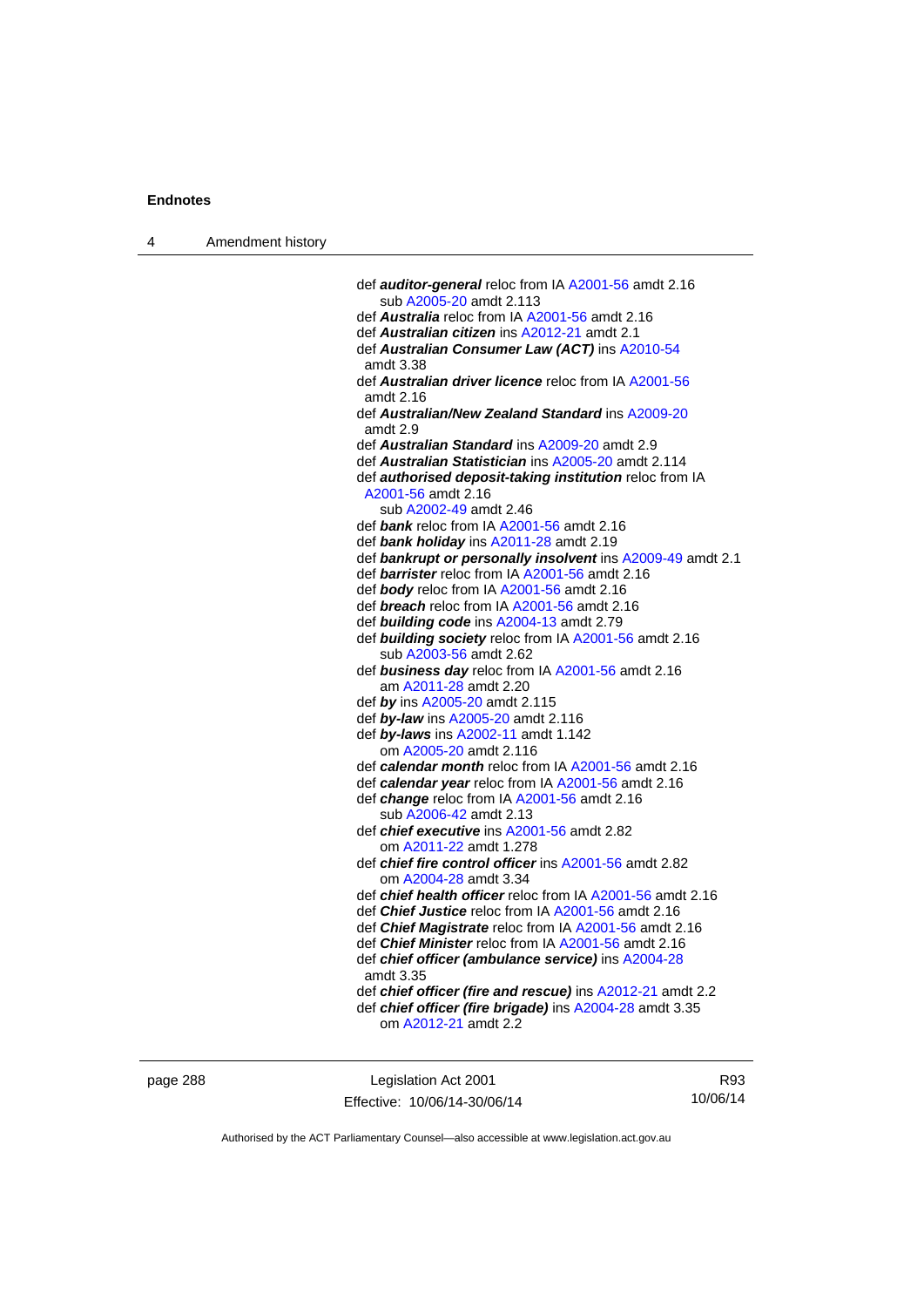def *chief officer (rural fire service)* ins [A2004-28](http://www.legislation.act.gov.au/a/2004-28) amdt 3.35 def *chief officer (SES)* ins [A2004-28](http://www.legislation.act.gov.au/a/2004-28) amdt 3.35 def *chief planning executive* ins [A2002-56](http://www.legislation.act.gov.au/a/2002-56) amdt 3.43 sub [A2005-20](http://www.legislation.act.gov.au/a/2005-20) amdt 2.117; [A2007-25](http://www.legislation.act.gov.au/a/2007-25) amdt 1.96 def *chief police officer* reloc from IA [A2001-56](http://www.legislation.act.gov.au/a/2001-56) amdt 2.16 def *chief solicitor* ins [A2004-42](http://www.legislation.act.gov.au/a/2004-42) amdt 2.39 am [A2011-30](http://www.legislation.act.gov.au/a/2011-30) amdt 1.8 def *chief surveyor* ins [A2007-33](http://www.legislation.act.gov.au/a/2007-33) amdt 1.9 om [A2010-6](http://www.legislation.act.gov.au/a/2010-6) amdt 1.10 def *child* reloc from IA [A2001-56](http://www.legislation.act.gov.au/a/2001-56) amdt 2.16 def *children and young people commissioner* ins [A2005-46](http://www.legislation.act.gov.au/a/2005-46) amdt 1.1 def *Childrens Court* reloc from IA [A2001-56](http://www.legislation.act.gov.au/a/2001-56) amdt 2.16 sub [A2008-20](http://www.legislation.act.gov.au/a/2008-20) amdt 4.42 def *city area* reloc from IA [A2001-56](http://www.legislation.act.gov.au/a/2001-56) amdt 2.16 am [A2005-20](http://www.legislation.act.gov.au/a/2005-20) amdt 2.118 def *civil partner* ins [A2008-14](http://www.legislation.act.gov.au/a/2008-14) amdt 1.44 def *civil partnership* ins [A2008-14](http://www.legislation.act.gov.au/a/2008-14) amdt 1.44 sub [A2012-40](http://www.legislation.act.gov.au/a/2012-40) amdt 3.65 def *civil union* ins [A2006-22](http://www.legislation.act.gov.au/a/2006-22) amdt 1.74 [\(A2006-22](http://www.legislation.act.gov.au/a/2006-22) rep before commenced by disallowance (see Cwlth Gaz 2006 No S93)) ins [A2012-40](http://www.legislation.act.gov.au/a/2012-40) amdt 3.66 sub [A2013-39](http://www.legislation.act.gov.au/a/2013-39) amdt 2.37 [\(A2013-39](http://www.legislation.act.gov.au/a/2013-39) never effective (see *Commonwealth v Australian Capital Territory* [2013] HCA 55)) def *civil union partner* ins [A2012-40](http://www.legislation.act.gov.au/a/2012-40) amdt 3.66 def *clerk* reloc from IA [A2001-56](http://www.legislation.act.gov.au/a/2001-56) amdt 2.16 am [A2012-26](http://www.legislation.act.gov.au/a/2012-26) amdt 1.31 def *commencement* sub [A2001-56](http://www.legislation.act.gov.au/a/2001-56) amdt 2.82 def *commencement notice* sub [A2001-56](http://www.legislation.act.gov.au/a/2001-56) amdt 2.82 def *commissioner for fair trading* reloc from IA [A2001-56](http://www.legislation.act.gov.au/a/2001-56) amdt 2.16 sub [A2005-20](http://www.legislation.act.gov.au/a/2005-20) amdt 2.119 am [A2010-54](http://www.legislation.act.gov.au/a/2010-54) amdt 3.39 def *commissioner for health complaints* ins [A2001-56](http://www.legislation.act.gov.au/a/2001-56) amdt 2.82 om [A2005-41](http://www.legislation.act.gov.au/a/2005-41) amdt 1.110 def *commissioner for housing* reloc from IA [A2001-56](http://www.legislation.act.gov.au/a/2001-56) amdt 2.16 om [A2007-8](http://www.legislation.act.gov.au/a/2007-8) amdt 1.12 def *commissioner for land and planning* reloc from IA [A2001-56](http://www.legislation.act.gov.au/a/2001-56) amdt 2.16 om [A2002-56](http://www.legislation.act.gov.au/a/2002-56) amdt 3.44 def *commissioner for public administration* reloc from IA [A2001-56](http://www.legislation.act.gov.au/a/2001-56) amdt 2.16 def *commissioner for revenue* reloc from IA [A2001-56](http://www.legislation.act.gov.au/a/2001-56) amdt 2.16

R93 10/06/14

Legislation Act 2001 Effective: 10/06/14-30/06/14 page 289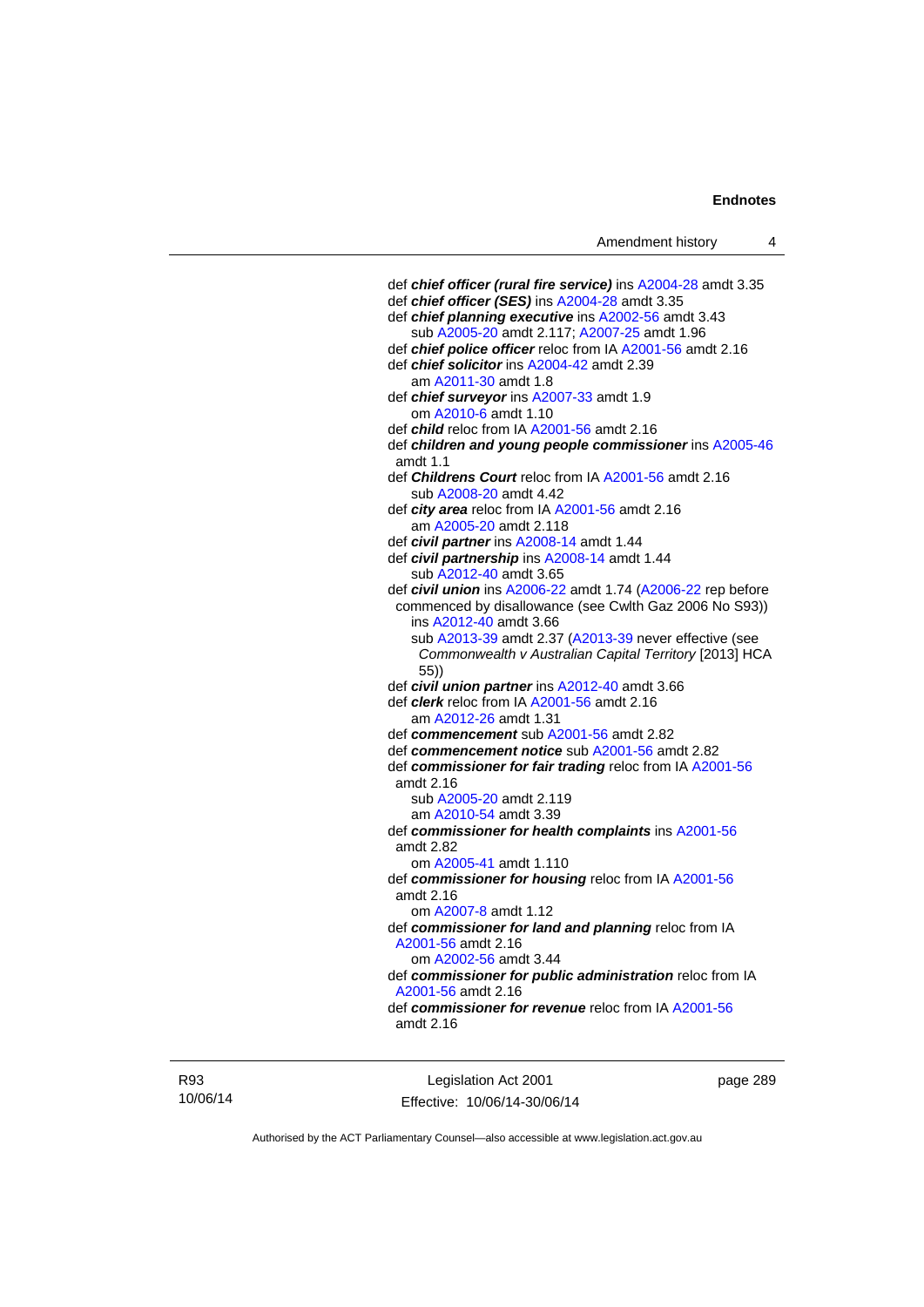| Amendment history |
|-------------------|
|                   |

| def commissioner for surveys reloc from IA A2001-56                                         |
|---------------------------------------------------------------------------------------------|
| amdt 2.16                                                                                   |
| om A2007-33 amdt 1.10                                                                       |
| def commissioner for sustainability and the environment                                     |
| ins A2012-25 amdt 1.2                                                                       |
| def commissioner for the environment ins A2001-56                                           |
| amdt 2.82                                                                                   |
| om A2012-25 amdt 1.2                                                                        |
| def commissioner of police reloc from IA A2001-56                                           |
| amdt 2.16                                                                                   |
| def commit ins A2006-23 amdt 1.212                                                          |
| def committed for trial reloc from IA A2001-56 amdt 2.16                                    |
| om A2006-23 amdt 1.212                                                                      |
| def <b>Commonwealth</b> reloc from IA A2001-56 amdt 2.16                                    |
| def Commonwealth country reloc from IA A2001-56                                             |
| amdt 2.16                                                                                   |
| def Commonwealth DPP ins A2005-20 amdt 2.120                                                |
| def Commonwealth gazette reloc from IA A2001-56                                             |
| amdt 2.16                                                                                   |
| def community advocate reloc from IA A2001-56 amdt 2.16                                     |
| om A2005-47 amdt 1.12                                                                       |
| def confer reloc from IA A2001-56 amdt 2.16                                                 |
| def conservator of flora and fauna reloc from IA A2001-56                                   |
| amdt 2.16                                                                                   |
| def construction occupations registrar ins A2004-13                                         |
| amdt 2.80                                                                                   |
| sub A2005-20 amdt 2.121                                                                     |
| def consumer and trader tribunal ins A2003-16 s 70                                          |
| om A2008-36 amdt 1.410                                                                      |
| def Consumer Credit (Australian Capital Territory) Code<br>reloc from IA A2001-56 amdt 2.16 |
| om A2010-40 amdt 1.25                                                                       |
| def Consumer Credit (Australian Capital Territory)                                          |
| Regulations reloc from IA A2001-56 amdt 2.16                                                |
| om A2010-40 amdt 1.25                                                                       |
| def contravene reloc from IA A2001-56 amdt 2.16                                             |
| def converted ordinance reloc from IA A2001-56 amdt 2.16                                    |
| def coroner ins A2014-18 amdt 2.1                                                           |
| def Coroner's Court reloc from IA A2001-56 amdt 2.16                                        |
| def corporation reloc from IA A2001-56 amdt 2.16                                            |
| def Corporations Act ins in IA 2001No 56 amdt 2.14                                          |
| reloc from IA A2001-56 amdt 2.16                                                            |
| def correctional centre ins A2006-23 amdt 1.213                                             |
| def corrections officer ins A2006-23 amdt 1.213                                             |
| def Court of Appeal ins A2004-42 amdt 2.39                                                  |
| def court of summary jurisdiction reloc from IA A2001-56                                    |
| amdt 2.16                                                                                   |
|                                                                                             |

page 290 **Legislation Act 2001** Effective: 10/06/14-30/06/14

R93 10/06/14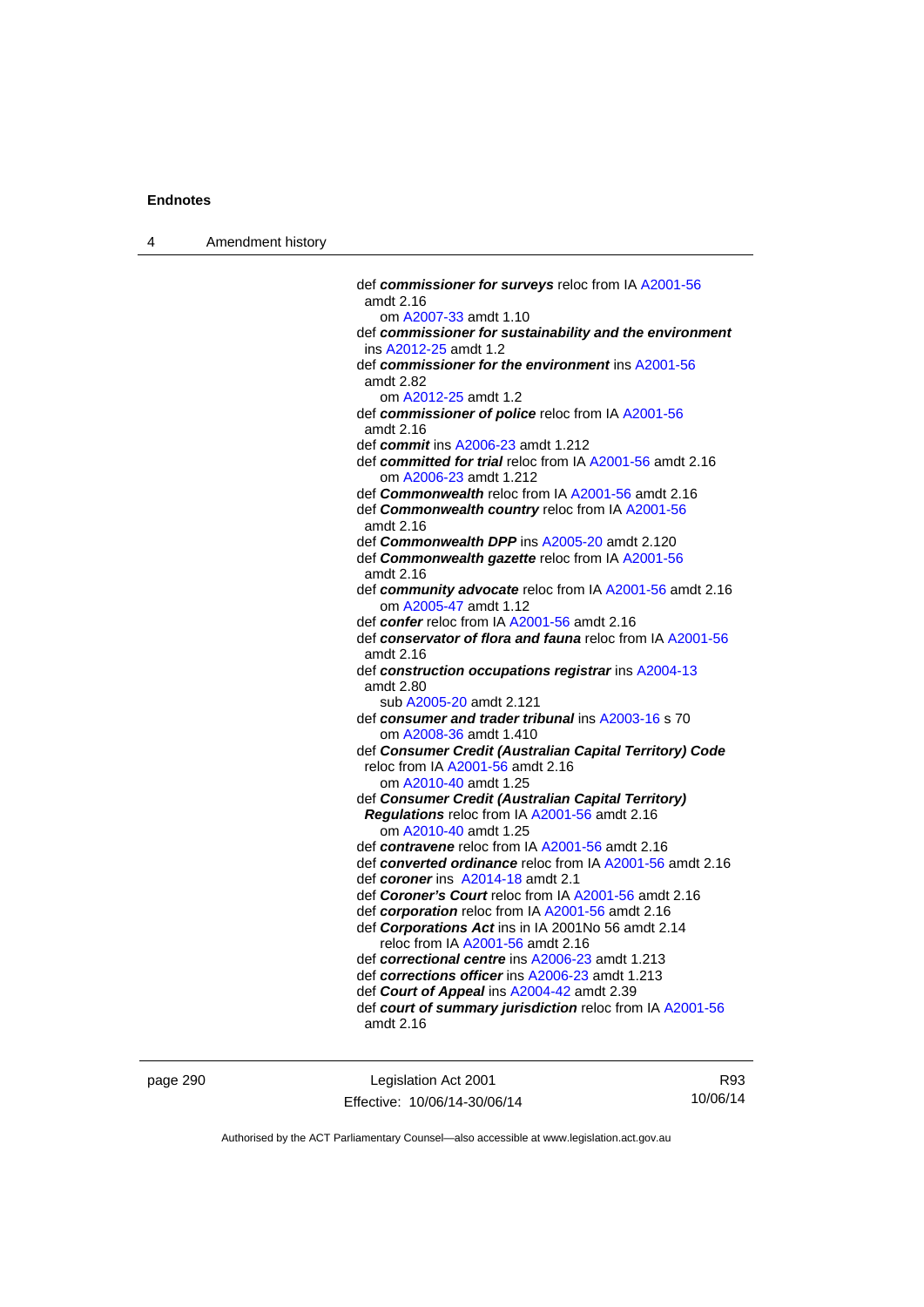def *credit tribunal* reloc from IA [A2001-56](http://www.legislation.act.gov.au/a/2001-56) amdt 2.16 sub [A2005-20](http://www.legislation.act.gov.au/a/2005-20) amdt 2.122 om [A2008-36](http://www.legislation.act.gov.au/a/2008-36) amdt 1.410 def *credit union* reloc from IA [A2001-56](http://www.legislation.act.gov.au/a/2001-56) amdt 2.16 sub [A2003-56](http://www.legislation.act.gov.au/a/2003-56) amdt 2.63 def *Criminal Code* ins [A2002-51](http://www.legislation.act.gov.au/a/2002-51) amdt 1.27 def *CrimTrac* ins [A2011-52](http://www.legislation.act.gov.au/a/2011-52) amdt 2.1 def *custodial escort* ins [A2002-30](http://www.legislation.act.gov.au/a/2002-30) amdt 2.8 om [A2006-23](http://www.legislation.act.gov.au/a/2006-23) amdt 1.214 def *daily newspaper* ins [A2009-20](http://www.legislation.act.gov.au/a/2009-20) amdt 2.10 def *daylight* reloc from IA [A2001-56](http://www.legislation.act.gov.au/a/2001-56) amdt 2.16 def *definition* ins [A2001-56](http://www.legislation.act.gov.au/a/2001-56) amdt 2.82 def *dental prosthetist* reloc from IA [A2001-56](http://www.legislation.act.gov.au/a/2001-56) amdt 2.16 sub [A2004-39](http://www.legislation.act.gov.au/a/2004-39) amdt 3.1; [A2010-10](http://www.legislation.act.gov.au/a/2010-10) amdt 2.69 def *dental technician* reloc from IA [A2001-56](http://www.legislation.act.gov.au/a/2001-56) amdt 2.16 sub [A2004-39](http://www.legislation.act.gov.au/a/2004-39) amdt 3.2 om [A2011-28](http://www.legislation.act.gov.au/a/2011-28) amdt 2.21 def *dentist* reloc from IA [A2001-56](http://www.legislation.act.gov.au/a/2001-56) amdt 2.16 sub [A2004-39](http://www.legislation.act.gov.au/a/2004-39) amdt 4.3; [A2010-10](http://www.legislation.act.gov.au/a/2010-10) amdt 2.70 def *Deputy Speaker* ins [A2005-20](http://www.legislation.act.gov.au/a/2005-20) amdt 2.123 def *designation* reloc from IA [A2001-56](http://www.legislation.act.gov.au/a/2001-56) amdt 2.16 def *detention place* ins [A2008-20](http://www.legislation.act.gov.au/a/2008-20) amdt 2.22 def *director-general* ins [A2011-22](http://www.legislation.act.gov.au/a/2011-22) amdt 1.279 def *director of corrective services* ins [A2002-30](http://www.legislation.act.gov.au/a/2002-30) amdt 2.8 om [A2006-23](http://www.legislation.act.gov.au/a/2006-23) amdt 1.215 def *director of public prosecutions* (or *DPP*) reloc from IA [A2001-56](http://www.legislation.act.gov.au/a/2001-56) amdt 2.16 def *disability and community services commissioner* ins [A2005-41](http://www.legislation.act.gov.au/a/2005-41) amdt 1.111 def *disallowable instrument* sub [A2001-56](http://www.legislation.act.gov.au/a/2001-56) amdt 2.82 def *discrimination commissioner* reloc from IA [A2001-56](http://www.legislation.act.gov.au/a/2001-56) amdt 2.16 sub [A2005-41](http://www.legislation.act.gov.au/a/2005-41) amdt 1.112 def *discrimination tribunal* reloc from IA [A2001-56](http://www.legislation.act.gov.au/a/2001-56) amdt 2.16 om [A2008-36](http://www.legislation.act.gov.au/a/2008-36) amdt 1.410 def *doctor* reloc from IA [A2001-56](http://www.legislation.act.gov.au/a/2001-56) amdt 2.16 sub [A2004-39](http://www.legislation.act.gov.au/a/2004-39) amdt 5.13; [A2010-10](http://www.legislation.act.gov.au/a/2010-10) amdt 2.71 def *document* reloc from IA [A2001-56](http://www.legislation.act.gov.au/a/2001-56) amdt 2.16 am [A2003-56](http://www.legislation.act.gov.au/a/2003-56) amdt 2.64 def *domestic partner* ins [A2003-14](http://www.legislation.act.gov.au/a/2003-14) s 5 def *domestic partnership* ins [A2003-14](http://www.legislation.act.gov.au/a/2003-14) s 5 def *DPP* ins [A2002-49](http://www.legislation.act.gov.au/a/2002-49) amdt 2.47 def *driver licence* reloc from IA [A2001-56](http://www.legislation.act.gov.au/a/2001-56) amdt 2.16 def *electoral commission* reloc from IA [A2001-56](http://www.legislation.act.gov.au/a/2001-56) amdt 2.16 def *electoral commissioner* reloc from IA [A2001-56](http://www.legislation.act.gov.au/a/2001-56) amdt 2.16

Legislation Act 2001 Effective: 10/06/14-30/06/14 page 291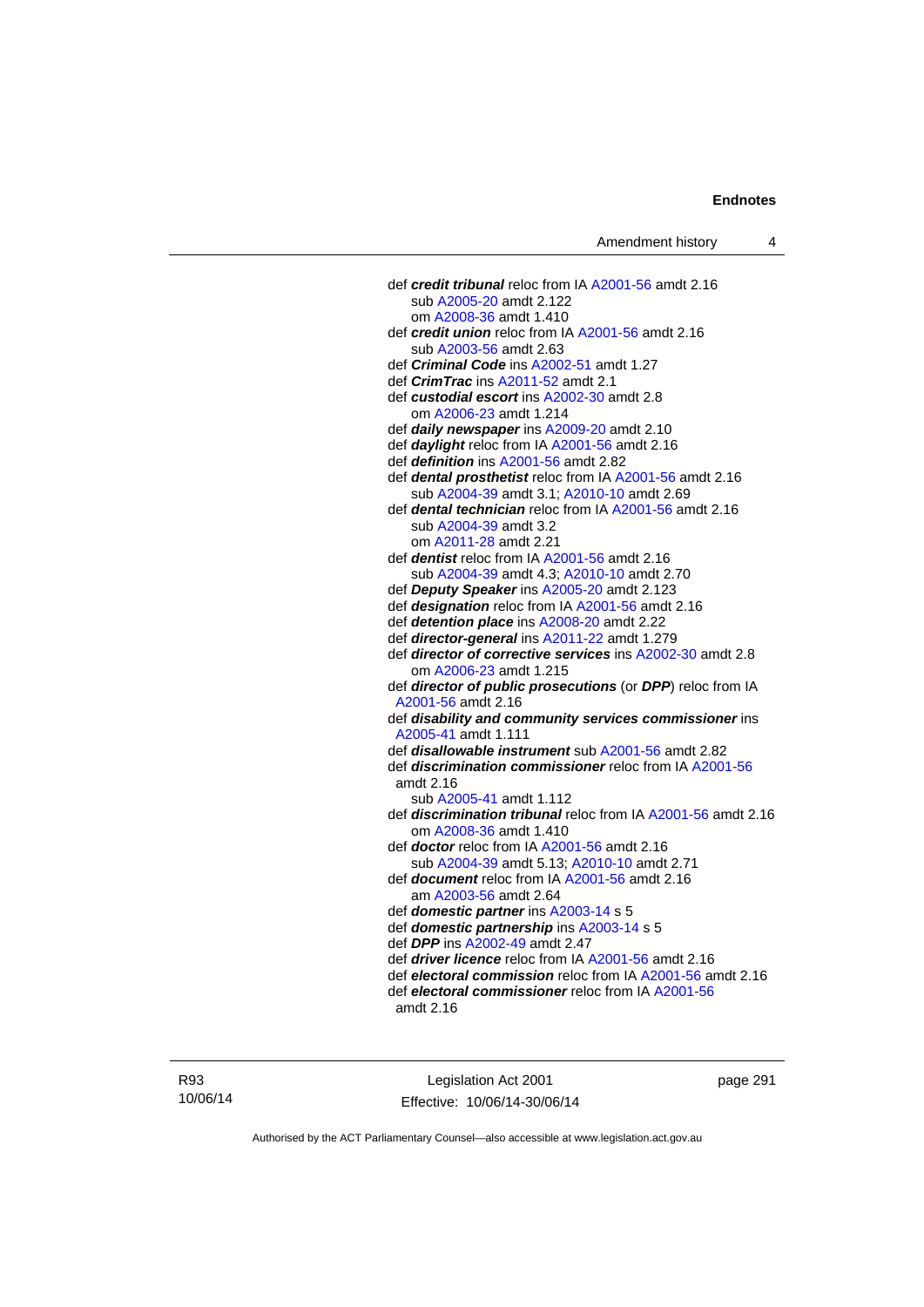| 4 | Amendment history |                                                                                                                |
|---|-------------------|----------------------------------------------------------------------------------------------------------------|
|   |                   |                                                                                                                |
|   |                   | def emergency service ins A2004-28 amdt 3.35                                                                   |
|   |                   | sub A2012-21 amdt 2.3                                                                                          |
|   |                   | def emergency services authority ins A2004-28 amdt 3.35                                                        |
|   |                   | om A2007-3 amdt 2.2<br>def emergency services commissioner ins A2004-28                                        |
|   |                   | amdt 3.35                                                                                                      |
|   |                   | def enactment sub A2001-56 amdt 2.82                                                                           |
|   |                   | def enrolled nurse ins A2006-46 amdt 2.28                                                                      |
|   |                   | sub A2010-10 amdt 2.72                                                                                         |
|   |                   | def entity ins $A2001-56$ amdt 2.82                                                                            |
|   |                   | def environment protection authority ins A2002-11<br>amdt 1.142                                                |
|   |                   | def establish reloc from IA A2001-56 amdt 2.16                                                                 |
|   |                   | def estate reloc from IA A2001-56 amdt 2.16                                                                    |
|   |                   | def <b>Executive</b> reloc from IA A2001-56 amdt 2.16                                                          |
|   |                   | def exercise reloc from IA A2001-56 amdt 2.16                                                                  |
|   |                   | def expire reloc from IA A2001-56 amdt 2.16                                                                    |
|   |                   | def external territory reloc from IA A2001-56 amdt 2.16                                                        |
|   |                   | def <i>fail</i> reloc from IA A2001-56 amdt 2.16                                                               |
|   |                   | def Federal Court reloc from IA A2001-56 amdt 2.16                                                             |
|   |                   | def <i>file</i> reloc from IA A2001-56 amdt 2.16                                                               |
|   |                   | def <i>financial year</i> reloc from IA A2001-56 amdt 2.16<br>def <i>fire and rescue</i> ins A2012-21 amdt 2.4 |
|   |                   | def fire brigade reloc from IA A2001-56 amdt 2.16                                                              |
|   |                   | sub A2004-28 amdt 3.36                                                                                         |
|   |                   | om A2012-21 amdt 2.5                                                                                           |
|   |                   | def <i>fire commissioner</i> reloc from IA A2001-56 amdt 2.16                                                  |
|   |                   | om A2004-28 amdt 3.37                                                                                          |
|   |                   | def for ins A2002-11 amdt 1.142                                                                                |
|   |                   | def foreign country reloc from IA A2001-56 amdt 2.16<br>sub A2006-42 amdt 2.14                                 |
|   |                   | def former NSW Act sub A2001-56 amdt 2.82; A2002-11<br>amdt 1.143                                              |
|   |                   | def former UK Act sub A2001-56 amdt 2.82; A2002-11                                                             |
|   |                   | amdt 1.143                                                                                                     |
|   |                   | def found guilty reloc from IA A2001-56 amdt 2.16                                                              |
|   |                   | sub A2002-49 amdt 2.48; A2006-23 amdt 1.216<br>am A2008-20 amdt 4.43                                           |
|   |                   | def <i>function</i> reloc from IA A2001-56 amdt 2.16                                                           |
|   |                   | def gambling and racing commission reloc from IA                                                               |
|   |                   | A2001-56 amdt 2.16                                                                                             |
|   |                   | def gazette reloc from IA A2001-56 amdt 2.16                                                                   |
|   |                   | sub A2009-49 amdt 2.2                                                                                          |
|   |                   | def <i>give</i> reloc from IA A2001-56 amdt 2.16                                                               |
|   |                   | def government printer reloc from IA A2001-56 amdt 2.16                                                        |
|   |                   | def government solicitor reloc from IA A2001-56 amdt 2.16                                                      |
|   |                   | sub A2011-30 amdt 1.9                                                                                          |
|   |                   |                                                                                                                |

page 292 **Legislation Act 2001** Effective: 10/06/14-30/06/14

R93 10/06/14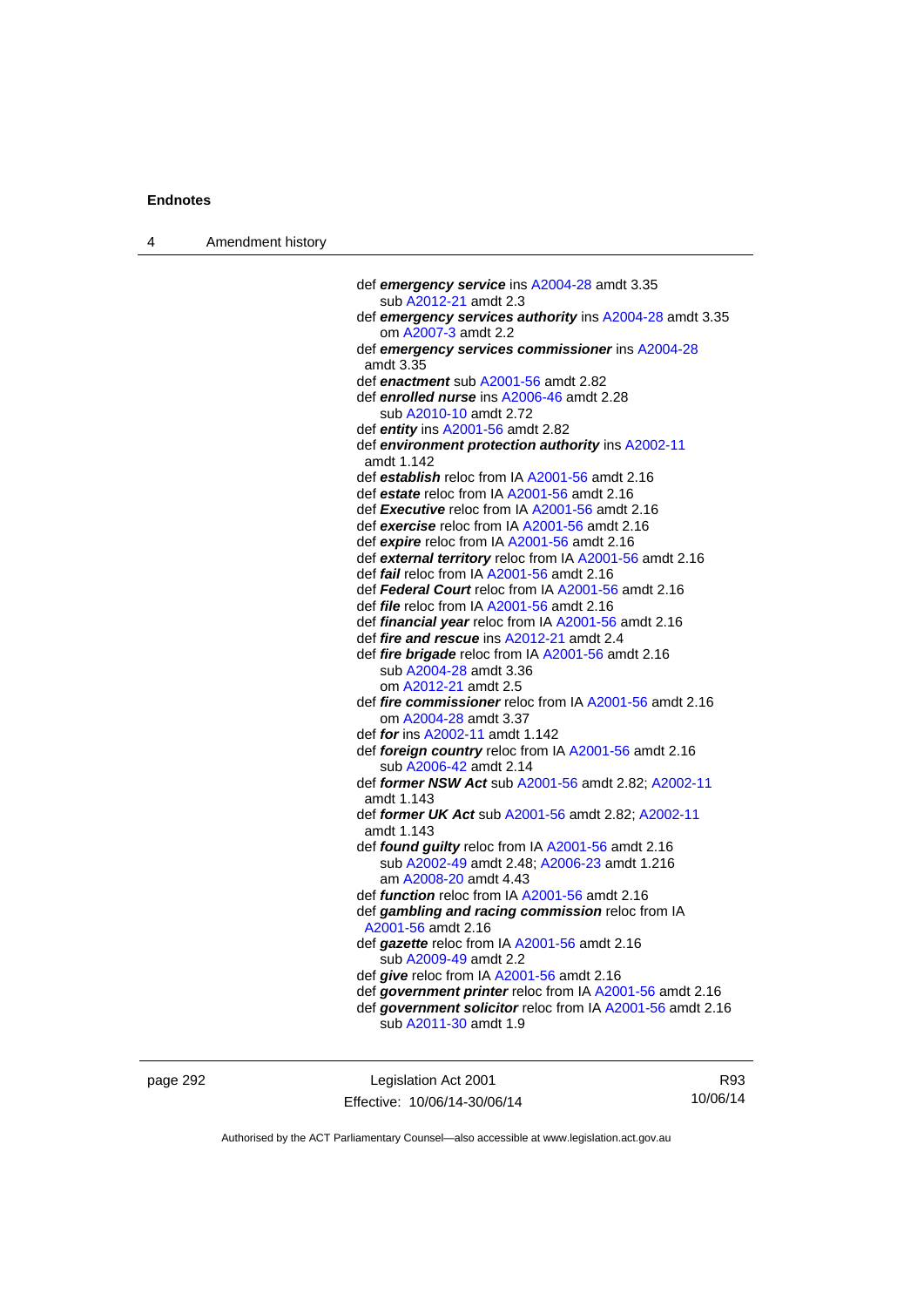def *Governor* ins [A2001-56](http://www.legislation.act.gov.au/a/2001-56) amdt 2.82 def *Governor-General* ins [A2001-56](http://www.legislation.act.gov.au/a/2001-56) amdt 2.82 def *GST* ins [A2002-27](http://www.legislation.act.gov.au/a/2002-27) s 27 def *guardianship tribunal* reloc from IA [A2001-56](http://www.legislation.act.gov.au/a/2001-56) amdt 2.16 om [A2008-36](http://www.legislation.act.gov.au/a/2008-36) amdt 1.410 def *health practitioner* ins [A2010-10](http://www.legislation.act.gov.au/a/2010-10) amdt 2.73 def *Health Practitioner Regulation National Law (ACT)* ins [A2010-10](http://www.legislation.act.gov.au/a/2010-10) amdt 2.73 def *health services commissioner* ins [A2005-41](http://www.legislation.act.gov.au/a/2005-41) amdt 1.113 def *Heavy Vehicle National Law (ACT)* ins [A2013-52](http://www.legislation.act.gov.au/a/2013-52) s 6 def *heritage council* ins [A2004-57](http://www.legislation.act.gov.au/a/2004-57) amdt 1.53 def *heritage register* ins [A2004-57](http://www.legislation.act.gov.au/a/2004-57) amdt 1.53 def *High Court* reloc from IA [A2001-56](http://www.legislation.act.gov.au/a/2001-56) amdt 2.16 def *home address* ins [A2009-49](http://www.legislation.act.gov.au/a/2009-49) amdt 2.3 def *housing commissioner* ins [A2007-8](http://www.legislation.act.gov.au/a/2007-8) amdt 1.13 def *human rights commission* ins [A2005-41](http://www.legislation.act.gov.au/a/2005-41) amdt 1.113 def *human rights commissioner* ins [A2005-41](http://www.legislation.act.gov.au/a/2005-41) amdt 1.113 def *Imperial Act* reloc from IA [A2001-56](http://www.legislation.act.gov.au/a/2001-56) amdt 2.16 def *independent competition and regulatory commission* ins [A2004-42](http://www.legislation.act.gov.au/a/2004-42) amdt 2.39 def *indictable offence* ins [A2001-56](http://www.legislation.act.gov.au/a/2001-56) amdt 2.82 sub [A2002-11](http://www.legislation.act.gov.au/a/2002-11) amdt 1.144; [A2003-56](http://www.legislation.act.gov.au/a/2003-56) amdt 2.65 def *indictment* reloc from IA [A2001-56](http://www.legislation.act.gov.au/a/2001-56) amdt 2.16 def *individual* reloc from IA [A2001-56](http://www.legislation.act.gov.au/a/2001-56) amdt 2.16 def *Industrial Court* ins [A2013-43](http://www.legislation.act.gov.au/a/2013-43) amdt 1.3 def *infringement notice* ins [A2004-42](http://www.legislation.act.gov.au/a/2004-42) amdt 2.39 def *in relation to* ins [A2002-49](http://www.legislation.act.gov.au/a/2002-49) amdt 2.49 def *insolvent under administration* ins [A2003-56](http://www.legislation.act.gov.au/a/2003-56) amdt 2.66 om [A2005-20](http://www.legislation.act.gov.au/a/2005-20) amdt 2.124 def *institute of technology* ins [A2007-3](http://www.legislation.act.gov.au/a/2007-3) amdt 2.3 def *instrument* sub [A2001-56](http://www.legislation.act.gov.au/a/2001-56) amdt 2.82 def *interest* reloc from IA [A2001-56](http://www.legislation.act.gov.au/a/2001-56) amdt 2.16 def *internal territory* reloc from IA [A2001-56](http://www.legislation.act.gov.au/a/2001-56) amdt 2.16 def *intersex person* ins [A2003-14](http://www.legislation.act.gov.au/a/2003-14) s 5 def *Jervis Bay Territory* reloc from IA [A2001-56](http://www.legislation.act.gov.au/a/2001-56) amdt 2.16 def *judge* reloc from IA [A2001-56](http://www.legislation.act.gov.au/a/2001-56) amdt 2.16 am [A2002-11](http://www.legislation.act.gov.au/a/2002-11) amdt 1.145 def *Lake Burley Griffin* reloc from IA [A2001-56](http://www.legislation.act.gov.au/a/2001-56) amdt 2.16 def *Lake Ginninderra* reloc from IA [A2001-56](http://www.legislation.act.gov.au/a/2001-56) amdt 2.16 def *land* reloc from IA [A2001-56](http://www.legislation.act.gov.au/a/2001-56) amdt 2.16 def *land development agency* ins [A2002-56](http://www.legislation.act.gov.au/a/2002-56) amdt 3.45 sub [A2005-20](http://www.legislation.act.gov.au/a/2005-20) amdt 2.125; [A2007-25](http://www.legislation.act.gov.au/a/2007-25) amdt 1.97 def *law* reloc from IA [A2001-56](http://www.legislation.act.gov.au/a/2001-56) amdt 2.16 def *lawyer* reloc from IA [A2001-56](http://www.legislation.act.gov.au/a/2001-56) amdt 2.16 def *legal aid commission* ins [A2001-56](http://www.legislation.act.gov.au/a/2001-56) amdt 2.82 def *legal practitioner* reloc from IA [A2001-56](http://www.legislation.act.gov.au/a/2001-56) amdt 2.16 sub [A2006-25](http://www.legislation.act.gov.au/a/2006-25) amdt 2.16

R93 10/06/14

Legislation Act 2001 Effective: 10/06/14-30/06/14 page 293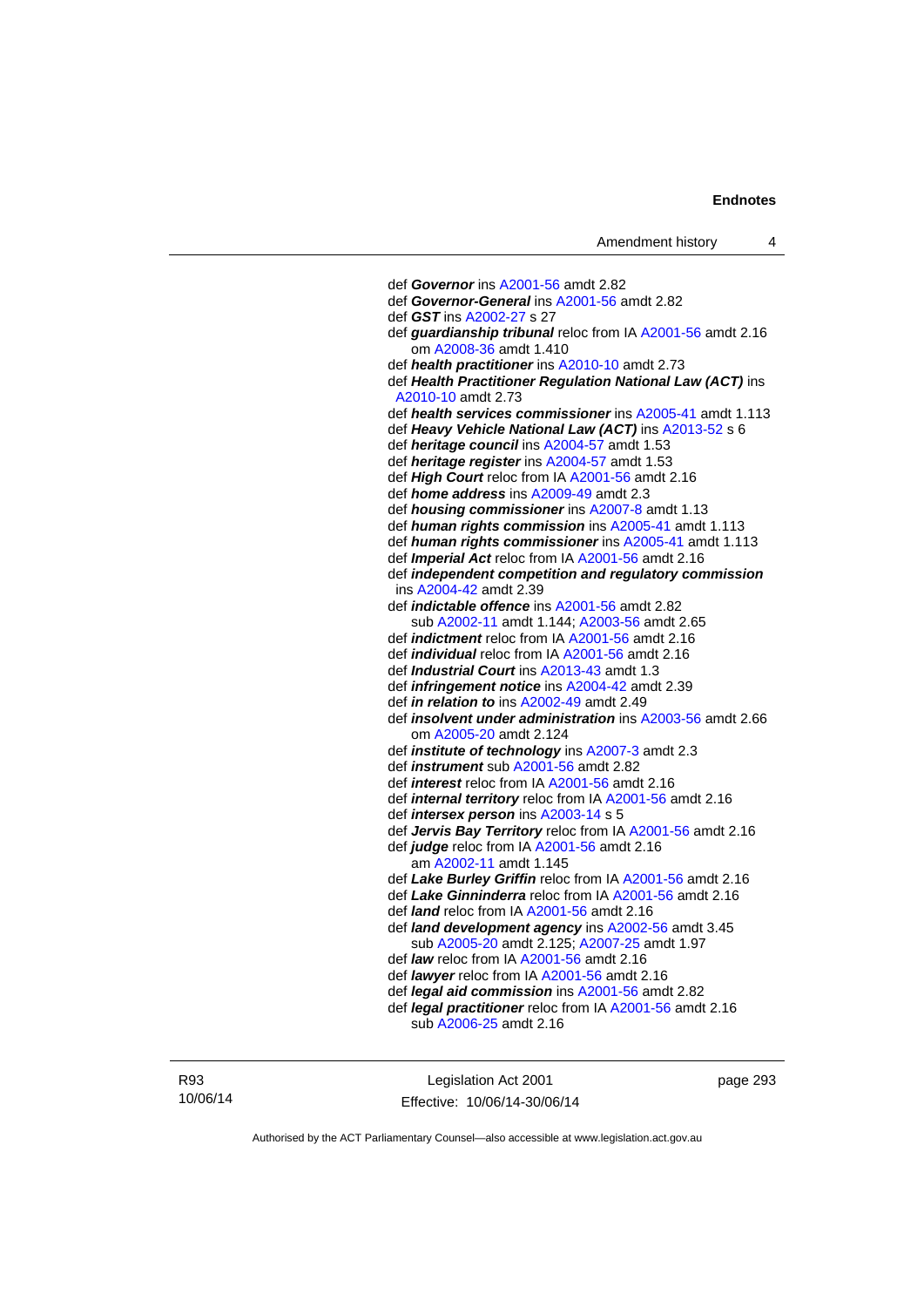| $\boldsymbol{\Lambda}$ | Amendment history |
|------------------------|-------------------|
|------------------------|-------------------|

 def *Legislation Act* ins [A2002-49](http://www.legislation.act.gov.au/a/2002-49) amdt 2.50 def *Legislative Assembly* reloc from IA [A2001-56](http://www.legislation.act.gov.au/a/2001-56) amdt 2.16 def *legislative instrument* ins [A2006-42](http://www.legislation.act.gov.au/a/2006-42) amdt 2.15 def *liability* reloc from IA [A2001-56](http://www.legislation.act.gov.au/a/2001-56) amdt 2.16 def *magistrate* reloc from IA [A2001-56](http://www.legislation.act.gov.au/a/2001-56) amdt 2.16 def *Magistrates Court* reloc from IA [A2001-56](http://www.legislation.act.gov.au/a/2001-56) amdt 2.16 def *make* reloc from IA [A2001-56](http://www.legislation.act.gov.au/a/2001-56) amdt 2.16 def *making* sub [A2001-56](http://www.legislation.act.gov.au/a/2001-56) amdt 2.82 def *marriage* ins [A2013-39](http://www.legislation.act.gov.au/a/2013-39) amdt 2.38 ([A2013-39](http://www.legislation.act.gov.au/a/2013-39) never effective (see *Commonwealth v Australian Capital Territory* [2013] HCA 55)) def *master* reloc from IA [A2001-56](http://www.legislation.act.gov.au/a/2001-56) amdt 2.16 def may ins [A2001-56](http://www.legislation.act.gov.au/a/2001-56) amdt 2.82 def *medical practitioner* ins [A2001-56](http://www.legislation.act.gov.au/a/2001-56) amdt 2.82 def *mental health tribunal* reloc from IA [A2001-56](http://www.legislation.act.gov.au/a/2001-56) amdt 2.16 om [A2008-36](http://www.legislation.act.gov.au/a/2008-36) amdt 1.410 def *midnight* reloc from IA [A2001-56](http://www.legislation.act.gov.au/a/2001-56) amdt 2.16 def *midwife* ins [A2006-46](http://www.legislation.act.gov.au/a/2006-46) amdt 2.28 sub [A2010-10](http://www.legislation.act.gov.au/a/2010-10) amdt 2.74 def *Minister* ins [A2001-56](http://www.legislation.act.gov.au/a/2001-56) amdt 2.82 def *modification* reloc from IA [A2001-56](http://www.legislation.act.gov.au/a/2001-56) amdt 2.16 sub [A2006-42](http://www.legislation.act.gov.au/a/2006-42) amdt 2.16 def *month* reloc from IA [A2001-56](http://www.legislation.act.gov.au/a/2001-56) amdt 2.16 def *must* ins [A2001-56](http://www.legislation.act.gov.au/a/2001-56) amdt 2.82 def *name* reloc from IA [A2001-56](http://www.legislation.act.gov.au/a/2001-56) amdt 2.16 def *named month* reloc from IA [A2001-56](http://www.legislation.act.gov.au/a/2001-56) amdt 2.16 def *national capital authority* ins [A2002-11](http://www.legislation.act.gov.au/a/2002-11) amdt 1.146 def *national capital plan* ins [A2004-42](http://www.legislation.act.gov.au/a/2004-42) amdt 2.39 def *National Credit Code* ins [A2010-40](http://www.legislation.act.gov.au/a/2010-40) amdt 1.26 def *National Electricity (ACT) Law* ins [A2011-52](http://www.legislation.act.gov.au/a/2011-52) amdt 2.1 def *National Electricity (ACT) Regulation* ins [A2011-52](http://www.legislation.act.gov.au/a/2011-52) amdt 2.1 def *National Energy Retail Law (ACT)* ins [A2012-32](http://www.legislation.act.gov.au/a/2012-32) s 64 def *National Energy Retail Regulation (ACT)* ins [A2012-32](http://www.legislation.act.gov.au/a/2012-32) s 64 def *National Gas (ACT) Law* ins [A2008-15](http://www.legislation.act.gov.au/a/2008-15) amdt 2.11 def *National Gas (ACT) Regulation* ins [A2008-15](http://www.legislation.act.gov.au/a/2008-15) amdt 2.11 def *national land* reloc from IA [A2001-56](http://www.legislation.act.gov.au/a/2001-56) amdt 2.16 def *night* reloc from IA [A2001-56](http://www.legislation.act.gov.au/a/2001-56) amdt 2.16 def *Northern Territory* reloc from IA [A2001-56](http://www.legislation.act.gov.au/a/2001-56) amdt 2.16 def *notifiable instrument* sub [A2001-56](http://www.legislation.act.gov.au/a/2001-56) amdt 2.82 def *notification* sub [A2001-56](http://www.legislation.act.gov.au/a/2001-56) amdt 2.82 am [A2004-42](http://www.legislation.act.gov.au/a/2004-42) amdt 2.40; [A2006-42](http://www.legislation.act.gov.au/a/2006-42) amdt 2.18 def *notification day* sub [A2001-56](http://www.legislation.act.gov.au/a/2001-56) amdt 2.82 def *NSW Act* reloc from IA [A2001-56](http://www.legislation.act.gov.au/a/2001-56) amdt 2.16 def *NSW correctional centre* ins [A2006-23](http://www.legislation.act.gov.au/a/2006-23) amdt 1.217 def *number* reloc from IA [A2001-56](http://www.legislation.act.gov.au/a/2001-56) amdt 2.16

page 294 Legislation Act 2001 Effective: 10/06/14-30/06/14

R93 10/06/14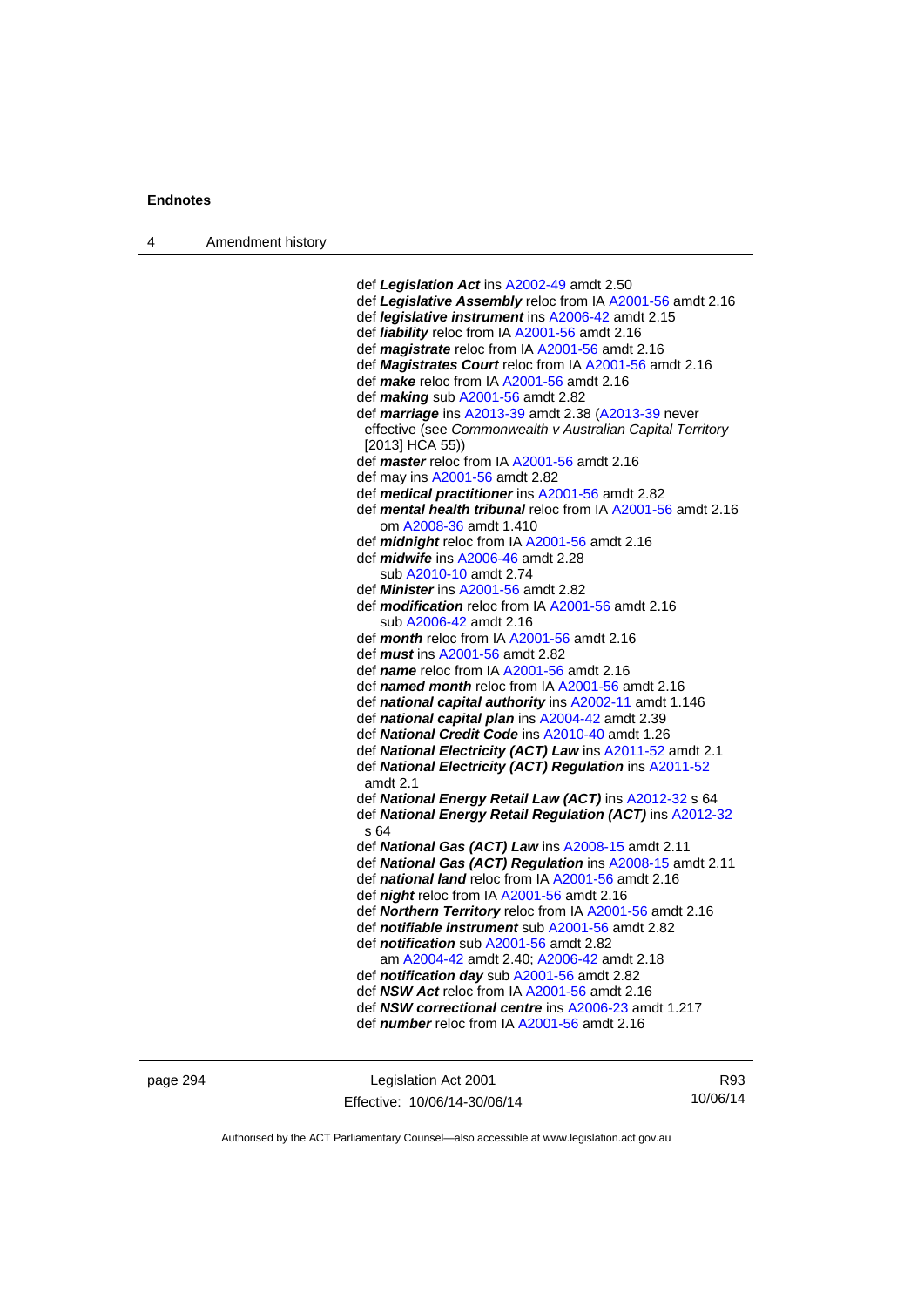def *nurse* reloc from IA [A2001-56](http://www.legislation.act.gov.au/a/2001-56) amdt 2.16 sub [A2004-39](http://www.legislation.act.gov.au/a/2004-39) amdt 6.7; [A2010-10](http://www.legislation.act.gov.au/a/2010-10) amdt 2.75 def *nurse practitioner* ins [A2004-10](http://www.legislation.act.gov.au/a/2004-10) s 6 sub [A2004-39](http://www.legislation.act.gov.au/a/2004-39) amdt 6.8; [A2010-10](http://www.legislation.act.gov.au/a/2010-10) amdt 2.76 def *oath* reloc from IA [A2001-56](http://www.legislation.act.gov.au/a/2001-56) amdt 2.16 sub [A2005-53](http://www.legislation.act.gov.au/a/2005-53) amdt 1.96 am [A2011-48](http://www.legislation.act.gov.au/a/2011-48) amdt 1.37 def *occupational discipline order* ins [A2008-36](http://www.legislation.act.gov.au/a/2008-36) amdt 1.411 def *occupy* ins [A2001-56](http://www.legislation.act.gov.au/a/2001-56) amdt 2.82 sub [A2005-20](http://www.legislation.act.gov.au/a/2005-20) amdt 2.126 def *office* reloc from IA [A2001-56](http://www.legislation.act.gov.au/a/2001-56) amdt 2.16 def *office of fair trading* reloc from IA [A2001-56](http://www.legislation.act.gov.au/a/2001-56) amdt 2.16 sub [A2005-20](http://www.legislation.act.gov.au/a/2005-20) amdt 2.127 om [A2010-54](http://www.legislation.act.gov.au/a/2010-54) amdt 3.40 def *Office of the Legislative Assembly* ins [A2012-26](http://www.legislation.act.gov.au/a/2012-26) amdt 1.32 def *official visitor* ins [A2012-33](http://www.legislation.act.gov.au/a/2002-11) amdt 1.37 def *OH&S commissioner* ins [A2003-41](http://www.legislation.act.gov.au/a/2003-41) amdt 2.40 om [A2009-28](http://www.legislation.act.gov.au/a/2009-28) amdt 2.21 def *ombudsman* reloc from IA [A2001-56](http://www.legislation.act.gov.au/a/2001-56) amdt 2.16 def *omit* ins [A2001-56](http://www.legislation.act.gov.au/a/2001-56) amdt 2.82 def *optometrist* ins [A2005-9](http://www.legislation.act.gov.au/a/2005-9) amdt 1.2 note exp 9 January 2007 (see the [Health Professionals](http://www.legislation.act.gov.au/a/2004-38)  [Act 2004](http://www.legislation.act.gov.au/a/2004-38) s 136 (1) (h)) (s 303 (2)) sub [A2010-10](http://www.legislation.act.gov.au/a/2010-10) amdt 2.77 def *ordinance* reloc from IA [A2001-56](http://www.legislation.act.gov.au/a/2001-56) amdt 2.16 def *parent* ins [A2004-1](http://www.legislation.act.gov.au/a/2004-1) amdt 1.22 def *parliamentary counsel* sub [A2001-56](http://www.legislation.act.gov.au/a/2001-56) amdt 2.82 def *passing* sub [A2001-56](http://www.legislation.act.gov.au/a/2001-56) amdt 2.82 def *penalty unit* ins [A2001-56](http://www.legislation.act.gov.au/a/2001-56) amdt 2.82 def *person* ins [A2001-56](http://www.legislation.act.gov.au/a/2001-56) amdt 2.82 sub [A2009-20](http://www.legislation.act.gov.au/a/2009-20) amdt 2.11 def *pharmacist* reloc from IA [A2001-56](http://www.legislation.act.gov.au/a/2001-56) amdt 2.16 sub [A2004-39](http://www.legislation.act.gov.au/a/2004-39) amdt 8.2; [A2010-10](http://www.legislation.act.gov.au/a/2010-10) amdt 2.78 def *planning and land authority* ins [A2002-56](http://www.legislation.act.gov.au/a/2002-56) amdt 3.47 sub [A2005-20](http://www.legislation.act.gov.au/a/2005-20) amdt 2.128; [A2007-25](http://www.legislation.act.gov.au/a/2007-25) amdt 1.98 def *planning and land council* ins [A2002-56](http://www.legislation.act.gov.au/a/2002-56) amdt 3.46 sub [A2005-20](http://www.legislation.act.gov.au/a/2005-20) amdt 2.129 om [A2006-30](http://www.legislation.act.gov.au/a/2006-30) amdt 1.70 def *planning authority* reloc from IA [A2001-56](http://www.legislation.act.gov.au/a/2001-56) amdt 2.16 om [A2002-56](http://www.legislation.act.gov.au/a/2002-56) amdt 3.47 def *police officer* reloc from IA [A2001-56](http://www.legislation.act.gov.au/a/2001-56) amdt 2.16 def *position* reloc from IA [A2001-56](http://www.legislation.act.gov.au/a/2001-56) amdt 2.16 def *power* reloc from IA [A2001-56](http://www.legislation.act.gov.au/a/2001-56) amdt 2.16 def *prescribed* reloc from IA [A2001-56](http://www.legislation.act.gov.au/a/2001-56) amdt 2.16 am [A2002-49](http://www.legislation.act.gov.au/a/2002-49) amdt 2.51; [A2005-20](http://www.legislation.act.gov.au/a/2005-20) amdt 2.130 def *present* ins [A2005-5](http://www.legislation.act.gov.au/a/2005-5) s 28

R93 10/06/14

Legislation Act 2001 Effective: 10/06/14-30/06/14 page 295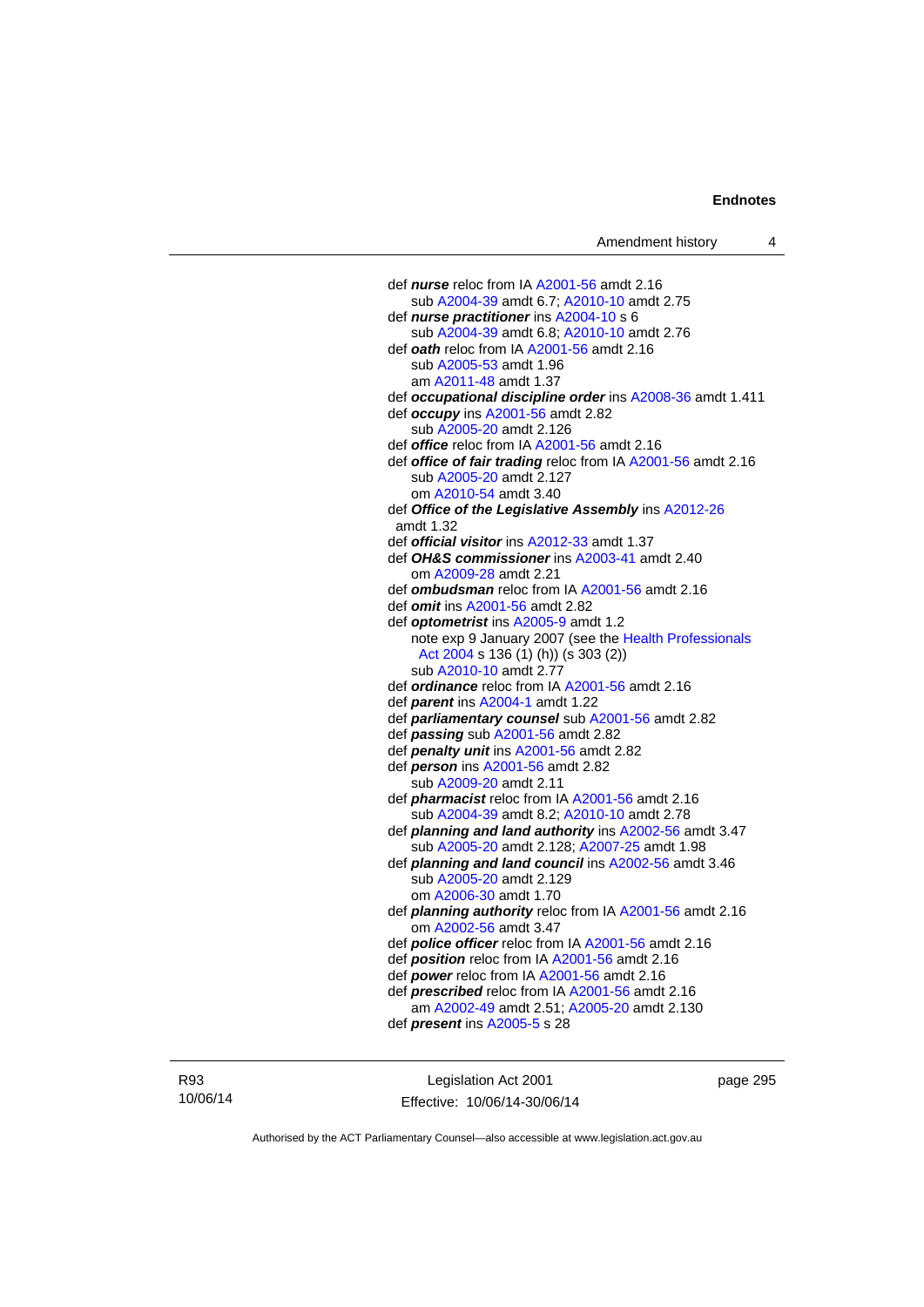| Amendment history |
|-------------------|
|                   |

 def *privacy commissioner* reloc from IA [A2001-56](http://www.legislation.act.gov.au/a/2001-56) amdt 2.16 def *proceeding* reloc from IA [A2001-56](http://www.legislation.act.gov.au/a/2001-56) amdt 2.16 def *property* reloc from IA [A2001-56](http://www.legislation.act.gov.au/a/2001-56) amdt 2.16 def *provision* sub [A2001-56](http://www.legislation.act.gov.au/a/2001-56) amdt 2.82 def *public advocate* ins [A2005-47](http://www.legislation.act.gov.au/a/2005-47) amdt 1.13 def *public employee* reloc from IA [A2001-56](http://www.legislation.act.gov.au/a/2001-56) amdt 2.16 def *public health officer* reloc from IA [A2001-56](http://www.legislation.act.gov.au/a/2001-56) amdt 2.16 sub [A2005-20](http://www.legislation.act.gov.au/a/2005-20) amdt 2.131 def *public holiday* ins [A2011-28](http://www.legislation.act.gov.au/a/2011-28) amdt 2.22 def *public money* reloc from IA [A2001-56](http://www.legislation.act.gov.au/a/2001-56) amdt 2.16 def *public servant* reloc from IA [A2001-56](http://www.legislation.act.gov.au/a/2001-56) amdt 2.16 def *public service* reloc from IA [A2001-56](http://www.legislation.act.gov.au/a/2001-56) amdt 2.16 def *public trustee* reloc from IA [A2001-56](http://www.legislation.act.gov.au/a/2001-56) amdt 2.16 def *quarter* ins [A2002-30](http://www.legislation.act.gov.au/a/2002-30) amdt 2.8 def *recognised transgender person* ins [A2003-14](http://www.legislation.act.gov.au/a/2003-14) s 5 def *registered surveyor* reloc from IA [A2001-56](http://www.legislation.act.gov.au/a/2001-56) amdt 2.16 am [A2007-33](http://www.legislation.act.gov.au/a/2007-33) amdt 1.11 def *registrable instrument* sub [A2001-56](http://www.legislation.act.gov.au/a/2001-56) amdt 2.82 om [A2006-42](http://www.legislation.act.gov.au/a/2006-42) amdt 2.17 def *registrar* reloc from IA [A2001-56](http://www.legislation.act.gov.au/a/2001-56) amdt 2.16 def *registrar-general* reloc from IA [A2001-56](http://www.legislation.act.gov.au/a/2001-56) amdt 2.16 def *registrar of firearms* reloc from IA [A2001-56](http://www.legislation.act.gov.au/a/2001-56) amdt 2.16 def *registrar of liquor licences* reloc from IA [A2001-56](http://www.legislation.act.gov.au/a/2001-56) amdt 2.16 om [A2009-20](http://www.legislation.act.gov.au/a/2009-20) amdt 2.12 def *regulations* reloc from IA [A2001-56](http://www.legislation.act.gov.au/a/2001-56) amdt 2.16 om [A2005-20](http://www.legislation.act.gov.au/a/2005-20) amdt 2.132 def *regulation* ins [A2005-20](http://www.legislation.act.gov.au/a/2005-20) amdt 2.132 def *remand centre* ins [A2002-30](http://www.legislation.act.gov.au/a/2002-30) amdt 2.8 om [A2006-23](http://www.legislation.act.gov.au/a/2006-23) amdt 1.218 def *remand centre administrator* ins [A2002-30](http://www.legislation.act.gov.au/a/2002-30) amdt 2.8 om [A2006-23](http://www.legislation.act.gov.au/a/2006-23) amdt 1.218 def *remuneration tribunal* reloc from IA [A2001-56](http://www.legislation.act.gov.au/a/2001-56) amdt 2.16 def *repeal* sub [A2001-56](http://www.legislation.act.gov.au/a/2001-56) amdt 2.82 pars renum [A2002-11](http://www.legislation.act.gov.au/a/2002-11) amdt 1.147 am [A2002-11](http://www.legislation.act.gov.au/a/2002-11) amdt 1.148; [A2004-42](http://www.legislation.act.gov.au/a/2004-42) amdts 2.41-2.43; pars renum R27 LA (see [A2004-42](http://www.legislation.act.gov.au/a/2004-42) amdt 2.44); [A2005-20](http://www.legislation.act.gov.au/a/2005-20) amdt 2.133, amdt 2.134 def *residential tenancies tribunal* reloc from IA [A2001-56](http://www.legislation.act.gov.au/a/2001-56) amdt 2.16 om [A2008-36](http://www.legislation.act.gov.au/a/2008-36) amdt 1.412 def *resident judge* ins [A2004-42](http://www.legislation.act.gov.au/a/2004-42) amdt 2.45 def *retrospectively* reloc from dict, pt 2 [A2005-20](http://www.legislation.act.gov.au/a/2005-20) amdt 2.148 def *reviewable decision notice* ins [A2008-36](http://www.legislation.act.gov.au/a/2008-36) amdt 1.413 def *road transport authority* reloc from IA [A2001-56](http://www.legislation.act.gov.au/a/2001-56) amdt 2.16 am [A2011-22](http://www.legislation.act.gov.au/a/2011-22) amdt 1.280; [A2011-49](http://www.legislation.act.gov.au/a/2011-49) amdt 1.10

page 296 Legislation Act 2001 Effective: 10/06/14-30/06/14

R93 10/06/14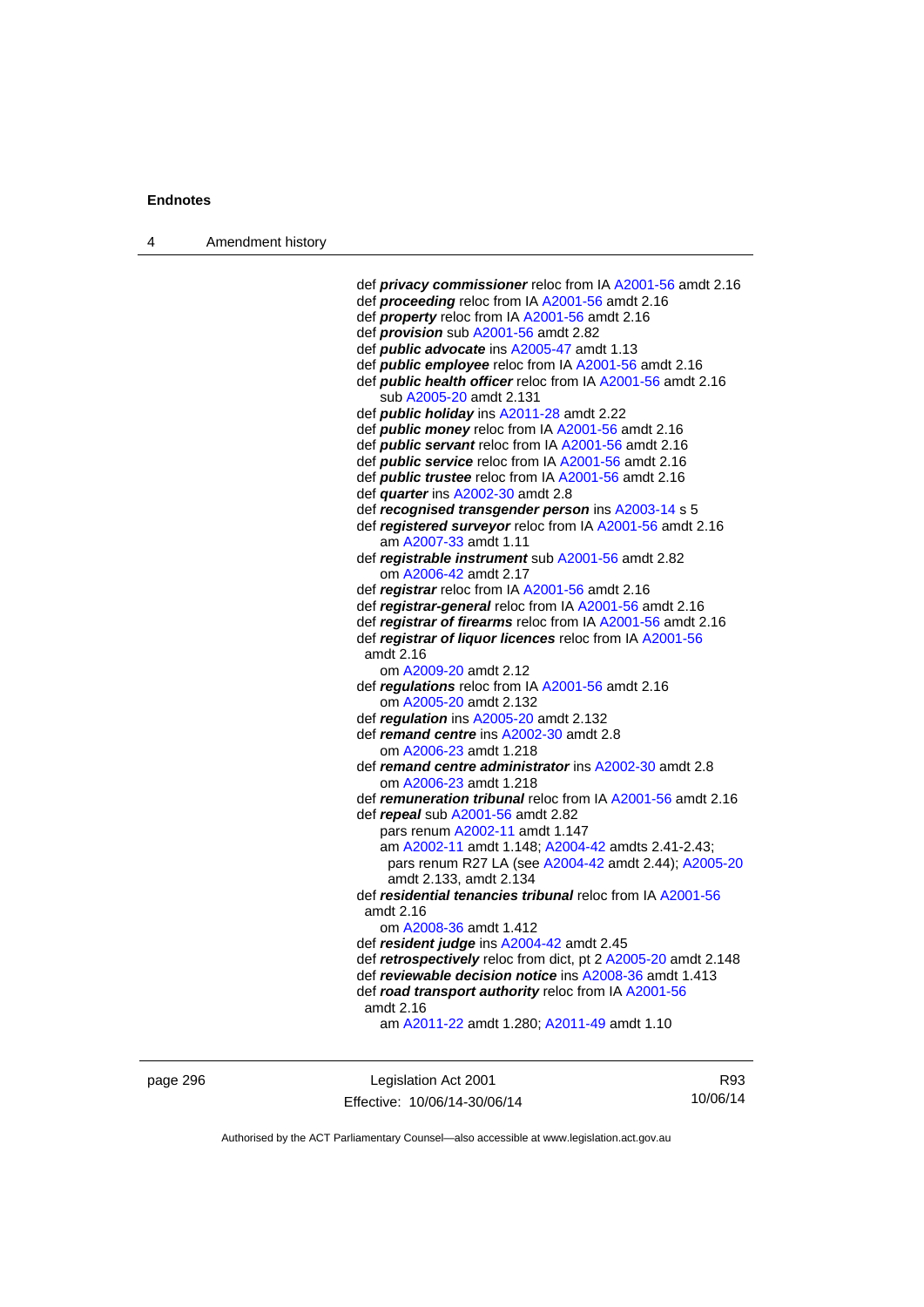def *rules* reloc from IA [A2001-56](http://www.legislation.act.gov.au/a/2001-56) amdt 2.16 sub [A2002-11](http://www.legislation.act.gov.au/a/2002-11) amdt 1.149 am [A2005-20](http://www.legislation.act.gov.au/a/2005-20) amdt 2.135 def *rural firefighting service* reloc from IA [A2001-56](http://www.legislation.act.gov.au/a/2001-56) amdt 2.16 om [A2004-28](http://www.legislation.act.gov.au/a/2004-28) amdt 3.38 def *rural fire service* ins [A2004-28](http://www.legislation.act.gov.au/a/2004-28) amdt 3.38 def *see* ins [A2001-56](http://www.legislation.act.gov.au/a/2001-56) amdt 2.82 om [A2009-20](http://www.legislation.act.gov.au/a/2009-20) amdt 2.13 def *Self-Government Act* reloc from IA [A2001-56](http://www.legislation.act.gov.au/a/2001-56) amdt 2.16 def *self-government day* reloc from IA [A2001-56](http://www.legislation.act.gov.au/a/2001-56) amdt 2.16 def *sentence administration board* ins [A2002-30](http://www.legislation.act.gov.au/a/2002-30) amdt 2.8 sub [A2006-23](http://www.legislation.act.gov.au/a/2006-23) amdt 1.219 def *SES* ins [A2004-28](http://www.legislation.act.gov.au/a/2004-28) amdt 3.39 def *sign* reloc from IA [A2001-56](http://www.legislation.act.gov.au/a/2001-56) amdt 2.16 def *signpost definition* ins [A2009-20](http://www.legislation.act.gov.au/a/2009-20) amdt 2.14 def *sitting day* reloc from IA [A2001-56](http://www.legislation.act.gov.au/a/2001-56) amdt 2.16 sub [A2009-20](http://www.legislation.act.gov.au/a/2009-20) amdt 2.15 def *Small Claims Court* reloc from IA [A2001-56](http://www.legislation.act.gov.au/a/2001-56) amdt 2.16 sub [A2004-60](http://www.legislation.act.gov.au/a/2004-60) amdt 1.178 om [A2008-36](http://www.legislation.act.gov.au/a/2008-36) amdt 1.414 def *solicitor* reloc from IA [A2001-56](http://www.legislation.act.gov.au/a/2001-56) amdt 2.16 def *solicitor-general* ins [A2011-30](http://www.legislation.act.gov.au/a/2011-30) amdt 1.10 def *Speaker* reloc from IA [A2001-56](http://www.legislation.act.gov.au/a/2001-56) amdt 2.16 def *spouse* ins [A2013-39](http://www.legislation.act.gov.au/a/2013-39) amdt 2.38 [\(A2013-39](http://www.legislation.act.gov.au/a/2013-39) never effective (see *Commonwealth v Australian Capital Territory* [2013] HCA 55)) def *Standards Australia* reloc from IA [A2001-56](http://www.legislation.act.gov.au/a/2001-56) amdt 2.16 am [A2013-44](http://www.legislation.act.gov.au/a/2013-44) amdt 2.1 def *State* reloc from IA [A2001-56](http://www.legislation.act.gov.au/a/2001-56) amdt 2.16 def *statutory declaration* reloc from IA [A2001-56](http://www.legislation.act.gov.au/a/2001-56) amdt 2.16 def *statutory instrument* sub [A2001-56](http://www.legislation.act.gov.au/a/2001-56) amdt 2.82 def *statutory office-holder* ins [A2001-56](http://www.legislation.act.gov.au/a/2001-56) amdt 2.82 sub [A2002-11](http://www.legislation.act.gov.au/a/2002-11) amdt 1.150 def *subordinate law* sub [A2001-56](http://www.legislation.act.gov.au/a/2001-56) amdt 2.82 def *summary offence* ins [A2001-56](http://www.legislation.act.gov.au/a/2001-56) amdt 2.82 sub [A2002-11](http://www.legislation.act.gov.au/a/2002-11) amdt 1.151; [A2003-56](http://www.legislation.act.gov.au/a/2003-56) amdt 2.67 def *Supreme Court* reloc from IA [A2001-56](http://www.legislation.act.gov.au/a/2001-56) amdt 2.16 def *surveyor-general* ins [A2010-6](http://www.legislation.act.gov.au/a/2010-6) amdt 1.11 def *swear* reloc from IA [A2001-56](http://www.legislation.act.gov.au/a/2001-56) amdt 2.16 sub [A2005-53](http://www.legislation.act.gov.au/a/2005-53) amdt 1.97 def *take* ins [A2005-53](http://www.legislation.act.gov.au/a/2005-53) amdt 1.98 def *tenancy tribunal* reloc from IA [A2001-56](http://www.legislation.act.gov.au/a/2001-56) amdt 2.16 om [A2002-49](http://www.legislation.act.gov.au/a/2002-49) amdt 2.52 def *territory authority* reloc from IA [A2001-56](http://www.legislation.act.gov.au/a/2001-56) amdt 2.16

sub [A2003-41](http://www.legislation.act.gov.au/a/2003-41) amdt 2.41; [A2008-28](http://www.legislation.act.gov.au/a/2008-28) amdt 2.1

R93 10/06/14

Legislation Act 2001 Effective: 10/06/14-30/06/14 page 297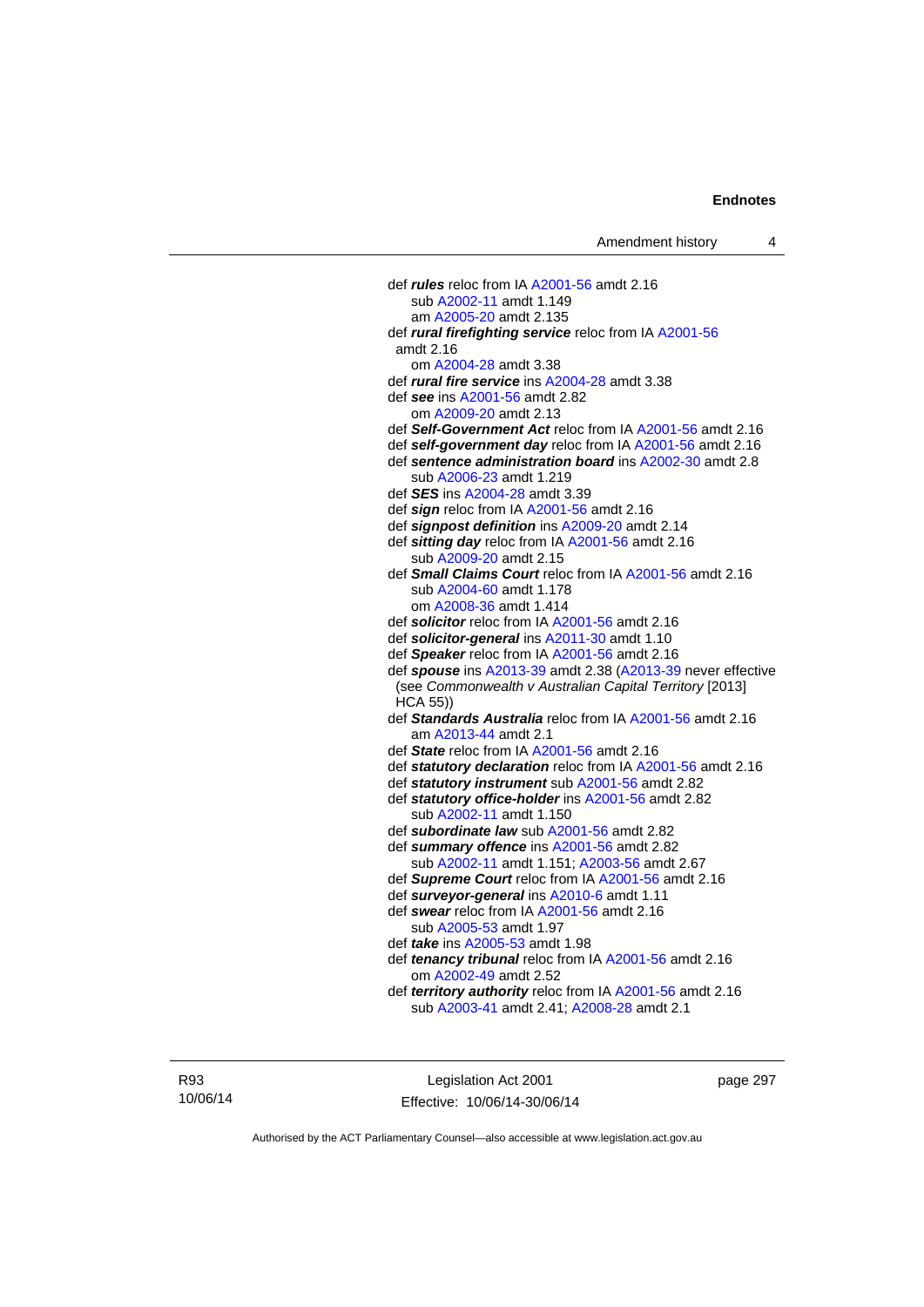| 4 | Amendment history                                                                   |                                                                                                                                                                                                                                                                                                                                                                                                                                                                                                                                                                                                                                                                                                                                                                                                                                                                                                                                                                                                                                                                                                                                                                                                                                                                                                                                                       |
|---|-------------------------------------------------------------------------------------|-------------------------------------------------------------------------------------------------------------------------------------------------------------------------------------------------------------------------------------------------------------------------------------------------------------------------------------------------------------------------------------------------------------------------------------------------------------------------------------------------------------------------------------------------------------------------------------------------------------------------------------------------------------------------------------------------------------------------------------------------------------------------------------------------------------------------------------------------------------------------------------------------------------------------------------------------------------------------------------------------------------------------------------------------------------------------------------------------------------------------------------------------------------------------------------------------------------------------------------------------------------------------------------------------------------------------------------------------------|
|   |                                                                                     | def territory instrumentality ins A2001-56 amdt 2.82<br>am A2007-3 amdt 2.4<br>def territory land reloc from IA A2001-56 amdt 2.16<br>def territory law ins A2005-62 amdt 2.18<br>def <i>territory lease</i> ins A2007-25 amdt 1.99<br>def territory-owned corporation reloc from IA A2001-56<br>amdt 2.16<br>def territory plan reloc from IA A2001-56 amdt 2.16<br>am A2002-49 amdt 2.53<br>sub A2007-25 amdt 1.100<br>def the Territory ins A2001-56 amdt 2.82<br>def <i>transgender person</i> ins A2003-14 s 5<br>def <i>transitional</i> reloc from IA A2001-56 amdt 2.16<br>sub A2005-20 amdt 2.136<br>def Treasurer ins A2001-56 amdt 2.82<br>def <i>tribunal</i> sub A2001-56 amdt 2.82<br>def UK Act reloc from IA A2001-56 amdt 2.16<br>def <i>under</i> ins A2001-52 amdt 2.82<br>sub A2002-30 amdt 2.9<br>am A2005-20 amdt 2.137, amdt 2.138<br>def United Kingdom reloc from IA A2001-56 amdt 2.16<br>def United Kingdom Parliament reloc from IA A2001-56<br>amdt 2.16<br>def veterinary surgeon reloc from IA A2001-56 amdt 2.16<br>sub A2004-39 amdt 11A.1 (as am by A2005-28 amdt 1.61)<br>def <i>will</i> ins A2001-56 amdt 2.82<br>def word reloc from IA A2001-56 amdt 2.16<br>def working day ins A2002-11 amdt 1.152<br>sub A2003-56 amdt 2.68<br>am A2011-28 amdt 2.23<br>def work safety commissioner ins A2009-28 amdt 2.22 |
|   |                                                                                     | sub A2011-55 amdt 1.23<br>def writing reloc from IA A2001-56 amdt 2.16<br>def year reloc from IA A2001-56 amdt 2.16                                                                                                                                                                                                                                                                                                                                                                                                                                                                                                                                                                                                                                                                                                                                                                                                                                                                                                                                                                                                                                                                                                                                                                                                                                   |
|   | Terms for Legislation Act 2001 only<br>dict pt 2 hdg<br>dict pt 2 note<br>dict pt 2 | sub A2003-56 amdt 2.69<br>sub A2003-56 amdt 2.69<br>def Act ins A2003-41 amdt 2.42<br>def ACT law ins A2005-20 amdt 2.139<br>def <i>administrator</i> ins A2001-56 amdt 2.82<br>def agency ins A2001-56 amdt 2.82<br>def <i>amend</i> ins A2005-20 amdt 2.140<br>def another jurisdiction ins A2005-20 amdt 2.141<br>def <i>appointee</i> ins A2001-56 amdt 2.82<br>am A2003-56 amdt 2.70<br>def appointer ins A2001-56 amdt 2.82<br>am A2003-56 amdt 2.71                                                                                                                                                                                                                                                                                                                                                                                                                                                                                                                                                                                                                                                                                                                                                                                                                                                                                            |

page 298 Legislation Act 2001 Effective: 10/06/14-30/06/14

R93 10/06/14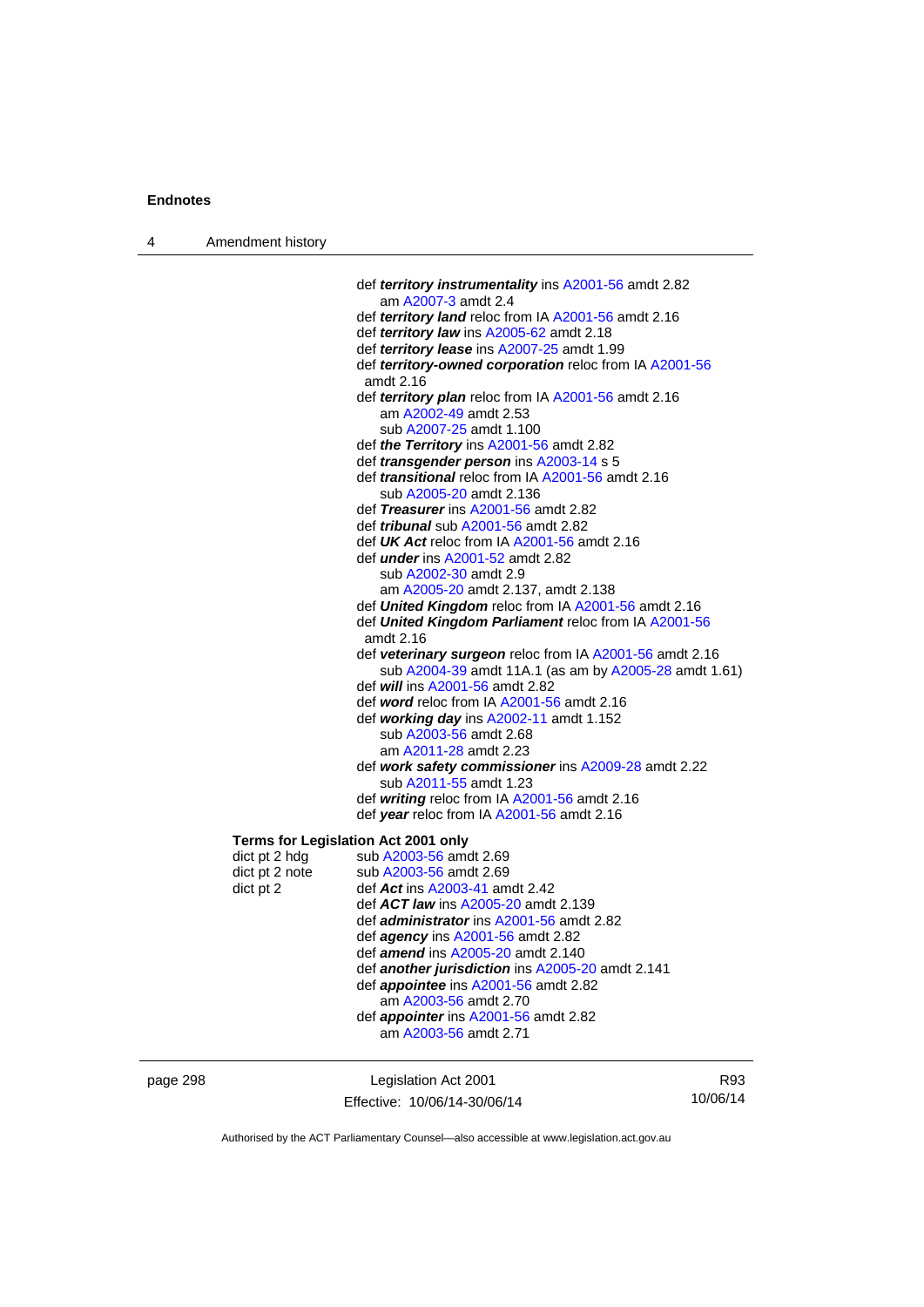def *approved website* sub [A2001-56](http://www.legislation.act.gov.au/a/2001-56) amdt 2.82 def *authorised republication* sub [A2001-56](http://www.legislation.act.gov.au/a/2001-56) amdt 2.82 def *authorising law* sub [A2001-56](http://www.legislation.act.gov.au/a/2001-56) amdt 2.82 def *benefits* sub [A2001-56](http://www.legislation.act.gov.au/a/2001-56) amdt 2.82 def *business address* ins [A2001-56](http://www.legislation.act.gov.au/a/2001-56) amdt 2.82 def *corporation* ins [A2001-56](http://www.legislation.act.gov.au/a/2001-56) amdt 2.82 def *costs* sub [A2001-56](http://www.legislation.act.gov.au/a/2001-56) amdt 2.82 def *current legislative drafting practice* sub [A2001-56](http://www.legislation.act.gov.au/a/2001-56) amdt 2.82 def *delegate* ins [A2001-56](http://www.legislation.act.gov.au/a/2001-56) amdt 2.82 def *determinative provision* ins [A2002-11](http://www.legislation.act.gov.au/a/2002-11) amdt 1.153 def *document* ins [A2001-56](http://www.legislation.act.gov.au/a/2001-56) amdt 2.82 def *editorial amendment* sub [A2001-56](http://www.legislation.act.gov.au/a/2001-56) amdt 2.82 def *email address* ins [A2001-56](http://www.legislation.act.gov.au/a/2001-56) amdt 2.82 def *executive officer* ins [A2001-56](http://www.legislation.act.gov.au/a/2001-56) amdt 2.82 def *fax number* ins [A2001-56](http://www.legislation.act.gov.au/a/2001-56) amdt 2.82 def *fee* sub [A2001-56](http://www.legislation.act.gov.au/a/2001-56) amdt 2.82 def *home address* ins [A2001-56](http://www.legislation.act.gov.au/a/2001-56) amdt 2.82 def *law* sub [A2001-56](http://www.legislation.act.gov.au/a/2001-56) amdt 2.82 am [A2002-11](http://www.legislation.act.gov.au/a/2002-11) amdt 1.154; pars renum [A2002-11](http://www.legislation.act.gov.au/a/2002-11) amdt 1.155; [A2003-41](http://www.legislation.act.gov.au/a/2003-41) amdt 2.43; pars renum R20 LA (see [A2003-41](http://www.legislation.act.gov.au/a/2003-41) amdt 2.44); [A2005-20](http://www.legislation.act.gov.au/a/2005-20) amdt 2.142, amdt 2.143; pars renum R34 LA (see [A2005-20](http://www.legislation.act.gov.au/a/2005-20) amdt 2.144) def *law of another jurisdiction* ins [A2005-20](http://www.legislation.act.gov.au/a/2005-20) amdt 2.145 def *legislative material* ins [A2003-41](http://www.legislation.act.gov.au/a/2003-41) amdt 2.45 def *non-determinative provision* ins [A2002-11](http://www.legislation.act.gov.au/a/2002-11) amdt 1.156 def *provide* sub [A2001-56](http://www.legislation.act.gov.au/a/2001-56) amdt 2.82 def *referential term* ins [A2003-56](http://www.legislation.act.gov.au/a/2003-56) amdt 2.72 reloc to s 116 (2) [A2005-20](http://www.legislation.act.gov.au/a/2005-20) amdt 2.146 def *referential words* sub [A2001-56](http://www.legislation.act.gov.au/a/2001-56) amdt 2.82 om [A2003-56](http://www.legislation.act.gov.au/a/2003-56) amdt 2.72 def *register* sub [A2001-56](http://www.legislation.act.gov.au/a/2001-56) amdt 2.82 def *repeal* ins [A2005-20](http://www.legislation.act.gov.au/a/2005-20) amdt 2.147 def *republication* sub [A2001-56](http://www.legislation.act.gov.au/a/2001-56) amdt 2.82; [A2003-41](http://www.legislation.act.gov.au/a/2003-41) amdt 2.46 def *republication date* sub [A2001-56](http://www.legislation.act.gov.au/a/2001-56) amdt 2.82 def *responsible* ins [A2001-56](http://www.legislation.act.gov.au/a/2001-56) amdt 2.82 def *retrospectively* ins [A2003-56](http://www.legislation.act.gov.au/a/2003-56) amdt 2.73 reloc to dict, pt 1 [A2005-20](http://www.legislation.act.gov.au/a/2005-20) amdt 2.148 def *scrutiny committee principles* sub [A2001-56](http://www.legislation.act.gov.au/a/2001-56) amdt 2.82 def *service* sub [A2001-56](http://www.legislation.act.gov.au/a/2001-56) amdt 2.82 def *working out the meaning of an Act* ins [A2003-41](http://www.legislation.act.gov.au/a/2003-41)

amdt 2.47

R93 10/06/14

Legislation Act 2001 Effective: 10/06/14-30/06/14

page 299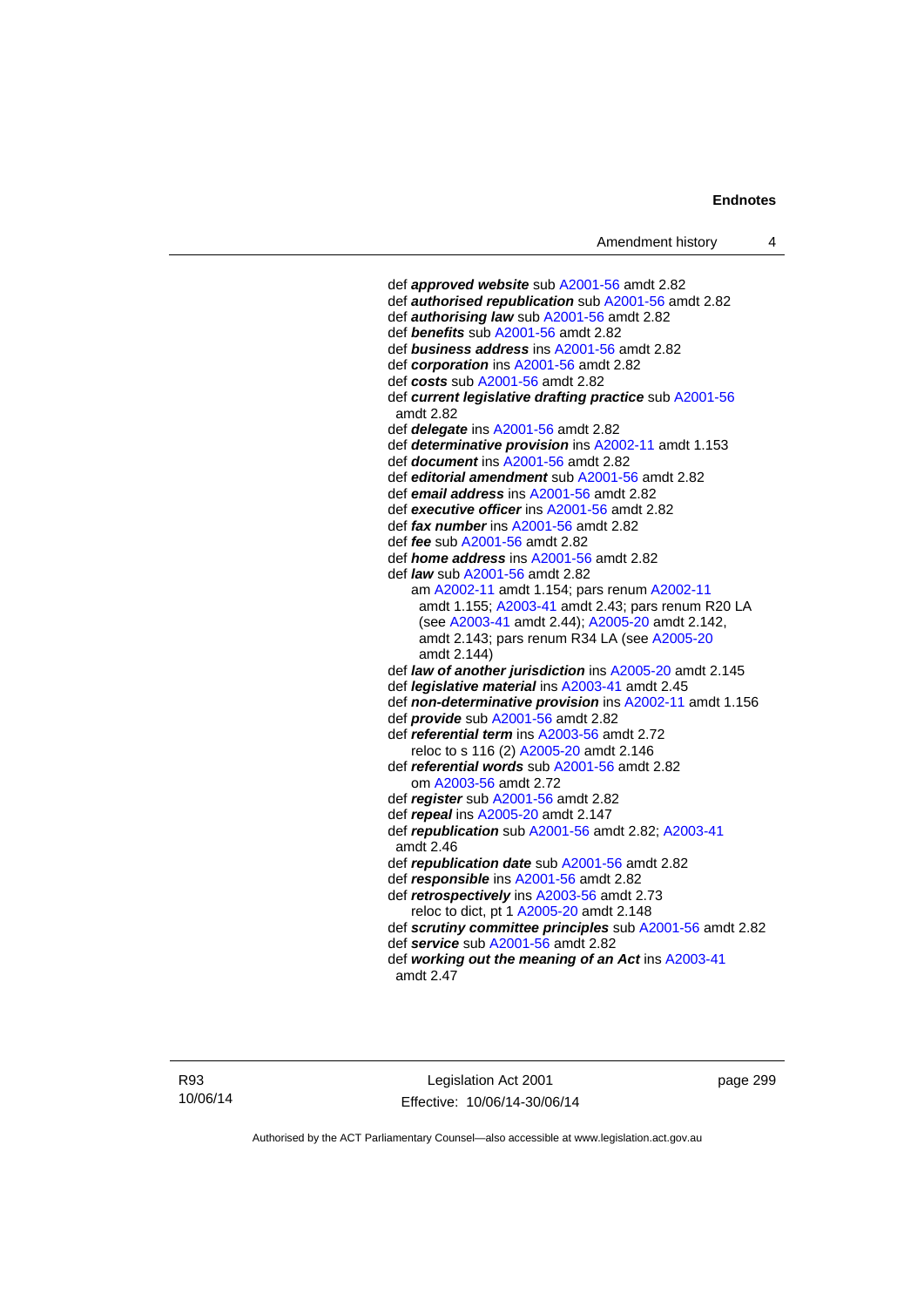## **5 Earlier republications**

Some earlier republications were not numbered. The number in column 1 refers to the publication order.

Since 12 September 2001 every authorised republication has been published in electronic pdf format on the ACT legislation register. A selection of authorised republications have also been published in printed format. These republications are marked with an asterisk (\*) in column 1. Electronic and printed versions of an authorised republication are identical.

| <b>Republication</b><br>No and date | <b>Effective</b>              | Last<br>amendment<br>made by | <b>Republication for</b>                                                              |
|-------------------------------------|-------------------------------|------------------------------|---------------------------------------------------------------------------------------|
| R <sub>0</sub> A<br>17 Sept 2002    | 12 Sept 2001-<br>12 Sept 2001 | A2001-56                     | amendments by<br>A2001-44, A2001-56<br>and retrospective<br>amendments by<br>A2002-30 |
| R <sub>1</sub><br>13 Sept 2001      | 13 Sept 2001-<br>13 Sept 2001 | SL2001-34                    | modification by<br>SL2001-34                                                          |
| R <sub>1</sub> (RI)<br>17 Sept 2001 | 13 Sept 2001-<br>13 Sept 2001 | SL2001-34                    | reissue for<br>retrospective<br>amendments by<br>A2002-30                             |
| R <sub>2</sub><br>14 Sept 2001      | 14 Sept 2001–<br>20 Feb 2002  | A2001-70                     | amendments by<br>A2001-70                                                             |
| R <sub>2</sub> (RI)<br>17 Sept 2002 | 14 Sept 2001-<br>20 Feb 2002  | A2001-70                     | reissue for<br>retrospective<br>amendments by<br>A2002-30                             |
| R <sub>3</sub><br>21 Feb 2002       | 21 Feb 2002-<br>12 Mar 2002   | A2001-88                     | changed endnotes<br>and editorial<br>changes                                          |
| R3 (RI)<br>17 Sept 2002             | 21 Feb 2002-<br>12 Mar 2002   | A2001-88                     | reissue for<br>retrospective<br>amendments by<br>A2002-30                             |
| R4<br>13 Mar 2002                   | 13 Mar 2002-<br>27 May 2002   | A2001-88                     | commenced expiry                                                                      |

page 300 Legislation Act 2001 Effective: 10/06/14-30/06/14

R93 10/06/14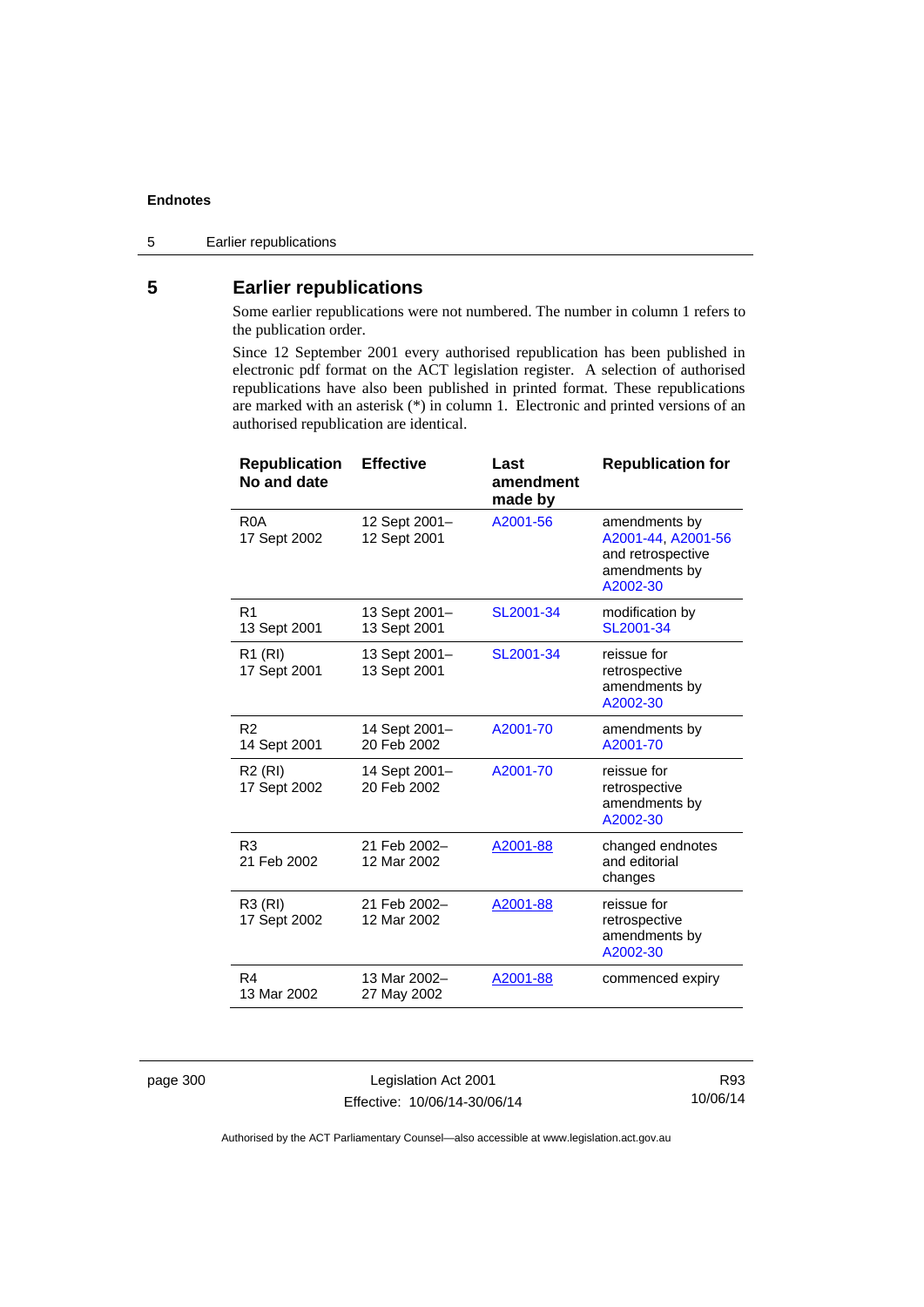Earlier republications 5

| <b>Republication</b><br>No and date | <b>Effective</b>              | Last<br>amendment<br>made by | <b>Republication for</b>                                  |
|-------------------------------------|-------------------------------|------------------------------|-----------------------------------------------------------|
| R4 (RI)<br>17 Sept 2002             | 13 Mar 2002-<br>27 May 2002   | A2001-88                     | reissue for<br>retrospective<br>amendments by<br>A2002-30 |
| $R5*$<br>28 May 2002                | 28 May 2002-<br>30 June 2002  | A2002-11                     | amendments by<br>A2002-11                                 |
| <b>R5 (RI)</b><br>17 Sept 2002      | 28 May 2002-<br>30 June 2002  | A2002-11                     | reissue for<br>retrospective<br>amendments by<br>A2002-30 |
| R <sub>6</sub><br>1 July 2002       | 1 July 2002-<br>12 Sept 2002  | A2002-11                     | amendments by<br>A2001-88                                 |
| R6 (RI)<br>17 Sept 2002             | 1 July 2002-<br>12 Sept 2002  | A2002-11                     | reissue for<br>retrospective<br>amendments by<br>A2002-30 |
| R7<br>13 Sept 2002                  | 13 Sept 2002-<br>13 Sept 2002 | A2002-27                     | commenced expiry                                          |
| <b>R7 (RI)</b><br>17 Sept 2002      | 13 Sept 2002-<br>13 Sept 2002 | A2002-27                     | reissue for<br>retrospective<br>amendments by<br>A2002-30 |
| R8<br>14 Sept 2002                  | 14 Sept 2002-<br>16 Sept 2002 | A2002-27                     | commenced expiry                                          |
| R8 (RI)<br>17 Sept 2002             | 14 Sept 2002-<br>16 Sept 2002 | A2002-27                     | reissue for<br>retrospective<br>amendments by<br>A2002-30 |
| R9<br>17 Sept 2002                  | 17 Sept 2002-<br>6 Oct 2002   | A2002-30                     | amendments by<br>A2002-30                                 |
| R <sub>10</sub><br>7 Oct 2002       | 7 Oct 2002-<br>31 Oct 2002    | A2002-30                     | amendments by<br>A2002-27                                 |
| R <sub>11</sub><br>1 Nov 2002       | 1 Nov 2002-<br>31 Dec 2002    | A2002-40                     | amendments by<br>A2002-40                                 |
| R <sub>12</sub><br>1 Jan 2003       | 1 Jan 2003-<br>16 Jan 2003    | A2002-56                     | amendments by<br>A2002-51                                 |

### R93 10/06/14

Legislation Act 2001 Effective: 10/06/14-30/06/14 page 301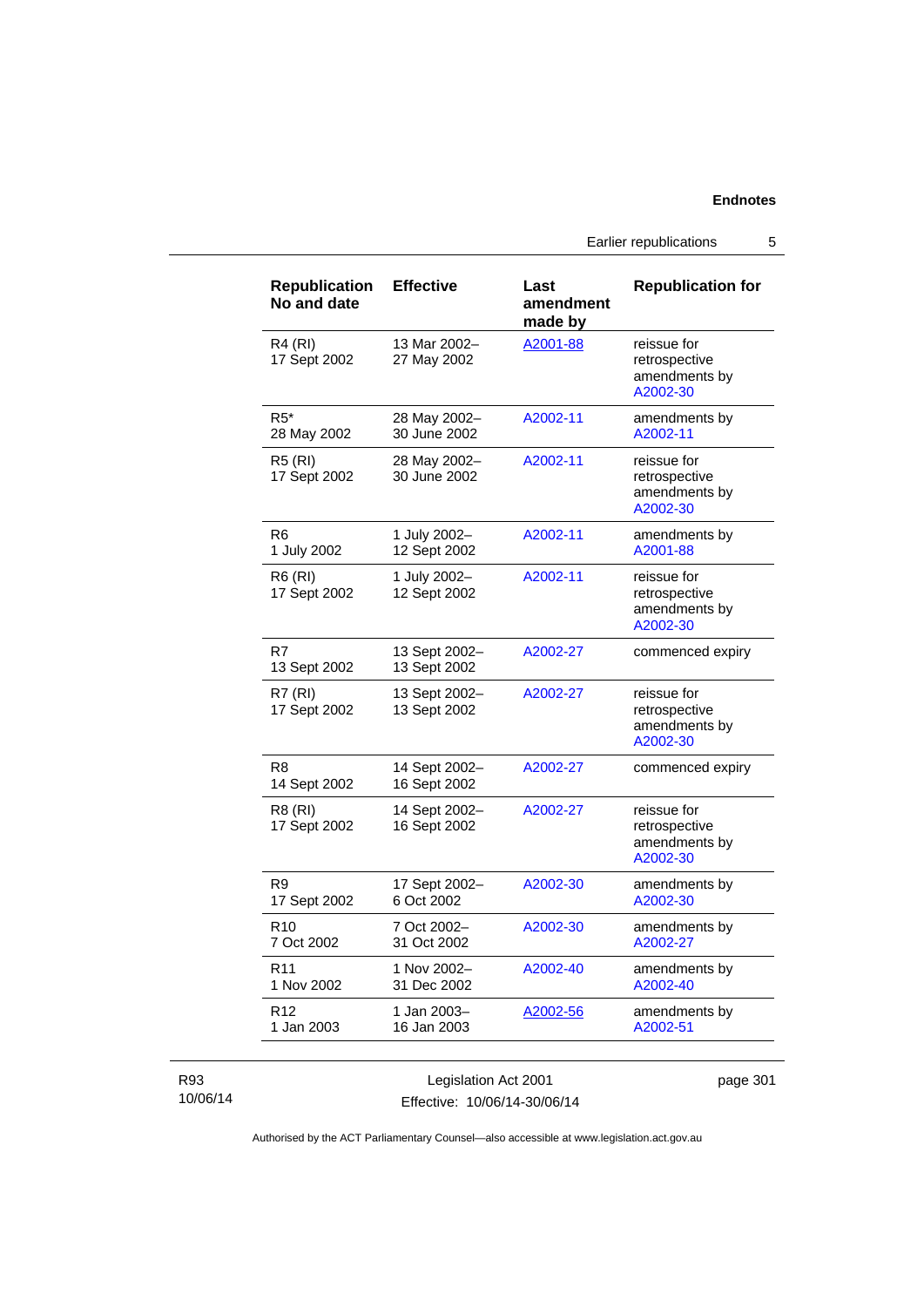| <b>Republication</b><br>No and date | <b>Effective</b>             | Last<br>amendment<br>made by | <b>Republication for</b>                  |
|-------------------------------------|------------------------------|------------------------------|-------------------------------------------|
| R <sub>13</sub>                     | 17 Jan 2003–                 | A2002-56                     | amendments by                             |
| 17 Jan 2003                         | 27 Mar 2003                  |                              | A2002-49                                  |
| R <sub>14</sub>                     | 28 Mar 2003-                 | A2003-14                     | amendments by                             |
| 28 Mar 2003                         | 9 Apr 2003                   |                              | A2003-14                                  |
| R <sub>15</sub>                     | 10 Apr 2003-                 | A2003-18                     | amendments by                             |
| 10 Apr 2003                         | 28 May 2003                  |                              | A2003-18                                  |
| R <sub>16</sub><br>29 May 2003      | 29 May 2003-<br>30 June 2003 | A2003-18                     | commenced expiry                          |
| R <sub>17</sub>                     | 1 July 2003-                 | A2003-18                     | amendments by                             |
| 1 July 2003                         | 2 Sept 2003                  |                              | A2002-56                                  |
| R <sub>18</sub><br>3 Sept 2003      | 3 Sept 2003-<br>12 Sept 2003 | A2003-18                     | commenced expiry                          |
| R <sub>19</sub><br>13 Sept 2003     | 13 Sept 2003-<br>8 Oct 2003  | <u>A2003-41</u>              | commenced expiry                          |
| R <sub>20</sub> *<br>9 Oct 2003     | 9 Oct 2003-<br>18 Dec 2003   | A2003-41                     | amendments by<br>A2003-16 and<br>A2003-41 |
| R <sub>21</sub>                     | 19 Dec 2003–                 | A2003-56                     | amendments by                             |
| 19 Dec 2003                         | 21 Mar 2004                  |                              | A2003-56                                  |
| R <sub>22</sub>                     | 22 Mar 2004-                 | <u>A2004-10</u>              | amendments by                             |
| 22 Mar 2004                         | 4 Apr 2004                   |                              | A2004-1                                   |
| R <sub>23</sub>                     | 5 Apr 2004-                  | A2004-10                     | amendments by                             |
| 5 Apr 2004                          | 26 May 2004                  |                              | A2004-7                                   |
| R <sub>24</sub>                     | 27 May 2004-                 | A2004-17                     | amendments by                             |
| 27 May 2004                         | 30 June 2004                 |                              | A2004-10                                  |
| R25<br>1 July 2004                  | 1 July 2004-<br>12 July 2004 | A2004-28                     | amendments by<br>A2004-5 and<br>A2004-28  |
| R <sub>26</sub>                     | 13 July 2004-                | A2004-32                     | amendments by                             |
| 13 July 2004                        | 24 Aug 2004                  |                              | A2004-32                                  |
| R <sub>27</sub>                     | 25 Aug 2004-                 | A2004-42                     | amendments by                             |
| 25 Aug 2004                         | 31 Aug 2004                  |                              | A2004-42                                  |
| R <sub>28</sub>                     | 1 Sept 2004–                 | A2004-42                     | amendments by                             |
| 1 Sept 2004                         | 12 Sept 2004                 |                              | A2004-13                                  |

### 5 Earlier republications

page 302 Legislation Act 2001 Effective: 10/06/14-30/06/14

R93 10/06/14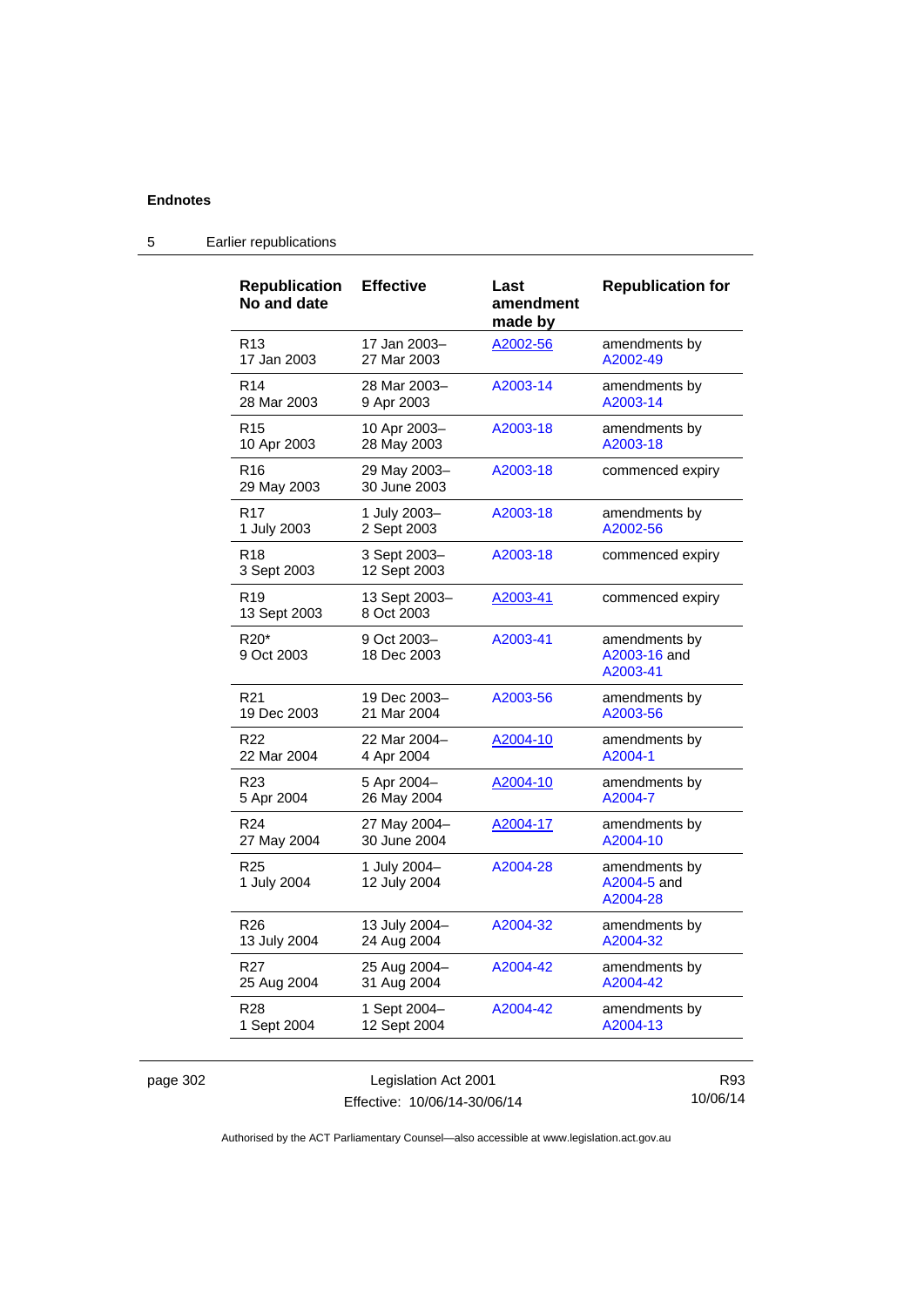Earlier republications 5

| <b>Republication</b><br>No and date | <b>Effective</b>             | Last<br>amendment<br>made by | <b>Republication for</b>                                     |
|-------------------------------------|------------------------------|------------------------------|--------------------------------------------------------------|
| R <sub>29</sub><br>13 Sept 2004     | 13 Sept 2004-<br>22 Dec 2004 | A2004-42                     | commenced expiry                                             |
| <b>R29A</b><br>23 Dec 2004          | 23 Dec 2004-<br>31 Dec 2004  | A2004-42                     | commenced expiry                                             |
| R30 (RI)<br>5 Jan 2005              | 1 Jan 2005-<br>9 Jan 2005    | A2004-60                     | amendments by<br>A2004-17<br>reissue for<br>commenced expiry |
| R31                                 | 10 Jan 2005-                 | A2004-60                     | amendments by                                                |
| 10 Jan 2005                         | 23 Feb 2005                  |                              | A2004-60                                                     |
| R32                                 | 24 Feb 2005-                 | A2005-5                      | amendments by                                                |
| 24 Feb 2005                         | 8 Mar 2005                   |                              | A2005-5                                                      |
| R33                                 | 9 Mar 2005-                  | A2005-5                      | amendments by                                                |
| 9 Mar 2005                          | 1 June 2005                  |                              | A2004-57                                                     |
| R34*                                | 2 June 2005-                 | A2005-20                     | amendments by                                                |
| 2 June 2005                         | 6 July 2005                  |                              | A2005-20                                                     |
| R35<br>7 July 2005                  | 7 July 2005-<br>7 Sept 2005  | A2005-20                     | amendments by<br>A2004-39 as am by<br>A2005-28               |
| R36                                 | 8 Sept 2005-                 | A2005-47                     | amendments by                                                |
| 8 Sept 2005                         | 13 Sept 2005                 |                              | A2005-44                                                     |
| R37                                 | 13 Sept 2005-                | A2005-47                     | amendments by                                                |
| 14 Sept 2005                        | 22 Nov 2005                  |                              | A2005-9                                                      |
| R38                                 | 23 Nov 2005-                 | A2005-53                     | amendments by                                                |
| 23 Nov 2005                         | 10 Jan 2006                  |                              | A2005-53                                                     |
| R39                                 | 11 Jan 2006-                 | A2005-62                     | amendments by                                                |
| 11 Jan 2006                         | 16 Jan 2006                  |                              | A2005-62                                                     |
| R40                                 | 17 Jan 2006-                 | A2005-62                     | amendments by                                                |
| 17 Jan 2006                         | 22 Feb 2006                  |                              | A2004-39                                                     |
| R41<br>23 Feb 2006                  | 23 Feb 2006-<br>28 Feb 2006  | A2006-3                      | updated endnotes as<br>amended by<br>A2006-3                 |

Legislation Act 2001 Effective: 10/06/14-30/06/14 page 303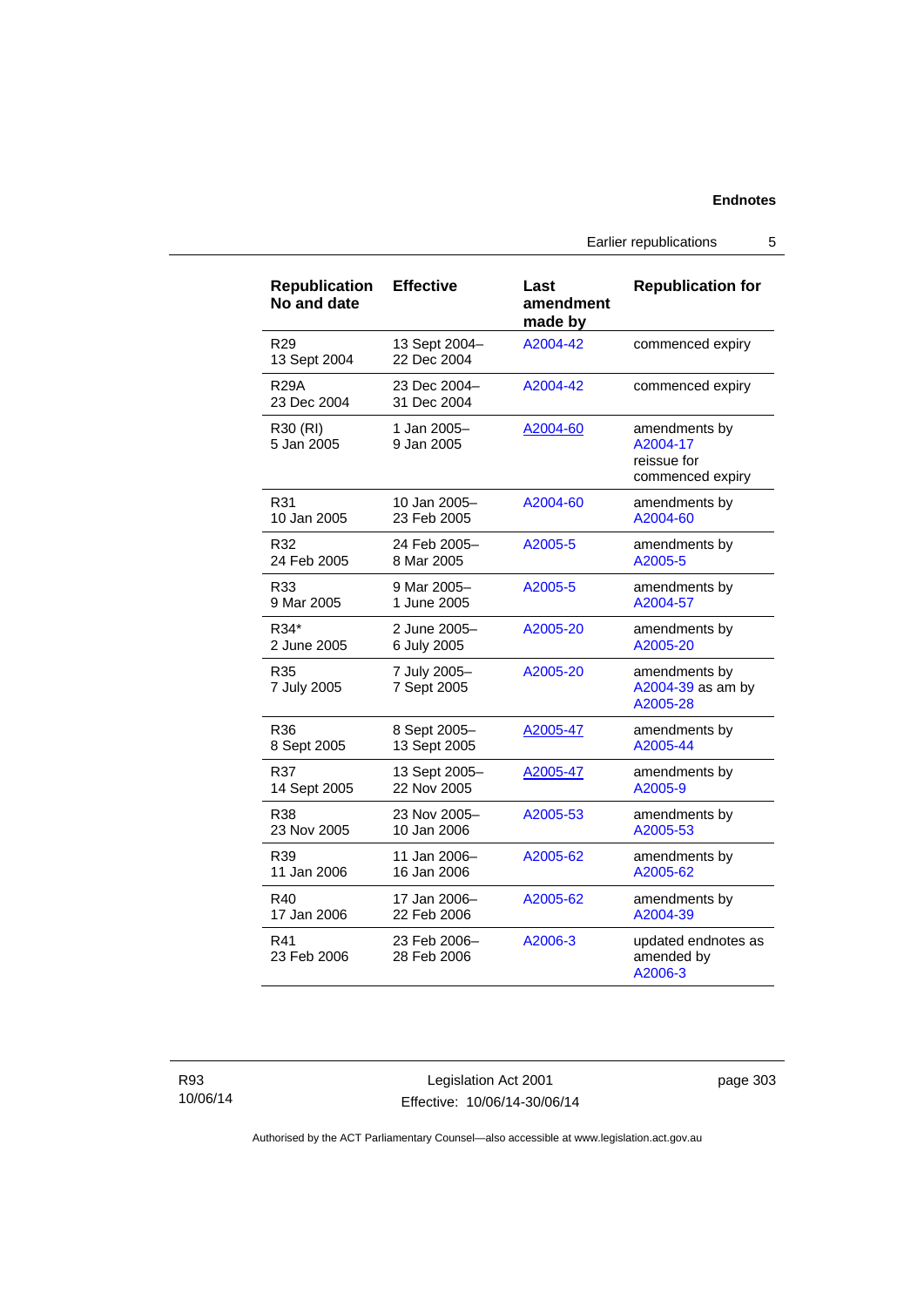| <b>Republication</b><br>No and date | <b>Effective</b>              | Last<br>amendment<br>made by | <b>Republication for</b>                                              |
|-------------------------------------|-------------------------------|------------------------------|-----------------------------------------------------------------------|
| R42<br>1 Mar 2006                   | 1 Mar 2006-<br>1 June 2006    | A2006-3                      | amendments by<br>A2005-47 as<br>amended by<br>A2006-3                 |
| R43                                 | 2 June 2006-                  | A2006-23                     | amendments by                                                         |
| 2 June 2006                         | 15 June 2006                  |                              | A2006-23                                                              |
| R44<br>16 June 2006                 | 16 June 2006-<br>30 June 2006 | A2006-23                     | updated endnotes as<br>amended by<br>A2006-27                         |
| R45<br>1 July 2006                  | 1 July 2006-<br>31 Oct 2006   | A2006-30                     | amendments by<br>A2006-25 and<br>A2006-30                             |
| R46<br>1 Nov 2006                   | 1 Nov 2006-<br>15 Nov 2006    | A2006-42                     | amendments by<br>A2005-41 and<br>A2005-46 as<br>amended by<br>A2006-3 |
| R47                                 | 16 Nov 2006-                  | A2006-42                     | amendments by                                                         |
| 16 Nov 2006                         | 17 Nov 2006                   |                              | A2006-42                                                              |
| R48                                 | 18 Nov 2006-                  | A2006-46                     | amendments by                                                         |
| 18 Nov 2006                         | 8 Jan 2007                    |                              | A2006-46                                                              |
| R49                                 | 9 Jan 2007–                   | A2006-46                     | amendments by                                                         |
| 9 Jan 2007                          | 9 Jan 2007                    |                              | A2004-39                                                              |
| <b>R50</b><br>10 Jan 2007           | 10 Jan 2007-<br>11 Jan 2007   | A2006-46                     | commenced expiry                                                      |
| R51*<br>12 Jan 2007                 | 12 Jan 2007-<br>27 Mar 2007   | A2006-46                     | commenced expiry                                                      |
| R <sub>52</sub>                     | 28 Mar 2007-                  | A2007-3                      | amendments by                                                         |
| 28 Mar 2007                         | 11 Apr 2007                   |                              | A2006-38                                                              |
| R <sub>53</sub>                     | 12 Apr 2007-                  | A2007-3                      | amendments by                                                         |
| 12 Apr 2007                         | 10 July 2007                  |                              | A2007-3                                                               |
| <b>R54</b>                          | 11 July 2007-                 | A2007-16                     | amendments by                                                         |
| 11 July 2007                        | 9 Nov 2007                    |                              | A2007-16                                                              |
| R <sub>55</sub>                     | 10 Nov 2007-                  | A2007-33                     | amendments by                                                         |
| 10 Nov 2007                         | 13 Nov 2007                   |                              | A2007-8                                                               |

### 5 Earlier republications

page 304 Legislation Act 2001 Effective: 10/06/14-30/06/14

R93 10/06/14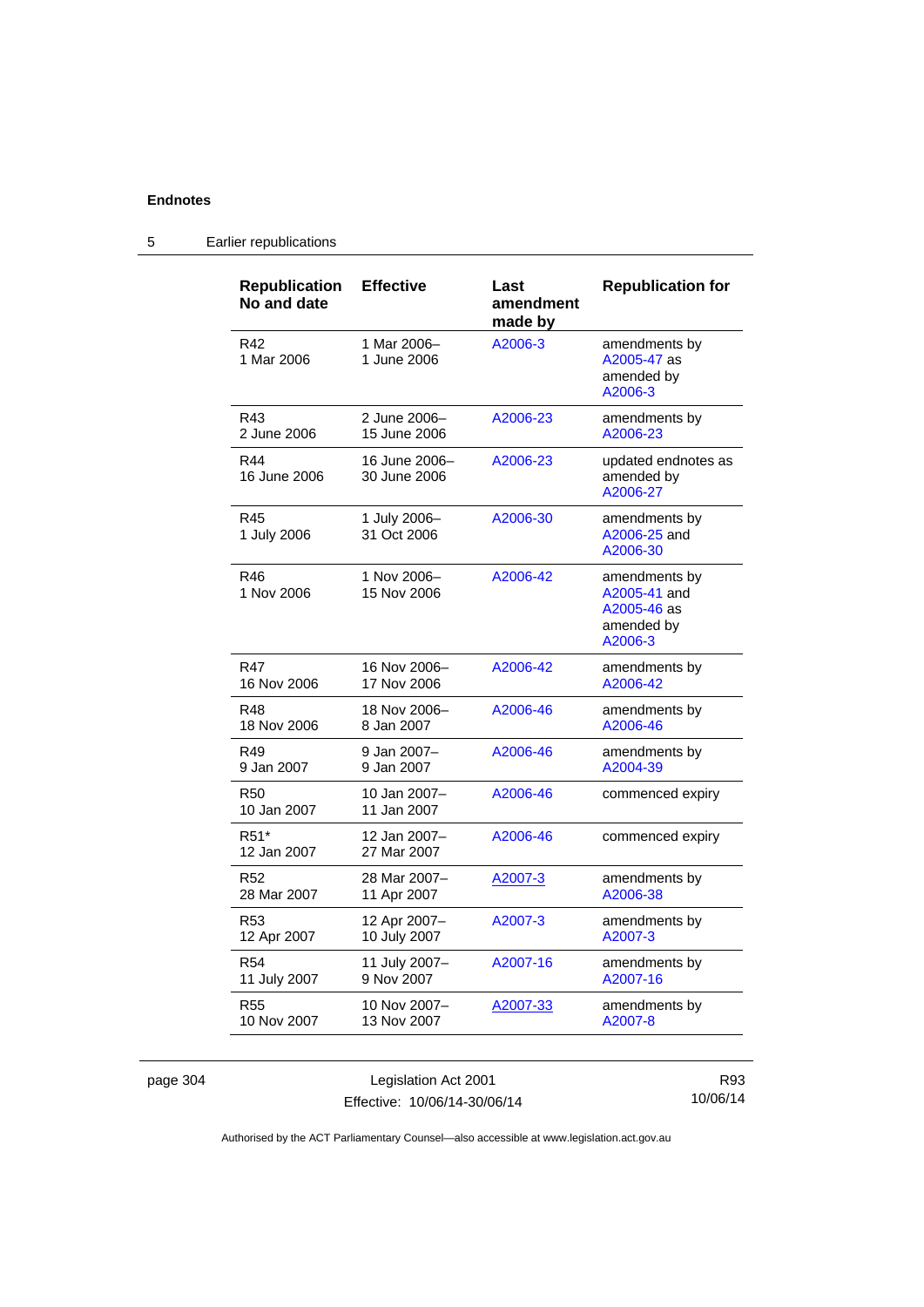Earlier republications 5

| <b>Republication</b><br>No and date | <b>Effective</b>           | Last<br>amendment<br>made by | <b>Republication for</b>                  |
|-------------------------------------|----------------------------|------------------------------|-------------------------------------------|
| <b>R56</b>                          | 14 Nov 2007-               | A2007-33                     | amendments by                             |
| 14 Nov 2007                         | 30 Mar 2008                |                              | A2007-33                                  |
| <b>R57</b>                          | 31 Mar 2008-               | A2007-33                     | amendments by                             |
| 31 Mar 2008                         | 18 May 2008                |                              | A2007-25                                  |
| <b>R58</b>                          | 19 May 2008-               | A2008-14                     | amendments by                             |
| 19 May 2008                         | 30 June 2008               |                              | A2008-14                                  |
| R <sub>59</sub>                     | 1 July 2008-               | A2008-15                     | amendments by                             |
| 1 July 2008                         | 25 Aug 2008                |                              | A2008-15                                  |
| R60                                 | 26 Aug 2008-               | A2008-28                     | amendments by                             |
| 26 Aug 2008                         | 8 Sept 2008                |                              | A2008-28                                  |
| R61                                 | 9 Sept 2008-               | A2008-44                     | amendments by                             |
| 9 Sept 2008                         | 1 Feb 2009                 |                              | A2008-20                                  |
| R <sub>62</sub><br>2 Feb 2009       | 2 Feb 2009-<br>26 Feb 2009 | A2008-44                     | amendments by<br>A2008-36 and<br>A2008-37 |
| R63                                 | 27 Feb 2009-               | A2008-44                     | amendments by                             |
| 27 Feb 2009                         | 29 May 2009                |                              | A2008-20                                  |
| R64                                 | 30 May 2009-               | A2008-44                     | amendments by                             |
| 30 May 2009                         | 21 Sept 2009               |                              | A2008-44                                  |
| R65                                 | 22 Sept 2009-              | A2009-28                     | amendments by                             |
| 22 Sept 2009                        | 30 Sept 2009               |                              | A2009-20                                  |
| R66                                 | 1 Oct 2009-                | A2009-28                     | amendments by                             |
| 1 Oct 2009                          | 20 Oct 2009                |                              | A2009-28                                  |
| R67                                 | 21 Oct 2009-               | A2009-35                     | amendments by                             |
| 21 Oct 2009                         | 16 Dec 2009                |                              | A2009-35                                  |
| <b>R68</b>                          | 17 Dec 2009-               | A2009-50                     | amendments by                             |
| 17 Dec 2009                         | 2 Mar 2010                 |                              | A2009-49                                  |
| R69                                 | 3 Mar 2010-                | A2010-6                      | amendments by                             |
| 3 Mar 2010                          | 21 Mar 2010                |                              | A2010-6                                   |
| <b>R70</b>                          | 22 Mar 2010-               | A2010-6                      | amendments by                             |
| 22 Mar 2010                         | 30 June 2010               |                              | A2009-39                                  |
| R71<br>1 July 2010                  | 1 July 2010-<br>5 Oct 2010 | A2010-10                     | amendments by<br>A2009-50 and<br>A2010-10 |

R93 10/06/14

Legislation Act 2001 Effective: 10/06/14-30/06/14 page 305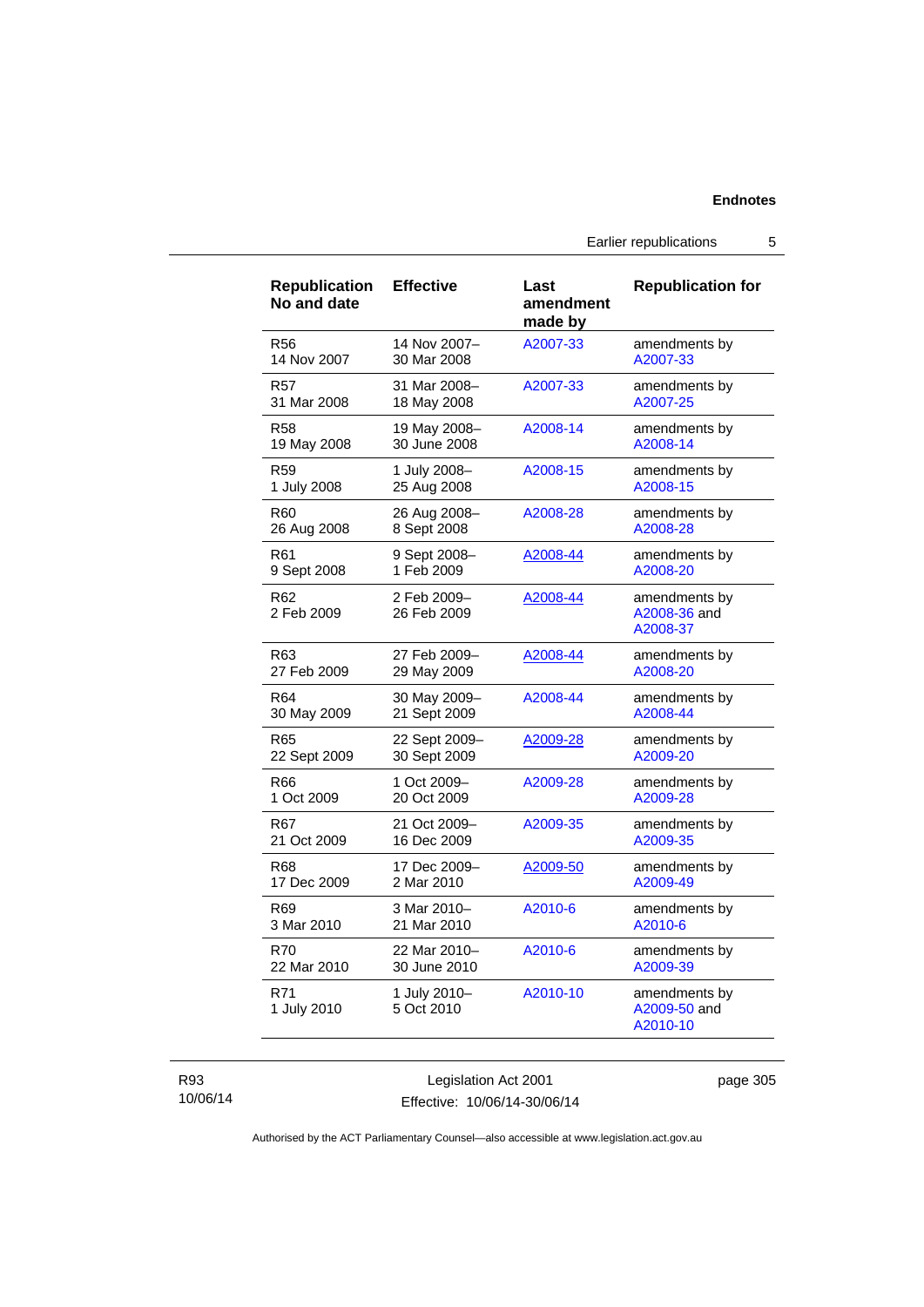| <b>Republication</b><br>No and date | <b>Effective</b>             | Last<br>amendment<br>made by | <b>Republication for</b>                  |
|-------------------------------------|------------------------------|------------------------------|-------------------------------------------|
| R72                                 | 6 Oct 2010-                  | A2010-40                     | amendments by                             |
| 6 Oct 2010                          | 31 Dec 2010                  |                              | A2010-40                                  |
| R73                                 | 1 Jan 2011-                  | A2010-54                     | amendments by                             |
| 1 Jan 2011                          | 30 June 2011                 |                              | A2010-54                                  |
| R74                                 | 1 July 2011-                 | A2011-22                     | amendments by                             |
| 1 July 2011                         | 30 Aug 2011                  |                              | A2011-22                                  |
| R75                                 | 31 Aug 2011-                 | A2011-30                     | amendments by                             |
| 31 Aug 2011                         | 20 Sept 2011                 |                              | A2011-30                                  |
| R76                                 | 21 Sept 2011-                | A2011-30                     | amendments by                             |
| 21 Sept 2011                        | 22 Nov 2011                  |                              | A2011-28                                  |
| <b>R77</b>                          | 23 Nov 2011-                 | A2011-49                     | amendments by                             |
| 23 Nov 2011                         | 11 Dec 2011                  |                              | A2011-49                                  |
| R78                                 | 12 Dec 2011–                 | A2011-52                     | amendments by                             |
| 12 Dec 2011                         | 31 Dec 2011                  |                              | A2011-52                                  |
| R79                                 | 1 Jan 2012-                  | A2011-55                     | amendments by                             |
| 1 Jan 2012                          | 29 Feb 2012                  |                              | A2011-55                                  |
| R80                                 | 1 Mar 2012-                  | A2011-55                     | amendments by                             |
| 1 Mar 2012                          | 28 May 2012                  |                              | A2011-48                                  |
| R81                                 | 29 May 2012-                 | A2012-25                     | amendments by                             |
| 29 May 2012                         | 4 June 2012                  |                              | A2012-25                                  |
| R82                                 | 5 June 2012-                 | A2012-25                     | amendments by                             |
| 5 June 2012                         | 30 June 2012                 |                              | A2012-21                                  |
| R83<br>1 July 2012                  | 1 July 2012-<br>10 Sept 2012 | A2012-32                     | amendments by<br>A2012-26 and<br>A2012-32 |
| R84                                 | 11 Sept 2012-                | A2012-40                     | amendments by                             |
| 11 Sept 2012                        | 13 June 2013                 |                              | A2012-40                                  |
| R85                                 | 14 June 2013-                | A2013-19                     | amendments by                             |
| 14 June 2013                        | 22 Aug 2013                  |                              | A2013-19                                  |
| R86                                 | 23 Aug 2013-                 | A2013-30                     | amendments by                             |
| 23 Aug 2013                         | 31 Aug 2013                  |                              | A2013-30                                  |
| R87                                 | 1 Sept 2013-                 | A2013-30                     | amendments by                             |
| 1 Sept 2013                         | 6 Nov 2013                   |                              | A2012-33                                  |

### 5 Earlier republications

page 306 Legislation Act 2001 Effective: 10/06/14-30/06/14

R93 10/06/14